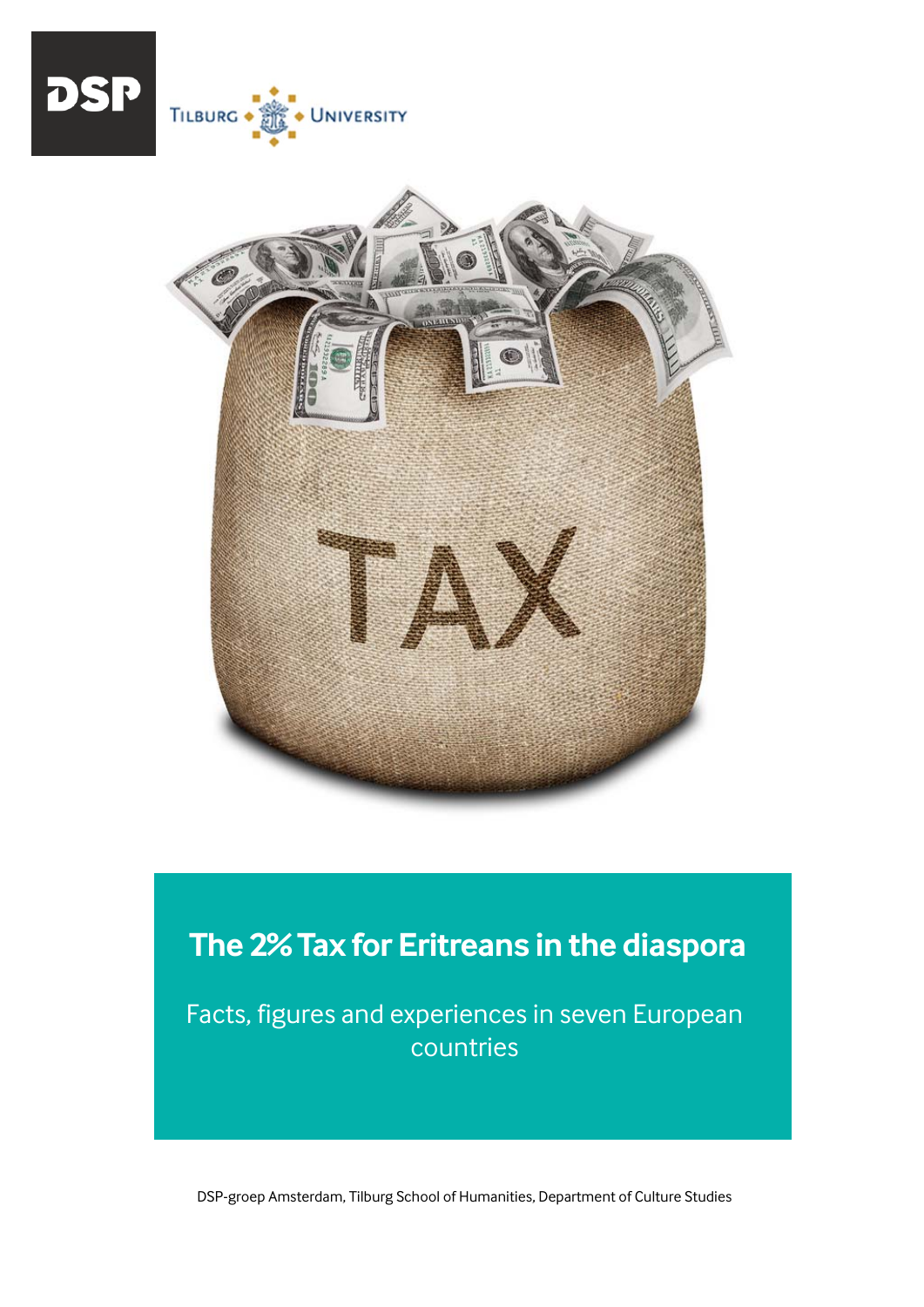June, 2017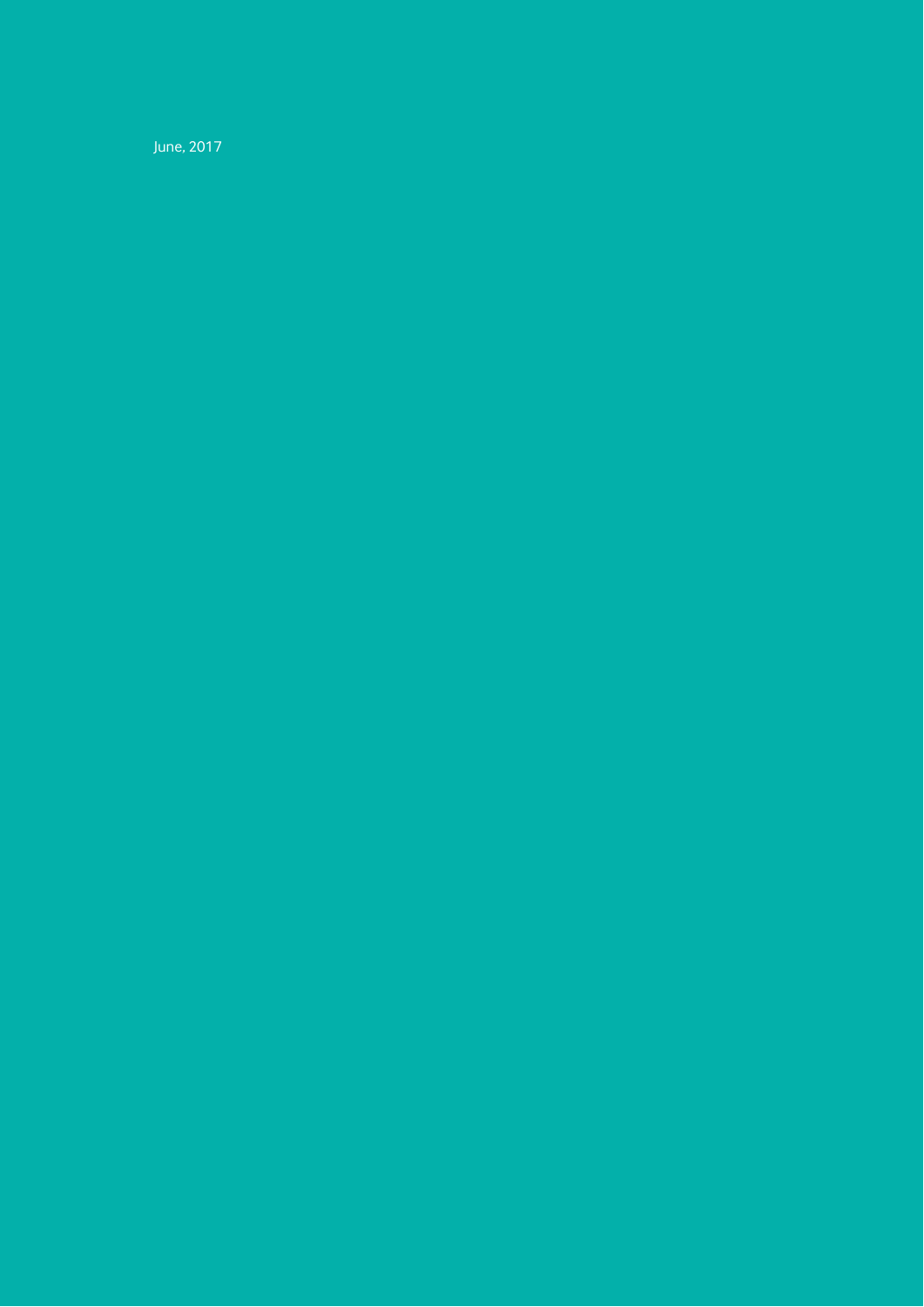| Acknowledgements |                                                                                   | 6  |
|------------------|-----------------------------------------------------------------------------------|----|
|                  | <b>Background</b>                                                                 | 6  |
| <b>Acronyms</b>  |                                                                                   | 7  |
|                  | <b>Executive Summary</b>                                                          | 8  |
| $\mathbf{1}$     | Introduction                                                                      | 16 |
| 1.1              | Context: Eritrea and the diaspora                                                 | 17 |
| 1.2              | Objective and research questions                                                  | 23 |
| 1.3              | Research approach and criteria                                                    | 23 |
| 1.4              | Methodology                                                                       | 26 |
| 1.5              | Structure of the report                                                           | 29 |
| $\mathbf{2}$     | <b>Legal Basis</b>                                                                | 31 |
| 2.1              | Constitution                                                                      | 31 |
| 2.2              | Proclamation 67/1995                                                              | 33 |
| 2.3              | Penalties for non-payment                                                         | 35 |
| 2.4              | Information provided to Eritreans on their obligations                            | 37 |
| 2.5              | Conclusion                                                                        | 42 |
| $\mathbf{3}$     | International Legal Setting and Response by UN Member States                      | 43 |
| 3.1              | The Vienna Conventions on Diplomatic and Consular Relations                       | 43 |
| 3.2              | UN Security Council resolutions                                                   | 44 |
| 3.3              | EU Council Decision 2010/127/CFSP concerning restrictive measures against Eritrea | 46 |
| 3.4              | UN Monitoring Group on Somalia and Eritrea                                        | 46 |
| 3.5              | UN Commission of Inquiry                                                          | 48 |
| 3.6              | Resolution of the European Parliament                                             | 49 |
| 3.7              | Responses by UN member states                                                     | 50 |
| 3.8              | Conclusion                                                                        | 53 |
| 4                | <b>Origins and Volume</b>                                                         | 55 |
| 4.1              | Origins                                                                           | 55 |
| 4.2              | Volume                                                                            | 57 |
| 4.3              | Conclusion                                                                        | 58 |
| 5                | Administration                                                                    | 59 |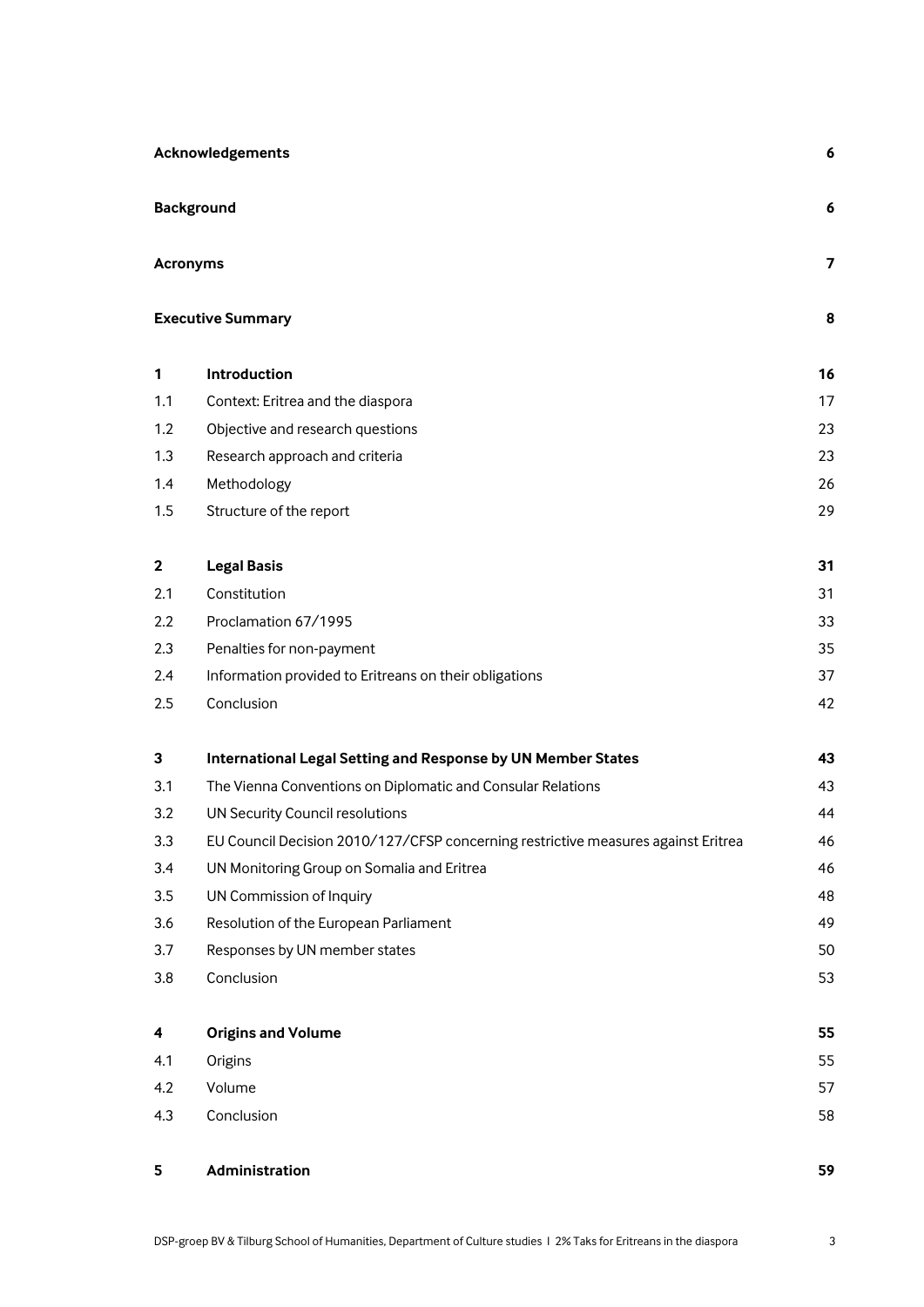| 5.1 | The President's Office                                 | 59  |
|-----|--------------------------------------------------------|-----|
| 5.2 | Embassies                                              | 63  |
| 5.3 | <b>PFDJ</b>                                            | 68  |
| 5.4 | Community organisations                                | 71  |
| 5.5 | Threats and violence                                   | 74  |
| 5.6 | Conclusions                                            | 77  |
| 6   | <b>Procedures for Tax Collection</b>                   | 79  |
| 6.1 | Taxable persons                                        | 79  |
| 6.2 | Taxable object                                         | 82  |
| 6.3 | Taxable moment                                         | 83  |
| 6.4 | Voluntary versus mandatory taxation                    | 84  |
| 6.5 | Enforcement                                            | 85  |
| 6.6 | Favours, privileges, benefits versus punitive measures | 93  |
| 6.7 | Payment transaction                                    | 96  |
| 6.8 | Other financial services and transactions              | 98  |
| 6.9 | Conclusion                                             | 103 |
| 7   | <b>Comparison in Countries Studied</b>                 | 105 |
| 7.1 | Belgium                                                | 105 |
| 7.2 | Germany                                                | 105 |
| 7.3 | Italy                                                  | 106 |
| 7.4 | The Netherlands                                        | 107 |
| 7.5 | Norway                                                 | 108 |
| 7.6 | Sweden                                                 | 109 |
| 7.7 | United Kingdom                                         | 109 |
| 7.8 | Comparison of payment modes                            | 110 |
| 7.9 | Conclusion                                             | 110 |
| 8   | <b>A Mirage</b>                                        | 111 |
| 8.1 | Rehabilitation or slush fund                           | 111 |
| 8.2 | Fear, violence and intimidation                        | 115 |
| 8.3 | Punishment by association                              | 117 |
| 8.4 | Violation of human rights                              | 118 |
| 8.5 | Reporting                                              | 119 |
| 8.6 | Conclusion                                             | 120 |
| 9   | <b>Conclusions</b>                                     | 122 |
| 9.1 | Nature and extent                                      | 122 |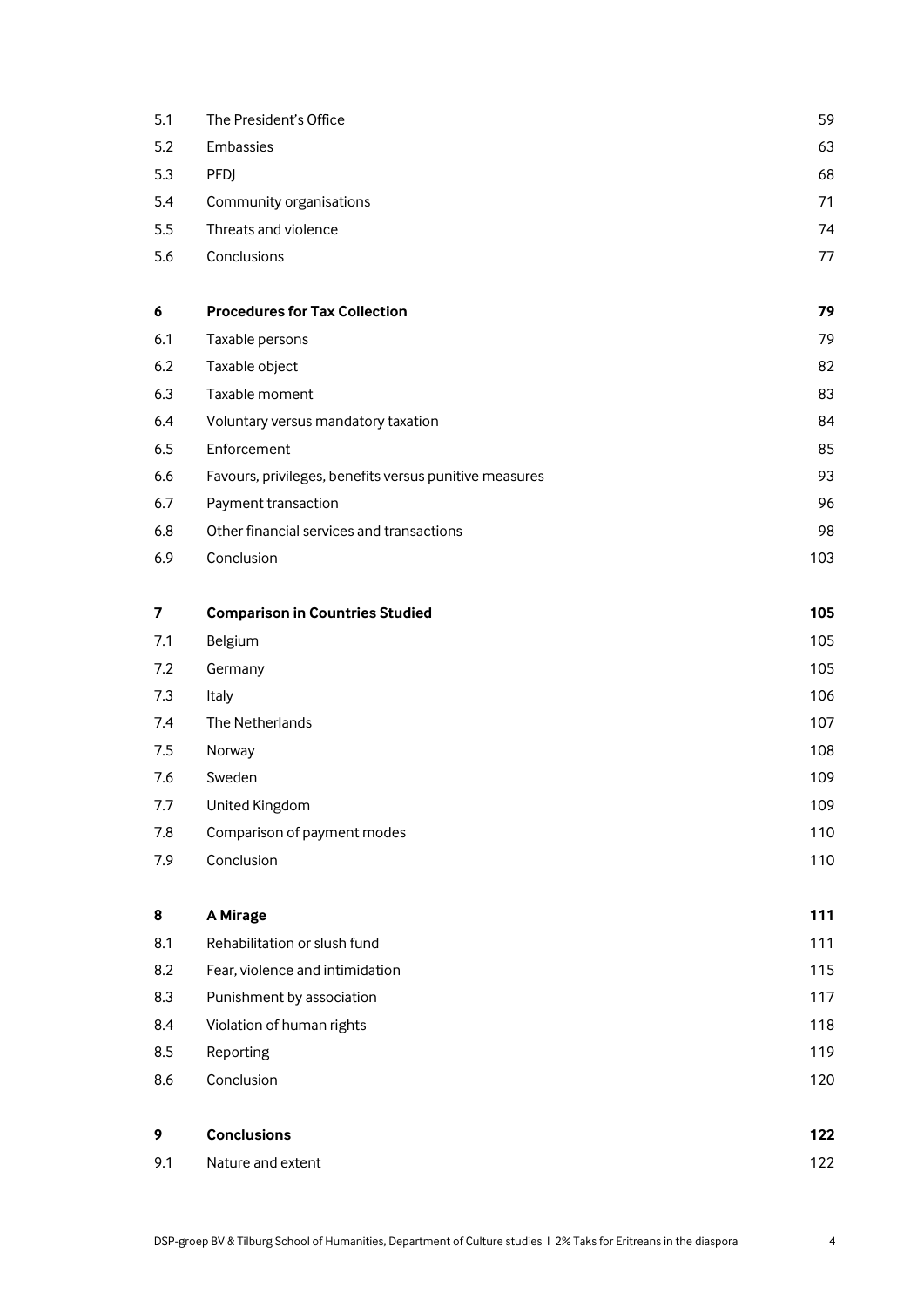| 9.2               | Legality                                                          | 133 |
|-------------------|-------------------------------------------------------------------|-----|
| 9.3               | Final remarks                                                     | 140 |
| <b>References</b> |                                                                   | 141 |
|                   | <b>Appendices (separate)</b>                                      | 147 |
|                   | Appendix A Transcripts of recorded visits to Eritrean Embassy (2) | 147 |
|                   | Appendix B Receipt 2% Tax (2)                                     | 147 |
|                   | Appendix C Announcement 2% Tax Immigration Office Asmara (1)      | 147 |
|                   | Appendix D Tax Obligation Form (3)                                | 147 |
|                   | Appendix E Regret Form (1)                                        | 147 |
|                   | Appendix F Application Form ID (3)                                | 147 |
|                   | Appendix G Certificate YPFDJ Conference (1)                       | 147 |
|                   | Appendix H Laws and Proclamations (6)                             | 147 |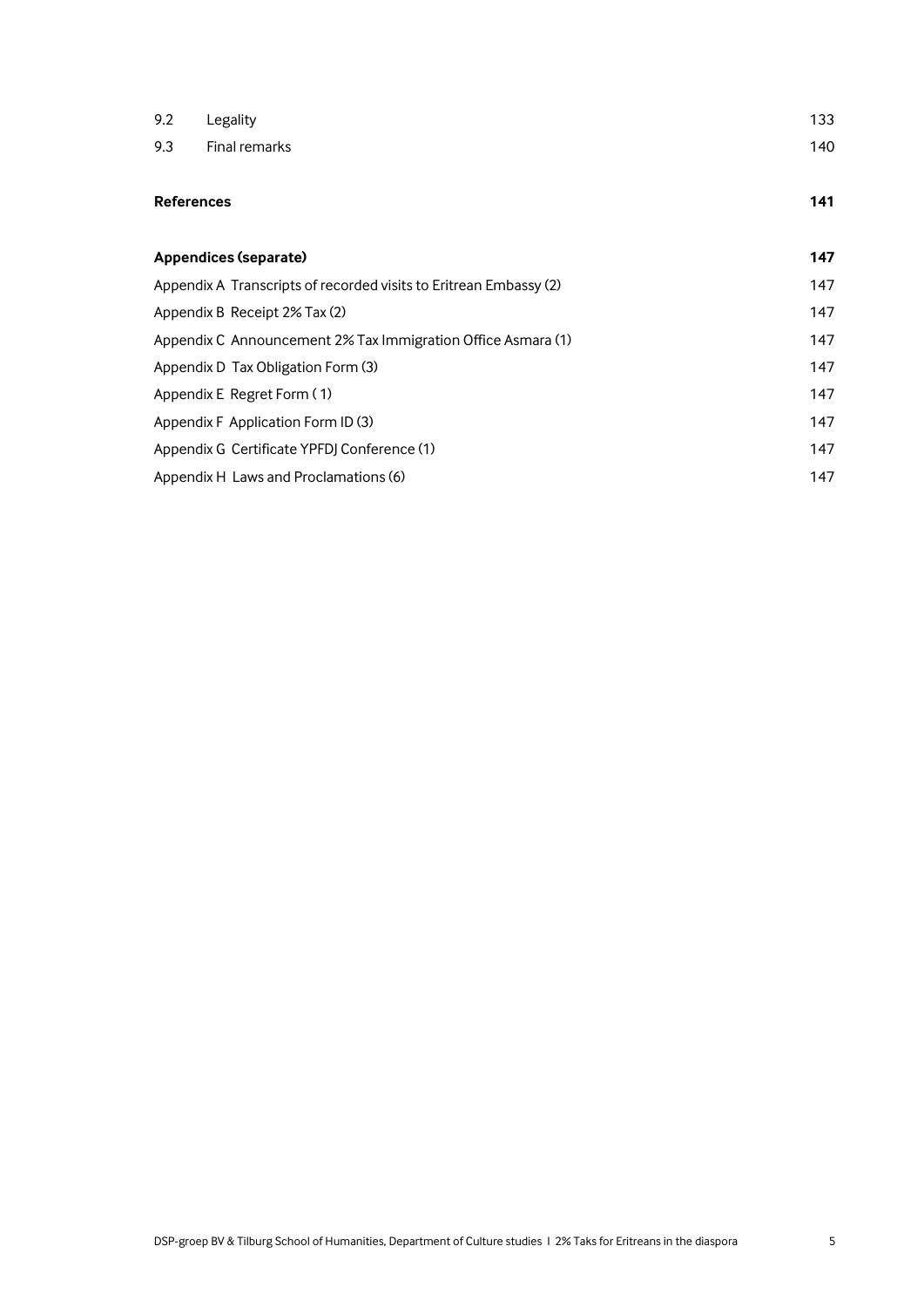# **Acknowledgements**

The current study would not have been possible without the support of many. We would like to acknowledge the Ministry of Foreign Affairs of the Netherlands for commissioning this research. We would also like to thank the officials of the Dutch Ministry of Foreign Affairs and the various Dutch embassies for their support in putting us in contact with the departments of foreign affairs in the European countries studied and the other respondents, and for their thorough comments on the first drafts of this report.

We would like to sincerely thank all of the experts on (international) law, taxation and human rights: Prof. Dr T Bender, Prof. Dr S Douma, Mr G Hagos, Prof. Dr L van de Herik, Prof. Dr E Hirsch Ballin, Ms R Mazzocchi, Prof. Dr J Ouwerkerk, Prof. Dr P Pistone, and Mr JM Slagter. The comments received have helped us to understand the subject of this study from a legal, human rights and taxation perspective. We are thankful to Dr Daniel Mekonnen for his contribution in relation to the legal analysis. We are also grateful to the national experts and officials of the government of the European countries studied for their contribution and to the interviewers who assisted the research team in conducting the interviews with the Eritrean respondents in European countries and elsewhere. Finally, we would like to express our deepest gratitude to the more than 100 Eritrean respondents who were willing to share their experiences with us.

The research team

# **Background**

On 30 June 2016, the majority of the Dutch parliament adopted a resolution in which the Minister of Foreign Affairs was asked to research the Recovery and Rehabilitation Tax on members of the Eritrean diaspora in Europe (Tweede Kamer der Staten-Generaal, 2016). In response, the Ministry of Foreign Affairs commissioned the Amsterdam-based research bureau DSP-groep to conduct a study on the levying and collection of the tax in seven European countries.

This research was conducted between January and June 2017. The research team consisted of Dr Wendy Buysse and Paul van Soomeren (DSP-groep) and Prof. Dr Mirjam van Reisen (Tilburg University), assisted by Lena Reim and a team of interviewers from Europe External Policy Advisors (EEPA). This report is the result of this research.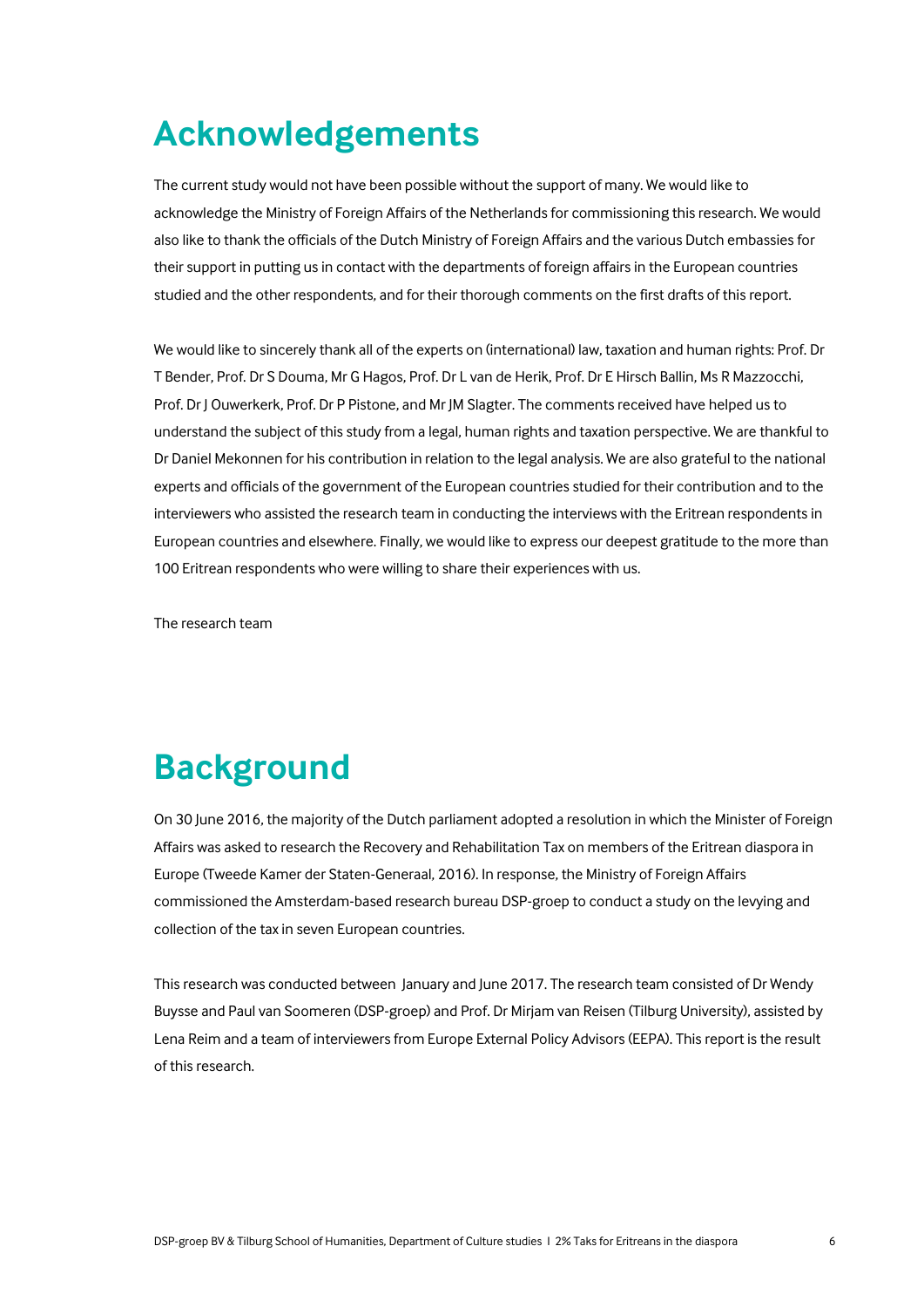# **Acronyms**

| AIV          | Council of Foreign Affairs in the Netherlands                               |
|--------------|-----------------------------------------------------------------------------|
| <b>COI</b>   | Commission of Inquiry                                                       |
| <b>IBFD</b>  | International Bureau of Fiscal Documentation                                |
| ELF.         | <b>Eritrean Liberation Front</b>                                            |
| <b>EPLF</b>  | Eritrean People's Liberation Front                                          |
| <b>NCEW</b>  | National Confederation of Eritrean Workers                                  |
| <b>NUEW</b>  | National Union of Eritrean Women                                            |
| <b>NUEYS</b> | National Union of Eritrean Youth and Students (also known as NUEY and NUES) |
| <b>PFDI</b>  | People's Front for Democracy and Justice                                    |
| <b>RRT</b>   | Rehabilitation and Recovery Tax                                             |
| <b>SEMG</b>  | Monitoring Group on Somalia and Eritrea                                     |
| <b>UNHRC</b> | United Nations Human Rights Council                                         |
| <b>UNHCR</b> | United Nations High Commissioner for Refugees                               |
| <b>YPFDI</b> | Young People's Front for Democracy and Justice                              |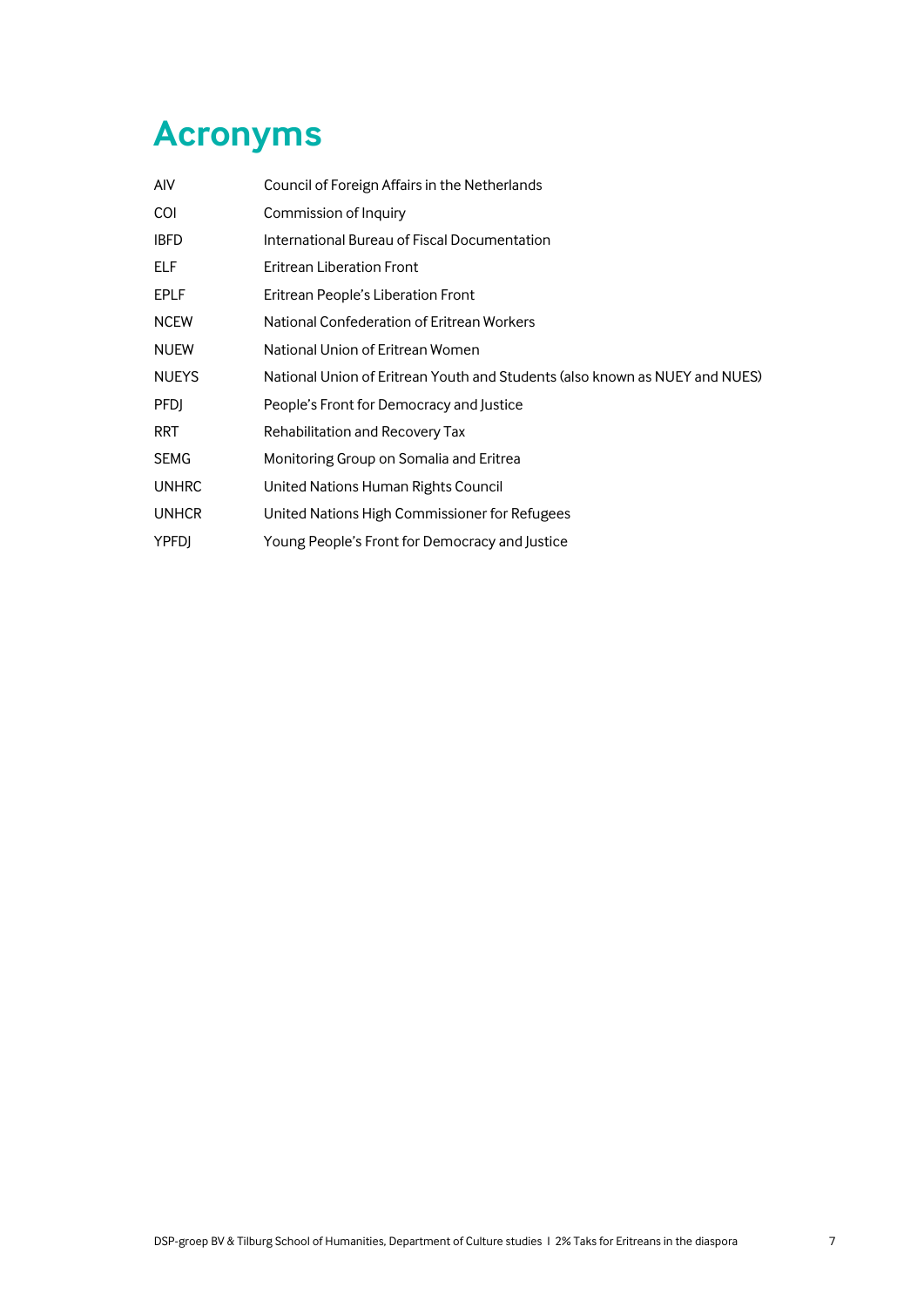# **Executive Summary**

#### **Introduction**

 $\overline{a}$ 

In the Netherlands the Eritrean community – and particularly Eritrean migrants – have received considerable attention in the media resulting in a series of parliamentary questions, some of which concerned the 2% Tax (levied on the Eritrean diaspora. This tax is also known as the 'Diaspora Tax' or the 'Recovery and Rehabilitation Tax'. On 30 June 2016 the majority of the Dutch parliament adopted a resolution in which the Minister of Foreign Affairs was asked to investigate the Recovery and Rehabilitation Tax in Europe (Tweede Kamer der Staten-Generaal, 2016). In response the Ministry of Foreign Affairs commissioned a research study into the levying and collection of the tax in seven European countries. This research was conducted between January and June 2017.

The research was carried out in seven European countries: Belgium, Italy, Germany, the Netherlands, Norway, Sweden and the United Kingdom. Over one hundred interviews and eight qualitative questionnaires were conducted for this research; in addition, interviews were also used that had been carried out for a previous study for the Dutch Government on Eritrean diaspora organisations in the Netherlands, 'Nothing is What it Seems' (Niets is wat het lijkt; DSP-groep & Tilburg University, 2016). Finally, an extensive literature review was conducted.

#### **The 2% Tax on Eritreans in the diaspora and its legal basis**

The Eritrean government levies a 2% Tax on Eritreans in the diaspora. The 2% Tax is an income tax and its legal basis are two Eritrean Proclamations $^{\text{1}}$ . However, on investigation it appears that the 1991 proclamation is intended for people living in Eritrea (not the diaspora) and the 1995 proclamation, although intended for people living in the diaspora, contains no clearly stated objective. Furthermore, according to the Eritrean constitution, which was ratified in 1997, only the National Assembly has the authority to impose taxes. However, the constitution never became operational and the National Assembly has not met since 1998. Therefore, the 2% Tax has an uncertain legal basis.

"*The exercise of taxing powers operates on the basis of connecting factors, which are based on personal and factual circumstances, i.e. related to where the person resides or has the nationality (personal connecting factors), or where he has derived income (territorial-based taxation)*" (IBFD, personal communication 2017). While it lies within the sovereign power of a state to levy taxes, including on members of the diaspora, international law sets limits to the ways in which diaspora tax may be levied, and in particular, collected. Prof Nollkaemper (Prof. of Public International Law at the University of Amsterdam) stated in 2016 in his advisory opinion to the Dutch Minister of Foreign Affairs, Bert Koenders, that:

<sup>&</sup>lt;sup>1</sup> Proclamation No. 17/1991: Proclamation to Provide for the Collection of Rehabilitation Tax (10 December 1991) and Proclamation No. 67/1995: Proclamation to Provide for the Collection of Tax from Eritreans who Earn Income while Living Abroad (10 February 1995)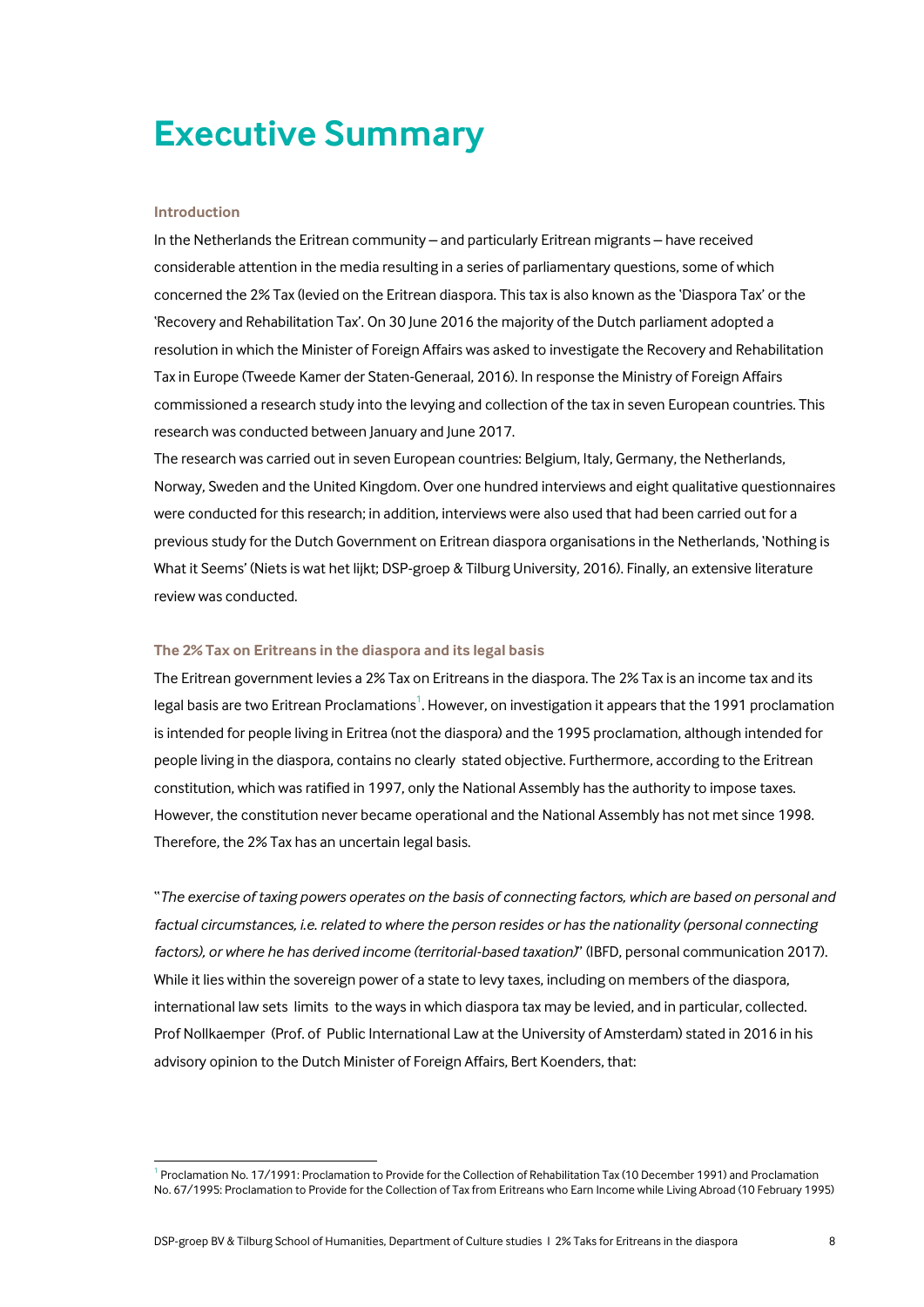*International law does, however, set limits to the ways in which diaspora tax may be levied and, in particular, collected […] the answer to the question of whether the Netherlands can prohibit the levying and/or collection of such a tax depends in part on how such levying*  and/or collection takes place. (Nollkaemper, 2016, p. 1<sup>2</sup>)

In order to assess the legality of the collection of the 2% Tax, the rule of law needs to be considered. Rule of law – according to the International Bureau of Fiscal Documentation (IBFD) – is the basis of any legitimate tax system. Rule of law protects taxpayers from being arbitrarily deprived of their possessions. This is in line with human rights standards, particularly those that relate to the protection of property. Nollkaemper (2016) identified several main issues that are relevant to a discussion of the legality of the levying and collection of the 2% Tax on members of the Eritrean diaspora under international law:

- ക **UN Security Council Resolution 2023**, which stipulates that "*Eritrea should cease using extortion, threats of violence, fraud and other illicit means to collect taxes outside of Eritrea from its nationals or other individuals of Eritrean descent (paragraph 11),"* with particular reference to the mode of collection of the 2% Tax. "*The resolution implies that, if an investigation were to show that Eritrea uses 'extortion, threats of violence, fraud and other illicit means to collect the tax', the Netherlands*  [UN member states] *would undoubtedly be have the authority to prohibit it from doing so".*
- O **Destabilisation in the Horn of Africa** region related to UN Security Council Resolutions 1907 (2009) *armed opposition groups or providing any services or financial transfers provided directly or indirectly to such groups, as outlined in the findings of the Somalia/Eritrea Monitoring Group in its 18 July 2011 report (S/2011/433)" (paragraph 10)*. UN member states *have the authority to prohibit the collection of such Tax if it can be satisfactorily established that the tax is being levied for one of the purposes referred to in paragraph 10".*
- Э **The Vienna Convention on Diplomatic Relations (1961)** and the **Vienna Convention on Consular Relations (1963)** require the Government of Eritrea to respect the rule of law in domestic jurisdictions, and its diplomatic and consular staff are also required "*to respect the laws and regulations of the receiving State* [and] *have a duty not to interfere in the internal affairs of that State (art. 41, paragraph 1).* Eritrea and the countries involved in this study are signatories to both conventions. Countries that are party to these conventions, therefore, *if it were established that the way in which Eritrea levies and/or collects taxes contravenes with the criminal or other law* of the receiving state, *Eritrea would be acting contrary to its international obligations to the receiving state. In that case the receiving state would undoubtedly have the authority to prohibit Eritrea from levying and/or collecting such taxes".*

 $\overline{a}$ 

 $2$  Translation by Dutch Ministry of Foreign Affairs.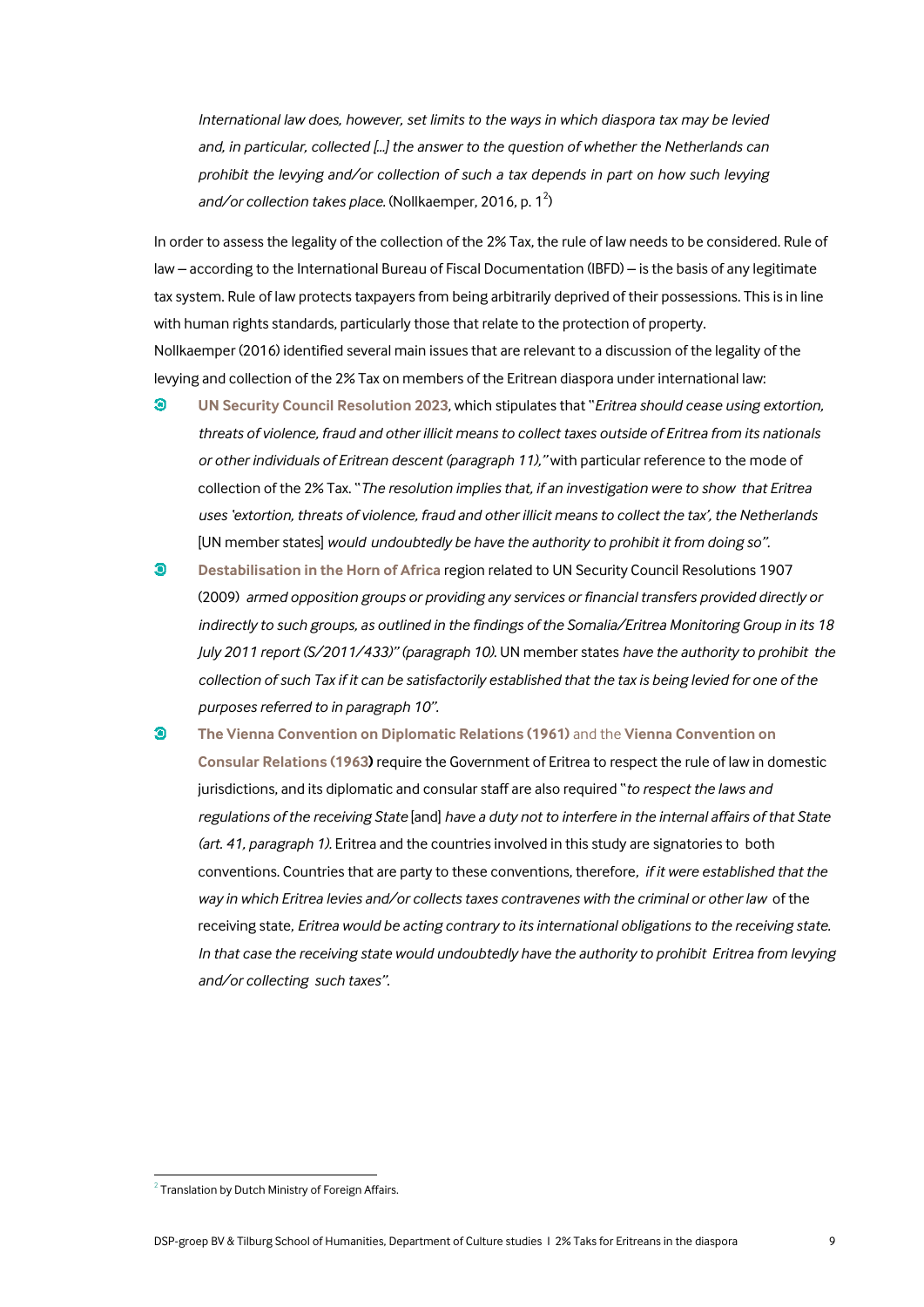## **Analysis 1 – research questions and results**

This research study aims to gather empirical evidence on the 2% Tax, including on : (i) taxable persons, (ii) its object, (iii) identification of the taxable event, (iv) procedures, (v) enforcement and (vi) other consequences. The purpose of this research is to understand the nature and extent of the levying and collection of the 2% Tax by the Eritrean government on Eritreans living in various European countries. This translates into the following research questions:

- Q.1 What is the nature (including legal basis) and extent of the 2% Tax levied and collected by the Eritrean government in the seven European countries studied (Belgium, Germany, Italy, the Netherlands, Norway, Sweden and UK)?
	- Q.1a Is the 2% Tax levied and collected in more or less the same way in the seven European countries studied (Belgium, Germany, Italy, the Netherlands, Norway, Sweden and UK) or are there (large) differences? If so what explains these differences?
	- Q.1b What are the reasons for the differences in the level of political and media attention on the 2% Tax in the different countries studied? Can this be explained by the modus operandi of the Eritrean government (and its representatives) in collection of the 2% Tax or by the media/politics of the country?
- Q.2 What are the experiences and opinions of members of the Eritrean diaspora living in the selected European countries in relation to the way the 2% Tax is levied and collected? Is pressure or coercion used to levy/collect the 2% Tax, and is this pressure or coercion related to the (perceived) benefits and penalties associated with the 2% Tax? What is the role of the media in raising certain issues about the 2% Tax?
- Q.3 What is the role of the different Eritrean government agencies and organisations in levying and collecting the 2% Tax in the selected European countries studied?

### **Results**

*This research found that the 2% Tax is perceived as mandatory by Eritreans in the diaspora and that non-compliance may result in a range of consequences, such as denial of consular services and punishment by association of relatives in Eritrea, including human rights violations. The research also found that the tax is potentially illegal in its application in practice, and concluded, inter alia, that it is collected using coercion and intimidation.* 

The research questions on the nature and extent of the 2% Tax are addressed in **chapter 9** of this study and the researchers conclude:

Э The 2% Tax lacks legal clarity and consistency in all aspects that were considered in this research: (i) the taxable persons, (ii) its object, (iii) the identification of the taxable event, (iv) procedures, (v) enforcement and (vi) other consequences. In all of these aspects critical elements of rule of law are not in place;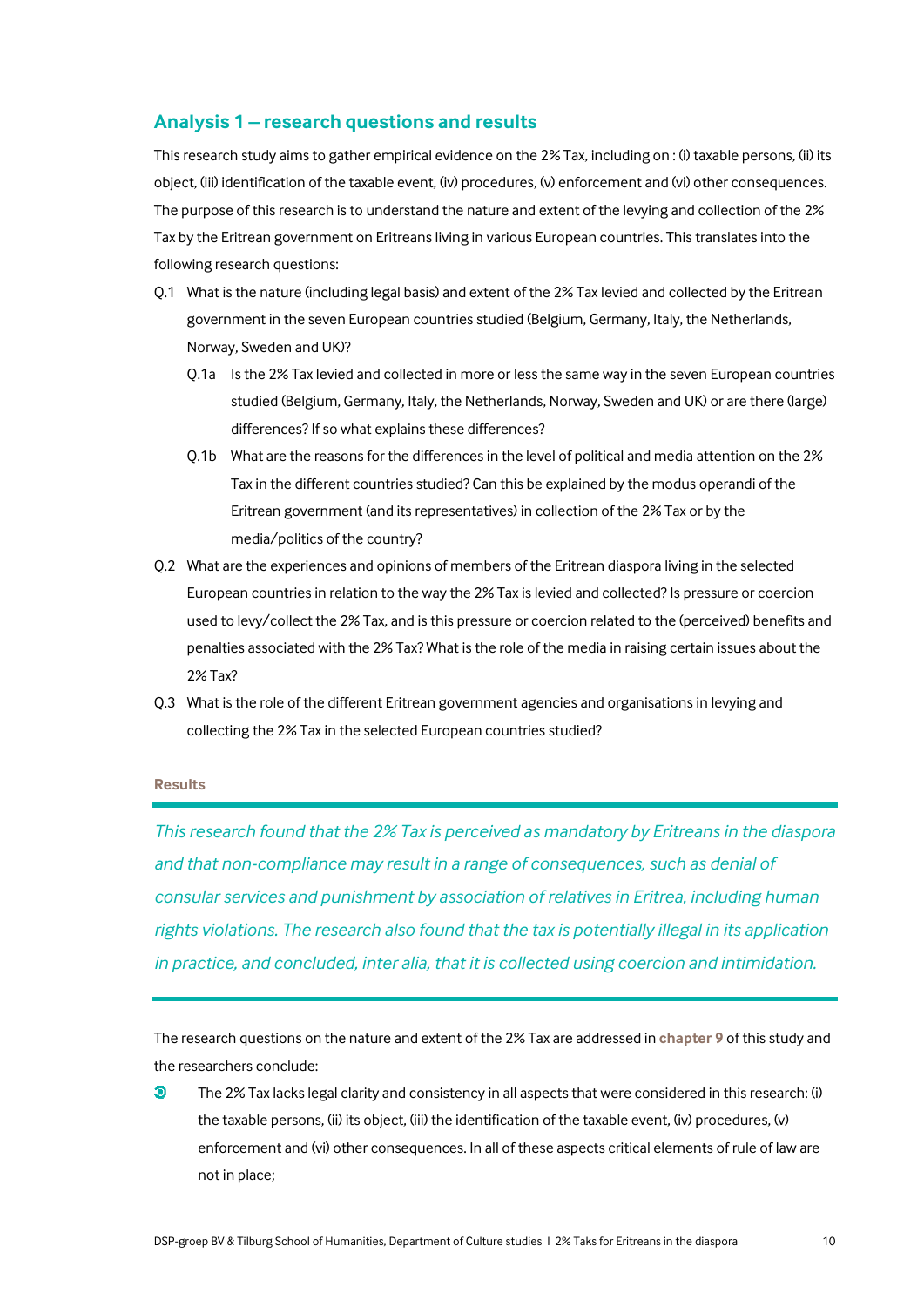- Э The 2% Tax is collected in a context in which there is a gross lack of financial management, accountability and transparency. It therefore can be regarded as a fungible resource. Its use can therefore not be established (including whether or not it is compliant with UN SCR 1907 and 2023);
- $\bullet$ The 2% Tax is collected as a critical part of a system of surveillance, with specific references to coercion in view of mental and social pressure, extortion, intimidation, fraud and/or blackmail. The specific organisation and modalities relate specifically to the diaspora, but also involves family members by association;
- Э The 2% Tax is levied and collected by the Government of Eritrea through the Embassies of Eritrea and the organ of the PFDJ, including its branches in the seven countries in this study. How it is levied and collected differs in the seven countries studies (but also variations can be found within the countries studied).

## **Analysis 2 – The legality of the tax**

The levying and the collection of the 2% Tax is analysed through a set of parameters, which are based on the research questions (see above) as well as the criteria for compliance with the rule of law. Below we summarize the research findings using this set of five criteria (also derived from Nollkaemper (2016).

### **1. Clarity and consistency**

*The clarity and consistency of the 2% Tax, how it is levied and the mechanism supporting its collection* 

As regards the first criterion the study found the following:

- Э The legal basis of the 2% Tax is not clear (it is unclear which Proclamation it is based on).
- $\bullet$ The National Assembly of Eritrea – the sole authority mandated to collect taxes – has not met since 1998; hence the 2% Tax is not approved under a system of rule of law, with associated checks and balances. This strongly undermines the legal basis for the collection of the tax.
- $\bullet$ It is unclear whether or not the 2% Tax is mandatory.
- $\bullet$ The penalties for non-payment are not clear.
- $\bullet$ The definition of taxable person is not clear and is inconsistent in practice.
- Э The assessment of the amount payable under the 2% Tax is subject to the discretion of the embassy staff.
- $\bullet$ The 2% Tax is arbitrary in its application and is reported to be collected using fear and coercion.
- Э There is a lack of transparency regarding the use of the revenue generated by the tax.

The legality of the 2% Tax is further affected by its violation of key legal principles. Concern has been raised about the following elements of the collection of the 2% Tax:

G **Discrimination**: The collection method discriminates against people in the diaspora who are not regarded as loyal.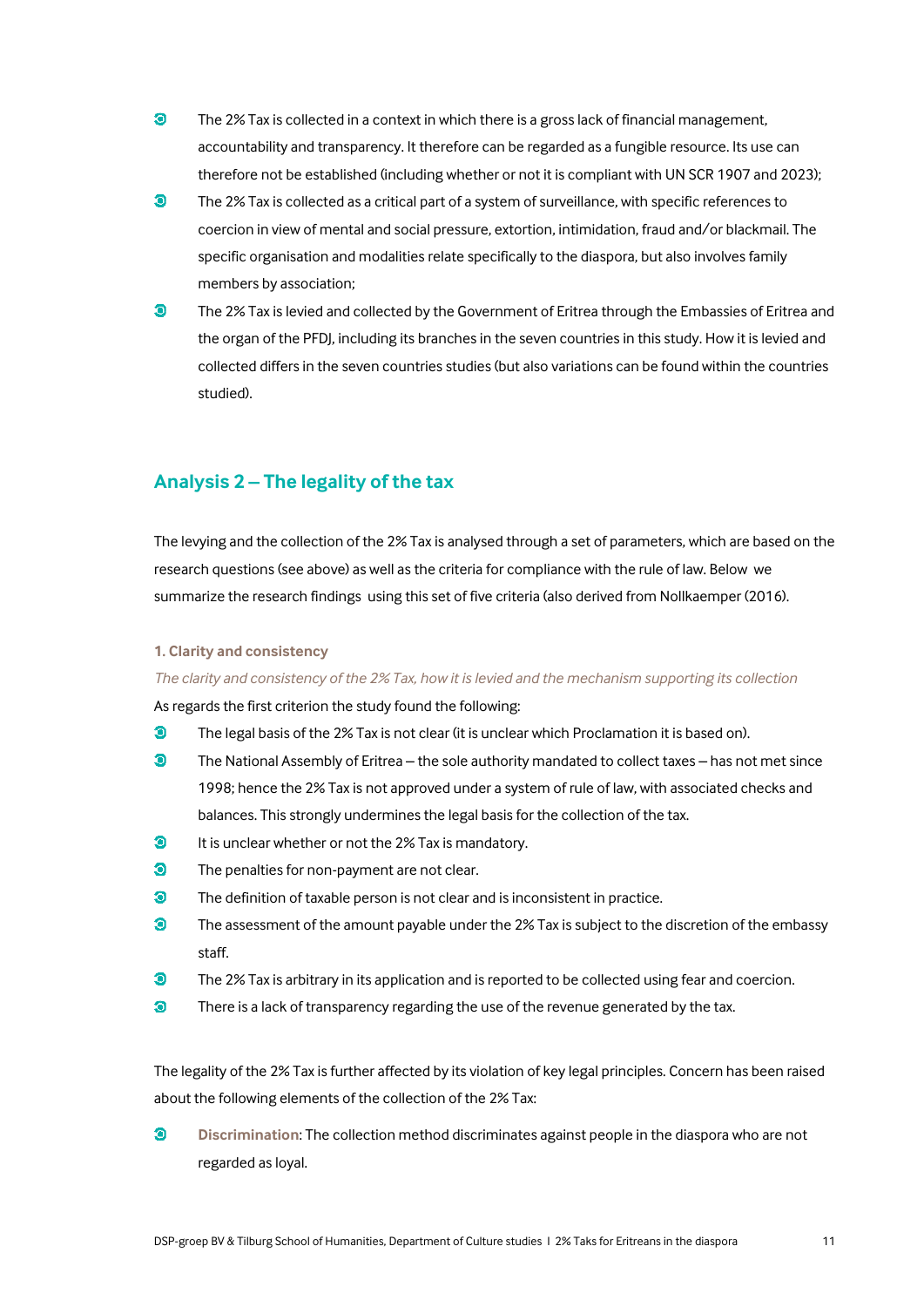- $\bullet$ **Favouritism**: Members of the diaspora who are regarded as loyal (even if they may not have paid the 2% Tax) may receive privileges, including privileges for their relatives in Eritrea.
- Э **Self-incrimination**: The collection method forces refugees (including young people) to incriminate themselves by pressuring them to sign a 'regret form'.
- G. **Punishment by association**: Relatives living in Eritrea of people in the diaspora who are considered disloyal (including by virtue of non-payment of the 2% Tax) may be punished in a variety of ways and the measures taken can have severe consequences for their lives and livelihoods – and can even constitute serious human rights violations. This is of particular concern, especially given the lack of protection of human rights in Eritrea, the risk of being subjected to torture and the lack of opportunity to live a life of dignity (see UNHRC, 2015a, 2015b, 2016a, 2016b).

**Hence the researchers conclude** that the 2% Tax lacks a clear and consistent basis in law and is levied without respect for the rule of law. Given the lack of official information about the tax (from the Government of Eritrea) and the fact that the information that is available is contradictory, the levy of the 2% Tax can be described as arbitrary in nature. This is supported by the fact that there is no consistent understanding of the tax among Eritreans on the basis of their own experience. This situation is exacerbated by the lack of clarity about whether payment of the 2% Tax is voluntary or mandatory. The embassies of Eritrea seem to have discretionary power in relation to the assessment of the amount of tax payable, and these assessments also seem inconsistent and arbitrary. Furthermore, there is no transparent financial management of the revenue generated by the 2% Tax. Nor are there any statistics on how much is generated.

#### **2. Modus operandi of collection**

## *The modus operandi of the Government of Eritrea (and its representatives) in the collection of the 2% Tax and whether or not coercion is an inherent part of collection practices*

The modus operandi of the Government of Eritrea in levying and collecting the 2% Tax has changed over time and varies between the various countries studied in this research. While the tax is consistently levied and calculated by the embassies, the role of the embassies in collecting the tax has shifted, especially in countries where questions have been raised as to the legality of the tax. In such countries the 2% Tax is still levied and collected, but the payments are made in different ways.

The methods used (modus operandi) for the collection of payments include:

- $\bullet$ Cash payment to the embassy.
- Э Cash payment to an agent in the local Mahbere Com who transfers it to the embassy.
- Э Cash payment in Asmara (in person or through a courier).
- Ô Sending cash with a trusted person who travels to Asmara to deposit the payment.
- $\bullet$ Transferring to a bank account in the country of residence.
- $\bullet$ Transferring to a bank account in Dubai.
- Э Sending cash with a trusted person who travels to Dubai to deposit the payment in a bank.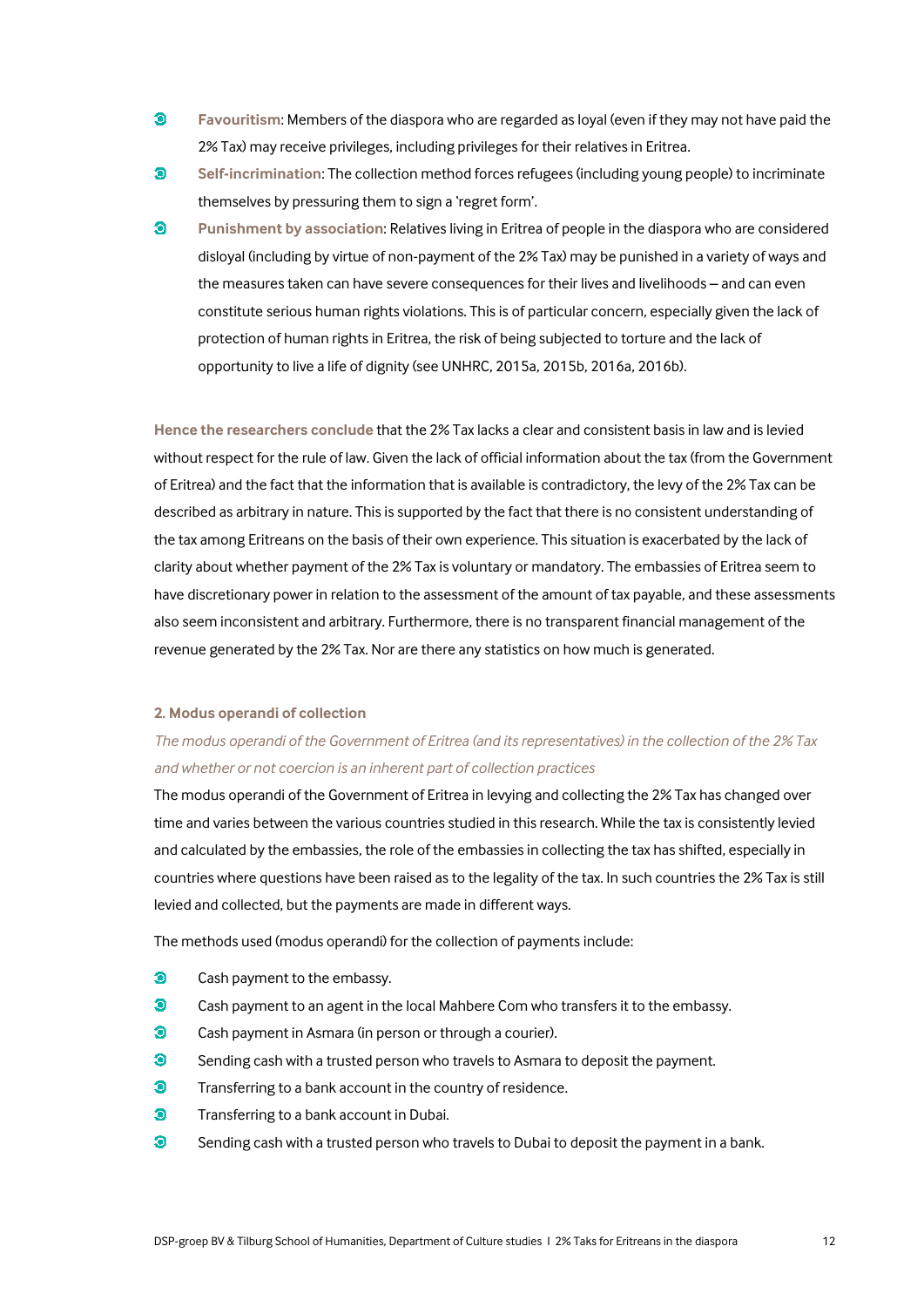- Э Payment in Sudan, by refugees, who travel to the Eritrean Embassy in Khartoum, where various papers can be obtained.
- $\bullet$ Payment of the 2% Tax is always levied and collected in foreign currency, whether it is paid abroad or in Eritrea.

The penalties associated with non-payment of the tax include the following:

- Э Denial of access to consular services in the embassy.
- Э Denial of access to services or rights in Eritrea for self or family members.
- Э Denial of access to food vouchers for family members in Eritrea; services not granted.
- $\bullet$ Family members are imprisoned or threatened if their children have fled, particularly if the fine of 50,000 nakfa for relatives who fled has not been paid and if the refugee has not signed a regret form and paid the 2% Tax.
- Э Denial of access to sending remittances and packages to family members.
- Э Social exclusion and vilification.

On the other hand, those who pay the 2% Tax may receive favours for themselves or for their family members (see Chapter 6 for an exhaustive list of consequences, both positive and negative). Hence the researchers conclude that the 2% Tax is levied and collected using intimidation and coercion, including mental, social and emotional pressure, extortion and blackmail, sometimes combined with fraud. If you need services from the embassy or have family or property in Eritrea (which most Eritreans in the diaspora do), the 2% Tax is in effect mandatory as people who do not pay will have to suffer the consequences,.

### **3. Compliance with Vienna Conventions**

## *Compliance of the collection of the 2% Tax with the Vienna Conventions on Diplomatic Relations and Consular Cooperation*

The 2% Tax is levied, and also collected by, (some of) the Eritrean embassies in the countries studied. To the researchers' best knowledge there is no other tax regime in the world that is organised in this way and the UN Security Council has questioned whether the levying of the 2% Tax by the embassies is in compliance with the Vienna Conventions on Diplomatic Relations and Consular Cooperation. Of particular concern is the fact that there is no clear distinction between the embassy and the organ of the PFDJ (the party), so the 2% Tax is perceived as being a mechanism by which the PFDJ exerts control over the diaspora in Eritrea (see point 5 below).

#### **4. Impact on destabilising the Horn of Africa region**

## *The indirect impact of the collection of the 2% Tax on destabilising the Horn of Africa region (e.g., the use of the tax to fund military equipment or operations)*

The lack of financial management and transparency (Eritrea has not published a budget since 2002) means that the revenue generated by the 2% Tax is fungible. The study indicates that the 2% Tax generates a slush fund, which may or may not even reach Eritrea. In the absence of proper financial management and transparency the 2% Tax revenue may, and it is suggested that it probably does, end up being spent on the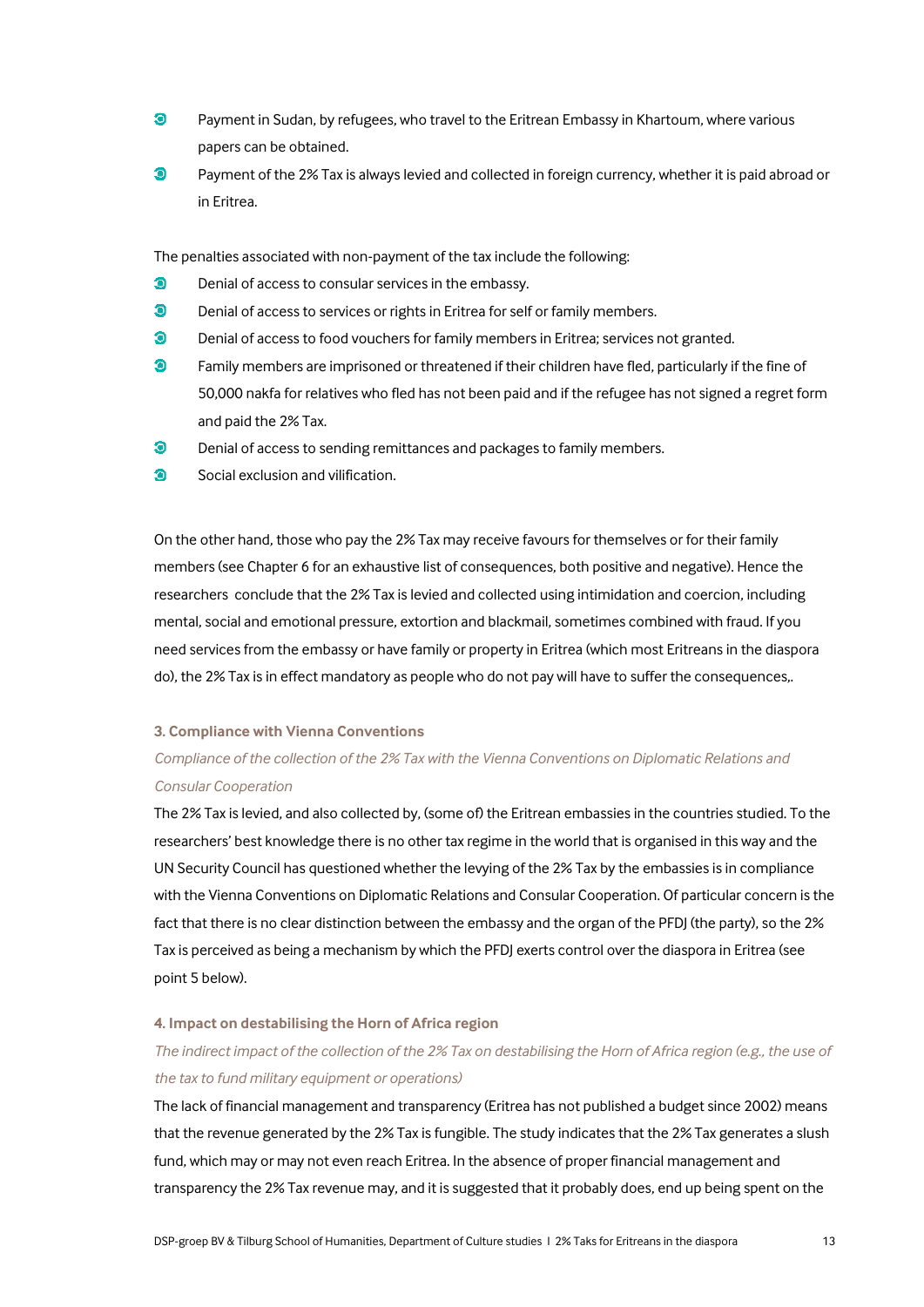activities of the Eritrean government abroad, thus potentially violating the conditions imposed by the UN Security Council Resolutions (1907 and 2023). It is, after all, the responsibility of the Eritrean Government to demonstrate the purpose for which the 2% Tax is levied and how it is used.

#### **5. Respect for the rule of law and use of the tax to control the diaspora**

*Respect for the rule of law by the Government of Eritrea (and its representatives) in countries in which members of the Eritrean diaspora reside and in which the 2% Tax is levied, whether or not the levying and collection of the 2% Tax is used as a mechanism to control diaspora communities (e.g. as a form of intelligence gathering)* 

The report by the Council of Foreign Affairs in the Netherlands (AIV), '*The will of the People? Erosion of the democratic rule of law in Europe*' (Council of International Relations, forthcoming 2017) lists the following (non-exhaustive) qualifying criteria, based on the standards of the Venice Mission of the Council of Europe, for states governed by the 'rule of law' (the so-called 'rule of law checklist').

This 'rule of law checklist' perfectly summarises the conclusions of this study:

**The principle of legality:** The principle of legality is not satisfied.

**Legal certainty:** There is scant information available about the 2% Tax, and what is available is inconsistent. Although the information available about the penalties for non-compliance with the 2% Tax is inconsistent and contradictory, in practice the main immediate penalty (imposed by the embassy) is the withholding of all administrative and consular services, including the issuing of an ID card, which is a prerequisite for obtaining other services. In addition, a range of broader punitive measures may result from non-payment of the 2% Tax; these are imposed on the individuals in the diaspora as well as on their relatives in Eritrea. **Prohibition on arbitrariness:** The 2% Tax collection procedure allows for arbitrary decision-making. **Access to an independent and impartial judge:** There is no information available on access to a complaints procedure or an independent or impartial legal review of decisions made about the tax. **Respect for human rights relating to the previous criteria:** Eritreans in the diaspora do not have access to administrative, legal or consular services unless they have an ID card. To obtain an ID card they need to have paid the 2% Tax, even if they hold the nationality of, or have a passport issued by, the host country. An ID card is also only available to many after they sign a regret form.

**Non-discrimination and equality of the law:** The application of the law differs in the different countries where members of the Eritrean diaspora live, as do the procedures for payment of the tax (e.g. whether the tax is paid in Eritrea or at the embassy in the host country).

**Separation of powers and checks and balances:** There is no separation of powers in Eritrea: the President appoints the judges and there is no legislature as such (the National Assembly has not met since Eritrea went to war with Ethiopia in 1998). All of these functions (and powers) are concentrated in the hands of the executive government, with no regulation by any other body. The PFDJ branches in foreign countries control the work of the embassies.

**Respect for human rights in a broad sense:** The UN Commission of Inquiry on Eritrea has found that crimes against humanity have taken place in Eritrea and are still being carried out and has referred this to the international community (UNHRC, 2016a; UNHRC Resolution, 2016). The consequences for those who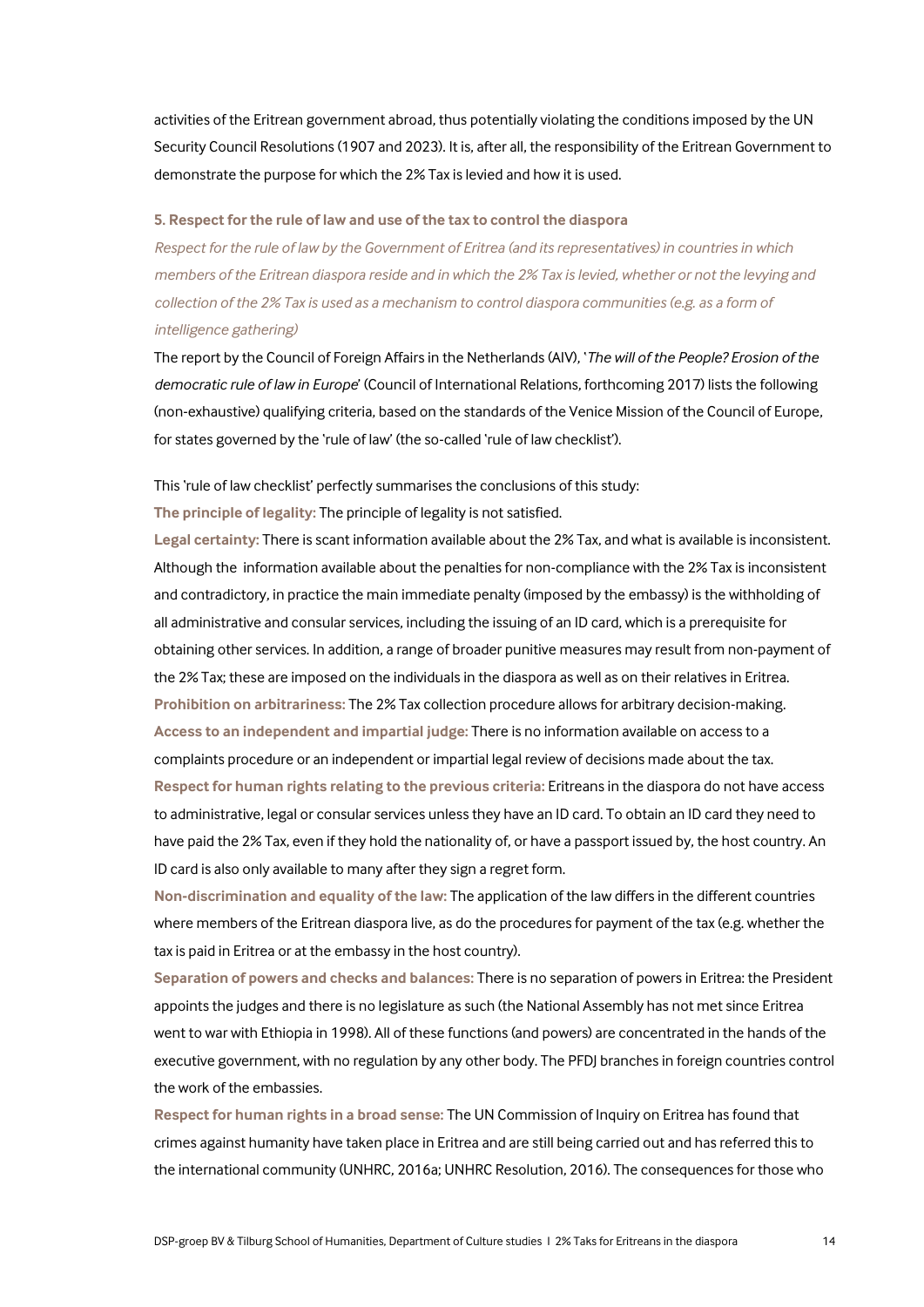resist the regime, for example by non-payment of the 2% Tax, must be understood: they and their families risk severe punishment and will no longer enjoy protection.

In response to the research results IBFD concluded the following regarding the legality of the 2% Tax:

*There are significant problems if, in the absence of international agreements of mutual assistance in the collection of taxes, people formally or informally representing the interest of Eritrea undertake actions on the territory of another State to force people to pay an Eritrean tax. We consider this as unprecedented in international tax law and as a violation of the sovereignty of the Netherlands [or*  another European country] from a public international law perspective. [IBFD, concluding remarks commenting on the final draft of this report , email, 21 June 2017]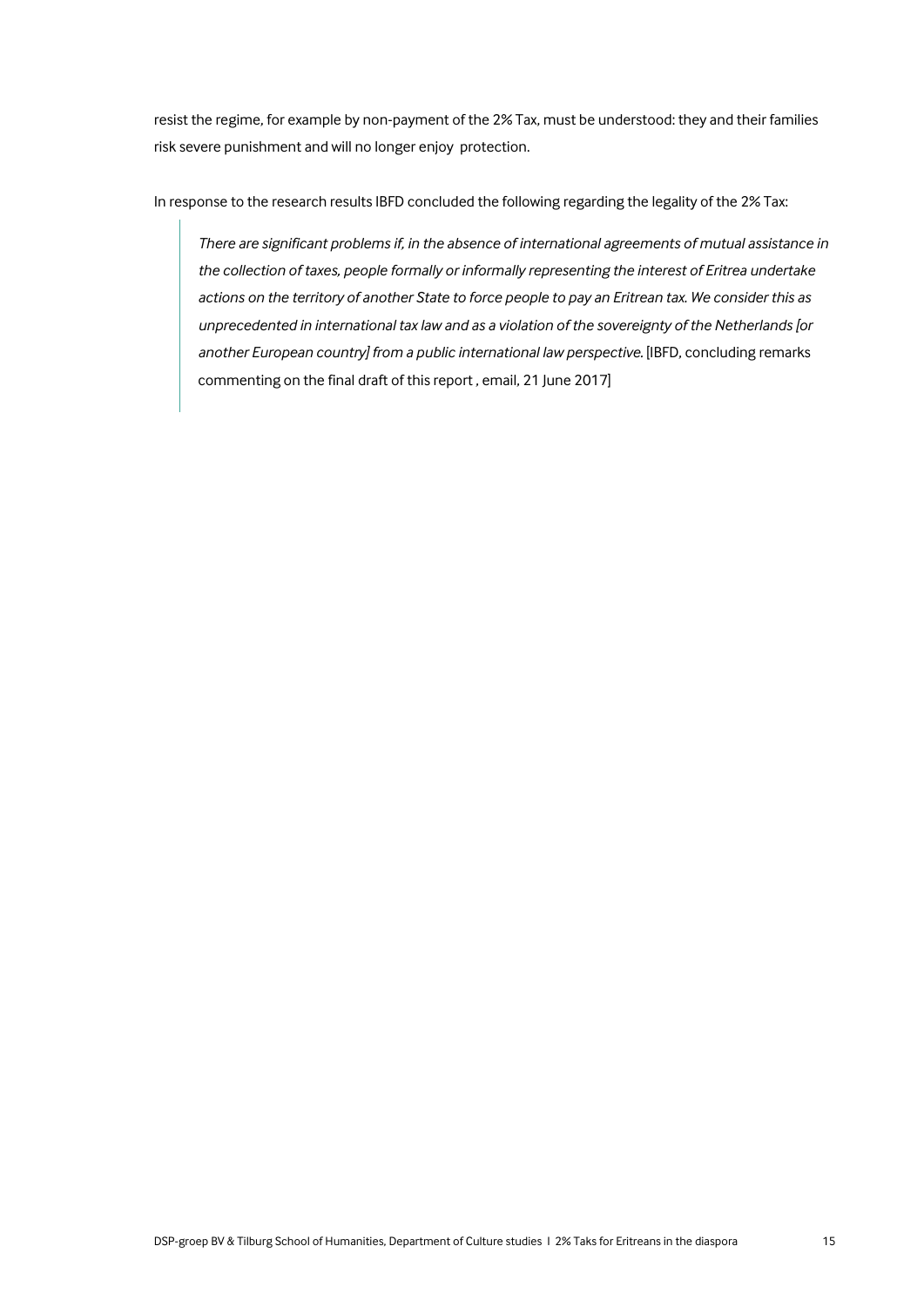# **1 Introduction**

 $\overline{a}$ 

The Eritrean government levies a 2% income tax on its nationals living abroad. This tax is collected in various ways, including through its consular and diplomatic offices. Referred to as the '2% Tax', 'Diaspora Tax', or 'Recovery and Rehabilitation Tax', it has raised significant concerns in the international community, prompting the United Nations to condemn the use of the tax in certain circumstances (UN Security Council, 2011b). This research elaborates on some of the critical technical issues related to the tax and how it is raised to determine its legality. The study is supported by technical analysis by authoritative international tax organisations and experts $^3$  and is based on empirical evidence gathered in seven European countries: Belgium, Germany, Italy, the Netherlands, Norway, Sweden and the United Kingdom.

The research aims to interpret the technical gap identified by Prof. Dr Nollkaemper, special advisor to the Dutch Minister of Foreign Affairs, Bert Koenders, on international law, who previously advised on the levying and collection of the 2% Tax in the Netherlands (Nollkaemper, 2016). "*The exercise of taxing powers operates on the basis of connecting factors, which are based on personal and factual circumstances, i.e. related to where the person resides or has the nationality (personal connecting factors), or where he has derived income (territorial-based taxation)*" (International Bureau of Fiscal Documentation (IBFD), personal communication 2017). The 2% Tax raises significant concerns, specifically regarding: (i) taxable persons, (ii) its object, (iii) the identification of the taxable event, (iv) procedures, (v) enforcement and (vi) other consequences. The empirical evidence has been processed and analysed within the technical categories of taxation and public international law, with a view to highlighting a possible approach that countries may adopt to the levying of the 2% Tax within their territories.

The UN Security Council Resolution 2023/2011 is an important reference for determining the regularity of the 2% Tax collected by Eritrea in host countries. The resolution condemns the use of the tax to destabilize the Horn of Africa and states that Eritrea shall not use extortion, threats, or fraud to collect the tax:

10. Condemns the use of the "Diaspora tax" on Eritrean diaspora by the Eritrean Government to destabilize the Horn of Africa region or violate relevant resolutions, *including 1844 (2008), 1862 (2009) and 1907 (2009), including for purposes such as procuring arms and related materiel for transfer to armed opposition groups or providing any services or financial transfers provided directly or indirectly to such groups, as outlined in the findings of the Somalia/Eritrea Monitoring Group in its 18 July 2011 report (S/2011/433), and decides that Eritrea shall cease these practices;* 

 $3$  The International Bureau of Fiscal Documentation (IBFD) was one of the organisations interviewed for this research (Prof. Dr Pasquale Pistone, Academic Chairman of IBFD, and Jan Maarten Slagter, CEO of IBFD, were interviewed on 28 March 2017). IBFD is recognised as the world's foremost authority on cross-border taxation. We also thank Prof. Dr Behrens, Prof. Dr T Bender, Prof. Dr S Douma, Prof. Dr L van de Herik, Prof. Dr Hirsch Ballin, Prof. Dr PA Nollkaemper and Prof. Dr J Ouwerkerk for their advice on international taxation law and international criminal law.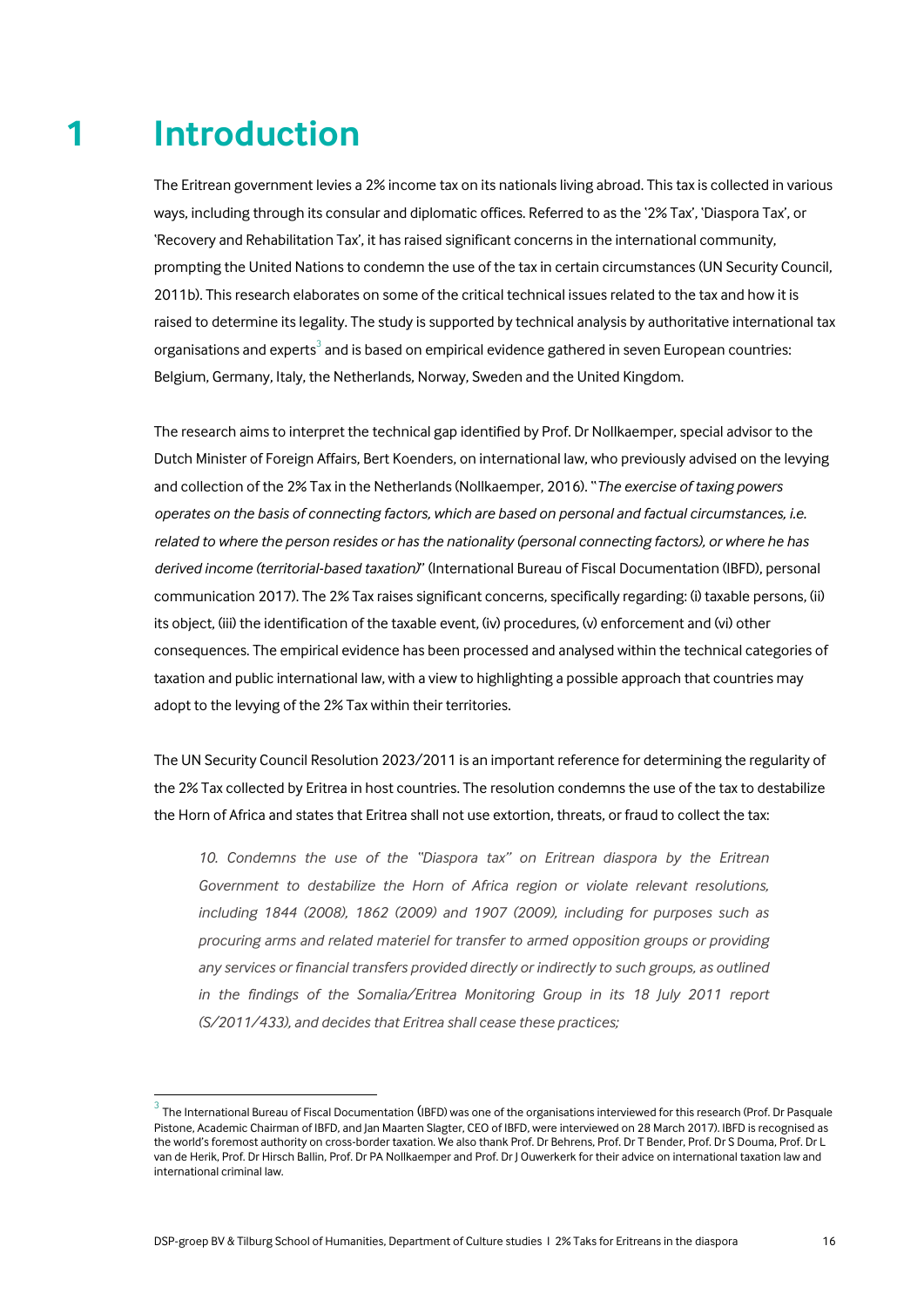*11. Decides that Eritrea shall cease using extortion, threats of violence, fraud and other illicit means to collect taxes outside of Eritrea from its nationals or other individuals of Eritrean descent, decides further that States shall undertake appropriate measures to hold accountable, consistent with international law, those S/RES/2023 (2011) 4 11-62278*  individuals on their territory who are acting, officially or unofficially, on behalf of the *Eritrean government or the PFDJ contrary to the prohibitions imposed in this paragraph and the laws of the States concerned, and calls upon States to take such action as may be appropriate consistent with their domestic law and international relevant instruments, including the 1961 Vienna Convention on Diplomatic Relations and the 1963 Vienna Convention on Consular Relations, to prevent such individuals from facilitating further violations;* (UN Security Council, 2011b)

## In his advisory opinion to the Dutch Minister of Foreign Affairs, Prof. Dr Nollkaemper concludes that:

*The UN Security Council Resolution implies that, if an investigation were to show that Eritrea uses 'extortion, threats of violence, fraud and other illicit means' to collect the tax, the Netherlands would undoubtedly be have the authority to prohibit it from doing so. Whether the measures actually being applied can be qualified in these terms can only be established on the basis of further, factual analysis.* (Nollkaemper, 2016, translated by the Ministry of Foreign Affairs, p. 2)

This research examines the technical evidence as to whether or not the levying and collection of the 2% Tax complies with taxation law and international law and with the obligations of UN Member States in relation to UN Security Council Resolution 2023. The research is based on a qualitative analysis of more than 100 interviews, specifically carried out for this research, with interviewees from the seven selected countries and interviewees based in some other countries. An additional hundred interviews undertaken for another study published on the Eritrean diaspora, '*Nothing is What it Seems*' (DSP-groep & Tilburg University, 2016), were also analysed for relevant technical information. To supplement these interviews, a questionnaire was sent out and experts were interviewed on technical aspects of the report. Earlier drafts of this report were circulated to various resource persons to receive feedback on the content.

All references to the data have been coded and data anonymised, depersonalised, and referenced so that respondents cannot be traced. The authors invite readers to send comments on the content of the report to DSP-groep.

## 1.1 Context: Eritrea and the diaspora

## 1.1.1 The Eritrean diaspora

The 2% Tax is levied on all Eritreans living in the diaspora, who comprise a significant number, although it is difficult to determine exactly how many. Some estimate that more Eritrean citizens are living outside the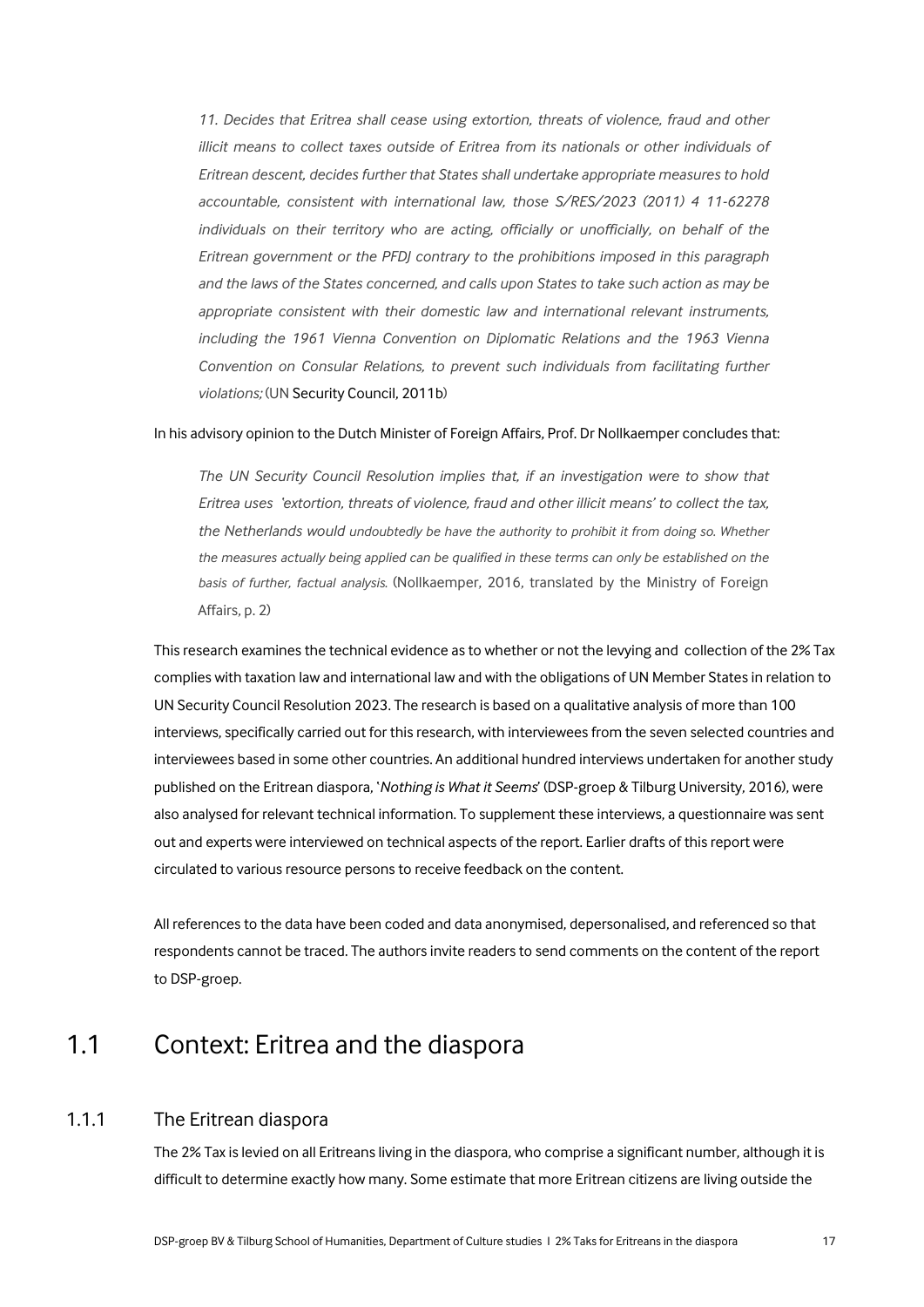country than inside. Notwithstanding the relatively small size of the population inside Eritrea (between 3.5 and 6.5 million people; a more accurate figure is not available; Plaut, 2016a), the number of refugees and migrants from Eritrea is large and Eritreans are among the largest groups of refugees reaching Europe. The UN estimates that 5,000 people are leaving the country every month (UNHCR, 2015b). United Nations High Commissioner for Refugees (UNHCR) reported that there were 411,300 Eritrean refugees and asylum seekers worldwide by the end of 2015 (UNHCR, 2016c). This is more than double the number in 2008. Eurostat reported that between 2008 and 2017 approximately 200,500 Eritrean refugees applied for asylum in Europe (Eurostat, 2017). In total, it is estimated that approximately 250,000 Eritreans have arrived in Europe since 1980, in three subsequent waves (Table 1.1).

However, these figures are likely to be conservative, because most Eritreans leave Eritrea illegally and many are never registered with the United Nations High Commissioner for Refugees. The exact number in the diaspora is also difficult to know, because people who were born in Eritrea before independence were registered as Ethiopian in many diaspora countries. Furthermore, the number of second and third generation refugees in the diaspora (born of first generation refugees) is also increasing. They often hold the nationality of the country they live in.

# **Box 1.1 Terminology**

#### **2% Tax**

The subject of the research is what is referred to in the Eritrean vernacular as the '2% Tax' (also called the 'Eritrean Diaspora Income Tax', the 'Recovery and Rehabilitation Tax', the 'Recovery and Reconstruction Tax' or the 'Diaspora Tax'). Even officials of the Eritrean government and staff of embassies use different names for this tax. For the purposes of this report, it will be referred to as the 2% Tax, which refers to the 2% of the income that has to be paid. Furthermore a distinction is made between the levying (i.e., how the tax is imposed) and collection ( i.e., how the tax is paid) of the tax.

#### **Member of the Eritrean diaspora**

For the purpose of this research, we use a broad definition of Eritrean diaspora, which includes citizens of European countries of Eritrean descent. This is based on the strong community bond among descendants from Eritrea. It is also informed by the fact that the Government of Eritrea views all members of Eritrean descent as Eritrean citizens, including those with foreign passports.

#### **Embassy**

Within this report, the term embassy is used to refer to any diplomatic mission, as this has been identified as the common vernacular among our respondents. However, where necessary, we differentiate between embassies and consulates.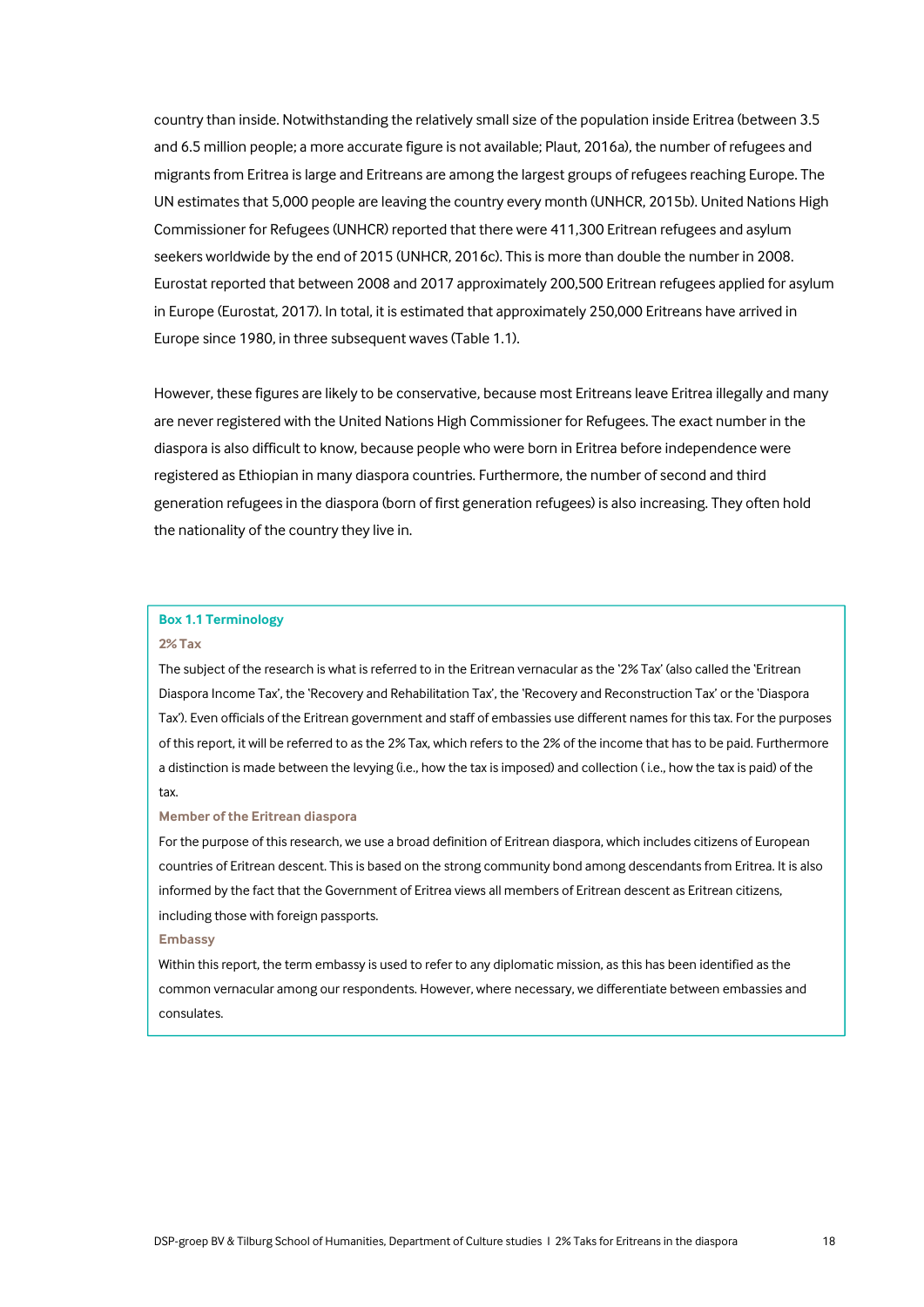## 1.1.2 Eritrea

## **Box 1.2 History of Eritrea**

| Until 1869: | Pre-colonial period                                                                          |
|-------------|----------------------------------------------------------------------------------------------|
| 1890-1941:  | Italian colony                                                                               |
| 1941-1952:  | British protectorate                                                                         |
| 1952-1962   | Annexation by Ethiopia                                                                       |
| 1962-1991:  | War of independence against Ethiopia, first by Eritrean Liberation Front (ELF) and           |
|             | afterwards by the Eritrean People's Liberation Front (EPLF), led by the current President of |
|             | Eritrea, Isaias Afewerki                                                                     |
| 1991:       | De facto Independence from Ethiopia                                                          |
| 1993:       | Independence following a referendum and official recognition of Eritrea by the               |
|             | international community                                                                      |
| 1993-1998   | Building of the new state of Eritrea                                                         |
| 1994:       | EPLF becomes People's Front for Democracy and Justice (PFDJ), the only political party       |
|             | allowed in Eritrea                                                                           |
| 1998-2000   | Border conflict with Ethiopia                                                                |
| 2000-2001   | Internal political crackdown                                                                 |
| 2009        | The UN Security Council imposes sanctions on Eritrea (an arms embargo)                       |
| 2000-now    | Dictatorial regime (constitution of 1997 never became formally operational)                  |
|             |                                                                                              |

*Source: UNHRC, 2015a* 

The second report of the UN Commission of Inquiry (COI) on Human Rights in Eritrea (hereafter called the 'Second COI Report') concluded in 2016 that "Crimes against humanity have been committed in a widespread and systematic manner in Eritrean detention facilities, military training camps and other locations across the country over the past 25 years" and "that these crimes are still occurring today" (UNHRC, 2016a). Some high-ranking Eritrean government officials now risk prosecution before the International Criminal Court (ICC), with UN Security Council referral of the matter to the ICC being a possibility in accordance with the Rome Statutes.

The UN General Assembly Human Rights Council has adopted resolution A/HRC/32/L.5/Rev.1 (28 June 2016), in which it emphasizes the need for accountability:

*Noting the commission's identification of individual suspects and careful maintenance of relevant information that may assist future accountability efforts, [the Human Rights Council];* 

 *Welcomes with appreciation the report of the commission of inquiry on human rights in Eritrea,1 stresses the importance of the work of the commission of inquiry and the*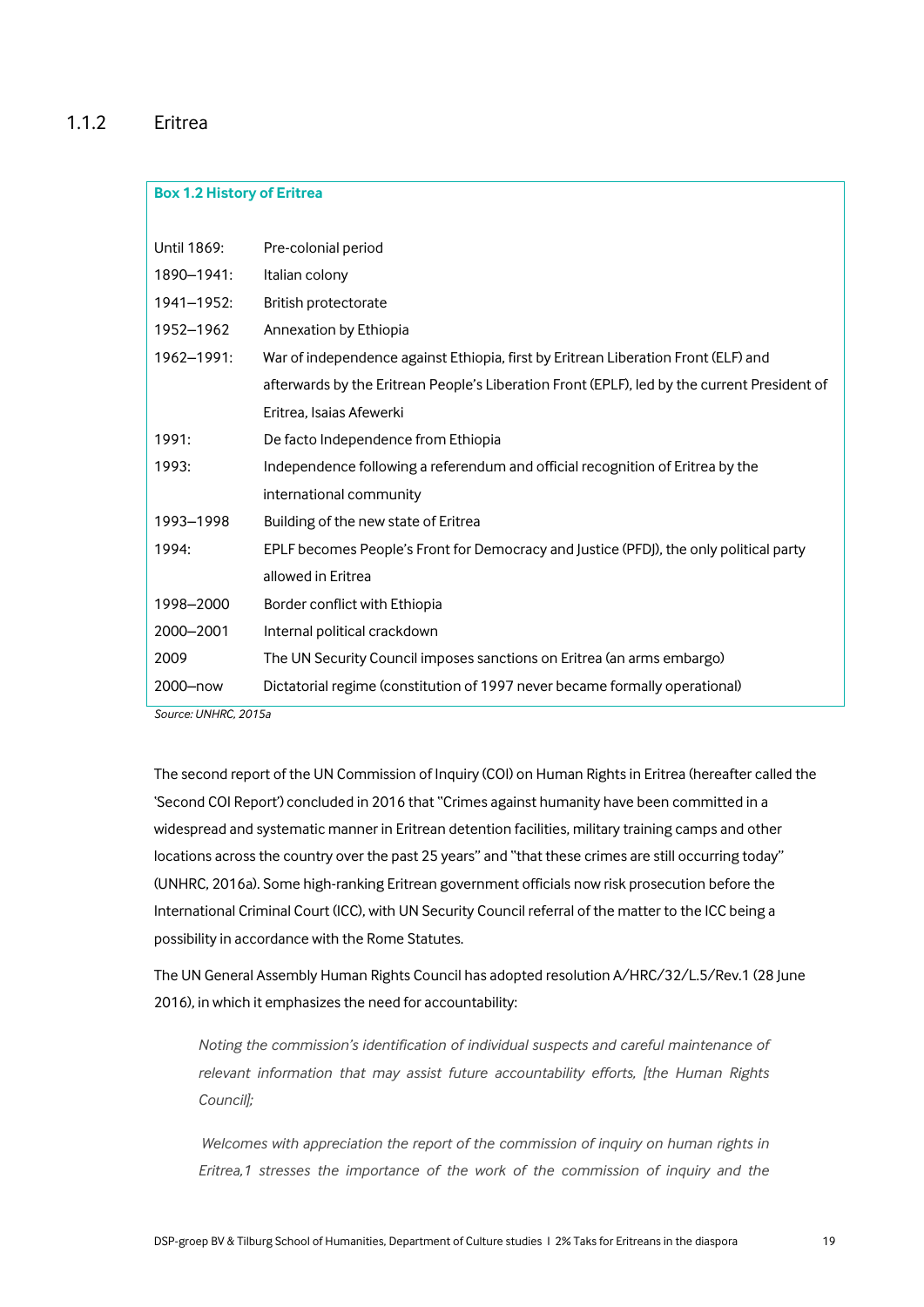*information it has collected in support of future accountability, and urges the Government of Eritrea to take immediate and concrete steps to implement its recommendations (art. 1);* 

*Takes note of the commission's conclusion that a regional mechanism could be created to address accountability in Eritrea, given the commission's assertion that neither a hybrid tribunal nor a truth commission would be a viable option in the current circumstances (art. 8);* 

*Requests the General Assembly to submit the report and the oral updates of the commission of inquiry to the Security Council for its consideration and appropriate action, including that those responsible for human rights violations, including those that may*  amount to crimes against humanity, be held accountable. (art 17). (UN General Assembly Human Rights Council, 2016)

The resolution also urges the international community "to strengthen efforts and collaboration to ensure the protection of those fleeing from Eritrea, in particular unaccompanied children (art. 13)" (*Ibid.*).

#### The European Parliament stated that:

*…the UN Commission of Inquiry on Human Rights in Eritrea has found that the violations in the areas of extrajudicial executions, torture (including sexual torture and sexual slavery), national service as a form of slavery, forced labour and the shoot-to-kill policy at the border may constitute crimes against humanity.* (European Parliament, 2016a)

### And, adopted a resolution in 2016, it went on to refer to Eritrea as a country that:

*…has one of the worst human rights records in the world, with routine human rights violations taking place every day and no improvement recorded in recent years; whereas many young people have fled the country to escape the repressive government and mandatory military conscription, which often starts at a very young age, whereas the statute of an 18-month period of service is often flouted, with most Eritreans serving indefinitely, and whereas such an extended mandatory military conscription inhibits the country's potential economic growth; whereas any increase in the national service salary is meaningless as the recent devaluation of the nakfa and bank restrictions have led to a current deficiency in the country; whereas many conscripts are used as forced labour and given civilian duties; whereas the majority of those in national service remain in a situation of slavery, in which any work, job applications and the possibility of having a family life are controlled; whereas freedom of worship and conscience, freedom of the media and freedom of expression are not guaranteed.* (European Parliament, 2016a)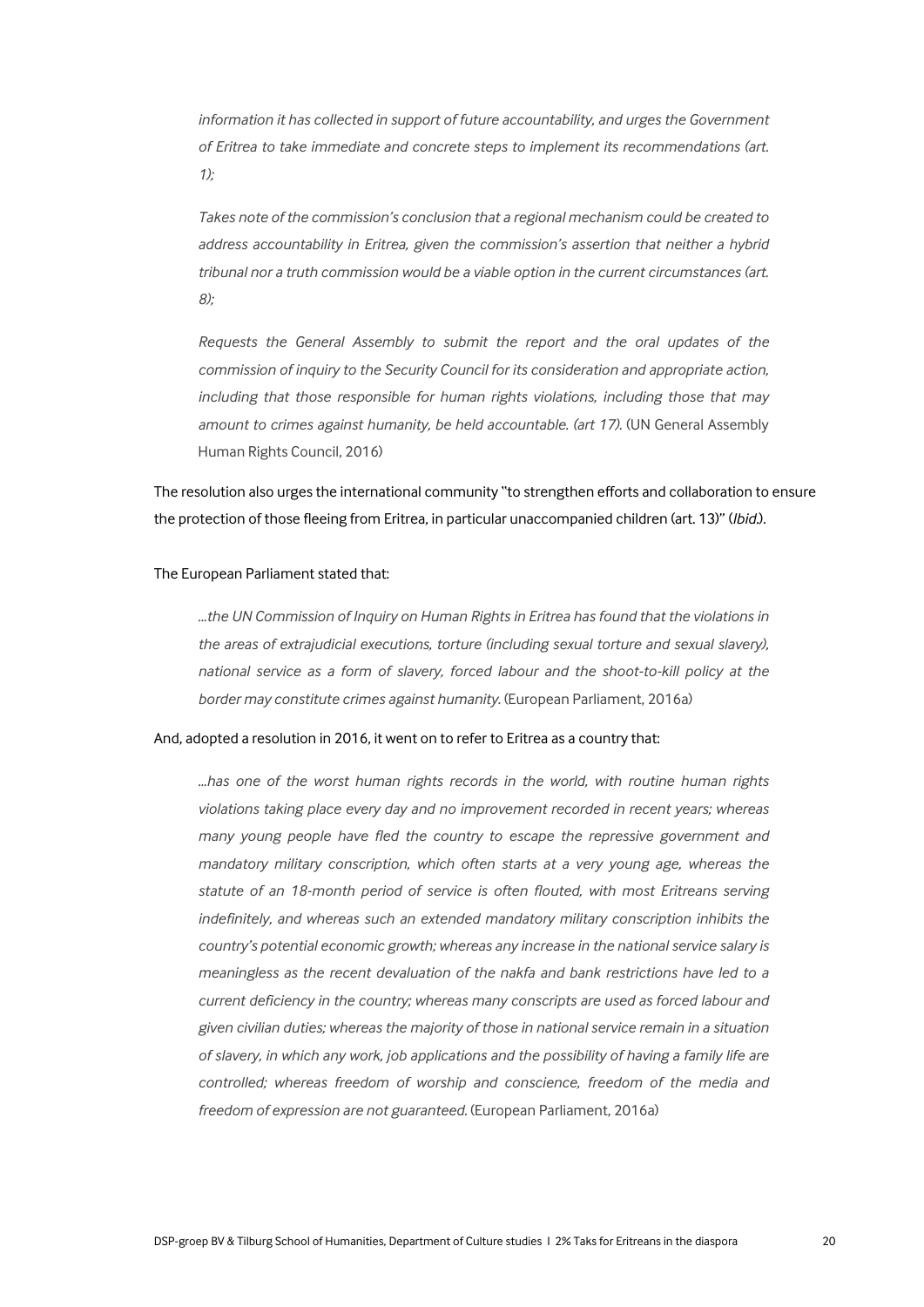Eritrea is ruled by one of the most repressive regimes in the world. Marc Tarabella, a Belgium Member of the EU Parliament (Parti Socialiste), set the scene cogently: "The State of Eritrea is organised like a military detention centre under the absolute rule of Isaias Afewerki, a liberation hero turned a bloody despot" (Tarabella, 2014). The Eritrean president acts as if the country is still at war, and government policy and practice are regimented using strict military discipline orchestrated by the president (*Ibid*.).

Eritrea adopted its first post-independence constitution in 1997, but it has never been implemented. In fact, the Eritrean president declared it "a dead document" in a public pronouncement made on Eritrean television on 30 December 2014 (Eri-TV, 2014). In this sense, Eritrea is a classic example of a country in a constitutional legal crisis (see Mekonnen, 2016). Eritrea is the only country in the world ruled without any constitution (written or unwritten).

In addition to the absence of a working constitution or an effective constitutional framework, several other factors distinguish Eritrea from other countries. For example, Eritrea does not have an opposition political party and has not seen free and fair elections since its *de facto* independence from Ethiopia in 1991. It has had no functioning parliament since February 2002 and it does not have an officially-published national budget. Furthermore, most civil society organisations are not allowed (or cannot function) and there is not a single privately-owned media outlet, be it newspaper, radio, TV or Internet. All media outlets inside the country are owned by the government, which means that the flow of information is strictly controlled. As noted in the first report of the UN Commission of Inquiry on Human Rights in Eritrea (hereafter called the 'First COI Report'), "[i]t is not law that rules Eritreans, but fear" (UNHRC, 2015b, p. 8). A deeply-entrenched politico-legal crisis in Eritrea, coupled with a spiralling economic meltdown, has persisted for the last 16 to 18 years (Mekonnen, 2015). In terms of the protection of fundamental rights and freedoms and the rule of law (including orderly constitutional governance), there is no forum for accountability in Eritrea. Rule of law – which, according to the International Bureau of Fiscal Documentation (IBFD) is the basis of any legitimate tax system – is absent in Eritrea (Van Reisen & Mawere, 2017; Plaut, 2016a; Mekonnen & Tronvol, 2014).

It is against these rather unique features that the 2% Tax is levied, and any legal appraisal of this tax needs to take this context into account.

## 1.1.3 Refugees in the diaspora

The migration of Eritreans to Europe took place in roughly three waves (see Table 1.1). These waves are similar in all of the European countries studied, although the absolute and relative size of the different waves of refugees might differ. However, in general, in all of the countries studied, the largest group consists of the recent influx since 2010 (the third wave). The percentages in Table 1.1 are estimates only to indicate the proportion of each wave within the Eritrean diaspora community (for more on the different countries studied see Chapter 7).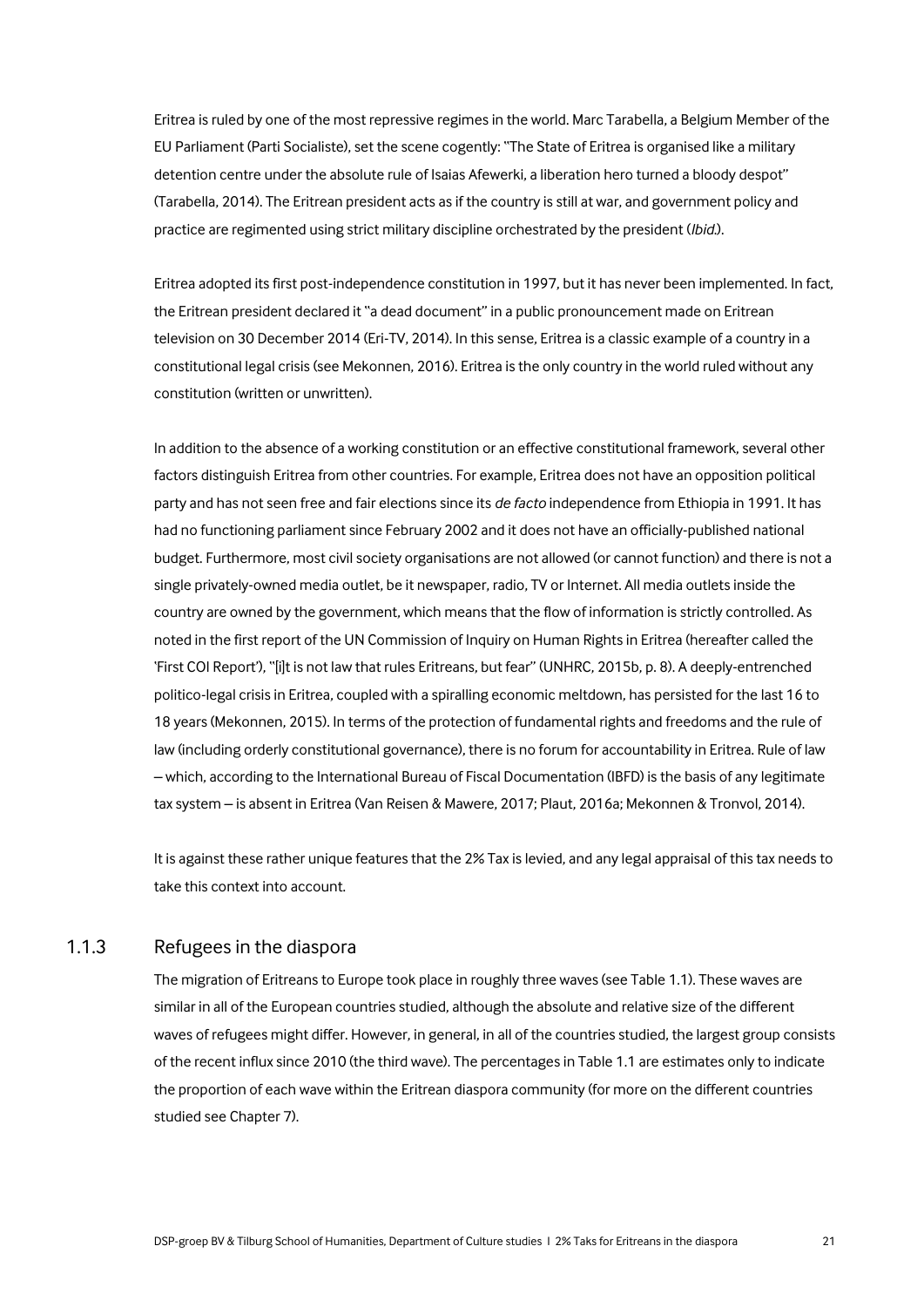#### Table 1.1 Migration waves of Eritrean refugees

| <b>Migration wave</b>                              | <b>Migration context</b>                                                                                                                                                                                                   |
|----------------------------------------------------|----------------------------------------------------------------------------------------------------------------------------------------------------------------------------------------------------------------------------|
| First wave                                         | A: 1980-1991                                                                                                                                                                                                               |
| $(1980 - 1998)$<br>Approx. 5-10%                   | Fleeing the independence war, members of the ELF and<br>later the EPLF (the predecessor of the PFDJ, the party of<br>the regime)<br>B. 1991-1998<br>Fleeing during the reconstruction of Eritrea due to various<br>reasons |
| Second wave<br>$(1998 - 2010)$<br>Approx. 25-30%   | Since the border conflict with Ethiopia<br>Fleeing the current regime                                                                                                                                                      |
| Third wave<br>$(2010 - present)$<br>Approx. 60-65% | Fleeing the current regime                                                                                                                                                                                                 |

*Source: Adapted from DSP-groep & Tilburg University (2016), p. 7* 

The Eritreans in the diaspora can be divided into the following groups:

- $\bullet$ 'Permanent exiles', mostly ELF veterans and their children, who did not return to Eritrea after liberation due to fear of persecution.
- Э Supporters of the EPLF/PFDJ who are still supporting the current Eritrean government and are members of the PFDJ and Young People's Front for Democracy and Justice (YPFDJ) in the diaspora.
- $\bullet$ The quiet mass, a large group without, or with loose, political affiliations, who do not openly speak against the present government.
- $\bullet$ Former members of EPLF/PFDJ who have joined the opposition.
- $\bullet$ Exiled (former) members of the present government, which is run by the PFDJ.
- O New refugees, a large group of mostly young refugees who left the country illegally, mainly as draft deserters.

The mass organisations of the Eritrean regime – the PFDJ and its sister organisations, the YPFDJ, the National Union of Eritrean Women (NUEW), National Union of Eritrean Youth and Students (NUEYS) – are present in the diaspora and execute control over Eritreans living in the diaspora. The UN Commission of Inquiry (first COI report) concluded that there is a lot of fear among the Eritrean population in Eritrea, but also in the diaspora, because of the system of surveillance used by the Eritrean government against the diaspora (UNHRC, 2015a). This was confirmed by research conducted by DSP-groep & Tilburg University (2016) concerning the Eritrean community in the Netherlands. More information and an English summary of the research can be found at www.dsp-groep.nl).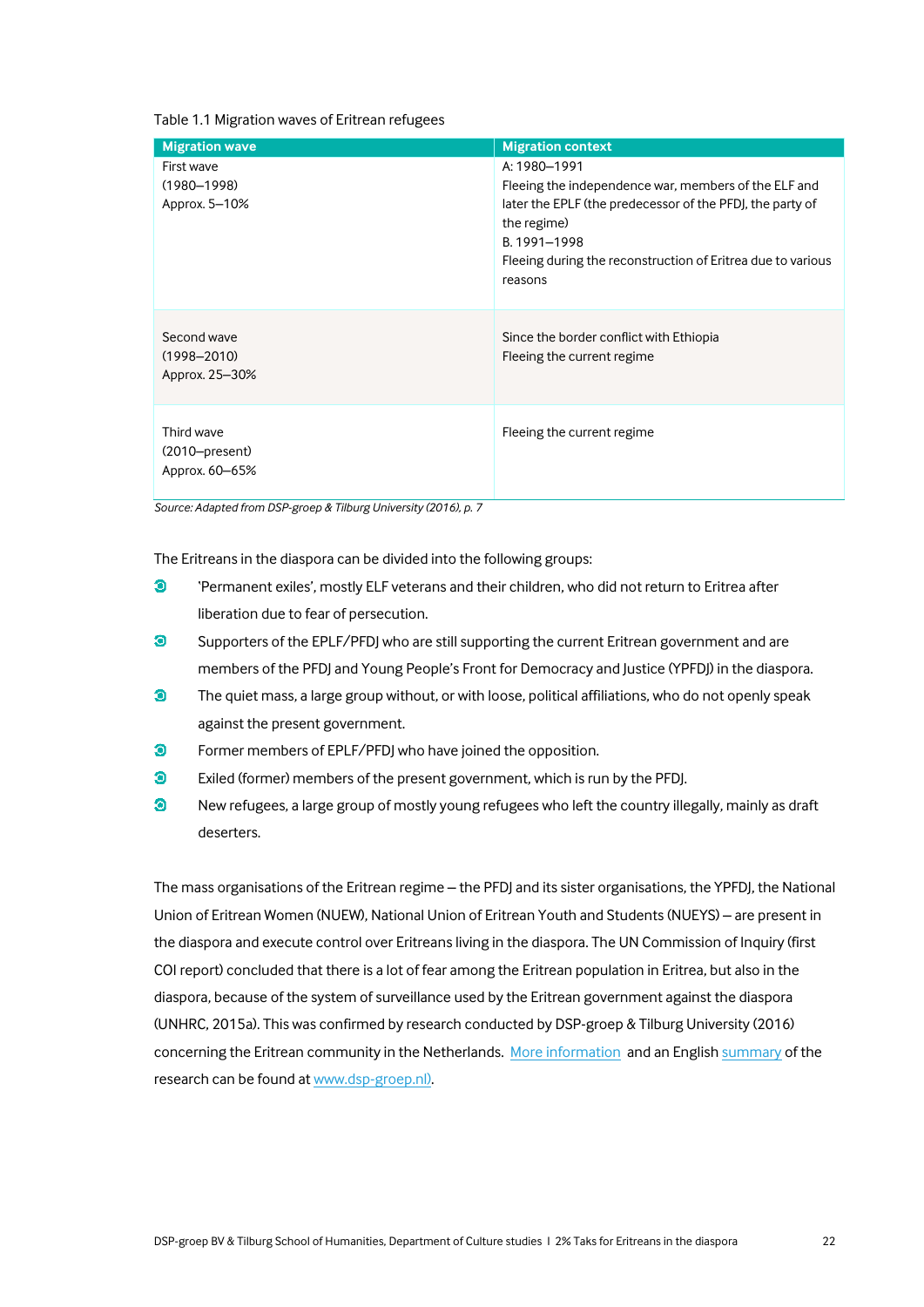# 1.2 Objective and research questions

The purpose of this research is to understand the nature and extent of the levying and collection of the 2% Tax by the Eritrean government on Eritreans living in various European countries. This translates into the following research questions:

- Q.1 What is the nature (including legal basis) and extent of the 2% Tax levied and collected by the Eritrean government in the seven European countries studied (Belgium, Germany, Italy, the Netherlands, Norway, Sweden and UK)?
	- Q.1a Is the 2% Tax levied and collected in more or less the same way in the seven European countries studied (Belgium, Germany, Italy, the Netherlands, Norway, Sweden and UK) or are there (large) differences? If so what explains these differences?
	- Q.1b What are the reasons for the differences in the level of political and media attention on the 2% Tax in the different countries studied? Can this be explained by the modus operandi of the Eritrean government (and its representatives) in collection of the 2% Tax or by the media/politics of the country?
- Q.2 What are the experiences and opinions of members of the Eritrean diaspora living in the selected European countries in relation to the way the 2% Tax is levied and collected? Is pressure or coercion used to levy/collect the 2% Tax, and is this pressure or coercion related to the (perceived) benefits and penalties associated with the 2% Tax? What is the role of the media in raising certain issues about the 2% Tax?
- Q.3 What is the role of the different Eritrean government agencies and organisations in levying and collecting the 2% Tax in the selected European countries studied?

## 1.3 Research approach and criteria

In his advice to the Dutch Minister of Foreign Affairs, Bert Koenders, international law expert, Prof. Dr Nollkaemper, concluded that:

*The factual background to the diaspora tax and how it is levied and/or collected by Eritrea in the Netherlands is unclear. This lack of clarity presents a significant obstacle to providing a specific answer. After all, the answer to the question of whether the Netherlands can prohibit the levying and/or collection of such a tax depends in part on how such levying and/or collection takes place..* (Nollkaemper, 2016, p. 1)

The current research aims to address the gap in our understanding of how the 2% Tax is levied and collected. It focuses on clarifying the modus operandi of the Eritrean government (and its representatives) in the collection of the 2% Tax. Although it does not aim to present a full legal analysis, in order to understand the nature of the tax, it is important to look at its legal basis and to assess whether or not the way the tax is levied and collected is legal. This assessment is carried out within an understanding of the legal parameters that have been set on the topic of the 2% Tax.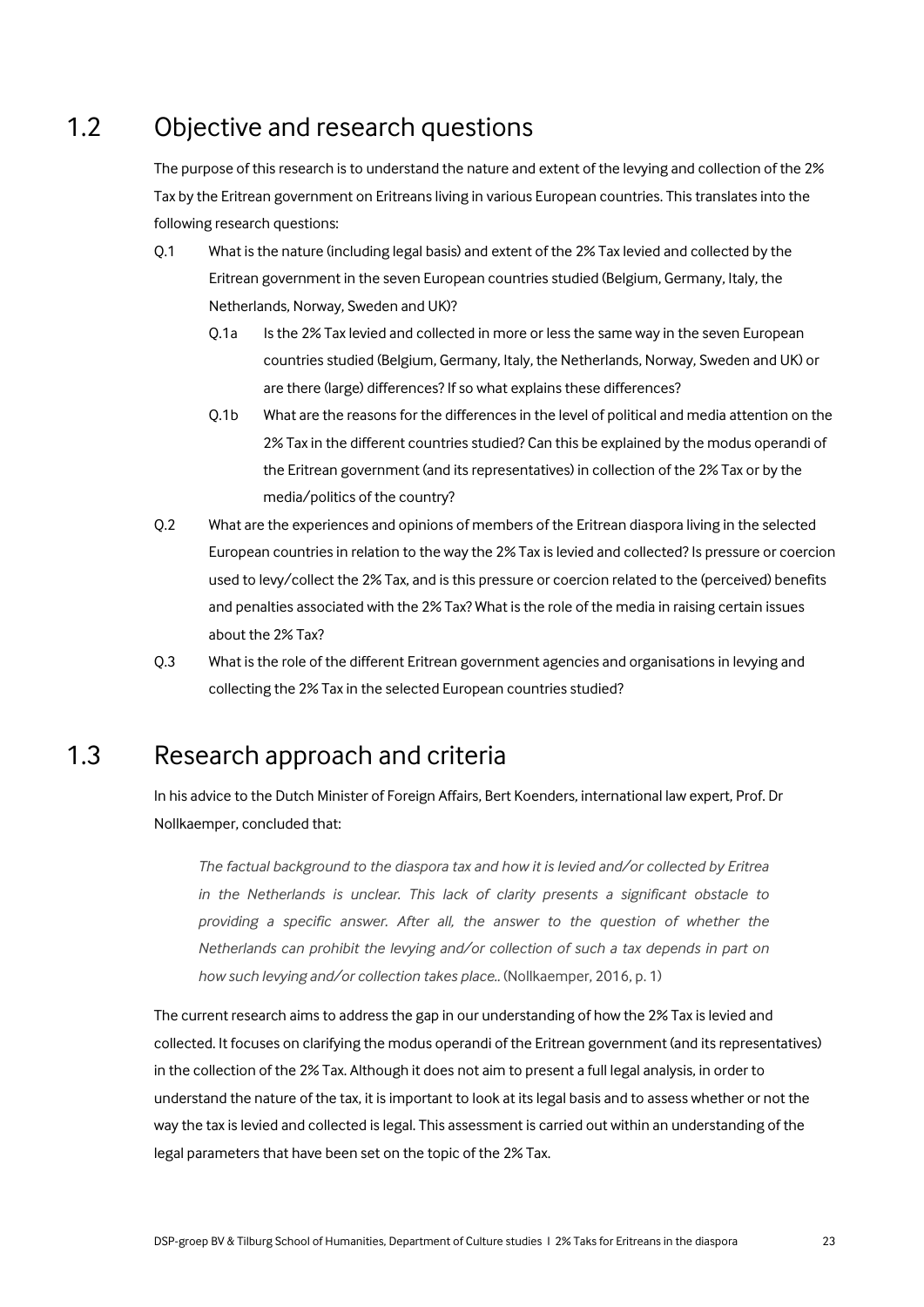#### In his advice to the Dutch government, Prof. Dr Nollkaemper states:

*International law does, however, set limits to the ways in which diaspora tax may be levied and, in particular, collected.* (Nollkaemper, 2016, p. 2)

Prof. Dr Nollkaemper (2016) identifies several main issues relevant to a discussion of the legality of the levy and collection of the 2% Tax on members of the Eritrean diaspora under international law:

- G **UN Security Council Resolution 2023**, which stipulates that "*Eritrea should cease using extortion, threats of violence, fraud and other illicit means to collect taxes outside of Eritrea from its nationals or other individuals of Eritrean descent (paragraph 11),"* with particular reference to the mode of collection of the 2% Tax. "*The resolution implies that, if an investigation were to show that Eritrea uses 'extortion, threats of violence, fraud and other illicit means to collect the tax', the Netherlands*  [UN member states] *would undoubtedly be have the authority to prohibit it from doing so".*
- Э **Destabilisation in the Horn of Africa** region related to UN Security Council Resolutions 1907 (2009) *armed opposition groups or providing any services or financial transfers provided directly or indirectly to such groups, as outlined in the findings of the Somalia/Eritrea Monitoring Group in its 18 July 2011 report (S/2011/433)" (paragraph 10)*. UN member states *have the authority to prohibit the collection of such Tax if it can be satisfactorily established that the tax is being levied for one of the purposes referred to in paragraph 10".*
- Э **The Vienna Convention on Diplomatic Relations (1961)** and the **Vienna Convention on Consular Relations (1963)** require the Government of Eritrea to respect the rule of law in domestic jurisdictions, and its diplomatic and consular staff are also required "*to respect the laws and regulations of the receiving State* [and] *have a duty not to interfere in the internal affairs of that State (art. 41, paragraph 1).* Eritrea and the countries involved in this study are signatories to both conventions. Countries that are party to these conventions, therefore, *if it were established that the way in which Eritrea levies and/or collects taxes contravenes with the criminal or other law* of the receiving state, *Eritrea would be acting contrary to its international obligations to the receiving state. In that case the receiving state would undoubtedly have the authority to prohibit Eritrea from levying and/or collecting such taxes".*

The original proposal for this study contained a draft set of criteria for assessing the legality of the 2% Tax, which have been adapted as provided in Box 1.1 based on Nollkaemper (2016).

Additionally, in order to assess the legality of the levying and collection of the 2% Tax, the rule of law needs to be considered. Rule of law – according IBFD - is the basis of any legitimate tax system. Rule of law is a basic principle for of taxation throughout the world and it is an achievement that protects taxpayers from being arbitrarily deprived of their possessions. This is in line with the standard for protection of human rights and in particular the right to property (IBFD, personal communication 2017).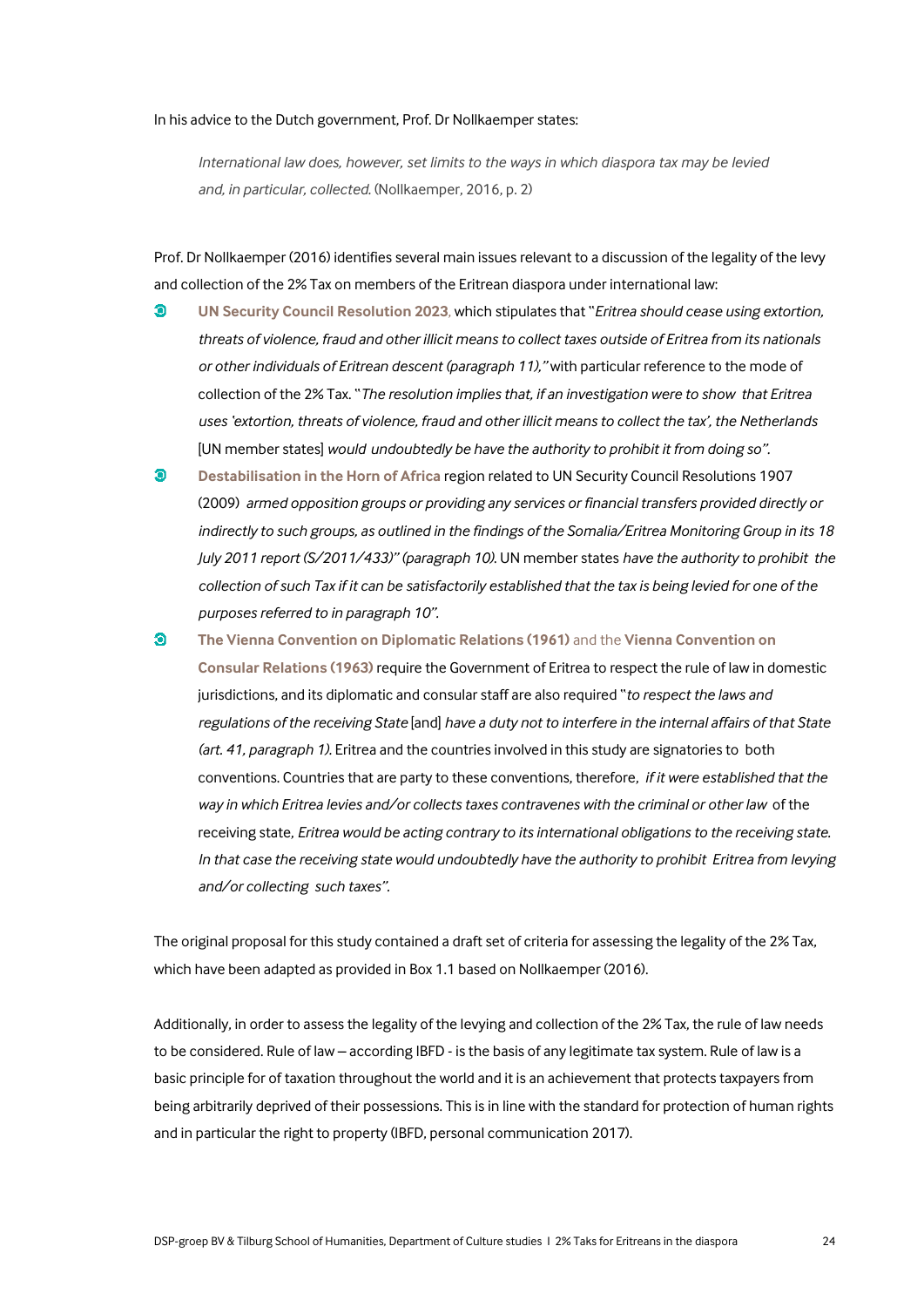In the report of the Council of Foreign Affairs in the Netherlands ( AIV), *'The will of the People?' Erosion of the democratic rule of law in Europe*' (Council of International Relations, forthcoming 2017), the following (non-exhaustive) elements are listed, based on the standards of the Venice Mission of the Council of Europe to qualify a state as a state that is governed by the 'rule of law' (the so-called 'rule of law checklist'):

- **1. The principle of legality:** individuals as well as public and private authorities must behave in conformity with the law. Authorities can only act based on authority that has been granted. No-one can be punished unless this person has violated the law. Violations of the law are punished.
- **2. Legal certainty:** the texts of laws are easily accessible, the state respects the laws, and applies them in a predictable and consistent manner. Laws should be formulated in a sufficiently precise manner.
- **3. Prohibition on arbitrariness:** arbitrary action is action based on personal preferences and the whim of the moment. Arbitrary decisions are those that are not set out in a decision or according to criteria that are determined in a legal regulation.
- **4. Access to an independent and impartial judge:** there should be an honest and public proceeding, within a reasonable time period.
- **5. Respect for human rights relating to the previous criteria:** access to the law, the right to a competent judge, the right to be heard, and the presumption of innocence.
- **6. Non-discrimination and equality of the law:** the law is the same for all citizens and all citizens are subject to the same laws.

### The AIV adds two additional criteria:

- **7. Separation of powers and checks and balances:** to avoid concentration of power and to prevent arbitrary execution of power. This mainly means that the executive and legislative functions of the government are separate, and the judiciary is independent.
- **8. Respect for human rights in a broad sense:** respect for civil and political rights and social economic and cultural rights, respect for the rights of minorities, respect for human dignity and respect for the equality of every human being.

This criteria will be considered when discussing the rule of law in relation to the levying and collection of the 2% Tax.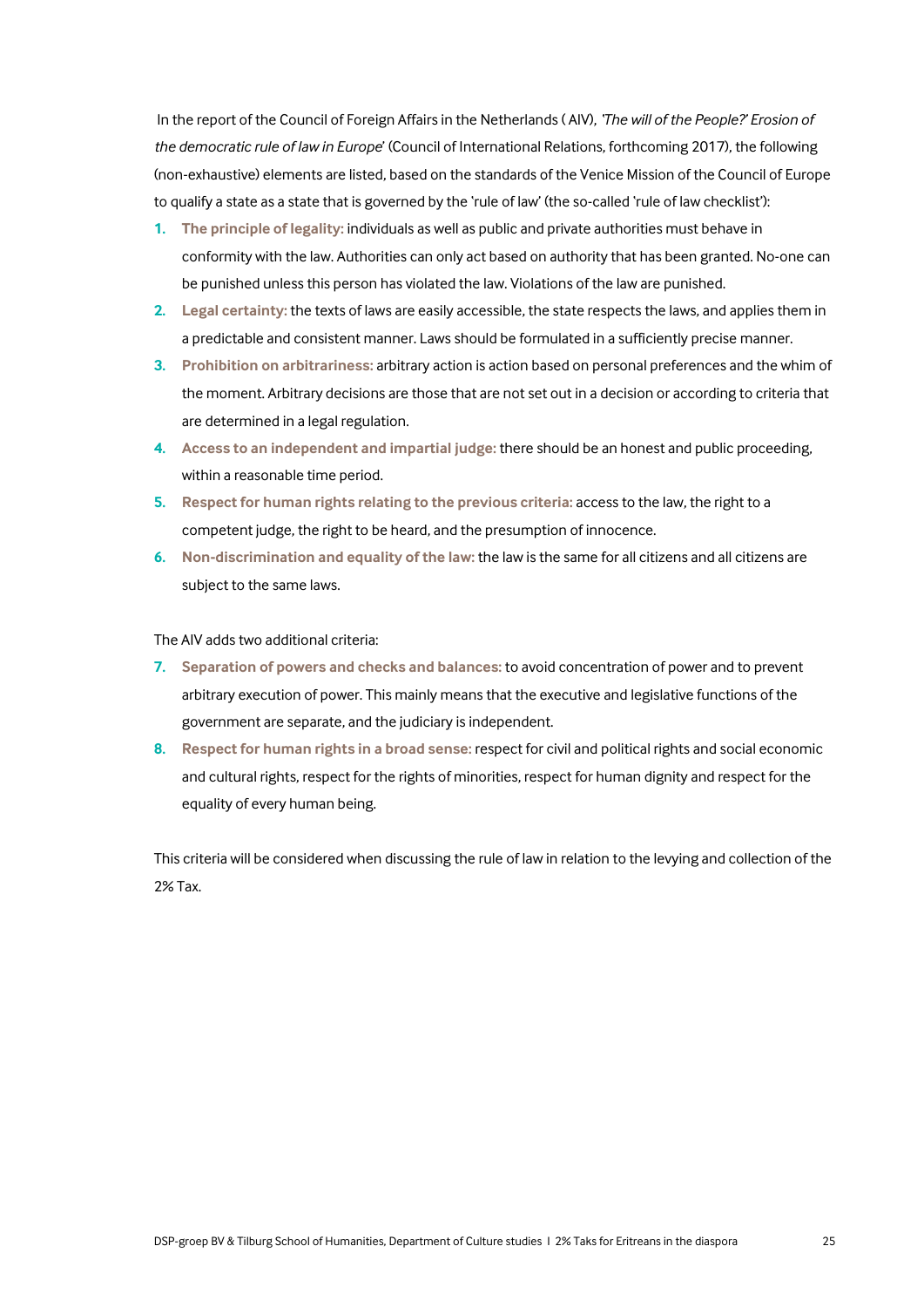## **Box 1.3 Parameters for study**

The levying and the collection of the 2% Tax is analysed through a set of parameters, which are based on the research questions and the criteria for compliance with the rule of law. These are:

- 1. The clarity and consistency of the 2% Tax, how it is levied and the mechanisms supporting its collection; whether or not it is collected with arbitrariness.
- 2. The modus operandi of the Government of Eritrea (and its representatives) in the collection of the 2% Tax and whether or not coercion, extortion or intimidation are integral to the collection practices.
- 3. The compliance of the collection of the 2% Tax with the Vienna Convention on Diplomatic Relations and Consular Cooperation.
- 4. The indirect impact of the collection of the 2% Tax on destabilising the Horn of Africa region (e.g., by use of the tax to fund military equipment or operations) that are in contravention of the relevant UN Security Council resolutions (UN Security Council Resolution 1907 [2009] and 2023 [2011]).
- 5. Respect for the rule of law by the Government of Eritrea (and its representatives) in countries where members of the Eritrean diaspora are residing and where the 2% Tax is levied, and whether or not the levying and collection of the 2% Tax is a mechanism to control the diaspora communities (e.g., as a form of intelligence gathering).

## 1.4 Methodology

 $\overline{a}$ 

Seven countries were selected for this study to ensure a representative sample and to capture any diversity in the stance taken by the different countries on the 2% Tax. The situation in six of the countries studied was compared, taking the following variables into account: size of the diaspora (small or large), existence of a fully-operating Eritrean embassy or not, and the strength of pro-Eritrean government organisations in the country. Various methods were used to answer the research questions: review and analysis of documents, literature and online information; interviews and in-depth interviews; informal communication through various media and face-to-face; and a structured questionnaire.

## 1.4.1 Document, literature and online information review and analysis

The document, literature and online information review and analysis consisted of the following:

- Э An analysis of the legal underpinnings of the 2% Tax in Eritrea by Daniel Rezene Mekonnen, an international lawyer of Eritrean descent, who compared the various relevant legal documents available in Tigrinya, translated these and examined them.
- Э A document analysis to provide an overview of the available information on the 2% Tax, as presented by various relevant actors, including the Eritrean government and its representatives, the United Nations, and English-speaking scholars.4

<sup>4</sup> The information was organised using coded labels (e.g., 'tax purpose', 'collection procedure' and 'use of coercion'). Relevant statements from a particular actor group were transferred chronologically into Excel and colour-coded based on these coding labels.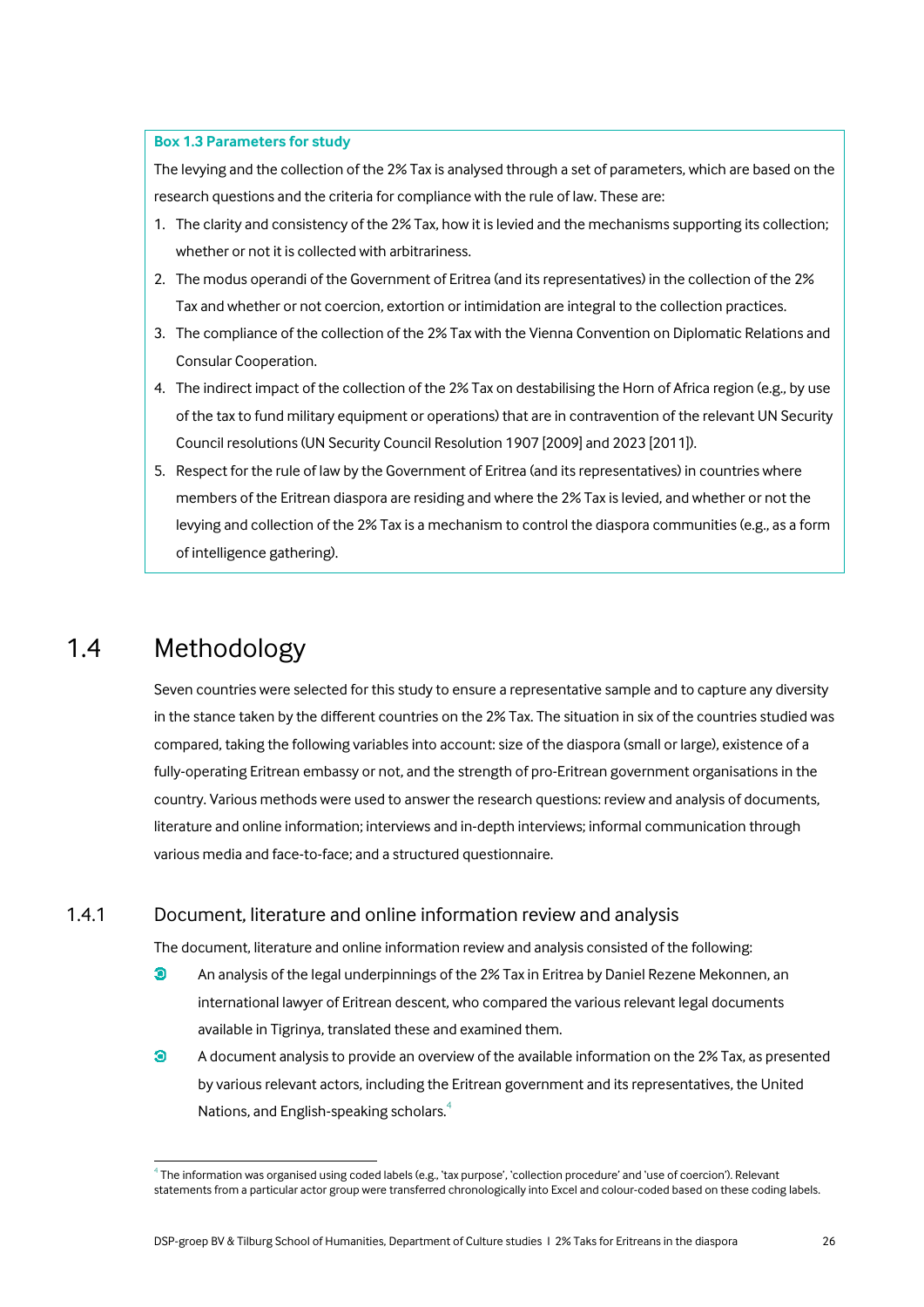- Э A secondary analysis of the 101 interviews carried out for the research on the integration of Eritreans in the Netherlands and Eritrean organisations in the fall of 2016 for the Ministry of Social Affairs and Employment in the Netherlands (DSP-groep & Tilburg University, 2016). In these interviews, individuals who are pro, neutral or in opposition to the Eritrean government were represented.
- G. A document search in Tigrinya and English on information available online about the 2% Tax (search words: Eritrea embassy, Diaspora Tax, Rehabilitation Tax, 2% Tax). This included analyses made available and forms provided online by Eritrean embassies.

## 1.4.2 Interviews and informal communication through various media and face-to-face

Interviews and informal communications were conducted with:

- $\bullet$ (International) experts in law, taxation, finance and administration in Eritrea.
- $\bullet$ Representatives of the government of the countries studied (policy advisors).
- Э Experts on Eritrea (including members of the Eritrean diaspora).
- Э Other members of the Eritrean diaspora (representing a diverse array of opinions concerning the present government in Eritrea and having different periods of residence in the European country).

The respondents were selected from among the researchers' network as well as the network of the Dutch Ministry of Foreign Affairs and Dutch embassies in the countries studied. Respondents were asked to suggest new names in their own network (snowballing technique). In five of the six European countries studied (other than the Netherlands), interviews were conducted with one or two government officials of the countries studied. In one country, no response was received from these officials, despite multiple attempts to get in contact. The snowballing technique was used with the Eritrean respondents. Some core respondents interviewed two or three more respondents themselves.

The research topic was experienced as sensitive and some respondents were reluctant to discuss it. The following strategies were employed:

- $\bullet$ Rigorous anonymity and depersonalization of information was emphasized as a means of fully protecting the respondents. In the report, sources are referred to with codes in the form of numbers in order to ensure that information is not traceable to respondents.
- Э Eritrean respondents were first asked to provide general circumstantial information before asking about their personal circumstances in relation to the 2% Tax.
- Э Indirect questions were included in the questionnaire, such as: "do you know people who have paid  $2\%$  Tay $2$ "
- G. Interviews and personal conversations were conducted through intermediaries (trusted Eritrean members of the diaspora).

Statements relevant to each code were then transferred into a separate column. Lastly, each coding-specific column was analysed separately and a summary with key points and contradictions was created for each of them.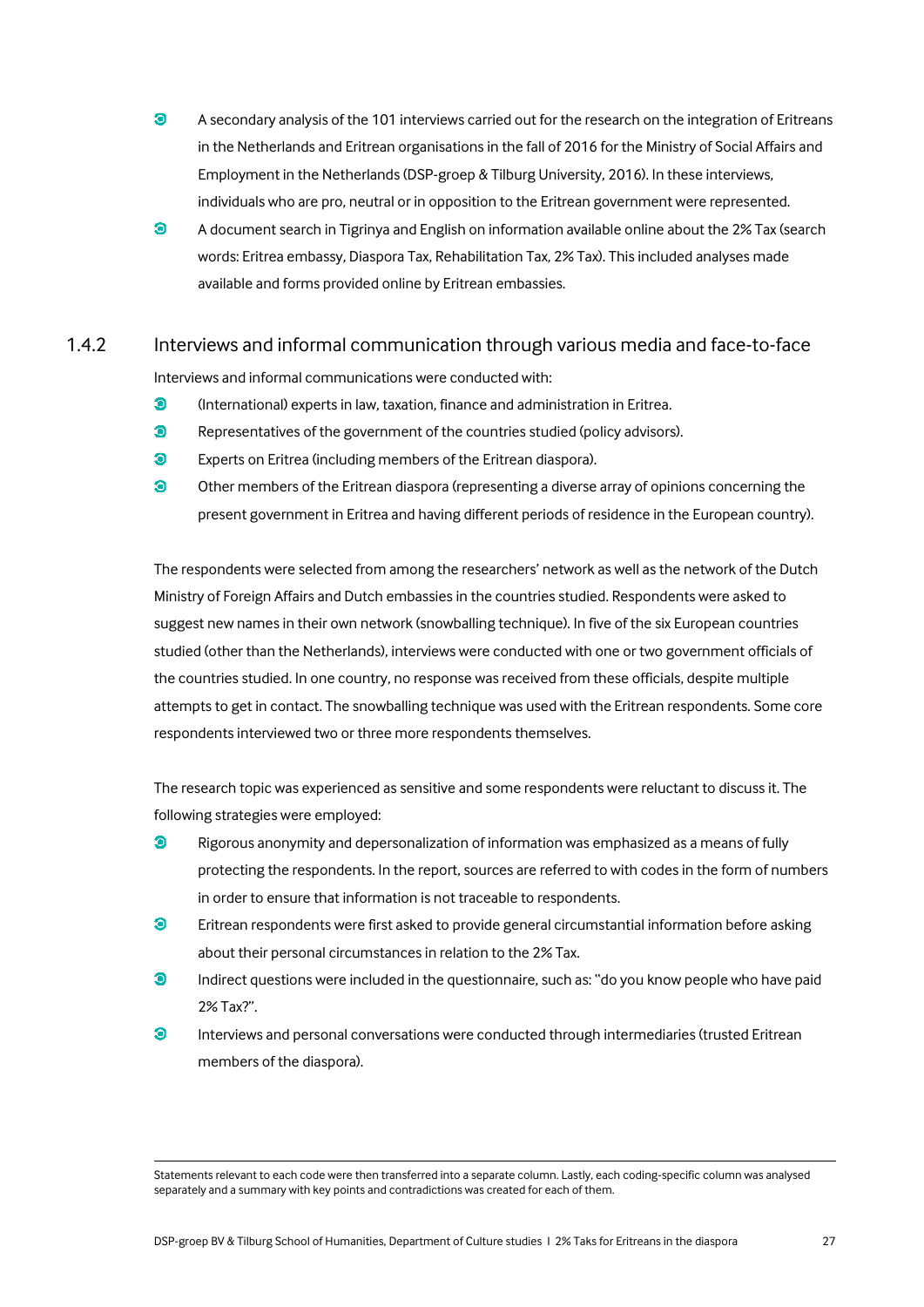Notwithstanding these measures, some respondents declined to participate. In relation to the snowballing technique, some groups were more willing to participate than others. It was more difficult to find respondents from among the first wave of migrants (especially those who are still paying the tax) and from among the third wave of recently-arrived refugees, who were very reluctant to discuss the topic. The impression of the interviewers was that fear was one of the reasons for this reluctance. Nevertheless, the research team was still able to carry out interviews with persons who have paid or are still paying the 2% Tax in the selected countries.

In-depth interviews and follow-up interviews for further clarification were carried out with key resource persons and these interviews were audio-recorded. Key resource persons received the draft text to provide comments on the text.

## 1.4.3 Questionnaires

The contacts provided by the Dutch Ministry of Foreign Affairs were sent questionnaires with the same questions as in the interviews. Eighteen respondents ( Eritreans and experts) identified in this way were contacted by email to complete the questionnaire. Eight of them provided information through the questionnaire. Two respondents replied that they did not have sufficient time to reply and one that he did not have knowledge of the subject. All of the six Eritrean embassies in the countries studied received a written questionnaire by email or regular mail. None of them replied to the email, even after a reminder.

## 1.4.4 Number of respondents

In total, 34 experts and 107 Eritreans were interviewed for this research. Diversity was sought among the Eritrean respondents concerning gender, age, payment of the 2% Tax (people who pay, no longer pay or have never paid), migration wave (first, second or third), and their political position in relation to the Eritrean government (pro, neutral, opposition). All three political positions (pro, neutral and opposition) were represented.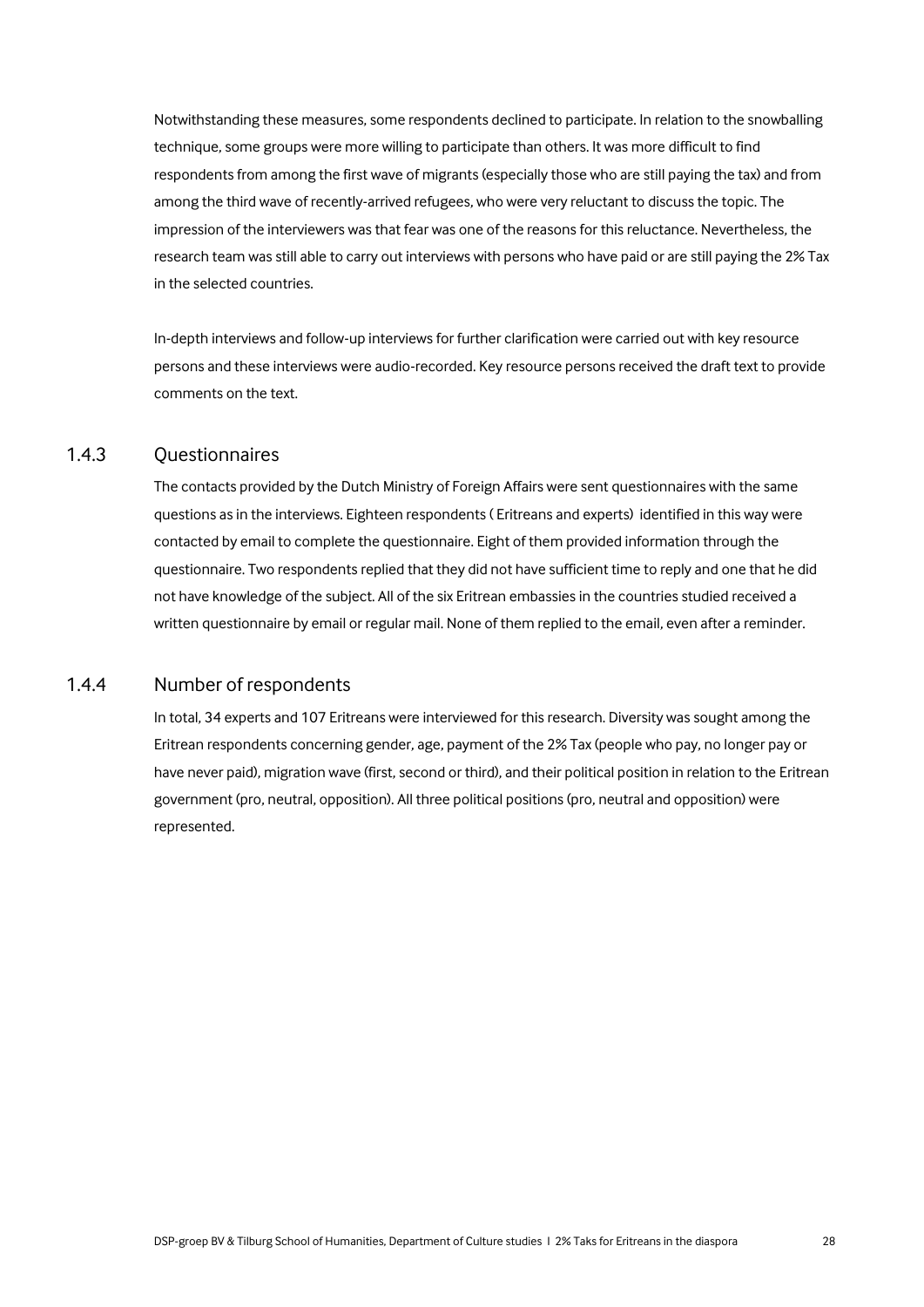### **Table 1.2 Number of respondents per country**

| <b>Country of residence of Eritrean</b><br>respondents     | <b>Number of experts or officials</b> | <b>Number of members of the</b><br><b>Eritrean community</b> |
|------------------------------------------------------------|---------------------------------------|--------------------------------------------------------------|
| The Netherlands                                            | 5                                     | 35                                                           |
| <b>Belgium</b>                                             | 2                                     | 11                                                           |
| Germany                                                    | 5                                     | 9                                                            |
| Italy                                                      | $\overline{2}$                        | 15                                                           |
| Norway                                                     | 1                                     | 14                                                           |
| Sweden                                                     | 1                                     | 8                                                            |
| United Kingdom                                             | 3                                     | 7                                                            |
| Eritreans other countries of                               |                                       | 4                                                            |
| residence                                                  |                                       |                                                              |
| International (experts) and<br>experts on law and taxation | 15                                    | 4                                                            |
| Total                                                      | 34                                    | 107                                                          |

## 1.5 Structure of the report

Chapter 2 provides a general description of the 2% Tax and its legal basis under Eritrean law. It looks at the specific proclamations pertaining to the 2% Tax, its purpose and the penalties prescribed for non-payment under domestic law. Finally, the chapter sets out the information provided to members of the Eritrean diaspora on the tax. This chapter is based on desk research and a literature review.

Chapter 3 sets out the international legal framework for the assessment of the 2% Tax. It identifies the international norms in general terms (Vienna Conventions on Diplomatic and Consular Relations) and as specifically defined in the context of Eritrea (UN Security Council Resolutions; the EU Council Decision on Eritrea; and Resolution of the European Parliament). It also looks at the reports of the UN Monitoring Group on Somalia and Eritrea and UN Commission of Inquiry on Human Rights in Eritrea. Finally, it identifies the response of some UN members states to these international law instruments relating to the 2% Tax. This chapter is based on the literature review and interviews with international experts.

Chapter 4 sets out the origins and volume of the 2% Tax. This chapter is based mainly on interviews, including with former diplomats and officials in the Eritrean administration.

Chapter 5 identifies the lines of responsibility and authority for the levying and collection of the 2% Tax. This chapter describes the organs involved in the collection of the 2% Tax. This chapter is based on interviews and literature review.

Chapter 6 sets out the procedures for the tax collection, including its enforcement. Chapter 7 provides a comparative assessment of the practices between the countries. Both chapters are generated from the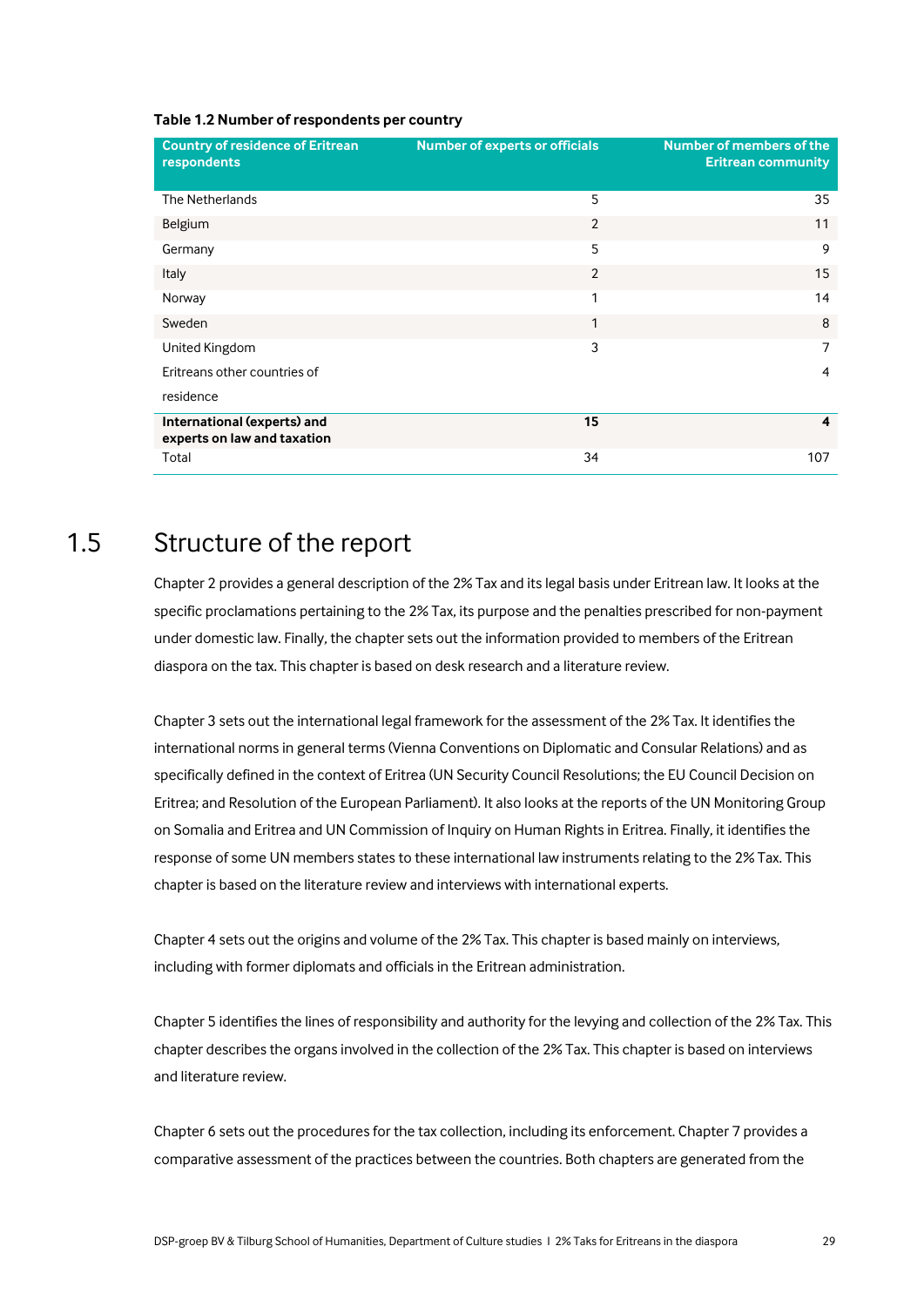analysis of the interviews and questionnaires with Eritreans and resource persons in the countries studied, as well as the document analysis. .

In Chapter 8 looks at the perceptions of the 2% Tax among members of the diaspora community in the European countries studied, as well as the consequences of non-payment.

In Chapter 9, conclusions are drawn in relation to the research questions presented in Chapter 1 and the findings on the legality of the tax, based on the criteria established in Chapter 3.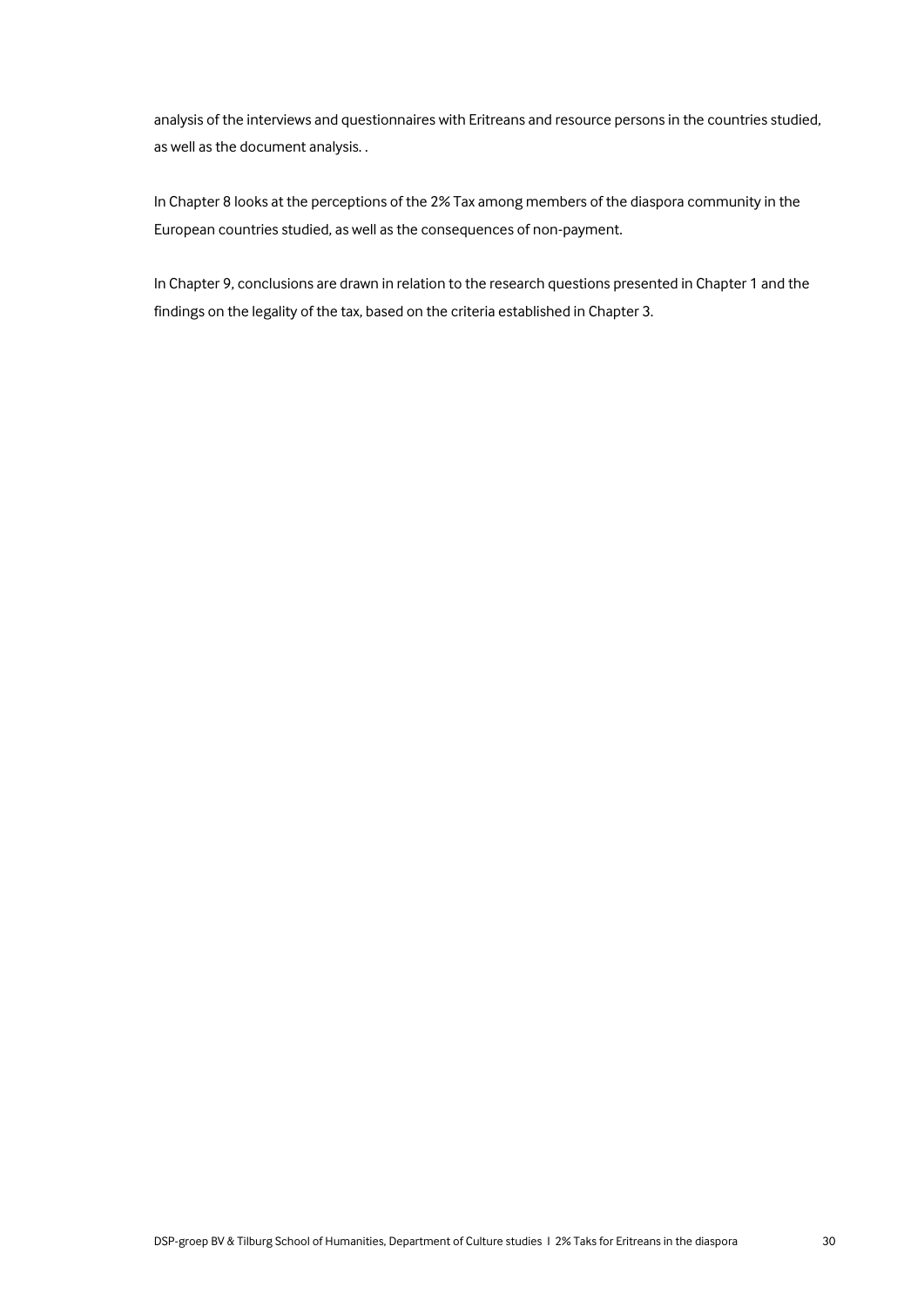# **2 Legal Basis**

This chapter looks at the basis of the 2% Tax in terms of its legal underpinnings in Eritrea. It first looks at the Constitution of Eritrea, before identifying the specific proclamations pertaining to the 2% Tax, its purpose and the penalties prescribed for non-payment under domestic law. Finally, the chapter sets out the information provided to members of the Eritrean diaspora on the tax, online and through the Eritrean embassies.

# 2.1 Constitution

The incumbent government in Eritrea came to power in 1991 as part of the liberation movement by the Eritrean People's Liberation Front (EPLF), which was later renamed the People's Front for Democracy and Justice (PFDJ). One of the first things the EPLF did after liberating Eritrea was to establish itself as a provisional government through a number of essential laws that were promulgated by the EPLF unilaterally, without any form of popular consultation. The EPLF formally established itself as a provisional government on 22 May 1992, by Proclamation No. 23/1992, known as the *Proclamation to Provide for the Establishment, Powers and Functions of the Provisional Government of Eritrea*. (see Appendix H)

Seven months before this, about four months after the *de facto* liberation of Eritrea from Ethiopia in May 1991, the EPLF proclaimed several other laws (Proclamations 1, 2, 3, 4, 5, 6, 7, and 8 of 1991), which came into force on 15 September 1991. These laws set in motion Eritrea's major transitional codes, namely: the Civil Code, the Civil Procedure Code, the Penal Code, the Penal Procedure Code, the Commercial Code, the Maritime Code and the Labour Code). With the exception of the Labour Code, all of these codes were inherited from Ethiopia, with superficial amendments.

In establishing the EPLF as the Provisional Government of Eritrea, Proclamation No. 23/1992 also laid out a roadmap for the envisaged provisional period. According to the Preamble of this proclamation, these provisional measures were to serve until the country could conduct a national referendum on the issue of independence from Ethiopia, draft and ratify its first post-independence constitution, conduct free and fair elections, and establish a democratically-elected government.

Proclamation No. 23/1992 (later repealed and replaced by Proclamation No. 37/1993) can rightly be described as forming the 'interim constitution' or the 'interim constitutional framework' of Eritrea (Mekonnen, 2016). Together with the other basic laws that were promulgated on 15 September 1991, Proclamations No. 23/1992 and 37/1993 formed the core of Eritrea's transitional constitutional order. As already noted, all of the above laws were promulgated without formal consultation with the Eritrean people. The EPLF's motivation in doing so is explained, to a certain degree, in the last part of the Preamble of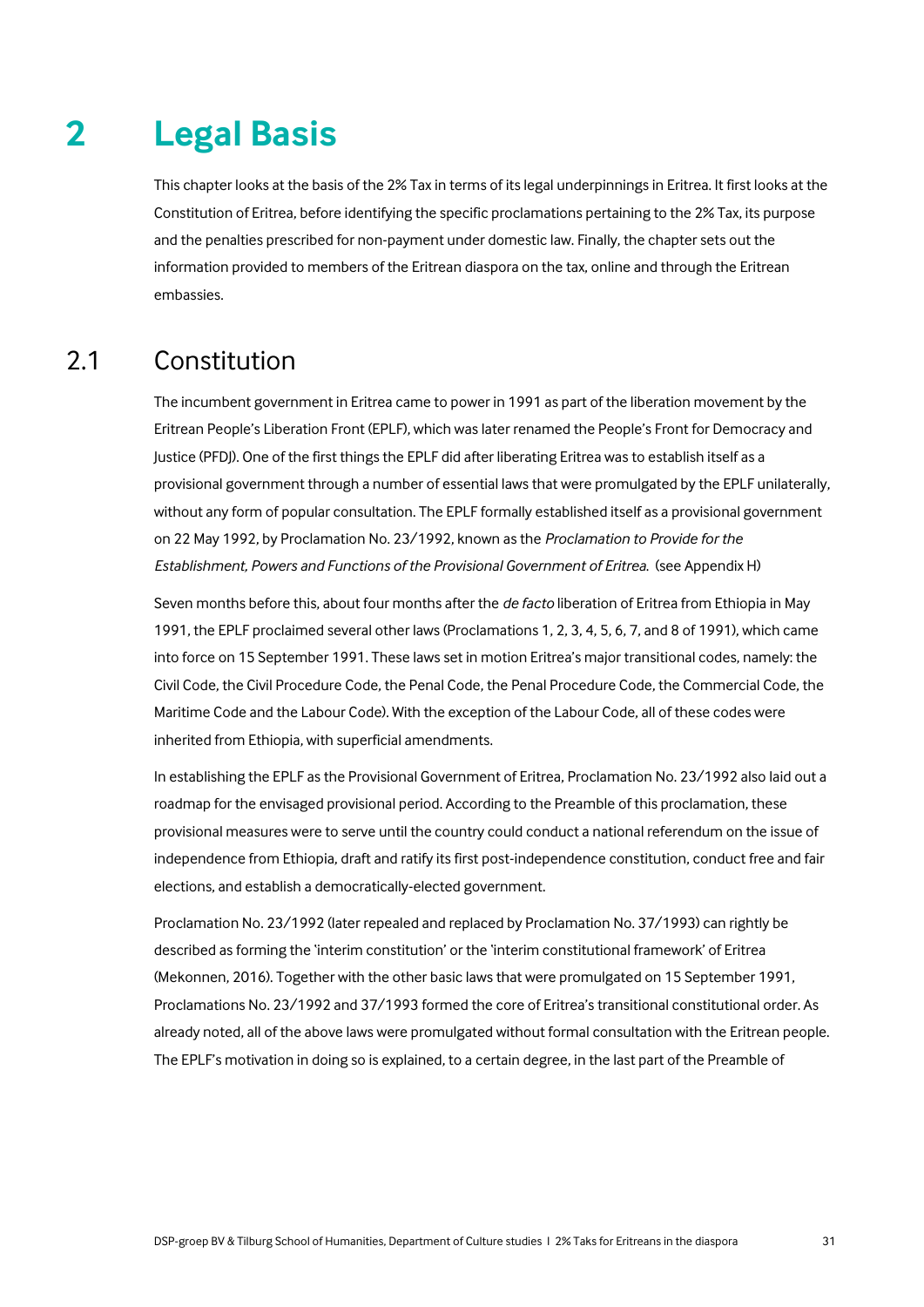### Proclamation No. 23/1992.

*Recognising that in this transitional period, the Eritrean People's Liberation Front (EPLF) continues to shoulder the duty it assumed to achieve the liberation of Eritrea, and that having achieved the liberation, it is inevitable that the EPLF proclaims the establishment of a provisional government. The establishment of the Provisional Government of Eritrea (PGE) is hereby promulgated.*<sup>5</sup>

Therefore, it appears that the provisional government drew its legitimacy from its historic role in achieving Eritrea's liberation from Ethiopia and the assumed mandate from the people resulting from this. At that time, pragmatically speaking, the EPLF was the only viable political force that could have led the nation to its intended transition to democracy on a provisional basis, as envisaged by Proclamation No. 23/1992.

The timespan defined for the provisional/transitional government of the EPLF was clearly spelt out in Proclamation 37/1993 (see Appendix H) . Article 3 of this law limited the tenure of the transitional government to four years: "The tenure of the Regime should be for a maximum of four years". $^{\circ}$  Read in conjunction with the Preamble of Proclamation No. 37/1993, the law clearly obliged the transitional government to draft and ratify a constitution and conduct national elections pursuant to such a constitution by the end of this term, at the very latest. Accordingly, the tenure of the transitional government effectively ended in May 1997, exactly four years after the promulgation of Proclamation No. 37/1993. Hence, it is clear that the government formed by of the EPLF was transitional in nature and temporary in tenure. This transitional government had successfully finalised the core tasks that were envisaged by Proclamation No. 37/1993, namely: a referendum on national independence was conducted in April 1993 and the drafting and ratification of a new constitution was finalised in May 1997.

Since then, for the past 20 years (1997–2017), the Government of Eritrea has been ruling Eritrea under a *de facto* state of emergency. However, there is no state of emergency in Eritrea, according to a strict legal understanding of the term in the relevant body of international law (Mekonnen, note to authors, 2017). Hence, the actual legitimacy of the government's hold on power is questionable, although a full examination of this issue is beyond the scope of this research.

The more relevant question for the purpose of this report is which authority in Eritrea has the power to tax. For this we must look to the Eritrean constitution, which was ratified in 1997. The constitution identifies the powers and duties of the National Assembly (Article 32) as including, inter alia, the approval of the national budget and the imposition of taxes. It is, therefore, only the National Assembly which has the authority to

 $\overline{a}$ 

 $^5$  The proclamation appears only in Tigrinya and Arabic. The original Tigrinya version of the Preamble cited above reads as follows: ኣብዚ መሰጋገሪ መድረኽ፡ ህዝባዊ ግንባር ሓርነት ኤርትራ (ህ.ግ.ሓ.ኤ.) ንሓርነታዊ ቃልሲ ኤርትራ ብዓወት ንምምዝዛም ዝተሰከሞ ሓላፍነት ብምቕጻል፡ ድሕሪ ሓርነት ግዝያዊ መንግስቲ ኤርትራ ክእውጅን ከቕውምን ግድን ምንባሩ ብምርግጋጽ፣ ናይ ግዝያዊ መንግስቲ ኤርትራ (ግ.መ.ኤ.) ኣቃዋማ ስልጣንን ዕማማትን ብኸምዚ ዝስዕብ ይእወጅ ኣሎ፦After promulgation/publication, all Eritrean laws are publicly available in Eritrea through what is known as the 'Gazette of Eritrean Law', the official government outlet for proclamations and legal notices. We normally cite only the number and year of publication of the proclamation or legal notice, if it is already published in the Gazette of Eritrean Laws. All laws cited in the report have been published in the Gazette of Eritrean Laws (see Appendix H).

 $^{\circ}$ The Tigrinya version reads: "ዕድመ መንግስቲ ኤርትራ እንተነውሐ ኣርባዕተ ዓመት ይኸውን።"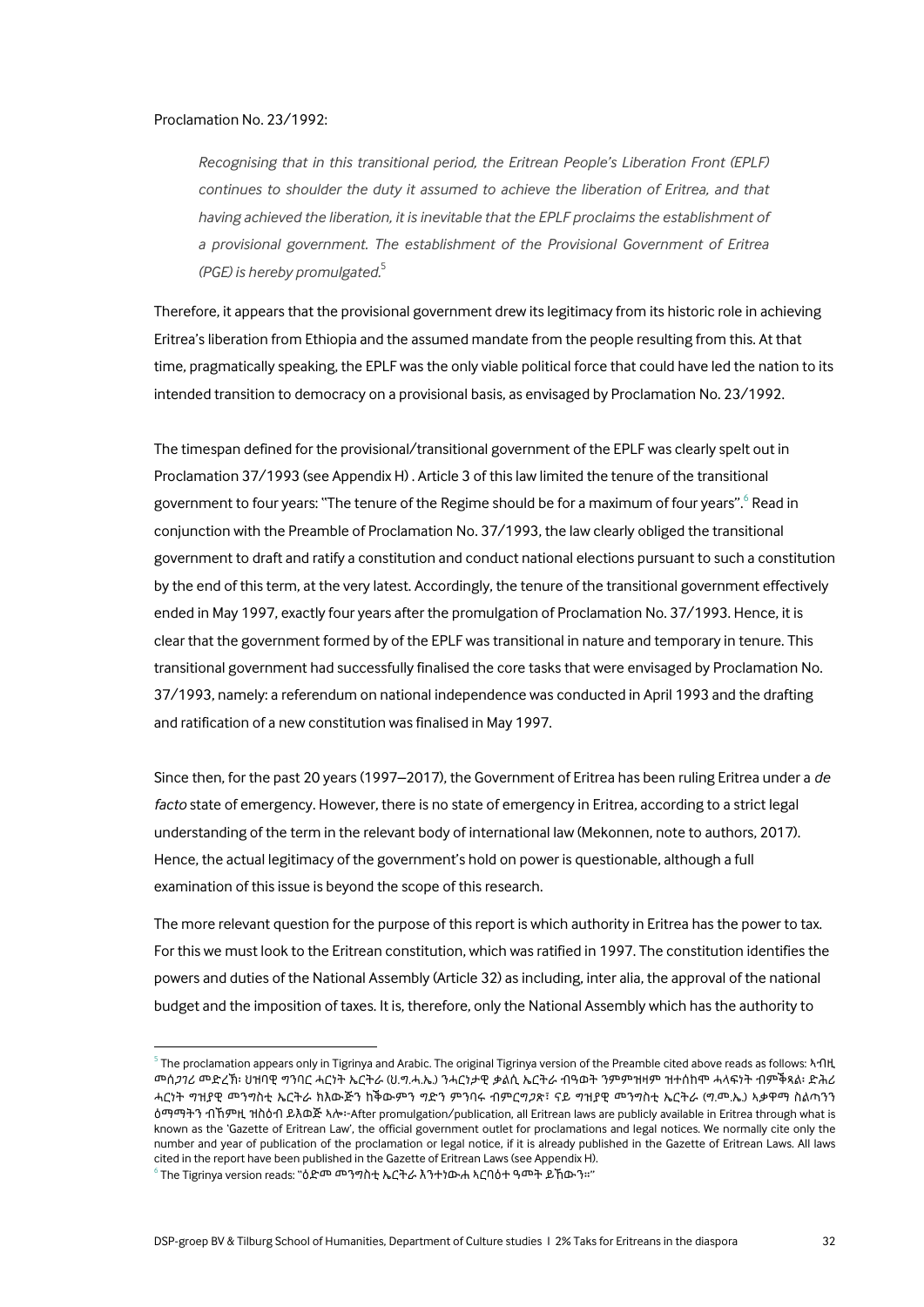impose taxes in Eritrea. However, the constitution never became operational and the National Assembly has not met since the 1998 border conflict. The lack of approval of the 2% Tax by the National Assembly under a system in which there is rule of law and checks and balances in place, strongly undermines the legal basis for the collection of taxes, including from the diaspora. Together with the fact that there is no constitution in place in Eritrea, the first criterion of rule of law (the principle of legality) is not met.

## 2.2 Proclamation 67/1995

Due its long history of armed conflict, Eritrea has one of the largest diaspora communities in the world. By the time the EPLF had advanced to power in 1991, there was already a well-known history of voluntary contributions and donations from Eritrean diaspora communities to the EPLF (see Chapter 4, section 4.1 for more details). However, in its commitment to re-build the Eritrean economy, the EPLF did not want to rely solely on voluntary contributions. For that purpose, various compulsory payments were imposed on members of the Eritrean diaspora. Because of their structural features, such payments can be characterized as taxes. In order to give full effect to its commitment to re-build the national economy, the transitional government promulgated several tax laws to support its revenue generating capacity.

Some of the most well-known tax laws promulgated in the early 1990s include the following:

- $\bullet$ **Proclamation No. 17/1991: Proclamation to Provide for the Collection of Rehabilitation Tax (10 December 1991)** (see Appendix H)
- $\bullet$ Proclamation No. 41/1993: Proclamation to Provide for Payment of Income Tax on Petroleum Operations (1 July 1993)
- Э Proclamation No. 62/1994: Proclamation to Provide for Payment of Income Tax (5 October 1994)
- Э Proclamation No. 63/1994: Proclamation to Provide for the Payment of Rural Agricultural Income Tax and Cattle Tax (5 October 1994)
- $\bullet$ Proclamation No. 64/1994: Sales and Excise Tax Proclamation (5 October 1994)
- O Proclamation No. 65/1994: Proclamation to Provide for Payment of Stamp Duty (20 March 1995).
- Э **Proclamation No. 67/1995: Proclamation to Provide for the Collection of Tax from Eritreans who Earn Income while Living Abroad (10 February 1995)** (see Appendix H); and
- Э Proclamation No. 69/1995: Proclamation to Provide for Payment of Tax on Income from Mining Operation (20 March 1995)

The Government of Eritrea bases the 2% Tax on Proclamations No. 17/1991 and No. 67/1995, "which applies to all citizens living abroad and is levied from their income", even though Proclamation No 17/1991 does not specifically refer to tax collection among Eritreans abroad (Embassy of the State of Eritrea Brussels, 2016). The 2% Tax on the diaspora is referred to simply as the '2% Tax' ('*kilte kab mi'Eti'*) or the 'Diaspora Tax'. However, there are concerns about how the tax is levied, specifically pertaining to: (i) taxable persons, (ii) its object, (iii) the identification of the taxable event, (iv) procedures, (v) enforcement and (vi) other consequences.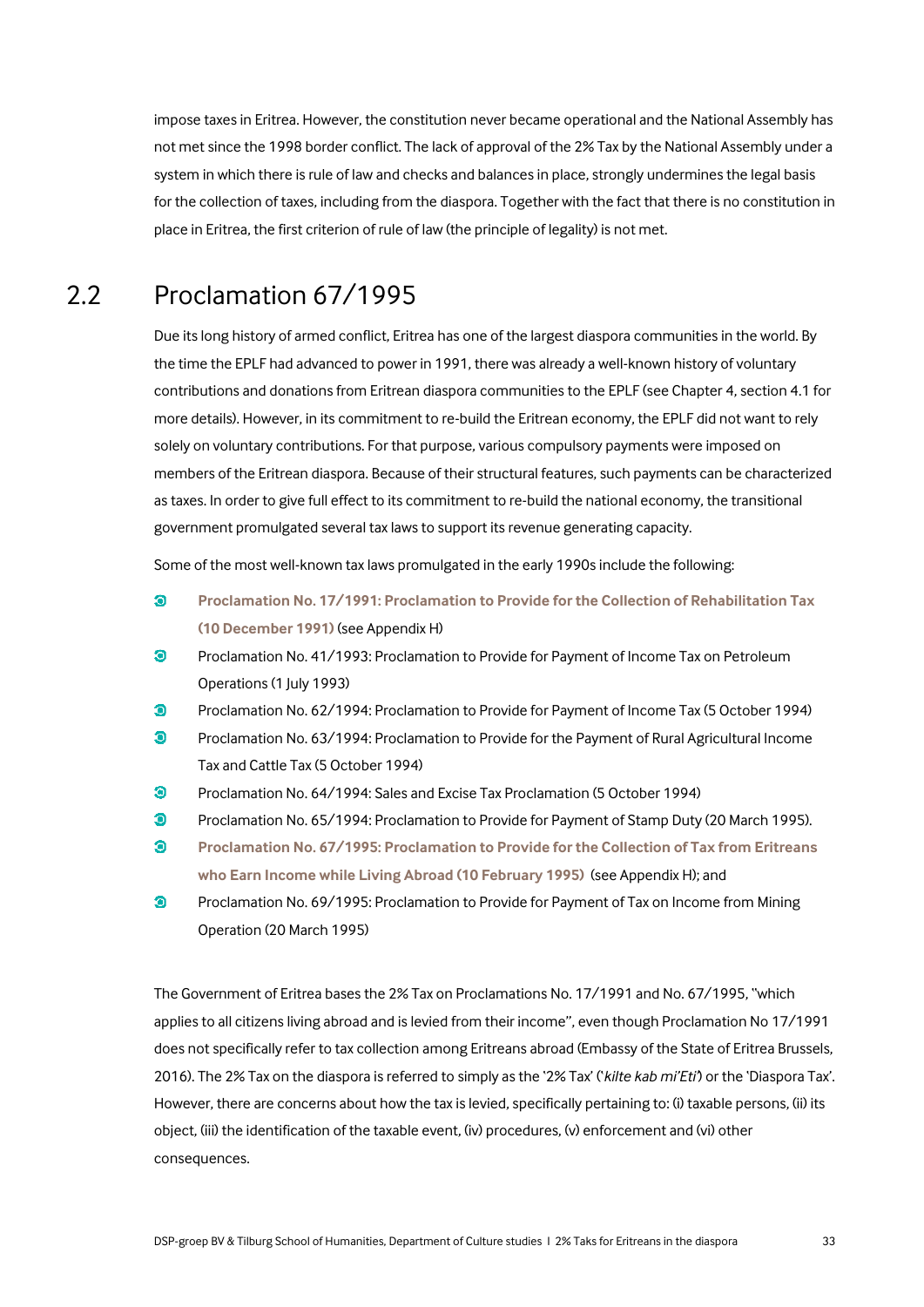In relation to the taxable event, Proclamation No.67/1995 states that 2% is to be levied on the annual income of Eritreans living abroad. Annual income is defined in Article 2 of Proclamation 67/1995 as: "income from employment, rental of moveable or immovable property, or any other commercial, professional or service-rendering activity or employment" (Proclamation No. 67/1995). However, there is confusion about whether or not the 2% Tax applies to all income, including from state social security benefits, and to low income (if there is a threshold beneath which the tax would not apply) (see Chapter 6, sections 6.1 and 6.2 for a full discussion of this). Although not stated in the proclamation, it appears that the tax applied retrospectively on all income after the taxpayer leaves Eritrea, back as far as 1991 (or the last time the taxpayer paid) $^7$  (see section 6.2). Furthermore, the timing of when the tax is levied (annually, or when services are requested) is not defined and seems to vary in practice, although (from the interviews and transcripts of conversations with embassies) often it seems to coincide with the need to obtain an ID card and other services from an embassy (see Chapter 6, section 6.3).

The purpose of the 2% Tax under Proclamation No. 67/1995 is not identified. However, an objective can be deduced from other similar Eritrean tax laws, particularly Proclamation No. 62/1994: *Proclamation to Provide for Payment of Income Tax* (5 October 1994), which states, in its Preamble, that the primary objectives of Eritrea's tax laws, including the 2% Tax law, are to stimulate the devastated national economy of Eritrea and to provide a tax regime conducive to investment.

In practice, different purposes of the 2% Tax are given by the Government of Eritrea. In 2013, the Permanent Mission in New York said that the tax is levied "for developmental programmes" (Permanent Mission New York, 2013), whereas in 2016 it stated that the tax is "properly and effectively utilized for supporting Martyr's families and war disabled veterans" (Asmeron, 2016). The Ambassador of Eritrea to the Netherlands stated that Eritreans in the diaspora should be responsible and contribute to Eritrea, stated (DSP-groep & Tilburg University, 2016, p. 89).

The Embassy in Brussels refers to the tax as a Recovery and Rehabilitation Tax (RRT) and says that the tax is "a burden sharing responsibility in national development. The focus is also on social security challenges which mainly focus in supporting families of martyrs, war disabled fighters, vulnerable groups and victims of natural disasters" (Embassy of the State of Eritrea in Brussels, 2016). However, according to the text of Proclamation No. 17/1991, the Rehabilitation and Recovery Tax is aimed only at generating revenue in support of disabled freedom fighters, members of the families of disabled freedom fighters and fallen heroes (martyrs), and those members of society who have sustained injury due to a natural disaster. Furthermore, Proclamation No.17/1991 does not make explicit reference to Eritreans living abroad and there is no clarity in the law or in other regulations as to how and why this tax would be applied to Eritreans living abroad. And, while this tax is applicable within Eritrea, there is no evidence of it currently being collected from Eritreans residing within Eritrea. In its document to the UN Security Council in response to the United Nations Monitoring Group on Somalia and Eritrea (SEMG), the Permanent Mission of Eritrea to

 $\overline{a}$ 

 $^7$  There is a general rule that laws should not be applied retrospectively. This law was drafted in 1995, but *in practice* is applied retrospectively back to 1991. The practice of applying the law retrospectively could be challenged on this basis, especially as there is nothing in the letter of the law to say that it shall be applied retrospectively.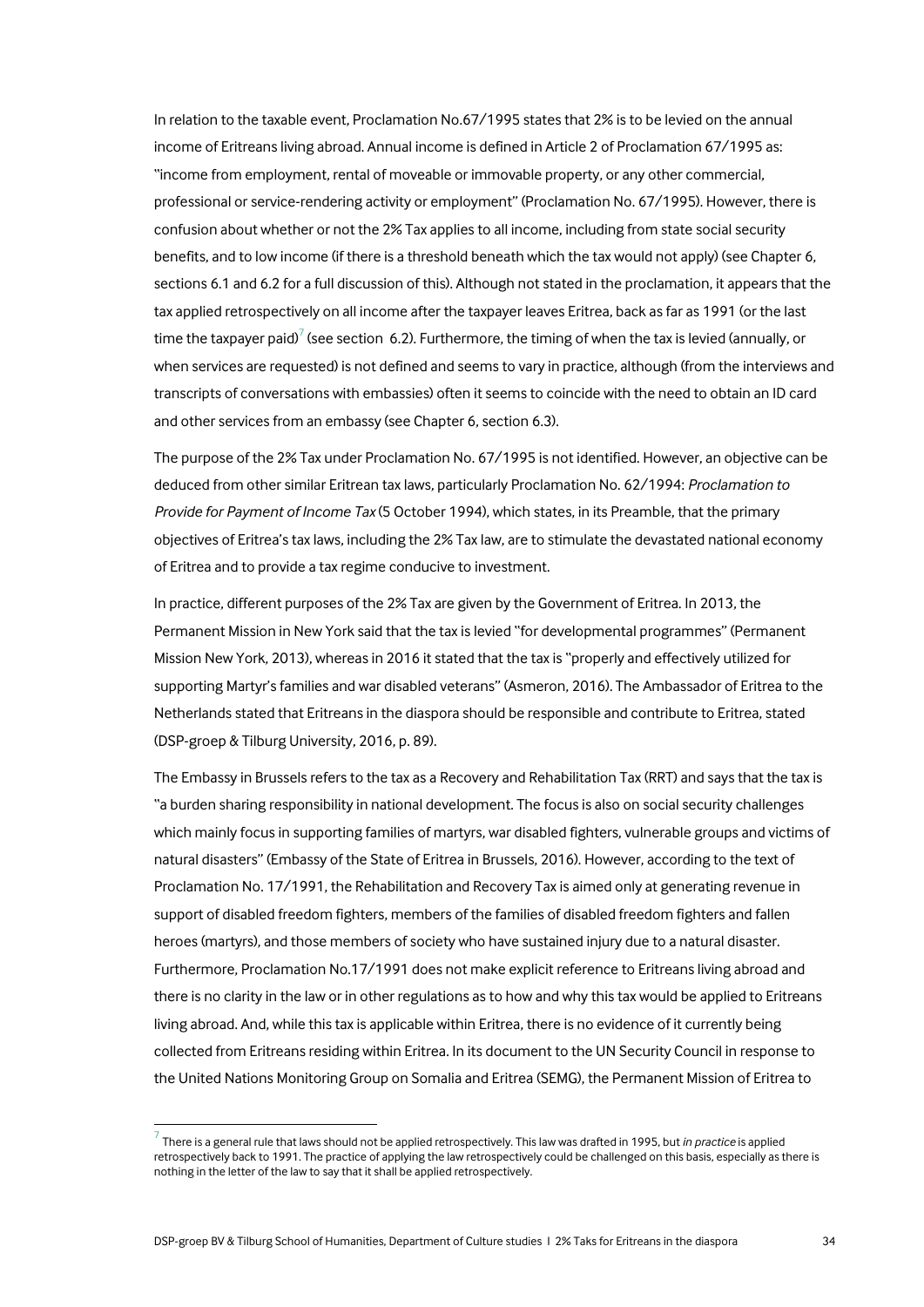the United Nations in New York identifies that the Rehabilitation and Recovery Tax is only levied on persons abroad (Permanent Mission of Eritrea to the United Nations, New York, 2015 in UN Security Council, 2015).

Proclamation No. 67/1995 identifies the taxable persons as follows:

*Any person who lives outside of Eritrea and who earns income from employment, rental of moveable or immovable property, or any other commercial, professional or servicerendering activity or employment, shall pay a two per cent (2%) tax from his net income on a monthly or yearly basis, depending on the circumstances.* (Proclamation No. 67/1995)

However, the proclamation does not identify in detail which persons living outside Eritrea are subject to this tax regime. The age, marital status, nationality and other criteria for those liable to pay the tax are not stipulate. It is also not clear whether the 2% Tax is applied to Eritreans with a foreign residential base and nationality who also serve within the government's administration. However, it appears from the interviews, that the understanding is that all persons of Eritrean descent living outside of Eritrea are required, or have a duty, to pay this tax, even if they happen to be citizens (naturalized or by birth) of other countries (see more on this in Chapter 6, section 6.1).

The Proclamation identifies the Ministry of Foreign Affairs of Eritrea as in charge of levying the tax through the consular and ambassadorial mission and establishes that the tax is payable to the Ministry of Finance through diplomatic missions:

*The Ministry of Foreign Affairs has an obligation to collect the tax stipulated in Article 2 of this Proclamation, by monitoring the implementation plan through its diplomatic and consular offices, and ensuring that the tax is directly deposited in the treasury account of the Ministry of Finance and Development.* (Proclamation No. 67/1995)

However, Proclamation No. 67/1995 does not stipulate how diplomatic missions are to collect the tax, nor does it set out what sanctions are available to the Ministry of Foreign Affairs in case of failure to comply (see next section on possible penalties). Hence, the second criterion of rule of law (legal certainty) – that laws are sufficiently precise – is not satisfied (see more on the administrative structure of the tax in Chapter 5).

## 2.3 Penalties for non-payment

It is not clear from Proclamation 67/1995 if payment of the 2% Tax is voluntary or mandatory.

The proclamation clearly identifies that the tax is mandatory and that "any person living outside Eritrea" is obliged to pay the 2% Tax (Article 2). The Eritrean government states that the 2% Tax constitutes a fiscal obligation (Permanent Mission of Eritrea to the United Nations, New York, 2014), that Eritreans living abroad are required to pay the tax (Ministry of Foreign Affairs of the State of Eritrea, 2011), and that administrative enforcement mechanisms exist in case of failure to pay (Permanent Mission of Eritrea to the United Nations, New York, 2014.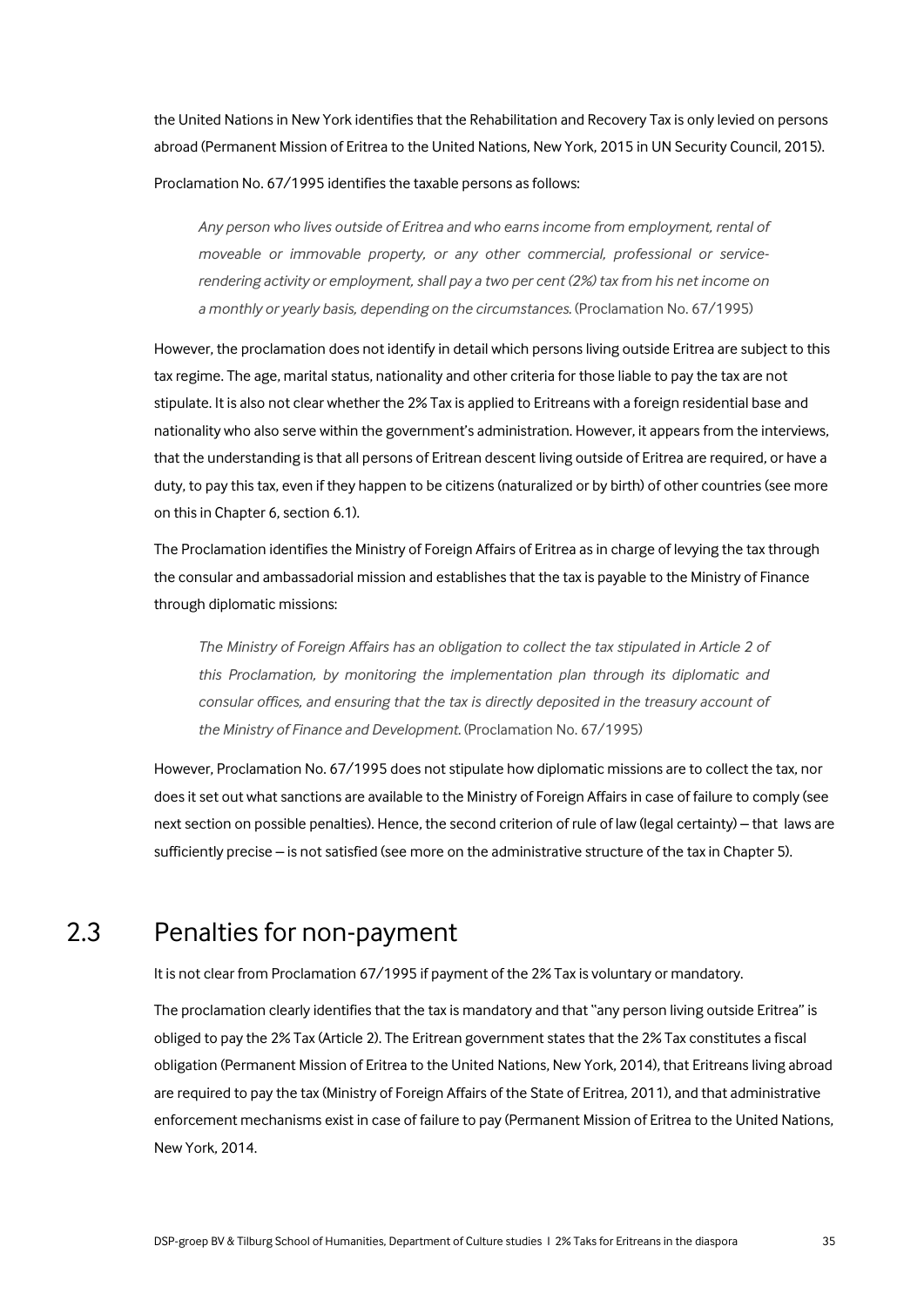The Government of Eritrea also claims that the tax is levied voluntarily. According to the Permanent Mission of Eritrea to the United Nations in New York, the existence of administrative enforcement measures does not mean that the tax is not paid voluntarily (2014, para. 10).

A statement made in 2015 attributed to the Eritrean Embassy in London said that Eritreans residing abroad are not bound by the 2% Tax (Jones, 2015). This is also the information provided by Eritrean Embassy in the Netherlands to a visitor. In the recording the staff explains that the procedure to pay the 2% Tax is voluntary. (video-recording, [700], see 4.3.2).

A statement from the Eritrean Embassy in Brussels (Embassy of the State of Eritrea in Brussels, 2016) identified that "Those who fulfil their duties see it as part of their responsibility and obligation to support the people and the nation".

If the tax is understood as mandatory, it is relevant to look at what penalties apply for non-payment. The scope for penalisation can be construed from the relevant provisions of the Eritrean Penal Code, specifically Title IV of the code, which is about 'Offenses against the Fiscal and the Economic Interests of the State'. The most important provision is Article 360 of the Penal Code (see Appendix H), cited in full below:

*Art. 360. – Unlawful Refusal to pay Public Taxes and Dues.* 

- *(1) Whosoever, being duly ordered to pay the taxes or dues prescribed by law and validly accessed by the competent authority, refuses to discharge his obligation though able to do so, whether it be payment of a due in kind, of real property tax, of tax capital or income, or any other due or tax whatsoever, is punishable with simple imprisonment or fine.*
- *(2) Where the refusal is accompanied by threats, violence, or assault, by the display or use of arms, or by disorder or revolt, the punishment may be aggravated in accordance with the relevant provision of this Code.* (Article 82)

The most authoritative law on this issue, namely the Penal Code of Eritrea, identifies only two possible sanctions in case of non-compliance: imprisonment or a fine. However, the information provided by the Eritrean mission in Brussels explicitly excludes imprisonment and fines as forms of penalisation for nonpayment, but fails to identify any specific sanctions:

*Eritreans are neither detained nor denied from visiting the country because of not complying with the RRT [2% Tax]. In fact they do not require entry visa as they use the Eritrean ID to enter the country. But failing to fulfil their obligation under the RRT [2% Tax] has administrative consequences including on land entitlement and some related services that have legal implications inside the country. Furthermore, it has to be noted that late payment is not punishable by interest rate increment or any other means. Hence, the enforcement measures are not and cannot be considered "extortion, coercion", intimidation etc.* (Embassy of the State of Eritrea Brussels, 2016)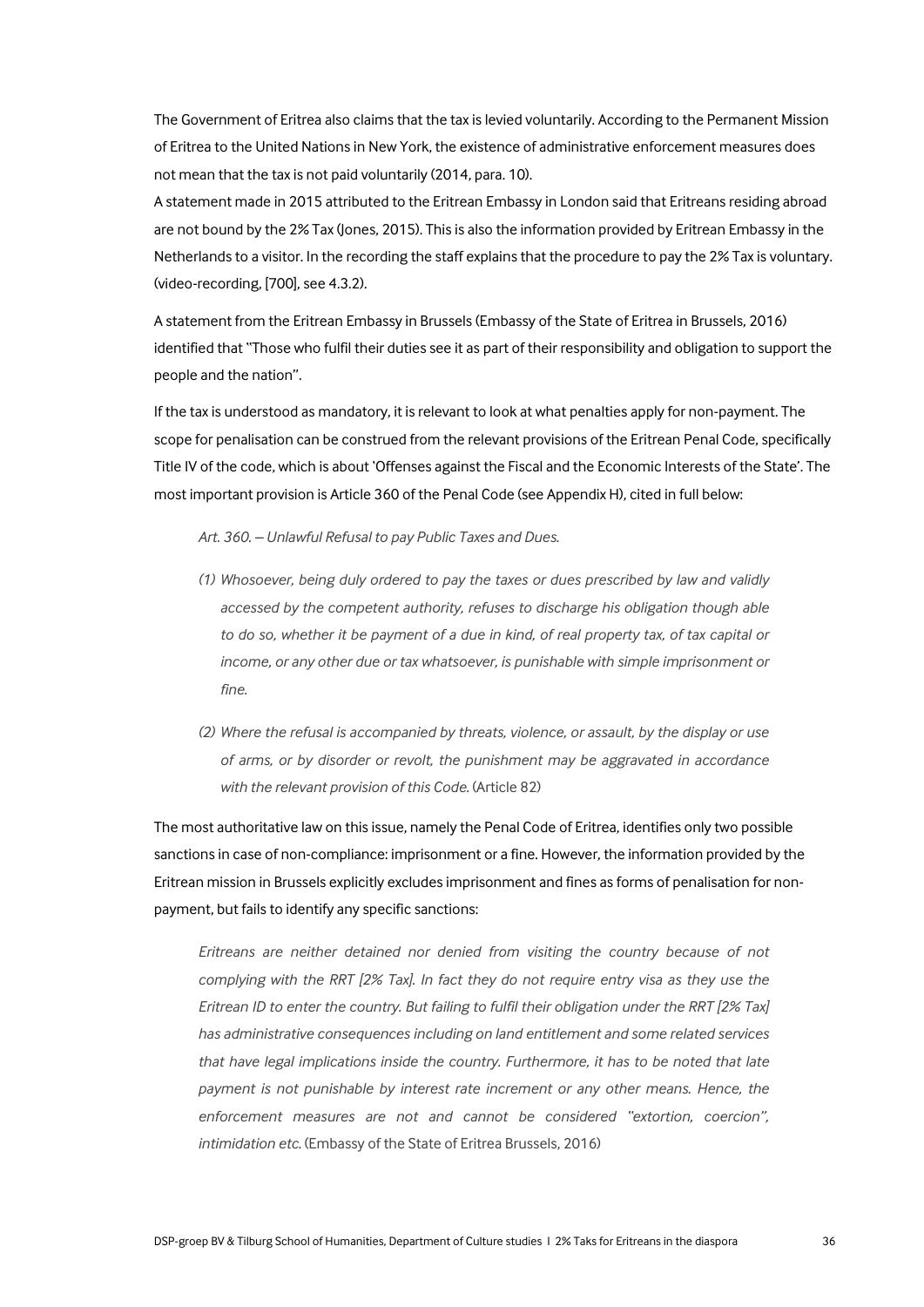From the interviews, it appears that in practice a wide range of penalties are applied for non-payment – to the taxpayer and his/her relatives (see also Chapters 6, section 6.6).

In addition, some Eritreans living abroad are also required to pay other taxes (for example, Eritreans who have property or businesses in Eritrea [67]), however, they are only entitled to do so if the 2% Tax has been paid to the satisfaction of the handling embassy (see Chapters 5 and 6). This condition of having paid the 2% Tax and the ability to comply with taxes inside the country not only affects Eritreans residing abroad, but also their relatives, including those living within Eritrea (see Chapter 6, section 6.6). It is also necessary for family members who live abroad to pay the 2% Tax if their relatives want to leave Eritrea legally [see Chapter 6, section 6.6).

A key feature is the lack of consistency with which they are applied. As one of the interviewed experts explained:

*The whole legal system of Eritrea is completely non-existent and completely arbitrary. [...] This is done just to create fear and mistrust and in the diaspora this is the same. Some may get along without paying the tax, others may get reprisals on their relatives, others may not and there is no certainty. That makes people insecure. [22]* 

The penalties have an implicit and ambiguous nature which is not described in the law. This is further elaborated under 'enforcement' in section 6.5.

### 2.4 Information provided to Eritreans on their obligations

#### 2.4.1 Online

There is no online Tigrinya or English information available from the Government of Eritrea on the obligations of the Eritreans in the diaspora to pay the 2% Tax. The official website of the Government of Eritrea, Shabait.com, does not offer such information. A google search (4 June 2017) using search words 'Eritrea Rehabilitation Tax', 'Eritrea 2% Tax' and 'Diaspora Tax' did not generate any information on the 2% Tax. This is explained by a former employee of the Ministry of Information as follows: *"*They only post what they are sure is legal. Most people ask other people what the current procedures are" [95]. However, information for Eritreans in the diaspora is published on the websites of some of the Eritrean embassies. The most extensive information is found on the websites of the Eritrean Embassy in Canada and the US (two countries which are not the focus of this study). The following information is available online: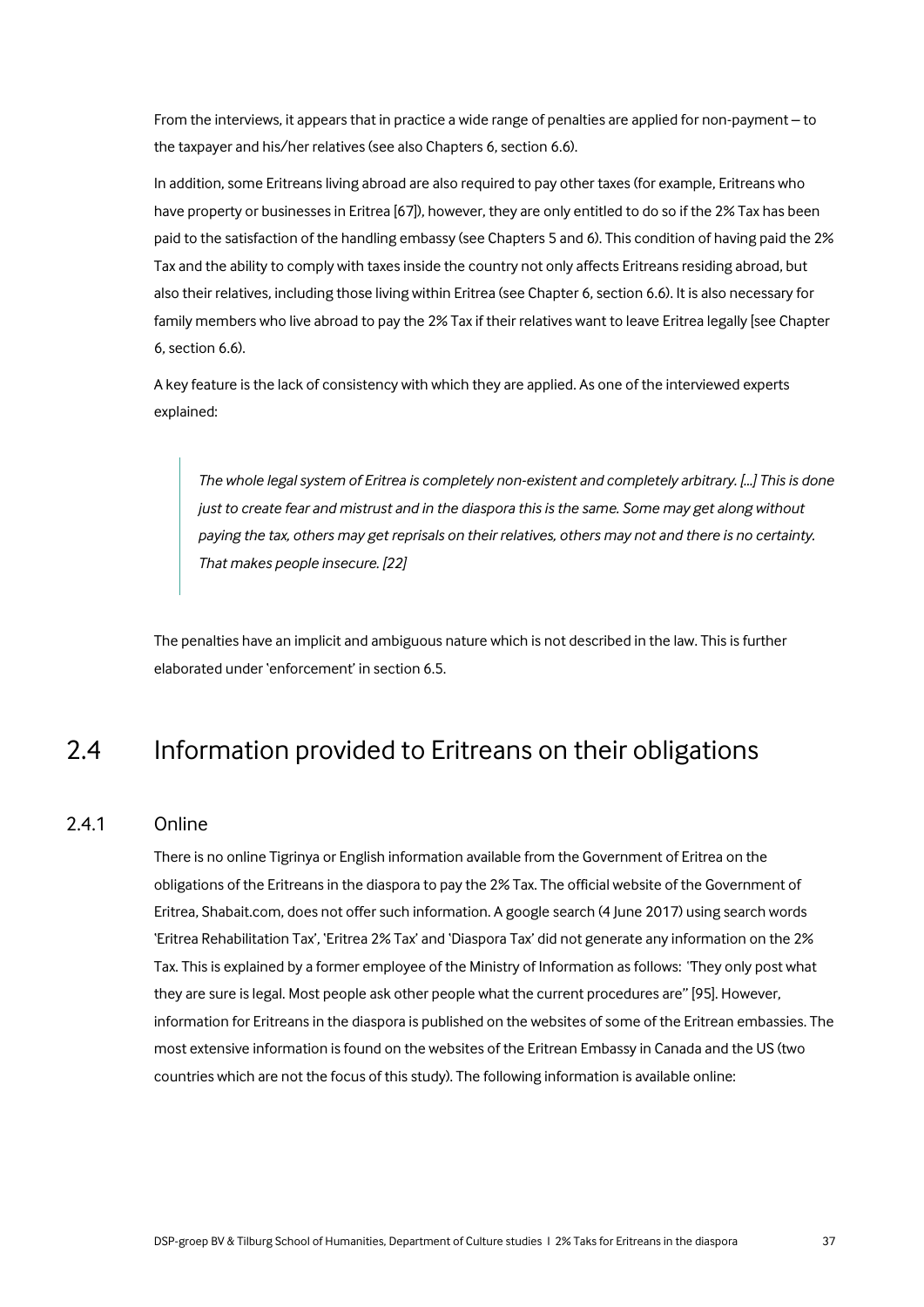#### **Canada**

The official website of the Eritrean Embassy in Toronto (Canada) has extensive information, available in Tigrinya only, providing the following information:

*Each visitor [looking for services from the consulate] should fill their address in English. They should also fill in other information like age, telephone number, etc. ID number means Eritrean identity card number. Every visitor who wants the services of the consulate should come with three witnesses who have Eritrean identity cards. If you live near the Eritrean consulate in Toronto, you can send us a signed copy of the witnesses' testimonies. The witnesses should have a clear knowledge of the issue they testify on. It will take seven days for the consulate to process your application. 60 CAD is paid as fees for such services, if you want your papers sent to Eritrea by fax you will pay an additional 10 CAD. Any citizen who hasn't paid the 2% rehabilitation tax from their income cannot be allowed to get these services. Thus, you need to send your revival tax documents to Eritrea however it is convenient to you to do so. All fees for services such as guardianship documents, marital status, etc. are paid through money In order to Consulate General of the State of Eritrea.*  (translation by authors)

The Eritrean Embassy in Canada states that in order to request consular services the 2% rehabilitation tax (the 2% Tax) must be paid, this includes obtaining a new ID card. Payment of the tax is also required to receive documents on guardianship and marital status, etc. – documents that are often needed for family reunification procedures. The payment of the 2% Tax is not a service charge, given that in addition to the 2% Tax, the embassy also requests the payment of CAD 60 as a service charge. The website also state that forms will be sent to Eritrea to be processed. The Eritrean Embassy in Toronto facilitates the process.

#### **Washington DC**

 $\overline{a}$ 

The website of the Eritrean Embassy in Washington DC identifies a form to request a new ID card (see Appendix F). Application for a new ID form attracts a fee of USD 80, which is payable by money order. The form is available in Tigrinya and states that one of the prerequisites for acquiring the replacement ID card is payment of the 2% Tax. The third bullet point on the forms states that "Documents need to be provided, showing payment of rehabilitation tax from 1992 to present, and other contributions to the country" (see Appendix F $\,$ <sup>8</sup>, translation by authors).

#### **Eritrean embassies in Europe**

None of the Eritrean embassies of the European countries studied (Belgium, Germany, Italy, the Netherlands, Sweden, Norway and Switzerland and the UK) provide any information for members of the

<sup>&</sup>lt;sup>8</sup> http://www.embassyeritrea.org/consular/PDF-docs/Application\_Form\_For\_Replacement\_ of\_Eritrean\_ID\_Tigrigna-j.pdf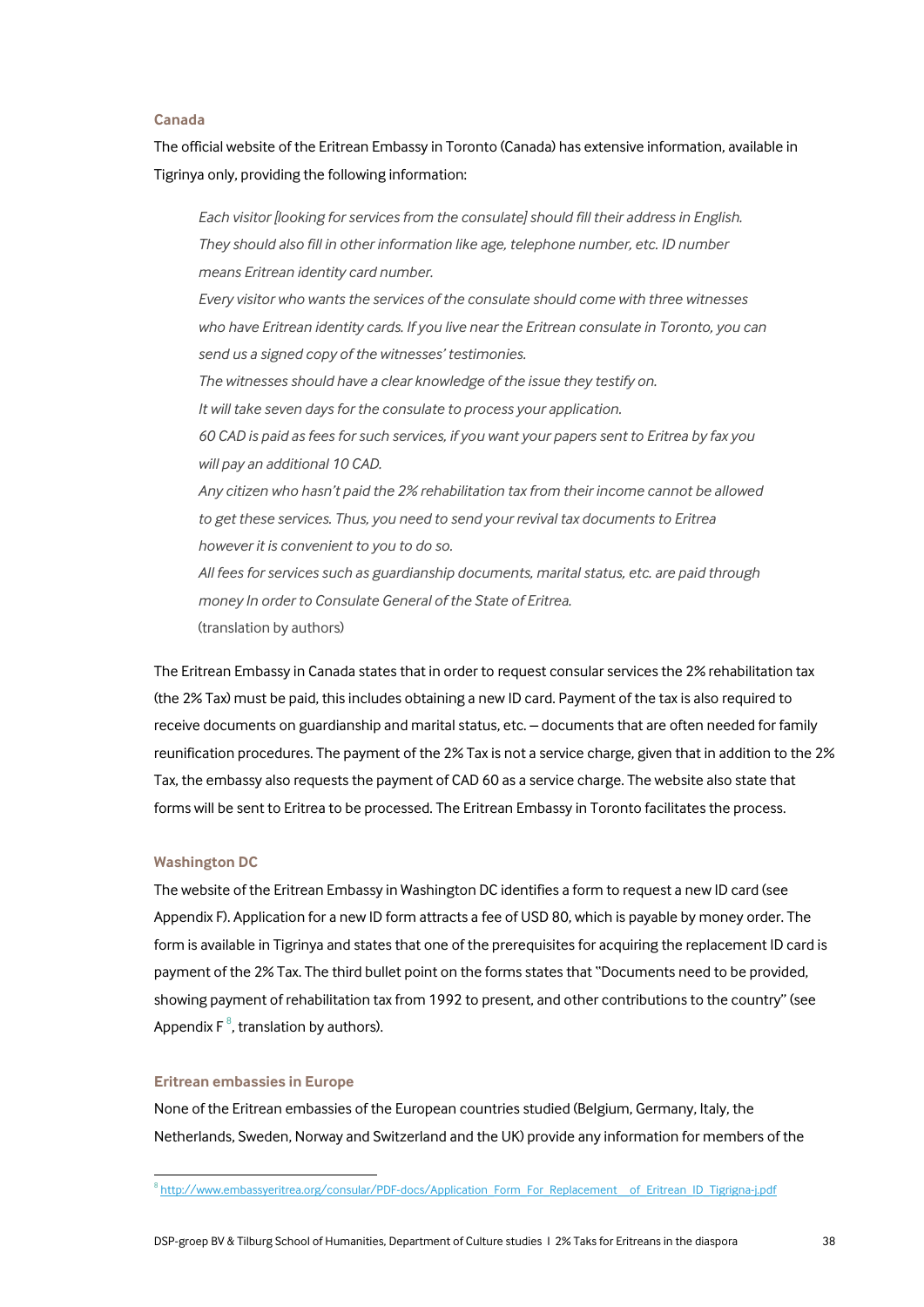Eritrean community in Tigrinya or in any other language ('Embassy of the State', n.d.; EmbassyPages.com, 2017; EmbassyRome.com, 2017; Embassy-Paris.com, n.d.; VisaHQ.com, 2017; www.botschaft-eritrea.de; www.embassyeritrea.org; www.eritrean-embassy.se).

#### 2.4.2 At the embassy

Transcripts were received of audio/video-recorded visits of members of the diaspora to Eritrean embassies.<sup>9</sup> In one transcript it appears that a student who had legally left Eritrea was required to pay the 2% Tax (payable in Sweden), as well as sign a regret form (a form admitting to wrongdoing for leaving the country for refugees of the  $2^{nd}$  and third wave<sup>10</sup>, see Appendix E), in order to receive an ID card and a passport (Transcript of video recording, face-to-face communication between Eritrean student and Eritrean Embassy Sweden, published 5 March 2012). In a secretly-recorded conversation with a staff member in the Eritrean Embassy in the UK in 2013, the member of the diaspora was told that the 2% Tax should be paid in Asmara.

*EE: OK from 1996–2004 what were you doing? Were you working, studying, you have to bring proof. Anyway, even if you were a student, £50/year is paid by everyone. For the rest, until 2013 you have to provide proof of income. Before 1996, you don't need to. However, after and until 2013 you need to bring a payslip, a P60 or anything that indicates your income. When you come with all these documents, then you can pay the 2% Tax. XX: Do I have to pay it all at once?* 

- *EE: No you don't have to pay it all at once; you can break it down and pay in Eritrea.*
- *XX: So do I have to pay it in Eritrea?*
- *EE: Yes you have to pay it in Eritrea.*
- *XX: But do I have to go myself? How can I?*
- *EE: You can send it.*
- *XX: OK, so it has to be paid there in pounds?*
- *EE: Yes in pounds.*

 $\overline{a}$ 

*EE: However, if you have anything to do there any query, e.g., power of attorney (wekelena), or anything to do there, you will have to pay it all and get clearance. You will not be able to do anything without clearance.* 

(Transcript of audio recording, face-to-face communication between member of Eritrean diaspora and Eritrean Embassy in London, 18 December 2013)

This transcript show that the 2% Tax is raised when a member of the Eritrean diaspora contacts an embassy to arrange certain administrative papers and a starting point is that the person needs to have an ID card. This is in stark contrast with the information provided by the Embassy of Eritrea in Brussels which stated:

*Eritreans are neither detained nor denied from visiting the country because of not complying with the RRT. In fact they do not require entry visa as they use the Eritrean ID to enter the country.*  (Embassy of the State of Eritrea in Brussels, 2016)

 $\degree$  These transcripts are held by the authors. See for two published examples Appendix A.

 $^{10}$  Refugees of the first wave who left Eritrea before independence do not have to sign a regret form.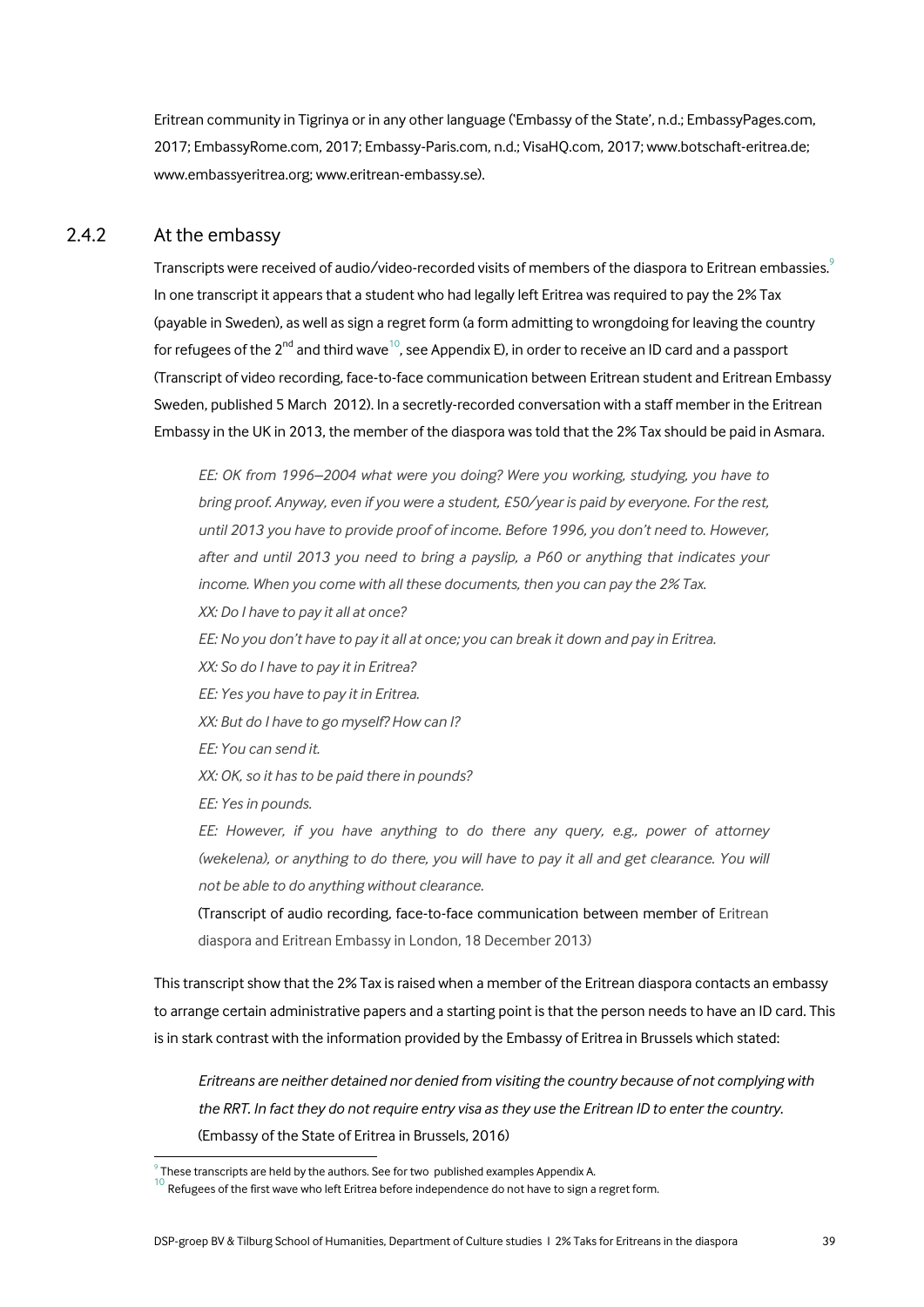This information conceals the fact that the ID card can only be obtained if the 2% Tax is paid. The Eritrean government is started to replace Eritrean ID cards. As all Eritreans are required to obtain a new card to replace the old ID, a logical conclusion is that it is not possible to travel to Eritrea unless the 2% Tax has been paid.

In a 2014 transcript between an embassy staff member and a member of the Eritrean diaspora in Toronto it was stated that the person would have to pay the whole amount of the 2% Tax in Asmara, a procedure for which the Embassy in Toronto takes no responsibility. The caller was advised that the money needs to be sent from Canada in hard currency cash with a person who can enter the country, so that the money can be paid in Asmara.

*K: It is the way it is. You can work it out.* 

*W: So..HMMMM I don't know what to do...deep breath...It is way too much. Is there any way that I can pay by instalment?* 

*K: No…No...there is no way. All the payment is done in Asmara. All the monies have to be paid in Asmara.* 

*[...]* 

*W: Ok...so if I find someone who can pay for me the 2% Tax then I will get the receipt from Asmara?* 

*K: Yes. You need to advise the person who is paying for you in Asmara to e-mail you a scanned copy of the receipt or send you by facsimile immediately. Consequently, you send a copy of your receipt and your passport to Teklit (consulate staff) for renewal. [...] K: So inform to the person who is paying on behalf of you in Asmara and let me know so that I will send your file to Asmara.* 

*W: The payment is to be made in Canadian dollars, isn't it?* 

*K: Yes, it must be paid in Canadian currency. [...]* 

*K: They can accept in Canadian. Just send it with someone who travels to Asmara. If you send it with someone travelling to Asmara, they can get it in Canadian dollars.* 

*W: Oh…but where can I find a person who will take my money with him. I don't know anyone who travels to Asmara. It is hard to look for someone who travels to Asmara and give my money to the person to give it to the person in Asmara who will pay on behalf of me.* 

*K: Everybody is doing what I am telling you to do. People [Eritrean Canadians] are either sending Canadian dollars or asking families to pay for them in Canadian currency in Asmara if they have Canadian currency locally. Either way it is the person's [Eritrean Canadian's] responsibility on finding ways of making the payment. We are here to solicit and calculate the 2% Tax. And inform accordingly.* 

*W: K…then I don't know what to do.* 

*K: It is your onus to make the payments. Look for a person who travels to Asmara or ask means of sending/transferring the money.*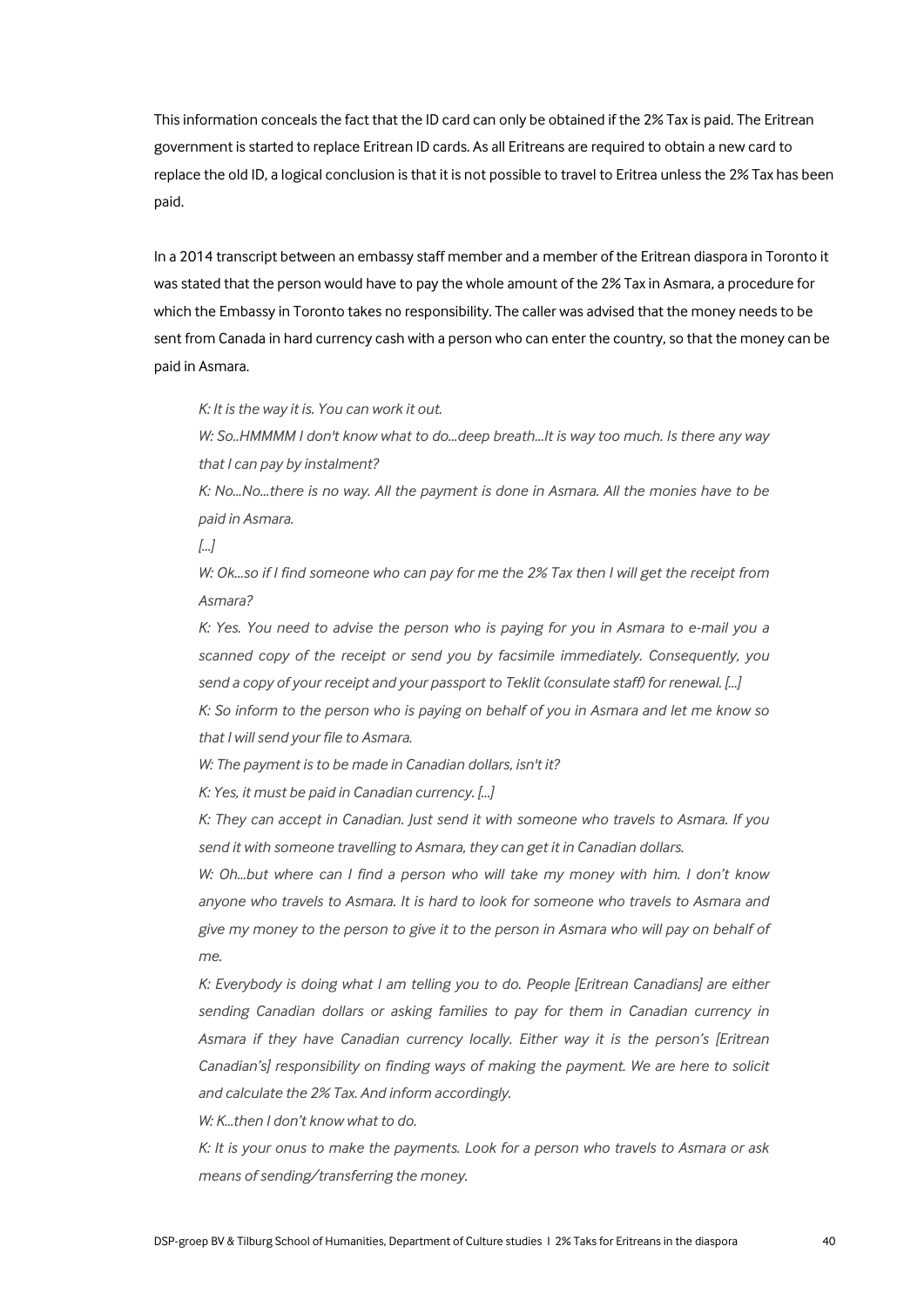*W: …I don't know what to do.* 

*K: Let me know your status in the course of time. The office in Asmara will ask for your file so we have to send your file in order for the local office in Asmara process your payment.*  (Transcript of audio recording, telephone conversation between member of Eritrean diaspora and an official from the Consulate General of Eritrea in Toronto, Canada, May 2014)

The transcripts from Toronto and London state that the 2% Tax must be paid in Asmara. According to a former official from the Eritrean Ministry of Information, it is common knowledge that the 2% Tax is collected at the Immigration Office of the Ministry of Foreign Affairs in Asmara.

*People living in countries that don't allow Eritrean embassies to collect 2% can send the money to the Immigration Office of the Ministry of Foreign Affairs in Asmara or the payers can pay in person at the Immigration Office when they visit. It's public knowledge in Asmara. People call and ask relatives and friends to pay the cash for them to deliver it. Most can do it when they visit. this means that nationals living in countries which don't allow the collection of the 2% Tax still don't get any consular services unless they send the money to Eritrea or go there and pay themselves. [95]* 

In another transcript from a telephone conversation in 2016 between an embassy staff member and an Eritrean living in Sweden, the caller was told that the 2% Tax is paid in Sweden. In this transcript it seems to be possible to negotiate the volume of the tax. According to this transcript, a person on social welfare must also pay the 2% Tax. This is part of the recording of the conversation:

*A: In addition, when the permission is granted, you'll have to pay at least half of 2%. Caller: Where? Do I tell my family to pay 2% of my income in Eritrea? A: No, you'll pay it here. From the time you got papers here. You send your income statement and then they'll look at the documentation and they'll tell you how much you need to pay. Caller: I am not employed. I am on social welfare.* 

(Transcript of audio recording, telephone conversation between member of Eritrean diaspora and Embassy of Sweden, 29 July 2016, available at:

https://www.youtube.com/watch?v=KLBen0bbbHc&feature=youtu.be)

The forms and transcripts identify that the 2% Tax needs to be paid in addition to other fees and duties. In some cases it is stated that it is possible to pay in instalments, in other cases this does not appear to be possible.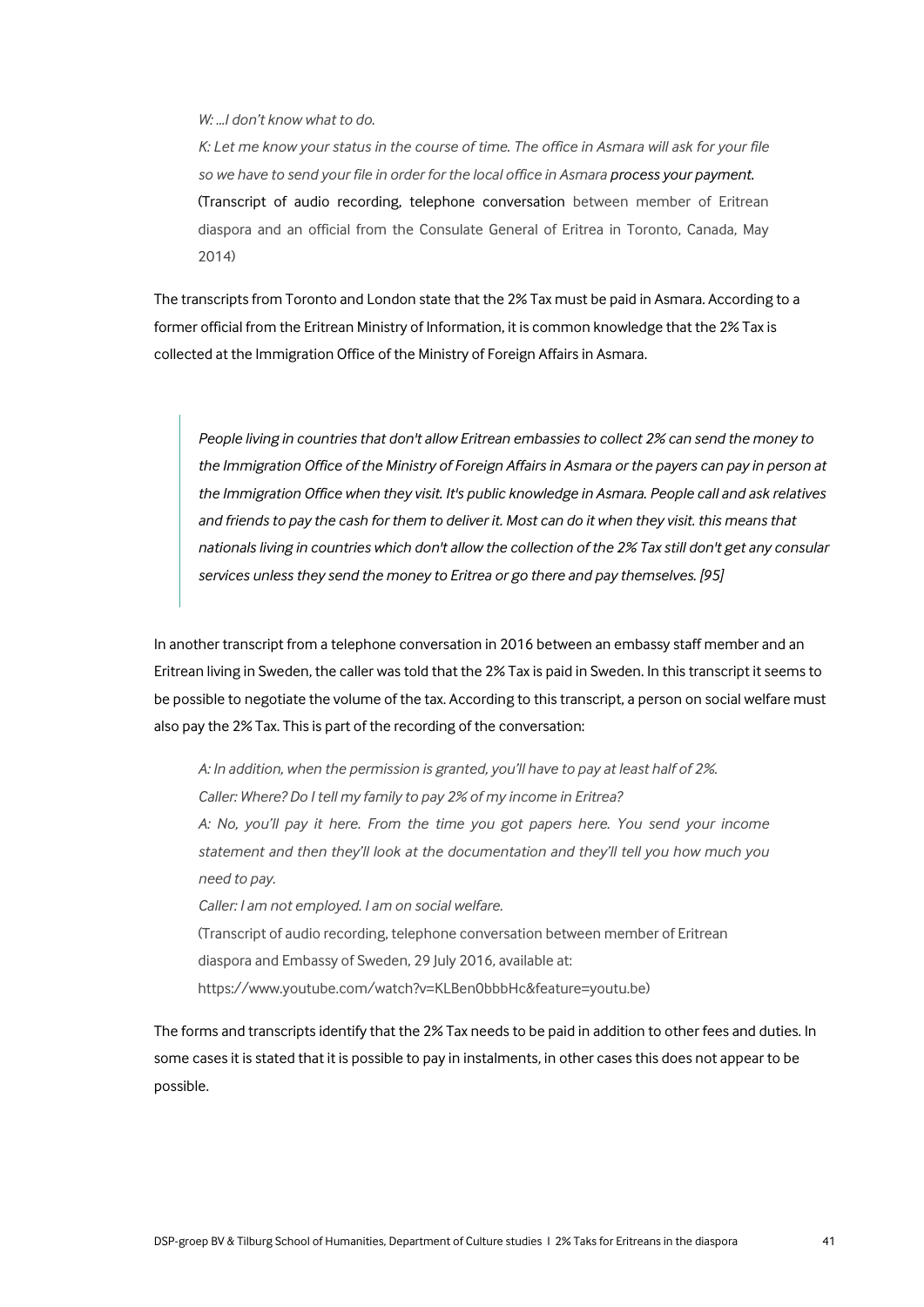### 2.5 Conclusion

The 2% Tax is a tax regime for Eritreans living abroad. Eritrea's Proclamations No. 17/1991 and 67/1995 are referred as the legal basis for the 2% Tax, however, Proclamation No. 17/1991 (Rehabilitation and Reconstruction Tax) is intended for persons living within Eritrea and Proclamation No. 67/1995, although intended for people living in the diaspora, contains no stated objective for the levying of this tax. Furthermore, taxation can only be levied by the National Assembly of Eritrea, which has not met since the border conflict in 1998, hence, the proclamations lack constitutionality. Therefore, the 2% Tax has an uncertain legal basis.

The penalties for non-compliance are not provided in the proclamations, but can be found in the Penal Code, which provides for two penalties: imprisonment and fines. However, these penalties are not applied in practice; the penalty for non-compliance with payment of the 2% Tax in practice appears to be denial of access to consular and administrative services (and other sanctions, as will be discussed in Chapter 6 and 8).

The official information does not clarify in unequivocal terms whether or not the 2% Tax is a voluntary or mandatory contribution. In official papers provided by the representations of the Government of Eritrea the 2% tax is sometimes presented as mandatory and at other times presented as voluntary. In one transcript of a recorded visit to the Embassy of Eritrea in the Netherlands the visitor was told the 2% Tax was voluntary. This adds to the uncertainty of the basis of the 2% tax.

There is scant information available on the 2% Tax and the information that is available is not consistent. Procedures for the collection and payment of the tax differ among countries. Eritreans depend largely on information received at the embassy, when they visit it, through agents or by words of mouth (this will be discussed in more detail in chapter 5).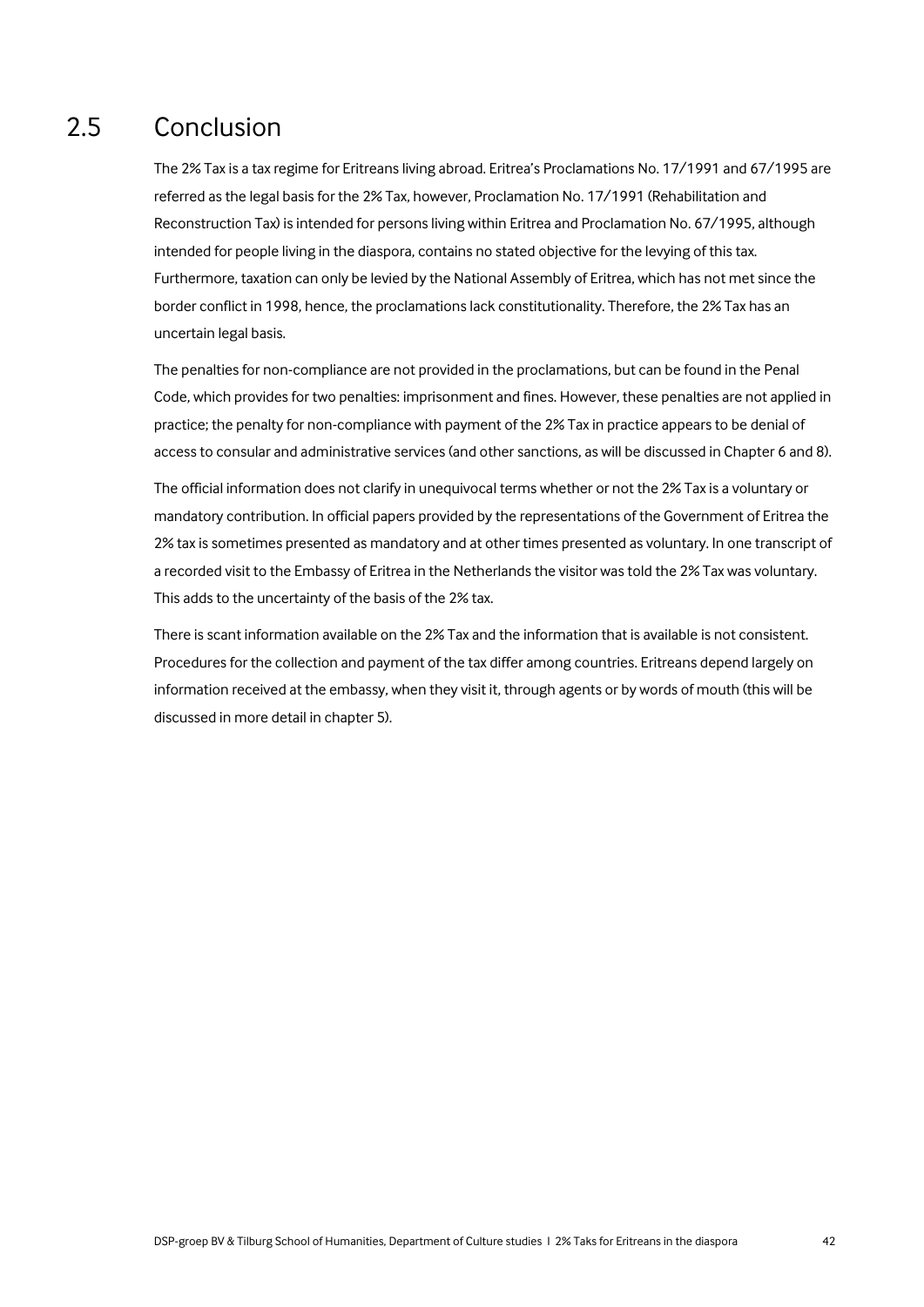# **3 International Legal Setting and Response by UN Member States**

This chapter examines the international legal setting for the 2% Tax levied by the Government of Eritrea on Eritreans living in the diaspora. It is widely recognised in international law that a sovereign state, such as Eritrea, can determine its regime for the taxation of nationals, including those residing outside the county. There are various examples of other countries that have imposed personal income tax on their diaspora, including the United States of America, the Philippines and North Korea (see, for example, McKinnon, 2012). However, the collection of the 2% Tax is not supported by reciprocal tax arrangements—not with the seven countries included in this study, and not with any other country. This chapter examine the relevant international laws in more detail to help set the criteria for the assessment of the legality of the levying and collection of 2% Tax. Finally, it identifies the response of some UN members states to these international law instruments relating to the 2% Tax.

## 3.1 The Vienna Conventions on Diplomatic and Consular Relations

Do Eritrean embassies have the right to collect taxes from Eritreans in foreign lands? The UN Security Council Resolution 2023 refers to the Vienna Conventions on Diplomatic and Consular Relations, as does Nollkaemper (2016). In reference to the Security Council Resolution, Nollkaemper states:

*[… ]international law protects Eritrean nationals abroad. It could be the case that the way in which the tax is being levied and/or collected contravenes Eritrea's corresponding obligations. For instance, refusing Eritrean nationals consular services could lead to a conflict with people's right to leave any country (article 12 of the International Covenant on Civil and Political Rights). Whether or not there is an actual conflict with international*  law in this sense or any other sense will depend on the specific sanctions imposed on *persons who refuse to pay the diaspora tax..* 

*{…} a conflict with international law (Security Council resolution 2023 or the conventions on diplomatic and consular relations) will, in principle, only arise if Eritrea levies and collects the diaspora tax itself, through its own bodies (for instance consular officials). The actions of other persons cannot, in principle, be attributed to Eritrea, even if those persons have Eritrean nationality. If, however, an investigation were to show that the tax is being 'collected' by persons who do not represent an official body of Eritrea, but are in some way being directed by Eritrea, it could be the case that Eritrea is acting contrary to its abovementioned international obligations.* (Nollkaemper, 2016)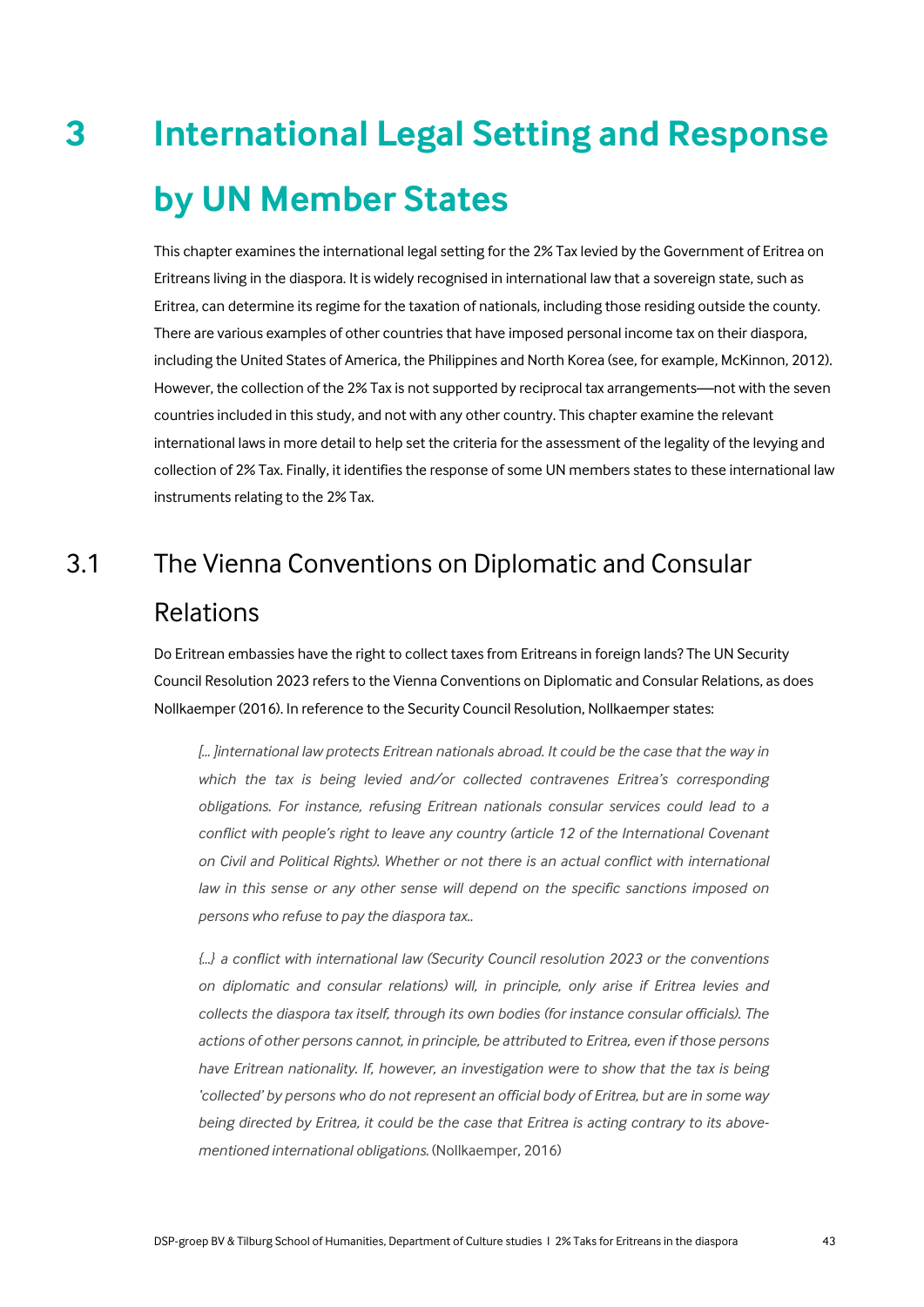Contravention of international obligations may include, specifically, refusing administrative and consular services as well as failing to protect the citizens of Eritrea abroad. The refusal to provide critical administrative and consular services may constitute a serious breach of core human rights, as these may result in failure to protect asylum seekers (who may need administrative documents), children (for whom parents or guardians may need administrative documents for procedures in the host country), the right to a family life (when refugees are dependent upon administrative procedures for family reunification), and the right to freedom of movement (for Eritreans with passports from host countries). If relatives in Eritrea are punished (see Chapter 8, section 8.3) for failure of a member of the diaspora to pay the 2% Tax by denial of critical administrative procedures to secure their livelihoods, this could also be regarded as a violation of basic human rights through punishment by association.

Furthermore, there is no precedent for the collection of international personal income tax through diplomatic missions. Nollkaemper states that:

*Eritrea must abide by the provisions of Dutch law. This requirement also applies to diplomatic and consular staff. Under the 1961 Vienna Convention on Diplomatic Relations, it is the duty of all persons who enjoy privileges and immunities under that convention 'to respect the laws and regulations of the receiving State. They also have a duty not to interfere in the internal affairs of that State' (article 41, paragraph 1). Article 55 of the 1963 Vienna Convention on Consular Relations contains an identical clause. The Netherlands and Eritrea are signatories to both conventions.* (Nollkaemper, 2016)

### 3.2 UN Security Council resolutions

The UN Security Council has adopted a number of resolutions of relevance to the Eritrean 2% Tax. In December 2009, the Security Council, acting under Chapter VII of the UN Charter, adopted Resolution 1907 (2009). This resolution imposes sanctions on the Eritrean regime, and its political and military leadership. The resolution makes reference to a number of previous Security Council resolutions concerning Eritrea, and was prompted by Eritrea's allegedly belligerent actions in Somalia and Djibouti. The major motive for this resolution is Eritrea's alleged support of Al-Shabaab, which the Security Council considered as constituting a threat to international peace and security.

A unique feature of Resolution 1907 is that it was adopted upon the recommendation of the African Union (AU), which in turn acted upon the request of the Inter-Governmental Authority on Development (IGAD), the regional multilateral organisation for countries in the Horn of Africa. Thus, Eritrea is the first African country since South Africa during apartheid and the era of the Organization of African Unity (OAU) to be the subject of UN Security Council sanctions on the explicit recommendation of the AU.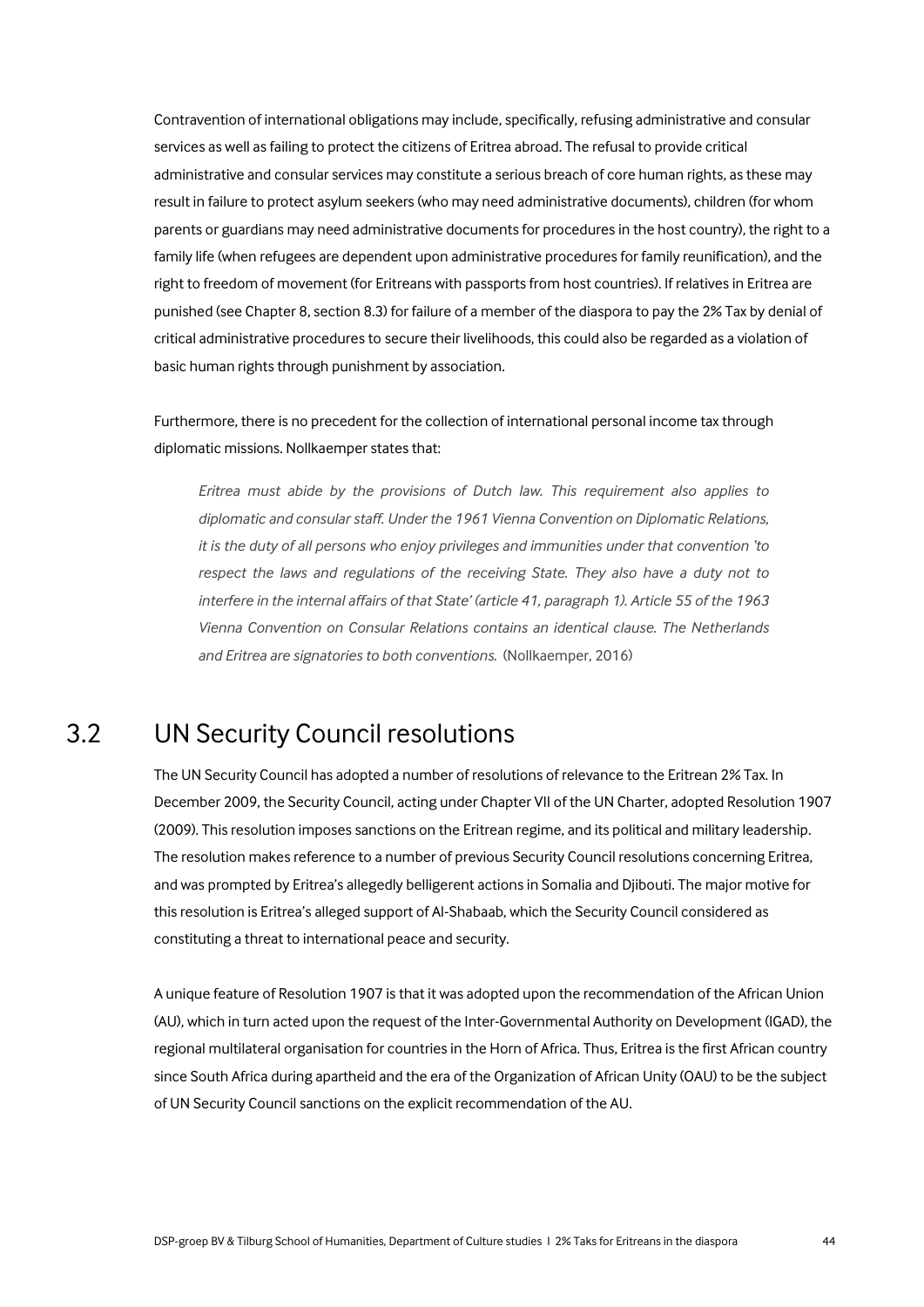The resolution was borne out of concern that Eritrea is destabilising the region and the measures agreed are designed to address the threat Eritrea poses to security in the region. The resolution states that the UN Security Council:

*…decides further that all Member States shall ensure that no funds, financial assets or economic resources are made available by their nationals or by any individuals or entities within their territories to or for the benefit of such individuals or entities.* (UNSCR 1907)

In December 2011, the UN Security Council adopted Resolution 2023 (of 2011) tightening the measures adopted in Resolution 1907 (of 2009). The initial measures under Resolution 1907 included an arms embargo on the Eritrean government and a travel ban and asset freeze against certain Eritrean individuals and entities yet to be designated by the Security Council.

Resolution 2023 expands on this to include specific decisions regarding the 2% Tax. The 2% Tax was included in the resolution on two grounds. Firstly, Eritrea has been accused of perusing a foreign policy which destabilises the region through the support of armed groups (2011, 2012, 2013, 2014, 2015, 2016). Among others, Eritrea has previously been accused of having ties with Al-Shabaab, which has been designated as a terrorist group in Somalia (2011, 2013). These allegations provided the basis for Resolution 1907 and 2023, and gave rise to the explicit prohibition to use the 2% Tax revenue "to destabilize the Horn of Africa region or violate relevant resolutions, including 1844 (2008), 1862 (2009) and 1907 (2009)" (UN Resolution 2023, para. 10).

Secondly, the UN Security Council holds that the 2% Tax may not be imposed coercively<sup>11</sup> on Eritreans living abroad and may not be collected using illicit methods, including intimidation, harassment and blackmail, which would give it the distinctive character of extortion. Using its powers under Chapter VII of the UN Charter, the UN Security Council, in adopting the two resolutions (1907 and 2023), obliges all UN member states to take appropriate national measures to give effect to the measures adopted in the resolutions. Such measures may include prohibiting Eritrean diplomatic missions from collecting the controversial 2% Tax by coercive means, as is prohibited under the Dutch regulation (see more on this regulation in section 3.7 of this chapter) (Ministerie van Buitenlandse Zaken, 2016).

 $\overline{a}$ Acts of coercion can include mental and social pressure, extortion, intimidation, fraud or blackmail. Coercion qualifies the responsibility of the person or party who is coerced, as well as the person or party exercising the coercion for illegal practices or crimes committed related to the coercion.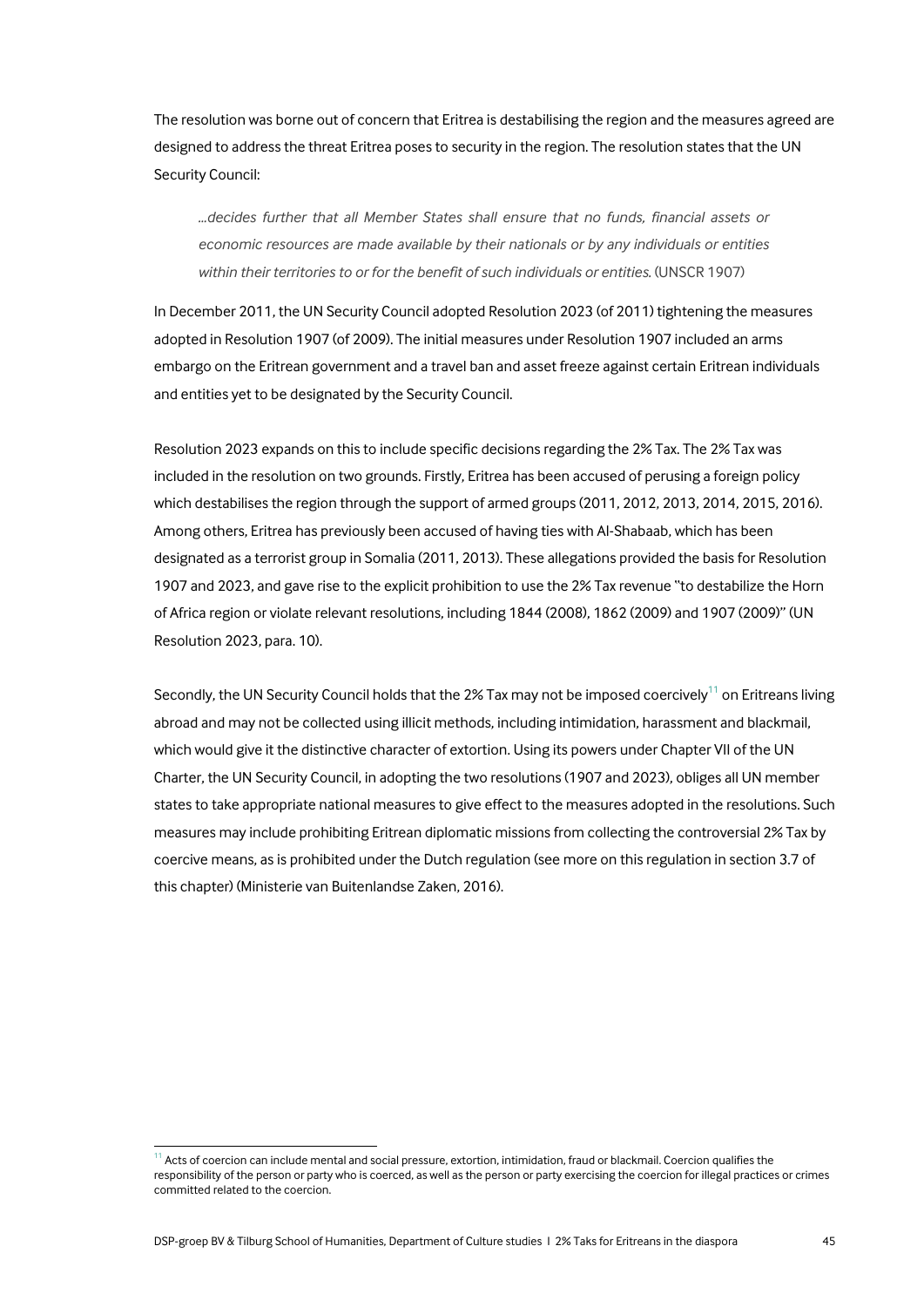### 3.3 EU Council Decision 2010/127/CFSP concerning restrictive

### measures against Eritrea

In 2010, the European Council adopted a decision to implement sanctions on Eritrea in order to comply with UNSCR 1907 (2009). The Council Decision followed an earlier common position adopted by member states 2009/138/CFSP. The restrictive measures that were imposed highlight the need to comply with the arms embargo and to avoid any financial or other support being given to those who block peaceful political activity. The EU member states are obliged to implement these measures.

### 3.4 UN Monitoring Group on Somalia and Eritrea

The United Nations Monitoring Group on Eritrea and Somalia (SEMG) has verified that Eritrea operates an international system of revenue collection among Eritrean citizens and foreign nationals of Eritrean descent. As well as the collection of informal donations and contributions, Eritrea collects a 2% Tax from Eritreans living in the diaspora. According to the SEMG, one key feature of this system has been its diverse and changing nature and ever-increasing informality. In 2012, the SEMG explained that:

*Eritrean embassies and consulates no longer offer receipts for payment of the tax. Regret letters are retained by embassies, without copies being provided to the signatories. Movement of funds has shifted further away from official bank accounts into hard currency cash payments handled by PFDJ agents and activists via designated private bank accounts outside Eritrea. Cairo and Dubai continue to be routinely cited as key PFDJ financial hubs, but Kampala and Juba are both rapidly gaining in importance.* (UN Security Council, 2012, para. 107, footnote omitted)

Until 2014, the SEMG found that embassies collect the tax and that local PFDJ agents and activist act as tax collectors when there is no embassy in reach. The involvement of both actor groups has been criticised by the SEMG (inter alia, as in violation of the Vienna Convention on Consular Relations) and has called for action be taken by the UN member states:

*National Governments should demand that the Government of Eritrea cease to violate the Vienna Convention on Consular Relations through the collection of extraterritorial taxes by its diplomats, and should examine domestic legislation to determine whether the collection of funds by party agents or community "wardens" in their territories is in fact*  legal—especially where it is accompanied by intimidation or coercion—and, if not, *instruct law enforcement authorities to take appropriate action; [...]* (UN Security Council, 2011a, para. 453, c)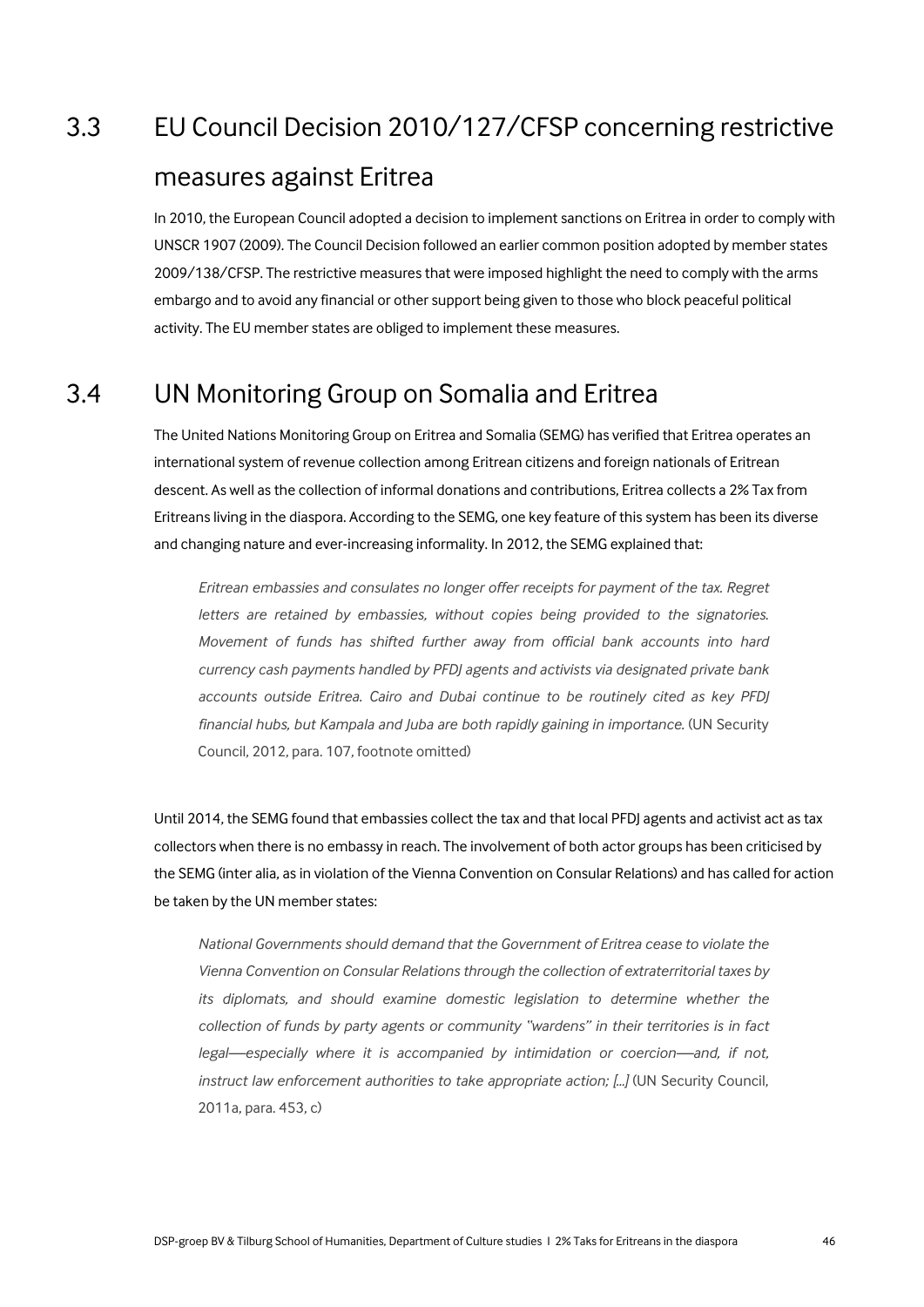While the embassies of Eritrea continue to facilitate tax payments, the SEMG has recognised a recent shift in payments, which are increasingly being made directly in Asmara, the capital of Eritrea. Apart from sending tax money with family members, the Group had been told that members of the diaspora can now "wire the amount through designated money transfer organizations (hawalas)" (UN Security Council, 2014, para. 107).

The SEMG also found that "Eritrean officials and party agents routinely resort to threats, intimidation and coercive measures in order to elicit payment" (UN Security Council, 2012, para. 91; see also UN Security Council, 2011a, 2013 & 2014), and that these practices also target family members in Eritrea (UN Security Council, 2011a & 2012). The SEMG further consistently reports that the 2% Tax is a prerequisite for accessing government and consular services (UN Security Council, 2011a, 2012, 2013, 2014, 2015 & 2016). In 2012, the Monitoring Group described the consequences of non-payment as follows:

*95. The Monitoring Group has collected numerous testimonies from diaspora Eritreans and host country authorities describing the various techniques employed by Eritrean embassy personnel and PFDJ representatives to elicit payment. According to a recent Royal Canadian Mounted Police assessment, which is consistent with the Monitoring Group's own findings, refusal to pay the tax often results in denial of service or threats against, or harassment of, family members still residing in Eritrea, or possible arrest of the individual should they travel to Eritrea without paying the taxes alleged to be owing.* 

*96. For diaspora Eritreans, payment of 2 per cent income tax is a prerequisite for obtaining any government service, and is retroactive to the date of the last payment of the tax. Any contact with an Eritrean embassy or consulate, whether for renewal of a passport, issuance of a visa, family reunification, or inheritance matters, automatically triggers a demand for retroactive payment of taxes.* (UN Security Council, 2012, footnotes omitted)

While the Eritrean government has only verified the use of administrative measures, such as "the denial of a business licence, land entitlement and other services", the SEMG asserts that even these measures are "an indirect way of using fear to control the process of collecting the tax" (UN Security Council, 2015, para. 82). In this regard it explained:

*As stated in previous reports, the Government has created a culture of fear and intimidation among its citizens abroad. Most sources interviewed by the Group have expressed their constant fear of reporting any intimidation or coercion to the local authorities for fear of reprisal by networks of individuals sympathetic to the Government. The Group has interviewed multiple sources who have confirmed the existence of a network of sympathizers and a culture of intimidation that it has instilled in the diaspora.*  (*Ibid*. para. 82)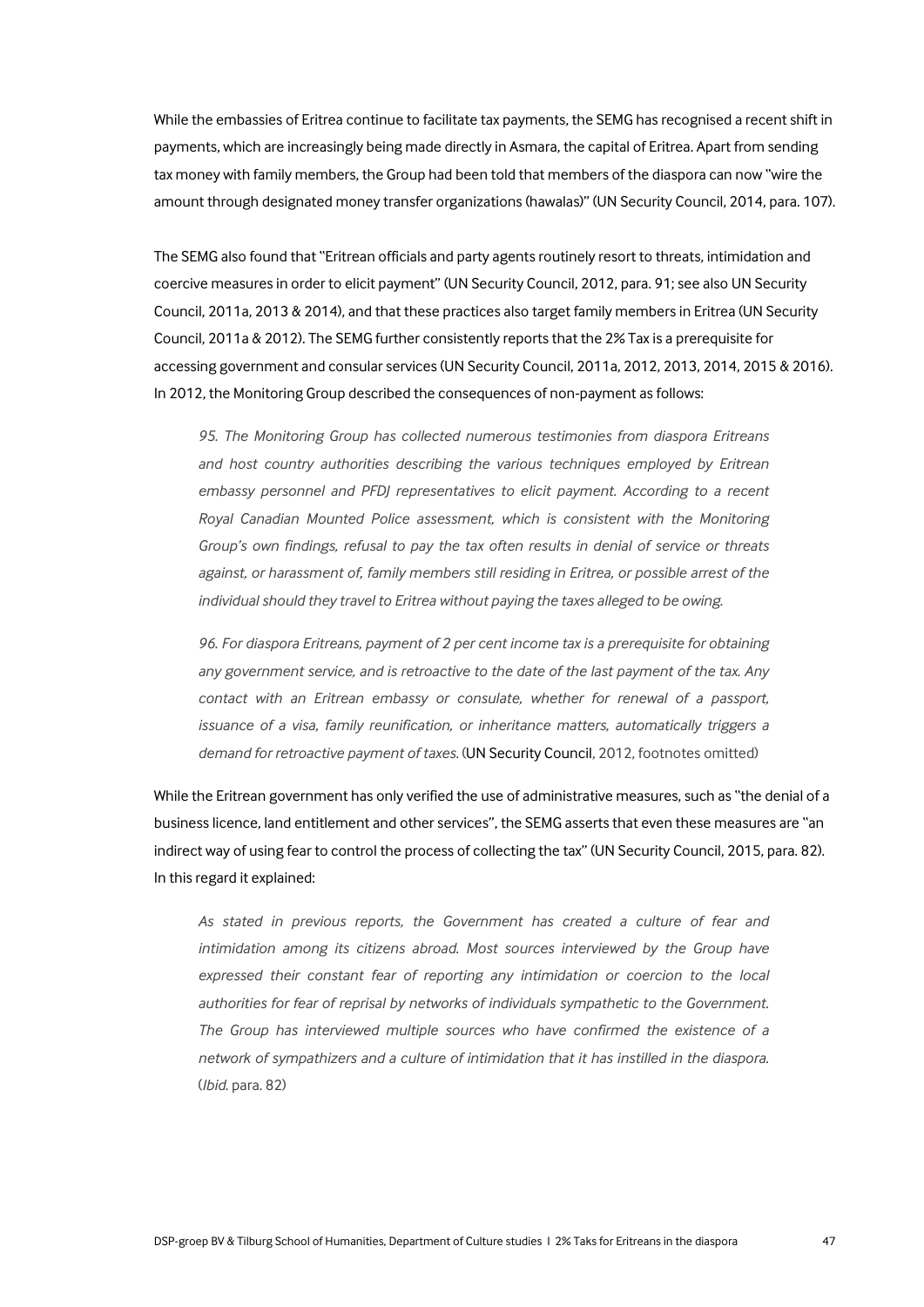The existence of such a system was also supported in the Dutch Country of Origin Report of 2015, which states:

*The previous Country of Origin Report stated that the Eritrean government had a network of informants abroad. Members of the diaspora who did not participate in political and cultural events and fundraising abroad would be reportedly blacklisted. Non-loyal members of the diaspora would be the target of organized government campaigns.*  (Ministerie van Buitenlandse Zaken, Netherlands, 2015, p. 16 translated by authors)

In 2016, the SEMG confirmed that paying the 2% Tax continues to be a prerequisite for receiving government services. However, it also explained that "this in itself does not constitute a violation of the sanctions measures [and that] [t]he Monitoring Group has not found evidence that Eritrea has collected the tax using the methods prohibited under paragraph 11 of resolution 2023 (2011)", namely, the use of "extortion, threats of violence, fraud and other illicit means to collect taxes" (UN Security Council, 2016, para. 85).

However, according to the SEMG, the 2% Tax system is defined by a lack of financial transparency. In 2011, the SEMG explained that "hard currency deposits are not, as supposed, managed by a hard currency oversight board", but by the Director of the PFDJ Economic Affairs Department, Hagos Gebrehiwet (also known as Hagos 'Kisha') and that, therefore, "the Department exercises de facto control over the hard currency raised by Eritrean embassies abroad from diaspora taxes […]" (UN Security Council, 2011a, para. 376). This lack of financial transparency is particularly worrisome given the allegations that Eritrea has (at least in the past) supported armed groups in the region. In 2016, the SEMG explained that: "The lack of transparency with regard to government revenue and expenditure and the non-cooperation on this matter by the Government limit the ability of the Monitoring Group to assess whether the Government is financially supporting armed groups operating within its borders or breaching the arms embargo" (UN Security Council, 2016, para. 84).

The observation that PFDJ Economic Affairs Department coordinates all revenue from within the President's office and without oversight of government ministries (such as the Ministry of Finance) is extensively described in Van Reisen and Estefanos (2017) as well as by respondents with thorough inside knowledge [19, 47, 49, 87, 95, 97, 105].

### 3.5 UN Commission of Inquiry

The UN Commission of Inquiry on Eritrea (COI) issued two detailed reports on the human rights situation in Eritrea, in 2015 and 2016. The Commission described the 2% Tax as a 'Diaspora Tax' "levied of Eritrean citizens abroad by the Government of Eritrea, through its local embassies" (UNHRC, 2015a, p. 94). The UN Commission of Inquiry identifies the 2% Tax as a tool used by the Government of Eritrea to carry out surveillance and control over the diaspora communities. It describes the tax as follows: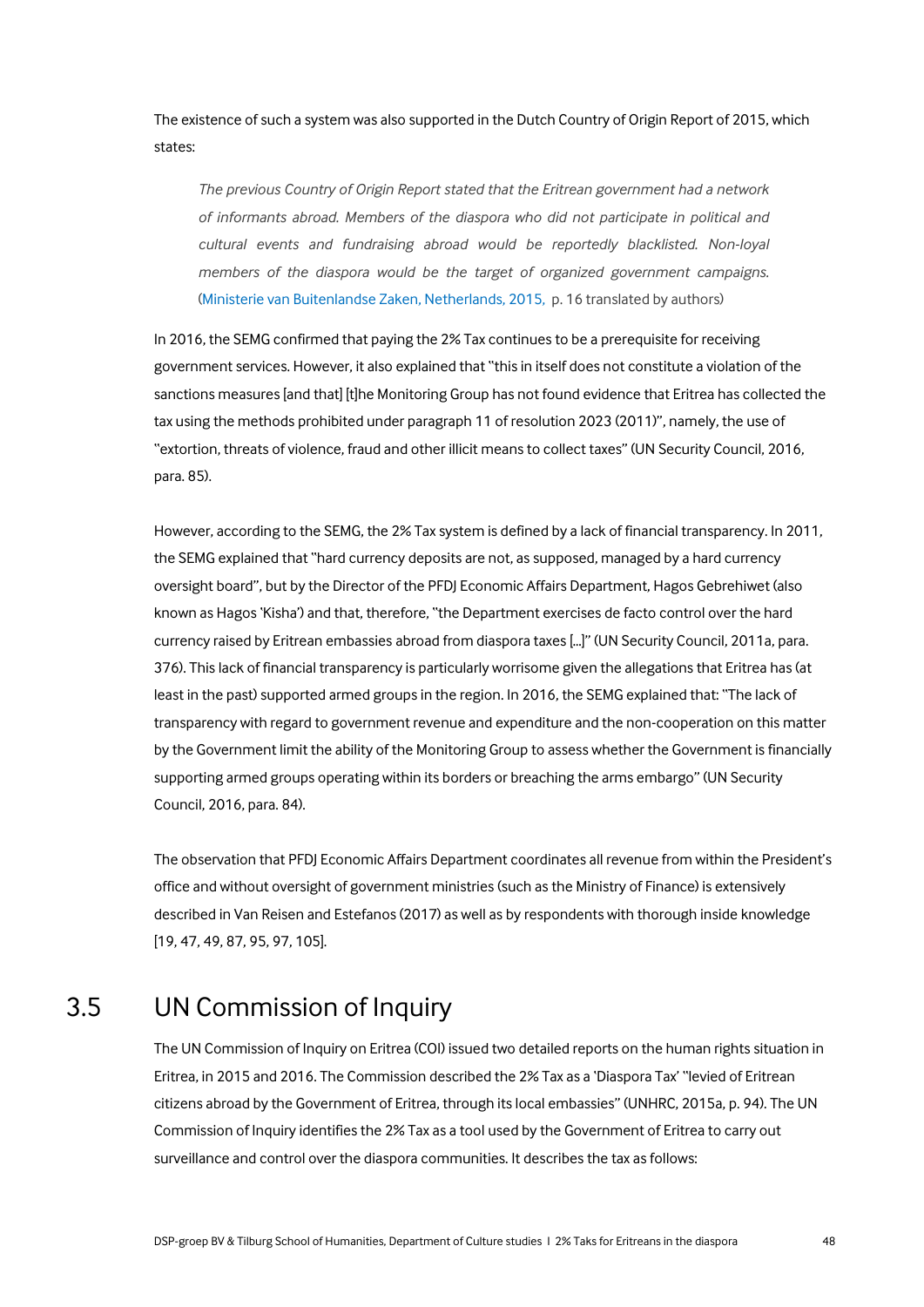*348. The spying web has its outposts outside Eritrea, used to control the Eritrean population in the various countries where they reside. Eritrean representations in foreign countries recruit spies to conduct surveillance of Eritreans in the diaspora. Allegedly, Government operatives are active in almost every other place Eritreans live. Information obtained by the Commission indicates that, to conduct spying activities on their behalf, embassies often approach individuals from within the Eritrean communities abroad, in particular those who pay the 2 per cent Rehabilitation Tax as this is perceived as a form of support to the Government. (UNHRC, 2015a, para. 348)<sup>12</sup>*

The UN Commission of Inquiry associates the 2% Tax with intelligence gathering. In the context of the 2% Tax it is alleged that the Eritrean government spies on people of Eritrean descent in the diaspora through the collection of the tax (Ibid., para 348). The UN Commission of Inquiry further identified that the 2% Tax was used as a precondition for the enjoyment of the rights of members of the diaspora to participate in the economic life of the country, stating that:

*The Commission received also testimony showing that the payment of the 2% Rehabilitation Tax by Eritreans abroad is also required for the renewal of business licenses and access to land in Eritrea. The payment of the 2% Rehabilitation Tax is, therefore, a prerequisite for the enjoyment of the right to property and to engage in economic activity for members of the diaspora. (UNHRC, 2015ab, p. 117)* 

### 3.6 Resolution of the European Parliament

 $\overline{a}$ 

In the European Parliament, parliamentary questions have been asked about the 2% Tax and other related topics, including the granting of EU aid to Eritrea (European Parliament, 2016b). The European Parliament has described the 2% Tax as undesirable and illegal, identifying it as tool for the Eritrean government to control and coerce members of the diaspora in foreign countries as a form of intelligence gathering. The European Parliament resolution states that:

 *whereas the regime extends its totalitarian grip to the Eritrean diaspora, extorting funds from its members via a 2% Tax on expatriate incomes, spying on them and targeting family members who have remained in Eritrea on the grounds of perceived wrongdoing. (European Parliament, 2016a preamble)* 

 $^{12}$  The COI 2015 report (UNHCR, 2015a, p. 94) cites: "One witness who reported having been a spy for an Eritrean embassy told the Commission that 'In 1997, Mr. [A], the consul in [a foreign country]… called me for a meeting joined by other spies. They told us we should continue our struggle in [a foreign country]. He introduced us to each other and started meeting us individually. There was an organization ... We were assigned to this organization, not to work but to ensure the PFDJ was represented in every organization. They wanted me to join the board. I refused, arguing I was too young and inexperienced. Later, Mr. A told me he had a job for me. He told me I should work for them as a security agent in [city Z]. He said this would only be between him and me. Later, he gave me appointments and said I would always be able to enter the consulate, without needing permission and without having to wait for an appointment. Even the people at the consulate were not allowed to ask us any questions. I received a schedule for the entire week. I was asked to go every day to different hotels or restaurants. There were three shifts per day. We were asked to chat with people who came to those places and report on what we heard. Every day, I had to report back to the consul in person. I believed this was the right thing to do ... We had to observe every religious group. Those working in the religious groups are church members and PFDJ members at the same time … We did not know who was an agent and who was not. The work was organized by the consul alone, not with others. Now they have people who don't trust each other. At the time, it was different ... I decided to discontinue my work with them'."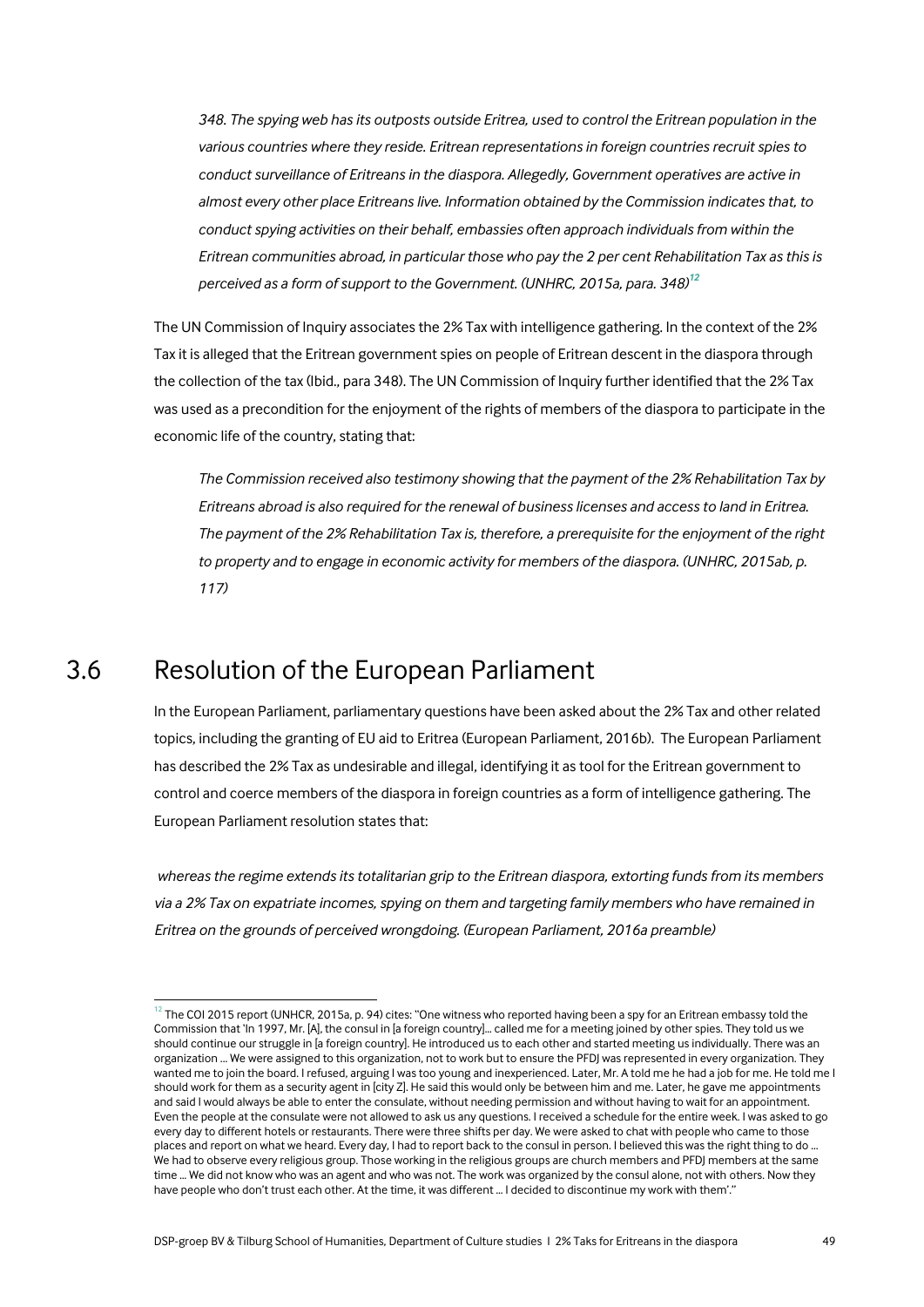The European Parliament condemned the 2% Tax in strong terms, describing it once more as a means of extortion for illegal purposes, referring to the UN Security Council resolutions:

*The European Parliament] condemns the use by the Eritrean Government of the 'Diaspora tax', which is collected by extortion and other illegal means from Eritreans outside of Eritrea and is used in violation of UN resolutions to fund armed groups in neighbouring countries and thus destabilise the region; urges the government to end the 'guilt-by-association' policies that target family members of those who evade national service, seek to flee Eritrea or fail to pay the 2% income tax imposed by the government on Eritrean expatriates. (European Parliament, 2016a, para. 13)* 

The European Parliament urged EU member states to end the 2% Tax in the context of their obligation to the Geneva Conventions to protect refugees:

*…to investigate the role of the PFDJ and its various wings, including the youth wing, and to prohibit all forms of association and activity that directly support control and surveillance exercises in Europe, undermine democratic principles and the rule of law, and create patterns of intimidation and extortion; urges the Member States to act to end the diaspora tax and to investigate the financial transactions related to any other 'contributions' raised by Regime-linked associations abroad, and to fully protect the asylum rights of all Eritrean refugees in Europe. (European Parliament, 2016a, para. 16)* 

The European Parliament identified the 2% Tax as a tool for the extraterritorial intimidation and coercion of Eritrean refugees (European Parliament, 2016a).

### 3.7 Responses by UN member states

Under Chapter VII of the UN Charter, all UN member states have an obligation to give full effect to the measures stipulated in Security Council Resolutions 1907 and 2023. Resolution 2023, in particular, calls on Eritrean diplomatic missions to "cease using threats of violence, fraud and other illicit means to collect taxes outside of Eritrea". Moreover, money collected in this way has been used (UN Security Council, 2012) to train, arm and support armed groups designated by the UN as terrorists in the past. Thus, the collection of taxes by Eritrean diplomatic missions must be monitored strictly. In the domestic jurisdictions of UN member states a variety of positions have been developed since the adoption of these UN Security Council resolutions. An overview, which does not claim to be exhaustive, is provided here and includes some relevant information with regards to counties outside the focus of this study, who have been proactively engaging with regards to the 2% Tax, as relevant to understanding the response by the international community more broadly.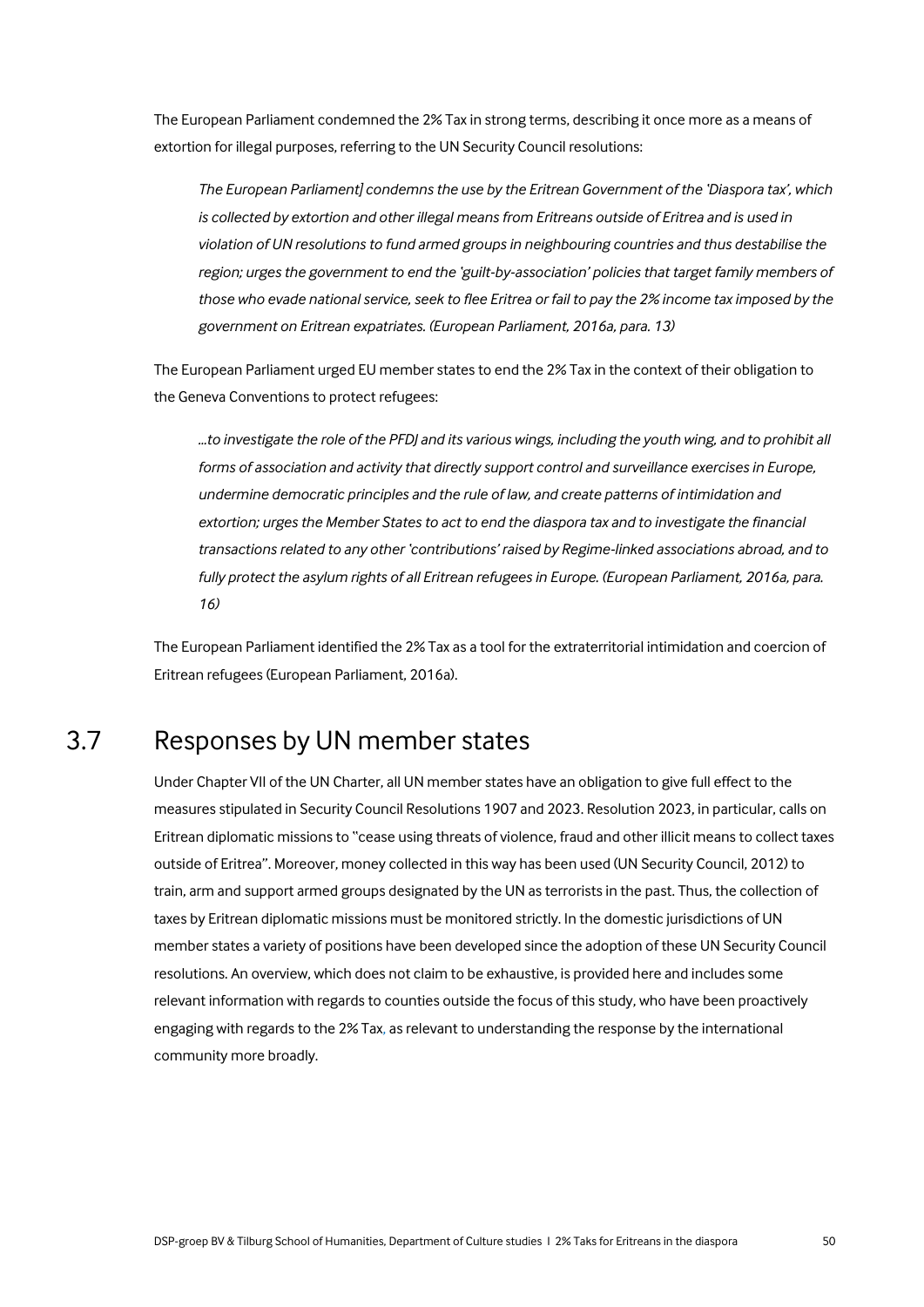#### **Canada**

In Canada, systematic work has been carried out by the Eritrean-Canadian Human Rights Group, resulting in rigorous media coverage. The group routinely monitors the unlawful practice of forcibly collecting the 2% Tax by the Eritrean diplomatic mission in Canada. In Canada, national directives were adopted in 2010 and, subsequently, the Government of Canada gave repeated warnings to the Eritrean Consulate General in Ottawa to stop collecting the 'diaspora income tax' using illicit methods. As a result of non-compliance, Eritrean Consul Semere Ghebremariam O Micael was declared a *persona non grata* on 29 May 2013 and ordered to leave Canada within 24 hours. When expelling the Eritrean diplomat, Canadian officials said they had ample evidence that the 2% Tax was collected in ways that appear to be in contravention of the stipulations contained in Resolution 2023 of the Security Council; hence, they expelled the diplomat for engaging in illicit activity.

#### **The Netherlands**

In the Netherlands, a regulation was adopted in 2011 to implement the UN Security Council sanctions against Eritrea. In recent years, the payment of the 2% Tax has received a lot of media attention and was the subject of parliamentary questions. In 2016, on the occasion of a visit by the Eritrean Minister of Foreign Affairs, Dutch Foreign Minister Koenders explained the position of the Netherlands on the levying of the 2% Tax. Thereafter, the 2011 regulation was amended by the Minister of Foreign Affairs on 26 of October 2016 to specifically address the 2% Tax. This new article to the regulation prohibits the collection of the 2% Tax by means of coercion, extortion, fraud or another illegal mean and the collection of taxes and contributions in violation of UN Security Council Resolution 1907 (2009), Resolution 2023 (2011) and the arms embargo of the European Union (2010/127/CSFP) (Ministerie van Buitenlandse Zaken, 2016). The Dutch government adopted the conclusions of the Advisor in International Law of Minister of Foreign Affairs, Bert Koenders, and stated in a letter to the Dutch Parliament:

*It is common practice that diplomatic representations will maintain contacts with members of and organisations within their diaspora. Citizens in The Netherlands should be able to organise in freedom, freely be member of a certain organisation and in freedom form their opinion about the country they originate from. It is unacceptable if foreign governments try to influence such choices openly or covertly. The Eritrean authorities must orientate themselves to the interstatal relations to the Dutch government and not put any pressure on choices that people of Eritrean background make. Voluntarism should be the point of departure for all contacts of Eritreans with the Eritrean embassy or authorities. The exercise of pressure, coercion or extortion is prohibited." (Tweede Kamer der Staten Generaal, 2016: 4, translated by authors)* 

#### In this spirit, the Dutch government also stated:

*The levying of the 2% Diaspora tax by the Eritrean embassy is an example of institutionalised influence. The levying of the diaspora tax is in and of itself not illegal. However it can be prosecuted when the levying happens with coercion or intimidation. (Ministerie Buitenlandse Zaken, 2016, translated by authors)*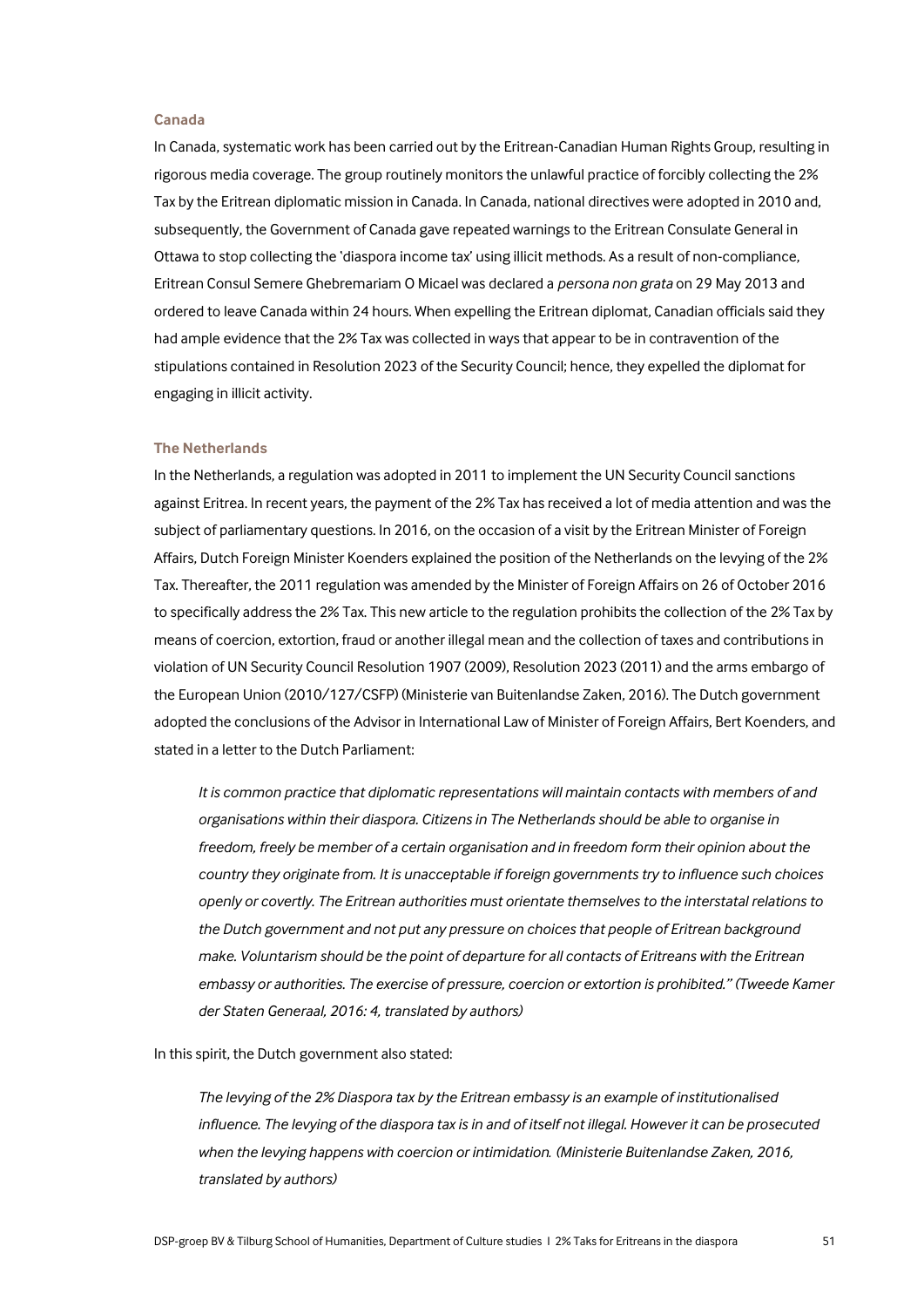The Dutch government follows the advice of Prof. Dr Nollkaemper in asserting that the critical factor in determining the legality of the levying of the tax is whether it is levied with coercion or intimidation; if the latter is the case, it could be prosecuted. However, the Dutch government adds that prosecution is dependent upon the availability of police reports of coercion or intimidation.

#### **Germany**

As a reaction to questions posed by the *Bundestag*, the German government explained that the tax was not illegal on its own, but that UN Security Resolution 2023 would be violated if the tax was used to destabilise the Horn of Africa region, or if it was collected by use of extortion, harassment or other illegal means (Deutscher Bundestag, 2015). In addition, the German government communicated several times with the Eritrean diplomatic mission to ensure that the mission ceased to be involved in the collection of the 2% Tax. In this regard, the government explained:

*… the Federal Government considers the use of privileged embassy accounts for this purpose [, namely collecting the tax,] as not permitted under public international law, because it interferes with the fiscal sovereign right of the receiving State. (Ibid., p. 8, translated by author)* 

The German government asked the Eritrean Embassy recently about the 2% Tax and more specifically on whom the Tax is levied. The response by the Eritrean Embassy was that elderly, disabled people and students who do not have an income do not have to pay. The response confirmed that the tax is still levied and collected. The response also confirmed that the payment of the 2% Tax is a condition for consular services, and that it is the role of the Embassy to control that. No information was given about how the tax is collected [20].<sup>13</sup>

#### **United Kingdom**

The United Kingdom has taken a similar position to Germany. In 2011, the British government called upon the Eritrean authorities to inform it about "aspects of the collection of the 2 per cent tax [that] may be unlawful and in breach of the Vienna Convention on Diplomatic Relations" (UN Security Council, 2011a, para. 92). Based on this, the Eritrean Embassy in London was told to suspend all activities relating to the collection of the 2% Tax.

#### **Sweden**

 $\overline{a}$ 

In Sweden, the parliament rejected a ban on the 2% Tax, even though it agreed that the tax was illegal under domestic law. The parliament further confirmed that "current Swedish law was sufficient to stop any practices of collecting the tax by means of extortion, threat or blackmail" and that "any Swedish-Eritrean national that was subjected to coercion and/or threats in paying the tax, should report the issue to local law enforcement authorities" (UN Security Council, 2014, para. 110). In Sweden a 'top-diplomat' from the

 $13$  Information on this verbatim was provided by source: by January the 27<sup>th</sup> 2017 Foreign affairs has sent an official letter to the Eritrean Embassy asking about the tax and received an official answer form the Eritrean Embassy the  $8<sup>th</sup>$  of February 2017.[20]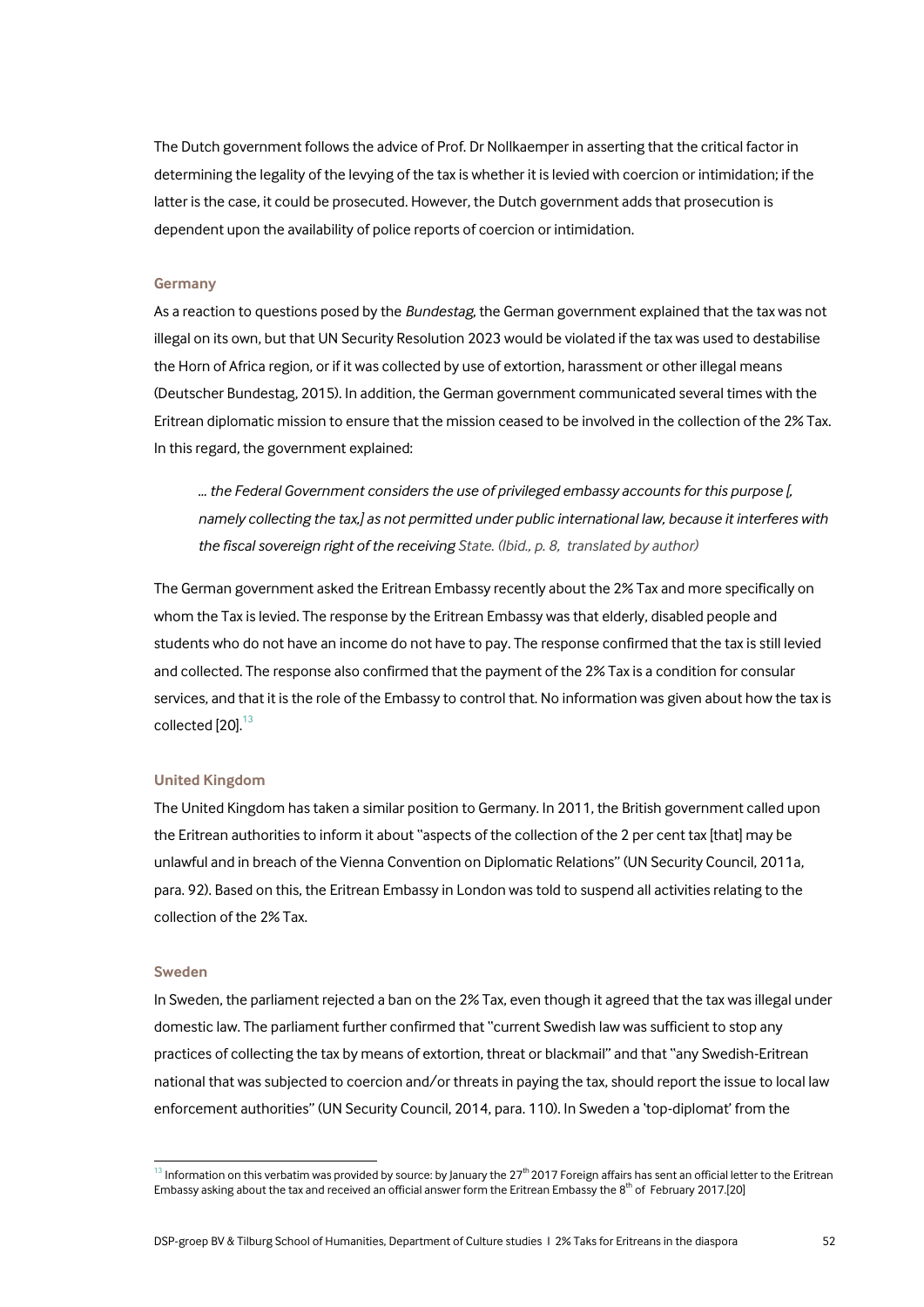Eritrean Embassy was expelled from Sweden after a range of illegal activities carried out by the embassy associated with community organisations and meetings organised by the PFDJ and YPFDJ were reported.

#### **Norway**

Norway was host to an office to collect 2% Tax, which reported to the Embassy of Eritrea in Sweden. In 2012 the Norwegian Parliament, Storting, denounced the office. In 2016, this office was closed by the Ministry of Foreign Affairs in Norway as a diplomatic mission (which it was not) [131, 156] (Plaut, 2017). While the office continues to exist as an Interest Office for Eritreans, it has been officially prohibited from calling itself an embassy and from collecting taxes from among the Eritrean diaspora in Norway. Eritreans in Norway have demanded that the 'Information Office' is closed, a group – 'Mothers for Peace' –handed in a dossier of fresh information to the Norwegian police giving evidence about this extortion (Plaut, 2017).

#### **Belgium**

In Belgium, a parliamentary question was asked about the collection of the 2% Tax in 2016 (Belgium Parliament, Belgische Kamer van Volksvertegenwoordigers, 2016). The Belgian Minister of Foreign Affairs replied that the Embassy would be contacted to request information about the collection of the 2% Tax. Belgium prefers action on the collection of the 2% Tax, if necessary, to be taken on a European level, because of the small number of Eritreans residing in Belgium. These parliamentary questions have not led to any national legal regulations or policies.

#### **Italy**

In Italy, Parliamentary questions were asked about the legality of the levy and collection of the 2% Tax in the country in June 2013 (Atto Camera Italia, 2013). This has not led to any known action by the Italian government.

### 3.8 Conclusion

The international legal framework recognises the right of states to levy taxes abroad. The levying and collection of such taxes must comply with international law. In the case of Eritrea, these are qualified by UN Security Council Resolution 2023 on Eritrea, which sets out restrictive measures related specifically to the 2% Tax and its collection, and the earlier Resolution 1907, which imposes sanctions on Eritrea and an arms embargo.

Security Council Resolution 2023 specifically focuses on two elements: first, the fungibility of financial resources collected through the tax (in other words, the potential of the 2% Tax collection to establish a slush fund, due to lack of rule of law and financial management) and the potential for such a fund to be used to *destabilising the Horn of Africa* region and, second, *coercive practices* associated with the collection of the tax.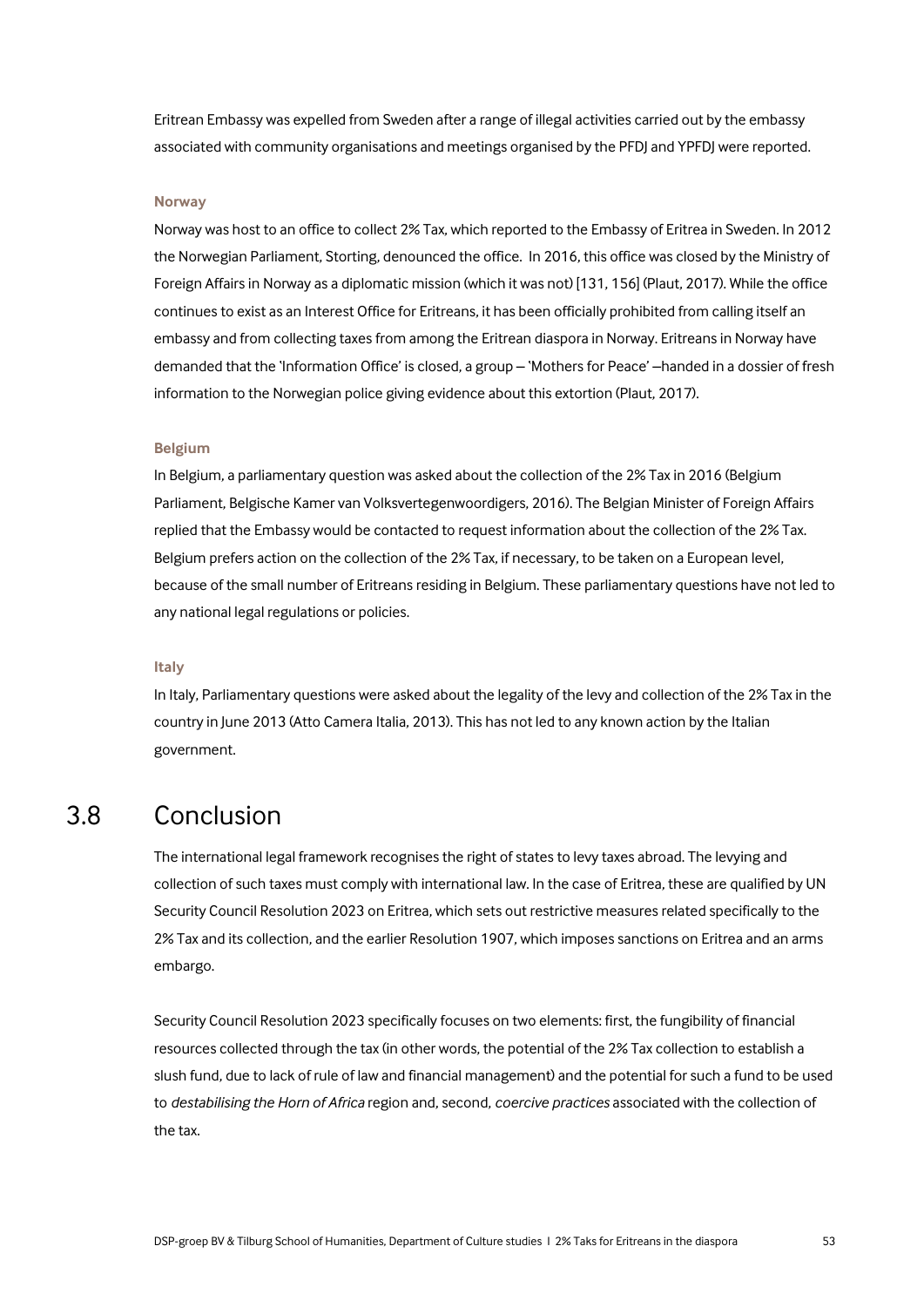The European Union has transcribed the UN Security Council Resolutions in a European Council Decision (2010/127/CFSP). In addition the European Parliament has raised serious reservations about the 2% Tax, associating its collection with coercive practices.

The UN Commission of Inquiry on Eritrea has also raised concerns about the collection of the 2% Tax as a form of intelligence gathering and control over Eritrean people living in the diaspora. This intelligence gathering can be seen as creating the conditions for coercion.

Measures have been taken in several national jurisdictions by UN member states to prohibit the collection of the 2% Tax or to condition its collection on criteria in line with the UN Security Council resolutions.

In some national jurisdictions, questions have been raised over the compliance of the manner of collection of the 2% Tax (by diplomatic missions of Eritrea) with the Vienna Conventions on Diplomatic and Consular Relations. In many jurisdictions it has explicitly declared that the 2% Tax can only be raised with noncoercive methods of collection.

Prof. Dr Nollkaemper identifies that if the 2% Tax is levied and collected through persons directed by Eritrea operating outside Eritrean government organs, Eritrea is responsible for breaches under international law.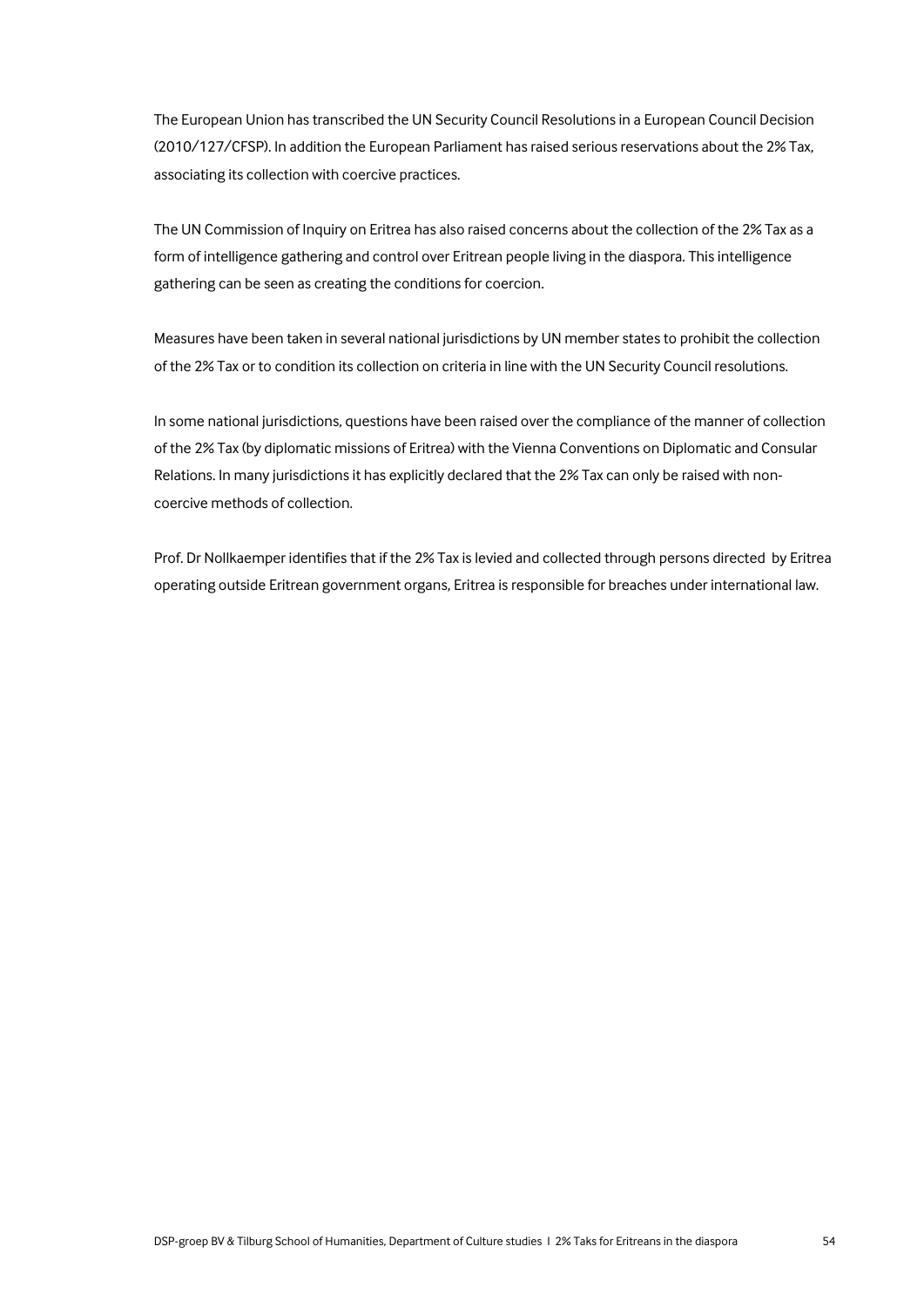# **4 Origins and Volume**

#### *The volume of the 2% Tax is estimated at USD 100 million annually*. *[47]*

This chapter looks at the origins of the 2% Tax, the estimated volume of tax revenue generated by it and the administrative structures in place for its levying and collection. The information in this chapter is based on interviews with former diplomats and former officials in the Eritrean administration, including former Eritrean Deputy Minister of Finance, Kubrom Dafla Hosabay, who has asylum in the Netherlands [19, 47, 48, 49, 81, 95, 96, 97].

### 4.1 Origins

 $\overline{a}$ 

This section is based on information provided by former Deputy Minister of Finance, Kubrom Dafla Hosabay (in an interview in 2017 and in an unpublished document prepared for this report in 2017). Dafla Hosabay was responsible for the EPLF office in Rome in the 1980s and for establishing a financial system for the EPLF. He was subsequently involved in the creation of the transfer company Himbol, head of the Treasury Department, CEO of Eritrea Airways and Deputy Minister of Finance.

Before the country gained independence in 1991, the EPLF offices were important places from where Eritreans in the diaspora could receive support. During the liberation struggle, the EPLF had its own finance office. Among other things, EPLF offices in the diaspora helped Eritreans send money home.14 This was a direct person-to-person transaction service, carried out for a service charge. The system worked through telexes; the names of the recipients and amounts were listed and payment would be made by the EPLF finance office, where it was accounted for.<sup>15</sup> At this time, a culture developed of members of the Eritrean diaspora contributing 'to the struggle', to support the goals of the liberation and the fighters ('martyrs') on the frontline.

Only EPLF members paid these contributions, which were considered a voluntary duty. At festivals, such as the Bologna festival, money was raised 'for the struggle'. People also paid for particular projects when they were requested to contribute. The mass organisations of the regime – the National Union of Eritrean Women (NUEW), the National Union of Eritrean Workers (NUEW), which is now the National Confederation of Eritrean Workers (NCEW) and the National Union of Eritrean Youth/Students (NUEY/NUES or NUEYS) – were the central pillars of the structure, and the NUES was particularly seen as the breeding place for future leaders of the PFDJ.

<sup>&</sup>lt;sup>14</sup> Through the Khartoum EPLF offices; at that time there were 5 EPLF offices in Khartoum.<br><sup>15</sup> It should be remembered that at this time phone communication was difficult, if possible at all.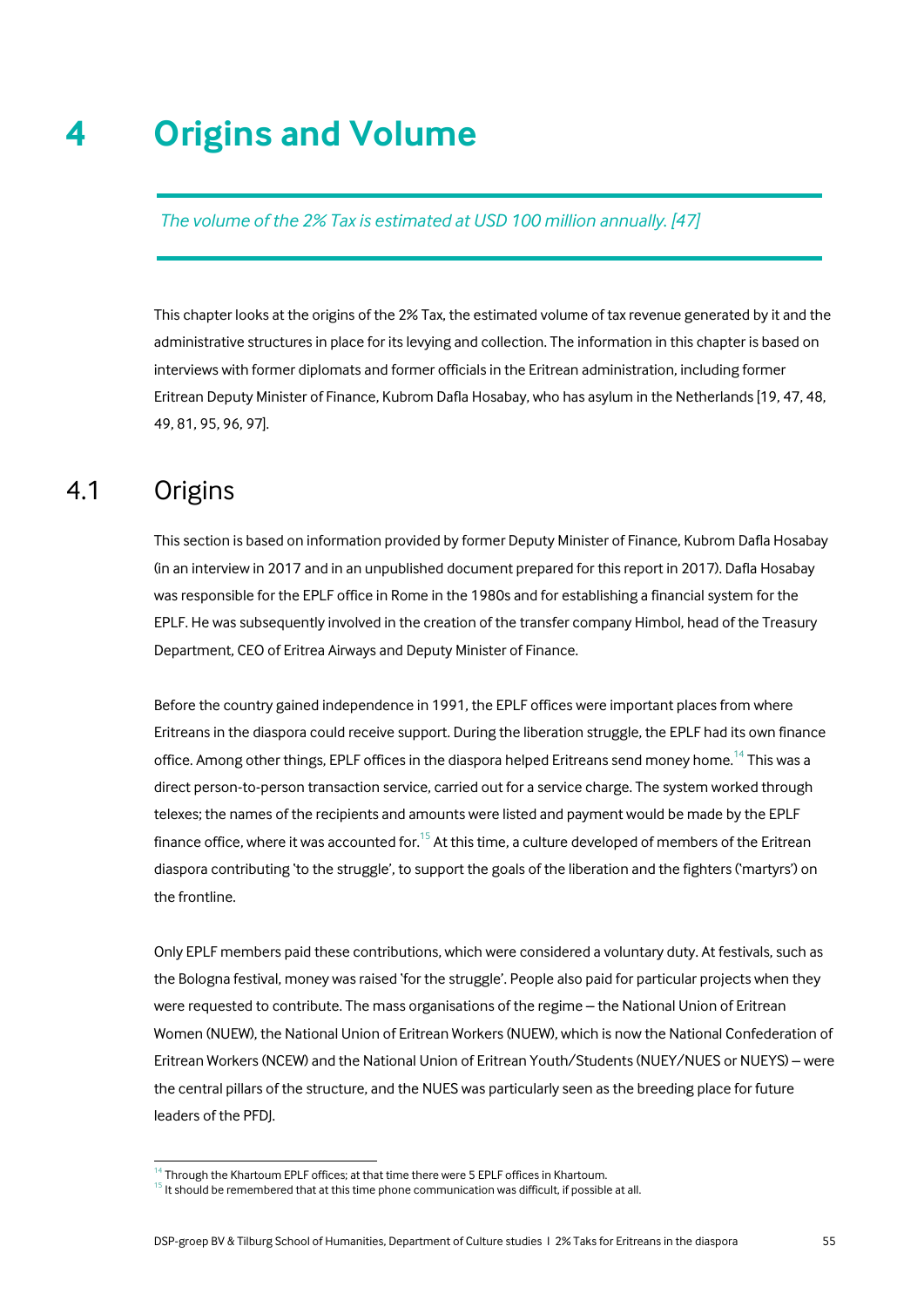After independence, the transfers of remittances continued and, after liberation in May 1991, the volume increased as people wanted to send money home to celebrate and contribute to the reconstruction, recovery and rehabilitation of the new country. The Rome financial unit of the EPLF was a centre for international remittances and transactions. In Asmara, a unit was set up for remittances in the Commercial Bank of Ethiopia, where a telex was placed. The administration of these remittances and contributions was done through central lists and through the EPLF party structures. The lists identified whom should be paid, by whom and gave a receipt number. The services of the Rome office included the booking and payment of flights and the organisation of charters for special occasions. A bank account was opened for the government with the Banca National Lavoro (BNL) in Rome, and new sources of income started to be generated (such as port tariffs and air traffic fees), which were transferred to this Rome bank account, as Eritrea did not yet have a banking system. In addition hawala exchanges (remittances) and money exchange services (through 'samsonite' agents) were flourishing within Eritrea, and between Eritrea and the diaspora, as the country was engaging with the outside world in many new ways. The EPLF and government finances were not necessarily clearly separated.

Following the transformation of the EPLF into the PFDJ in 1994, the PFDJ took over the finances of the EPLF. The finances of the party and the Government of Eritrea were initially separated through account 4062 of the Commercial Bank of Eritrea (CBE), which became the principal account for the PFDJ. However, in years that followed, this separation became increasingly obfuscated (World Bank 2012 cited in Van Reisen & Estefanos, 2017).

The EPLF offices were transformed into diplomatic missions and embassies. The hawala system remained active within the EPLF/PFDJ account, but the system was refined with codes for each transaction and printed receipts were provided to people by the embassies. People were trained in the hawala transaction system, which was administered by what were now diplomatic missions. The information collected when money was remitted included the details of the persons place of residence and of their family in Eritrea, among other things. The person-to-person remittances were organised through 'Himbol', a fund for transactions, which had no legal status and no licence to carry out commercial remittances. In 1997, the Himbol fund had an estimated turnover of USD 130 million, according to Dafla Hosabay. Account 4062 was controlled by the Eritrean exchange office. The exchange rate with the nakfa currency became a key determinant of the value of the Himbol fund in foreign exchange.

In 1994/1995 a team was selected by President Isaias Afewerki, to help strengthen the central coordination of finances and otherwise by the President's Office. The team included Hagos Gebrehiwet ('Kisha') and Yemane Gebreab ('Monkey'). Account 4062 stayed with the PFDJ and Yemane Gebreab was assigned as the political head of the PFDJ (Head of Political Affairs of the PFDJ), while Hagos Gebrehiwet was assigned to the finances (Head of the Economic Affairs of the PFDJ), both with direct lines to the President. Remittances were transferred by the embassies and each embassy had an account for remittances. Remittance agents collected foreign exchange, which was exchanged for nakfa in the Asmara office. Account 4062 turned into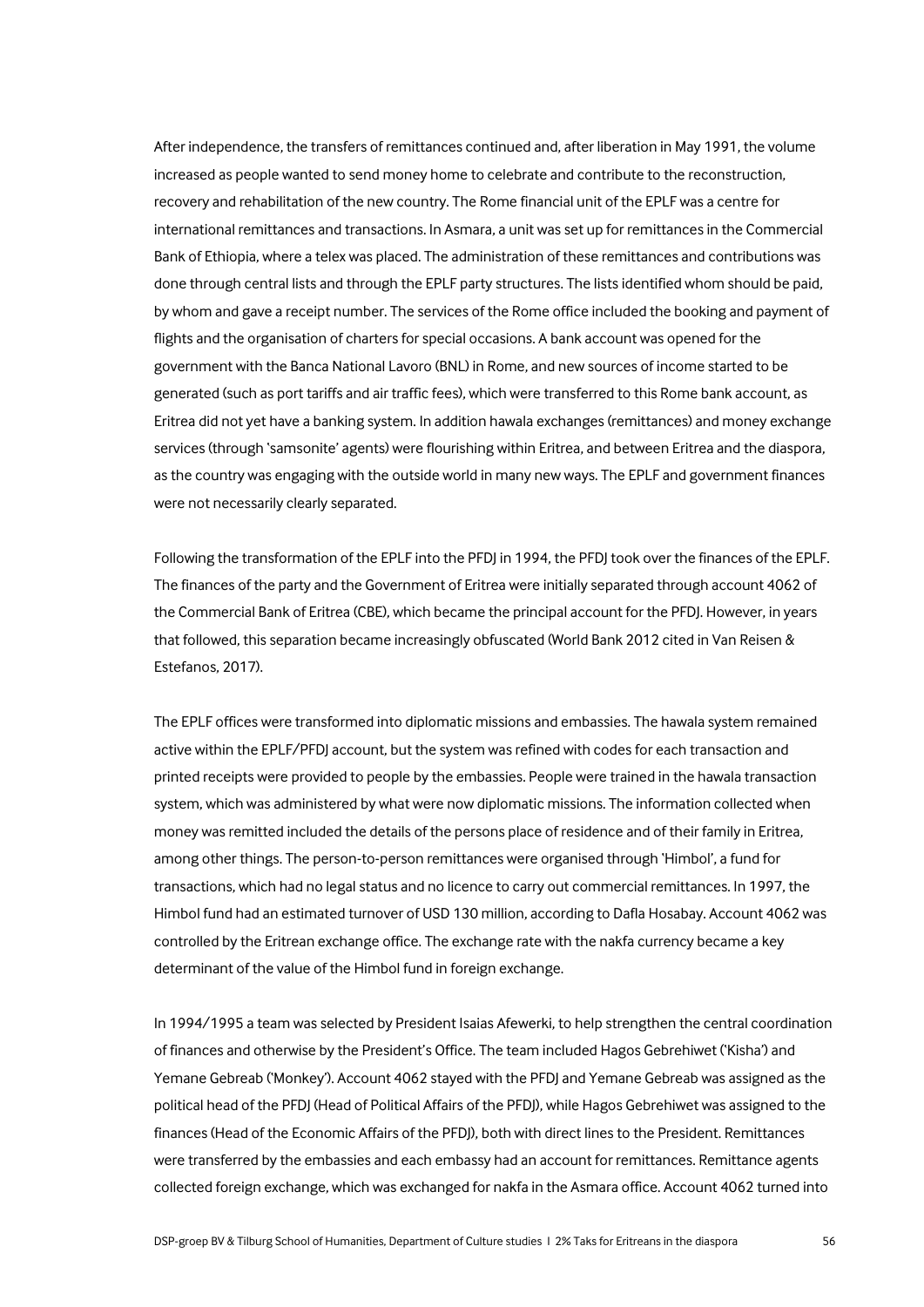a revolving fund, with central bank accounts in Italy (BNL) and Eritrea (CBE); in Germany, a bank account was opened with HSBC.

Embassies also assisted Eritreans with saving accounts. It has been suggested by some of our respondents that some Eritreans (for instance, those working in the Middle East) found it safer to deposit their savings in Eritrea, or elsewhere, rather than in the country where they were working.

The Commercial Bank of Eritrea opened a free service through Himbol to deposit savings in Eritrea or in the embassy bank accounts. The PFDJ became the owner of Himbol and created 'Hidri'<sup>16</sup> to own all the related businesses (referred to as the '09' commercial activity of the party). The legalisation of the Hidri fund was controversial and it was decided to continue administering it through the embassies. The embassies became holding points for the financial reserves generated abroad.

It is further alleged that, over the last decade, the Central Bank of Eritrea has increasingly started to exploit the black market through the hawala system, in which foreign exchange currencies are bought and changed on the black market and then converted to the new Eritrean currency, the nakfa, with profits generated for the hawala agents, who are allegedly controlled by the PFDJ. (Van Reisen & Estefanos, 2017) [19, 47, 49, 73, 95, 96].

Reportedly, the line-ministries do not have control over their finances. This is clear from the following statement by the former Deputy Minister of Finance:

*That no government agency can utilize government revenue for any reason, whatsoever, is so sacred that government agencies (including embassies), should deposit revenues collected during the day, to a Treasury Department bank account, before noon of the next work day.* (KD Hosabay, 2017, unpublished document prepared for this report)

In addition, no known budget has been published by the Government of Eritrea since 2002 (Van Reisen & Estefanos, 2017).

### 4.2 Volume

It is estimated by the former Eritrean Deputy Minister of Finance, Kubrom Dafla Hosabay, that the 2% Tax generates anywhere between 25 to 75 million USD per year<sup>17</sup> of scarce foreign currency for the Eritrean government (KD Hosabay, 2017, unpublished document prepared for this report & interview, 26 April 2017).<sup>18</sup> The fact that the former Deputy Minister of Finance is not able to give a more detailed estimate and relies on a rather broad range is, in itself, significant. Dafla Hosabay explains that no formal information or

 $\overline{a}$  $16$  "Hidri means Trust, for trust fund. When it was founded. Hidri pretended to be the trust fund for whatever the EPLF/PFDI owned. It was argued that since the EPLF's wealth belonged to the martyrs, and not the to the living, a trust fund would be needed for their wealth. That wealth would be used for realizing the dreams of the martyrs" [95].  $^{17}$  This is only an extrapolation; there is no published statistics available.

<sup>&</sup>lt;sup>18</sup> A written document has been prepared for this study by Kubrom Dafla Hosabay. A further in depth interview was audio-recorded. Other in depth interviews were carried out for this chapter. The most important interviews have been audio-recorded.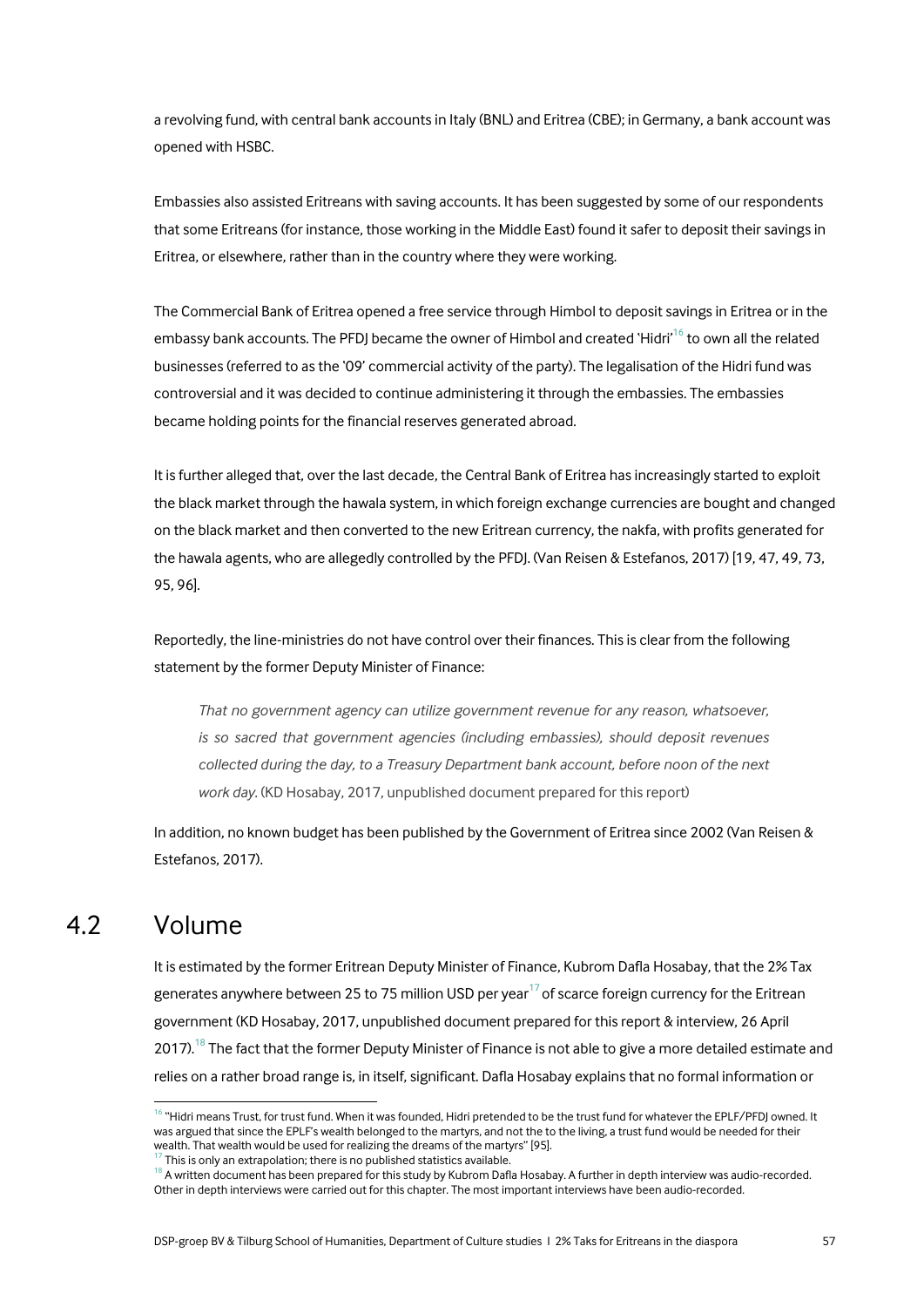public statistics are available on which one could base a more precise estimate of the revenue generated by the 2% Tax.

The Government of Eritrea reports that the total overall annual revenue generated by the 2% Tax was USD 15 million in 2010, USD 25 million in 2013 (Embassy of Eritrea, New, York, 2014) and USD 11 million in 2016 (Asmeron, 2016). In information received by one of the respondents, a much higher estimate was mentioned considering the 2% Tax as well as other contributions from the diaspora:

*R. I just learned that the total of all diaspora tax and contributions was estimated by at a yearly rate of between 300 to 400 million. This estimate is from 5 years ago. I didn't want to press the source too much, it was raised in a casual discussion about economic potentials in Eritrea and how PFDJ survives so far. But he mentioned that the data was provided by Monkey [Yemane Gebreab] to Professor X, a xxx professor at the University of Asmara. He was part of the team helping with writing a paper, he said, I trust him [...] and in this particular context [in around 2007] he had no reason to lie. [95]* 

The ball-park figure cited here of USD 300–400 million is likely to refer to the 2% Tax and the other contributions from the diaspora (see Chapter 6, section 6.8). However, a more realistic figure calculated on the basis of conservative estimates would suggest that the 2% Tax may provide a *revenue of around USD 100 million* [47]. Based on the limited information available, it is estimated that the percentage of people paying the 2% Tax could be at least 50% of the members of the diaspora but, according to some estimates provided in some interviews, it could be a much larger proportion.

### 4.3 Conclusion

This chapter identifies that the origin of the 2% Tax is the support of the Eritrean diaspora to the liberation struggle of the EPLF. The 2% Tax is in effect a continuation of the notion that the Eritreans in the diaspora should contribute to the EPLF, which has been renamed as the PFDJ. The 2% Tax comes as a contribution at the discretion of the party leadership. The current volume is conservatively estimated at 100 million USD annually. The 2% Tax is one element of a larger range of contributions, which may constitute a volume of possibly 300-400 million USD annually.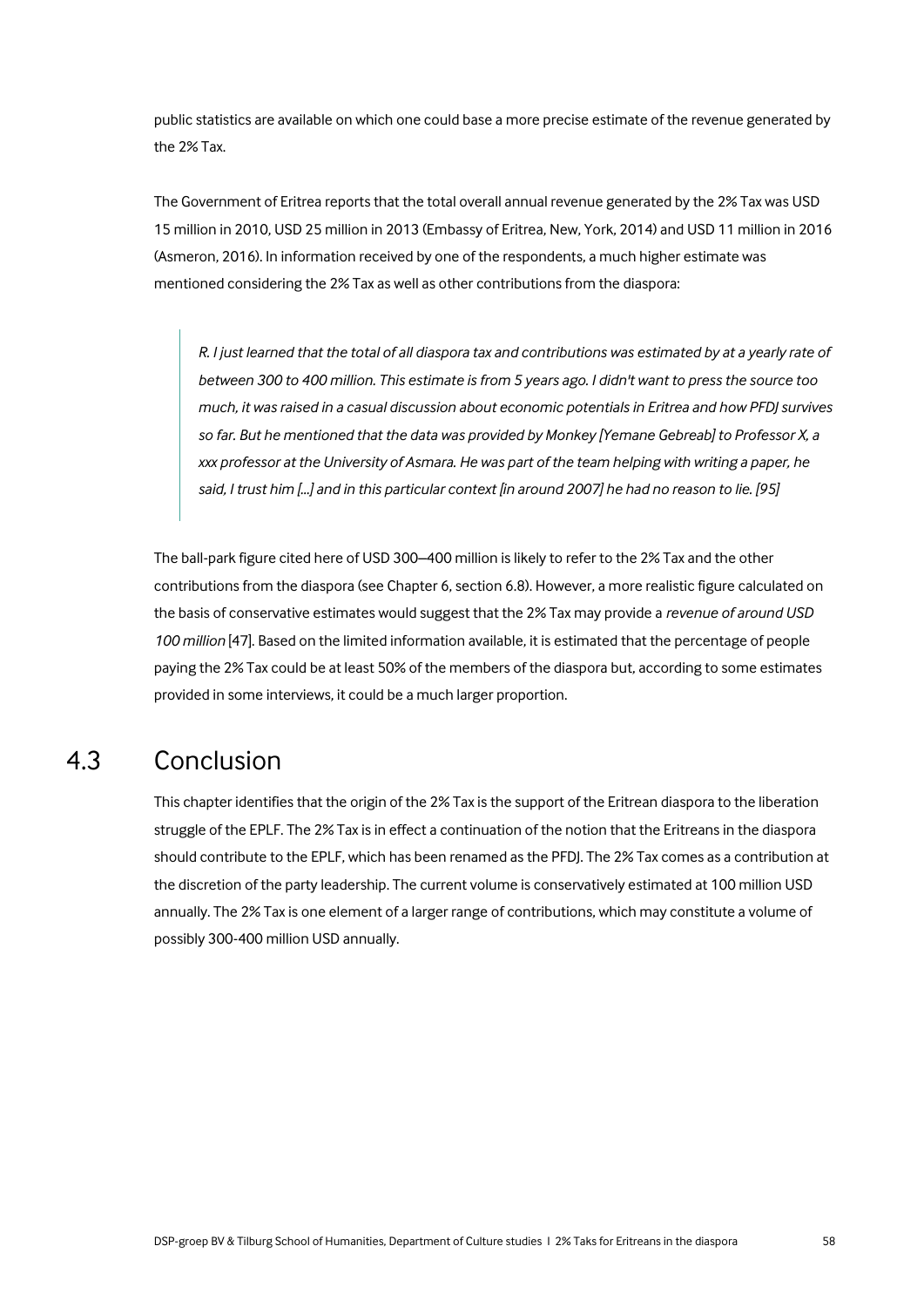# **5 Administration**

This section identifies how the levying and collection of the 2% Tax is structured. It is based on interviews with resource persons who have worked within the administration of the Government of Eritrea or PFDJ, or who have a good understanding of it. It looks at the role of the Ministry of Foreign Affairs in administering the tax, the role of the Eritrean embassies in levying and collecting the tax and, finally, the role of the PFDJ, which works hand-in-hand with the embassies to levy and collect the tax.

### 5.1 The President's Office

 $\overline{a}$ 

The 2% Tax collection is managed by the Eritrean Ministry of Foreign Affairs and the Eritrean embassies. The tax is not administered by Eritrea's Inland Revenue Department (which is the tax authority), nor by the Treasury Department (the public treasury, which has specialised staff and systems already in place for handling tax and public finances), nor by the Ministry of Finance (Interview with Kubrom Dafla Hosabay, faceto-face, 26 April 2017).<sup>19</sup> The Ministry of Finance, Inland Revenue Department, and Treasury Department have never issued any directive in relation to the 2% Tax. Dafla Hosabay explains:

*The most worrying aspect of this 2% Tax, is not that it is not a tax at all, or, that it is not accounted for, properly. Nobody, including the public treasury, knows how much has been collected. The TRD [Treasury Department] knows how much has been deposited in its bank account, not what has been collected. Only the ambassador, and his staff, know that.* (KD Hosabay, 2017, unpublished document prepared for this report)

According to Dafla Hosabay, who makes this observation on the basis of his experience as former head of the relevant offices, the 2% Tax serves three principal purposes for the Eritrean government: it is a *source of intelligence*, as it provides a 'checklist' on what people are doing and whether they are behaving in a loyal manner; it is *a source of intimidation and coercion*, which allows the government to control Eritreans in the diaspora, and it is a *source of finance*, as it provides a slush fund through which the Eritrean government can finance covert activities (KD Hosabay, 2017, unpublished document prepared for this report).

*Former Deputy Minister of Finance, Kubrom Dafla Hosabay describes the purpose of the tax as threefold: intelligence, intimidation and coercion, and finance.* 

 $^{19}$  Kubrom Dafla Hosabay headed all of these departments with the rank of vice (Deputy) Minister of Finance. From 1992–2009, he was functionally or otherwise closely involved with the financial administration of the foreign missions (embassies, etc.).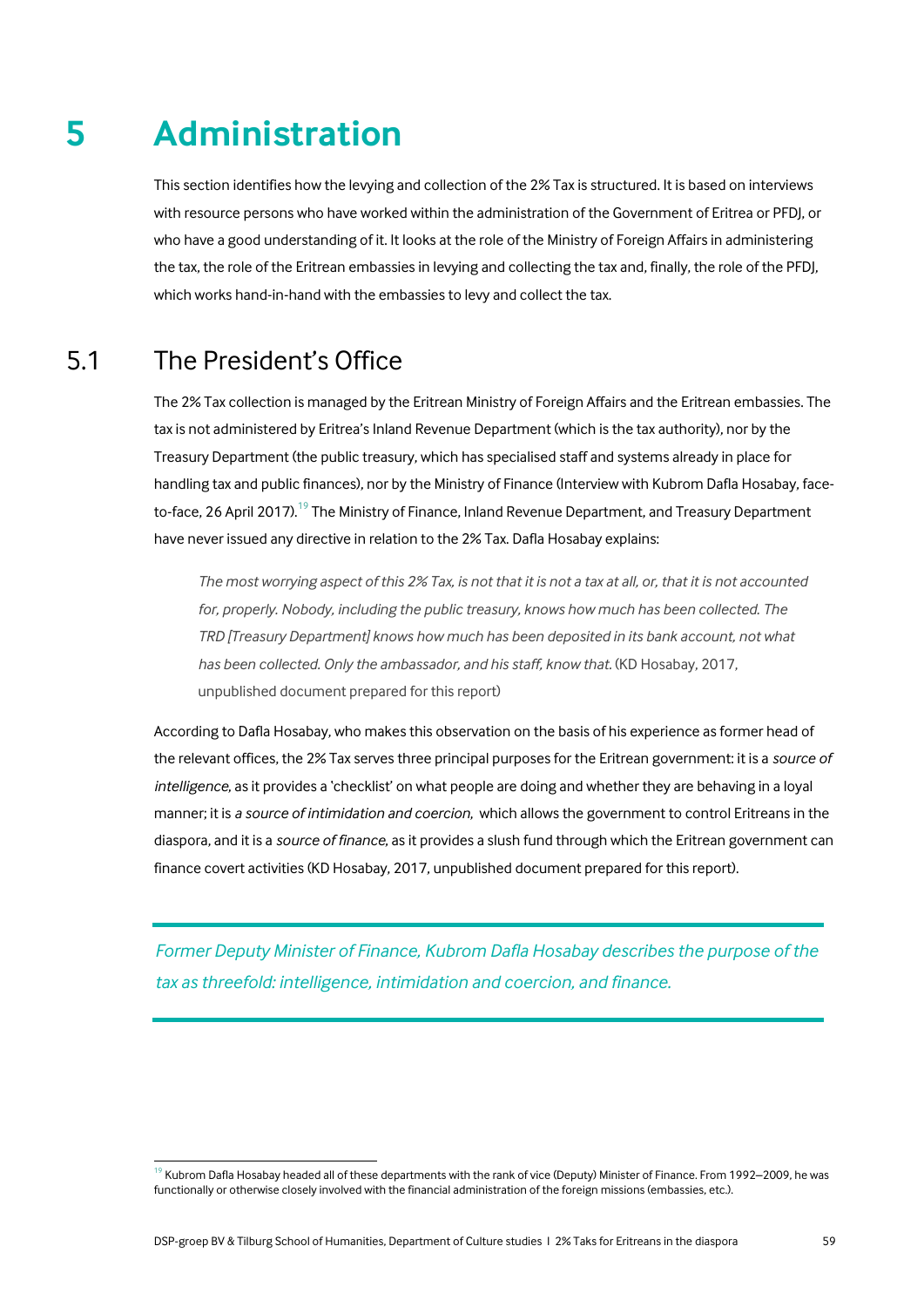#### Dafla Hosabay writes:

*In retrospect, one learns that the regime never intended to use the 2% Tax as a normal source of income, but, rather:* 

- *As a means of surveillance and intelligence info.*
- *As a means of blackmail and intimidation,*
- *As a slush fund*

*(KD Hosabay, 2017, unpublished document prepared for this report)* 

#### Dafla Hosabay argues as follows :

*How can, then, the embassies, hold on to this income, indefinitely and even dare to spend some or all of it without the consent of the Treasury Department?* 

*The simple answer is that the Office of the President (OP) wants it that way. It has authorized, the Ministry of Foreign Affairs and the PFDJ, (and not the Treasury Department!) to utilize it on its behalf. The fund is normally utilized as a slush fund to cover expenses that need to be kept secret from the records of the Treasury. The fund to carry out secret operations in Ethiopia and other neighbouring countries*<sup>20</sup>, come from such *secret funds.* 

*Loyalists are rewarded out of this and other secretly held funds. Party, embassy, and government officials have also a chance to utilize it to accommodate family and friends. Festivals, seminars and receptions, are typically the smoke-screen for diverting the 2% income for other, illicit use. [...]* 

*This anomaly was, often, raised by the Treasury Department, but to no avail.* (KD Hosabay, 2017, unpublished document prepared for this report)

#### The former Deputy Minister of Finance adds the following:

 $\overline{a}$ 

*As a Treasury the strict rule is that every government institution should deposit revenue in the bank. But the 2% Tax is not part of the Treasury and the Treasury has no way of controlling it. The 2% Tax is not deposited. There is no way the Treasury knows what they are going to collect.* (KD Hosabay, 2017, unpublished document prepared for this report)

Reportedly, the Eritrean Treasury does not have information on how the 2% Tax is collected, or how much is collected [19, 47, 49, 95, 96, 97]. This is evidenced by the lack of any statistics on the 2% revenue. As the revenue is not entered in the Treasury, expenses are reportedly covered by income, without oversight and authorization [19, 47, 49, 95, 96, 97]. For this reason, the total amount of revenue collected from the 2% Tax is not publicised.

<sup>&</sup>lt;sup>20</sup> "As CEO of Eritrean Airlines, (2006–2009), the former Deputy Minister of Finance argues that he "could not avoid being aware of such operations, which were executed by shadowy figures" (KD Hosabay, 2017, unpublished document prepared for this report).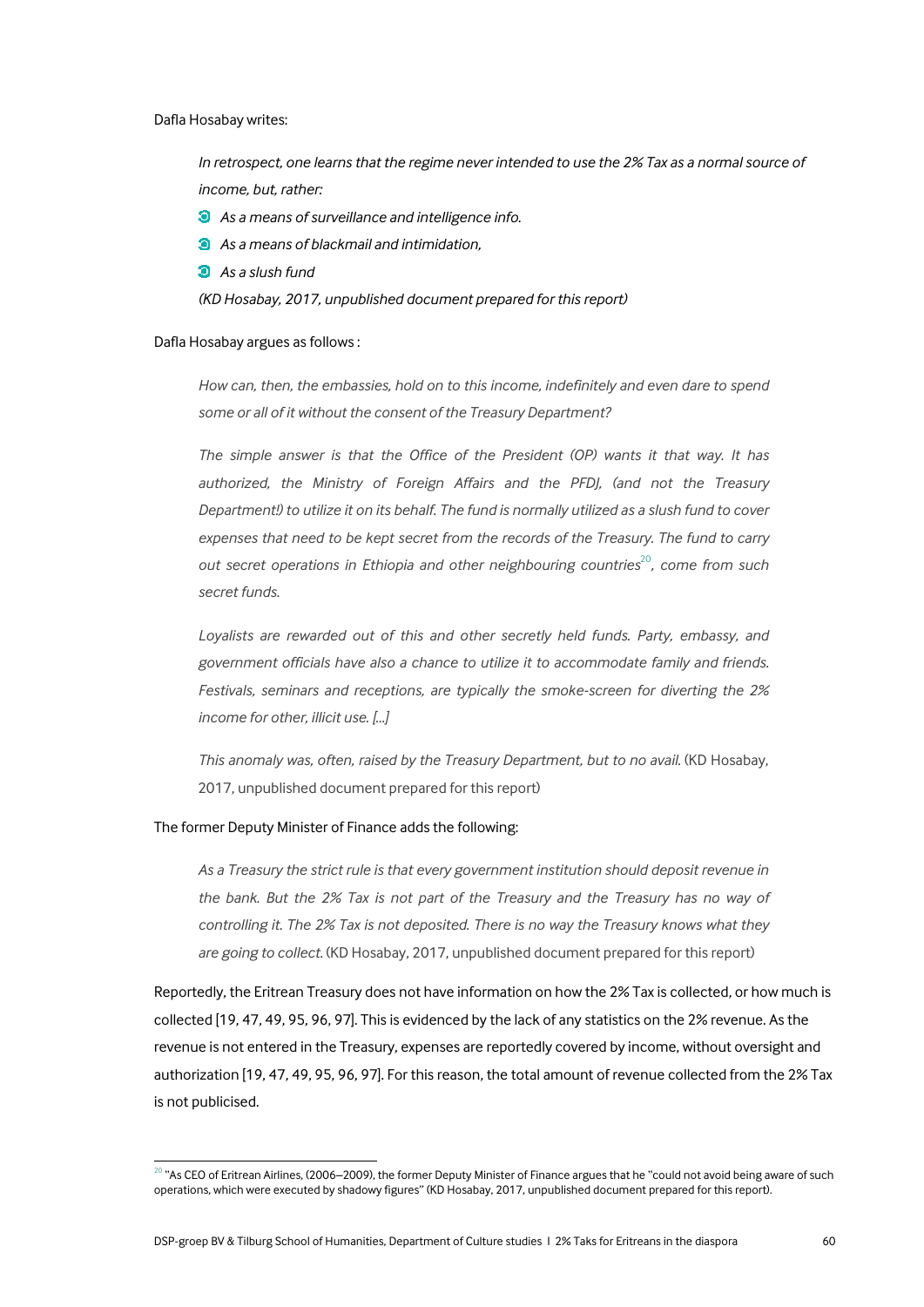According to several respondents, expenditure follows the direct instructions of the Office of the President, or the PFDJ, or anyone instructed by the Office of the President; the embassy can release the money without any further authorisation. Such expenditure does not require a budget line nor the involvement of the Treasury.<sup>21</sup> Hence, the money has the characteristics of a slush-fund and, as such, the funds can be used for any secret operation without having to be reported to any institutions. There is no document trail [19, 47, 49, 95, 96, 97]. According to one respondent:

*The President's Office knows. Kisha [Hagos Gebrehiwet] and [Yemane Gebreab] would know. Not anybody in the government ministries, but Isaias has to know, and if Isaias has to know Kisha [Hagos Gebrehiwet] knows, he handles the money in the President's Office. No one in the government ministries knows. But someone has to know, which means the party has to know. The taxes wouldn't be collected if they weren't going to flow towards a single point, so the embassy might not report the amount to the treasury of the government or to the Ministry of Foreign Affairs, but the embassy has to report to someone. This means that a PFDJ agent will have to make sure to collect the money and put it in a PFDJ (09) related account. There is no official government report from the respective authorities: the Ministry of Foreign Affairs or the Ministry of Finance, which means the money is going somewhere else. And that somewhere else can only be the PFDJ.* [95]

According to the respondent the information on the revenue is managed in the President's Office:

*I. This would suggest there is more central knowledge of the revenue, is that correct?* 

*R. Yes, but not government knowledge, only party knowledge, even though the distinctions might be blurred. So, the ministries don't have data, but Monkey [Yemane Gebreab] and Kisha [Hagos*  Gebrehiwet] should have the details. The easiest way to make sense of this would be to consider the *allegory of the PFDJ head at the embassies being the real head while the real appointee is only the figure head [referring to 2007]. [95]* 

This information indicates that the line of reporting is not to the Ministry of Finance or the Tax Office, but that the reporting on the 2% Tax goes directly to the President's Office, specifically Yemane Gebreab, the political head of the PFDJ, and Hagos Gebrehiwet, who is in charge of finances in the President's Office. He repeats with emphasis that Yemane Gebreab has oversight knowledge of the revenue generated by the 2% Tax:

 $\overline{a}$ 

 $^{-1}$  The only expenditure that is spent through the Treasury is recurrent expenditure.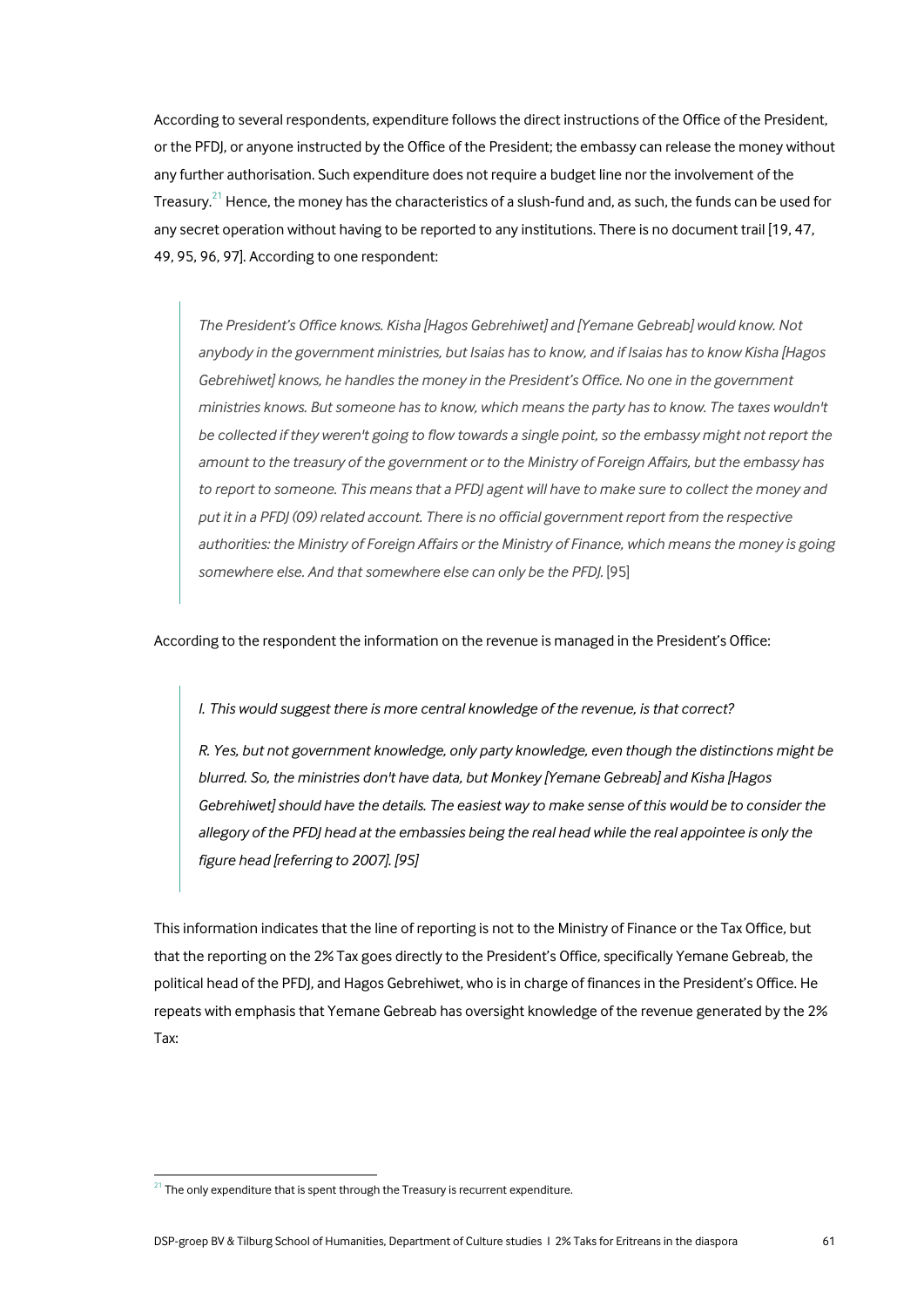*Y wanted X to write a paper on a topic related to nationalism and that is when he told them that the 2% taxes totalled 300 [million] USD minimum, but 400 [million] USD*<sup>22</sup> *was the usual. X [...] had done papers praising Eritrean nationalism as envisioned by the PFDJ. This was around 2007. [95]* 

Another respondent stated that: "All revenue goes to the PFDJ. The 'government' is broke. It has no money. It is the PFDJ that own all the companies and collects all the revenue for its own purpose" [47]. The financial relationship between the government and the PFDJ is also described in detail in Van Reisen & Estefanos (2017).

Importantly, the Office of the President can be equated with the PFDJ:

*There is no distinction between the head of the PFDJ and the Office of the President. The President of the country is the president of the PFDJ. The person (Kisha), in charge of the finances of the PFDJ, is in charge of finances of the country. The person who is in charge of the political affairs (Yemane Gebreab) is the political advisor of the President and represents the country abroad. The national security and intelligence provide these operations for the country and for the PFDJ. There is no distinction. The affairs of the country are the affairs of the PFDJ. The country is owned by the PFDJ. [178]* 

Another observer adds the observation that there is no sense of citizenship in the country. The 2% Tax is therefore not a 'contract' between the state and its citizens to help the common good. The 2% Tax is part of the resources that the country, the party, is entitled to for its own survival and benefit:

*Eritrea has nationalized the human resources (hence the national service) and has nationalized its people. They belong to the party. They belong to the country. The leadership can do whatever it wants at its discretion. [179]* 

Another respondent states that the President's Office as the head of PFDJ seeks total control, and that the 2% Tax is an element of this:

*The 2% is like the coupons system inside the country. You cannot get anything, unless they give it to you. They will only give it to you, if you are totally loyal. The 2% Tax is their system outside the country. The purpose is a monitoring system. They think they own us. [159]* 

 $\overline{a}$ 

 $^{22}$  This amount includes all diaspora contributions; 2% Tax and other contributions (see Chapter 7)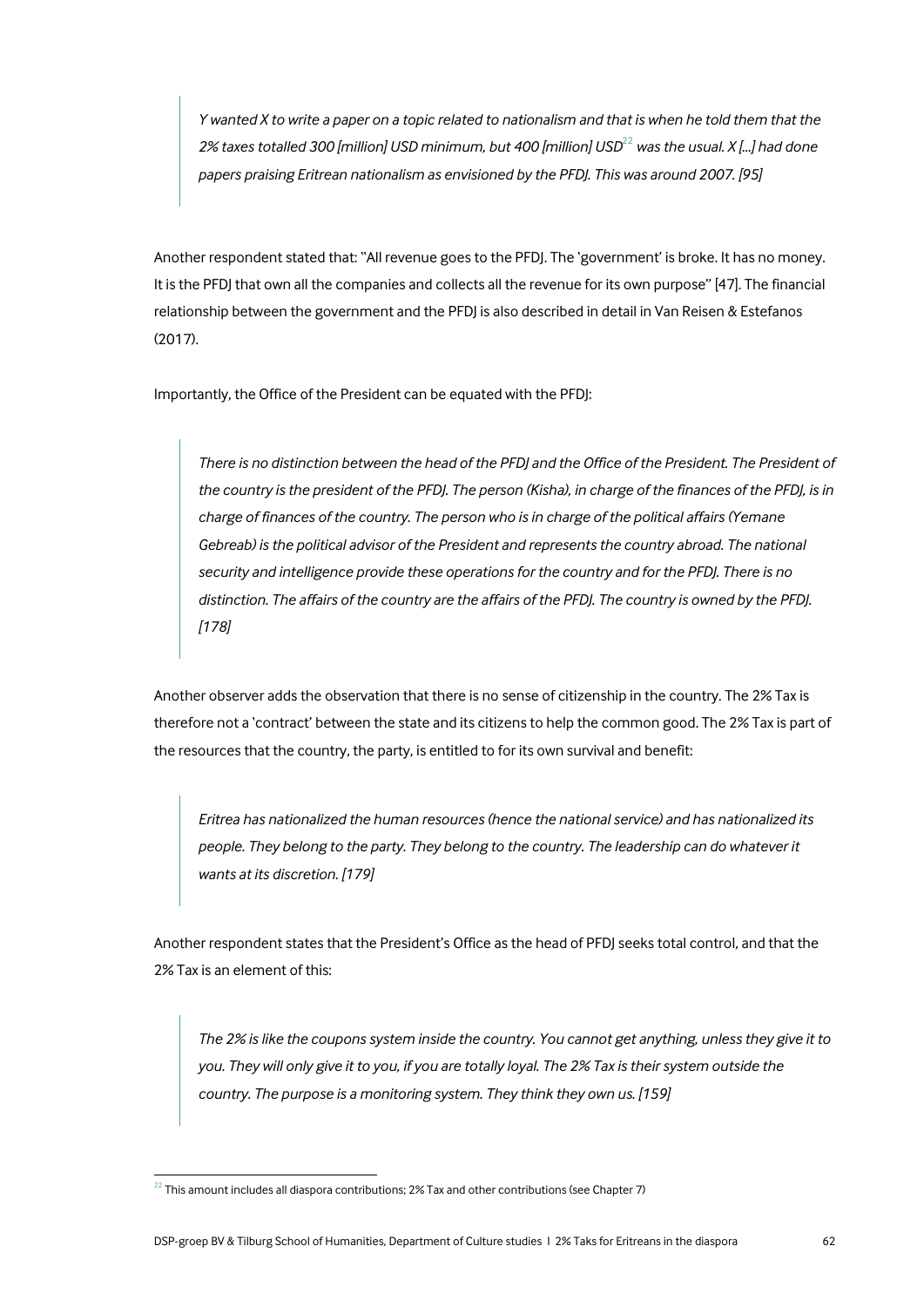### 5.2 Embassies

The 2% Tax is levied and collected in what Eritreans refer to as 'the Embassy'. However, the actual payment of the tax is not always made in the embassies. The interview accounts of the organisation of the collection of the 2% Tax give a consistent picture of a structure that is more or less uniform [19, 47, 48, 49, 50, 73, 95]. In this section the commonalities of this structure will be discussed (differences per country will be discussed in Chapter 7 and the various methods of payment will be discussed in Chapter6).

It is the task of the embassy (the consular department) to facilitate Eritreans in the diaspora to pay the 2% Tax, to calculate the payable amount, and to determine what further duties should be paid [17, 19, 47, 48, 49, 51, 55, 59, 60, 68, 69, 73, 82, 92, 95, 96, 107, 166]. Eritrean diplomatic missions are readily available in countries with a reasonable number of Eritreans in the diaspora. The European countries included in this study have the following Eritrean diplomatic missions or offices:

- $\bullet$ **Belgium:** Brussels (Embassy, also accredited in the Netherlands and Luxembourg and to the EU)
- Э **Germany:** Berlin (Embassy), Frankfurt (Consulate)
- $\bullet$ **Italy:** Rome (Embassy), Milan (Consulate)
- G **The Netherlands:** The Hague (Embassy 'office', the Chef de Poste is in Brussels, the office is run by a consular affairs officer)
- Э **Norway:** 'Service office' (not accredited)
- $\bullet$ **Sweden:** Stockholm (Embassy, also accredited in other Scandinavian countries)
- Э **United Kingdom:** London (Embassy, and agents in some cities)

The term 'Embassy' is used by Eritreans as a generic term to encompass all those who are involved in administrative and political matters authorised by the Government of Eritrea. Some staff of these diplomatic missions are registered with, and approved by, their host country. It was reported that in some embassies some staff are in fact still in the Eritrean national service [96]. It is not always clear to Eritrean respondents who is accredited at the embassy and who is not and what the official status of the persons working at the embassy is (if any):

*The people who work officially for the embassy, they don't even have a contract, […] they all get state benefits [from the Netherlands] so that in the meantime they get paid by the Dutch government. […] PFDJ does not work with contracts. [160]* 

Respondents find it difficult to differentiate between the Embassy and the PFDJ. Some clearly are afraid to go to the embassy because they feel that in this way there will be a possibility to be controlled.

*I cannot go to the Embassy, then they will know me. They will know where I live and they will know whom my family is in Eritrea. 68*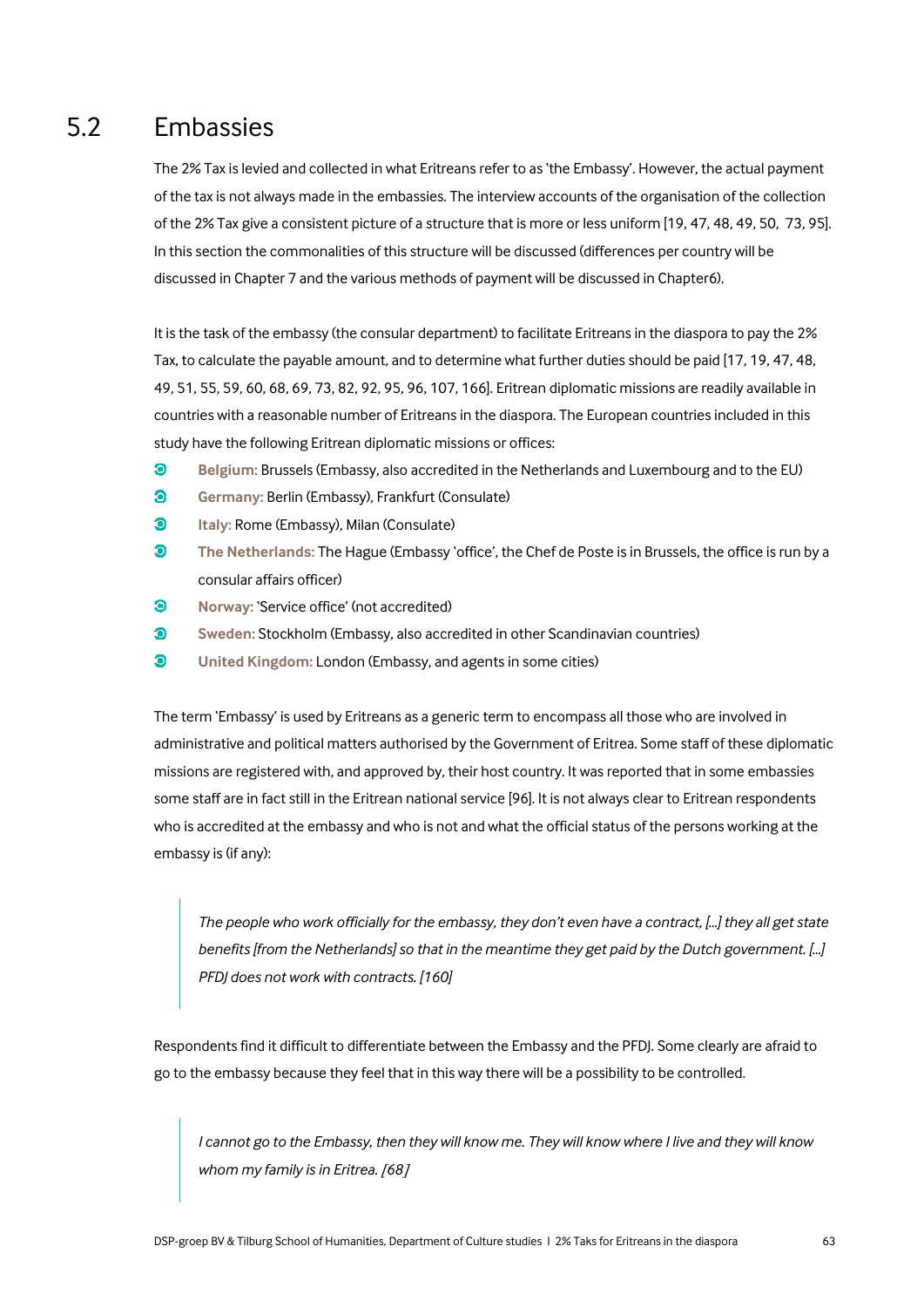The following transcript of a visit to the embassy highlights the relevance awarded to the information provided in the process of paying the 2% Tax:

*EE2: It is okay. The important thing is, so you don't hide from us. And the concerns you have are important. We are not greedy concerning money. You just come and we will help you. Bring your living permission and your yearly income. And issue a new ID card quickly, and then we will help you. X: So I should do these first. Ok if it is like this.* 

*EE2: Bring your address and telephone number and everything with you next time.*  (emphasis added.

https://www.youtube.com/watch?v=\_zDGFP1VU00&feature=youtu.be, 2012)

Refugees who come to the embassy have to pay 2% Tax, arrange and I.D. card and sign a regret-form:

#### *[t]he form of regret [letter] or "taesa" in Tigrinya states that*

*"I, whose name is the above-stated citizen, hereby confirm with my signature that all the foregoing information which I have provided is true and that I regret having committed an offence by failing to fulfill my national obligation and that I am willing to accept the appropriate measures when decided." (13 June 2015)* 

*The Senior Research Fellow highlighted that signing the letter "includes accepting any punishment the government might deem appropriate," noting that the rule of law is absent, and that "arbitrary arrests and forced disappearances, abuse and torture are common" (13 June 2015). Likewise, the research consultant commented that the signing of apology letters "is an admission of guilt and is routinely held over the signer's head to prevent future oppositional or dissident activity" (29 June 2015).( Canada: Immigration and Refugee Board of Canada, 2015)* 

A video recording of a visit to the Eritrean Embassy in the Netherlands demonstrates that the signing of the "Regret Form" is an integral part of the procedure:

*The visitor explains that he needs a passport so that he can go and visit his family in South Africa on Christmas. The embassy staff (in the Netherlands) explains to him that the visitor has to fill the regret form before he can be issued a passport. The visitor asks if he can just pay the 2% Tax and not have to fill the regret form. He says that the regret form doesn't specify what kind of punishment it entails. Then says he will think about it. The staffer explains why it is important and tells him he can think about it and come back.* 

*Having settled the issue of the regret form they then talk about how much the visitor will pay. The staffer explains that it is not compulsory to pay 2% Tax. But he continues and says that anyone who needs services from the embassy must pay. He explains that it is not compulsory, but that if someone*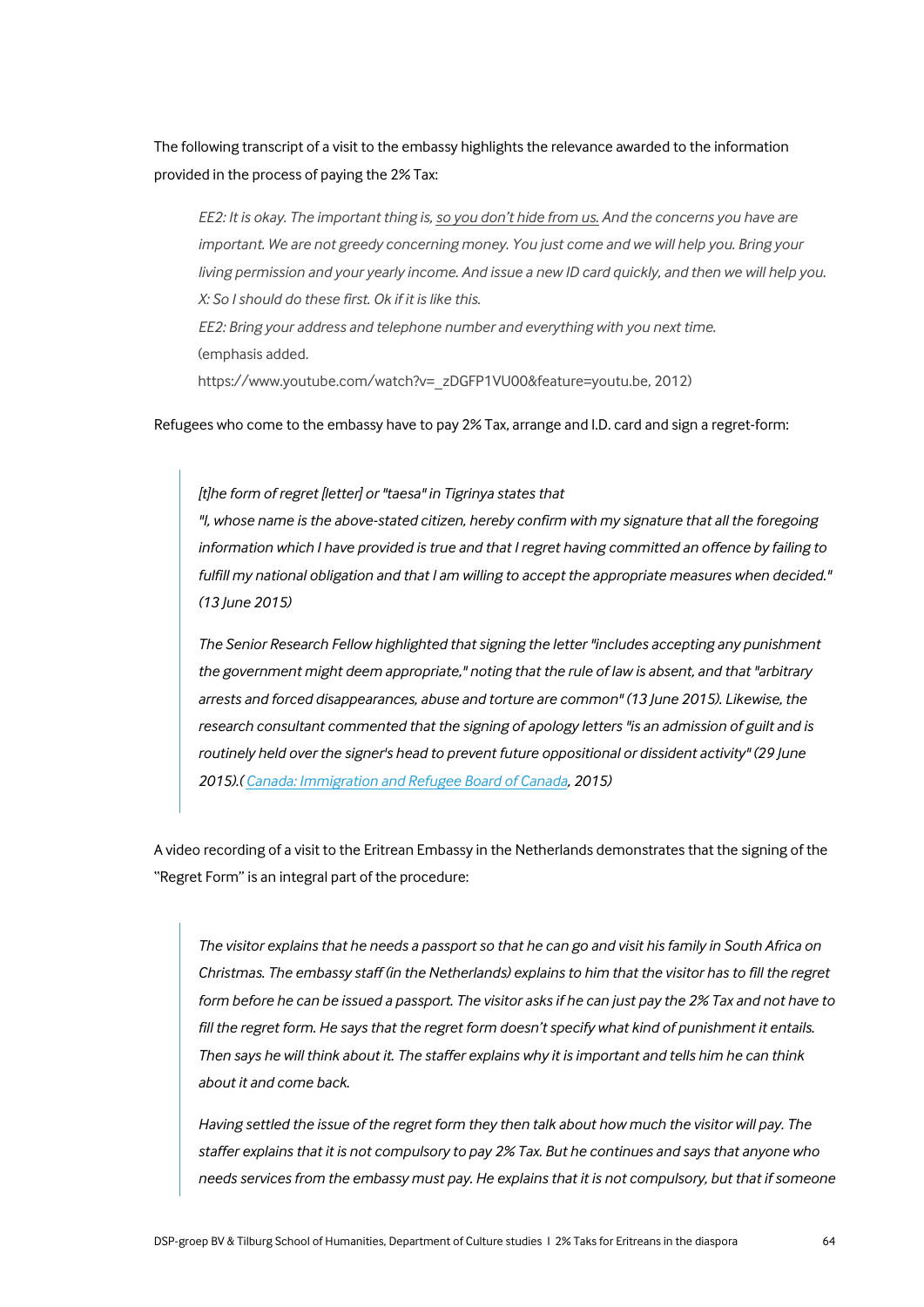*wants anything from the country, that person must pay the 2% tax.* (summary, translator [95] based on [700], @ 01:16:41 of Recording in possession of authors).

The following information is required by the embassy to process a request for administrative assistance and related to this, to process the 2% Tax payment (note, this list is not exhaustive, and not all information maybe always requested). The list is based on an analysis of the information that was requested in the five transcripts communication between members of the diaspora and embassies and the translation of the regret form (Form B4, see Appendix E):

- Э ID card
- $\bullet$ Copy of passport
- $\Omega$ Date of birth
- $\bullet$ Mother's name, father's name
- Э Proof of student /university/college in previous decades
- $\bullet$ Proof of work in previous decades
- Э Payslips of income for past decades
- Э Income tax declaration paid in host country
- Э Social welfare documents
- $\bullet$ Information on bank loans
- $\bullet$ Place of residence
- $\bullet$ Witness testimony
- Э Mother in Eritrea to present herself in Eritrea to authorities there
- $\bullet$ Copy of proof of payment of 2% Tax

The following additional information is required to prove identity on the regret form:

- $\bullet$ Name
- $\bullet$ Father's name, grandfather's name, great grandfather's name,
- $\bullet$ Mother's name, grandmother's name, great grandmother's name
- Э Birth place, country of birth, lost ID card number
- ക Weight
- $\bullet$ Village of origin
- $\bullet$ Ethnic group
- $\bullet$ Marital status
- $\bullet$ Education
- $\bullet$ Address
- Э Father's and mother's national ID numbers

The information is excessive in volume and in terms of the kind of information required; for instance, great grandparents' names can be difficult to provide: "it is a way of intimidating people, making them feel that their citizenship can be held in doubt" [95].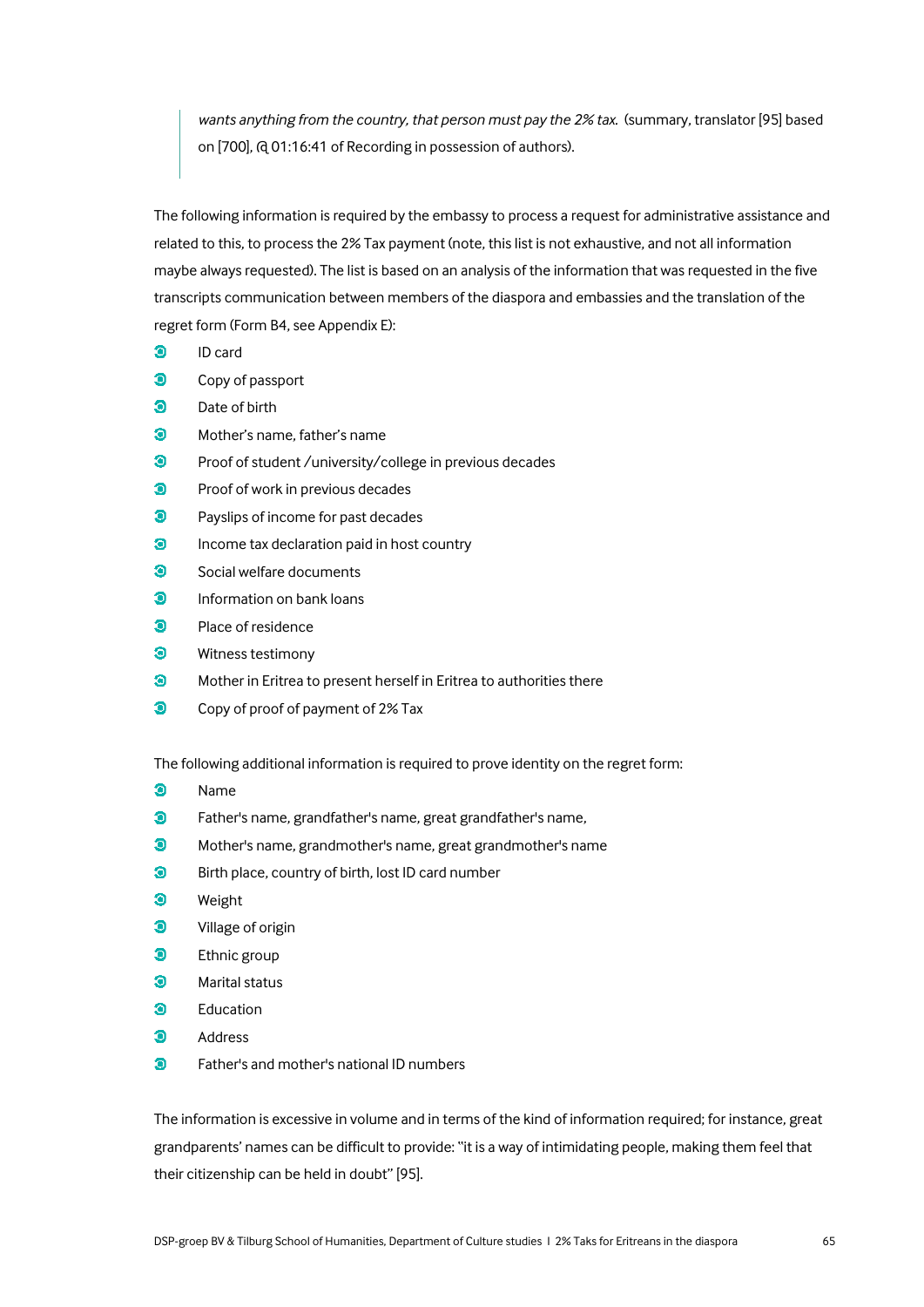#### One respondent stated:

*…If you ask me, the main purpose of this is control. For instance, if I want to send a parcel back home, I have to go to the embassy and get that paper. It is accounting for every person. Knowing who they are, what they do, where they work. Having them under control. If I go to pay now, they will have my national insurance number, my bank account number, how much I'm paid, my employer's name. This is powerful information.* [71]

The persons working in the administrative and consular affairs section of the embassy have some discretion in their decision-making and there are instances when there is leeway to negotiate solutions:

*EE2: We will cooperate with you, just bring them. X: but the one I spoke to Tsigereda earlier, she said I had too much and I am worried. EE2: I am very kind, I am nice, and if you pay me some I can help. At least 50% of the arears you have.*  (Anon [701] from Sweden, 2012, YouTube video with English subtitles)

The discretion of the official to negotiate the prices is also indicated in the following transcript:

*EE2: Ok bring the 2009 and 2010 and you will only pay for 2009. Probably it will be 1,000 SEK.* 

*X: OH so now I.* 

*EE2: We will make it like the guarage deal [guarage = negotiation on the price]. Let's say from 800 to 700 and so on until we agree. But you have to pay this first, so a passport can be issued for you. We will ask South Africa [Eritrean Embassy] first, whether [sic] you have left the country legally or not. Anon: I have already filled the form. EE2: You filled the regret from. When? Anon: Just now, she made me fill it. (*Anon [701] from Sweden, 2012, YouTube video with English subtitles)

In this case, the official indicates that the regret form has to be signed, regardless of whether or not the person left the country legally (or the latter might be arbitrarily applied).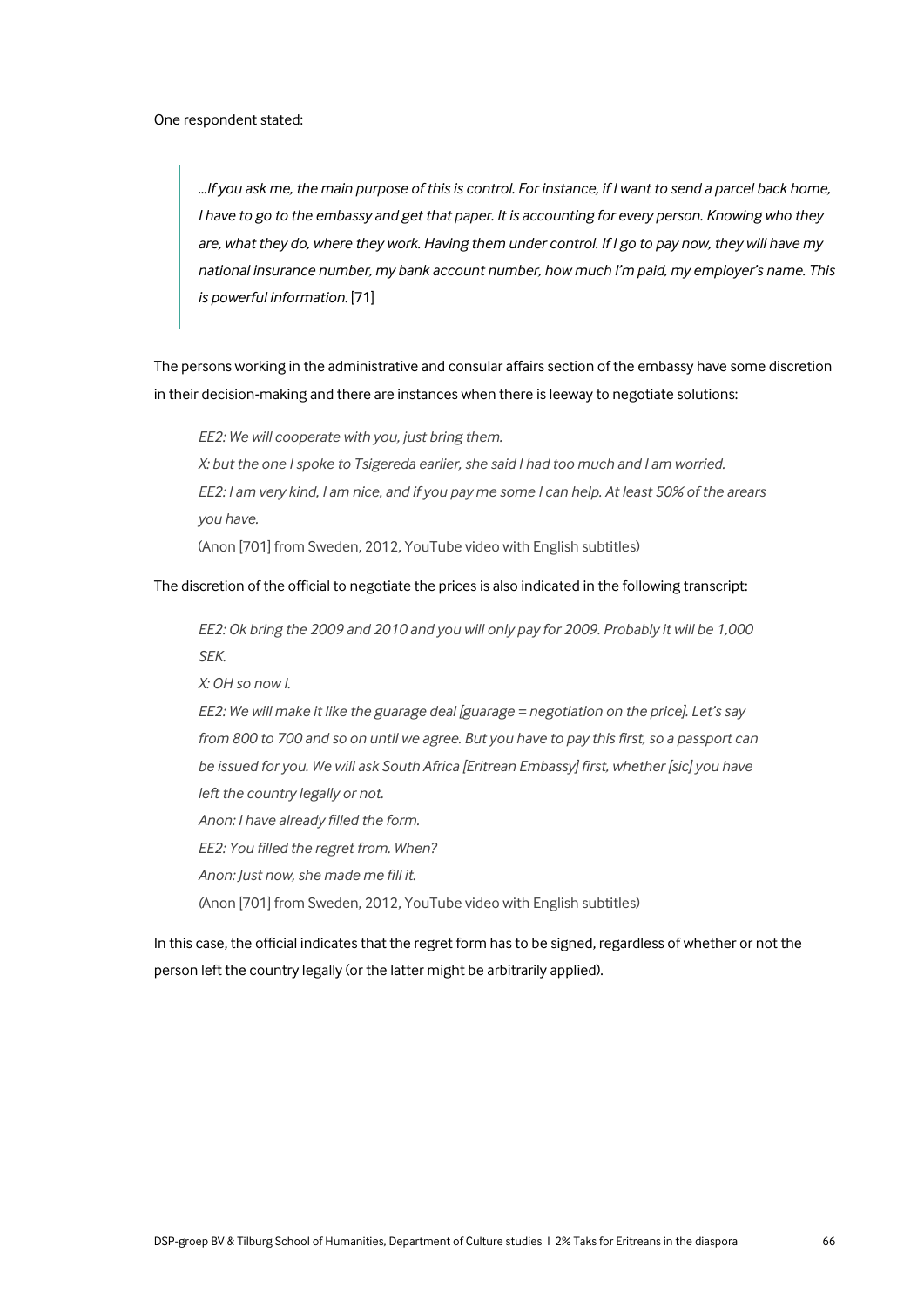In the following example, a respondent shared how the consul waived the obligation to pay the 2% tax for his wife:

Let me share my experience with the 2%. When I needed to get my release papers for family reunion I *needed to show that my wife was paying the 2% taxes. But I knew she never paid. She never liked EPLF or PFDJ. So it was a difficult situation. Someone suggested a friend of the consuls who was a common friend. I called that friend, and he asked me to send him my wife's details. He called the consul in B., and luckily he knew my wife, they knew each other through common friends, and he recognized my name [...]. So he prepared the documents, on his own, saying that my wife was exempt from paying the taxes because she had been ill for many years, which is as good as paying. So this means that the consul has absolute discretion on administrative issues. But if my wife had been a*  vocal opposition, the consul wouldn't have been able to do me that favour. [95]

These citations show the arbitrary nature of settling the final payment of the 2% Tax (depending on social network among those in the administration and being regarded as loyal to the Eritrean regime).

Different experiences are mentioned in the interviews concerning whether it is allowed for one person in the family (the family representative) to pay the 2% Tax to be able to receive the necessary administrative services in Eritrea, while the rest of the family does not pay. In some cases family members arrange that among themselves [21, 32, 67, 45]. Whether or not this is an option seems to be associated with the status of the family in the PFDJ hierarchy (the better the status, the more leeway for such options.).

*My sisters and I have divided the responsibilities for paying the 2% Tax, so that we will always be able to help our parents back home. Our parents are well respected and we have not had difficulty with this arrangement. They know one of us is in opposition, but they ignore it. [73]* 

Furthermore, the embassies do not allow all Eritreans in the diaspora to pay the 2% Tax (and to enjoy the entitlements it provides to them or their relatives). The embassies can exclude members of the opposition and refugees who have not signed a regret form from paying the tax and obtaining services (The American Team for Displaced Eritreans, n.d.). Members of political opposition (and their children) are excluded because they are considered to be disloyal due to their political position. Refugees are excluded as they are regarded as treasonous for having left the country and evading the unlimited national service. Refugees can 'solve' the situation by signing a regret form at the embassy, after which they are usually allowed to pay the 2% Tax. By signing the regret form, the refugee admits to wrongdoing, which may have negative consequences for them later in life (The American Team for Displaced Eritreans, n.d.). Once the person has signed the regret form and provided the information for the ID Card, the amount payable under the 2% Tax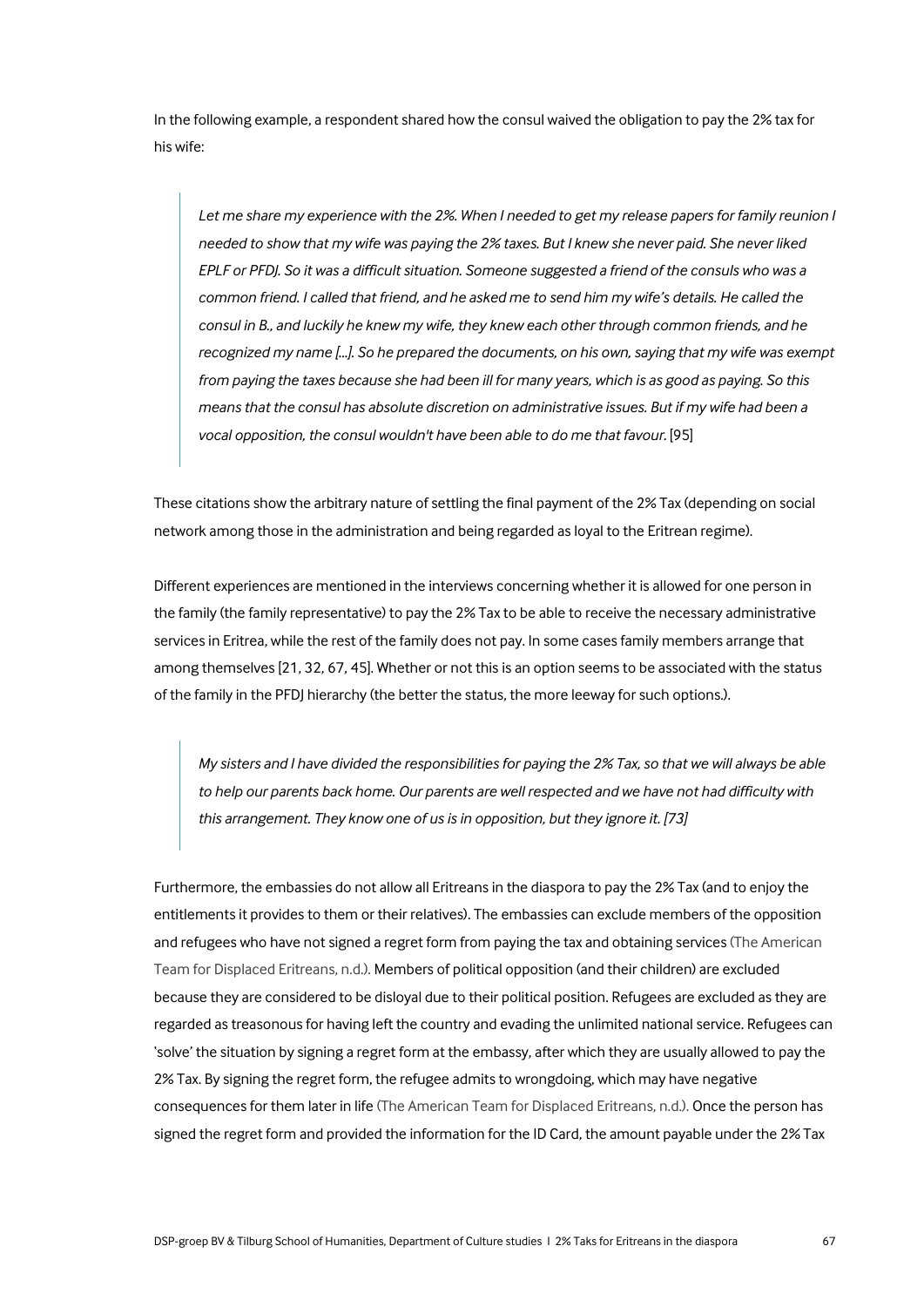can be determined, which is done by the embassy (the different calculation and payment procedures followed by the embassies are described in Chapter 6).

### 5.3 PFDJ

Respondents explained that the embassies work in close association with the head of the PFDJ branch in the host countries where Eritrean embassies are located. The PFDJ branch and the embassy are, therefore, often confused, or just referred to collectively as 'the Embassy' – which was, after all, the successor to the former EPLF offices to support Eritreans in the diaspora. Eritrean respondents refer to 'the Embassy' for a range of services, including administrative and consular services, the payment of the 2% Tax and other 'duties', as well as other financial services. The embassies are identified as a reference point for what Eritreans see as Eritrean representation in the host country.

The embassies fall hierarchically under the authority of the PFDJ and are governed by the head of the PFDJ branch office in the host country [19, 36, 47, 48, 49, 53, 73, 95, 166]. The head of the PFDJ instructs the ambassador or head of mission [19, 36, 47, 48, 49, 53, 73, 95, 166]. Invariably, where there is a head of the PFDJ in any country, there is also an embassy, and there is an embassy in almost every country where there is an Eritrean diaspora community. The representative of the PFDJ in the host country is called '*halafi hgdef chenfer italia'* (the head of the PFDJ branch of Italy) or '*halafi hgdef chenfer Holland* (the head of the PFDJ branch Holland)*.* Thus, these representatives operating in host countries constitute an institutional organ of the PFDJ:

*The structure is like Communist military; in most communist militaries there is the military commander of a given unit and there is the political commissar. The military leader takes care of solid technical responsibilities, the commissar is the spiritual leader. In the case of an Eritrean embassy the ambassador is the administrative head, the PFDJ head is the political counsel. The ambassador works on strict administrative issues, the PFDJ head is the political guidance, but usually the political commissars have more favour with the party, the technical officer is dispensable, the political commissar is the preacher who spreads the faith and the priest who judges sinners.* 

*The structure also helps to keep officials in check. The ambassador feels that he doesn't have real power because of the presence of the political officer, while the political officer doesn't feel powerful because he is not the real appointee. So no one feels powerful enough.* [95, interview, skype, 3 June 2017]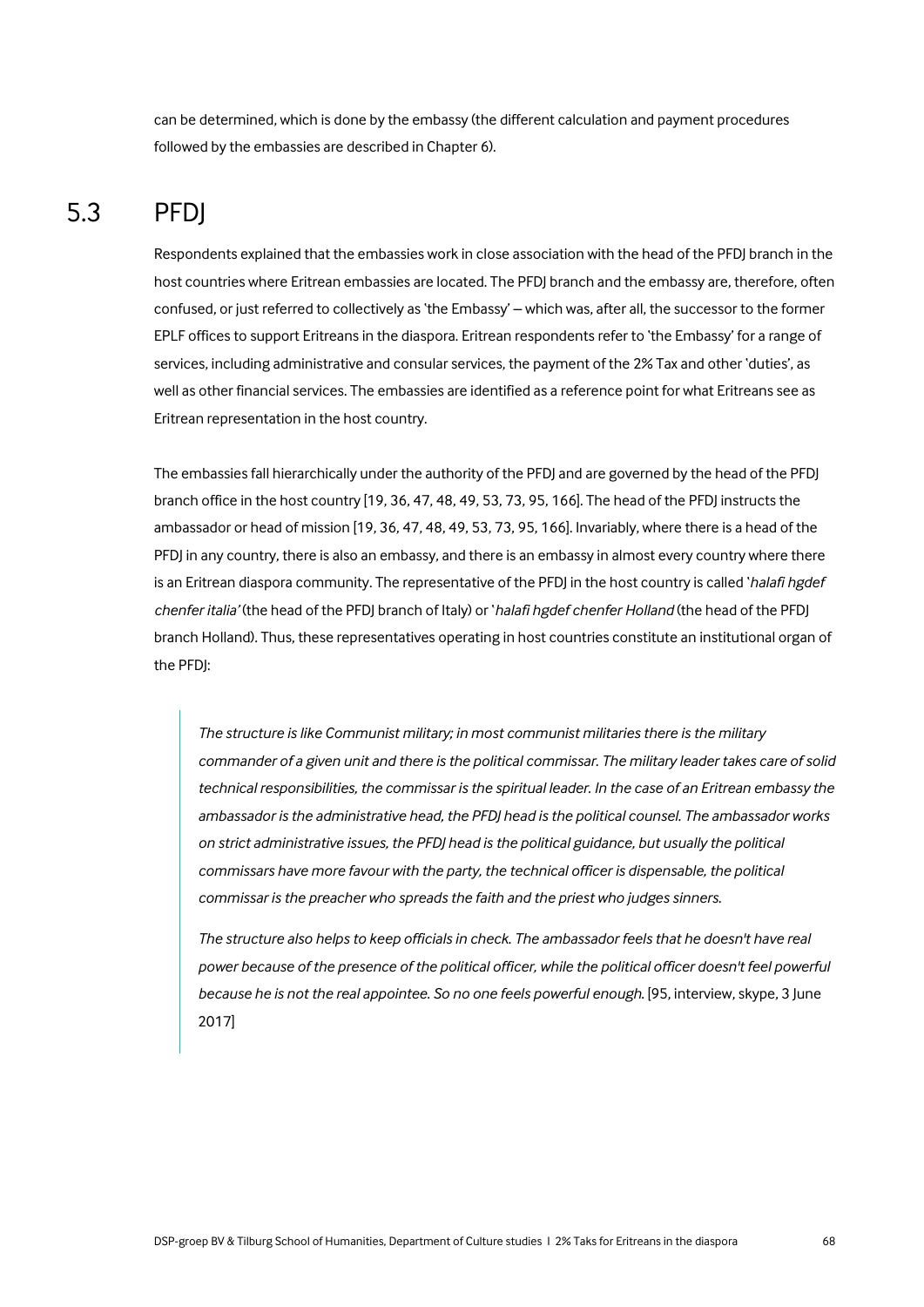The Norwegian Eritrean group 'mother's for peace' explained the relationship between the Embassy and the PFDI as follows:

*The name of this business has varied from year to year from "Eritrean Embassy", "Eritrean Interest Office", Eritrean Information Society "and the like. We think this is a way to hide your business. In the following we use the denomination office which is the Eritrean office in Karl Johansgate 4 in Oslo.* 

*The office has no agreements with the Norwegian state and is a private and political department for PFDJ's operations in Norway. PFDJ is the only legal party in Eritrea, but at the same time it has associations around Norway and owns this office in Oslo. They have connections to the Eritrean Embassy in Stockholm, which is the right embassy for Norwegian Eritreans.* 

*In other words, the office is in close contact with the regime in Eritrea. (Plaut, 2017)* 

The head of the PFDJ in the foreign branch has a direct link to Yemane Gebreab, as Head of the Political Affairs Office of the PFDJ, and usually also to President Isaias Afewerki, from whom the local head also receives his/her instructions. These local heads of the PFDJ are: "responsible for everything in the embassy, but officially [are] not the embassy" [19, confirmed by 47, 49, 53]. The head of the PFDJ branches are usually persons of Eritrean decent who have been in Europe for many decades and who have nationality in the host country. Those collecting taxes and dealing with the consular affairs are associated with the embassy in the host country, but are generally not accredited as diplomatic staff and often have the nationality of the host country. They collaborate closely with the PFDJ branch office.

Another respondent explained:

*The person who does the 2% and the consular affairs, they work from the Embassy but they do all sorts of other things. They act like banks selling financial products, without any permits and without any regard to the rules in host countries.* [47]

The head of the PFDJ branch in the host country is usually an ex-fighter or someone regarded as close to President Isaias Afewerki (references are made in meetings to 'instructions received from Eritrea' [53]), and also usually someone who has the nationality of the host country. He/she is not formally part of the embassy (i.e., is not part of the Agrément with the host country) and, therefore, does not enjoy immunity. In some countries (such as the Netherlands, the local head has been in this position for decades – even before the independence of Eritrea) and has been the PFDJ representative in multiple European countries and even Europe-wide. According to respondents, the head of the PFDJ in the Netherlands was carrying Europe-wide responsibility, but is now in charge of affairs in Belgium, Luxembourg and the Netherlands. [19, 47, 55, 92]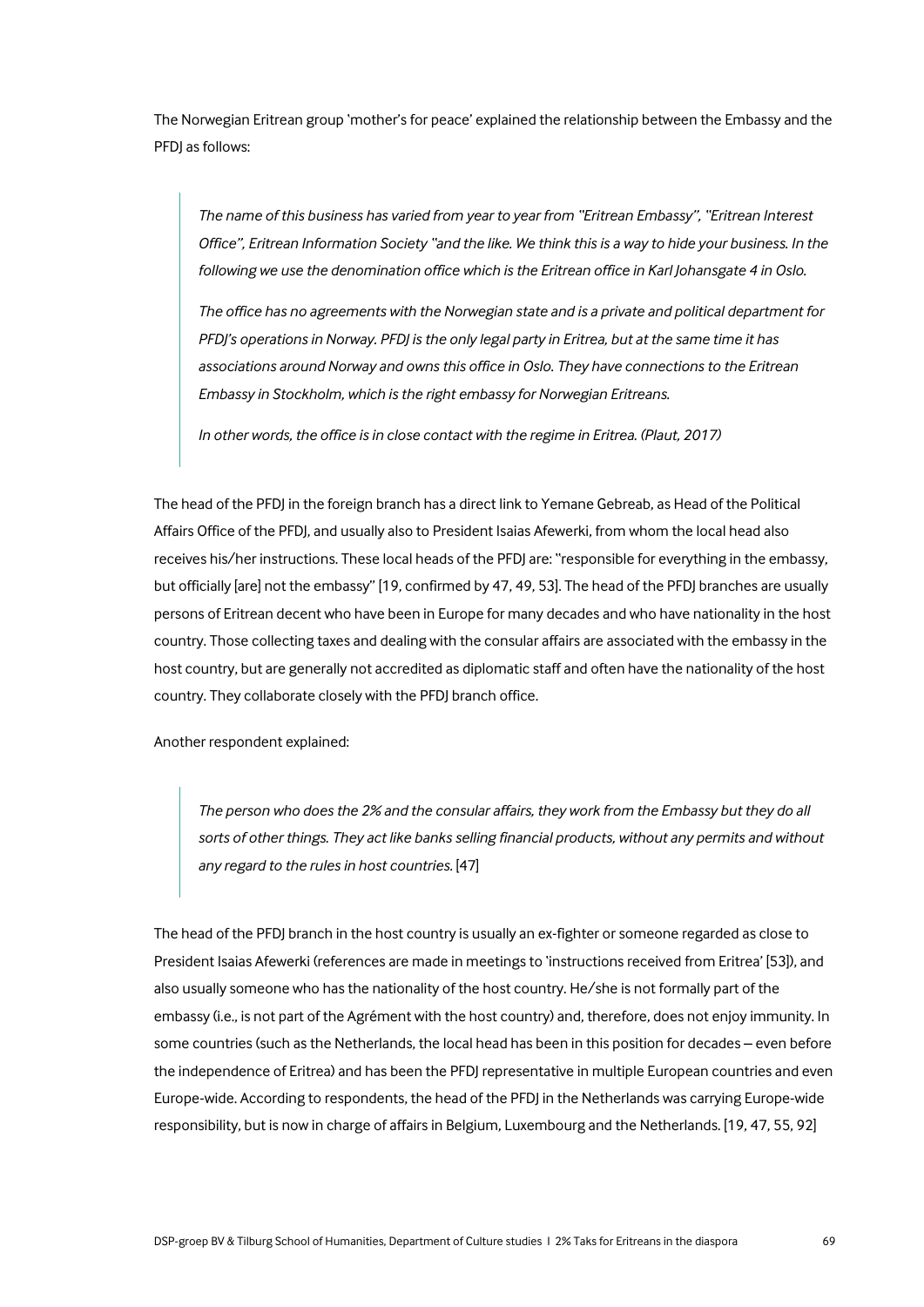Respondents explained that the PFDJ representatives of the branch directs a specifically identified person located in the Embassy but not identified as diplomatic staff, who is in charge of the collection of the 2% Tax and other fundraising activities. This is a trusted person in the PFDJ. This position is characterised by one interviewee as the "cashier of the PFDJ" who carries out "the dirty work" [49]. It is alleged that lot of money "disappears" [19, 47]. A second person may deal with other financial matters of the embassy itself and a third person integrates the finances and reports directly to the head of the PFDJ. Another person is in charge of the consular affairs and also reports to the representative of the PFDJ in the host country [19, 48, 49, 95].

Figure 5.1 shows the reporting structure of the embassies reconstructed from interviews with respondents [19, 49, 73, 95, 96]. It shows that, rather than reporting to the Ministry of Foreign Affairs or the Ministry of Finance, the embassies report directly to the President's Office, from where the ministries receive further instructions [19, 47, 49, 73, 95, 96].



Figure 5.1 Reporting structure for the 2% Tax through the PFDJ lines of authority

The head of the foreign branch of the PFDJ reports to Yemane Gebreab and to President Isaias, while the 2% tax revenue is reported to Hagos Gebrehiwet, who is the central person in the administration. The intelligence information – which includes the payment of the 2% Tax and information identified with it – is channelled to Gaim Tesfa Mikael, who is in charge of foreign intelligence [19, 49, 95].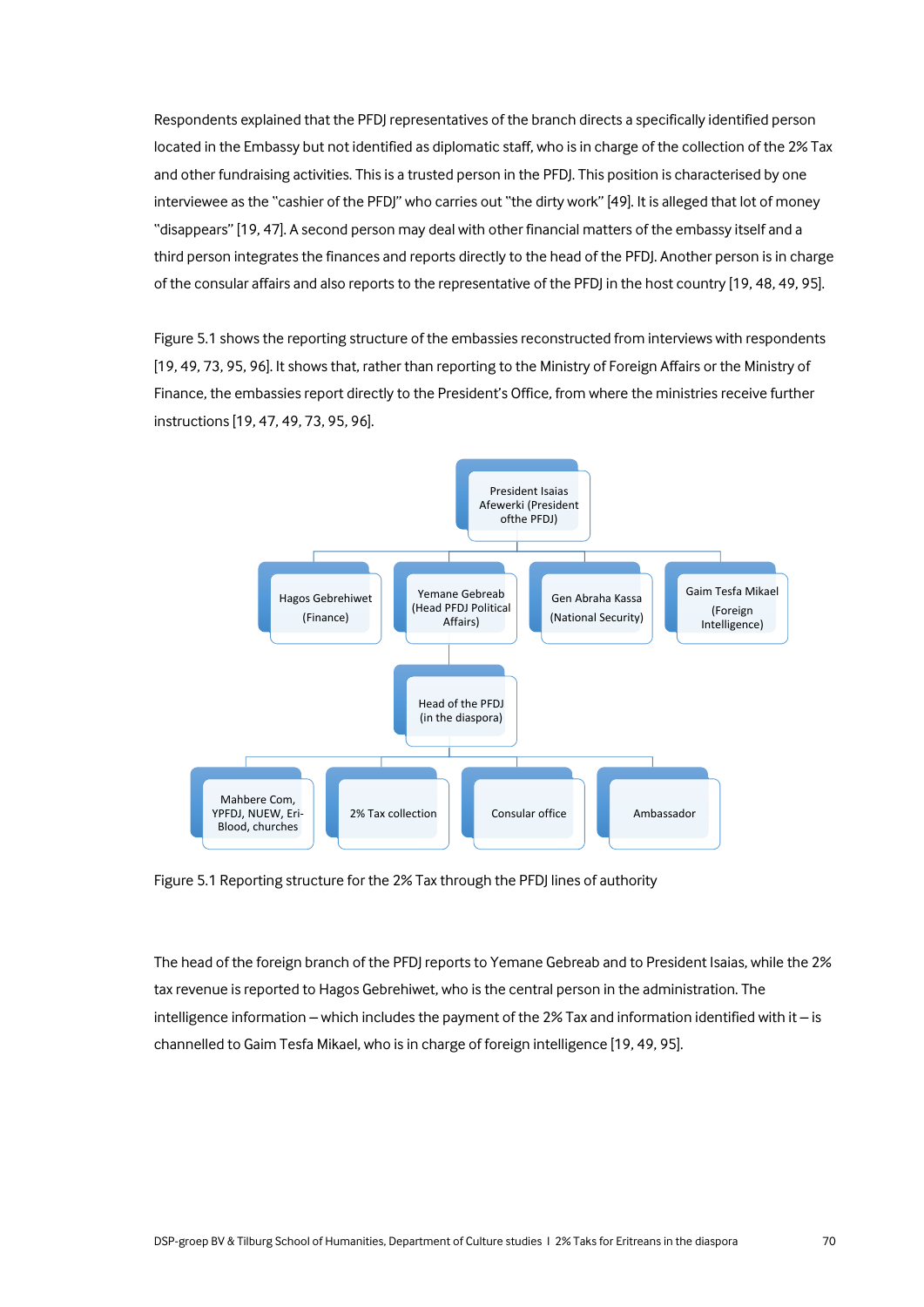### 5.4 Community organisations

The local head of the PFDJ also directs community organisations ('Mahbere Com' or 'Mahbere Seb') in the country where the embassy is located, as well as the mass organisations of the regime (the NUEW, NUEYS, and YPFDJ). These organisations play a key role in the organisation of people at the local level; they organise house-to-house visits to alert people of their duties, including the payment of the 2% Tax, and to solicit other contributions and in relation to other activities to support the PFDJ. In a ruling that considered the role of the YPFDJ, the Dutch Court stated that:

*…it follows that the YPFDJ, as considered above, is to be characterised as the extended arm of a dictatorial regime and that through this organisation, intelligence is being passed to the regime.* (Bahlbi v Van Reisen [4.6], unofficial translation KS)

The Dutch court added the following to its legal opinion:

*From this follows that the YPFDJ receives instructions from the PFDJ, that the YPFDJ has supporting the regime of Afewerki as its goal and that members of the YPFDJ are acting as informants for (the embassies of) the regime in Eritrea. The YPFDJ can thus, at this point, be called the extended arm of a dictatorial regime*. (Bahlbi v Van Reisen [4.4], unofficial translation KS)

The Dutch court further emphasised the need to see what it referred to as 'an abusive situation' (een 'misstand') in the Netherlands in the context of the atrocities taking place in Eritrea (Bahlbi v Reisen [4.5], unofficial translation KS).

The Mahbere Com send agents to visit Eritreans in the diaspora:

*There are two kinds of agents. There are those who actually work at the embassy, they sit down, they have their computer, those get paid, it's their informal day job. According to the Eritrean system those are formal agents […] [but] the Eritrean state will try to avoid evidence. […Then, there are] semiformal agents; they do not work on regular basis at the embassy and they just wonder around in the community. Most are jobless; they are the eyes and the ears of the regime and they report back to the embassy. […] Some of them work as a board member of the community organizations, some of the are chairman of the Eritrean Church organizations. [36]* 

These agents work as part of the PFDJ branch in the host country. They remind Eritreans of their duties (including the 2% Tax) and of the consequences if they do not fulfil their duties. Meetings are called to remind members of their obligations. [19, 36, 37,47, 48, 201] These agents and officials are receiving income or contracts (and may receive state benefits, is suggested). (see also Frankfurter Allgemeine, 2016) [19, 47]. They are active in the collection of 2% Tax: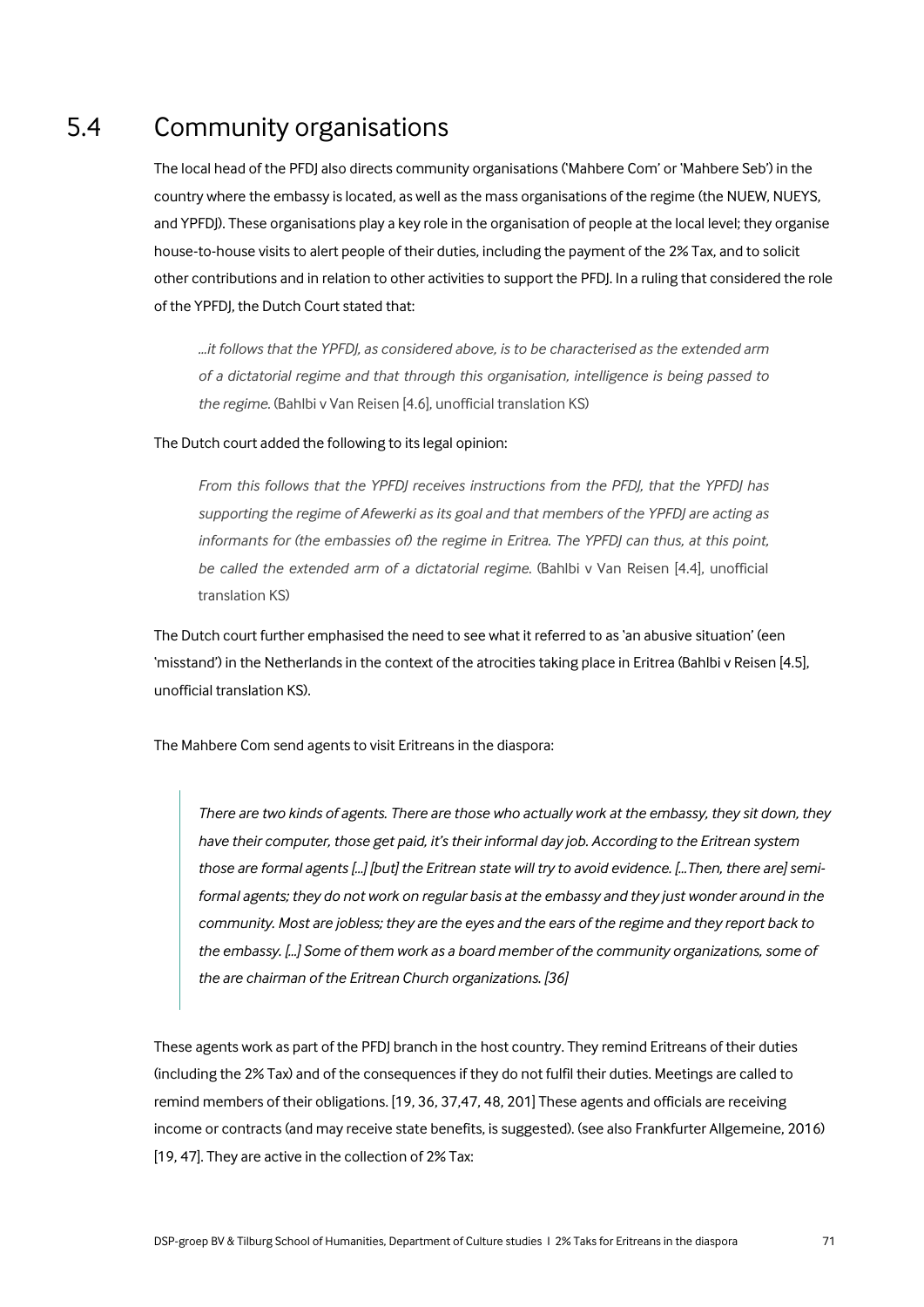*In every county a number of important women of the PFDJ went to say good afternoon and to let them know that the 2% should be paid. [48]* 

An organiser of activities, meetings, festivals and concerts is also related to the structure and reports directly to the PFDJ representative in the host country. The orthodox churches are alleged to be under the control of the head of the PFDJ [19, 48, 73]. Some believe that the priests of these churches are sent directly from Eritrea. At least in one case, it has been suggested that a priest was specifically appointed, with the help of the President's Office, in that relatives were provided with exit visas and assistance for obtaining asylum papers [19, 48]. The money collected in the churches is also allegedly under the control of the head of the PFDJ [19, 48, 92]. Inside Eritrea, it is official that the PFDJ is in charge of the finances of the Orthodox Church [95].

Respondents believe that the structure in the diaspora mirrors the structure in Eritrea [19, 48, 92]. The PFDJ branch in the host country relies on power that remains relatively vague and unaccountable, and who holds such power can only be known through insider information spread through the '03' information organ<sup>23</sup>. It is often reported that the number 2 in the hierarchy may receive instructions directly from President Isaias Afewerki. As Eritrea is a monocracy, the designation of power depends on the person's relationship with the President. On this subject a respondent noted:

*The structure is further supplemented by the fact that within each administration there are people who have a direct line of communication with the President's Office. People, like in the case of the embassies, may not be holding the obviously designated position of power. [96]* 

Numerous photographs of the YPFDJ conferences picture the hierarchy of the PFDJ – which is not a secret. These conferences are under the leadership of Yemane Gebreab, the advisor of President Isaias Afewerki, and the head of the PFDJ in the country where a meeting takes place also attends these functions. The leaders of the churches and the Mahbere Coms make their representation at such functions, as do the embassy representatives. The hierarchy (directly instructed by Yemane Gebreab) can be demonstrated by a picture from a YPFDJ certificate, directly signed by Yemane Gebreab (picture with authors, received 2017, certificate from Italy (appendix G). The radio programme Argos in the Netherlands showed that receipts for contributions for a European YPFDJ conference (coined by Yemane Gebreab the 'Conference of the Attack') held in the Netherlands, were signed by the same person who signs for the 2% Tax contributions (who is not accredited to the Embassy) (Argos, 2017), while the embassy had denied any involvement in and responsibility for the organisation of the YPFDJ conference (Argos, 2027). A report by Martin Plaut discussed involvement of the embassy in organising collection of "300,000 signatures to present to the UN protesting against the work of the Commission [of Inquiry]" (Plaut, 2016b;

 $\overline{a}$ 

 $^{23}$  '03' is a reference to the informal information channel of the Government of Eritrea/PFDJ; the channel stems from the EPLF.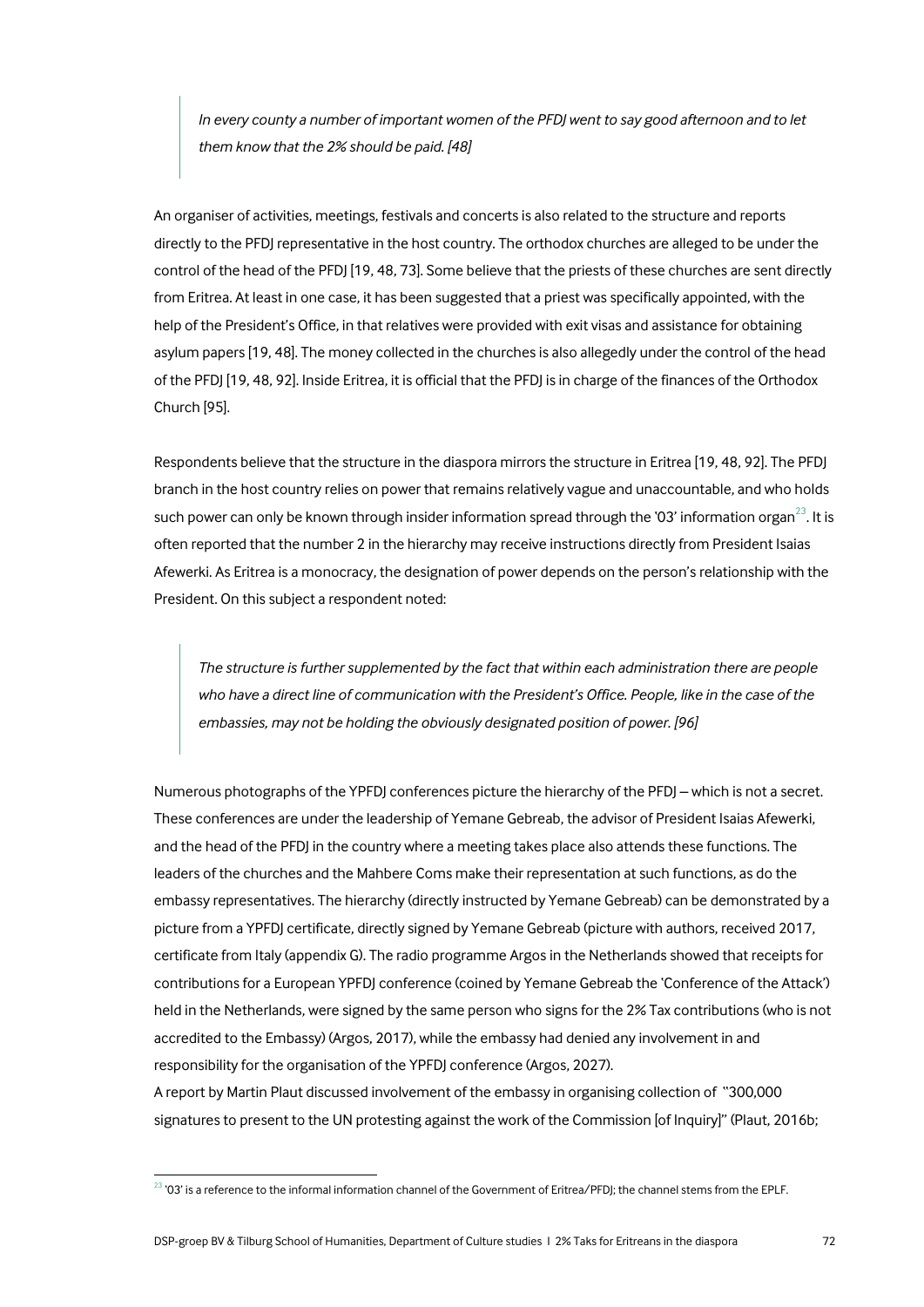NRC, 2016). Respondents to this research also identified that meetings had been held organised by the embassy to support the YPFDJ or PFDJ conferences and other political support activities [19, 47, 48].

In an address to a YPFDJ conference in Germany Yemane Gebreab set out the purpose of the YPFDJ, to support the consolidation of the PFDJ, to "detect the enemies and to provide information about their tactics", in clear terms (in Allpolitiko, 2015, transcribed and translated). The fear instilled (and these presentations are openly shared on YouTube and Facebook) contextualises a sentence quoted in the previous sub-section, in which the embassy instructs: "The important thing is, so you don't hide from us" (Estefanos, 2012, YouTube video with English subtitles).

At the European YPFDJ Conference in 2015 in Germany, Yemane Gebreab, with the authority of presidential advisor and political head of the PFDJ, explained how members of the YPFDJ can contribute to their common goal:

*…to know our enemies. ... When we fail to really appreciate and understand and know who our enemies are, what they are plotting against us, what they are trying to achieve, what their tools of trade are. Our enemies have a tool box full of tricks of the trade ... We need to learn about, to know, and to study this. What are their political tools, their diplomatic tools, their media tools, economic tools. […] We have to know who our enemies are! What are they trying to achieve, How they trying to achieve their goals? We have to be vigilant about them! We have to fight. But we have to fight smart!*  (Yemane Gebreab in Allpolitiko 2015, transcript of video presentation)

Former Deputy Minister of Finance, Kubrom Dafla Hosabay, states that intelligence gathering is common in the diaspora. He explains:

*Another major objective of YPFDJ is spying on Eritreans who harbour a dissenting political opinion, including instilling a deep sense of terror against dissidents, in tandem with another radicalized pro-Eritrean government group, the notorious EriBlood.* (Hosabay, 2016, signed declaration to the Dutch Court in Case of Bahlbi v Reisen)

Espionage was one of the reasons why the Swedish authorities abruptly ended the accreditation of an Eritrean diplomat in Sweden in 2014 and asked him to leave the country immediately (Westerborg, 2014).

Respondents see the head of the PFDJ branch as the head of the National Security Agency (the Hagerawi Dehnet) in the foreign country, and identify that the head of the PFDJ branch reports directly to General Abraha Kassa in Asmara (head of the Hagerawi Dehnet) and Gaim Tesfa Mikael (who is in charge of foreign intelligence gathering) [19]. Information on the 2% Tax and all external fundraising programmes is reported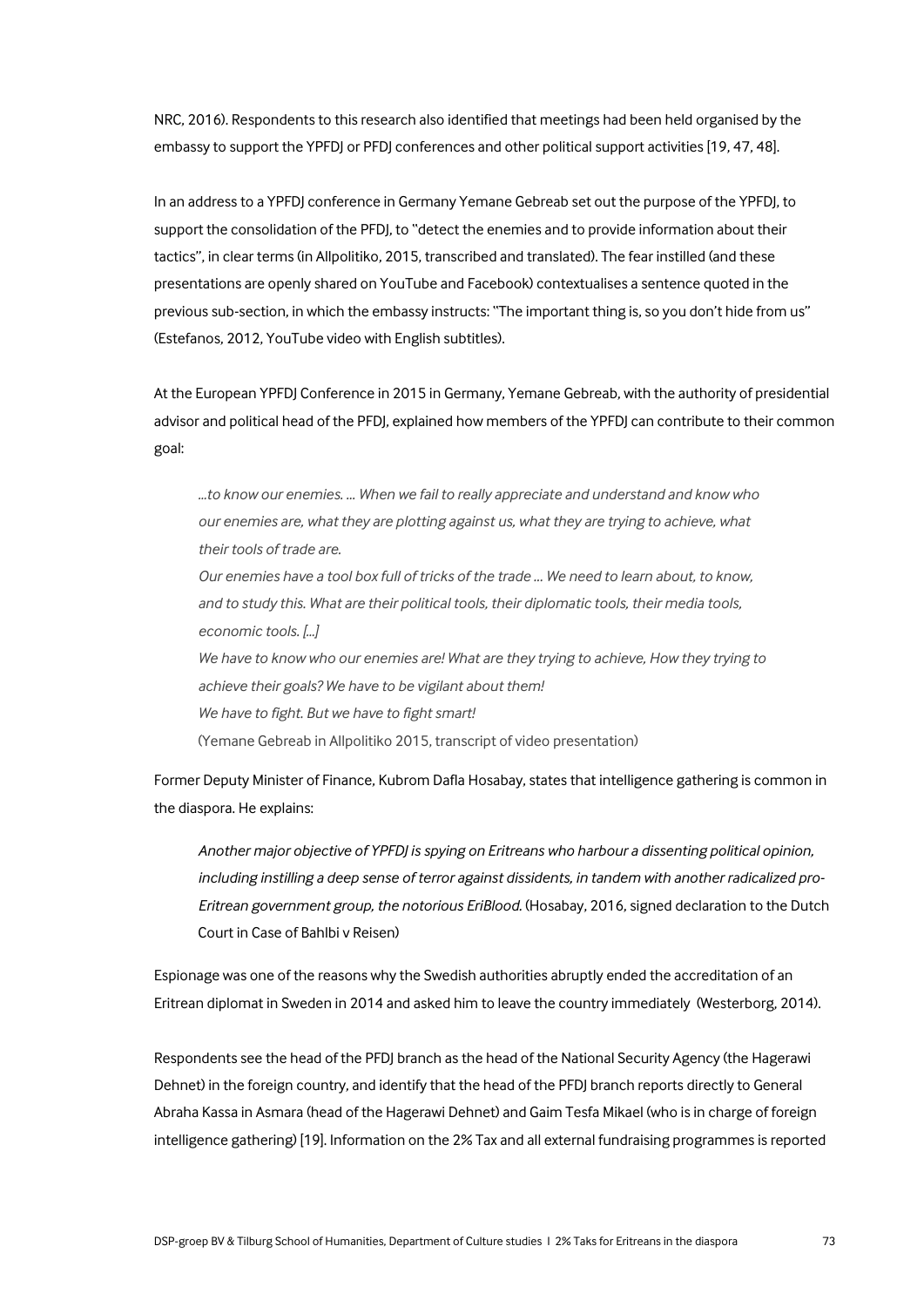directly to Hagos Gebrehiwet ('Kisha') [19, 49, 95]. The head of the PFDJ branch reports on political affairs to Yemane Gebreab.

As well as instructing the Hagerawi Dehnet in the host country (or region), the head of the PFDJ branch also directs the activities of Eri-Blood (recently renamed Eri-life [601]) (a militia of the PFDJ) (see more on this in Section 5.5). The Hagerawi Dehnet is associated with a whole range of activities aimed at controlling the diaspora, including (allegedly) intelligence gathering, terrorisation, blackmail, disappearances and even assassinations [19, 36, 47, 48, 49, 53, 73, 95].]. It is alleged that the Hagerawi Dehnet has an army of informants and collaborators under its command, including in the diaspora, who are reportedly identified only by numbers [19]. This creates fear among the members of the diaspora, as even close friends or relatives may be informants. The (imagined or real) power of the Hagerawi Dehnet is an important source of fear among Eritrean communities and families, fed by rumours that even relatives may spy on their own family.

The collection of the 2% Tax, in combination with the obligatory issuing an ID card – and the new ID card which is announced - as a precondition for 2% Tax payment and the issuing of the regret form, provide the Eritrean authorities with a lot of information (at the embassy), which, in combination with other intelligence, can be used against applicants or their families. The collection of the 2% Tax is a critical element of the fear instilled in members of the Eritrean diaspora and their relatives in Eritrea, and needs to be understood in combination with the knowledge the Eritrean community has about the human rights violations and crimes against humanity that are ongoing in Eritrea, as reported by the UN Commission of Inquiry on Eritrea (UNHCR, 2015a, 2016a).

### 5.5 Threats and violence

The basis for fear of Eritreans is the experience of reprisals and the threaths of it. These threaths can be direct, but also relatives can be targeted:

*They ask me 'are you not worried about your children'. That is an implicit threat. I know that they are targeting my children … One time, I was with one of the leaders of Eri-Blood. He tried to get me into a quiet place. I was very scared. I sat down to tie my shoe and trying to see if a VVT camera would catch us. [159]* 

*First, I was involved in the planning of an assassination myself. (..) Then they poisoned me several times. I had to go to the hospital. One time I was only just in time. I know they are targeting my kids. I try to keep them safe. I keep quiet … [704]*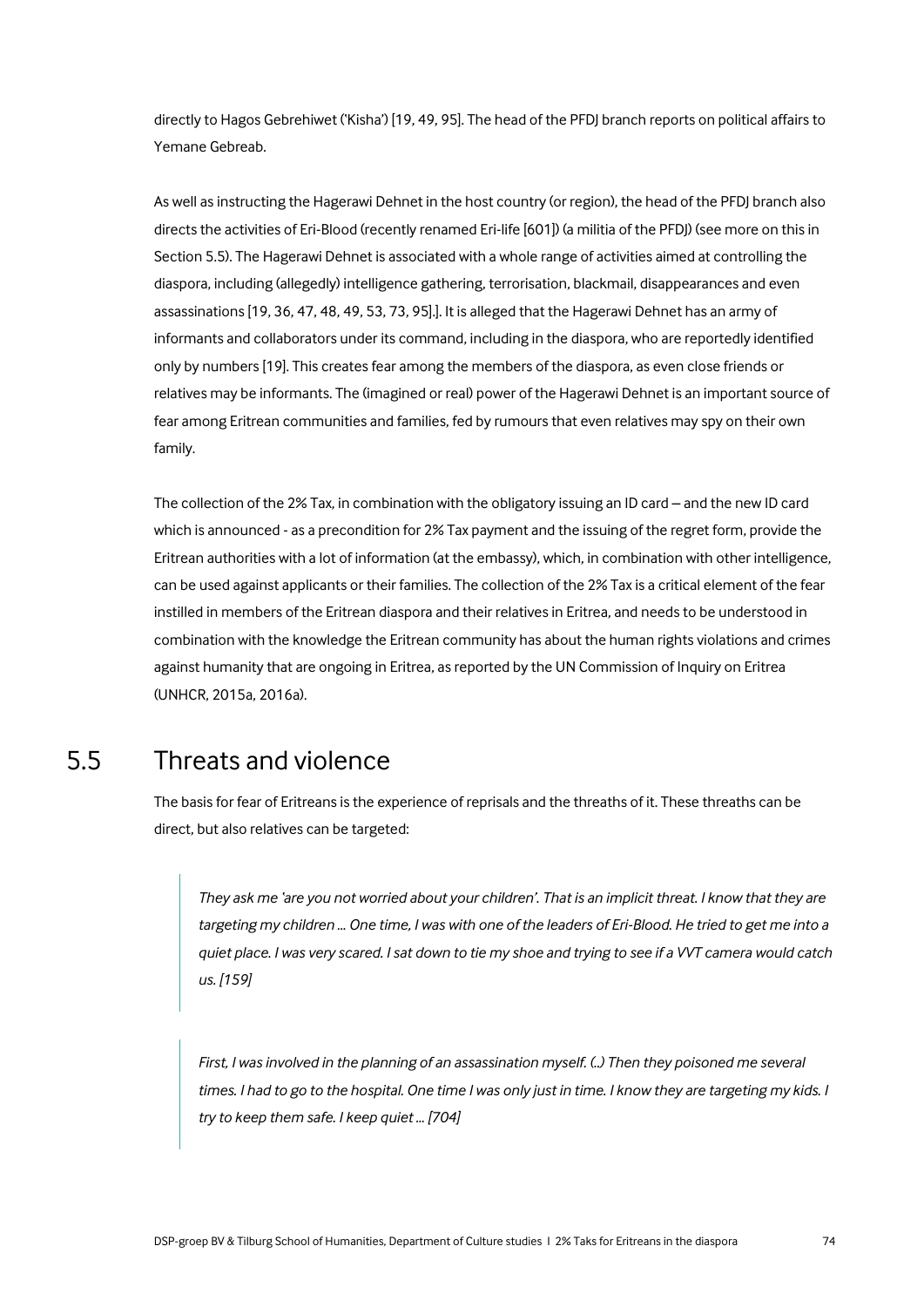*I have been poisoned with some sort of uranium. They did not put enough, now I take medicine every day. [703]* 

*I* attended a meeting. There was a spy. He posted a picture of me in the meeting. That evening the *child of my brother was thrown off a 2,5 m high wall in Asmara onto a trailer. It was a retaliation. [705]* 

Eri-Blood (Eri-life) is one of the branches of the PFDJ operating in the diaspora, with its European headquarters in Frankfurt. It is the militia wing of the PFDJ. Not all incidents described below are necessarily attributed solely to Eri-blood, which works with and alongside the PFDJ and the national security agency, Hagerawi Dehnet. Eri-Blood is involved in providing the security at festivals of the PFDJ and the YPFDJ. They also are the body-guards of high Eritrean PFDJ officials, such as Yemane Gebreab, on their visits to Europe (Volkskrant, 2014)

#### **In Sweden**

- Э Eri-Blood destroyed offices by fire (2014) [142].
- $\bullet$ Assassination attempts of several persons (2013–2015) [142, 107, 304, 305].
- $\bullet$ Both of these incidents received quite some media attention [142, 137].
- $\bullet$ A victim of Eri-Blood in Sweden was severely beaten and sustained injuries (in recent years) [201].
- Э Espionage and extortion of the diaspora, leading to the expulsion of a Eritrean diplomat from the embassy in Sweden by the Swedish authorities (2014) (Westerberg, 2014)

#### **In Italy**

- Э A victim was attacked in Milano and harmed (in recent years) [201].
- $\bullet$ Threats were received by opposition members (Milano) (2014) [303].
- Э An activist and her partner were physically attacked a few times in Italy, Holland and Sweden (in recent years) [201].
- Э Members of Eri-Blood drove into a demonstration in Bologna with a car in an apparent attempt to assassinate a man who had given a newspaper interview published days prior to the incident in the Netherlands, one person was seriously injured (2014, pictures available of Eri-Blood) [131, 143].
- Э Assassination attempt (in recent years) [703].

#### **In Germany**

- Э Eri-Blood has been accused of intimidating and threatening band members and guests at a concert of a regime-critical singer in Frankfurt (Frankfurter Allgemeine, 2016).
- $\bullet$ Eri-Blood allegedly beat up a member of the opposition with a baseball bat after they had prevented him from entering a panel discussion moderated by a well-known Eritrean lobbyist (Frankfurter Allgemeine, 2016).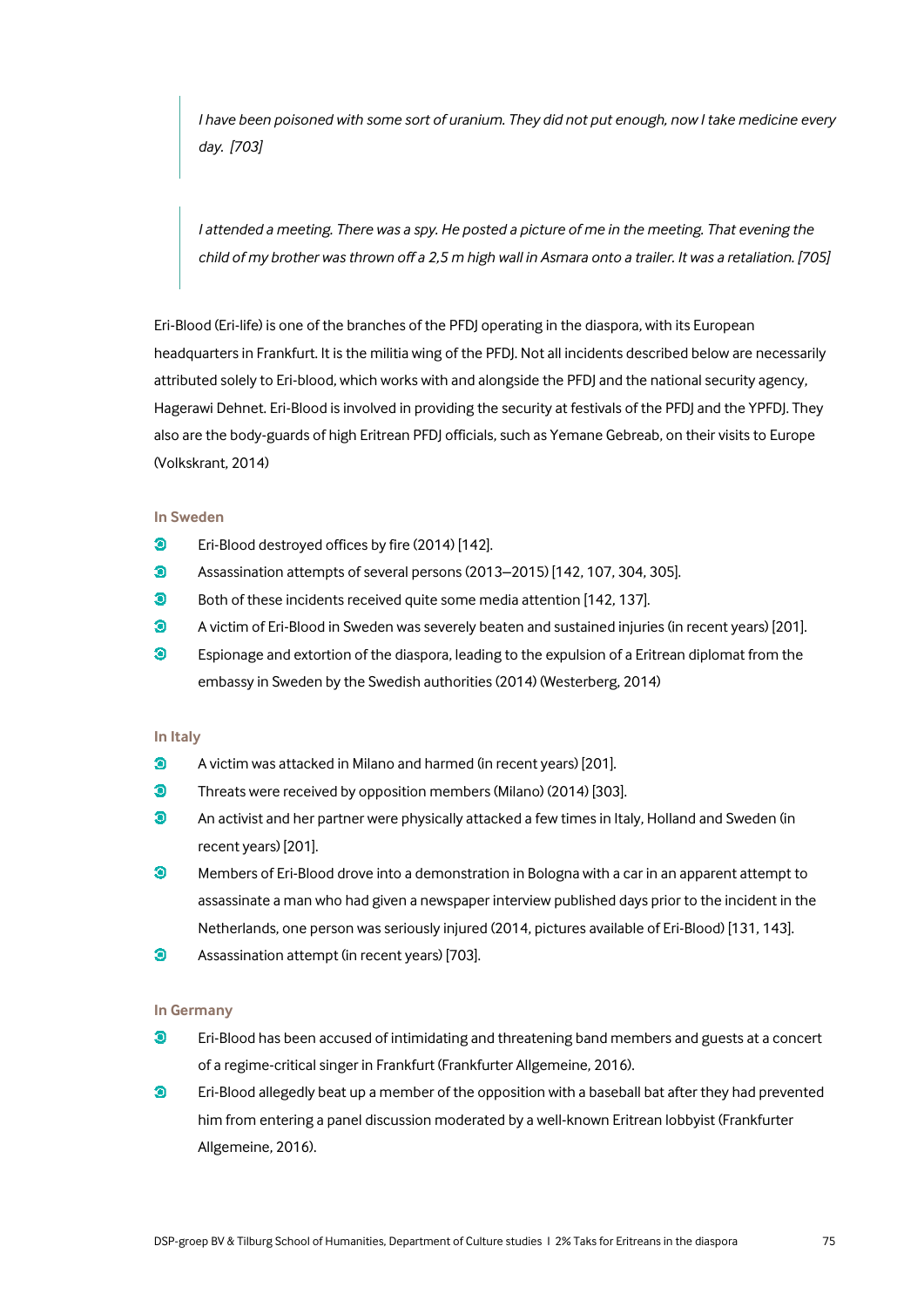- Э The alleged head of Eri-Blood in Frankfurt admitted in an interview with the Frankfurter Allgemeine that he and his cousin (another Eri-Blood member) had beaten up several opposition members in the past (Frankfurter Allgemeine, 2016).
- $\bullet$ Threats against wife and children [710]

#### **In Norway**

- $\bullet$ There are witness reports that the PFDJ/Eri-Blood drove a car into a group of demonstrators in Stavanger to create fear (2016) [131].
- G. One respondent reported that Eri-Blood attacks are frequent in Norway [134]; she reported an attack by several Eri-Blood members against a personal contact, who had to be admitted to the hospital afterwards [134].
- $\bullet$ Aggressive (death) threats on social media in personal attacks (copies in possession of authors) [302] (signed statement to the Dutch court).

#### **In the Netherlands**

- $\bullet$ Participants at a demonstration were filmed and later summoned to report to the Eritrean Embassy in the Netherlands (2014) [108, 210, 205].
- Ô Violent attacks on refugees from Rotterdam, Breda and Eindhoven who were marked as opposition have been reported in the last decade, some of which have received media attention; threats have also been reported to the police (over several years, recent and less recent, media report Volkskrant, 2012) [108, 143, 160, 161, 165, 205].
- G. Violent encounters with Eri-Blood/PFDJ observed at Eritrean festivals (reported some years ago) [160, 161, 205].
- $\bullet$ Threats against wife and children [711]
- Э Respondents reported being scared to go to (Y)PFDJ meetings and avoiding such meetings (in recent years) [143, 160, 161, 165, 205].
- $\bullet$ Witness reports that the UN Special Rapporteur was followed into her hotel where meetings took place (2016) [211, 301, 205].
- Э Assassination attempt on child of relative in Eritrea [143]
- $\bullet$ Members of the Eritrean diaspora reported to the police that they feel threatened by the European organisation of the YPFDJ in Rotterdam, Amsterdam, Utrecht, Eindhoven, Breda, Nijmegen, The Hague, Kampen (2017) [143, 146, 160, 161, 162, 163, 164] (Copy Police Report, Aangifte by [146]
- $\bullet$ Threats followed by police protection (private conversation)
- Э Respondents said that they are afraid to leave home alone, as they are concerned that people are watching their home (2016, 2017) [162, 165].
- $\bullet$ The media reported that 60 Eritrean security guards had been deployed for the YPFDJ conference in Veldhoven in 2017, which had some 530 participants (Meeus, 2017; Mikkers in Omroep Brabant, Vermeeren, 2017); members of the embassy also attended the conference (or attempted to do so) [143].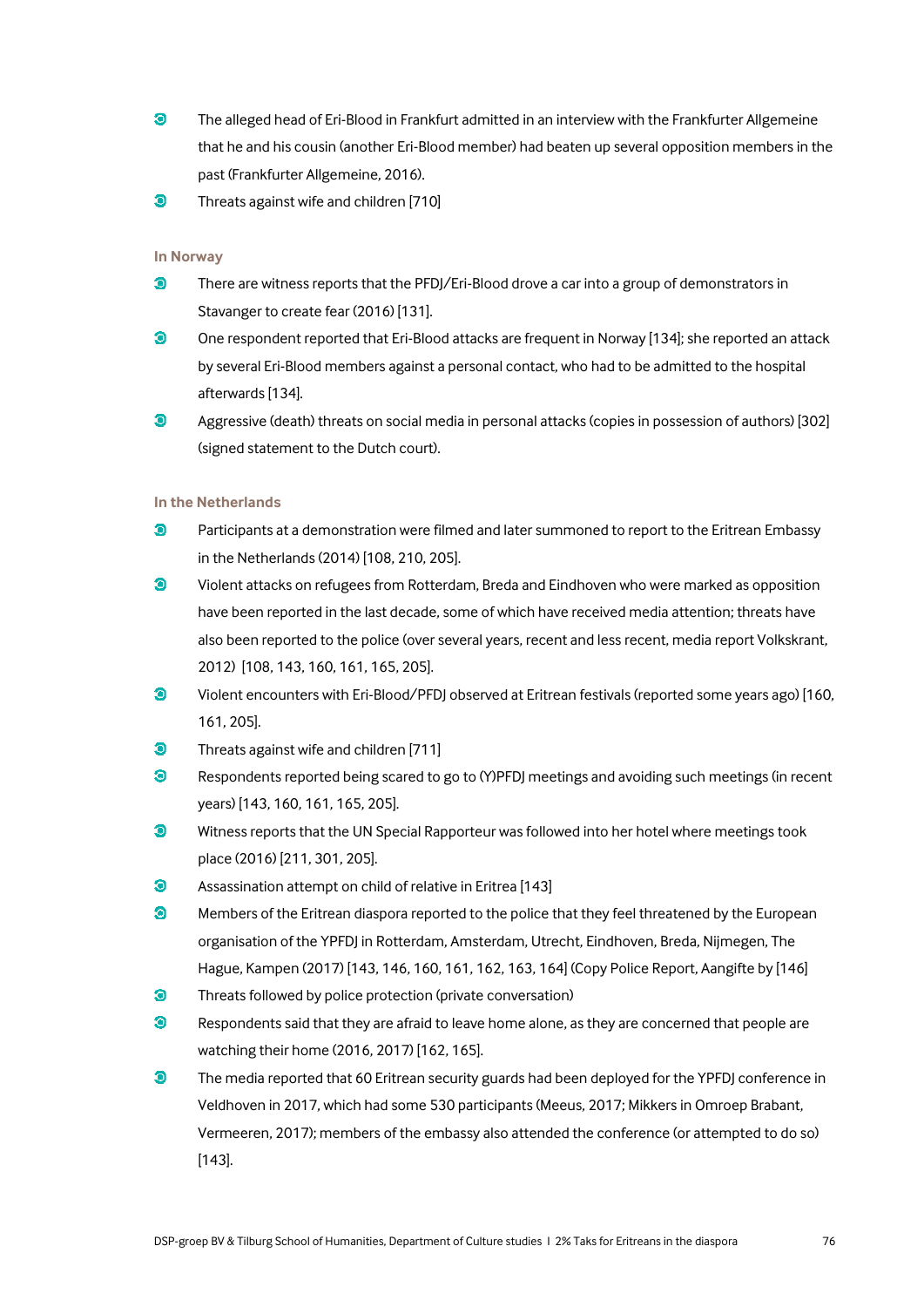#### **In the UK**

- $\bullet$ Harassment and filming of public meetings (Plaut, 2016a).
- $\bullet$ Aggressive trolling in social media (Plaut, 2016a) [144, 145, 137].
- Э Threats against children [159]
- $\bullet$ Espionage [159] (signed statement to the Dutch court)

This list of violence and intimidation shows the influence of the militant 'strong-arm' of the Eritrean regime. An important element of how the fear is fuelled is through the uncertainty of how, when and for what reason reprisals may follow:

*It is the threat of reprisal which may or may not be there, and it is by design arbitrary, so that everyone never knows what is and what is not allowed. It is the way to control everyone and the 2% is their attempt to control the diaspora. [177]* 

The fear that underpins the coercion is a fear of physical violence from known people. It underpins the intimidation and real (not just perceive or imagined) threat. The result is a general atmosphere of fear and coercion. In such an atmosphere people understandably feel that they are safer if they comply with 'duties' or 'obligations'.

### 5.6 Conclusions

This chapter explored the structure for the collection of the 2% Tax, including the way in which Eritrean foreign representations (embassies) evolved out of the EPLF representations that were established during the struggle for independence and their handling of money collected from members of the diaspora. Now these offices have been formally transformed into embassies, enjoying immunity and diplomatic status.

The 2% Tax is collected by the embassies in countries where Eritreans are living abroad. What Eritreans in the diaspora refer to as 'the Embassy', is a fluid interaction between the diplomatic mission and the representation of the PFDJ organ, present in the host countries. The head of the PFDJ branch is considered superior in rank to the ambassador who heads the embassy. The head of the PFDJ branch in the host country is also connected to the national security apparatus and branches for intelligence gathering, and it is directly linked to the principle point of power in Eritrea, the President's Office. The direct connection to the president, Esayas Afewerki, the President of the PFDJ and to Yemane Gebreab, the President's political advisor and political head of the PFDJ, as well as to the offices of national security and intelligence (through the President's Office), give the head of the PFDJ branch a strong (perceived or experienced) power over Eritreans in the diaspora.

The difference between those in the PFDJ branch and those in the embassy is not always clear to Eritreans. Those associated with the embassy may in fact be working under the PFDJ branch and not be accredited as diplomatic staff under the embassy. This may also be the case in relation to staff collecting the 2% Tax and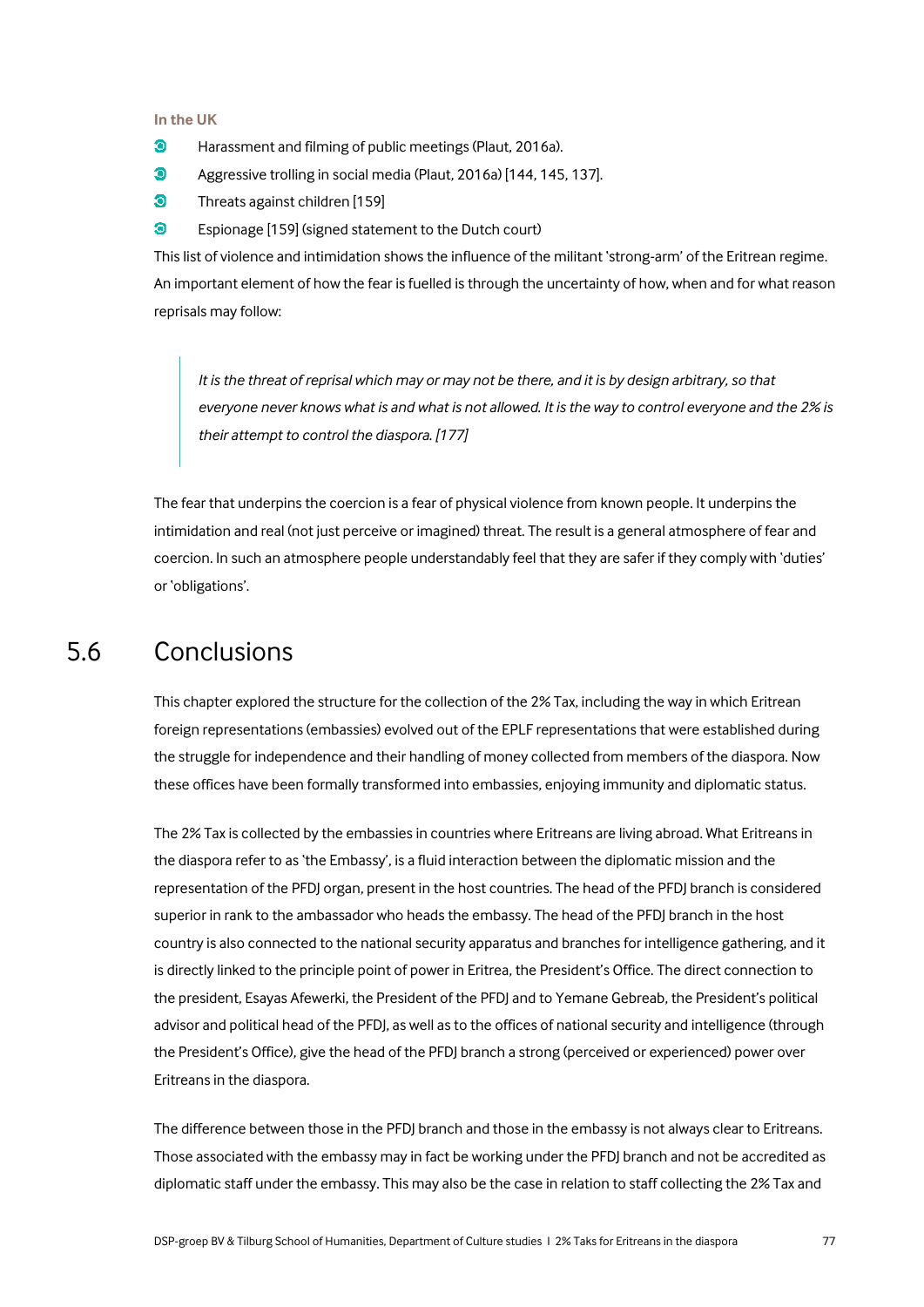providing consular services, as well as agents who collaborate with them. It is clear to Eritreans that the head of the PFDJ branch is the highest point of power and all others (in Embassy or otherwise) report to him.

In relation to the 2% Tax, the embassies are responsible for its collection, calculation of the amount, and for ensuring that the administrative requirements are in order. Before the 2% Tax can be paid, the Eritrean member of the diaspora must have an ID card, without which no administrative services can be provided. All Eritreans have to renew their ID card. This process has already started in some of the European countries studied. In addition, a regret form must be signed by people who have left Eritrea both legally or illegally (according to transcripts of audio-recorded meetings with the embassy and interviews). As part of the application process, a range of questions is asked and information on the applicant is recorded, with a level of detail that may be a barrier for many. A lot of information is made available to the embassy through these procedures.

The collection of the 2% Tax involves self-incrimination (the collection method forces refugees to selfincriminate by signing a regret form) and arbitrary decision-making (by the persons at the embassies dealing with tax collection who seem to have considerable discretion to make decisions in individual cases).

The levying and collection of the 2% Tax must also be understood in relation to the system of fear and intimidation used by the Eritrean regime through the embassies and PFDJ branch in host country (and other organs) to coerce loyalty and the fulfilment of duties, among which is the payment of the 2% Tax. The head of the PFDJ branch in a foreign country is vested with the authority and power of the President's Office, the centre of power in the totalitarian monocratic state of Eritrea. This branch directly represents the national security agency, the feared Hagerawi Dehnet, and the intelligence service. The PFDJ branch constitutes the 'long arm' of the Eritrean Government in the diaspora; the mass organisations of the regime (such as the NUEW and the YPFDJ) as well as the community organisations (Mahbere Com) assist in the surveillance of the diaspora. The fear generated by this surveillance an element of the coercive practice of the collection of the 2% tax. House-to-house visits, 'invitations' to attend meetings and to make 'voluntary' contributions and to participate in commercial ventures are all part of the obligations that constitute the 'duty' of the diaspora. The 2% Tax is the centre piece of this.

The long arm of Eritrea is supported by the 'strong arm': Eri-Blood, a militia group controlled by the PFDJ. Eri-Blood invokes real fear, based on a real threats to those who fail to perform their duty of loyalty, which is first and foremost the payment of the 2% Tax. There have been numerous reports of incidents of violence carried out by this group in the countries studied for this research.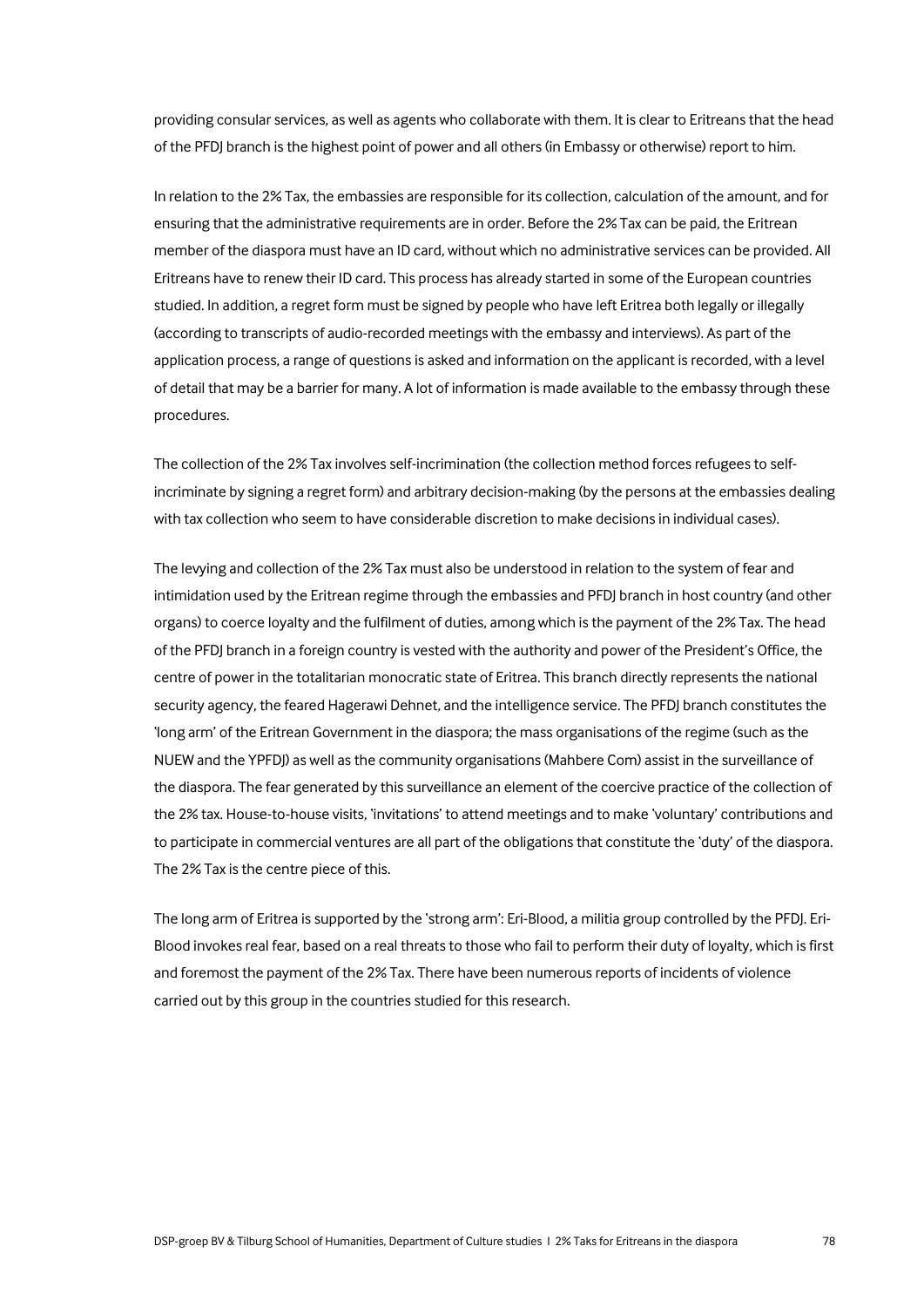# **6 Procedures for Tax Collection**

The previous chapters discussed the legal basis for the 2% Tax and its administrative structure. This chapter looks at the practical aspects of its calculation and payment (including on whom the tax is levied (the taxable person), what the tax is levied on (the taxable object), and the taxable moment. This chapter revisits the question as to whether or not the 2% Tax is a voluntary or a mandatory taxation. It also looks at how the 2% Taxis enforced. It seeks to understand how the enforcement of the 2% Tax has other consequences. Here other duties and contributions paid by Eritreans in the diaspora, in addition to the 2% Tax are considered. The chapter is based on the literature review and interviews.

*There is a lack of clarity about the procedures for calculating and paying the tax which seem to be at the discretion of the embassy officials.* [95]

## 6.1 Taxable persons

As described in Chapter 2, the 2% is levied on all Eritreans in the diaspora. 'Eritrean' is not defined in the proclamation establishing the 2% Tax (Proclamation No.67/1995), or in any other documentation (see Chapter 2). *De jure*, it is unclear whether, for example, people of Eritrean descent who hold foreign nationality (naturalised or by birth) are liable to pay the tax. In 2014, the Permanent Mission of Eritrea to the United Nations declared that foreign nationals of Eritrean descent do not have to pay the 2% Tax (Permanent Mission of Eritrea to the United Nations, New York, 2014). A 2016 Memorandum from the Embassy of Eritrea in Brussels on the 2% Tax fails to specify who is liable to pay the tax (Embassy of the State of Eritrea, Brussels, 2016).

According to Iyob (2000) and Hirt (2013), the Eritrean government has an expanded understanding of citizenship that includes "any person born to a father or mother of Eritrean origin in Eritrea or abroad" (Provisional Government of Eritrea 1992, cited in lyob, 2000). This implies that people of Eritrean descent with foreign nationality are considered to be Eritrean citizens by the Eritrean government. Whilst the Government of Eritrea has the sovereign right to determine who are its citizens, there is a lack of clarity regarding who is a citizen for the purpose of the 2% Tax.

The interviews conducted for this research were inconclusive as to the question on whom the 2% Taxi's levied *de facto* (the taxable persons). Several respondents testified that Eritreans with a second nationality or Eritreans who were born in the diaspora and have foreign nationality are, in practice, required to pay the tax [5, 12, 21, 27, 29, 44, 46, 64, 71]. Other respondents stated that foreign nationals of Eritrean descent are not necessarily expected to pay regularly, but that they need to pay the tax if they want to access services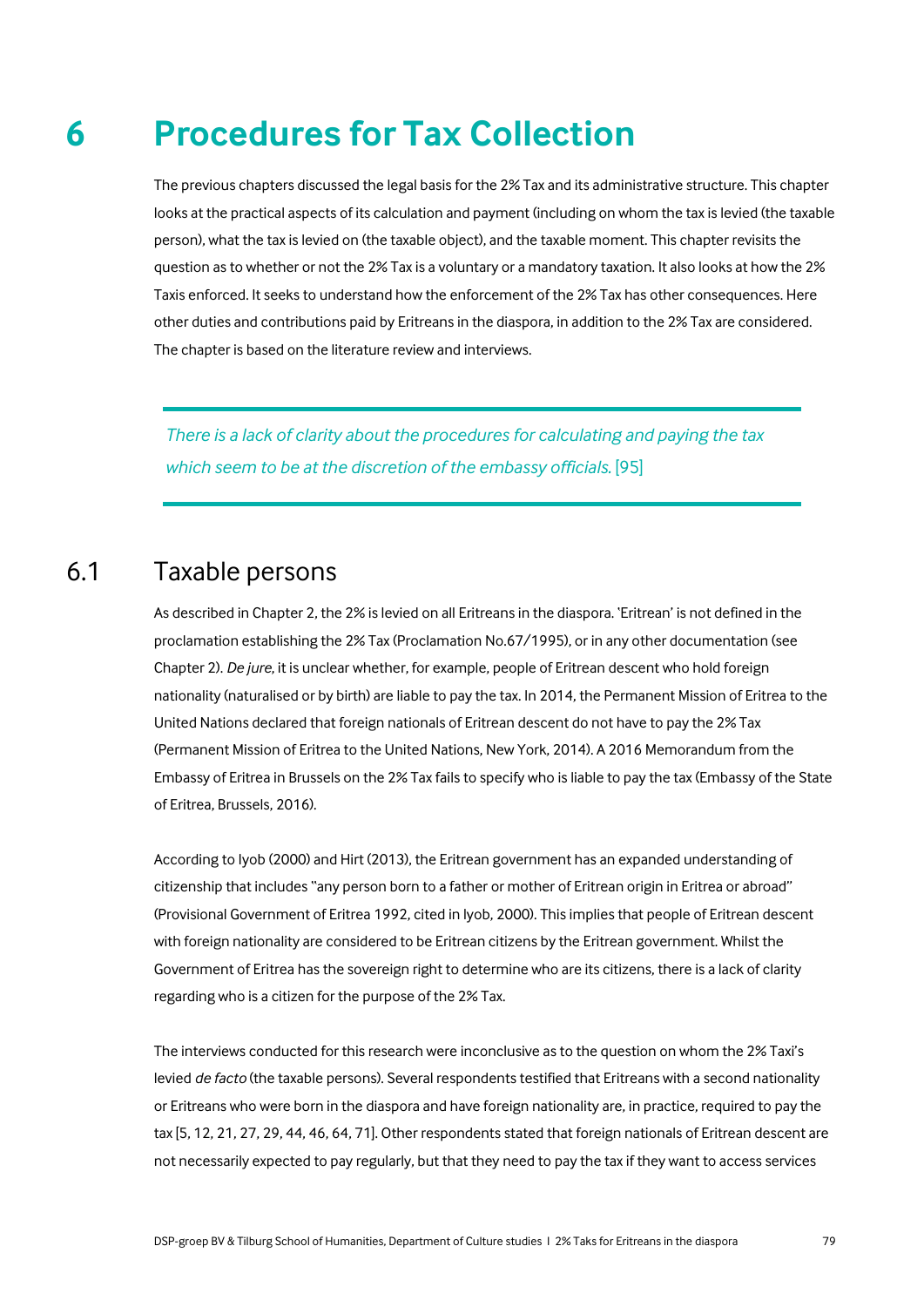from the embassy [9, 65, 66, 67, 45, 46, 200], visit Eritrea [16, 26, 36, 65] or access services or privileges within Eritrea [26, 45, 67].

From the interviews, information is unclear (or contradictory) whether or not the 2% Tax is levied on students, those receiving state benefits, refugees, members of the opposition, members of the PFDJ, or repatriated citizens from Ethiopia to Eritrea (in the 1998 repatriations). The following information was provided:

- Э **Students:** Some respondents reported that students do not have to pay [28, 34]. Other respondents state that students do have to pay [2, 11, 14, 15, 30, 37,67, 71]. It was reported that some students have to pay a fixed sum, whilst others said that students have to pay 2% of their student jobs or from the government support they receive as students [2,26]. Others said that the amount is negotiable [67].
- $\bullet$ **People receiving state benefits (ill, disabled, the elderly, unemployed):** The Government of Eritrea states that people on state benefits do not have to pay the 2% Tax, according to information on the government website Shabait (Ghebremedhin, 2015). In some interviews, respondents also confirmed that people with a very low or no income are exempt from payment [34]. However, other respondents indicated that people who receive state benefits do have to pay the 2% Tax [2, 3, 6, 12, 14, 15, 16, 22, 26, 27, 30, 36, 37, 44, 45, 62, 63, 65, 66, 67, 71, 102]. Several respondents said that those who receive benefits from the government are asked to pay a smaller fee (less than 2% of their income) [2, 27, 28]. Some specified that the contribution (amount) is negotiable [67, 95].
- Э **Refugees waiting for asylum status:** Recent refugees who have an income of some sort also have to pay, according to several respondents [1, 11, 12, 14, 16, 36, 37, 38, 64, 65, 71]. In some cases these refugees are denied consular services and are not allowed to pay the 2% Tax. Others, however, reported that refugees are required to pay the 2% Tax [2, 11, 12, 14, 16, 36, 39, 44, 46, 63, 64, 65,67,205]. Some explained that refugees are first (or in addition) expected to sign a regret form [3, 4, 6, 34, 36, 38, 45, 46, 62, 64, 65, 67, 205].
- Э **Members of the opposition and activists and their family:** Some respondents reported that members of the opposition are not allowed to pay the tax (they may not even be allowed in the embassy to make an appointment) [13] [30]. Some members of the opposition said that even their families were unable to pay the tax. Others have paid the tax or have family members who have paid the tax [2, 14, 37, 67].
- o **Members of the PFDJ:** Some respondents said that the 2% Tax is not levied on people who are regarded as high in the hierarchy of the PFDJ/YPFDJ and that they may receive a receipt of payment without paying [30, 95]. Some of the (former) members of the mass organisations (Y)PFDJ and NUEW who were interviewed claimed that they were never asked to pay the 2% Tax [205].

Most Eritreans are not directly approached about the 2% Tax, by letter or in person [5, 16, 26, 62, 64, 65, 45, 67, 102, 104, 200]. They explain that Eritreans are usually asked to pay the tax once they need something from the embassy or in Eritrea [2, 3, 5, 16, 26, 30, 33, 36, 39, 44, 45,46, 63, 64, 65, 67, 71, 102, 200]. However, some mentioned that Eritreans were approached directly in the past [5, 16, 96, 200]. Others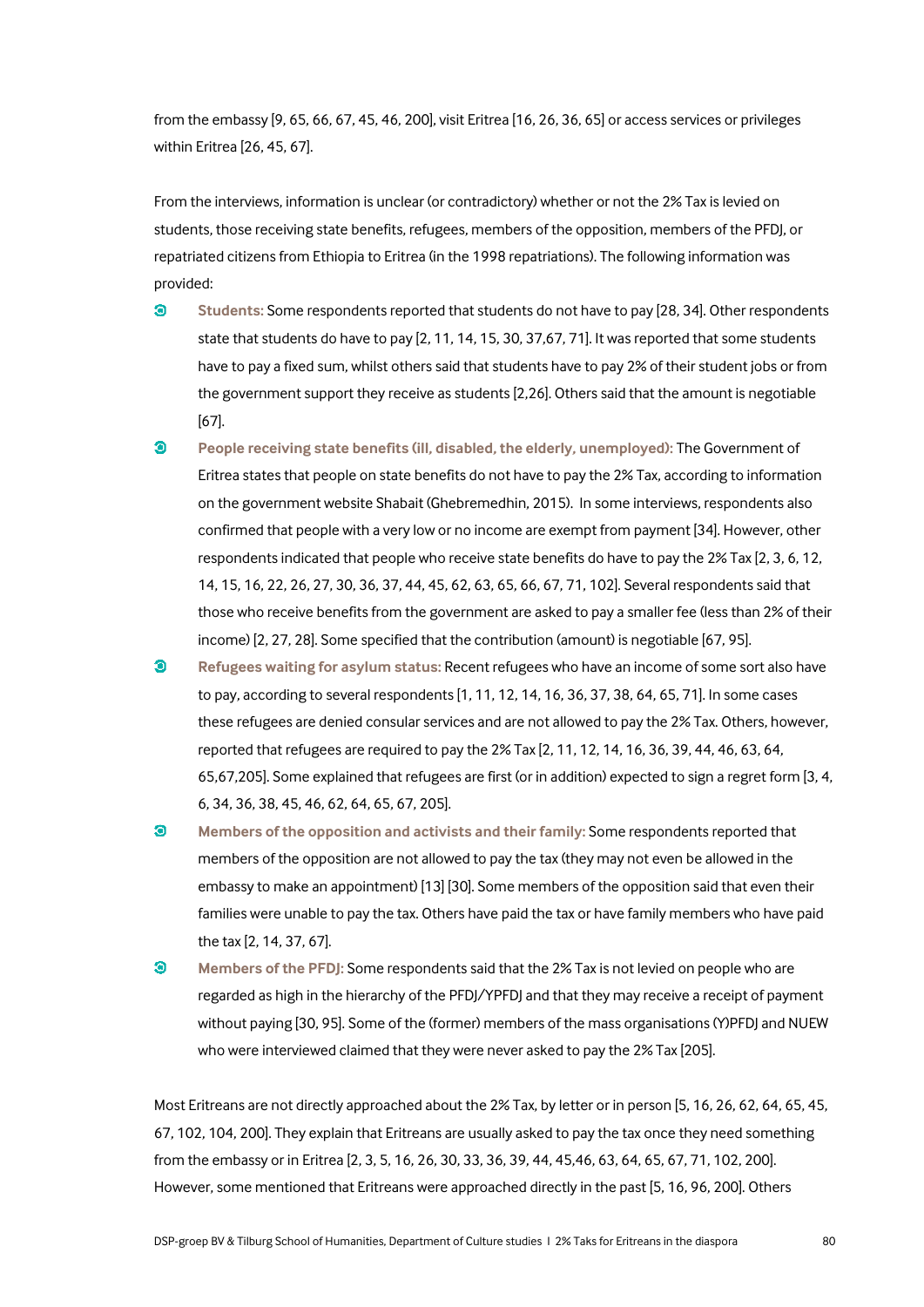reported that the agents still approach (specific groups of) Eritreans [6, 15, 16, 27, 30, 36, 44, 65, 66, 102, 711]. Those who still have strong ties to Eritrea are the ones most commonly approached about the tax [30].

The 2% Tax is not levied on some Eritreans in the diaspora, such as those who:

- $\bullet$ have no or given up their ties with Eritrea (family, land, property, business) and do not plan to visit, or to be buried in, Eritrea [47, 73, 107, 166];
- $\bullet$ are publicly identified as opponents of the Eritrean government (activists) and refuse to pay, or would not be allowed to pay [38, 47, 67, 73, 81, 166, 200];
- G. do not expect to ever need official papers from the embassy (for instance because they are married and naturalised citizens of the host country) [44, 46, 67];
- Э are new refugees who refuse to pay and go to the embassy because they do not want to be known by the PFDJ or embassy and they do not want to sign a regret form, because they are afraid of the consequences of signing the regret form if one day they return to Eritrea, or of the consequences for their family who still live in Eritrea [102, 45, 46, 200];
- $\bullet$  are members of the (Y)PFDJ who are high up in the hierarchy and have the privilege not to pay through patronage or protection [47, 95].

It is interesting that some people acting within the PFDJ would not pay the 2% Tax. The basis of this is explained as follows:

*It is possible even that you do not pay the 2% Tax and yet you do not get any kind of sanction, because it may be that you are seen as not acting against the party. [201]* 

In some other accounts, there seemed to be an unawareness among recently arrived refugees of the 2% Tax [52, 78, 79], while at the same time other refugees claim that many of newly arriving refugees are paying the 2% Tax because they need the services, but they are not keen to speak about this [51, 68, 69]:

*As far as I know people don't want to tell their experiences with the embassy because they are afraid of them. They don't want to take risk and they don't trust each other. [64]* 

Sometimes pressing needs may emerge and Eritreans may find that they have to pay the 2% Tax, under the procedure listed under 6.3.

From this analysis it can be concluded that the question on whom the 2% Tax is levied is neither clear nor consistent.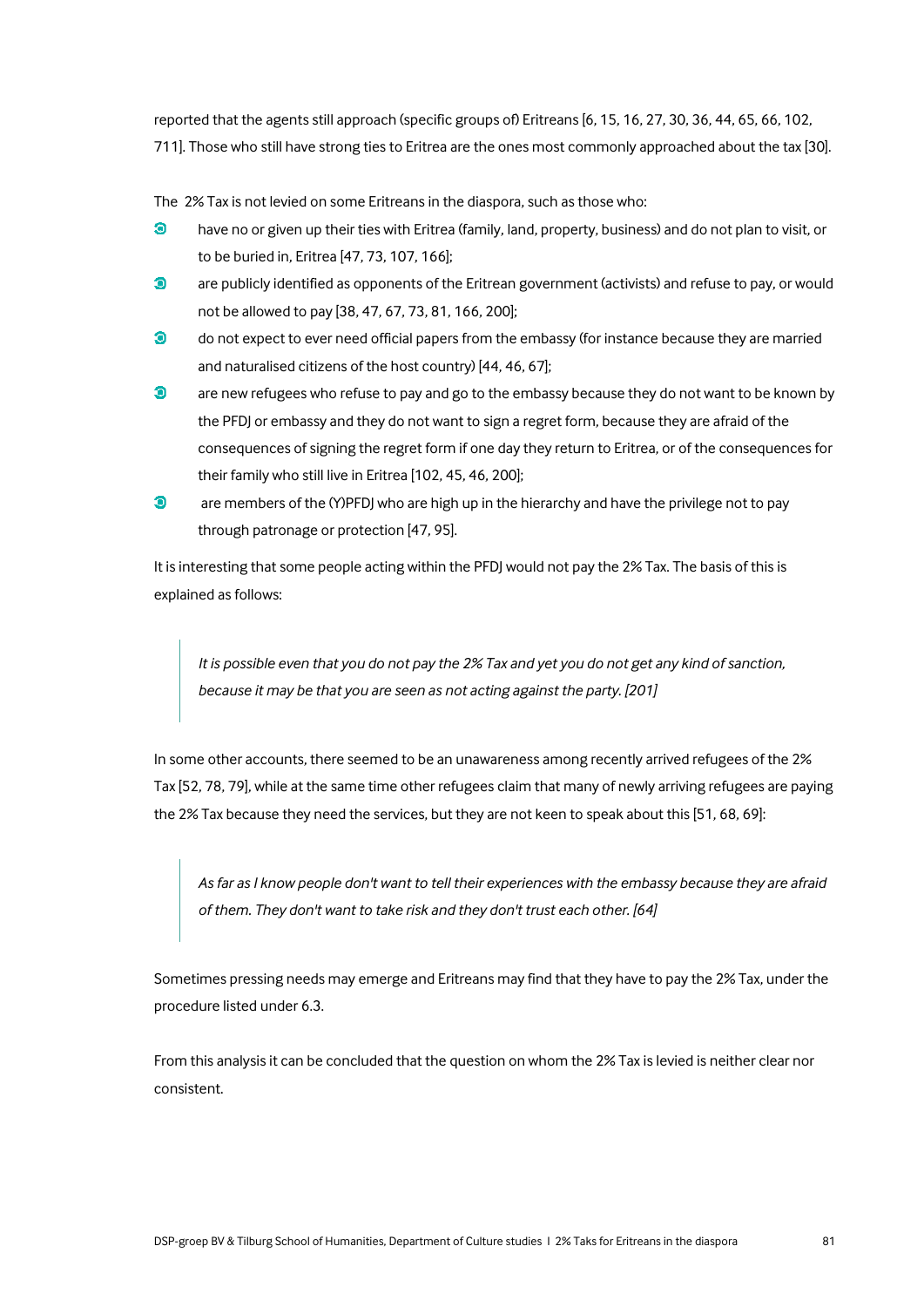## 6.2 Taxable object

In order to understand the taxable object, there needs to be understanding of the part of the income which is taxable. Proclamation 67/1995 states that the 2% Tax is levied on "net income" from "employment, rental of moveable or immovable property, or any other commercial, professional or service-rendering activity or employment" (Government of Eritrea, Proclamation No. 67/1995). The majority of the respondents recognised this, although some respondents reported that it is levied on gross income [6, 28, 47, 95]. Some respondents reported having to show income tax returns from the host countries (e.g., in countries in Europe), while others said that pay slips must be shown [67,146, 147]. Based on this documentation, the embassy staff calculate how much tax should be paid. Some respondents indicated that the amount of income earnt is estimated and the amount of tax payable is at the discretion of the embassy staff [67,95]. If information is not available and one cannot show proof of income for the missing years, an estimation is made:

*My brother in law worked on and off and had interim jobs. In between he received some state benefits. He could not show proof of all the income. They made an estimate of the 2%, based on what he could prove. [67]* 

From formal statements by the embassies (see Chapter 2 ,section 2.4), including the 2% Tax forms provided by the embassies (see Appendix D), as well as from interviews, it is apparent that the 2% Tax is levied retroactively from the time the person left Eritrea (after 1991) or from the time of the last tax payment made [27, 48, 50, 55, 67, 92]. The missing years are included in the calculation of the amount due [27, 48, 50, 55, 67, 92]. However, there is no interest added and no fine or other penalty for late payment [27, 48, 50, 55, 67, 92]:

*My father needed to give someone in Eritrea a power of attorney a couple of years ago. He stopped paying the 2% Tax in 2002. He went to the Embassy and they calculated the 2% on all the missing years. [67]* 

*I wanted to visit my father when he was ill and went to the Embassy for a visa. I did not pay the 2% Tax since I had arrived in [European country]. They calculated it retroactively for all the years I was here from the beginning of the '90s. [96]* 

*The representative told [Ms x] she had to pay money. She sent the money and received a copy of payment. But then they called and said, we forgot, we saw that you lived in [...another European country] before. They asked her to send the money from that period… [27]* 

Differences were also reported by respondents in relation to whether the tax was calculated on personal income or household income. In one example where the wife was a student and the husband had an income the wife did not have to pay the tax [67], whereas in another similar situation the wife did have to pay based on the annual income of her husband [26, 46]. One respondent reports that he was asked to pay twice for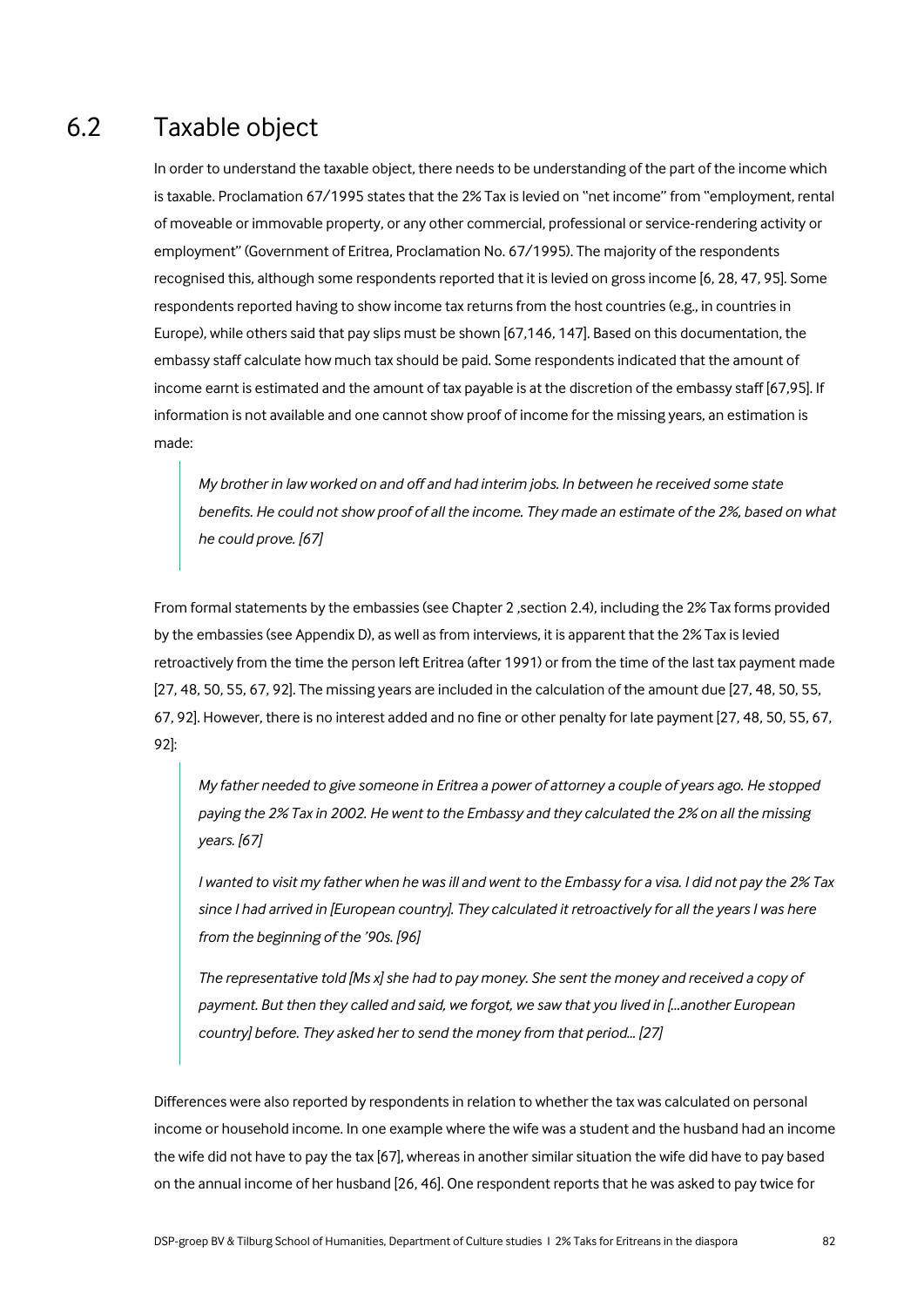the same year [4]. Several respondents informed that it was possible to bargain on the amount [3, 26, 67, 95].

### 6.3 Taxable moment

There is no consistent moment at which the tax is paid (i.e., no end of financial year tax time). Proclamation No. 67/1995 states that the 2% Tax shall be paid "on a monthly or yearly basis, depending on the circumstances" (Proclamation No. 67/1995). However, in practice, three modus operandi can be distinguished in relation to the moment the 2% Tax is levied and paid:

- Э Levied yearly and paid annually or periodically
- Э Levied and paid only when in need of services
- Э Not paid at all

Among the group that pays annually or periodically are those that consider themselves among the most loyal to the PFDJ and are most likely to identify the 2% Tax with the formal purpose of contributing to the development and rehabilitation of Eritrea. Respondents say that they are reminded of the need to pay regularly for instance through visits by other Eritreans.

Some people only pay when they need consular services or services in Eritrea. The 2% Tax is then calculated retroactively. They are not fined for late payment. They are very reluctant to pay and do so only when it is unavoidable. Several respondents said that they do not receive a letter, a tax form or other communication from the embassy about paying the 2% Tax, not even after having paid the 2% Tax once [67, 205]. They are only obliged to pay when they ask for services at the embassy or in Eritrea.

Several respondents testify that the number of people paying 2% Tax when they need services has grown in recent years, including among new refugees [46, 51, 67, 87]. People in the first migration wave who voluntarily paid more even than the 2% just after war, have now stopped paying [62, 46, 67].

There is a lot of dissatisfaction in the diaspora about the 2% Tax among recent refugees. As long as they do not need papers from the embassy they don't go to the embassy and do not pay the 2% Tax. Their reluctance or fear to go to the embassy also is related the obligation to sign a regret form before being allowed to pay the 2% Tax (and receive the services). Eritreans who left Eritrea illegally and/or who did not (completely) fulfil the national service have to sign this so-called regret form before they are allowed to pay the 2% Tax [3, 4, 6, 34, 36, 38, 62, 64, 65, 45, 46, 67].Signing the regret form is perceived as an even bigger obstacle to contacting the embassy for services than the 2% Tax [27, 45, 46, 205]. Many refugees are afraid of the consequences of signing the regret form if they might go to Eritrea one day [3,72, 45, 46, 205].

Once refugees have paid the 2% Tax, the needs listed under 6.6 may become more pressing for various reasons and they may change their situation to regularly pay the 2% Tax [77]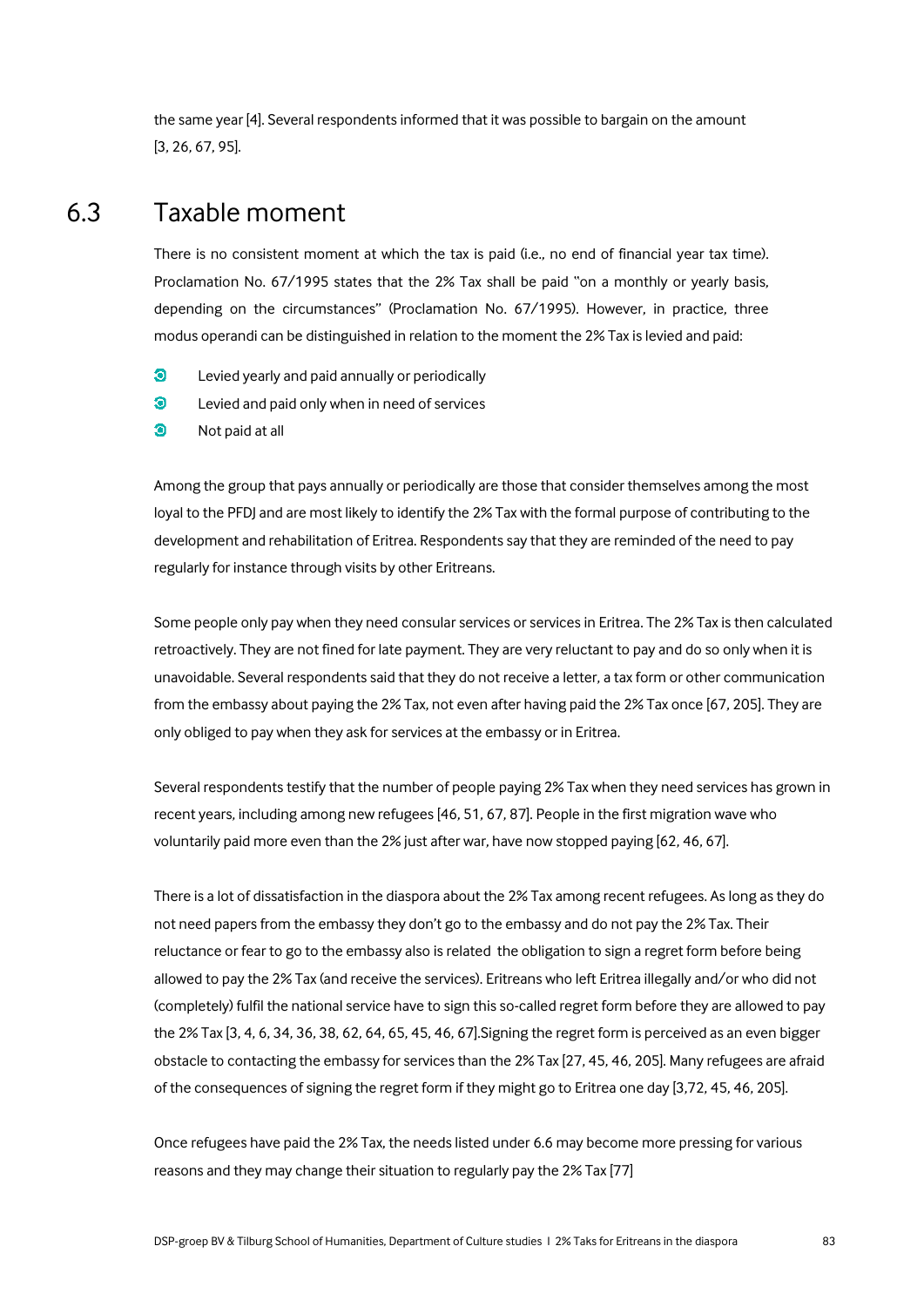There are no fines or penalties associated with any of these taxable moments. The taxable moment is entirely flexible, with no penalty associated with it. In other words: there is no penalty associated with a delayed payment and there is no penalty if one not pay at all.

## 6.4 Voluntary versus mandatory taxation

There are no penalties associated with the 2% Tax. Therefore, the question as to whether or not the 2% Tax is voluntary or mandatory needs to be further considered (see also 2.4). Given that there are no penalties, it would be logical to conclude that the 2% Tax is raised on an entirely voluntary basis. It is indeed the understanding of most of the members of the Eritrean Diaspora that the Government of Eritrea portrays the 2% as voluntary [2, 3, 6, 11, 13, 14, 15, 26, 27, 28, 42, 63, 67].

However, most of the respondents perceive the tax as mandatory (mostly because of the penalties and privileges associated with it) [2, 4, 6, 7, 15, 26, 27, 37, 38, 42, 43, 46, 62, 63, 65, 67, 200] (see sections 6.5 en 6.6 of this chapter). Many explained that sooner or later, everybody will need something from the embassy, and then they will have to pay the tax retroactively for all the years they have missed.

*Officially they [the government and its representatives] say it's voluntary, but the consequences are very hard. Do you want to help your sick mother? Then you have to pay.* [11]

*The government says that according to the law it is mandatory, but once it began to be challenged by different countries, when the sanctions began, it [the government] said it's voluntary. When you need something, they tell you straight forward you have to pay. They tell you, it is mandatory. But you are either willing to pay or not. […] If you don't pay it, it is your choice. But they know, you came there to facilitate something you need and you won't get whatever you need if you don't pay. If you see it from the payment perspective, it's a willing payment. But if you see the greater picture, it's mandatory.* [26]

There are rare occasions in which paying the 2% Tax was portrayed as an entirely voluntary contribution and in this case the person making the argument (a YPFDJ leader) was not himself paying the 2% Tax, even if he stated to agree with its voluntary nature and objectives (Dichtbij Nederland, 2014). In few if any of the interviews did the respondent state that he or she wanted to pay the 2% Tax out of free will and as a voluntary contribution. Even the respondents who explained that the 2% Tax was a voluntary contribution to the country, identified that if the 2% Tax wa not paid, consular and other services could not be obtained and therefore the principle aim was to not be excluded from such services.

A voluntary contribution could still be considered as a taxation if it would be raised in some kind of a systematic way. However, many respondents identify that they pay the 2% Tax involuntary because they have to pay it and appear to see the tax as an obligation. The vast majority of respondents stated a wide range of consequences to consider if the 2% Tax is not paid. Respondents report on these consequences as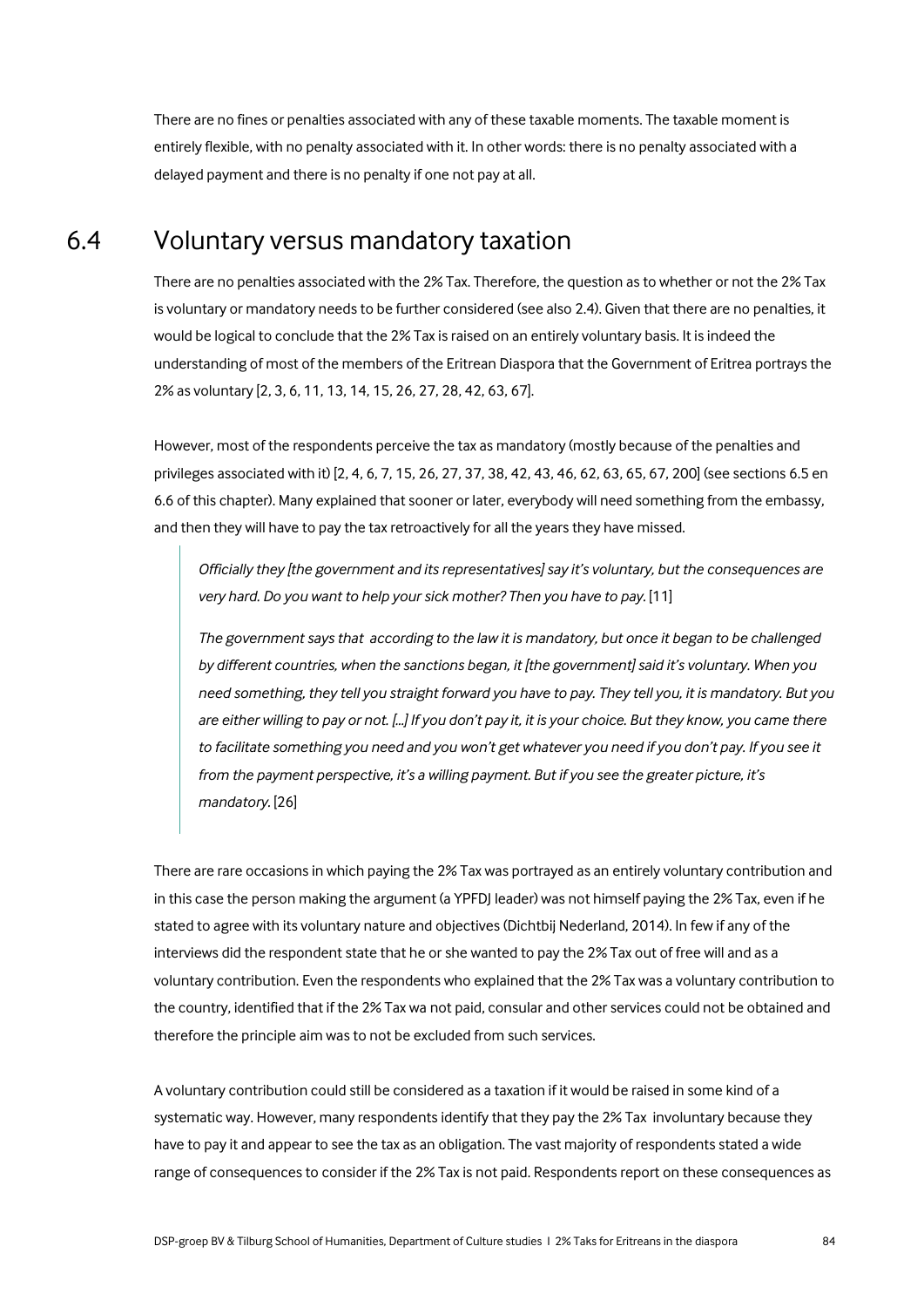"I pay the 2% Tax because I needed …" or "I have to pay 2% Tax because I need to …". This seemed inconsistent with a voluntary motivation. In addition, the 2% Tax is levied retroactively- as a mandatory obligation. The amount calculated for taxation is dependent solely upon a decision by the Tax collector, and there seems to be no participation of the taxable person to that decision.

From the above it can be construed that the 2% Tax cannot be understood as a voluntary tax - similar to something like a membership contribution to a political party or a voluntary diaspora contribution to help build the country (as its intention was during the contributions raised to support the EPLF). The way in which the tax is collected, is inconsistent with a voluntary notion.

If it is concluded that the 2% Tax cannot be conceived of as a voluntary tax, but is in fact a mandatory tax, then the question arises how it is enforced – especially in light of the fact that no penalties are defined for late or non-payment (as described in 2.3 and 6.3).

# 6.5 Enforcement

From the previous analysis it is concluded that the 2% Tax should be understood as a mandatory Tax regime. Hence the question of its enforcement needs to be raised. If it is a mandatory tax, how is it enforced? During the interviews the question was asked how the 2% Tax was enforced. The following areas were identified.

#### 6.5.1 Denial consular services and services in Eritrea

According to the Eritrean government, the consequences of non-payment of the 2% Tax are of an administrative rather than criminal nature, are "clearly stipulated by law", and "consist of denial of specific entitlements and services (land allocation etc.) to those directly accountable" (Ministry of Foreign Affairs, 2012, para. 1). However, within the reviewed documents, the government does not further specify what services could be affected, yet they explicitly reject the SEMG's allegations that consequences are applied extraterritorial, "i.e. in the country of residence of the person concerned, and/or by proxy (to relatives or other persons affiliated to the individual concerned)" (Ministry of Foreign Affairs, 2012, para. 1). They also explicitly deny that non-payment leads to the denial of access to identity cards or passports (Permanent Mission of Eritrea to the United Nations, New York, 2014), denial of entry visas (*Ibid*.), or imprisonment (Permanent Mission of Eritrea to the United Nations, New York, in UN Security Council, 2015). Yet, other statements from representatives suggest that some of these consequences do indeed occur following nonpayment.

In an interview with journalists from the German *Zeit*, Yemane Gebreab (Head of Political Affairs of the PFDJ) stated the following:

*It [the 2% Tax] is entirely legal, other countries, such as the USA, do the same. If you are an American citizen and you do not pay taxes, then you will be imprisoned. You will not be given a passport abroad, and you will not be helped at the embassies. That's exactly how*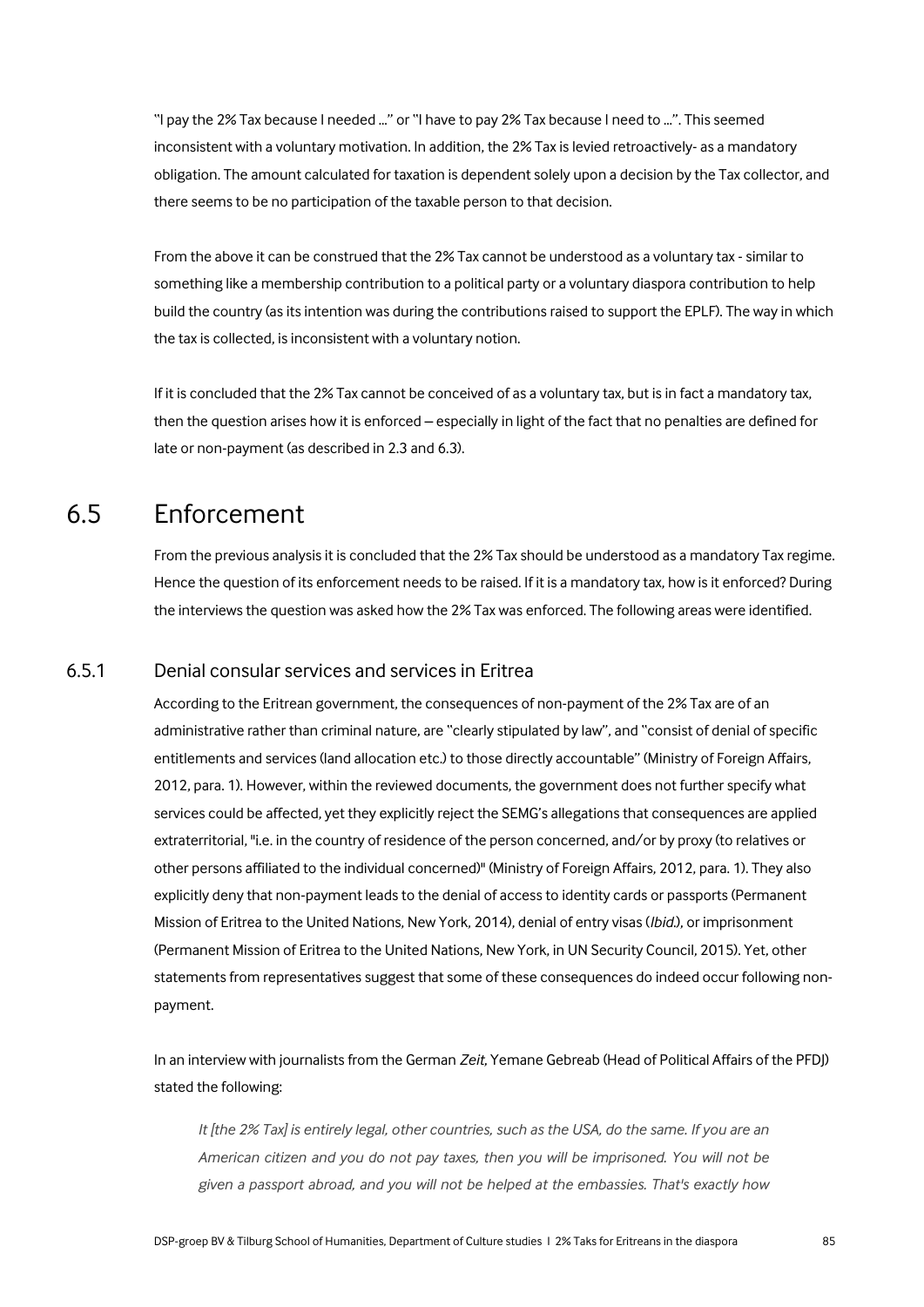*we do it too.* (Yemane Gebreab, in Interview with Dausend and Lau, 2015, translation by author)

The German government has also received official information that the Eritrean government is replacing Eritrean ID cards [25]. This means that people will have to pay the 2% Tax in order to receive their new ID card.

Several secretly-recorded conversations with embassy staff members confirm that services are denied if the 2% Tax has not been paid. Staff members of the Eritrean Embassy in Sweden (2012) and Canada (2014) specifically explained that one does indeed have to pay the 2% Tax in order to renew one's passport. Another staff member in Sweden suggested that Eritreans need to pay at least part of the 2% Tax in order to receive an entry visa to Eritrea (transcription, Sweden, 2016). (see 5.2. and appendix A)

According to the reports by the United Nations the list of consequences is in fact more severe. This information is corroborated in the interviews.

In fact, while some consequences were confirmed by most respondents, other consequences were less consistently affirmed. This finding supports the observation that the 2% Tax is characterised by a high degree of arbitrariness and inconsistency.

From the interviews (in addition to the recorded transcripts of meetings with embassy officials), it is clear that the 2% Tax payment is enforced by withholding services, first and foremost any consular services. Such services themselves are also paid for so the 2% Tax comes in addition to such services. One respondent states:

*…but in case the refugees need some documents from the Embassy or the Consulate the person in charge is asking if the tax has been paid. The person in charge is well informed about the 2 % Tax that each Eritrean has to pay. I was told that at the Embassy and Consulate have a file for everyone. No documents, if they don't pay also the outstanding amounts.* [15]

In the transcripts of recorded (phone-)meetings with the Embassy in Sweden, the staff at the Embassy do not issue visas to Eritreans who are nationals of the host country and have a Swedish passport. The visa is only given if the person has an Eritrean ID card and, in order to obtain an ID Card, the person is required to pay the 2% Tax: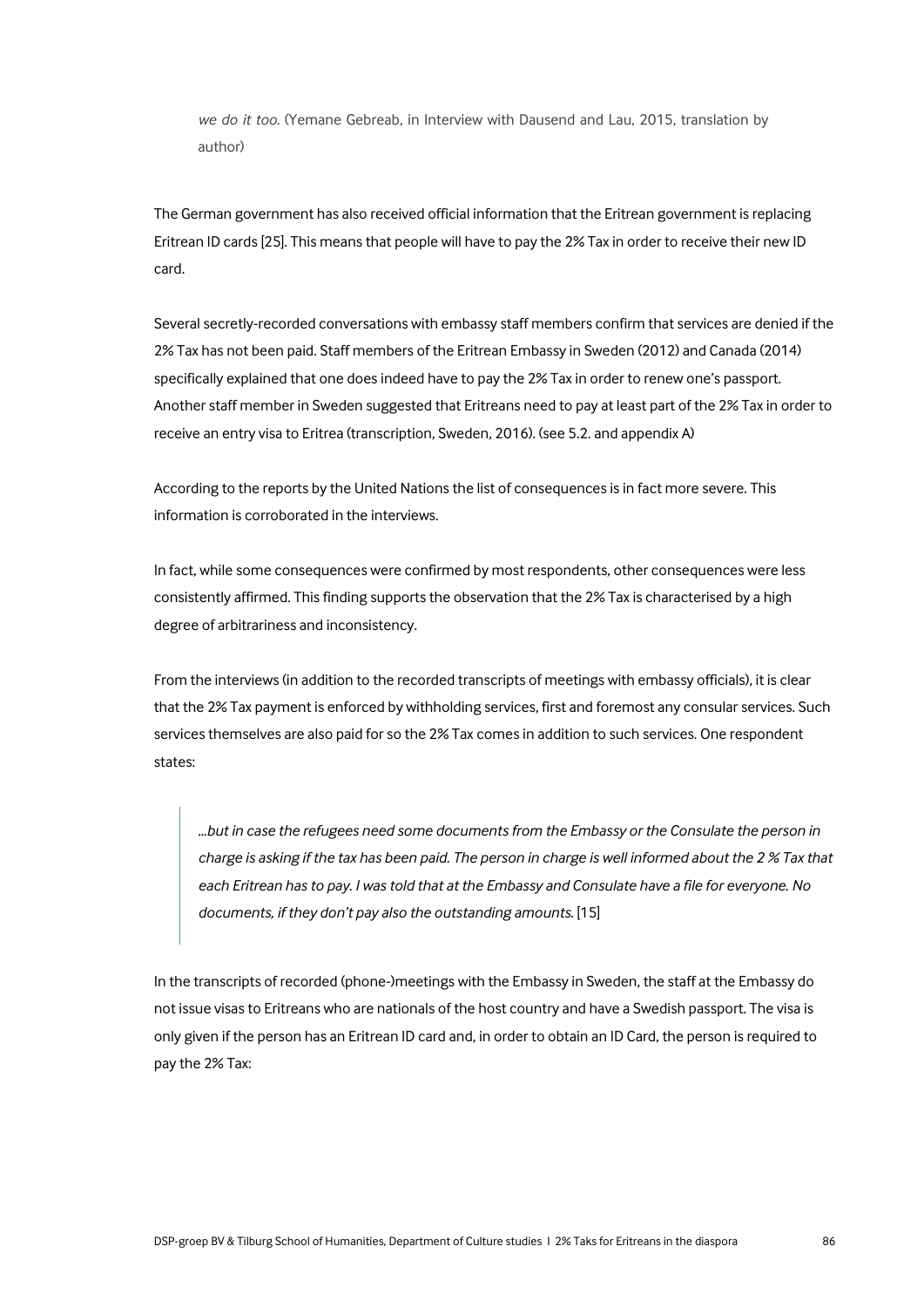*Caller: I'm asking if I can get a visa using my Swedish passport. EE: Forget that. Tell me have you ever had an Eritrean ID or not? (*Sweden, posted 29 July 2016)

The majority of respondents mention that consular services are withheld if the 2% Tax is not paid. Similarly it is generally understood that any administrative services in Eritrea are withheld unless 2% Tax is paid. [1, 2, 5, 6, 9, 13, 14, 15, 16,21, 26, 30, 36, 37, 64, 80, 45, 46, 67, 200]

When an Eritrean in the diaspora goes to the Embassy to request any form of assistance, the first question that is asked is 'have you fulfilled your duties?', in other words, 'have you paid the 2% Tax?' [177]. The embassies will not provide any services or assistance if this has not been done:

*The regime in control of Eritrea demands that members of the Eritrean Diaspora pledge allegiance to the government and provide financial support in the form of a 2% tax on net income. […] [t]his pertains to all of Eritrean origin, be they refugees, asylees, asylum seekers or naturalized […] citizens. Unless in good stead with the government, including up-to-date payment of the tax, the individual is not eligible to receive official documents, such as birth certificates, marriage certificates, school transcripts, etc.* (The American Team for Displaced Eritreans, n.d.)

A number of respondents claimed that it is possible to travel to Eritrea without paying the 2% Tax [3, 32, 27, 102, 205]. Others say that one does have to pay if one wants to visit Eritrea [7, 22, 34]. Some specify that travelling to Eritrea without paying is only possible for those who possess an Eritrean ID card [2, 14, 36, 45]. Those who do not have such an ID card will be asked to acquire one and will then need to pay the 2% Tax [2, 36]. For those that have fled (asylum seekers), it is possible to get a special letter for a visit to Eritrea if one pays 2% Tax at the Embassy of Eritrea in Khartoum, signs a regret form and acquires an Eritrean ID card. It seems that the ID card is a precondition for entering Eritrea and that this requires the 2% Tax to be paid (or exempted).

Many respondents stated as a motivation for paying 2% Tax the need to protect the possibility to access consular services now or in the future (e.g., birth certificate for a child, birth certificate for renewal of a passport, marriage certificate, diploma, services in relation to burial in Eritrea). [11, 1, 2, 3, 4, 5, 6, 22, 12, 13, 14, 15, 16, 102, 26, 27, 28, 30, 34, 36, 37, 38, 39, 40, 41, 42, 62, 64, 65, 66, 67, 7, 107, 205]. The papers are crucial to the persons concerned and these can constitute key proof in such matters as asylum, family reunification, legalisation of children, school admission, etc. In order to get duplicates it is also necessary that the 2% Tax is paid. A young refugee states:

*In order to enter into school I need my certificate. My parents cannot get it unless I have paid 2% Tax [51]*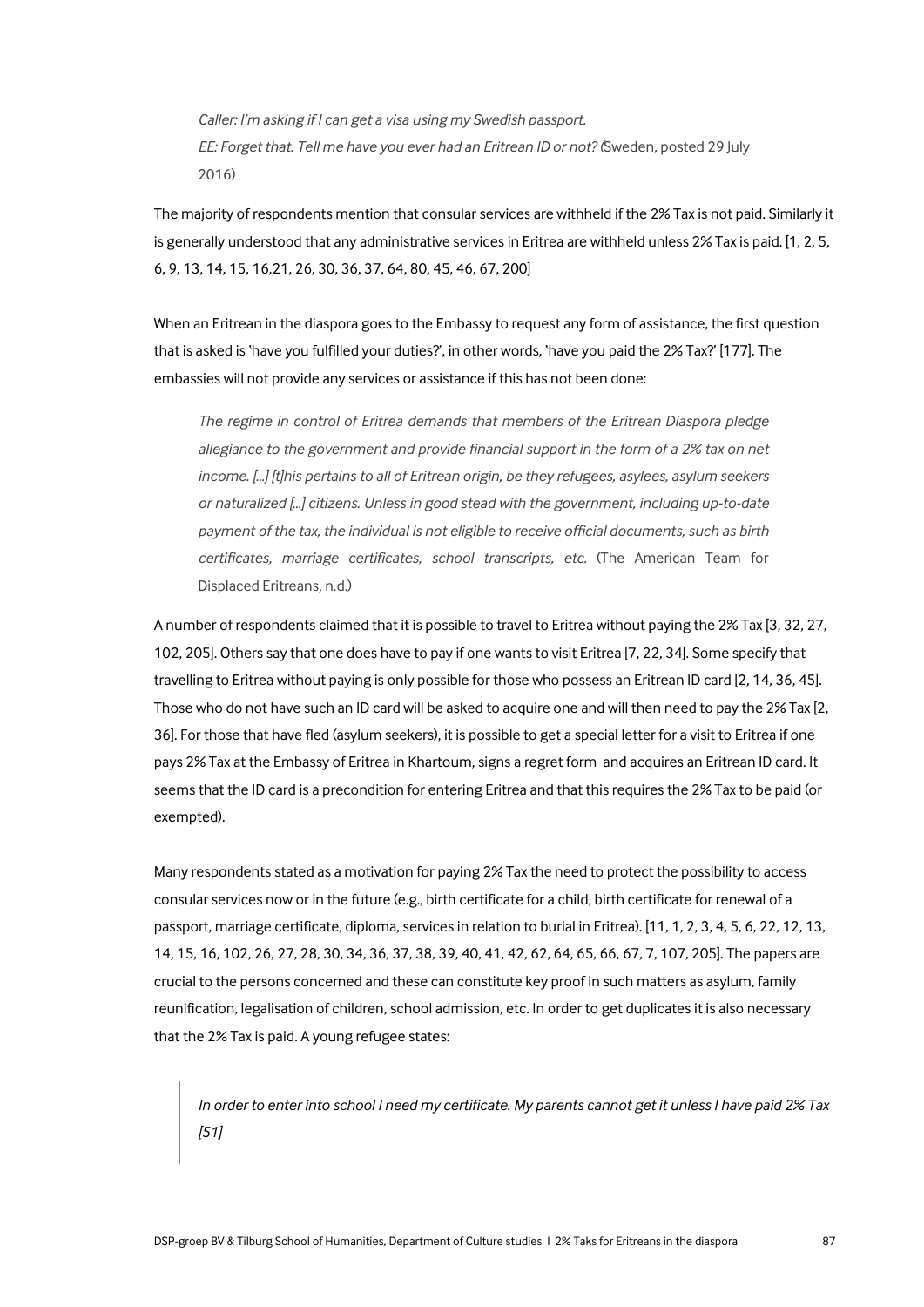It is also impossible to get any duplicates from within Eritrea when the 2% Tax is not paid. This has serious impact on basic rights. Withholding consular and administrative services constitutes extortion.

#### 6.5.2 Denial services, privileges and protection in Eritrea

From the interviews and the questionnaires, it appears that a much wider scope of services and privileges are withheld if the 2% Tax is not paid:

- $\bullet$ to receive protection for land received from the government in Eritrea [16, 50, 71, 105];
- $\bullet$ to receive protection in association with certain projects in Eritrea, such as housing projects, and purchased land and/or houses and need further services and permissions [4, 6,9, 13, 14, 46, 50, 67, 102, 30, 71];
- Э to be allowed access to further services for projects (such as building a house) in Eritrea and they want to reduce the risks involved [3, 36, 46, 50, 67, 200];
- Э to receive protection to reduce risk of exposure [19, 50, 73]; to be protected against the consequences of irregular or illegal activity, which the embassy has information about (e.g., earning an income, legally or illegal, and receiving benefits at the same time or married couples who live apart to receive more benefits) [19, 30, 47, 48].

A combination of these motivations leads in some cases to a regular payment of the 2% Tax. The coercive aspect is in that paying the 2% Tax means that they can access services or receive protection that would otherwise not be available to them. This can be considered extortion; people need to keep on paying more in order to keep the properties that they rightfully own.

*I have to pay. I own a house in Eritrea. To be able to maintain the house I need to pay. At the moment the Regime prohibits selling of property. So I have no choice. If I stop paying I cannot give my sister a warrant of attorney and then the house goes to the state. I feel trapped. [46]* 

In some cases such interests may constitute a matter of survival:

*I am now in my seventies. The only asset I have is the house of my parents. Without it I will be destitute. I have to pay the 2% Tax to make sure they do not take it away from me. [77]* 

Creating uncertainties about the properties and financial investments in Eritrea are an important fear associated with the collection of the 2% Tax (see 6.6). The fear is based on the abuse of power, that the government can take away privileges associated with any property, investment of transaction arbitrarily. This forces the members of the diaspora to stay in good stead with the authorities. This constitutes blackmail.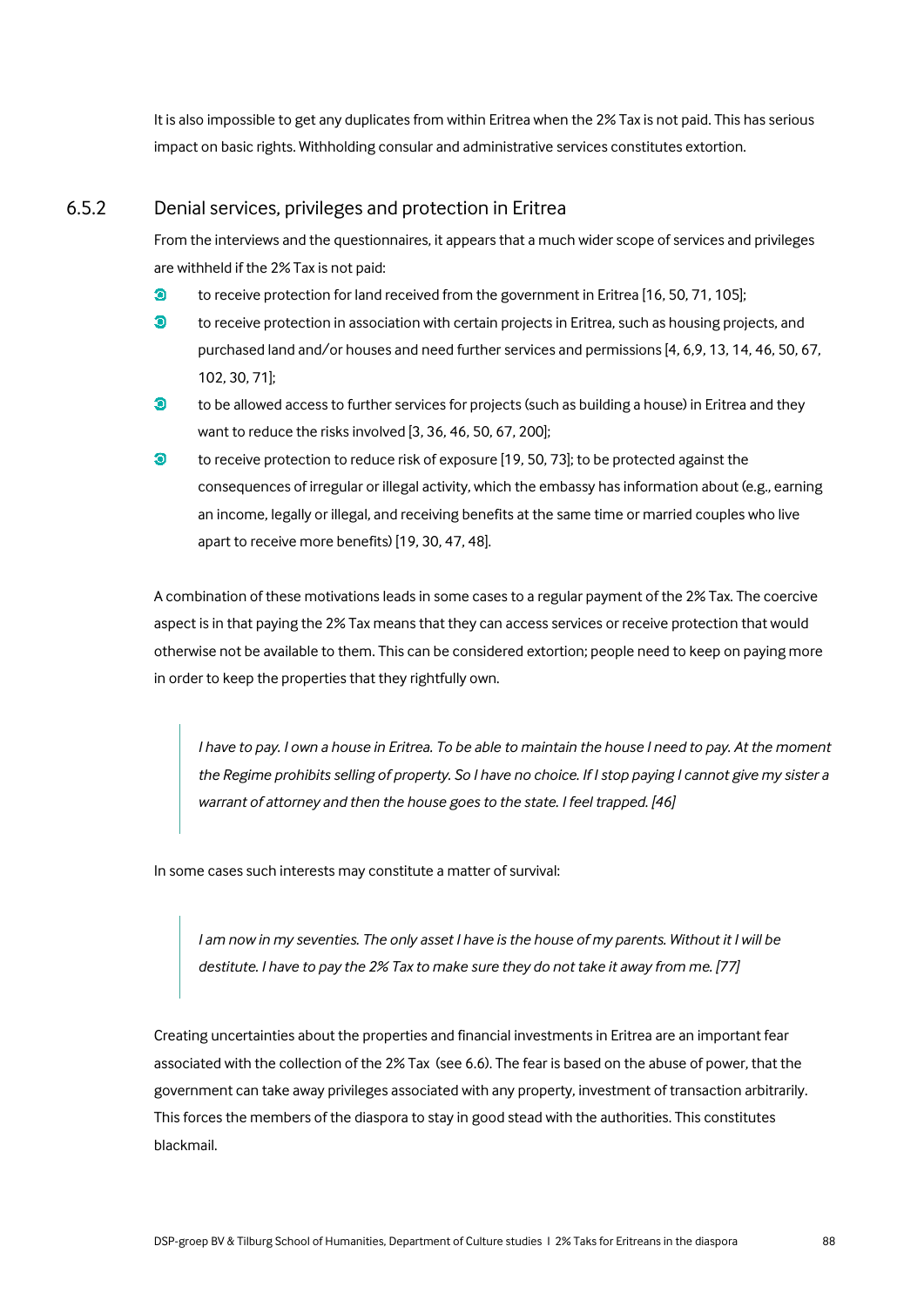### 6.5.3 Withholding protection in the host country

The payment of the 2% Tax is associated with the need to receive protection from the embassy in the host country. This is associated with the financial services offered by the embassies (without permits in the host country to do so). Such services include the safekeeping of money or other valuables for the members of the Eritrean Diaspora. [47, 48, 71]. The embassies have been (or still are) involved in providing routes for financial transfers to bank accounts. A range of financial services, shares, bonds and obligations are offered [46. 48, 71]. These forms of financial support have created dependency on the continued support of the embassy. In this context the embassy receives sensitive information and this information may also be used to put pressure.

Collecting the 2% Tax is therefore associated with the coercion that financial resources or valuables in possession of the embassy are withheld. The services may not be carried out in a legal or regular setting and may constitute fraud, which puts further pressure on the taxable person to fulfil duties so as not to be exposed [160, 162, 705]. This constitutes blackmail. The blackmail constitutes the withholding of protection granted to members of the Eritrean diaspora (in form of financial safekeeping, information, or otherwise), or the fear that this may happen. This is further compounded by the fear that the financial resources, given to the embassy for safekeeping, may never be returned. This may constitute blackmail in relation to illegal practices and potentially fraud.

### 6.5.4 Mental pressure: demand of loyalty

The notion of having to fulfil the 2% Tax as a 'duty' is experienced as intimidation. One respondent explains it as follows:

*When I was asked in a debate with a PFDJ leader if I had paid my duties, it was intended as intimidation, as a threat. We Eritreans, we all know what it means when that question is asked. [177]* 

A respondent clarified the mental pressure to pay the 2% Tax as follows:

*You have to have allegiance to the party. If you are a citizen of Eritrea you are beholden to the PFDJ. Therefore you are expected to obey the decisions of het party, you observe any rules (explicit or implicit) and any decisions they make and you do not act against the interest of the party. It is a decision of the party whether you are acting in its interest. (..) But it is all very arbitrary because there is no rule of law. There is just people in power. [161]* 

Given the absence of rule of law and a governance system with checks and balances, the tax cannot be regarded as an ordinary contract between the state and citizens. It is this element that makes the consequences of not paying the 2% Tax uncertain and at the discretion of 'people in power' that provides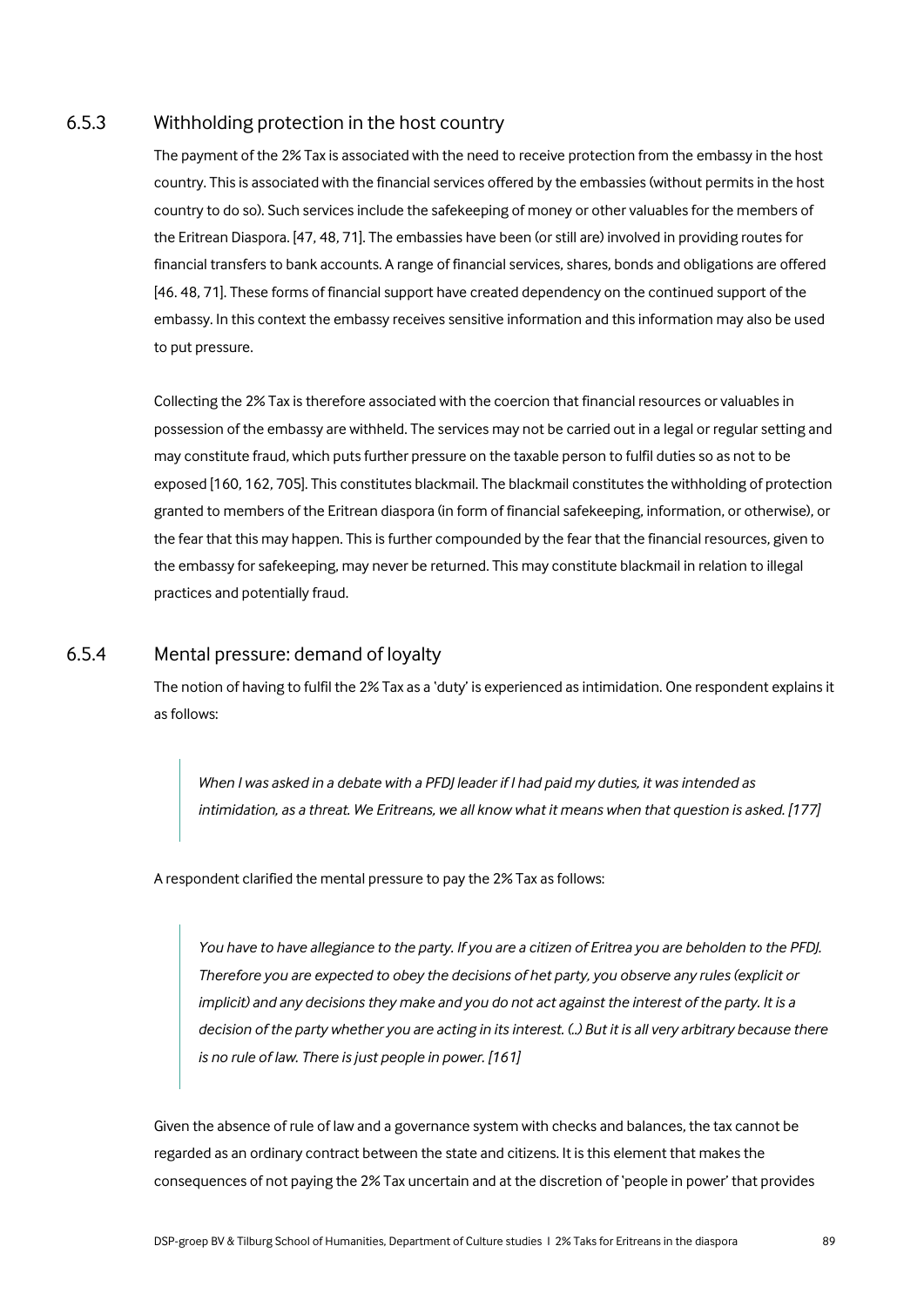the principal coercive element. This system is directly linked to the administrative party hierarchy that controls people within Eritrea and which is connected through a system of intelligence-gathering:

*I* worked for the youth organisation in Eritrea. We would go to all the youth and collect all the information. If we saw anything wrong we would report. All this information could be used when *there was a reason for it. It was usually clear what the hierarchy was and how you could obey the (implicit) rules, by obeying superiors. The problem is when you have more people in superior position, then that creates insecurity as you do not know the rules of whom to obey. The system here in this country in the diaspora is the same, they do exactly the same. [401]* 

The 2% Tax is described as a system of control, which is akin to the way in which control is exercised within Eritrea (for instance through the vouchers-system and the national service). The 2% Tax allows the tax-payer to demonstrates loyalty and submission and in exchange he or she receives protection and privilege. If the 2% Tax payment is understood as an indication of loyalty and adherence to the PFDJ, then the question arises what the possible costs can be if such loyalty - as demanded, is not respected (and 2% Tax is not paid).

The mental pressure demanding explicit loyalty to the Government of Eritrea, to the PFDJ, is a coercive practice associated with the 2% Tax collection.

#### 6.5.5 Social pressure, vilification and exclusion

Many respondents mentioned that there is an intense social pressure to pay the 2% Tax, which is exerted by members of the local Eritrean community [3, 11, 22, 30, 33, 36, 37, 39, 49, 46, 63, 66, 67, 205]. Many pay because they are afraid of social isolation or do not want to cause problems for their relatives in Eritrea [39, 49, 46, 205]. A large number of respondents stated that the reason for paying the 2% Tax was to protect themselves from social exclusion and isolation [3, 15, 28, 29, 37, 38, 40, 41, 46, 65, 66, 67, 71, 80, 205]. The fear for social exclusion is very real:

*Those who are reluctant or those who refuse to pay the 2% Tax, are ostracized as pariahs and, consequently, intimidated and harassed. They are labelled 'woyane's', which translates as 'traitors or agents of the arch enemy', namely, Ethiopia. The spectre of being isolated from the small, but tight, Eritrean society, is unbearable to many Eritreans. The Regime also tries to blackmail them into submission, by intimidating their families back home, whose information is obtained through the compliant members of the diaspora.* [49]

Not paying the 2% Tax is considered to be disloyal [36, 37, 49, 46, 63,67, 205] and may lead to social isolation [37, 39, 49, 46, 63, 66, 205]. The social pressure appears less in countries where the local community organisations of the PFDJ are less developed [22, 67, 205], and where presence of the (Y)PFDJ is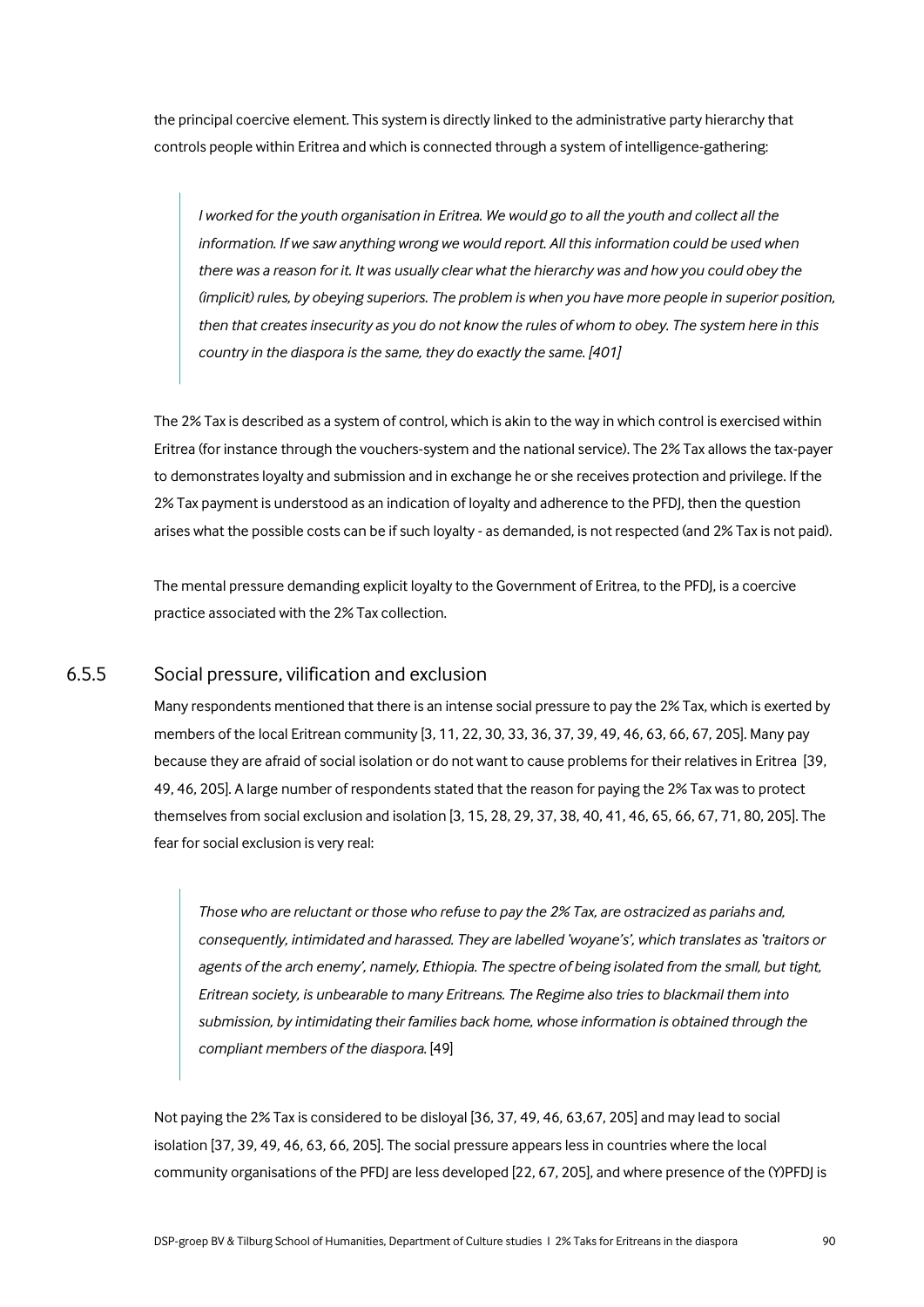less [22, 67, 68, 69]. Social pressure is also less in countries where there has been a lot of political and media exposure on the 2% tax [28, 71, 73]. Social pressure also leads to pressures within families (in Eritrea, but also in Europe) [19, 48.]. As part of the social pressure it is expected that contributions are made, for fundraising and other charitable or political objectives as part of (and in addition to) the 2% Tax collection. These are usually included in the retroactive calculation of duties (see 6.8).

Fear for loss of assistance provided by the Eritrean community and/or church priests and community is an important concern as well. This is for instance relevant for (increasingly frequent) concerns of mental health, trauma and traditional healing practices [1, 2, 5, 30, 69, 202]. As most priests and deacons of the orthodox church are under the authority of the PFDJ, important support may not be available if the person is not compliant with the 2% Tax. This may constitute special items for healing with official blessings from the church to heal specific trauma related conditions, which can only be accessed if the person is considered allegiant. $^{24}$ 

Personal visits, door-to-door visits, targeted visits of refugees in refugee camps/locations and pressure through relatives or friends amount to extortion, as it threatens someone with actions that impact personally or mentally with the objective to extract funding. The fear for exclusion constitutes a serious threat for the vulnerable group of Eritrean refugees and the association of the 2% Tax with such fears constitutes mental and social pressure that affects their wellbeing in a deeply existential way.

The third wave of refugees are severely traumatised, due to the duress experienced during the difficult journey to reach Europe, which may have included torture, sexual violence and other violence, rape and many other degrading experiences. Ongoing mental health problems, problems associated with traditional healing practices are examples of the situations in which refugees seek help from the priests during which they may be pressurised into paying the 2% Tax drawing on sentiments of guilt [DSP-groep & Tilburg University, 2016).

#### 6.5.6 Reprisal through family in Eritrea

 $\overline{a}$ 

One way of pressuring Eritreans to pay the tax is pressurising or threatening their family members in Eritrea [19, 16, 30, 47, 48, 64]. One respondent explained:

*…Eritreans in Italy are contacted by family members in Eritrea about the payment of the tax. It can happen when a brother, a sister, the father or the mother need the issuing of authorisations for their own business from the government in Asmara. In that case the government uses the family to put pressure on the refugees to pay the 2% Tax. [119]* 

 $^1$  Such practices are described in Kidane and Van Reisen (2017). These are increasingly widespread in European countries. [99,]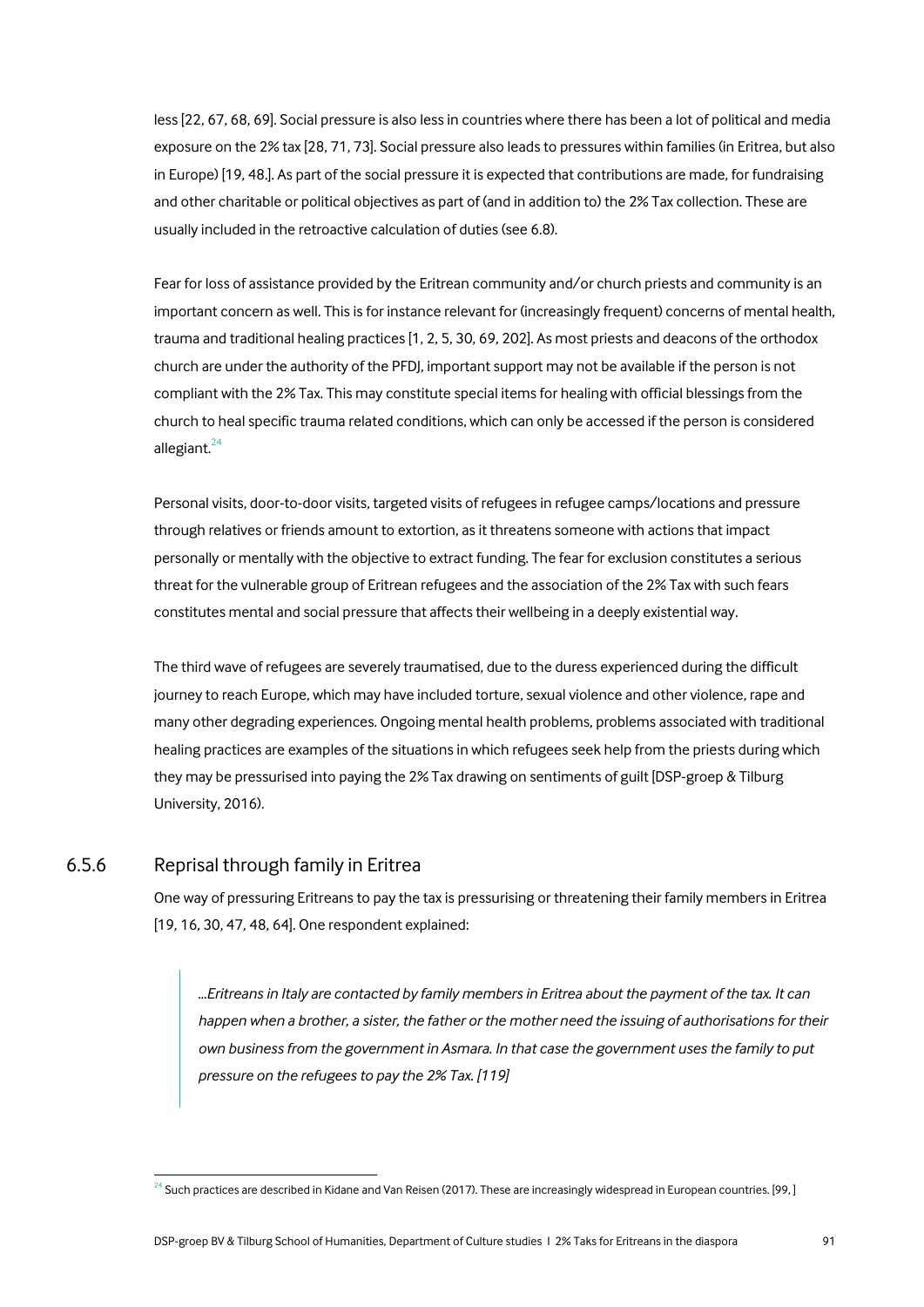Family members may be punished when refugees have fled the countries and are subsequently vilified as traitors for not fulfilling national service. The family members may lose access to food coupons, which are essential for survival, and they may be forced to pay a fine of 50.000 nakfa (a fine payable for a relative who has fled). Paying such a fine is impossible for most families and family members may end up in prison. In order to avoid such consequences, refugees may opt to sign a regret form and pay the 2% Tax. As a consequence information about them and their family becomes available to the embassy and inteligence services [19, 16, 30, 47, 48]. As explained in the following quote by a former YPFDJ member, the local Mahbere Coms (local community organisations in the host countries) play an essential role in this.

*At some point, you become a member of the organizations. In the beginning, you do not realize that you are walking into a trap. You want to connect when you get here and so you join a group. There, people can play billiard etc. Then you become a member, you fill out papers, provide the names of your parents etc. With that they can then extort you. They explain that they know where your parents are and that it is good if you are loyal and always go along with them and then your family will be doing well. Otherwise, you sort of know what will happen in Eritrea. These people know what can happen in Eritrea, they grew up there; people are shot, extorted etc.* [30]

The advantage of paying the 2% Tax is that it is possible to support the family in Eritrea. In order to send money or to send parcels 2% Tax must have been paid. [11, 30, 68, 71, 107]

Once the family ties are known the continuation of the 2% Tax is important to ensure that relatives in Eritrea do not experience a denial of access to permits, administrative procedures, etc. Examples provided in the interviews are that the 2% Tax should be paid in order to ensure

- Э support to relatives in Eritrea who have an economic activity and there is a need to avoid exposure [5, 34, 36, 67, 95, 107]
- Э support family in Eritrea to arrange family reunification (this procedure requires thorough documentation of family relations and they hope that paying the 2% will advance this procedure) [11, 4, 15, 16, 68]

The consequences of not paying the 2% Tax for relatives in Eritrea by association is a serious form of extortion, as many family-members live on the brink.

### 6.5.7 Reprisals direct or by association

Fear for consequences for relatives was mentioned as an important motivation to pay the 2% Tax. This was expressed as the need to protect relatives in vulnerable positions and avoid exposure of them to any risk; to protect themselves to not get into trouble or do not want their family in Eritrea or in the diaspora to get into trouble [11, 1, 2, 3, 6, 13, 15, 16, 27, 29, 30, 36, 37, 39, 40, 41, 46, 64, 66, 67, 71, 205]. Respondents refer to a wide range of possible reprisals on family members within Eritrea (national service,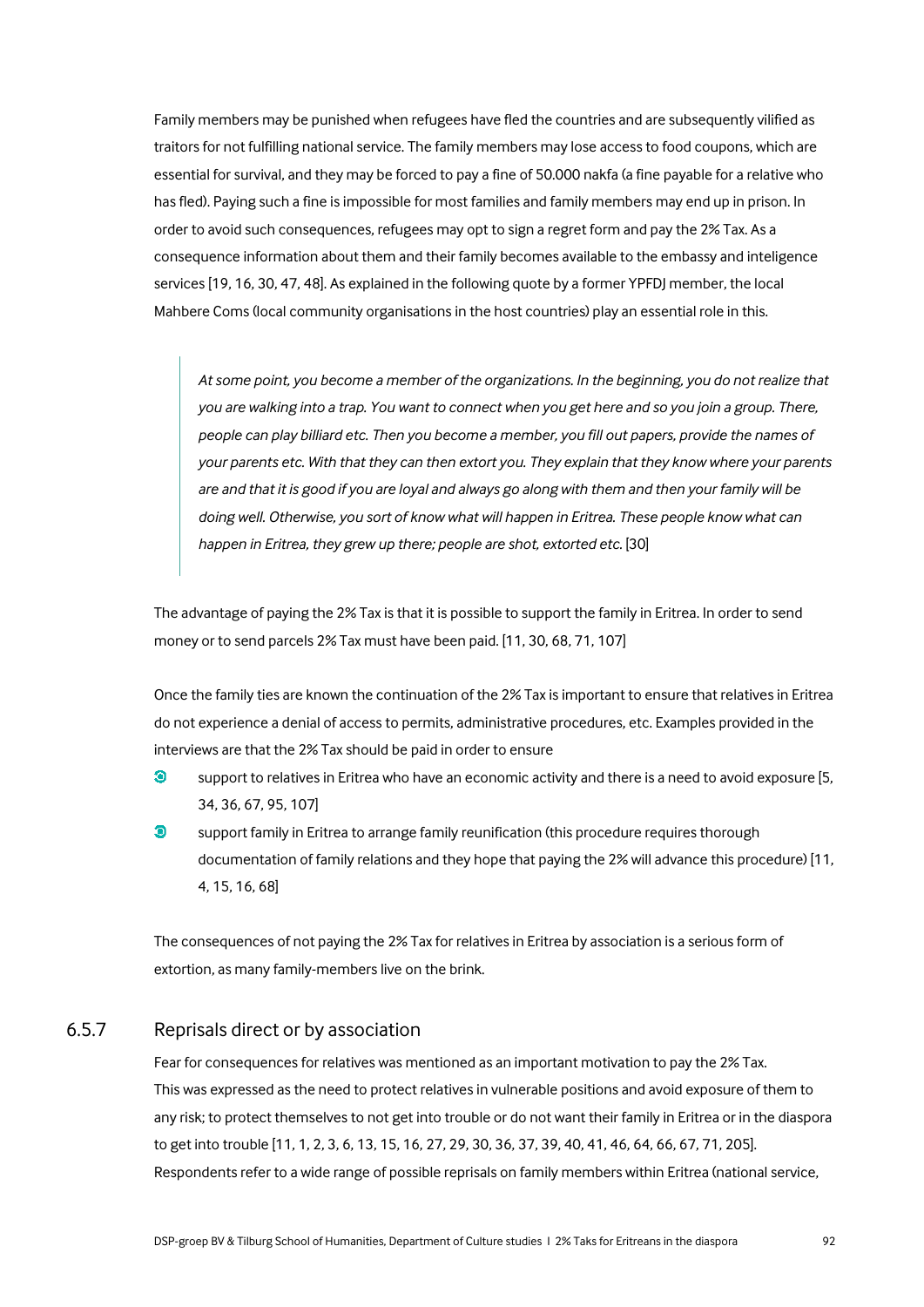fines, withholding coupons, imprisonment, disappearance) that feeds their fear and point to the evidence of the presence of the strong arm in the diaspora as a basis for reprisals in Europe (see section 5.5.).

Respondents identify the reprisals by association as especially hard. Given the arbitrariness of possible comeback, they fear that they can only protect their relatives (in the diaspora and in Europe) by showing loyalty and submission. The payment of the 2% Tax is an important element to demonstrate such loyalty.

As indicated, the punishment by association associated with the collection of the 2% Tax constitutes a serious form of coercion and violates the basic human rights that no-one should be punished for the deeds of someone else. The possibility of harm to relatives creates serious mental pressure on the Eritreans in the diaspora to pay the 2% Tax.

### 6.6 Favours, privileges, benefits versus punitive measures

The 2% Tax is not just a punitive-enforced system. Payment of the 2% Tax opens the door to a range of favours, privileges and benefits, which are only accessible if the 2% Tax is paid. These benefits motivate taxpayers to pay. Those that are excluded from the 2% Tax payment, or exclude themselves by refusing to pay it, cannot access these benefits. The punitive measures is that the favours and privileges and enjoyment of basic rights are denied.

Given the broad extent of the consequences, their impact on basic needs and basic rights, not only of the tax payer but also on relatives and on relatives in Eritrea makes the 2% Tax difficult to resist. The few who dare to oppose it openly refer to it as 'extortion tax'. Generally, the 2% Tax is a silent pact between the PFDJ and the tax-payer, to leave him and his family alone. It this silent pact that makes the 2% Tax not conducive to police reporting, which goes exactly against the quest for loyalty that underpins the 2% Tax regime.

In the following sections the positive and negative consequences associated with the 2% Tax collection are set out.

#### 6.6.1 Direct positive consequences

Payment of the 2% Tax is a precondition for receiving a variety of services, privileges and rights. Many Eritreans have to pay the 2% Tax because they need something from the Eritrean embassy or from within Eritrea. Table 6.1 gives a list of the positive consequences of paying the tax, as mentioned by our respondents and/or in the UN reports.

Many respondents stated that the provision of any services by the embassy (including the provision of any documents) was dependent on payment of the 2% Tax [21,34, 38, 39, 42, 44, 46, 62, 63, 65, 66, 67, 71, 72, 205]. Table 6.1 lists only those services and documents mentioned in particular.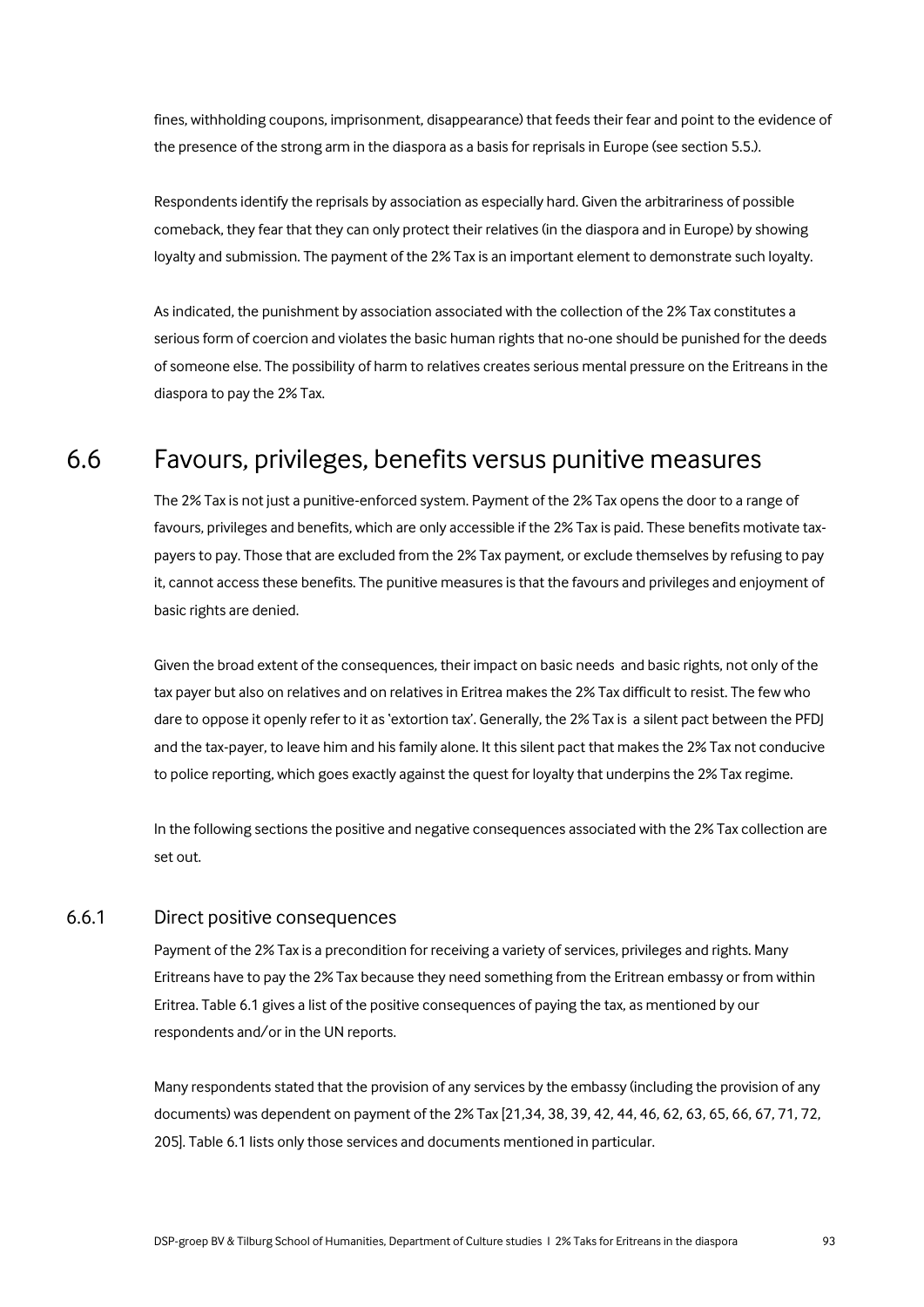| Table 6.1 Direct positive consequences of paying the 2% Tax |  |
|-------------------------------------------------------------|--|
|                                                             |  |

| <b>Type of</b><br>consequence                                                      | <b>Mentioned by most respondents</b>                                                                                                                                                                                                                                                                                                                                                           | <b>Different experiences or stories</b><br>from respondents                                                    |
|------------------------------------------------------------------------------------|------------------------------------------------------------------------------------------------------------------------------------------------------------------------------------------------------------------------------------------------------------------------------------------------------------------------------------------------------------------------------------------------|----------------------------------------------------------------------------------------------------------------|
| Consular services at<br>the embassy or<br>consulate in the<br>country of residence | Birth certificate<br>Marriage certificate<br>Certificate of diploma<br>Baptismal certificate<br>New or renewed passport<br>New or renewed ID<br>Repatriating deceased for burial in Eritrea                                                                                                                                                                                                    | Sending parcels to Eritrea<br>Sending remittances to Eritrea<br>Entry visa (on their European passport)        |
| Privileges or rights<br>in Eritrea                                                 | Investing in Eritrea<br>Selling, buying or owning property (piece of land)<br>Buying, building or reconstructing a house<br>Renting property<br>Owning business/receiving permits<br>Giving power of attorney<br>Inheriting<br>Applying for a piece of land in birth region or birth<br>region of parents<br>Requesting exemption from customs duty when<br>immigrating to Eritrea permanently | Coupons for food or gasoline (during<br>vacation)<br>Exit visa for diaspora Eritreans who visit<br>the country |

### 6.6.2 Indirect positive consequences

Apart from the set of services, privileges and rights that becomes accessible as a direct consequence of paying the 2% Tax, there is also a set of 'favours' that are associated more indirectly with payment. Paying the 2% Tax is one way of proving your loyalty to the Eritrean government. The more loyal you are perceived to be, the more favours you will receive. Table 6.2 provides a list of the indirect positive consequences, which some of the respondents associated with payment of the 2% Tax.

#### Table 6.2 Indirect positive consequences of paying the 2% Tax

| <b>Type of</b><br>consequence | <b>Mentioned by most respondents</b> | Different experiences or stories from<br>respondents                                                                                                                                                 |
|-------------------------------|--------------------------------------|------------------------------------------------------------------------------------------------------------------------------------------------------------------------------------------------------|
| In the diaspora               | Invitation to cultural events        |                                                                                                                                                                                                      |
| In Eritrea                    |                                      | Businesses are favoured<br>Job promotions                                                                                                                                                            |
| For family members            |                                      | Businesses are favoured<br>Job promotions<br>Permission for family members to visit<br>Family reunification procedures are made<br>easier (provision of exit visas, provision of<br>documents, etc.) |

### 6.6.3 Direct negative consequences

Punishment by association against family members in Eritrea, which has also been mentioned by several reports of the UN Monitoring Group (SEMG 2011, 2012 & 2015), was highlighted by respondents as one of the main direct negative consequences of non-payment of the tax: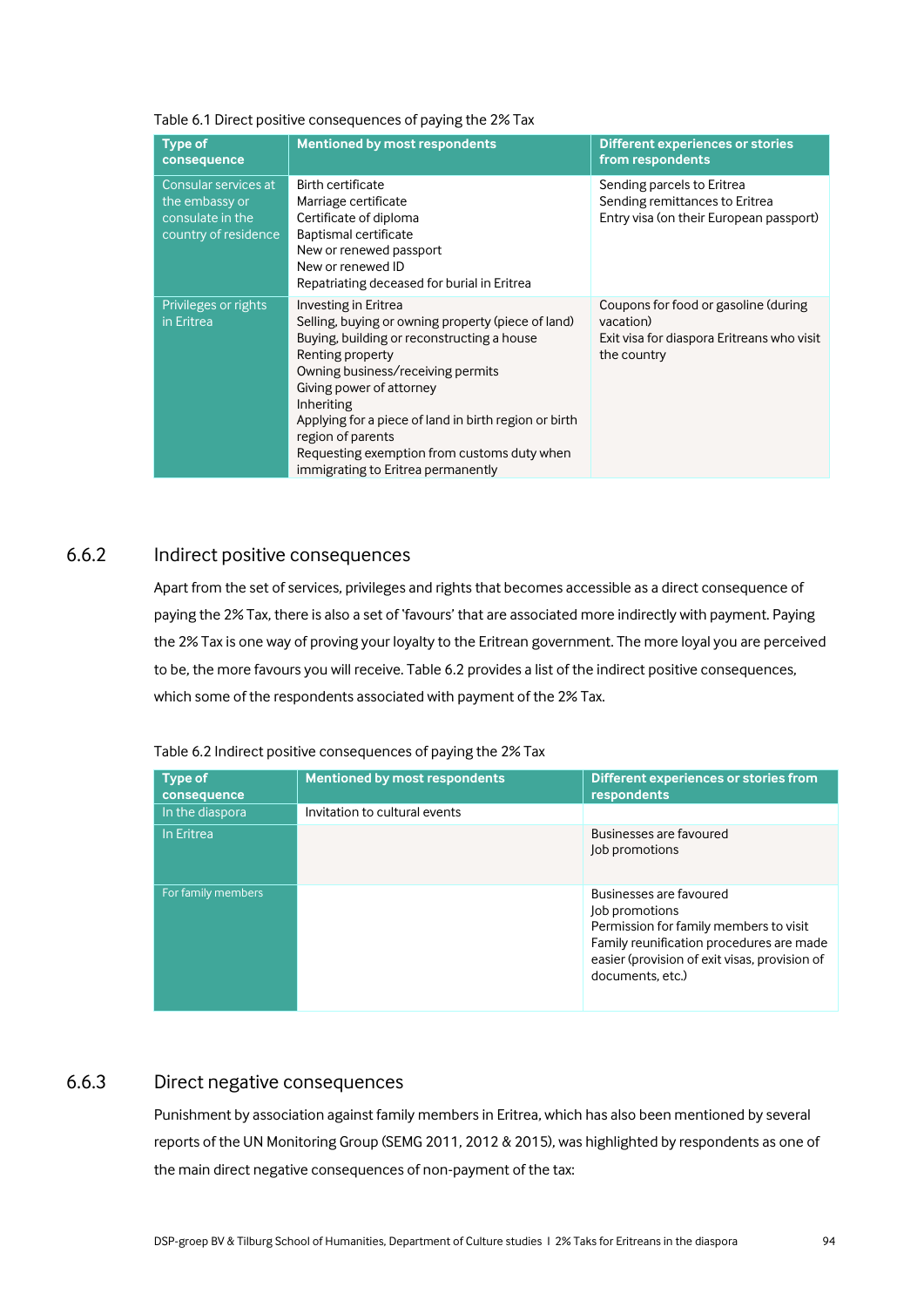*My family they had to say 'we don't know where he is' and that they have no contact with me. Because for anything they want, to renew their licenses if they want to do business, they ask for me. If you don't pay the 2%, then your family back home gets affected. The food supplies are given by coupons, for that they have to account for every member of the family and if you are not in the national service and you are not registered as someone who is missing, then they don't give you the food coupons. [71]* 

| <b>Type of</b><br>consequence | Agreed on by most respondents                                                        | Different experiences or stories from<br>respondents                                                                      |
|-------------------------------|--------------------------------------------------------------------------------------|---------------------------------------------------------------------------------------------------------------------------|
| In the diaspora               | Social pressure                                                                      | Disclosure of illegal activities (informal<br>work etc.)<br>Loss of money saved at the embassy<br>Threats or intimidation |
| In Eritrea                    | Inheritance is taken away<br>Property goes to the state<br>Businesses are taken away |                                                                                                                           |
| For family members            | Inheritance is taken away                                                            | Loss of food coupons<br>Unable to obtain/renew business<br>licence                                                        |

#### Table 6.3 Direct negative consequences of not paying the 2% Tax

#### 6.6.4 Indirect negative consequences

Another set of negative consequences is associated more indirectly with failure to pay the 2% Tax. According to the majority of the respondents, those who do not pay the tax are perceived as disloyal to the Eritrean government. Some have even explained that someone who does not pay is immediately believed to be part of the opposition. Many respondents said that they believe that the Eritrean government punishes those who are disloyal. The punishments listed below are not necessarily directly linked with failure to pay the 2% Tax. They are rather punishments associated with disloyalty in general.

*Some people, especially the ones who have been here for 20–30 years, pay because they have things to do in Eritrea. They have houses and businesses and they fear what happens when they do not pay. 3–4 year ago, for instance, the Regime destroyed houses in various cities. If you pay, you are respected and that means that they are unlikely to destroy your property. If you do not pay the tax, then you are automatically understood to be part of the opposition.* [13]

*I pay the tax because I want to be able to visit my parents and sisters and I want to be buried in Eritrea. I receive state benefits. So it is hard but I have no choice.* [93]

*My father needed to give a power of attorney to a relative in Eritrea to take care of the family property. He stopped paying a long time ago. He went to the Embassy to pay the 2% Tax. His relative needed to show a copy of the receipt to receive that power of attorney. He did not want to pay but he*  had no choice, otherwise the family property would go to the state. [67]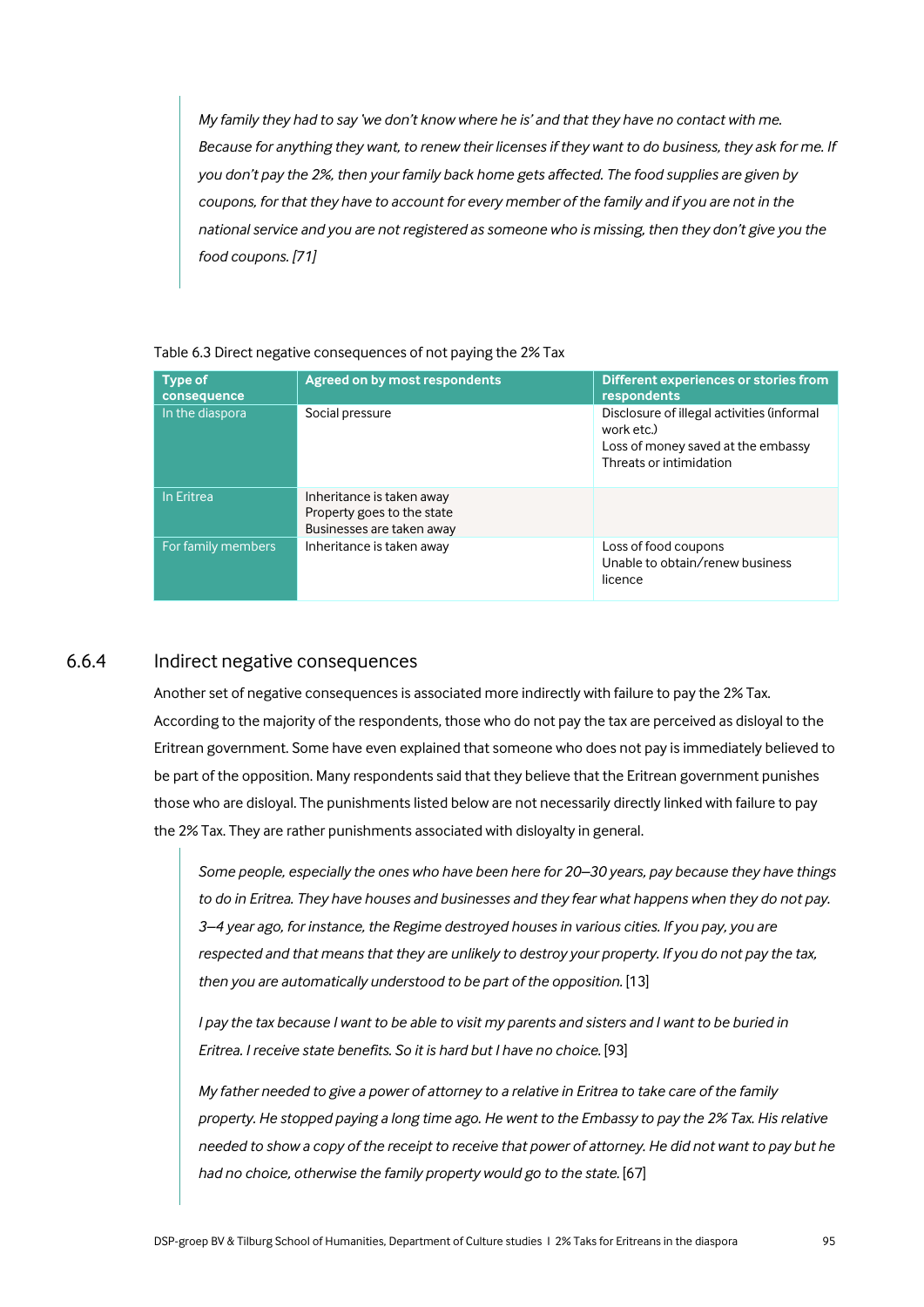| Table 6.4 Indirect negative consequences of not paying the 2% Tax |  |
|-------------------------------------------------------------------|--|
|                                                                   |  |

| <b>Type of</b><br>consequence | Agreed on by most respondents                                                                                                                             | <b>Different experiences or stories</b><br>from respondents                                                            |
|-------------------------------|-----------------------------------------------------------------------------------------------------------------------------------------------------------|------------------------------------------------------------------------------------------------------------------------|
| In the diaspora               | Isolation from diaspora community                                                                                                                         | Community avoids your business                                                                                         |
| In Eritrea                    | Registration on the black list<br>Property may be destroyed<br>Concerns about safety when visiting Eritrea (e.g.,<br>fear of arrest, denial of exit visa) |                                                                                                                        |
| For family members            |                                                                                                                                                           | Harassment of family members<br>Imprisonment of family members<br>Land or property is taken away<br>Business is closed |

The removal of favours, privileges and benefits are serious in a country where accessing of basic needs and basic rights are dependent upon the goodwill of those in higher power. The 2% Tax therefore impacts on basic rights, which will be discussed in section xx.

# 6.7 Payment transaction

The 2% Tax is always paid in foreign currency. The interviews, analysis of documents and literature show lack of a clear, transparent and coherent approach to the way in which payments of the 2% Tax are made and to whom. The modus operandi differs between the European countries studied, and have also changed over time, especially as a result of the increasing pressure in certain countries following UN Security Council Resolution 2023, which requested a prohibition of the 2% Tax.

Four categories can be distinguished based on the institution to which the payment is made. Within these categories, sub-categories can be distinguished based on how the 2% Tax is paid. Table 6.5 summarises the different ways of paying the tax.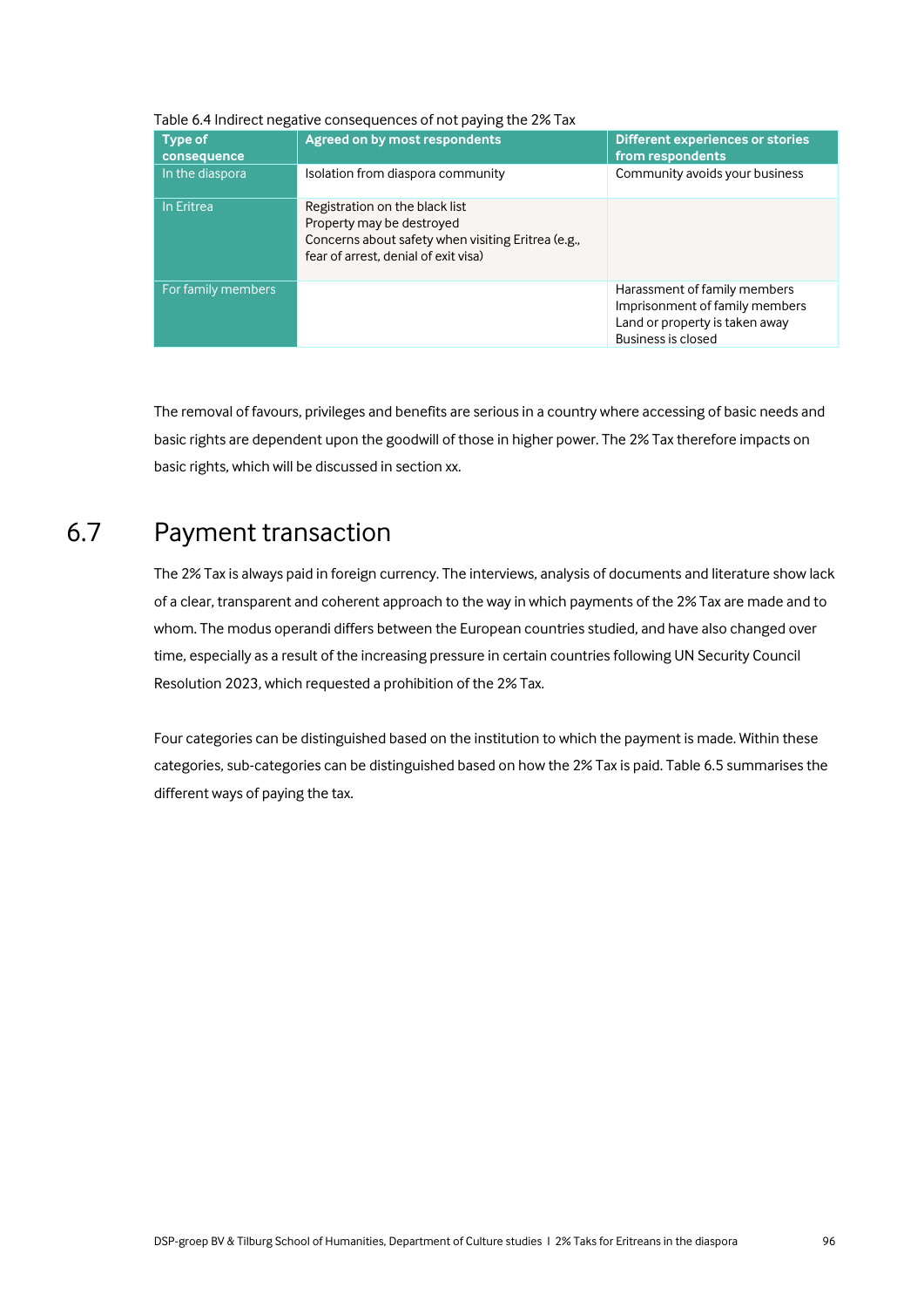#### Table 6.5 Ways of paying the 2% Tax

| <b>Category</b><br>label | <b>To Whom</b>             | <b>How</b>                                                                          | <b>Description</b>                                                                                                                                                                                                                                                                                                                                                                                                                                                              |
|--------------------------|----------------------------|-------------------------------------------------------------------------------------|---------------------------------------------------------------------------------------------------------------------------------------------------------------------------------------------------------------------------------------------------------------------------------------------------------------------------------------------------------------------------------------------------------------------------------------------------------------------------------|
| A <sub>1</sub>           | Embassy                    | Personally in<br>cash                                                               | Taxpayer pays cash having made an appointment at the embassy<br>(annually or periodically) and receives a receipt from embassy                                                                                                                                                                                                                                                                                                                                                  |
| A2                       | Embassy                    | Transfer to a<br>bank account                                                       | Taxpayer transfers money to an account of the embassy (annually or<br>periodically) and receives a receipt from embassy                                                                                                                                                                                                                                                                                                                                                         |
| A <sub>3</sub>           | Embassy                    | Cash<br>delivered by<br>someone else<br>on behalf of<br>the taxpayer                | Someone else pays cash on behalf of the taxpayer using the other<br>person's passport; the taxpayer receives a receipt in his/her own name<br>(this method is especially used by recent refugees who are afraid that<br>paying the 2% Tax and signing the mandatory regret form might<br>interfere with their asylum procedure)                                                                                                                                                 |
| A4                       | Embassy                    | Cash paid<br>through<br>representative<br>of the<br>Mahbere Com                     | A representative (not official) of the Mahbere Com helps the taxpayer to<br>communicate with the embassy, receive information on how much has<br>to be paid and brings the money to the embassy; taxpayer receives a<br>receipt from the embassy if requested                                                                                                                                                                                                                   |
| <b>B1</b>                | Office in<br>Eritrea       | Cash paid<br>personally<br>during a visit<br>to Eritrea                             | Cash is paid in foreign currency at the Immigration Office in Asmara <sup>25</sup> ;<br>taxpayer receives a preliminary receipt, which can be changed into an<br>official receipt at the embassy of the host country                                                                                                                                                                                                                                                            |
| <b>B2</b>                | Office in<br>Eritrea       | Cash paid by<br>relatives in<br>Eritrea                                             | Money is sent to relatives in Eritrea (through hawala agents) and paid at<br>the administration office in Eritrea; the relative receives a preliminary<br>receipt, which is sent to the taxpayer in the diaspora who uses it to<br>prove to the embassy that they have paid the tax and to receive an<br>official receipt                                                                                                                                                       |
| <b>B3</b>                | Office in<br>Eritrea       | Cash paid<br>through<br>friends or<br>trusted<br>people who<br>travel to<br>Eritrea | Cash is given to a friend or trusted person who takes the money to<br>Eritrea and pays at the administration office in Eritrea; the<br>friend/trusted person receives a preliminary receipt, which is given to<br>the taxpayer in the diaspora who uses it to prove to the embassy that<br>they have paid the tax and to receive an official receipt                                                                                                                            |
| <b>B4</b>                | Office in<br>Eritrea       | Cash paid<br>through a<br>courier                                                   | Cash is brought to Eritrea by a courier (or a contact given by the<br>embassy, who is usually a member of the Mahbere Com who operates<br>as a private individual and not as an official representative), and paid to<br>the administration office in Eritrea; the courier or contact receives a<br>preliminary receipt, which is sent to the taxpayer in the diaspora who<br>uses it to prove to the embassy that they have paid the tax and to<br>receive an official receipt |
| <b>B5</b>                | Office in<br>Eritrea       | Someone else<br>pays on behalf<br>of the person                                     | Someone else pays on behalf of the person (using his own passport),<br>but a code is used to register the person (the code is transferred to the<br>embassy) to conceal payment (in fear of consequences for asylum<br>status, for instance)                                                                                                                                                                                                                                    |
| C <sub>1</sub>           | Mahbere Com                | Cash                                                                                | Informal tax collectors (agents) from the Mahbere Com collect the tax<br>from people in their community; cash is brought to the embassy or<br>Eritrea (only for very trusted persons)                                                                                                                                                                                                                                                                                           |
| D <sub>1</sub>           | In Dubai                   | Cash or on an<br>account                                                            | People send money to Dubai in cash (in person or using a person as a<br>courier) or through an account.                                                                                                                                                                                                                                                                                                                                                                         |
| D <sub>2</sub>           | In Dubai                   | Someone else<br>on behalf of<br>the person                                          | Someone else pays in Dubai on behalf of the person using his own<br>passport                                                                                                                                                                                                                                                                                                                                                                                                    |
| D <sub>3</sub>           | In Dubai                   | Cash send to<br>an account                                                          | Cash is paid at small banks (where people exchange currency for<br>holidays, such as Forex Bank and Money Bank) where it is put in a<br>dedicated bank account (usually in name of a private person); money is<br>then sent to Eritrean government-affiliated businesses in Dubai and<br>Saudi Arabia                                                                                                                                                                           |
| E1                       | In country of<br>residence | Transfer to a<br>bank account                                                       | Money is transferred to a bank account -other than account the<br>account of the embassy - in the country of residence                                                                                                                                                                                                                                                                                                                                                          |
| F <sub>1</sub>           | In Sudan                   | Cash                                                                                | Cash is paid at the Eritrean Embassy in Khartoum where, after paying<br>the 2% Tax, various papers can be obtained                                                                                                                                                                                                                                                                                                                                                              |

 $\frac{25}{25}$  See Appendix C for the announcement at the Immigration Office in Asmara.

 $\overline{a}$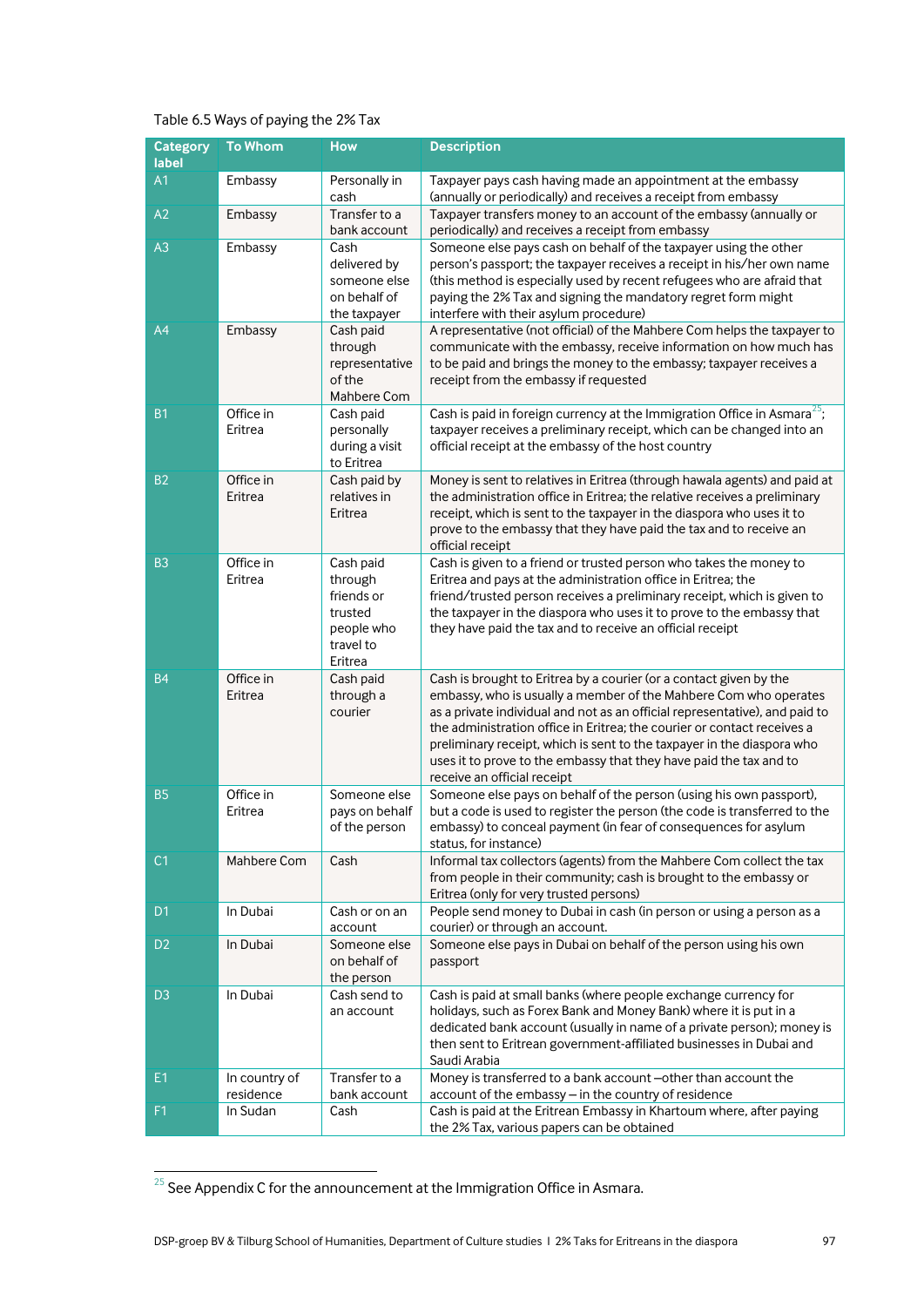It has also been reported, that refugees regularly travel to Khartoum, Sudan, to receive a special paper (known as *Laissez-Passer*) that allows them to re-enter Eritrea [12, 33, 66]. In doing so, their travel to Eritrea remains undetected by European authorities. One respondent explains:

*… There was another person, he also wanted to go to Asmara. He was also a refugee, he also had to sign the letter, but he didn't need a passport, he needed to enter Eritrea. […] He didn't need the passport, he had a travel document as a refugee, so he asked him for some sort of collaboration to get a temporary passport. He used it not from [European Country] to Eritrea, but from [European Country] to Sudan and from Khartoum he used this passport to enter Eritrea. He exited with the passport and then he used his travel documents to Italy. [124]* 

A precondition for receiving such papers is the payment of the 2% Tax and signing of the Regret Form. Our information suggests that this can be paid in Europe or at the embassy in Khartoum, where other papers can also be obtained [19, 47, 68, 95].

Various receipts are in circulation. Some are in Tigrinya and others are in English (See appendix B for some examples). Some mention explicitly the 2% Tax, others do not. Some respondents said that they always receive a receipt, others said that they only receive a receipt when asked for and a few respondents reported that receipts are no longer issued.

In general, a shift towards paying cash in foreign currency as a more dominant mode is apparent in most of the countries studied [3, 8, 12, 13, 14, 15, 16, 22, 30, 33, 34, 36, 38, 39, 44, 63,67, 71, 200]. Several respondents state that in past years it was more common to transfer money to an account [14, 22, 30, 37].

# 6.8 Other financial services and transactions

The Eritrean embassies have a range of other financial programmes in addition to the 2% Tax and related financial obligations. These include fundraising projects, financial services for Eritreans in the diaspora, commercial projects, including projects related to housing and land, and projects supporting integration in the host country [19, 47.] These 'other duties and contributions' are discussed here briefly for two reasons.

- G They may constitute a larger source of revenue than the 2% Tax and they may potentially explain the difference between the minimum estimate of revenue of 2% Tax of USD 11 million (Permanent Mission, 2014) and USD 400 million [95, quoting Yemane Gebreab] (see Chapter 4, section 4.2 on the volume of the tax) – the difference being between diaspora revenue in narrow sense (2% Tax) and the broader range of contributions made by the diaspora.
- $\bullet$ Some members of the diaspora have invested significant amounts of money in these financial programmes (e.g., sometimes tens of thousands of euros by way of payment of bonds or to housing projects) and, therefore, have an interest in protecting their investment. They may feel the need to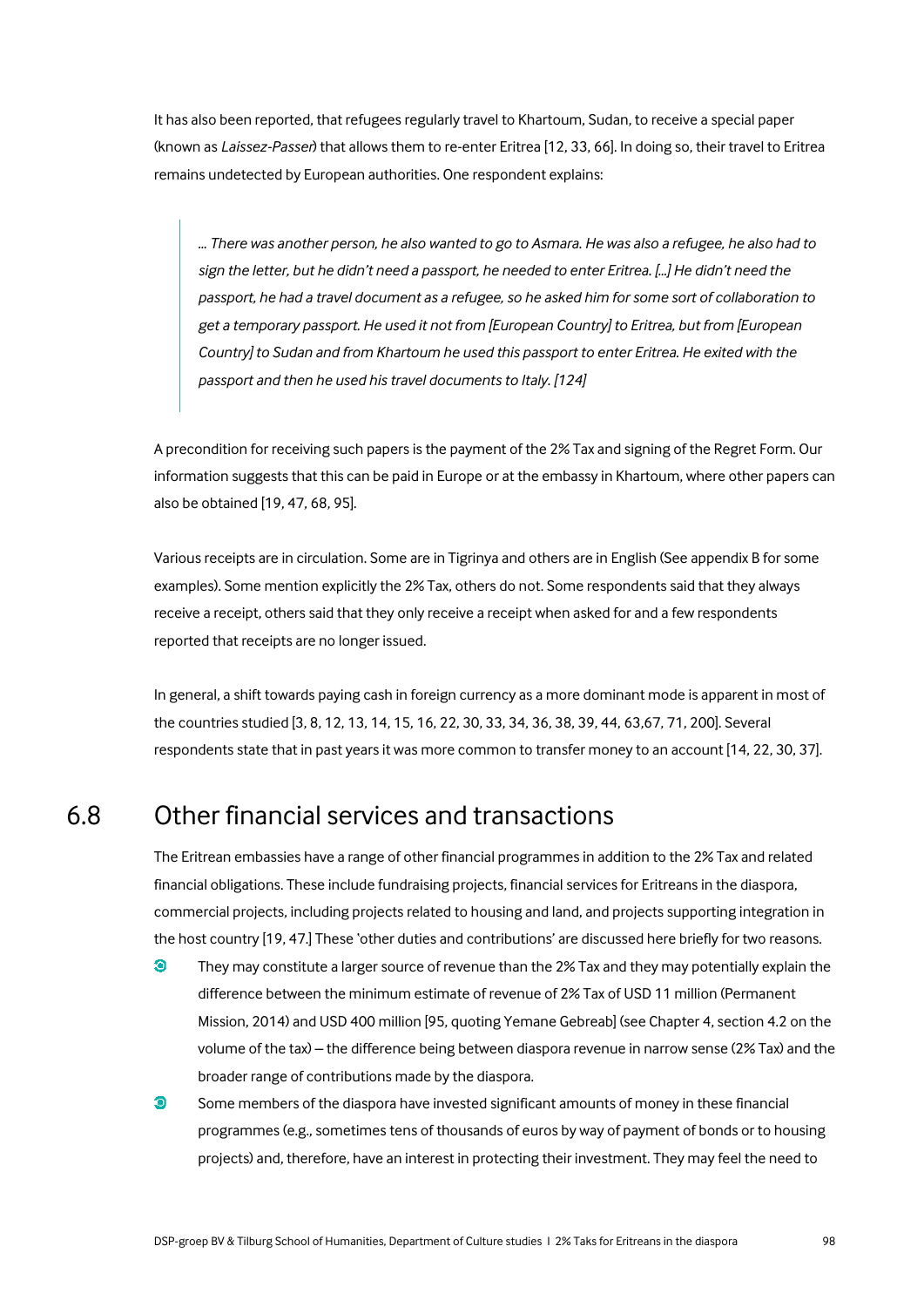continue to pay the 2% Tax so as not to lose the potential to realise their investment. Hence, these other contributions may contribute to the coercion to pay the 2% Tax.

#### 6.8.1 Other duties to charitable and political causes

There are various types of other duties and contributions; these include:

- බ 'Voluntary' contributions including additional taxes, duties or contributions for various causes, such as defence (Mekete), support for the disabled (Drar Sinkulan), the fund for martyrs and orphans (which are often collected through a bidding process)
- മ Contributions to charity projects, such as schools and orphanages
- G Contributions for special events (such as the YPFDJ conferences, cultural events and tours such as the Bidho Tour, a music festival)
- $\bullet$ Attending pro-PFDJ meetings or demonstrations

These duties and contributions might not be that voluntary; for example, the Dutch Country of Origin Report (Ministerie van Buitenlandse Zaken, Netherlands 2014) stated that:

*…the Eritrean government would have networks of informants in Eritrea as well as abroad. Members of the diaspora who did not participate in political and cultural events and fundraising abroad would be reportedly blacklisted. Non-loyal members of the diaspora would be the target of organized government campaigns […].* (*Ibid*., p. 16)

Eritreans in the diaspora may feel pressured to pay extra contributions during community meetings or alongside their 2% Tax. Pressure to comply with further duties and make additional contributions may be enhanced once someone has paid the 2% Tax. As explained by several respondents during the process of paying the 2% Tax, when you pay the 2% Tax, you are registered at the embassy and receive information and invitations for cultural events and festivals [38, 39, 45, 205]. At these events, you are reminded of your 'duties' [33, 71,67]. The 2% Tax payment constitutes one of those duties [30].

**Fundraising and integration projects** channelled by the PFDJ, in collaboration with the embassies, are carried out with the community organisations, called Mahbere Com. Respondents alleged that the board of these groups and organisations are routinely predetermined by the PFDJ leadership in the host country, which, in this way, controls the community organisations [19, 47, 48, 73, 95, 166]. Such community organisations can be either informal and not registered or formal and registered. Pressure is also routinely exercised through close family members, to try and ensure that members of the communities remain loyal to carry out their duties, as established by the authorities [19, 47, 48, 49, 53, 72, 92, 95, 96]. The projects run by these community organisations are to financially support particular purposes (such as (Y)PFDJ meetings). Abuse of such funding was reported in Sweden when a diplomat was expelled (Westerdorp, 2014).

These fundraising projects often have an 'obligatory' nature in the sense of a 'duty' and the amounts can or may be added to the 2% Tax collection. Meetings to initiate fundraising can also be experienced as coercive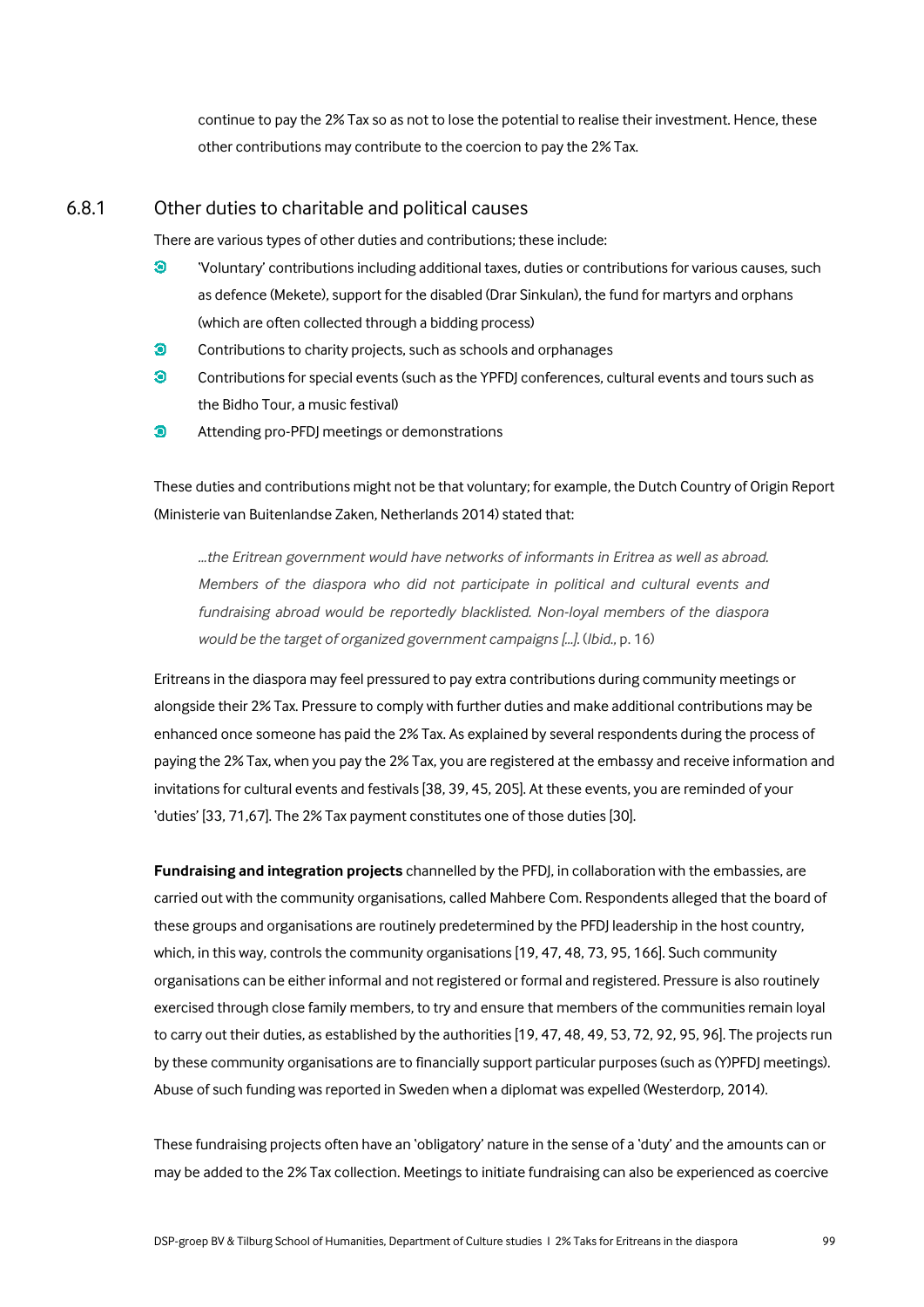and intimidating [100]. The apparent purpose of such meetings is to call members of the Eritrean diaspora to account to the PFDJ leadership and to ensure that they carry out their 'duties', of which the payment of the 2% Tax constitutes one important component [48, 49, 53, 95, 96]. Such meetings can be understood in the context of a spectrum of activities that are experienced as intimidation, as reported in the report '*Nothing is what it Seems*' (DSP-groep & Tilburg University, 2016, pp. 72–77). The orthodox churches are also incorporated into the PFDJ structure and these are also connected to fundraising duties from among the members of the communities (however, specific financial linkages between the churches and fundraising programmes have not been investigated in detail in this research).

**Projects for charitable causes** and the involvement of the Mahbere Com in raising funds for these have been subject to scrutiny in some countries, notably the UK, on the basis of the UK Charity Act, which requires that charity projects are reported and fulfil certain requirements in relation to accountability [143].

**Open bidding** In a number of countries, regular meetings are held in which the community associations (Mahbere Com) are called by the embassy in relation to fundraising. The local head of the PFDJ, or someone representing him, and other officials preside over these meetings. The purpose of the money collection is explained. The local PFDJ leaders in the associations then call on members to contribute to the cause. As part of the collection, bidding is organised. These bids often take place on the premises of the Mahbere Com. A leader of the Mahbere Com first asks for voluntary contributions from the members. According to respondents, the leaders of the Mahbere Com are trusted and loyal PFDJ members<sup>26</sup>. Like in an auction, each member announces how much they want to contribute. Other members post a higher 'bid' in response to the first bid. Respondents report that this is staged or pre-arranged [12, 36, 48, 100]. The bidders appear to make high voluntary contributions, apparently with the aim to raise the level of the expected 'voluntary' contributions [27, 48, 100]. This can range from tens to hundreds and even thousands of euros, depending on the project they are collecting money for. (see also Westerdorp, 2014)

Once a number of members have publicly announced their contribution, an amount is agreed upon for all members [28, 36, 48]. The amount set by the community in this process becomes mandatory – receiving the status of a 'duty' – and becomes part of the dues associated with the 2% Tax collection [36, 48, 67, 98, 100].

*We are obliged to attend these meetings. Then one of the women will volunteer a high amount to the cause. Yet she will announce a huge sum. We all swallow, how should we pay this? This amount will scare everyone, it can be up to hundreds of euros. The woman is typically not well-off and praised by the organisers for her sacrifice. Then others are asked to contribute and more women (who have also been set up) will contribute similar amounts. Usually the amount agreed upon by the community will not be that high as* 

 $\overline{a}$ 

The election of the leaders of the Mahbere Com is reportedly overseen by the head of the PFDJ in the hierarchy of the embassy. Such elections are pre-arranged, according to respondents who explained that they had been sought out to stand for election with the support of the highest level of the PFDJ.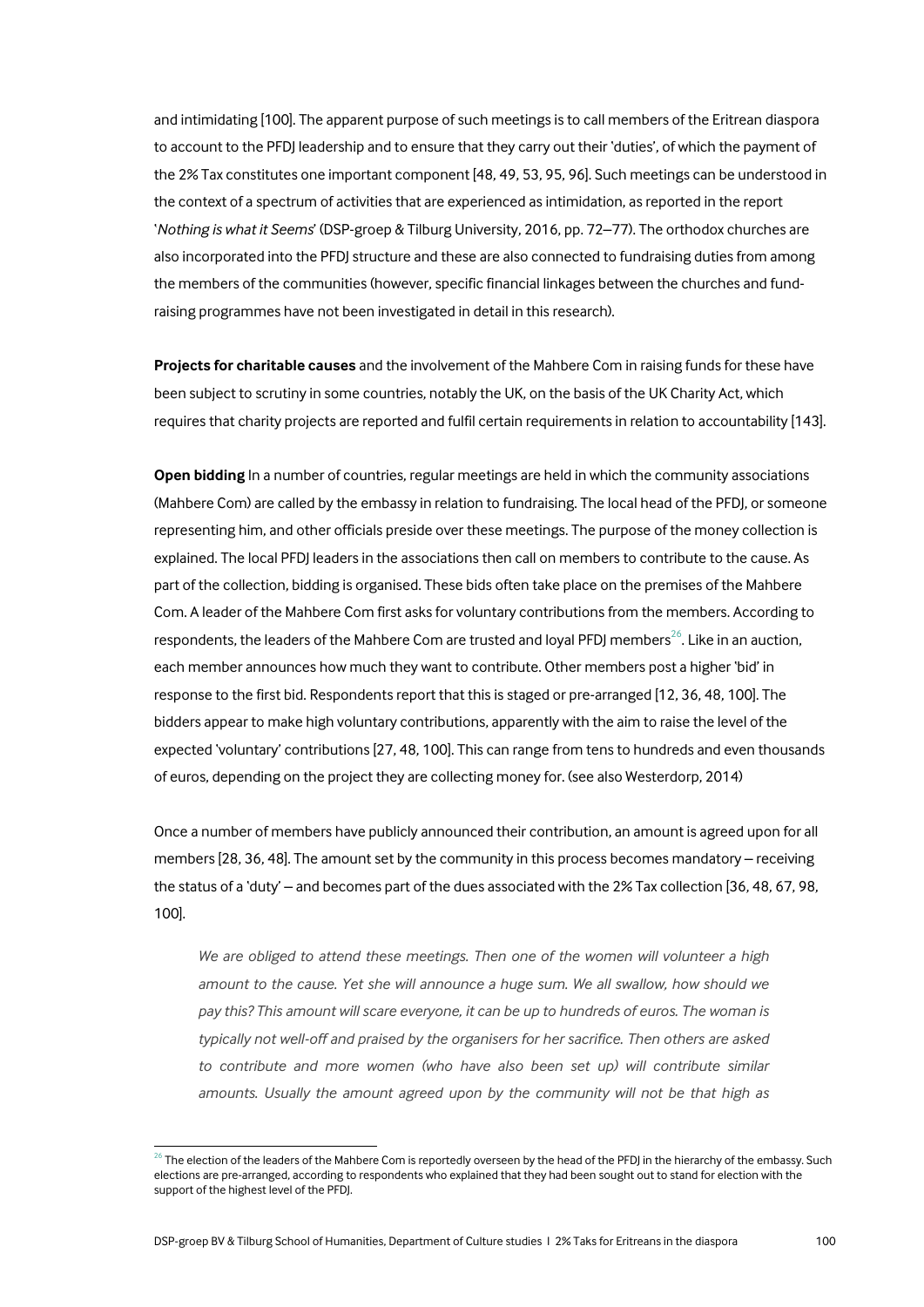*people will try to protest, although this is difficult. The amount is then agreed upon and fixed as a duty for all members.* [48]

Indeed, some of these other duties and contributions have been described by respondents as mandatory for all Eritreans in the community who need any kind of service or privilege. In these instances, Eritreans have been prevented from accessing services until the amount has been paid [6, 14]. However, other contributions, especially those collected in informal community meetings are communicated as voluntary. One respondent stated as follows:

We all know what 'duty' means. In our language and our history, it is what you must do because this is *asked from you. Duty translates to loyalty.* [73]

The consequences of not paying are described in the following quote:

*They also ask you money for defense every year and when they make a festival […] they ask for a lot of things. You have to pay that. I have to pay because I [only] have an Eritrean passport. […] They collect money. For example, last year it was about the human rights commission in Geneva. They call you and tell you to say "no, this is not correct" and that you have to be with your government. They work like Mafiosi. […] I have to pay, whatever they say, you have to do it. If I say no one day, then I will miss my passport. Some people have houses in Eritrea, so they are afraid, so they pay. If you don't pay, then you are out…* [4]

In the contributions collected for the YPFDJ conference in the Netherlands in 2017 (Veldhoven, 2017), the collection of contributions to support the event started six months prior to the event. The fundraising included meetings involving officials from the embassy. This was followed by door-to-door visits. Receipts were obtained for contributions. Receipts were signed by Isaac Menassi, the official who also collects the 2% Tax and signs the receipts.<sup>27</sup> If one fails to contribute, such contributions can be added to the 2% Tax [48,50, 96].

### 6.8.2 Commercial projects

 $\overline{a}$ 

**Commercial projects** in Eritrea are also a source of revenue for the Eritrean government. Such projects are raised by the Eritrean embassy, although the legal basis for doing so is unclear. These projects tie the members of the Diaspora into continued payment of the 2% Tax. The more involved they are in the commercial projects, the more this ties them to ensure 2% Tax payments and related duties are made as requested. This is a particular aspect of the coercion exercised on members of the diaspora.

 $27$  Argos (2017, April 15). De lange arm van Eritrea [Radio program].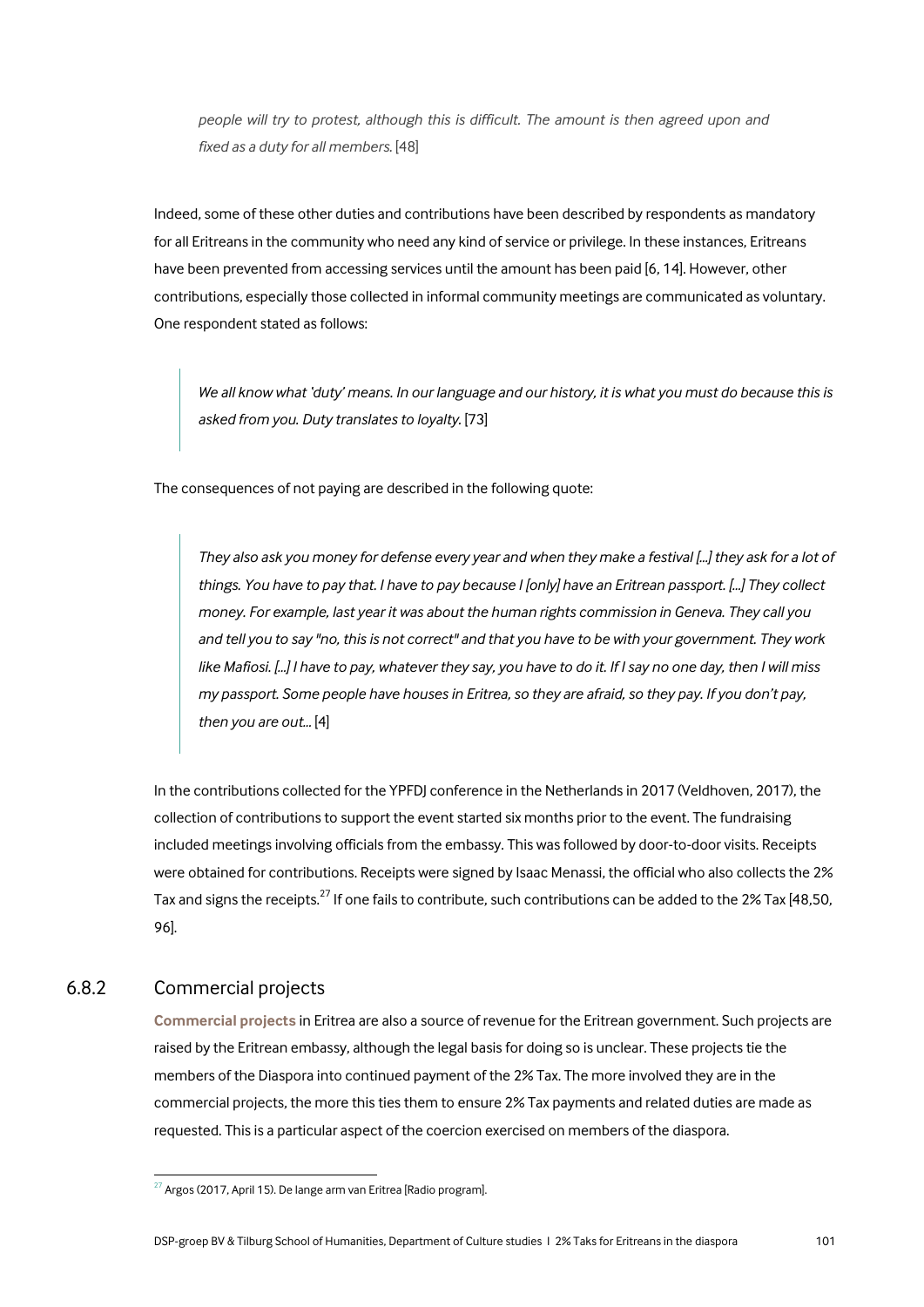One example of such projects are housing projects (e.g., Space 2000 project, Jacaranda, Villaggio Genio, etc.) [19, 48, 49, 50, 92, 95, 96]. These include the 'Sembel' and 'Nakfa' projects. According to respondents, participation in these schemes is solicited at the PFDJ events and is also subject to the bidding process. Pictures of the houses or apartment schemes are shown and participants contribute amounts as high as EUR 50,000—60,000 [19]. The housing projects are believed to be built using forced national service labour free of charge. Vacant land in Asmara near the Italian cemetery was for one USD 600,000 project in 2006 [96]. One respondent stated:

*They show pictures of the apartments at the meeting. It was 6 or 7 years ago in Germany. I would estimate that 11,000 people have subscribed to the scheme and all of them may have paid EUR 50,000. The total collection would be EUR 550 million. Nothing has been built. They just have to wait. They pay 2% Tax and hope for the best.* [142]

Another respondent stated:

*There are thousands of people subscribing to the same project, in which only 100 or 150 apartments will be built. They will never get it. They know it, but by paying the 2% Tax they increase their chances of being among the lucky ones who may actually get one, if the government ever finishes these houses.* [73]

With regard to land – although land in Eritrea belongs to the government and is managed by communities and farmers – it was given to former fighters in particular. In order to hold on to the land, the 2% Tax has to be paid [6, 19, 96, 99, 102, 105]. Respondents also said that they or relatives pay the tax because they are afraid of what will happen to their land or house if they stop paying [2,4, 6, 13, 26, 30, 50, 65,46, 205].

*Refugees from the first wave have often invested in the land, developed it, built houses on it. In order to hold on to these houses and keep them running with water, electricity etc., and rent them out (as additional income), it is necessary to continue to pay the 2% Tax.* [50]

*You know that houses have been destroyed. If your house has a red cross, it may be up for destruction. So it is imperative to pay the 2% Tax so that you can avoid your house being taken down. Others, especially refugees from the first wave, have inherited houses, in which either family lives or which is rented out and, in order to not lose these houses to the state, 2% Tax must be paid.* [50]

Respondents also report that there is a fear that irregularities may be discovered if the 2% Tax is not paid [19, 50]. Such irregularities are easily found, as regulations change and recourse to the rule of law in Eritrea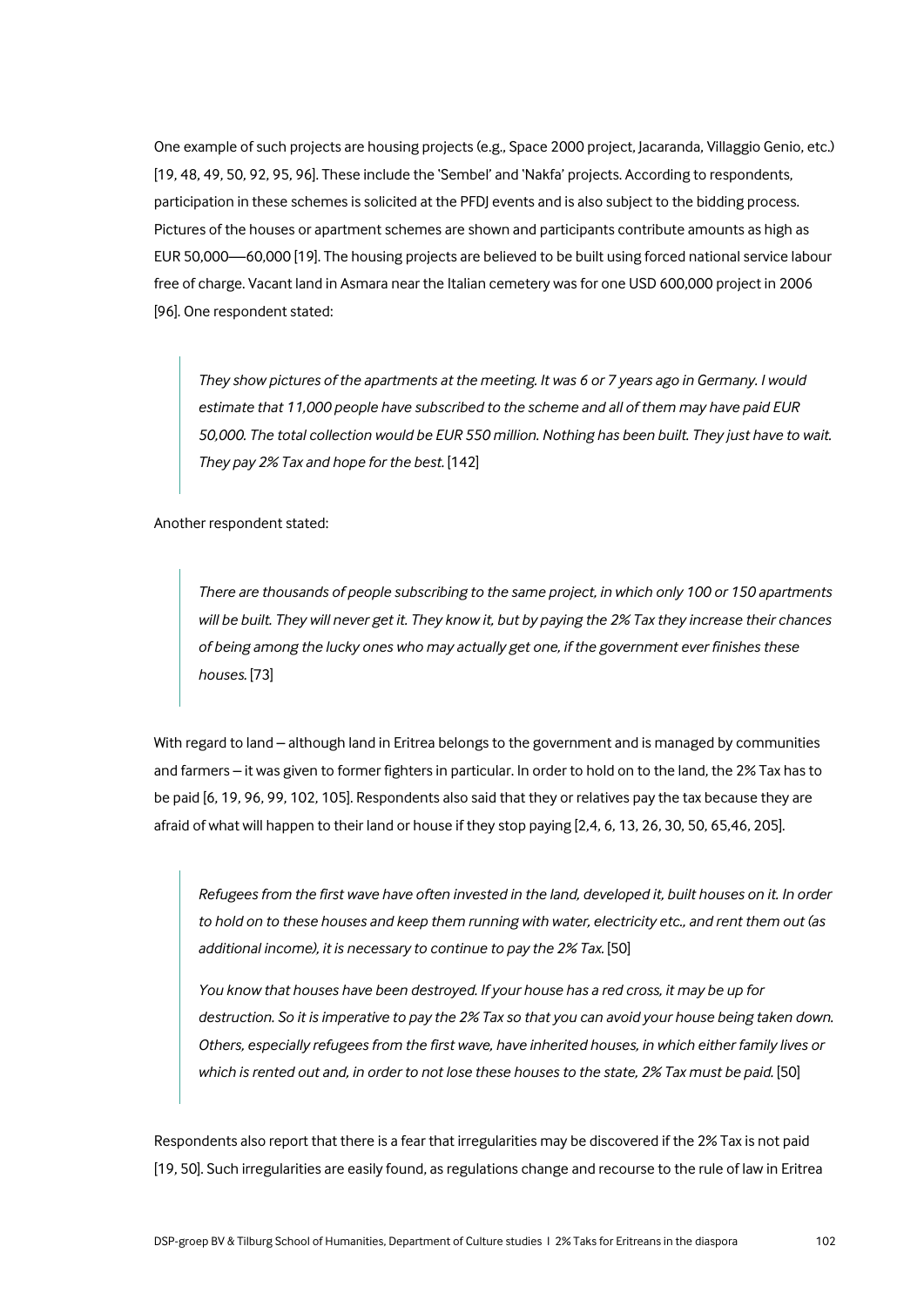is limited. Such projects tie Eritreans to paying the 2% Tax so as to lose such potential assets (even if they are unlikely to be ever realised). The coercion is that such projects have no legal certainty and any return or realisation may be affected by the fulfillment of the 2% Tax and other duties [19, 48, 49, 73, 92, 95, 96]. This constitutes coercion related to fraud.

Problems have been associated with these projects, including:

- Э Additional money is requested in subsequent follow ups to the programmes because of new and additional costs [19, 50, 102].
- Э There are no official contracts or property papers [19, 50].
- $\bullet$ The schemes are vastly oversubscribed and, therefore, there is doubt among the participants and in the community about whether or not the property will be handed over to the contributors [73].
- $\bullet$ The large sums invested make it very difficult for participants to withdraw [19, 50, 71].
- Э There is no legal or financial information available on the projects [47, 50].
- Э The house are not built (yet) or the land is never handed over [37,38, 50, 73, 105, 106, 205].

In summary, it can be concluded that the 2% Tax is one of the critical means of collecting money as part of a bigger set of 'duties and obligations'. These duties include the participation in commercial and financial products, which may often not have any return for the participants [47, 48, 71]. Concern was raised about the lack of a legal basis of such projects [19, 47, 49]. The need for participation can be experienced as mandatory, certainly in terms of social and mental pressure.

### 6.9 Conclusion

This chapter identifies the modus operandi of the levying and collection of the 2% Tax. There is unclarity regarding the terms of the 2% Tax. It is unclear on whom the tax is levied, what income is taxable and the taxable moment is unclear. The purpose of the tax is unclear, while respondents identify a great variety of reasons as to why they would pay the 2% Tax.

There is a high degree of indiscriminate and informal decision making about the amount to be paid. The person in charge of determining the amount of tax payable has a lot of discretion to decide the amount, which differs between individual cases and between countries. There is a high degree of variance on decisions and there is leeway to negotiate the taxable amount, at least in some instances.

Fear of the potential withdrawal of 'favours' or services, which could result in significant losses, are a source of coercion prompting the collection of the 2% Tax and other contributions and duties.

The Eritrean embassy may hold power over people in the Eritrean diaspora as it collects information and intelligence and collaborates closely with the PFDJ branch. Information that is a source of embarrassment or that may be incriminating (e.g., undeclared money kept by the embassy) can be used by the Embassy to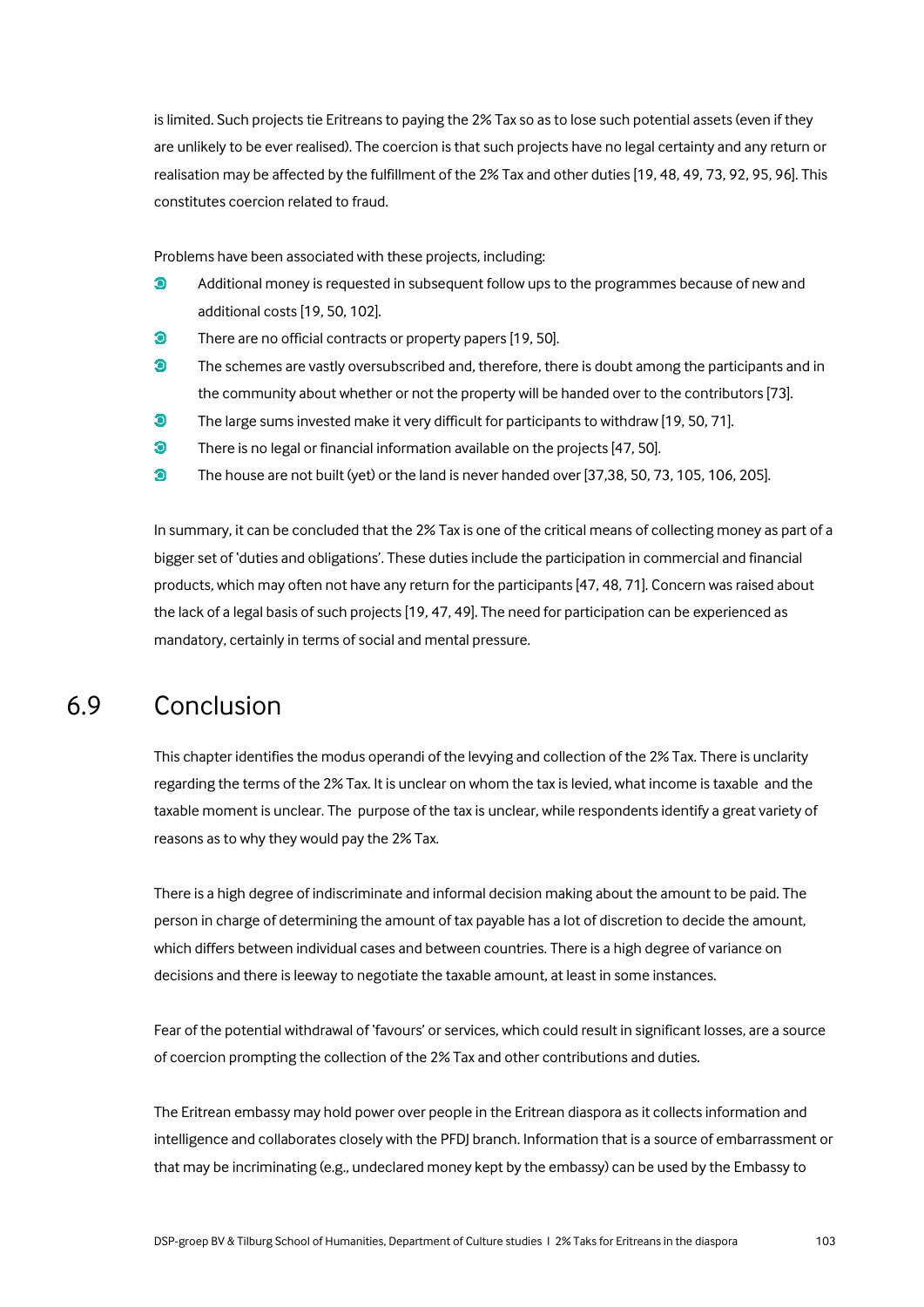coerce Eritreans in the diaspora to pay the 2% Tax. Eritreans in the diaspora also pay out of fear of losing the possibility of reaping the rewards of financial and commercial projects in which many Eritreans have invested.

The 2% Tax is an issue of immense importance in the lives of the Eritreans in the diaspora. It is accepted by few as a way of contributing to the development of Eritrea or to help the martyrs and former fighters. Instead it is regarded as an obligation that – if not fulfilled, brings oneself and relatives onto a collision course with the Eritrean authorities, with a range of undefined and unpredictable possibilities that may seriously harm the individual and their family.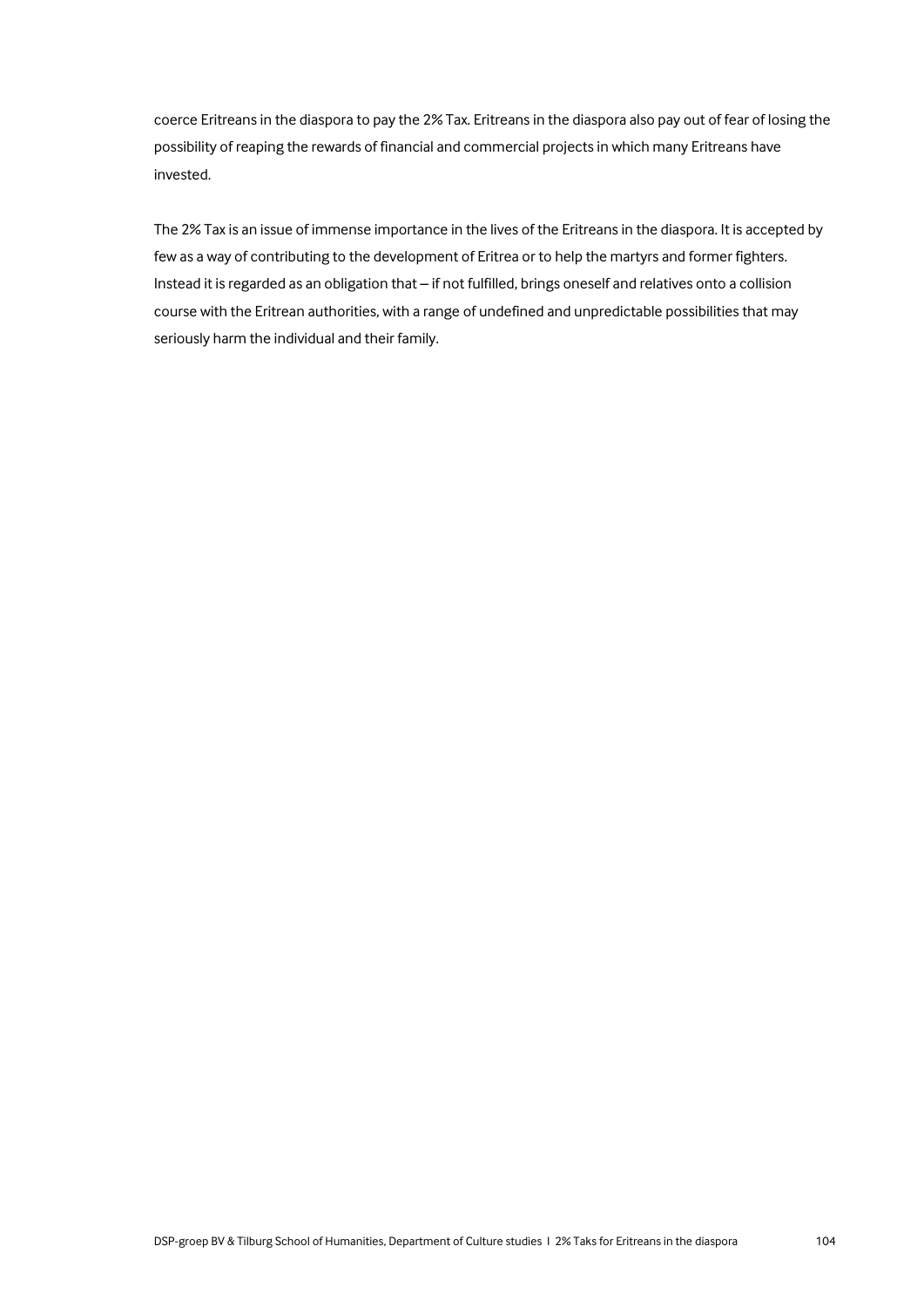# **7 Comparison in Countries Studied**

This chapter looks at how the 2% Tax is levied, calculated and paid in the seven European countries studied. A description of this process is provided for each country, together with information about the size of the Eritrean diaspora community, the strengthen of Eritrean government organisations (such as the PFDJ and Mahbere Com), and the level of media and political attention on the issue of the 2% Tax. This is followed by a comparison of the payment modes and a summary of the similarities and differences. This chapter is based mainly on the interviews.

# 7.1 Belgium

Belgium has a very small Eritrean community. The first migration wave was of only a couple of 100 people. Since 2008, approximately 2,000 Eritrean refugees have settled in Belgium [70 (Eurostat, 2017)]. In Belgium, the 2% Tax is most commonly paid in cash [112, 113, 152] at the Eritrean Embassy in Brussels. The Ambassador in Brussels is also the Ambassador for the Eritrean Embassy in the Netherlands [112, 113, 114, 115,150]. The 2% Tax is calculated by a member of the embassy staff [112, 113, 115, 152]. According to several respondents there is no special official in charge of the 2% Tax [112, 152]. Calculations of the tax payable are done by the embassy secretary [152]. The same receipt is issued in Belgium as in the Netherlands..

There is no strong PFDJ branch and its community organisations in Belgium (Mahbere Com) do not play a specific role in the collection of the 2% Tax, other than reminding people of their duties at events organised by the embassy. There is little media and political attention on the payment of the tax and there is little open opposition to the tax [113, 114, 115, 152]. Refugees do not need documents from the embassy for the asylum procedure [114]. Therefore, most refugees in Belgium have not been to the embassy or paid the 2% Tax. However, certain documents, such as a birth certificate, can be necessary for family reunification and naturalisation [113, 152]. Furthermore, some respondents mentioned that they need a copy of their Eritrean diploma to enrol in educational institutions [113, 152].

# 7.2 Germany

Germany has a long history of Eritrean refugees and houses the largest community in Europe. In the eighties and nineties approximately 20,000 Eritreans came to Germany. In around 2004 there were about 30,000 Eritreans in Germany (Nolting, 2004). In recent years, Germany has witnessed a large influx of more than 60,000 Eritreans. The current estimate is that there are about 90,000 Eritreans in Germany [21, 24, 25], (Eurostat, 2017) , which makes it the largest Eritrean community in Europe.

PFDJ community organisations are strong in Germany, including the YPFDJ, NUEW, and Mahbere Coms. The Eri-Blood militia are headquartered in Frankfurt. In Germany, payment of the 2% Tax at diplomatic missions is forbidden. Eritreans who are trusted can pay representatives, who usually belong to the local Mahbere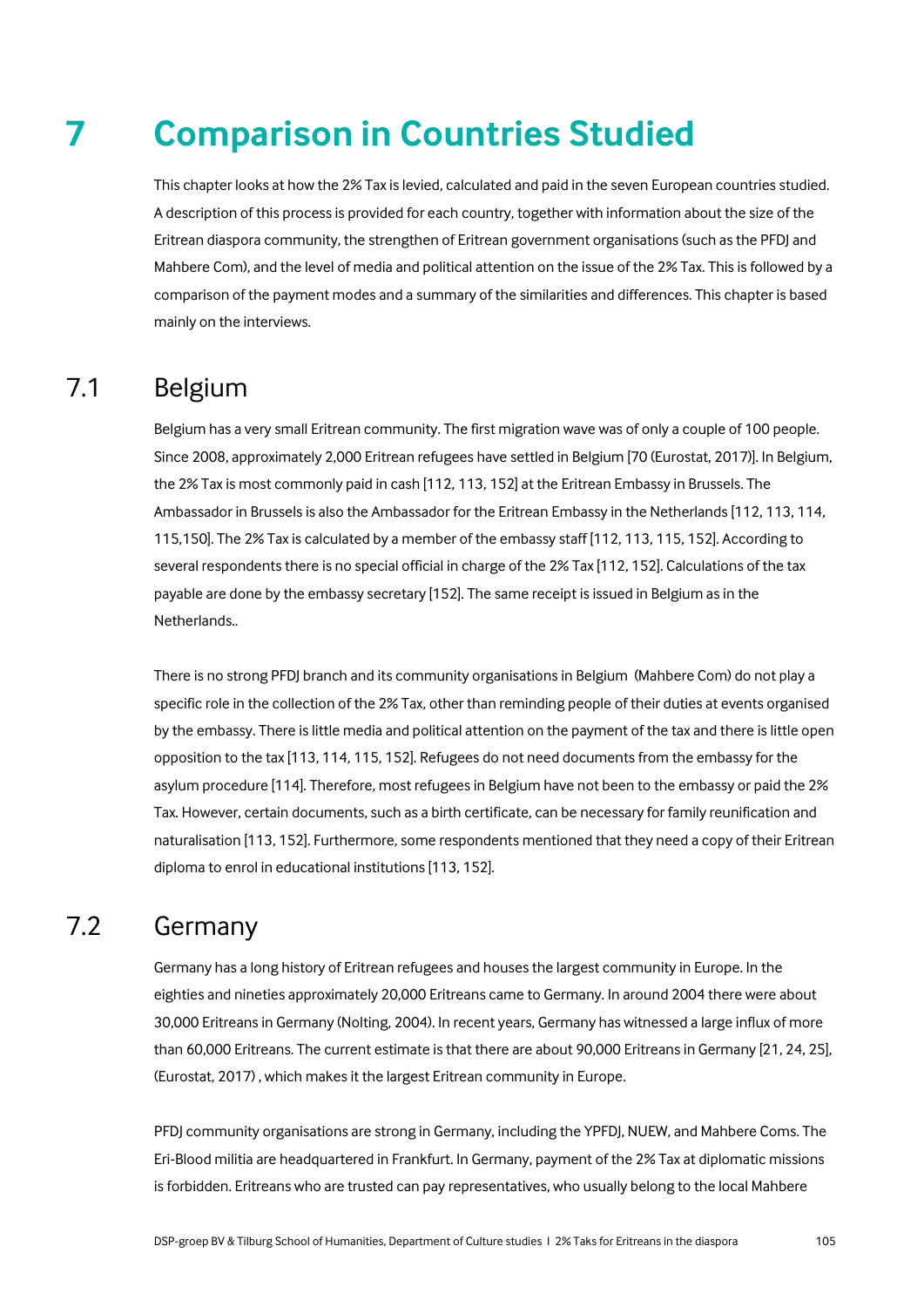Coms [116, 117, 119, 306]. Otherwise, the tax money has to be paid in Eritrea (in person or sent) [10, 116, 117, 118, 120, 121, 122, 306]. As a result, the 2% Tax is now most commonly paid in Asmara [10, 21, 116, 117, 118, 120, 121, 122]. This is also announced at the Immigration Office in Asmara [153, see picture in Appendix C ].

In Germany, representatives for the Mahbere Coms function as informal tax collectors [117, 120, 306, 20]. They act as facilitators between the taxpayer and the embassy. They sometimes communicate with the embassy on behalf of the taxpayer [120, 306]. Agents (couriers) take the cash to Asmara if the taxpayer cannot travel to Eritrea him/herself [120, 122, 153, 306]. These agents are not official representatives of the Eritrean government, but private persons [120, 306].

The embassy in Berlin and the consulate in Frankfurt continue to levy the tax [117, 120, 306] (i.e., they calculate the tax, but do not collect it) and ask whether the tax has been paid before providing consular services [117, 118, 119, 120, 121, 306]. In Germany, the Eritrean government is starting to renew Eritrean ID cards [142]. A copy was obtained of a form with which agents go to the refugee camps to solicit refugees to apply for an ID card. To receive a new ID card, the 2% Tax needs to be paid and a regret form signed [25] (see Appendix E and F).

# 7.3 Italy

The Eritrean community in Italy has a long history of Eritrean refugees, as Eritrea is a former colony of Italy. In 1980s and 1990s about 10,000 Eritreans settled in Italy [103] (Eurostat, 2017). Although Eritrean refugees enter Europe through Italy, most travel on to other countries. The size of the community is estimated at about 30,000 people. The PFDJ has a strong organisation here and the majority of local organisations are under the influence of the embassy or the PFDJ.

In Italy, different ways of collecting the 2% Tax are used and it is not clear from the interviews which method is most dominant. However, the following patterns have emerged: At least some Eritreans pay the tax in cash at the embassy [123, 124]. These people are usually trusted persons [124]. People who call the embassy for services and who are not known are first referred to local representatives who are in charge of the 2% Tax [124]. These representatives play a mediating and facilitating role in levying and collecting the 2% Tax. They give information about the tax and collect it (informally) on behalf of the embassy [124]. They may also negotiate for (partial) postponement of the payment if the person does not have the money available at that time [124].

People who are loyal to the Eritrean government are allowed to transfer the money to an account [124]. When you pay by transfer, you do not get a receipt [124]. Some cases are known of people who pay the 2% Tax at the Immigration Office in Asmara [124]. They can pay it there themselves or arrange for someone else to pay on their behalf.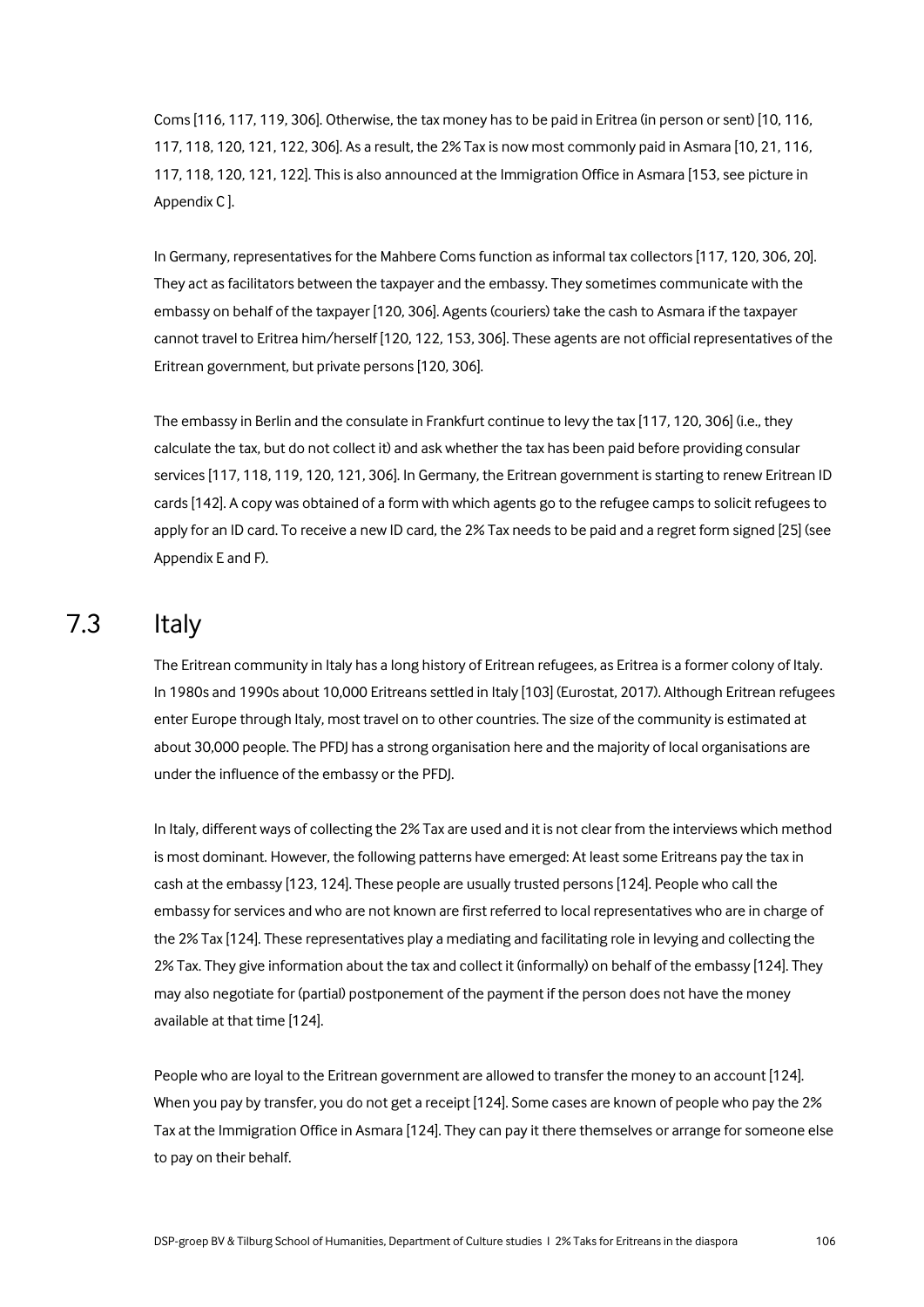There is very limited media and political attention on the 2% Tax in Italy [123]. Support for the Eritrean regime is decreasing among the diaspora in Italy [124]. According to some of our respondents, many Eritreans do not pay the 2% Tax [123] and others only pay when they need services [124]. Some respondents mentioned that the introduction of the new ID card will make payment necessary, as people will not be issued with a new card unless they have paid the tax [117, 124].

# 7.4 The Netherlands

The Netherlands has an Eritrean community of about 20,000 people, of which about 75% came to the Netherlands after the year 2000 [DSP-groep & Tilburg University, 2016). The 2% Tax is predominantly paid at the Eritrean Embassy in the Netherlands [111, 125, 127, 128, 129, 130, 150, 151], preferably in cash [111, 127, 129, 151]. In earlier years, transferring the money to an embassy account was more common [111]. The receipt that is issued is in Tigrinya. Eritreans receive information on the 2% Tax when they come to the embassy [111, 125, 127, 128, 129, 151, 205] and at the (cultural) events organised by the Mahbere Com [125, 205]. Taxpayers are registered with the embassy, which records their personal information [111, 128, 129, 205]. A special official is in charge of the 2% Tax [125, 129].

There is a strong PFDJ organisation and the Mahbere Com are also very well organised. The diaspora community is heavily polarised and there is also a well-organised opposition (DSP-groep & Tilburg University, 2016). Representatives of the local organisations play a role in controlling people, but it seems that the practice of knocking on doors to collect the 2% Tax has diminished [205], although two people mention that they have heard that agents knock on doors [111] and call vulnerable people [125] to talk to them about the tax. Others respondents also spoke about several (recent) events where agents were going around door-to-door to organise the members of community organisations, including for fundraising [205]. Recently the opposition in the Netherlands has become stronger. There is a lot of fear and mistrust within the community (DSP-groep & Tilburg University, 2016).

Payment of the 2% Tax has received considerable media attention in the Netherlands. This has led to a series of parliamentary questions and resolutions. As described in Chapter 3 of this report, the embassy is prohibited from collecting the 2% Tax by means of coercion, extortion, fraud or any other illegal means. However, since the regulation was issued in October 2016, it appears that the mode of collection has not changed. The 2% Tax is still mainly collected at the embassy. However, due to increasing attention, the tax can now also be paid directly in Eritrea [110, 125, 126, 129], or may be collected by intermediaries who work informally for the embassy and by priests of the Eritrean churches [111].

According to several respondents an increasing number of people would rather not pay the tax [151, 205]. Because of the tensions within the Eritrean community, several respondents mentioned that talking about the 2% Tax is taboo [128, 150, 205]. It is considered an indication of loyalty to pay the tax (and vice versa, non-payment is considered disloyal). Some refugees (especially the ones who are applying for family reunification) experience problems when they need papers from the embassy [111, 125, 127, 205] and do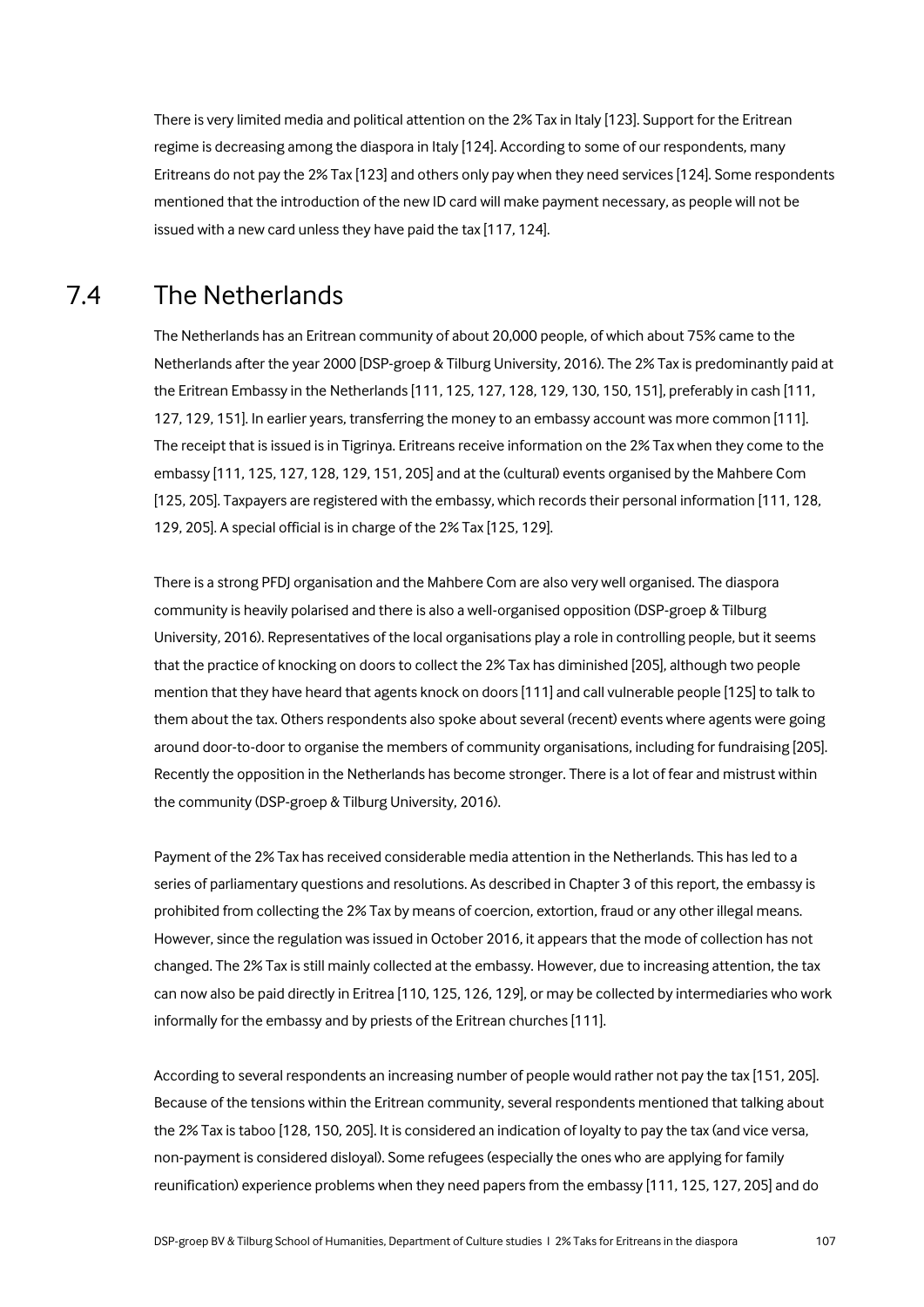not want to go to the embassy, because they do not want to be known by the embassy or be forced to fill in the regret form and pay the 2% Tax.

The political awareness of the situation in Eritrea is high among members of the Dutch parliament and in the media. Members of the diaspora have regular meetings with line ministries, which are well informed about the various concerns among the Eritrean community.

### 7.5 Norway

The Eritrean community in Norway's is similar in size to the Eritrean community in the Netherlands: approximately 20,000, most of whom came in recent years (Statistisk Sentralbyrå, 2017). According to our respondents, the Mahbere Com are strong in Norway. From the interviews, no clear picture emerges about the practices used for the levying and collection of the 2% Tax in Norway.

The Norwegian government shut the office of the Eritrean Embassy in Oslo in December 2016, as it was used as an informal office of the Eritrean Embassy in Sweden, without accreditation in Norway. The office used to collect the 2% Tax [156, 157, 158]. Exposure in the media led to its closure for 2% Tax payments, although it still functions as a general community support and information office.

In Norway, the tax was paid in cash at this office by people who are trusted by the PFDJ. For other taxpayers the tax payments were transferred to an account of the embassy [158]. It was also mentioned by respondents that members of the (Y)PFDJ and who are loyal to the regime paid to representatives in the local community. The money is then sent to Eritrea [156]. Representatives of the Mahbere Com function as facilitators.

Although the office is officially closed for the 2% Tax payment, it is still in charge of facilitating and overseeing the collection of the tax. It provides information about how much and where the 2% Tax has to be paid [133, 134, 135, 140]. Those who are specifically trusted, can still pay in cash at the office [131, 134]. Others are asked to transfer the tax to a bank account of the Eritrean Embassy in Sweden [132, 133, 134, 135, 140], or to pay the tax directly in Asmara [9, 132, 133, 134, 140, 158]. Several respondents mention that tax collection has become more informal and secretive to avoid further attention and resistance [131, 132]. According to some respondents, people are referred to informal representatives of the Mahbere Com when they contact the Eritrean Embassy in Sweden (which is also the Eritrean Embassy for Norway) or the office in Oslo [132]. They check whether these people are trustworthy and only then are they allowed to pay the 2% Tax [131, 132].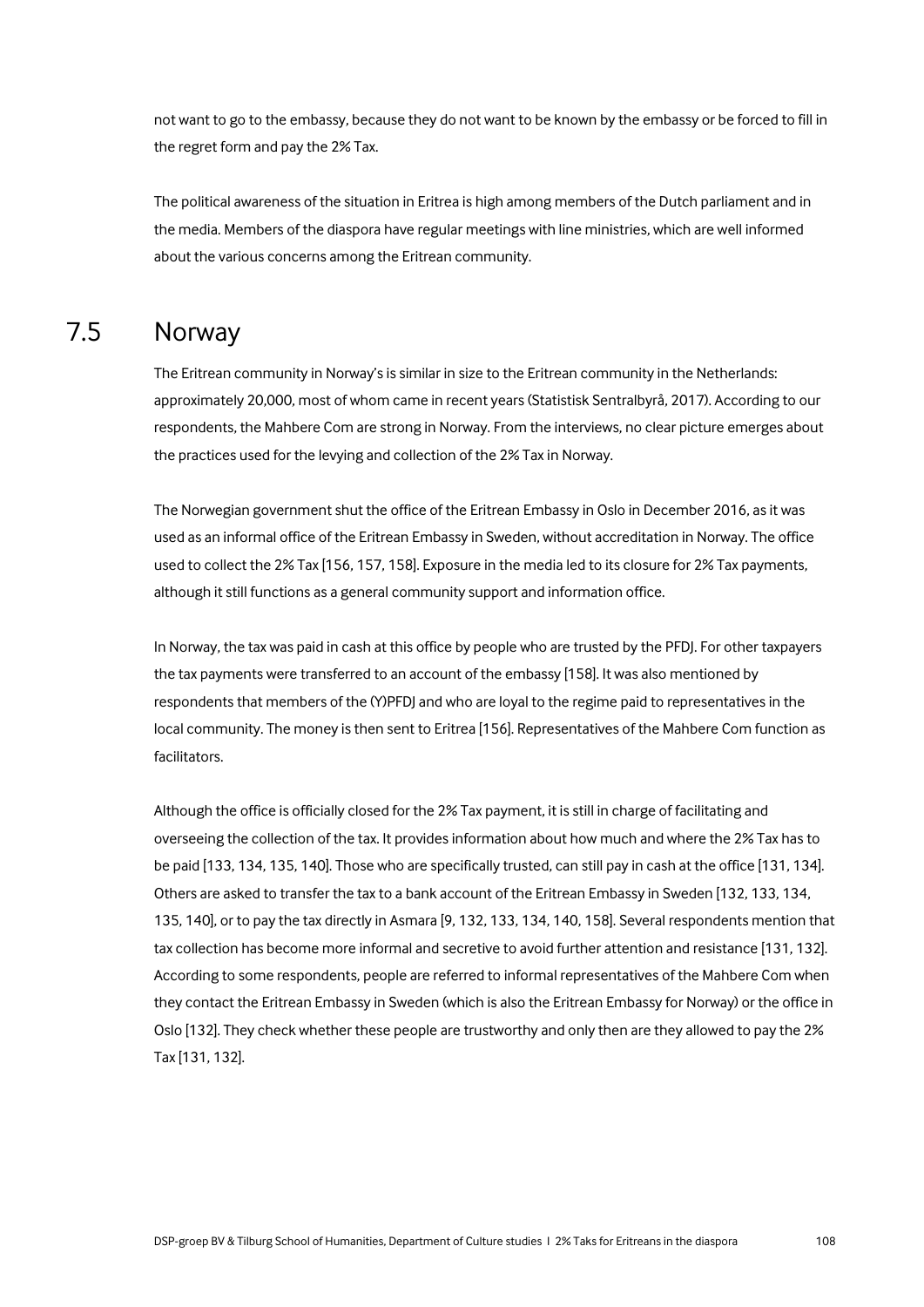### 7.6 Sweden

Sweden has a large and old Eritrean community, with a strong (Y)PFDJ organisation. Approximately 35,000 Eritrean immigrants live in Sweden [32, SCB, 2017]. The embassy levies and calculates the 2% [137, 138].The 2% Tax is most commonly transferred to a Swedish bank account [136, 137], which said to belong to the embassy [136]. Some respondents said that at some point after the parliamentary questions in 2014, people were asked to pay cash [139] in Sweden or at the Immigration Office in Asmara [138]. Some respondents reported that transferring the money to the account of the embassy has now become more common again [138], as well as paying in cash. The interviews did not give a clear account of who pays cash and who transfers money to a bank account. Informal representatives, said to be members of the Mahbere Com, function as facilitators between the taxpayers and the embassy [136, 137].

On 4 February 2014, the Committee on Justice in the Swedish Parliament held a debate on the issue of the 2% Tax. Ultimately, the ruling coalition parties in the judicial committee rejected the bid to ban the forced taxation of Eritrean expatriates residing in Sweden. Under international law, it is permitted for a State to impose taxes on citizens who are resident in another country, although certain practices employed in the collecting of such tax may be illegal under domestic law (e.g., where coercion is involved) [32]. The Committee argued that current Swedish law was sufficient to stop any practices of collecting the tax by means of extortion, threat or blackmail. The consensus within the Parliament was that any Swedish-Eritrean national who was subjected to coercion and/or threats in paying the tax, should report the issue to local law enforcement authorities. (UN Security Council, 2014, paras. 108–110)

### 7.7 United Kingdom

According to the last census approximately 40,000–45,000 Eritrean citizens reside in the UK [154]. This does not include the large group that arrived since 2015. Eritreans in the UK pay the 2% Tax in cash (in foreign currency) in Asmara [141]. The UK government prohibited the collection of the tax at the embassy in 2011. The 2% Tax is currently paid in Asmara using various methods namely, methods B1 to B6: going to pay in Asmara [141], sending the money with family [141], friends or another trustworthy person [141], by money transfer, to a person of the Mahbere Com. However, the embassy is still involved in the levying and assessment of the 2% Tax [141].

The Eritrean diaspora in the UK is heavily polarised. There is a strong (Y)PFDJ structure, but also a strong opposition movement [154, 74]. In the UK members of the Eritrean diaspora have aired their concerns over the legality of the 2% Tax for a long time. In the UK a political caucus in the parliament follows the situation of Eritreans in the diaspora. Members of the Eritrean diaspora have regular contact with the caucus and provide updates. Media regularly publish on the situation [153, 310, 311].

In 2015, a formal complaint was filed with the London police about coercion. However, a formal investigation was not launched because there was not enough evidence of coercion and extortion to file a case [154, 250].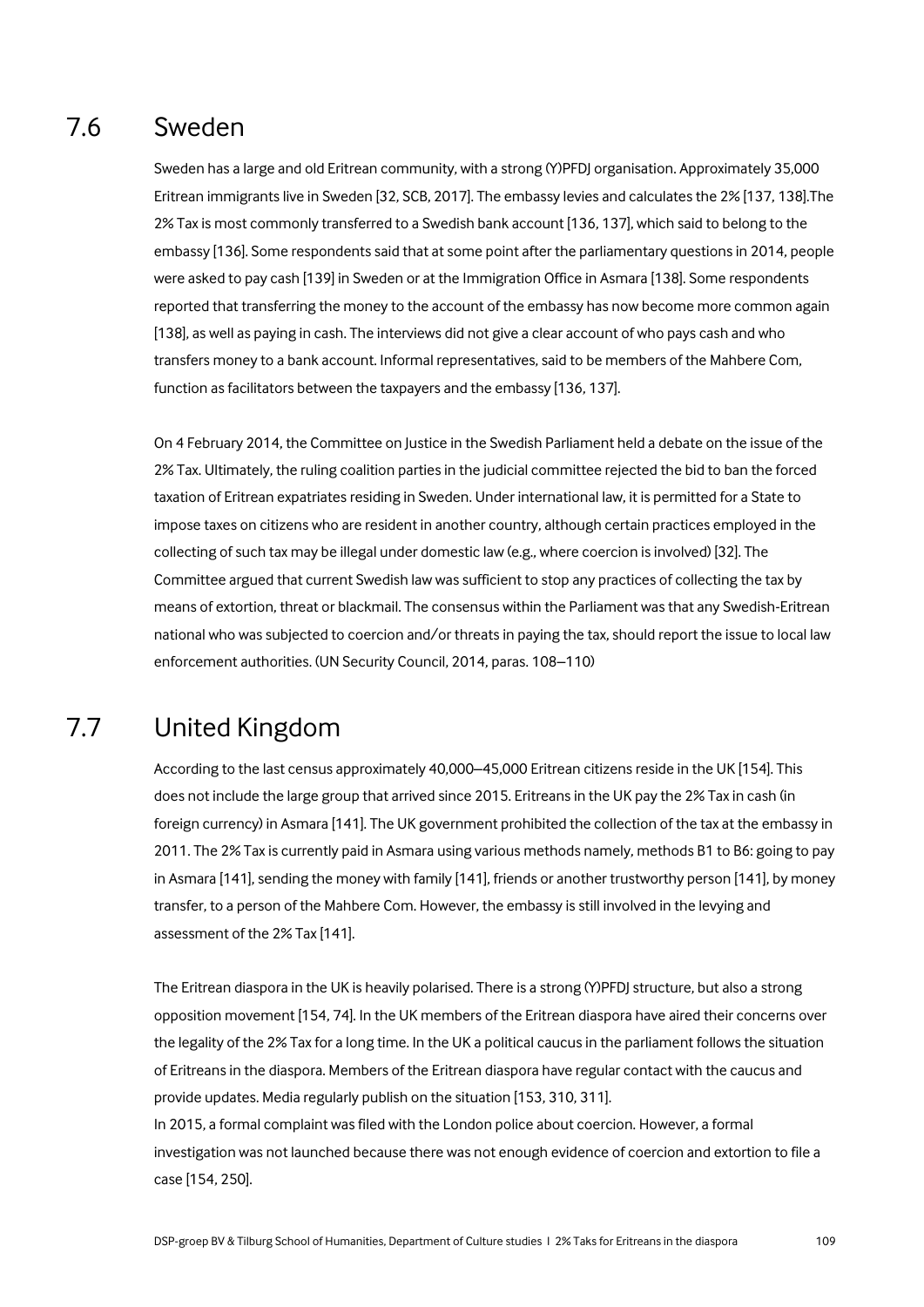# 7.8 Comparison of payment modes

The way the 2% tax is paid differed from country to country. Table 7.1 lists the most common ways in which the 2% Tax is paid (based on the categories in Table 6.5), together with possible explanatory factors.

|                                | <b>Belgium</b>           | <b>Germany</b> | <b>Italy</b>             | <b>Netherlands</b> | <b>Norway</b> | <b>Sweden</b> | <b>UK</b> |
|--------------------------------|--------------------------|----------------|--------------------------|--------------------|---------------|---------------|-----------|
| <b>Explanatory factor</b>      | Main way of payment      |                |                          |                    |               |               |           |
|                                | A                        | B              | A                        | $\overline{A}$     | A             | A             | B         |
|                                | $(A1++)$                 | (was C1)       | B                        | $(A1++)$           | $(A2++)$      | B             |           |
|                                |                          |                | C <sub>1</sub>           |                    | $(A1+)$       |               |           |
|                                |                          |                |                          |                    | $B -$         |               |           |
| Size and strength of           | $-$                      | $++$           | $++$                     | $++$               | $+$           | $++$          | $+$       |
| community                      |                          |                |                          |                    |               |               |           |
| <b>Extent challenged</b>       | --                       | $+$            | $\overline{\phantom{a}}$ | $+$                | $+$           | $++$          | $++$      |
| Political/government attention | $\overline{\phantom{a}}$ | $+$            | $\overline{\phantom{a}}$ | $^{++}$            | $+$           | $+$           | $^{++}$   |
| Necessary papers               | $+/-$                    | $+$            | $+/-$                    | $+$                | $+$           | $+$           | $+$       |

Table 7.1 Comparison of modes of collecting the 2% Tax and assessment of explanatory factors

 $++$  = very strong;  $+=$  strong,  $+/-$  =mixed;  $-$  = weak;  $--$  very week or not applicable

A: payed at the embassy (A1= cash, A2 = transfer to an account)

B: payed in Asmara

C1: payed cash to a member of the Mahbere Com

## 7.9 Conclusion

The steps involved have changed and diversified in recent times, responding to the increased scrutiny of the tax. The Eritrean embassies continue to play a central role in such assessments, while payments may be made elsewhere. In countries where authorities have questioned the role of the embassy in the levying and collecting the 2% tax, the tax is still levied in the embassy, but the actual payment is made elsewhere (in Asmara). This is the case for payments of the 2% Tax by Eritreans in Canada, the UK and Germany. In these countries, the collection has moved to agents and payments are now made in Asmara and Dubai.

The differences in the practices in the various European countries can be explained by the following factors:

- Э The size and strength of the Eritrean community and the strength of the local Mahbere Com in the country of residence (this is related to the size and strength of the (Y)PFDJ and the role of the community in the collection of the 2% Tax)
- Э The extent to which the 2% Tax has been challenged in the country of residence by members of the Eritrean diaspora
- $\bullet$ The political and government attention on the 2% Tax in the country of residence
- Э The documentation demanded by the country of residence for the asylum procedure and other procedures, such as the family reunification, nationality and ID/passports and education papers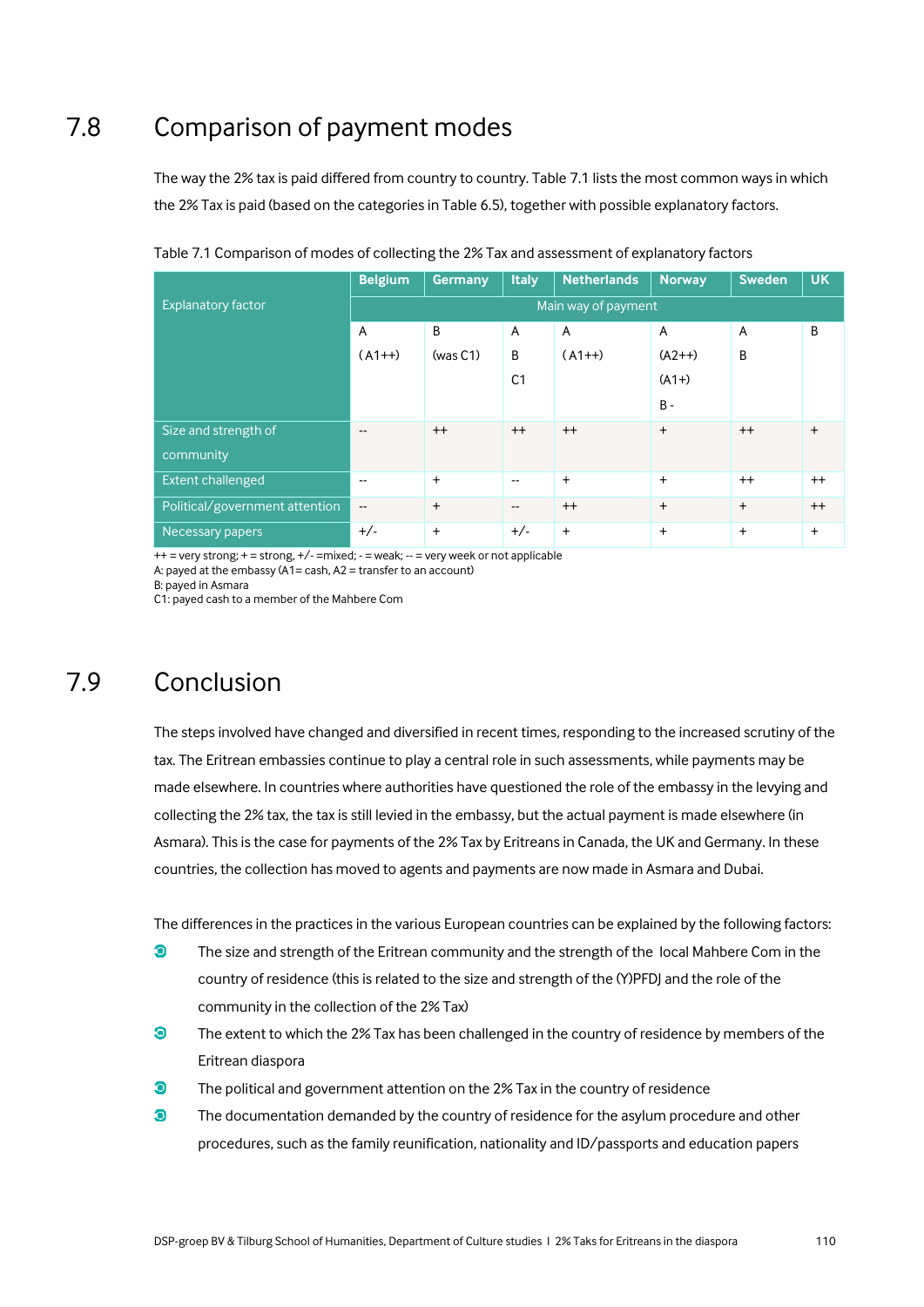# **8 A Mirage**

This chapter looks at the perceptions of the 2% Tax among members of the diaspora community in the European countries studied, as well as the consequences of non-payment. It is based on interviews with Eritreans and experts in the seven countries studied for this research.

# 8.1 Rehabilitation or slush fund

It is clear from the legal analysis, the interviews (and other the documents) that there are widely diverging views on the purpose of the 2% Tax, both in terms of why it is levied and how it is used (see also Chapters 2 and 3). Several sources make a distinction between the official and actual purpose of the tax [19, 3, 8, 27, 28, 30, 44, 50, 66, 68, 95, 102, 166 (Dafla Hosabay, 2017]. The Government of Eritrea and some members of the Eritrean diaspora stress that the tax is used for rehabilitation and development in Eritrea, including infrastructure. When asked on a Dutch radio program about the purpose of the tax, an Eritrean, who identified himself as a YPFDJ member, explained in the interview:

*Naturally, you can see that when you go to Eritrea. You can see what is happening with the number of hospitals that are being built, how many roads are being built… As far as I know, everything goes primarily to infrastructure, the building of schools, houses, to everything […] that you would expect in the Netherlands.* (Interview broadcasted on radio with three Eritreans (Meseret Bahlibi, Biniam Daniel and Eden Weldai, in Dichtbij Nederland, 2014)

Others say that the tax is used to support former fighters and 'martyrs' of the EPLF. Sometimes both aims are mentioned. In addition to this official line, government representatives claim that the tax is used "to combat illegal migration" (The Awaze Tribune, 2016) and describe the tax as "a land tax for expatriate Eritreans or dual nationals who own land or property in their homeland" (UN Security Council, 2011a, para. 382; a similar comment was made by [203]). According to some respondents, the Eritrean embassies in Sweden, Germany and the UK and the Eritrean office in Norway have suggested that the tax functions as a fee for consular services [25,131, 136, 141, 155]. Officials from the national governments of the European countries hosting these embassies report in a similar way, stating that the official verbatim they have received from the embassies concerning the 2% Tax is that Eritrean citizens have to prove they have paid the tax before being able to receive consular services [32, 76, 24].

Most respondents understand that the officially stated purpose of the 2% Tax, as proclaimed by the government, is the rehabilitation and development of Eritrea [3, 6, 8, 10,12, 14, 16, 26, 27, 28, 30, 33, 34, 36, 38, 39, 42, 44, 45,46, 62, 64, 65, 66, 67, 71, 102, 200], that the 2% Tax is necessary for the nation-building process and to resist external challenges by neighbouring countries and through international conspiracies and is used to build infrastructure and provide health care and education [4, 12, 13, 16, 22, 64, 71]. This is the official information that respondents said they have received from representatives of the Eritrean government and the Eritrean media.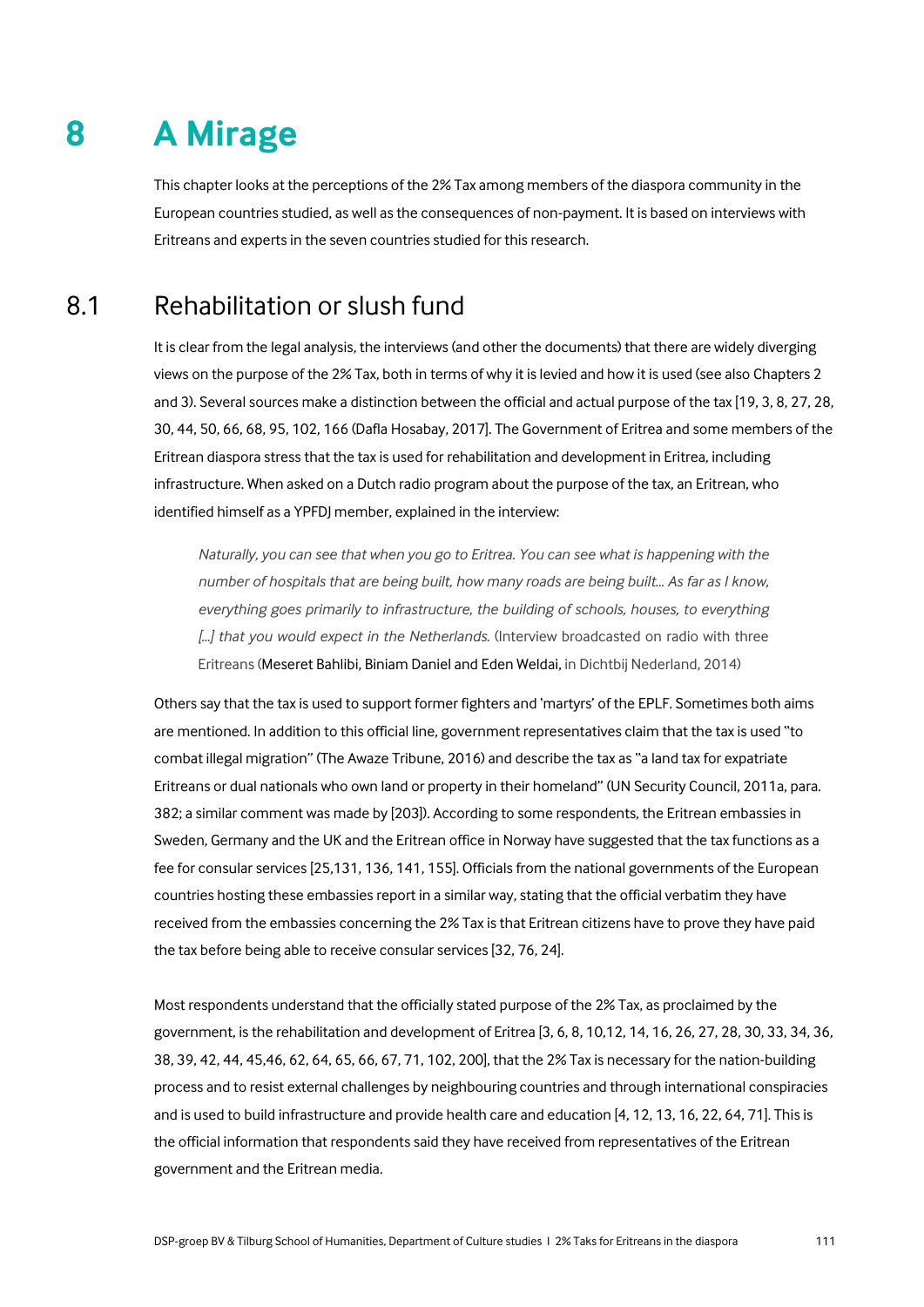However, many respondents complained that there is no evidence of how the tax is used [2, 3, 5, 6, 12, 15, 16, 22, 33, 36, 38, 44, 65, 66]. In other words, there is no transparency concerning the use of the 2% Tax, a problem that is compounded by the fact that Eritrea has no formal budget [12, 14, 22, 26, 27, 33, 42, 44, 63, 64, 65, 66, 71, 102]. Several respondents indicated that they are not allowed to ask questions about how the 2% Tax is used [4, 6, 14, 52, 67], as this is construed as disloyalty and may provoke suspicion [30, 67]. Some of the respondents described the lack of transparency on the use of the 2% Tax as follows:

*If somebody asks you for taxes in Holland, you can ask why, where, how? But [with] this government, you don't have the right to ask. So, you don't know. […] But if you ask how is Eritrea, they say 'good, we make hospitals etc.'. You don't have right to ask more.* [4]

*Officially, it's for reconstruction [for agriculture and other good purposes]. But you don't know where the money goes. There was never a report. Even in Eritrea, there is no open budget, you don't hear the cabinet ministers talk. The parliament hasn't gathered since 2002. […] No one knows where it goes. At the end, I'm sure it's not for good. You don't hide good.* [33]

Many of those who had recently left or visited Eritrea said that they see no development in Eritrea [16, 38, 66]; others say that their families in Eritrea do not report any development [6]. They also state that propaganda is used to portray that development is taking place [64]. In particular, they mention that Eritrean state television reports on certain developments, such as the building of roads and schools [6, 30]; however, to the respondents it is not clear whether this information is accurate and whether these projects are indeed realised with the 2% Tax revenue:

*The government says it's for rehabilitation and development, but we didn't see any of that in the last 25 years. […] Our family in Eritrea says that what they show about the development of Eritrea on the Eritrean TV is not correct.* [6]

Members of the (Y)PFDJ, report that there is development in Eritrea and that there is free medical care and education; however, these claims are denied by respondents working inside in Eritrea. The (Y)PFDJ supporters interviewed said that the slow pace of development is because of the ongoing border conflict with Ethiopia and the UN sanctions. They explain that Eritrea is a young nation emerging from a 30-year war and so development takes time [108, 109, 203, 205].

Some of the PFDJ cadre seem to be unclear (or contradict each other) about when and why the 2% Tax is levied and how it is used. In a radio interview with three YPFDJ members (two former Presidents of the YPFDJ Holland), the first person said that the 2% Tax is only paid when you need to access services, identifying it as a voluntary act (based on the wish to access those services):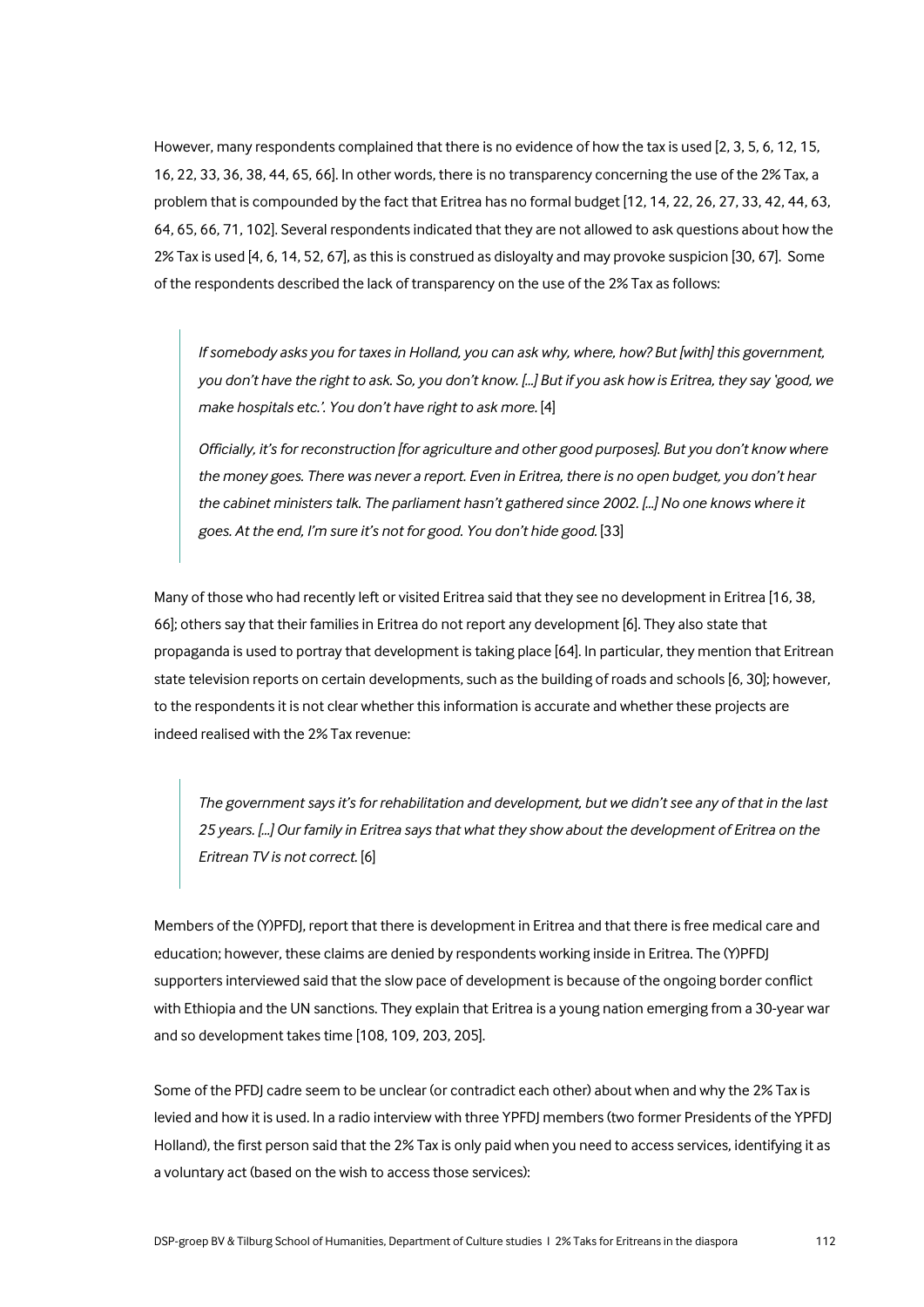*MB: No, I do not pay.* 

*Radio: You do not pay? Why? MB: True. I have not paid until now. I have remained a student primarily. Radio: So you do not yet have to pay? MB: I do not yet have to pay. But in principle I do not have to pay in principle. I only need to pay it at the moment that I need a service in Eritrea. And I have enough friends and family in Eritrea. Radio: So, you pay when you need a service? MB: Yes. Of course. Radio: Can you give an example? MB: Well if you want to build a house in Eritrea, that is how you should see it, it is completely misunderstood in the media. As if it is forced or something; when someone pays the 2% Tax, you pay morally because he wants to pay. And secondly because he simply wants the service. […]*  (Radio interview with three Eritreans; Meseret Bahlibi, Biniam Daniel and Eden Weldai, in Dichtbij Nederland, 2014)

#### The other member also identified the 2% tax as a voluntary contribution to rehabilitation and development in Eritrea:

*Radio: E, do you pay the 2%? Voluntary? What happens with your money? E: Uhm, what happens with my money… first I pay voluntary because I like to make my own plans.* 

*Radio: Yes, but what happens with the 2%? If I pay somewhere I would like to know what happens with it.* 

*E: Of course, You can see it when you go back to Eritrea. You can see what happens with… the number of hospitals that have been built, how many roads have been built. All of it goes mainly to, insofar as I know of course, but infrastructure, schools, hospitals, all of those things, as you could expect in the Netherlands.* 

(Radio interview with three Eritreans, Meseret Bahlibi, Biniam Daniel and Eden Weldai, in Dichtbij Nederland, 2014)

Other respondents stated that the revenue from the 2% Tax is used as a slush fund [3, 19, 27, 30, 36, 37, 44, 47, 87, 95]. These respondents had worked with the Eritrean authorities in one way or the other to come to this conclusion. The slush fund allows Eritrean authorities to fund activities abroad (including politically motivated festivals and concerts for the diaspora – which are seen as mechanism to keep control of the diaspora) [3, 19, 30, 37, 44]. The fungible nature of the 2% Tax is due to the absence of a budget or any financial control mechanisms. Fungibility further allows the Eritrean government to participate in military ventures in the Horn of Africa region. One respondent who had observed this personally (in a professional capacity in a meeting where it had been addressed) pointed to Eritrea as the geo-political centre for destabilisation in the Horn of Africa: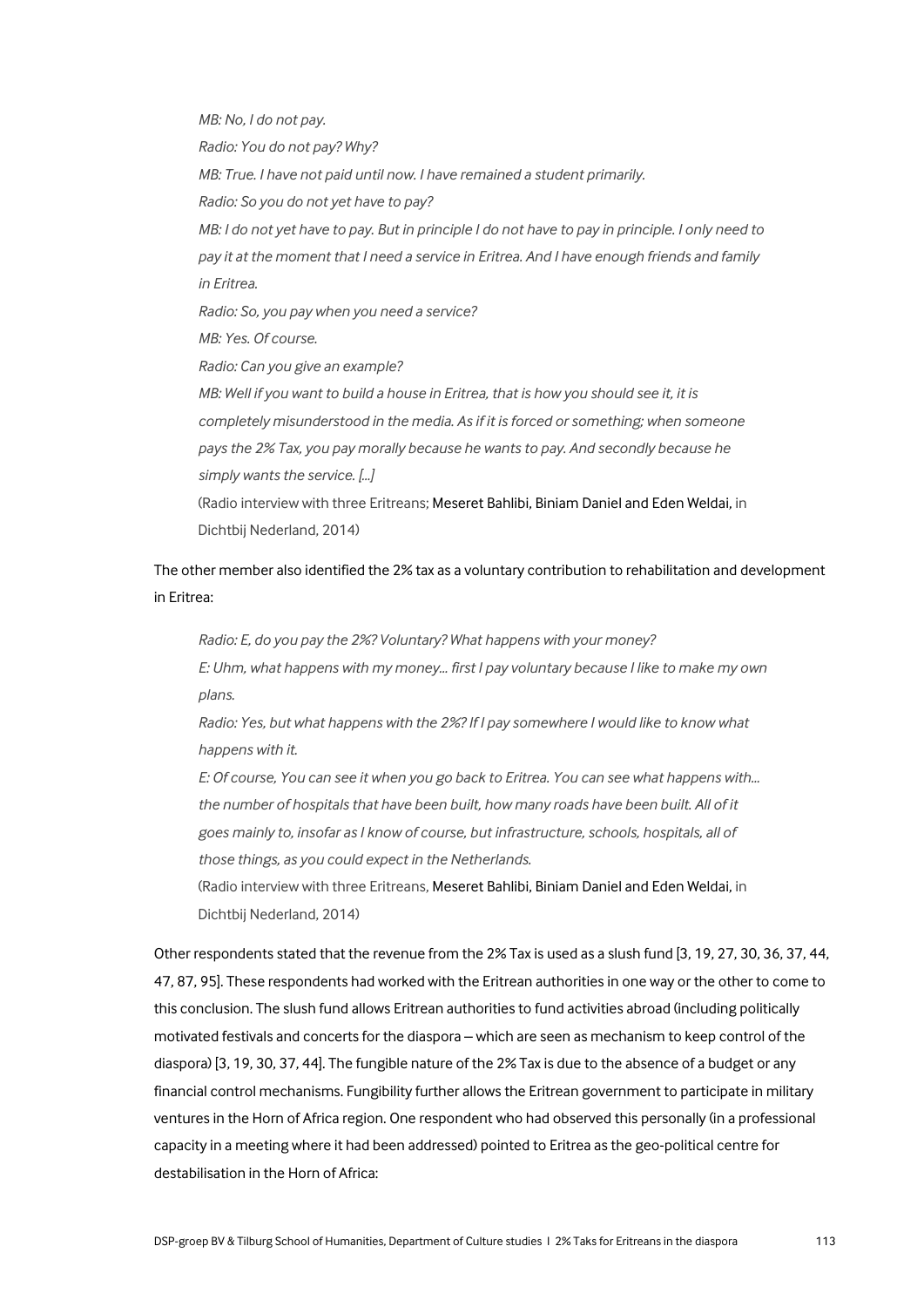*It is because Eritrea has been caught red handed in Baidoia that the Kenyan Government has decided that it will no longer accept the free movement of Eritreans into Kenya (i.e. no visa according to COMESA). (..) [A]t a meeting in South Sudan in 2006 [..] the issue of the Eritrea Government trafficking in weapons in support of militia groups in the border areas of Sudan, Ethiopia and the associate diplomatic incident came up. [..] The Eritrean government has also been involved in the Darfur issue supporting this or that militia group. In this regard Julia Taft's book on Darfur makes very interesting reading – most of us will recognize the main actors. [..] I was advised by Eritrean government officials that if anything happened they would be able to get me out of Darfur. They knew very well what was going on. […]*

The military involvement of Eritrea in the region is one breach of the UN sanctions; another is the military presence of various regional powers within Eritrea, which directly breaches the terms of UNSCR 1907:

*The last Eritrea Somalia Monitoring report raises the issue of the presence of the Qataris and the Saudis [in Assab, Eritrea] as a possible breach of the sanctions and as further destabilizing force in the region. In fact it is – we now have a well-armed presence just across from Djibouti and less than 60 km from the Ethiopian border – not only is this a well-armed presence it is also potentially one of the worst Islamic extremist presence. A presence that cannot be anything but destabilizing in the area.*  Add to this the rumors of the Egyptians also setting up a military base in Eritrea. [87]

One respondent pointed out that European tax money is being channelled to Eritrea as the 2% Tax through tax levied on benefits:

*Tax-payers in Europe are paying for the oppression in Eritrea and for what is causing the refugee crisis. It is so ironic. The majority of people paying 2% Tax receive benefits. And so the European tax money is actually ending up in the hands of the PFDJ. [47]* 

An important observation was made by an expert dealing with Eritrean refugees. He observed that the cash payment of the 2% Tax in Asmara were being channeled into the facilitation of smuggling and trafficking across the border of Eritrea. The increased availability of hard foreign currency floating in Eritrea has increased the prices of smuggling and trafficking routes across the Eritrea-Ethiopia border, which is now costing USD 4.000 (from the cities of Asmara and Dekemhare to Ethiopia). The numbers of persons fleeing over the border has not decreased and remains around 5000 refugees a month, despite a renewed practice of shoot-to-kill on Eritrean refugees who try to reach Ethiopia or Sudan. The allegation is that the 2% Tax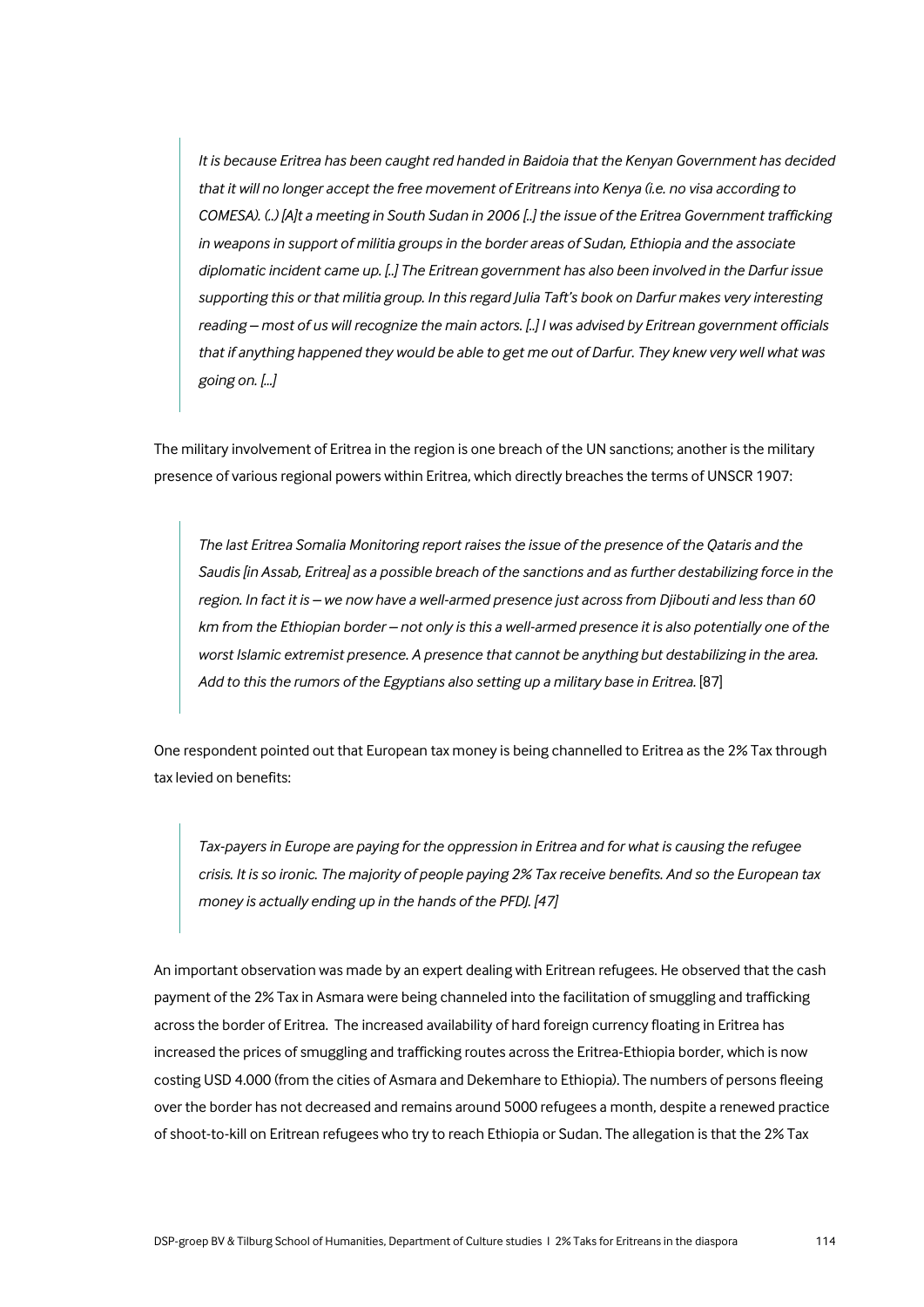payments in foreign currency in Asmara facilitates the human trafficking organization through the black market arrangements [702].

In summary, it can be concluded that:

- $\bullet$ The actual purpose and use of the 2% Tax is unclear to taxpayers.
- Э The actual purpose and use of the 2% Tax cannot be known, due to lack of financial management, lack of transparency and the absence of a national budget in Eritrea.
- Э The revenue generated by the 2% Tax is fungible.
- Э The 2% Tax generates a slush fund, for financing political-security and military projects as well as cross border human trafficking in the region and globally, including activities for surveillance of the diaspora at large.

### 8.2 Fear, violence and intimidation

The levying and collection of the 2% Tax must be understood in relation to a system that uses fear, violence and intimidation to coerce loyalty and the fulfilment of duties. This coercion has three components:

- Э not giving rights, e.g., denial of consular services
- $\bullet$ taking away rights, e.g., the right to run a business or own land in Eritrea
- Э violence, e.g., by Eri-Blood, the PFDJ's militia, including violence against relatives

In relation to the first and second components, the coercion is associated with the refusal to provide services (including those needed for survival) to oneself or relatives in the diaspora or in Eritrea and/or the withdrawal of protection and the taking away of rights, again either of the person in the diaspora or their relatives in the diaspora or in Eritrea. Services should be understood here to include protection for survival and basic human rights (the right to food, etc.). In addition to these elements of the coercive practices directly associated with the collection of the 2% Tax, a third element of coercion is intimidation resulting from concrete violence (see also section 5.5). This is not an imagined fear.

*The system of levying and collecting the 2% tax must be understood in relation to the system of fear and intimidation used by the Eritrean government, which has three components: not giving rights, taking away rights and violence.* 

This system, paying the 2% Tax is one mechanism by which the Eritrean government is able to measure loyalty. One of the main intentions of levying the 2% Tax on the diaspora is to exert control [3, 37, 71, 36, 305, 205] and to verify and ensure loyalty [3, 8, 73, 166, 205]. Those who do not pay, may be portrayed as traitors and as part of the opposition [19, 46, 48, 73]. According to some of our respondents, those who do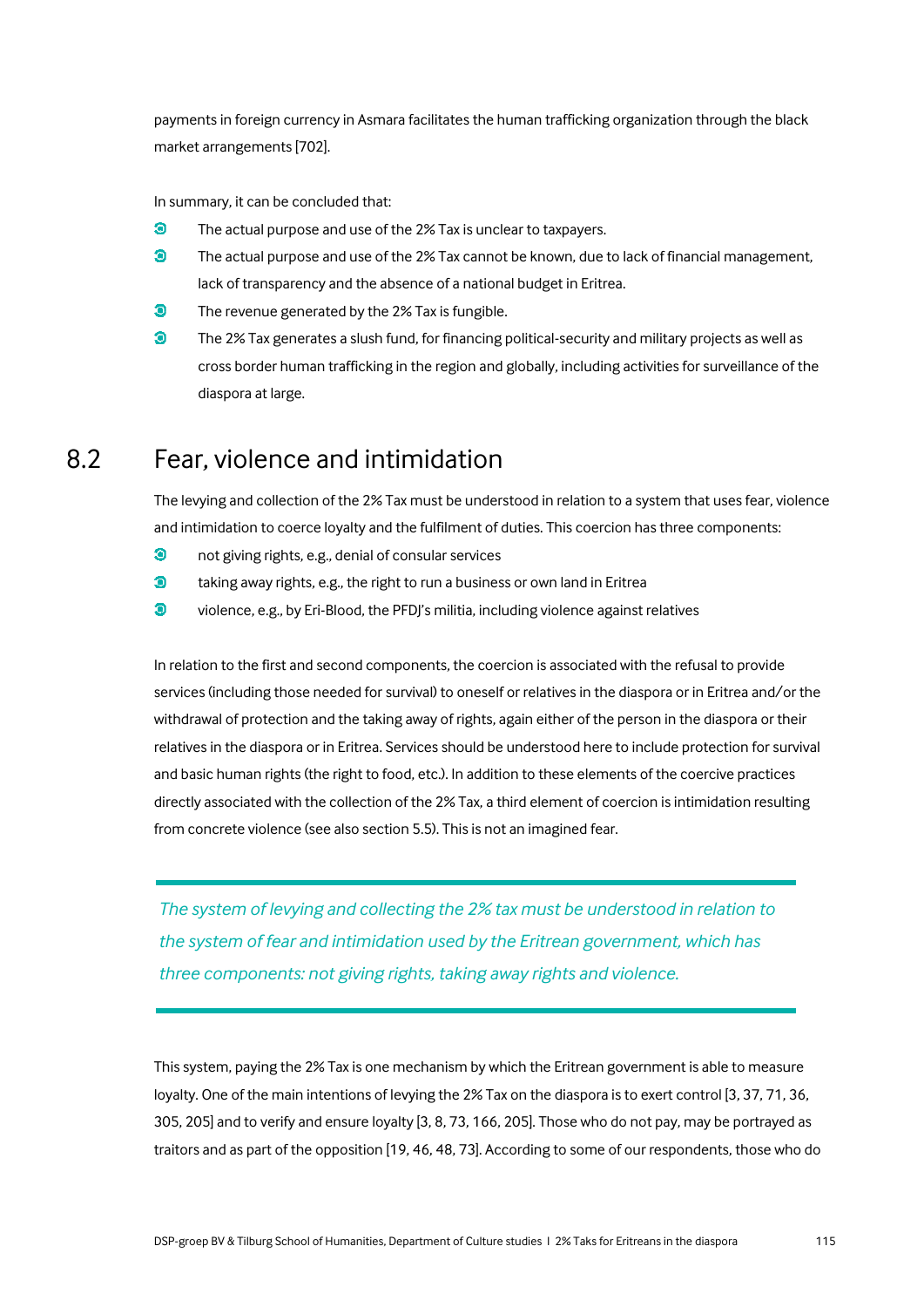not pay end up on a black list and are isolated from the diaspora community, and family members or other Eritreans [19, 46, 48, 166]. Loyalty must be shown in a number of ways:

- *a) publicly showing support for the Eritrean government;*
- *b) […] attending festivals, seminars, demonstrations etc.;*
- *c) signing petitions, and participating in social media activities;*
- *d) surveilling other Eritreans, including friends and families;*
- *e) collecting information about the opposition;*
- *f) running illegal errands, such as transfer of illegal money, for the Eritrean government;*
- *g) Intimidating, harassing and physically abusing opposition members.*

(Kubrom Dafla Hosabay, 2017, unpublished document prepared for this report)

In order to understand the element of coercion in the collection of the 2% Tax, the source of the fear, experienced as a direct threat, must also be appreciated. In the report '*Nothing is what it seems*' (DSP-groep & Tilburg University, 2016), coercion was identified as a spectrum of progressive intimidation that is based on the realistic possibility of serious threats against the individual or his/her relatives. A culture of silence is the result of the real potential for serious repercussions, based on real experiences of violence.

When they register at the embassy, Eritreans in the diaspora are forced to provide their most intimate personal details, including the names and location of family members in Eritrea [205, 46]. This is one of the reasons why new refugees do not want to go to the embassy [45,46, 205]. With this information, the Eritrean government is able to blackmail people to ensure that they continue paying the tax and fulfilling other duties. This does not mean, that everyone who has paid the 2% Tax once and who has family in Eritrea will be extorted in this manner. Some Eritreans manage to remain relatively independent from extortion, whereas others get caught up in the system.

Fear is an important motivation for paying the 2% Tax and it is important to understand the source of such fear. In the previous report '*Nothing is what it seems*' (DSP-groep & Tilburg University, 2016), the modus operandi leading to fear was identified. The practices leading to a sense of intimidation were placed on spectrum, "from subtle and implicit to explicit threats and even violence" (*Ibid*., p. 72, translation by authors). Among the respondents to that research, fear of these practices seemed to be real in many cases (*Ibid*.). However, whether or not the fear is based on real events is not important (*Ibid*.). As Thomas Theorem states, "If you define situations as real, they are real in their consequences" (cited in *Ibid*.).

Below are the threats against members of the diaspora that were identified in that research (DSP-groep & Tilburg University, 2016, p. 72):

- Э Receiving notifications and warnings
- Э Vilification and targeting as a 'traitor'
- Э Placing informants in the private sphere
- $\bullet$ Triggering divorce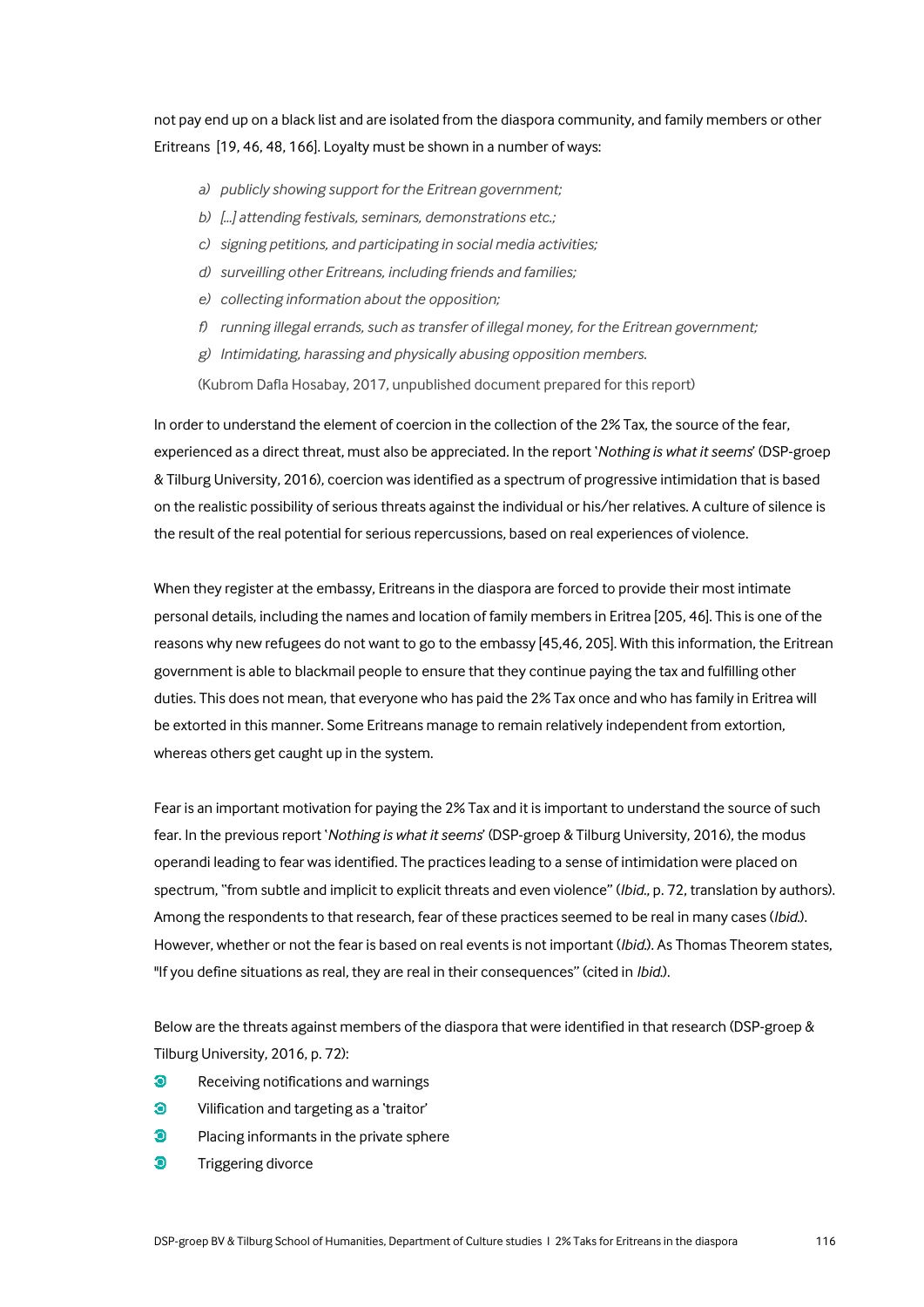- Э Intimidation
- Э Taking away privileges and services
- $\bullet$ Taking away privileges and services of family members and acquaintances
- $\bullet$ Punishment of family and acquaintances
- $\bullet$ Deportation
- Э Trolling, public media and death threats
- $\bullet$ Targeted threat
- Э Suicide
- G. **Disappearances**
- $\bullet$ Murder attempts

The spectrum of intimidation constitutes an important source of fear, because of the collective knowledge of its progressive nature. The collective knowledge about the perpetration of violence compounds to this fear (as described in 5.5). A further description of these steps and the progressive nature of intimidation is provided in '*Nothing is what it Seems*' (DSP-groep & Tilburg University, 2016). The coercive practices of the collection of the 2% Tax feed the fear that disloyal behaviour is beyond the pale and therefore any measures can be taken to bring the person back into submission [19, 47, 48].

### 8.3 Punishment by association

Through the embassies, Eritrea extends the violation of the human rights of Eritreans into the diaspora, including by penalising Eritreans in the diaspora for exercising their right to freedom of speech and freedom of political assembly and by soliciting self-incriminating information from refugees (through the regret form) for escaping national service, a system qualified as slavery and found to constitute crimes against humanity by the UN Commission of Inquiry on Eritrea (UNHRC, 2016). The embassy communicates information on the loyalty of members of the diaspora and payment of the 2% Tax to Asmara. Based on this information, decisions in Eritrea are taken by the government that may affect relatives who have remained in Eritrea.

Depending on whether or not the 2% Tax is paid, privileges are granted or denied to relatives in Eritrea. Relatives who remain in Eritrea are dependent on their relatives living abroad to pay the 2% Tax and to stay away from opposition activity. In this sense, the people living in Eritrea are akin to hostages: relatives living abroad are coerced into paying the 2% Tax in order to protect relatives who have remained behind in Eritrea. Relatives who have remained inside Eritrea are *punished by association* if the 2% Tax is not paid. This punishment by association is described by the UN Commission of Inquiry reports (UNHRC, 2015b, 2016) and is a human rights violation in itself.

One respondent who received an exemption for payment of the 2% tax by his wife shared the following: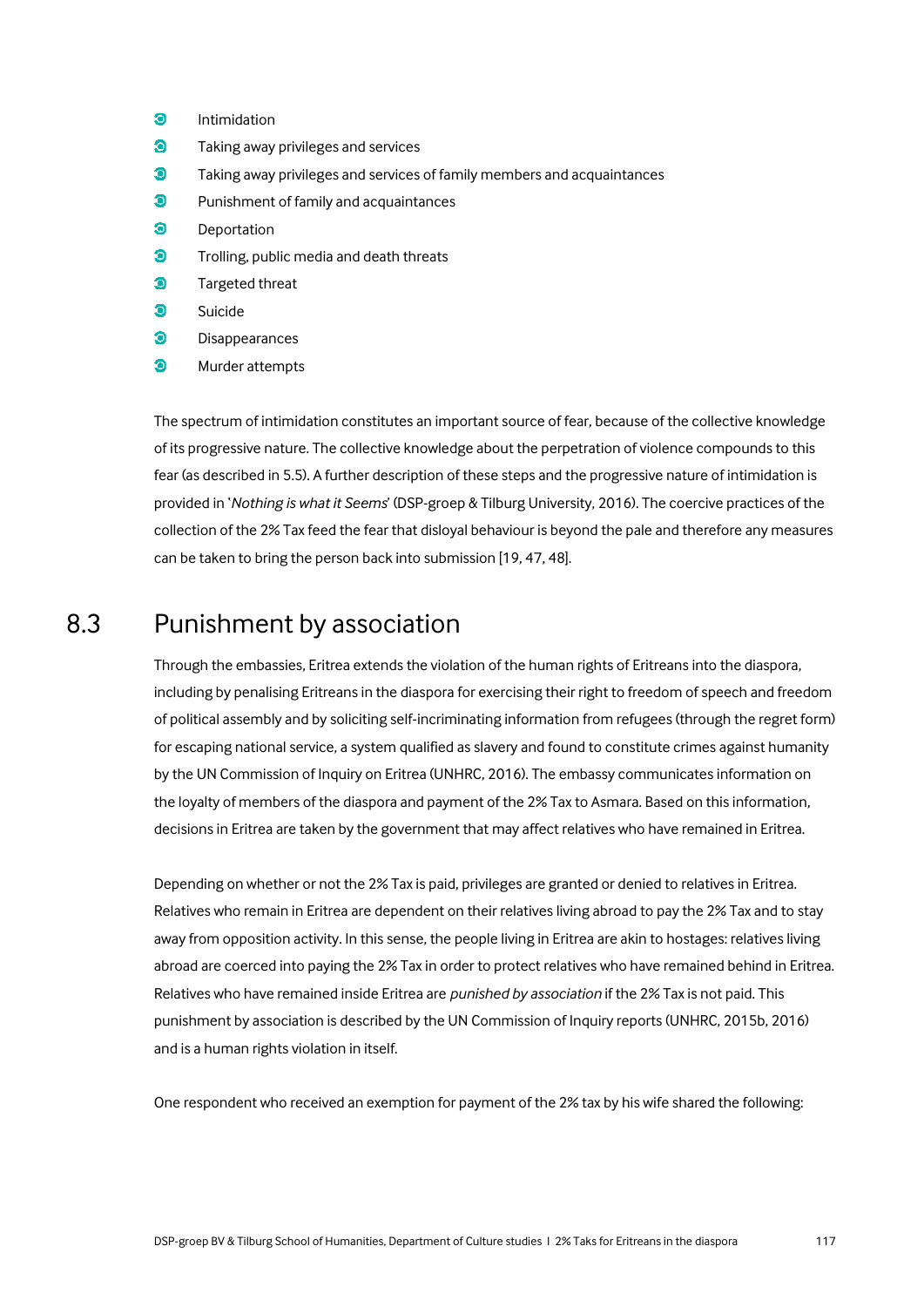*The coercion is real because the person would be denied their rights if they don't pay. If I hadn't been issued my wife's 2% tax documents, I might still have been in Asmara, serving for the umpteenth year doing national service and forced labour without income.* [95]

The embassy staff and officials can intervene to change the situation of relatives in Eritrea:

*This is the story of an Eritrean mother. She had cancer. She lived in Europe. She had one son in Eritrea who was desperate to be released from national service in Eritrea. The people at the consulate*  helped. He was released after they intervened. They cleared her 2% Tax, stating she was ill. [95].

Hence, the 2% Tax payment opens the door for privileges, which may benefit relatives in Eritrea. However, those who are not considered loyal, are not given the possibility to pay the 2% Tax (and to receive such privileges). The penalisation of those who do not pay the 2% Tax involves measures intended to punish or harm the individual or his family (in Eritrea or elsewhere).

Punishment by association (or the possibility of it) is a considerable source of fear for members of the diaspora and can be regarded as a mechanism of pressure or coercion to push members of the diaspora into paying the 2% Tax. It can be construed that, given this fear, the invitation to report to the police (for instance, in the Netherlands and Germany) is not an option, given that the reason for paying the 2% Tax has as an important purpose the protection of relatives in Eritrea from being punished. Reporting to the police in the host country would directly undermine that goal. This is the main reason that the coercion that is involved in the 2% Tax collection by the embassies involving punishment by association is not reported in host countries.

*Given this fear, reporting to the police is not an option for most Eritreans in the diaspora, as it would directly undermine the purpose of paying the tax – the protection of relatives in Eritrea from being punished.* 

### 8.4 Violation of human rights

The penalisation of relatives inside Eritrea as a result of the non-payment of the 2% Tax by their family members in the diaspora, may involve serious human rights violations. The punishment by association of relatives in Eritrea – a country with one of the worst human rights records in the world – through the withdrawal of protection, has serious consequences for those involved. The relatives in Eritrea are used like hostages, to force the members in the diaspora to comply with 'duties' or 'obligations'. The violation of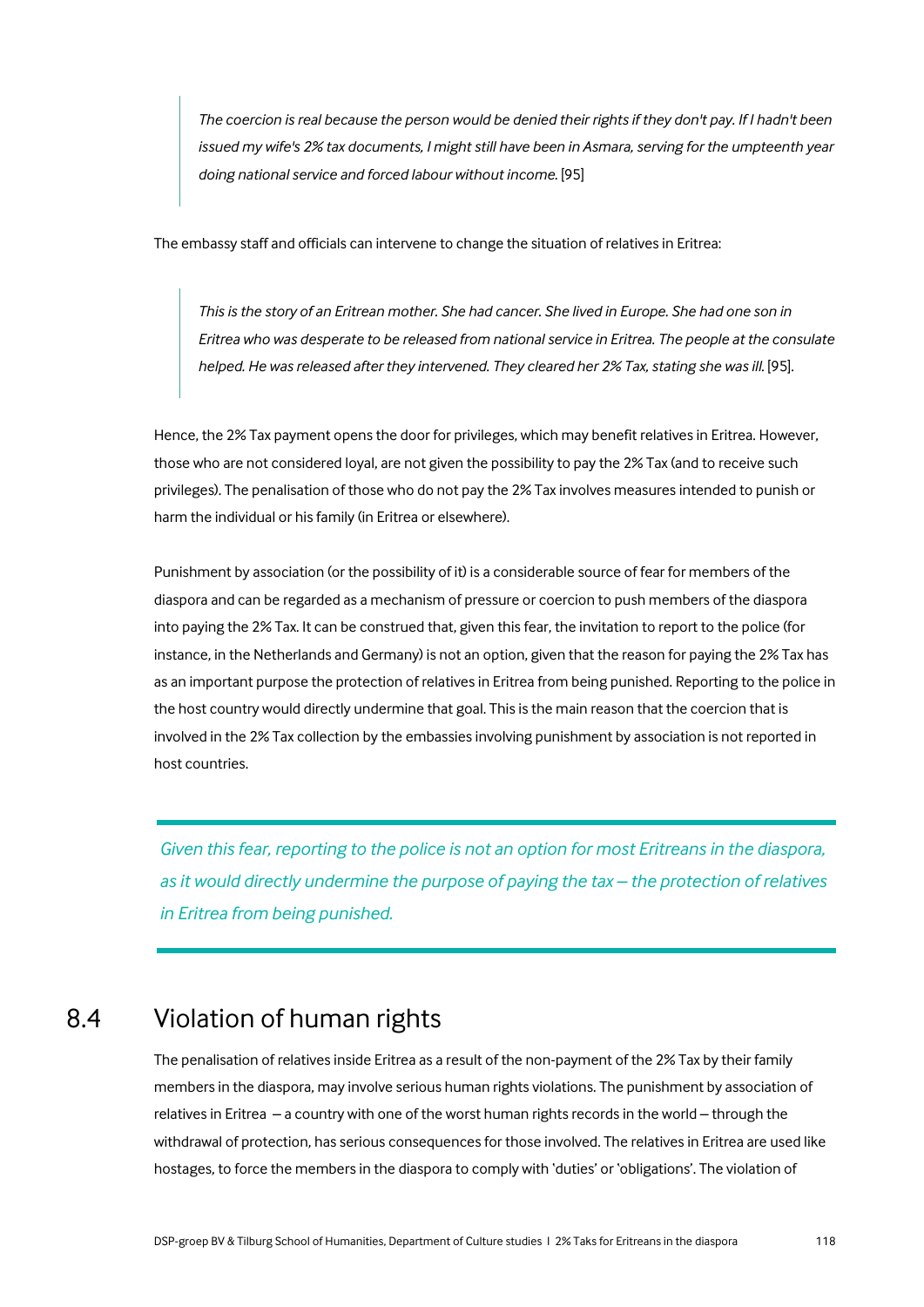human rights that can result from the withdrawal of protection can be listed as follows (this list is not exhaustive):

- 鱼 **The right to live and to a livelihood:** Eritreans in the diaspora cannot send remittances and parcels to Eritrea, which are crucial for the survival of their families, who depend on supplementary income from abroad for their survival, if they have not paid the tax. In addition, fines may be levied on persons in Eritrea for relatives who have fled and have not fulfilled all of their 'obligations' or relatives may be imprisoned. (Van Reisen & Estefanos, 2017)
- Э **The right to earn an income:** The permission of relatives in Eritrea to own a business or other workrelated permits may be withdrawn if the 2% Tax is not paid by family members in the diaspora, and business licences owned by people in the diaspora might be denied renewal, which means dependents inside the country lose their income<sup>28</sup>.
- G. **The right to a family-life:** If the 2% Tax is not paid, papers to unite wives, husbands or children with their relatives are not granted and permission to travel is withheld.
- $\bullet$ **The right to freedom of movement:** If the 2% Tax is not paid by family members in the diaspora, relatives in Eritrea may be denied the right to travel.
- G. **The right to health care:** If the 2% Tax is not paid by family members in the diaspora, relatives in Eritrea may be denied health care, as they may not be able to travel and may not be authorised to make arrangements in Eritrea.
- Э **The right to property:** If the 2% Tax is not paid, land and house ownership of family members in Eritrea may be affected.
- Э **The right to legal representation:** If the 2% Tax is not paid the possibility for legal representation and power of attorney of family members in Eritrea may be affected.

The power to stop the enjoyment of these rights (by tax-payers and their relatives) is a source of coercion to pay the 2% tax.

# 8.5 Reporting

 $\overline{a}$ 

In several counties, including Germany, The Netherlands, Sweden and the UK, the policy is to encourage members of the Eritrean diaspora to report to the police if coercion is exercised during the collection of the 2% Tax. This policy has not been effective and few reports are made and even fewer of those reports made (such as in the UK) have been investigated (DSP-groep& Tilburg University, 2016; Jones, 2015; Plaut, 2014b, 2016c). [154]

Those who seek to pay the 2% Tax are unlikely to report to the police as a result of coercion. By paying the 2% Tax they hope to avoid 'repercussions' for themselves and their families. The members of the Eritrean diaspora fear more intense repercussions on them or their families if they would report this 2% tax payment

 $^{28}$  Since last year, diaspora members who own businesses in Eritrea have been required to pay the 2% tax in order for their licences to be renewed, but they have to renew the licence in person or the licence will be denied and the business closed.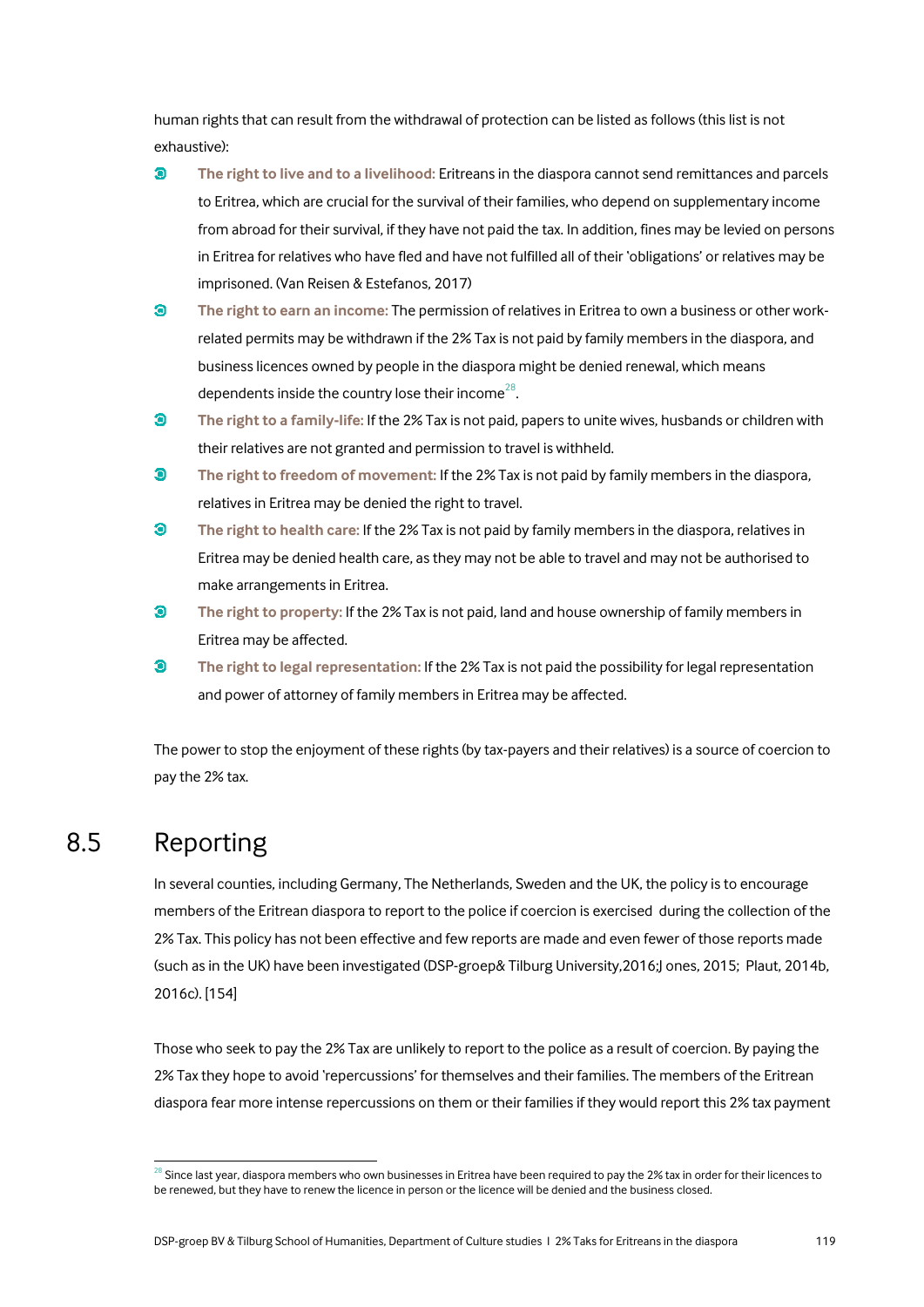to the police. The mechanism of reporting to the police is therefor not well suited to address the issue of coercion in this context. (DSP-groep & Tilburg University, 2016).

It is ultimately the responsibility of the authorities under whose jurisdiction members of the diaspora reside to protect them and this obligation to protect does not rely on whether or not members of the diaspora are able to report to their authorities,

### 8.6 Conclusion

There are strong indicators showing that fear and coercion play an important role in the collection of the 2% Tax. The coercive nature can be distinguished as having four principle elements: social and mental pressure, punishment by association, blackmail, extortion and intimidation. These include social exclusion and the direct threat of intimidation or even violence.

The definition of the 2% Tax is unclear. It is also unclear who should pay the tax and who are exempt from paying the 2% Tax, this is partly because of the arbitrary decision-making during the 2% Tax collection. However, members of the diaspora agree that Eritreans cannot receive any services from the Eritrean Government unless the 2% is paid (unless one is exempted).

The object (what is the basis for taxation) and the purpose (what is the tax used for) of the 2% Tax are also unclear. How the 2% Tax is used is not knowable due to the lack of financial management/transparency and lack of a nation budget in Eritrea. The intention of the 2% Tax is not defined as 'use of services', as separate service fees are asked for the consular services. And 'services' seem to include any government action, including 'positive consideration'. From this it can be construed that those who do not pay the 2% Tax (and are not formally exempted from paying the tax) are excluded from protection by the Government of Eritrea. This withdrawal of protection is a serious existential threat and is by association extended to relatives.

Although the 2% Tax is sometimes – and especially more recently – referred to (or perceived by some) as voluntary, it is in fact a mandatory tax, as not paying may have serious consequences, especially for those who need services from the Eritrean embassies or those with relatives in Eritrea. Not having access to services is not merely an administrative matter, it means that protection is no longer available. In a country where human rights are violated and crimes against humanity are committed, a withdrawal of protection has serious implications for survival and the enjoyment of core human rights.

It is particularly disconcerting that the relatives in Eritrea are penalised for non-payment of the 2% tax by Eritreans in the diaspora. The consequences of non-payment are broad, not formally defined, and appear to be arbitrary. This punishment by association, may involve serious violations of (human) rights.

For these reason, many in the diaspora choose to pay the 2% Tax. The power to withhold access to such fundamental human rights (including by association), constitutes one of the coercive elements of the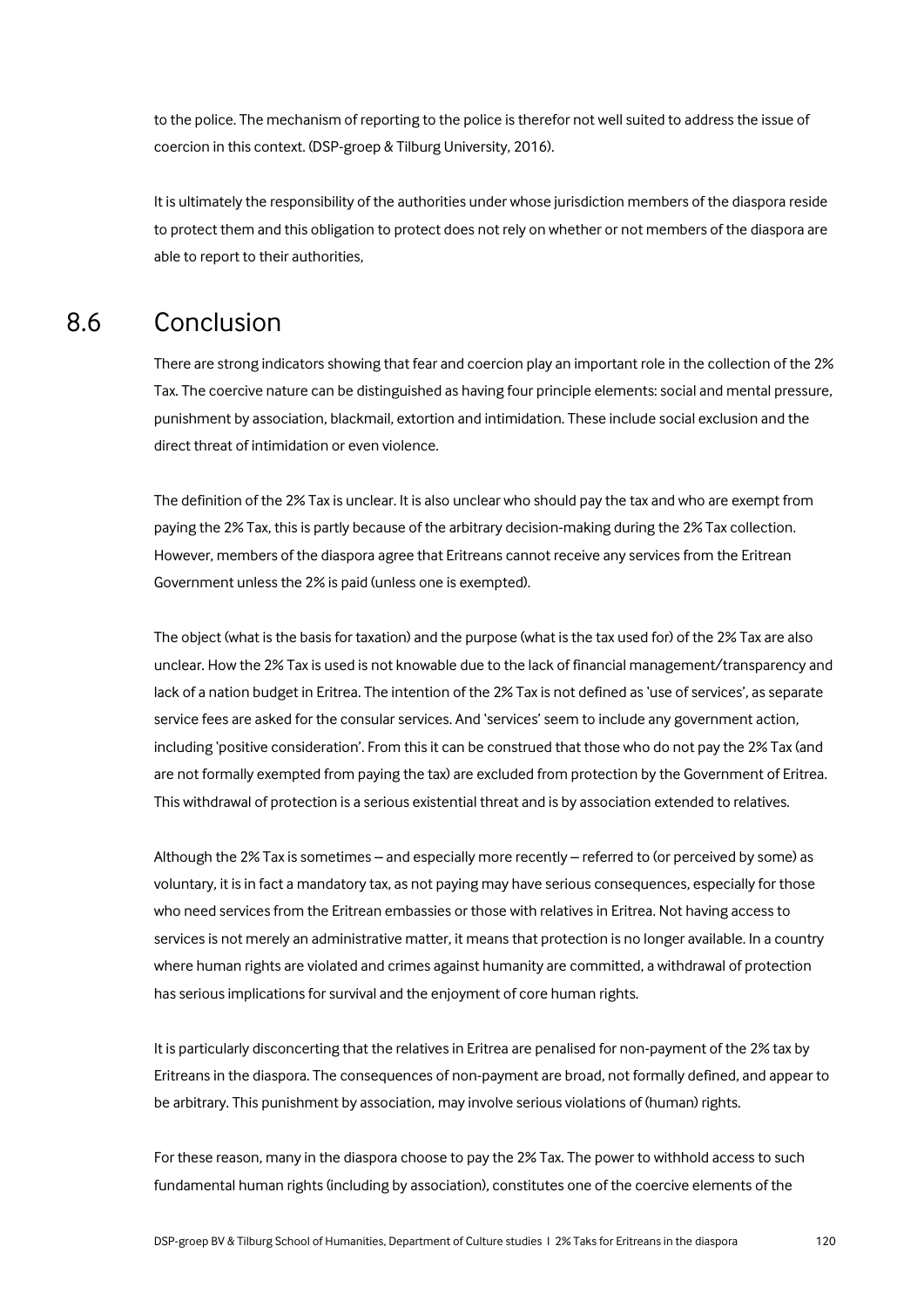collection of the 2% Tax. The 2% Tax is also associated with other duties and fundraising projects, routinely coordinated by the embassies and carried out with the support of the Mahbere Coms.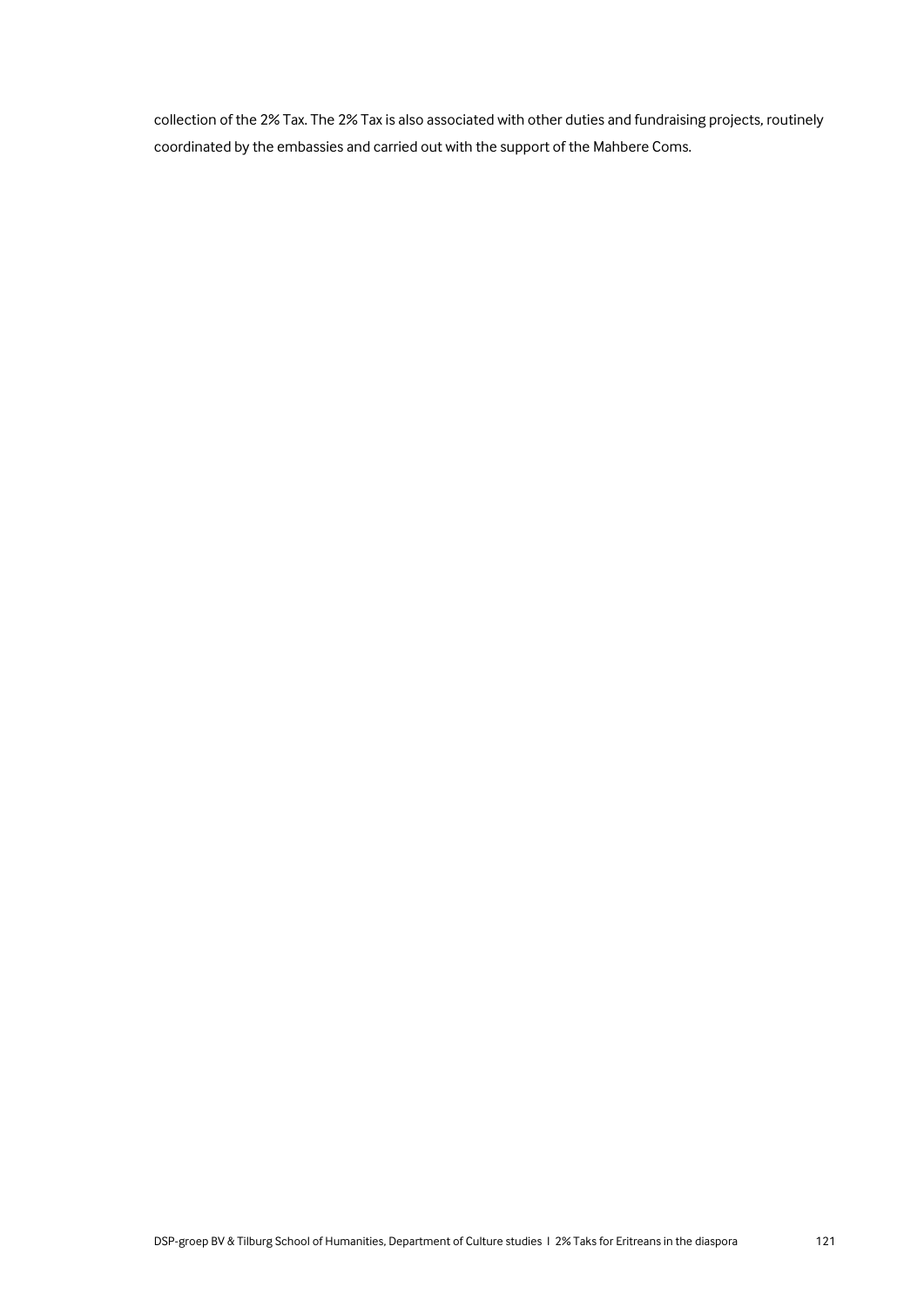# **9 Conclusions**

This chapter addresses the research questions on the nature and extent of the 2% Tax and presents the findings on the legality of the tax, based on the criteria established in Chapter 3.

*This research found that the 2% Tax is perceived as mandatory by Eritreans in the diaspora and that non-compliance may result ina range of consequences, such as denial of consular services and punishment by association of relatives in Eritrea, including rights violations. It also found that the tax is potentially illegal in its application in practice as it is, inter alia, collected using coercion and intimidation.* 

### 9.1 Nature and extent

### 9.1.1 Research Q.1

**Q.1 What is the nature (including legal basis) and extent of 2% Tax levied and collected by the Eritrean government in the seven European countries studied (Belgium, Italy, Germany, the Netherlands, Norway, Sweden and the United Kingdom)?** 

The 2% Tax is a tax regime on Eritreans living abroad. It is based on Proclamations No. 17/1991 and 67/1995, however, Proclamation No. 17/1991 (Rehabilitation and Reconstruction Tax) is intended for persons living within Eritrea and Proclamation No. 67/1995, although intended for people living in the diaspora, contains no stated objective for the levying of this tax. Furthermore, according to the Eritrean constitution, which was ratified in 1997, only the National Assembly of Eritrea has the authority to impose taxes. However, the constitution never became operational and the National Assembly has not met since the border conflict in 1998. Therefore the 2% Tax has an uncertain legal basis.

It is widely recognised in international law that a sovereign state, such as Eritrea, can impose a tax on nationals residing outside the county. Nevertheless, concerns have been raised about the nature of the tax, specifically pertaining to: (i) taxable persons, (ii) its object, (iii) the identification of the taxable event, (iv) procedures (v) enforcement and (vi) other consequences. Compliance with the rule of law was also considered.

There is scant information available on the 2% Tax and many of the aspects of the tax are unclear including on whom it should be levied and the purpose of the tax. Proclamation No. 67/1995 identifies the taxable persons as: "Any person who lives outside of Eritrea and who earns income". However, it is not clear whether the 2% Tax is applied to Eritreans with a foreign residential base and nationality. It appears from the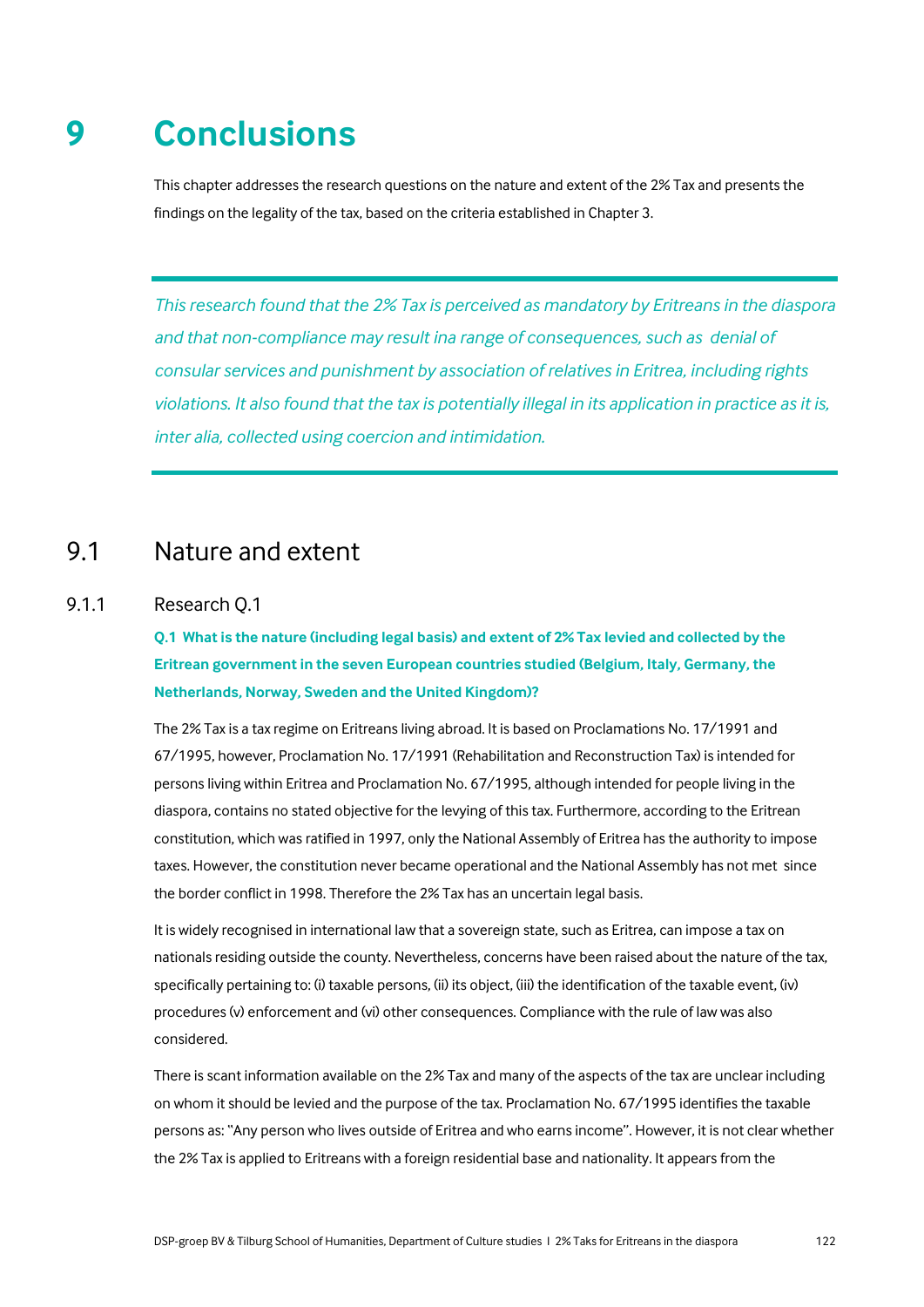interviews that the understanding is that all persons of Eritrean descent living outside of Eritrea are required to pay this tax, even if they happen to be citizens (naturalized or by birth) of other countries.

The purpose of the tax is variously given as to stimulate the devastated national economy of Eritrea (for recovery and rehabilitation), to provide a tax regime conducive to investment, or for development programmes. However, in practice, there is no transparency or accountability in relation to how much tax is collected or what it is used for. Respondents, with close knowledge of government operations, testified on record that it is used as a slush fund for activities of the PFDJ and to fund military ventures, including in the Horn of Africa.

In relation to the taxable event, Proclamation No.67/1995 states that 2% is to be levied on the annual income of Eritreans living abroad. The proclamation identifies the Ministry of Foreign Affairs of Eritrea as in charge of levying the tax through the consular and ambassadorial mission and establishes that the tax is payable to the Ministry of Finance through diplomatic missions. However, Proclamation No. 67/1995 does not stipulate how diplomatic missions are to collect the tax and it appears that the money is never actually paid to the Ministry of Finance. Furthermore, in practice, the procedures for payment of the tax differ among the countries studied, with some paying to the embassy, some paying into a bank account, and some paying in Asmara.

The penalties for non-compliance are not provided in the proclamations, but can be found in the Penal Code, which provides for two penalties: imprisonment and fines. However, these penalties are not applied in practice. In practice, the penalty for non-compliance with payment of the 2% Tax appears to be denial of access to consular and administrative services (as well as other more extreme penalties, such as punishment by association of relatives in Eritrea). If people do not pay the 2% Tax they (and their family, including relatives in Eritrea) are at serious risk of suffering negative consequences and of having protection of the Eritrean government withdrawn, which poses a serious existential threat and is by association extended to relatives.

In relation to the extent to which the 2% Tax is levied in the European countries studied, the research found that the 2% Tax is levied broadly and that the majority of Eritreans are confronted with the decision whether to pay the 2% Tax or not at some point, when they need any kind of 'services' from the embassy and/or the government. Paying the 2% Tax is a precondition for any consular services, even though consular services require a separate service fee. Secondly, 2% Tax payment is a precondition for any administrative or legal transactions within Eritrea, including for relatives. Thirdly the payment of the 2% Tax is a precondition to use any postal or financial services which are used to support relatives (including remittances). Finally the payment of the 2% Tax is a precondition for protection by the government, since it is construed as a pledge of loyalty. Those who fail to pay the 2% Tax can no longer count on the protection by the government, including their relatives, which puts them in an extremely vulnerable situation (especially given the serious human rights record in the country). Because it is almost unavoidable not to pay the 2% Tax at some point and people who do not pay will have to bear consequences, the 2% Tax is de facto mandatory in nature.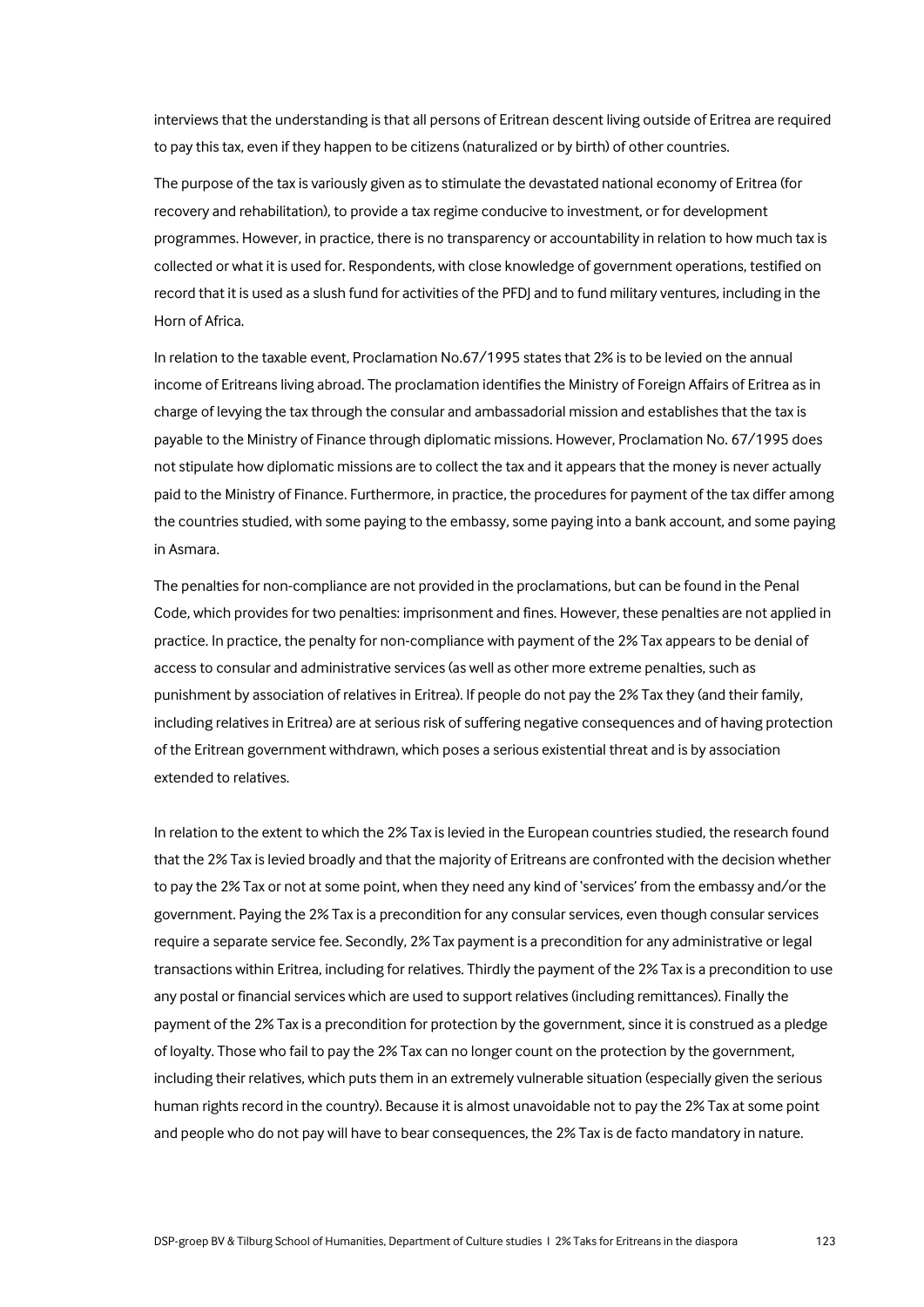Based on the limited information available, it is estimated that the percentage of people paying the 2% Tax could be at least 50% of the members of the diaspora but, according to some estimates provided in some interviews, it could be a much larger proportion. A conservative estimate of the annual revenue of the 2% Tax is 100 million USD.

While the Government of Eritrea has maintained that it has the sovereign right to impose taxes on Eritreans living abroad, such a tax regime must respect principles of the rule of law in order to be valid, including in the host countries where Eritreans are living. This research found that the 2% Tax has an uncertain legal basis and is uncertain in its application. Hence, the second criterion of rule of law (legal certainty) – that laws are sufficiently precise – is not satisfied. This is confirmed by IBFD:

*The problem with this tax [the 2% Tax] is the way it is levied and collected, which very clearly departs from the standards and requirements of the rule of law. [IBFD, personal communication 2017]* 

### **Q.1a Is the 2% Tax levied and collected in more or less the same way in the seven European countries studied (Belgium, Italy, Germany, the Netherlands, Norway, Sweden and the United Kingdom) or are there (large) differences? If so what explains these differences?**

The research found that how the tax is levied and collected differs in the seven countries studied (and, as well as variations between countries, variations can also be found within the countries studied). When comparing the seven European countries studied, certain patterns emerge in relation to the 2% Tax.

In all of the countries studied the Eritrean embassy in the host country is responsible for levying and calculating the tax. The Eritrean embassies play a central role in the assessment of the amount due under the 2% Tax, even if the payments are made elsewhere. How the tax is levied differs between countries. It is the task of the embassies in all of the countries studied to assess the payable amount and it is at the discretion of the embassy to interpret on whom it should be levied, and what penalties to apply in case of non-payment and how it is collected. Decisions regarding the levy and collection of the tax often appear arbitrary. There is a high degree of indiscriminate and informal decision-making involved in determining the amount payable.

There is no clear definition of who is liable to pay the tax (i.e., no clear definition of Eritrean citizenship) and what income is taxable. In practice, different rules or criteria are applied regarding the levying of tax on disabled or ill people and students. Some people on state benefits pay the tax, while others are exempted. The 2% Tax is also levied on the income that refugees receive from state benefits in recipient countries, undermining the intent of recipient countries to support refugees by providing them with minimal conditions to live in dignity.

In all countries studied, the tax is calculated retroactively from the time the person left Eritrea (which can be decades). The embassy staff seem to have wide discretion over who should pay the tax, including the discretion to exempt some people from payment of the tax and exclude others from being able to pay the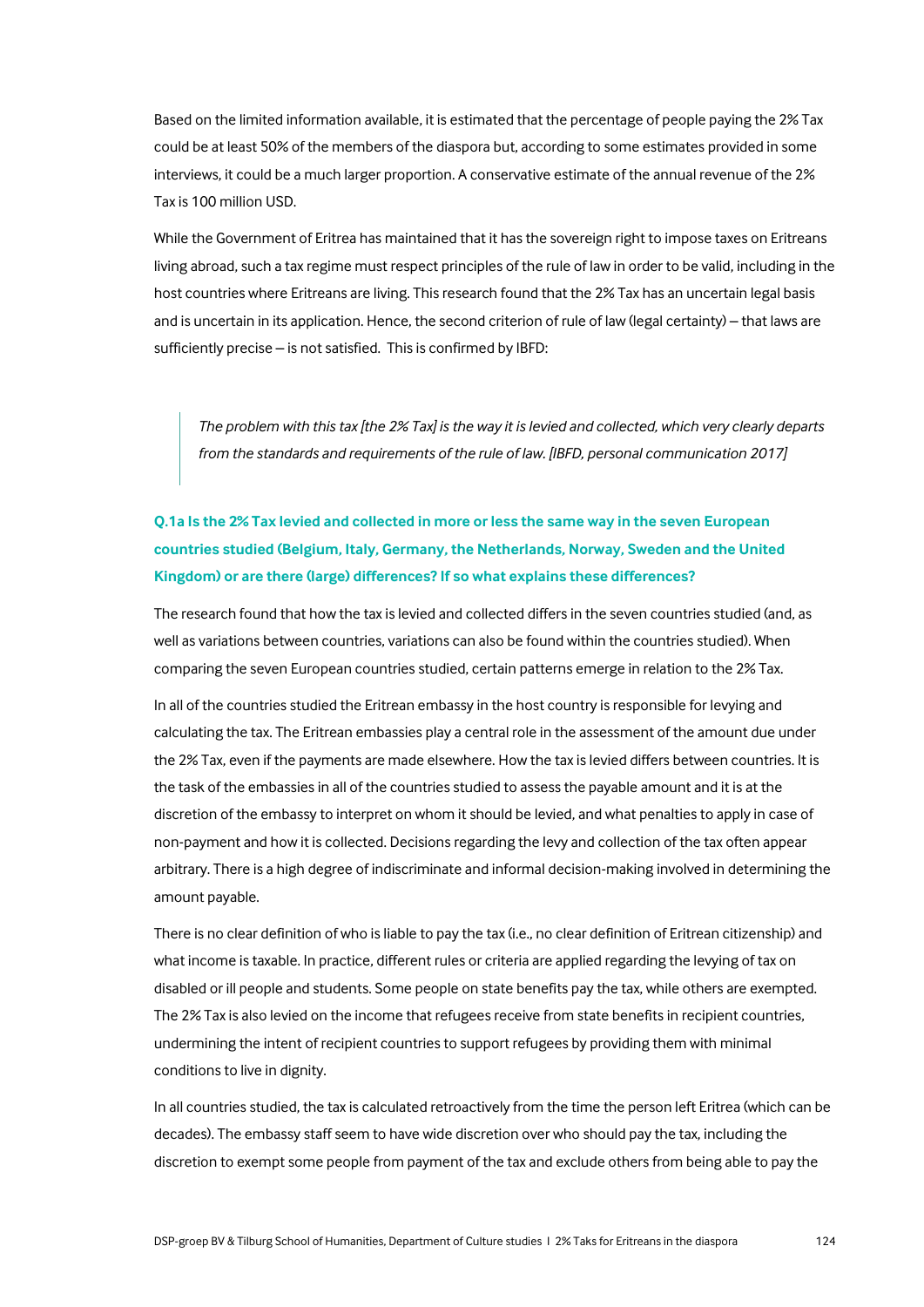tax (e.g., opposition members or activists). The embassy staff also seem to have wide discretion over how much the taxpayer should pay (and for how many years). The person calculating the tax calculation has the discretion to negotiate the amount of the tax payable. The embassies issued receipts for payment of tax in cash (either as a matter of course or when requested).

The status of the person handling (levying and collecting) the 2% Tax is unclear, but they are usually associated with the embassy and/or with the PFDJ branch in the host country (or sometimes with the Mahbere Com). Representatives and agents of the Mahbere Com (the PFDJ Eritrean community associations) have a facilitating, mediating, informational and also controlling role when it comes to the 2% Tax. They also collect information and intelligence (with an implicit or explicit brief to do so).

In all of the countries studied, the ability of members of the diaspora to obtain services from the embassy is contingent on payment of the 2% tax.

The greatest differences between countries was in relation to how the tax was paid. Four main modes of payment were identified based on the institution paid: to the embassy, to the Immigration Office in Asmara, to a bank account, or to the Mahbere Com.

The differences in the practices in different European countries might be explained by the following factors:

- The size and strength of the Eritrean community and the local Mahbere Com in the country of Э residence (this is related to the size and strength of the (Y)PFDJ and the role the communities plays in collecting the 2% Tax);
- Э The extent to which the 2% Tax has been challenged in the country of residence by members of the Eritrean diaspora;
- ക The political and government attention on the 2% Tax in the country of residence;
- $\bullet$ The documentation demanded by the country of residence for the asylum and other procedures (such as for family reunification, nationality and ID/passport documents, and education papers).

The mode of payment seems to have changed the most (from collection of payment by the embassy to other methods) in countries where there has been media and political attention on the tax.

The collection of the 2% Tax is characterised by a great deal of personal discretion on decisions related to it, and its mode of collection differs according to circumstances which are unrelated to the tax itself. The third criterion of rule of law (prohibition on arbitrariness) is not satisfied.

### **Q.1b What are the reasons for the differences in the level of political and media attention on the 2% Tax in the different countries studied? Can this be explained by the modus operandi or by the media/politics of the country?**

This research shows that in countries where there is a strong PFDJ branch office, higher political priority is awarded to the issue of the 2% Tax and resistance to it has been formulated more explicitly by members of the diaspora. The political interest in the host country increases when the Eritrean opposition becomes more vocal and loses some of its fear to discuss its concerns with the collection of the 2% Tax. In the UK, for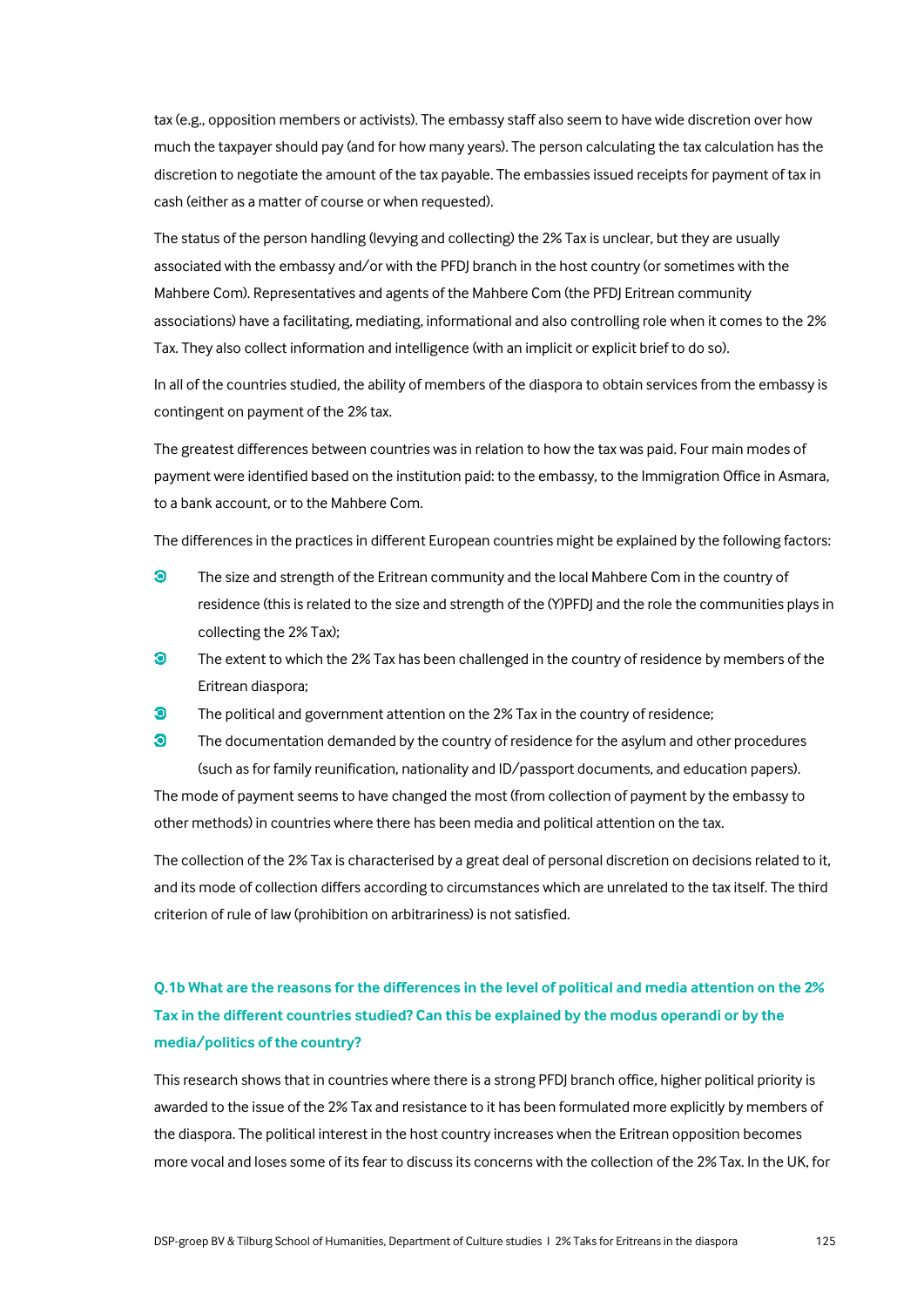instance, members of the Eritrean diaspora have aired their concerns over the legality of the 2% Tax for a long time. In the UK a political caucus in the parliament follows the situation of Eritreans in the diaspora. Members of the Eritrean diaspora have regular contact with the caucus and provide updates. Media regularly publish on the situation.

Similarly, in the Netherlands, the political awareness of the situation in Eritrea is high among members of parliament and in the media. Members of the diaspora have regular meetings with line ministries, which are well informed about the various concerns among the Eritrean community.

In countries where the 2% Tax has received public attention and where Eritrean diaspora communities have opposed its imposition, there have been shifts in the modus operandi for the collection of the tax. In these countries, the 2% Tax is still assessed and registered at the embassies, but the actual transfer of the money (in foreign currency) happens in various way, namely: cash payment to the embassy, through agents within the diaspora communities, cash payments in Asmara (through relatives or agents), and cash or bank transfers to accounts in Dubai. This is particular the case in Germany and the UK. Dubai is seen as a major hub for payments of the tax. Although the political and media attention in the Netherlands is high, Eritreans still pay the 2% Tax at the embassy.

In some countries, bank accounts are available for taxpayers to transfer payments into; however, whether or not a bank account transfer is proposed to the taxpayer depends on the vetting of the taxpayer by the community organisations and the embassy. In recent years, the 2% Tax has been mostly paid in cash in foreign currency instead of being transferred to an embassy account. Members of Mahbere Coms serve as informal tax collectors in the sense that they may bring the cash (in foreign currency) to the embassy in the host country (or to Dubai or Eritrea) on behalf of the taxpayer or facilitate this.

In the UK, a report was filed with the Metropolitan Police, but it was assessed that in this case the incident could not be further investigated (SEMG, 2015). In the Netherlands a number of reports were made recently to the police regarding threats and intimidation (Kamerbrief, 15 December 2016) and fresh police reports of intimidation were filed in 2017 in close to ten different cities. As a result of such exposure, greater awareness of the problems associated with the 2% Tax in host countries, its collection has been followed more critically. This is also the case in the other European countries that were included in this study, where political and media interest to understand the 2% Tax has grown.

A notable exception is Belgium. This is all the more interesting given that Eritrea has a full embassy in Belgium. The more reduced intensity with which the 2% Tax is collected can be explained by the fact that Belgium does not host a large EPLF/PFDJ community, and the organisation of the PFDJ is historically not well established. The organisation of the Mahbere Coms and other mass organisations is also not well developed in Belgium. Also, Eritrean Orthodox churches have not been established in Belgium (although this is now changing as a large number of third wave Eritreans have applied for asylum in Belgium). Under these circumstances the 2% Tax has not been levied (much) and the sense of intimidation and surveillance of the Eritrean community is much reduced compared to the other countries.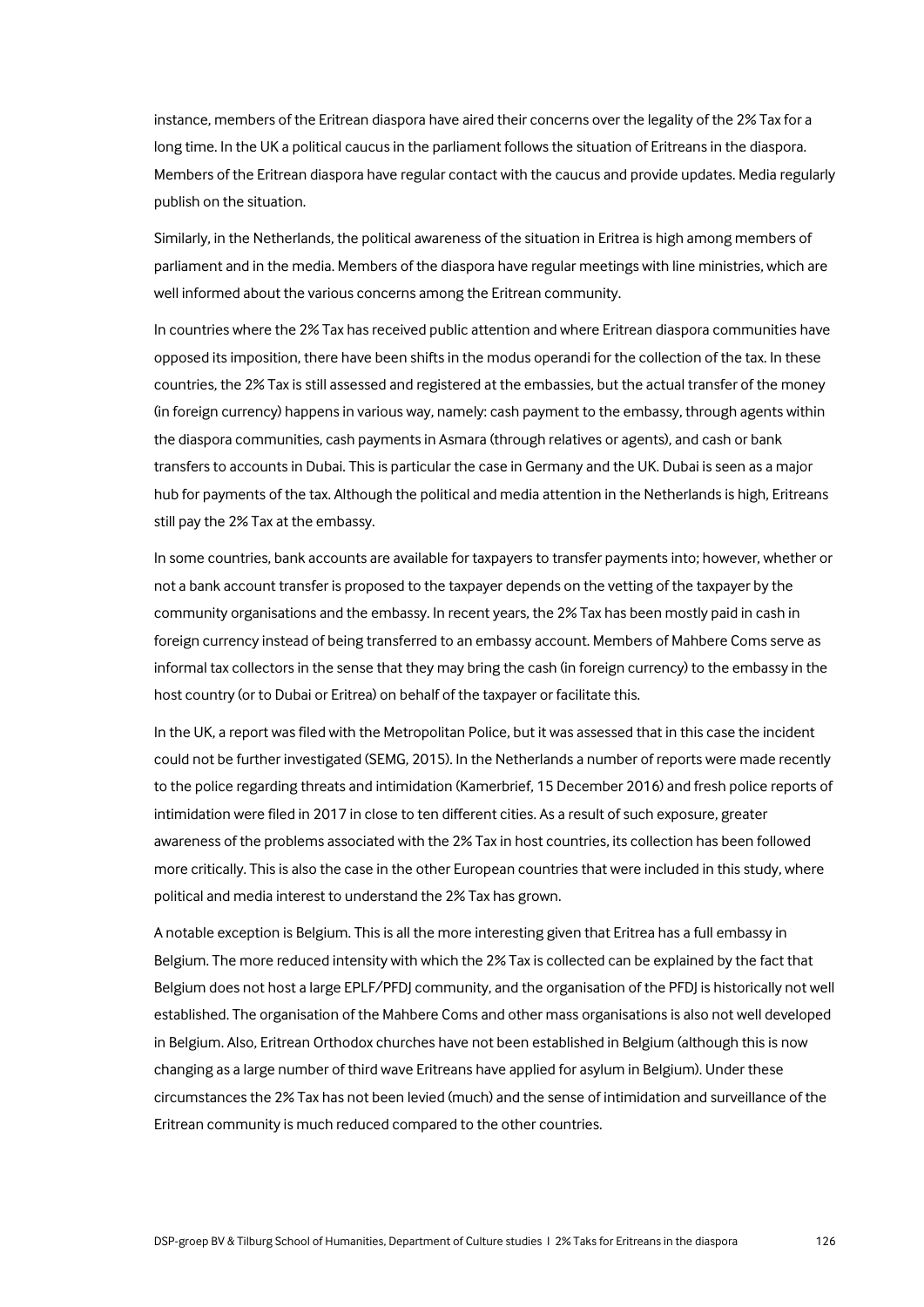Although the 2% Tax is levied at the embassies, the research suggests that the presence of the PFDJ branch offices have a significant impact on the mode of collection of the 2% Tax and the coercive nature of it. In some countries members of the diaspora have started to oppose its coercive nature and in such countries the payment of the 2% Tax has been moved out of the embassies, given its increasingly contested nature. The presence of the PFDJ appears a critical factor for the intensity with with the 2% Tax is levied and collected, more so than the presence of an embassy.

#### 9.1.2 Research Q.2

**Q.2 What are the experiences and opinions of members of the Eritrean diaspora living in the selected European countries in relation to the way the 2% Tax is levied and collected? Is pressure or coercion used to levy/collect the 2% Tax, and is this pressure or coercion related to the (perceived) benefits and penalties associated with the 2% Tax? What is the role of the media in raising certain issues about the 2% Tax?** 

The 2% Tax is a sensitive issue among members of the Eritrean diaspora, who are not generally forthcoming with information on how it works or whether or not they pay the tax and why. The 2% Tax is also a contentious issue that divides Eritrean diaspora communities.

Some members of the diaspora explain that they understand their duty to pay the 2% Tax as part of the contribution that the diaspora should make to its mother country. Other members of the diaspora identify the 2% Tax as one of the key mechanisms through which surveillance and espionage is carried out on the Eritrean diaspora by the PFDJ, the only political party in Eritrea.

In terms of who pays the tax, the 2% Tax is levied on the first, second and third wave of refugees, including those who have recently arrived. Although new arrivals are initially not aware of the obligation to pay the 2% Tax, but at some point they are made aware of this obligation (through visits in the refugee camps, in churches etc.) They are then made to understand they must comply with it, if they wish to help family members at home (i.e., through remittances, parcels and family reunification). Moreover, certain aspects of the legalisation of the situation of new arrivals (e.g., in terms of education, marriage and birth-certificates of them or their children), necessitate services through Eritrean embassies, which can only be obtained if they have complied with the 2% Tax. In order to pay the 2% Tax, refugees of the second and third wave are required to sign a 'regret form', in which they officially admit that fleeing Eritrea was wrong. They also need to acquire an ID card. It is applicable to all Eritreans in the diaspora, including those who have become a citizen of the recipient country.

Among the penalties for non-compliance with the 2% Tax, it is almost standard that consular services are denied to those who do not comply (and have not been exempted), although there is no legal basis for this penalty in the laws of Eritrea (which only identify imprisonment or a fine as possible sanctions).

The levying and collection of the 2% Tax must be understood in relation to a system that uses fear, violence and intimidation to coerce loyalty and the fulfilment of duties. This coercion has the following components:

- Э denial of consular services
- Э social and mental pressure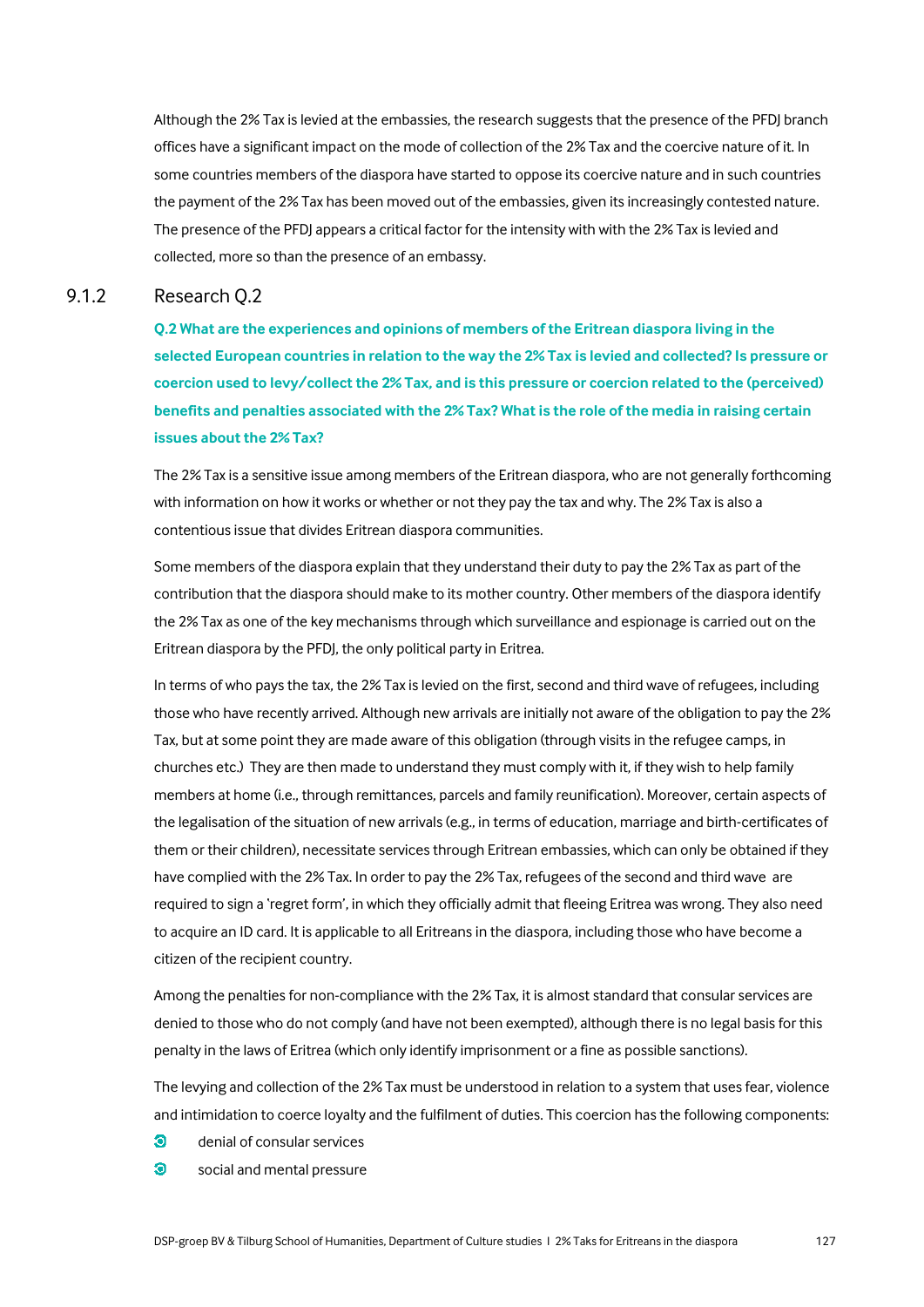- Э denial of rights in Eritrea
- Э withdrawal of protection and threat to inform on persons
- $\bullet$ denial of rights of relatives in Eritrea
- $\bullet$ intimidation and the use of force, e.g., by Eri-Blood, the PFDJ's militia, including use of force against relatives

The 'long arm' of the PFDJ reaches into the diaspora through real threats and the 'strong arm' of the PFDJ (Eri-Blood) has become increasingly visible through a series of violent incidents across Europe. The PFDJ branches do not enjoy immunity. The head of the PFDJ branches are usually persons of Eritrean decent who have been in Europe for many decades and who have nationality in the host country. Those collecting taxes and dealing with the consular affairs are associated with the embassy in the host country, but are generally not accredited as diplomatic staff and often have the nationality of the host country. They collaborate closely with the PFDJ branch office.

The festivals in the diaspora appear to be organised specifically for the purpose of raising funds and creating fear. Yemane Gebreab has stated publicly that the purpose of the YPFDJ is to foster the objectives of the PFDJ. The YPFDJ is directly overseen by the head of the PFDJ, who is also the *de facto* head of the embassy and oversees directly the activities of the mass organisations in the country, including those of the National Union of Eritrean Women and the Mahbere Com. There are various agents active in these organisations who visit Eritreans in the diaspora. It is through these networks that the levying of the 2% Tax is organised and a tight network of informants is established so that the head of the PFDJ, National Security Agency and intelligence knows what is happening among the members of the diaspora. Whether this information is given knowingly or not in an operation of intelligence gathering is not known and may differ among different members of such associations.

Some members of the diaspora who are not following the instructions of the embassy are called to the embassy and receive direct threats. Spies are deployed, even within the houses and among those near to the person who is targeted. Death threats have been received and assassinations (attempts) have been carried out. The head of the embassy also instructs Eri-Blood, a militia operating in the Eritrean diaspora in the European Union, with its headquarters in Frankfurt. This militia has left a trail of violence behind it in recent years.

This research has identified coercive practices routinely associated with the levying and collecting of the 2% Tax. These include: mental and social pressure, extortion, blackmail and coercion, and fraud. A range of different examples have been identified and described. Those who seek to comply with the 2% Tax do so in order to avoid problems for themselves and/or their families and in the hope that they can access certain services and favours by remaining on good terms with the Eritrean authorities.

The legality of the levy and collection of the 2% Tax is conditioned on whether or not the coercion of taxpayers and their families is involved—a criterion that was set by the UN in its Security Council Resolutions (2023) and EU Council Decision (2010/127/CSFP). Most countries have explicitly stated that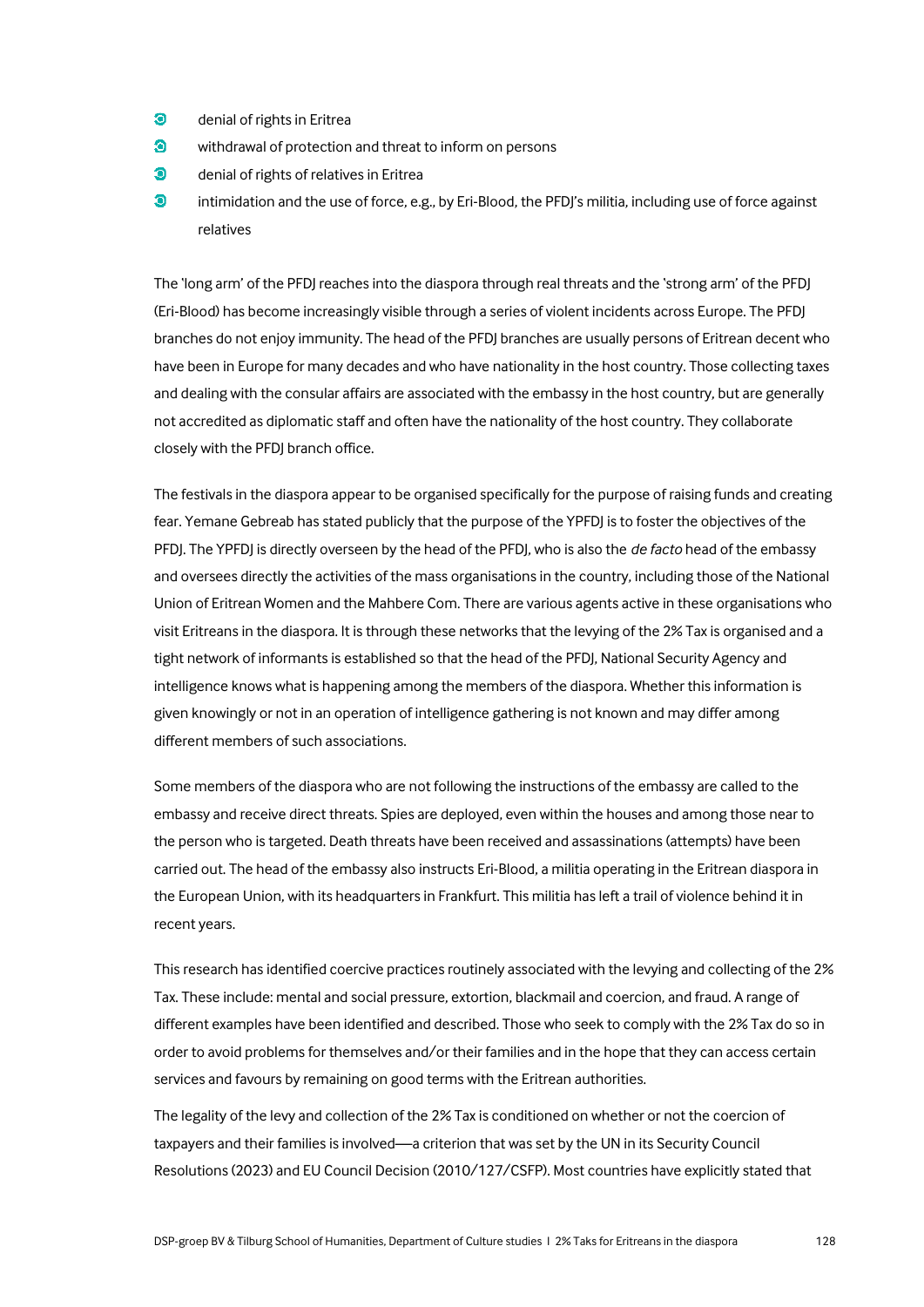taxpayers should report to the police if they are coerced to pay the tax. However, few taxpayers have come forward to report coercion.

Those who seek to pay 2% Tax are unlikely to report to the police as a result of coercion. By paying the 2% Tax they hope to avoid 'repercussions' for themselves and their families. The mechanism of reporting to the police is not well suited to address the issue of coercion in this context. On the contrary, there is a great unwillingness to discuss the 2% Tax, as paying it is associated with protection by the embassy and the PFDJ/Government of Eritrea. Speaking to authorities would undermine the silent pact associated with the 2% Tax—a pact of confidentiality, entirely between the embassy and the taxpayer.

In this sense, the 2% Tax undermines the rule of law in recipient countries, as it is secretive and not transparent. In this regard, it should be remembered that coercion qualifies the responsibility of the person or party who is coerced as well as the person or party that exercised the coercion for illegal practices or crimes committed related to the coercion.

The research found the following modes of coercion and intimidation used in the levying and collection of the tax:

#### **Mental and social pressure**

The 2% Tax is portrayed as a duty associated with a strong sense of patriotism. Those who do not pay the tax are portrayed as traitors. The threats, which can be identified on a progressive scale of intimidation, constitute collective knowledge and fear. Those who are vulnerable find it difficult to resist such pressure. As part of this mental pressure, the Mahbere Coms are called for meetings by the head of the embassy and PFDJ to actively participate in fundraising (note the distinction between the embassy and the PFDJ office is often not clear to the members of the diaspora). These fundraisers are staged processes in which participants donate large amounts in the form of bids, so that the members of the community feel that they have to equal these donations to demonstrate their loyalty. Based on the bidding process, a price is agreed by the community (although this process is allegedly staged by the PFDJ representatives). These contributions become part of the 2% Tax regime and are added onto the payable contributions accrued.

#### **Extortion**

Door-to-door visits are undertaken in some countries (e.g., in the Netherlands) by the community associations, PFDJ members and presumed members of the national security and engaged in intelligence gathering on the diaspora community. This adds to the mental pressure to pay the 2% Tax as a duty to the community and to not ask questions. Other pressures may relate to the situation of family members in Eritrea, for which members in the diaspora feel responsible. There is a fear that if the 2% Tax is not paid family members may not be favoured for good jobs or treated badly. In a country where there is indefinite national service (described by the UN Commission of Inquiry on Eritrea as slavery and forced labour), small favours may be perceived as the difference between life and death.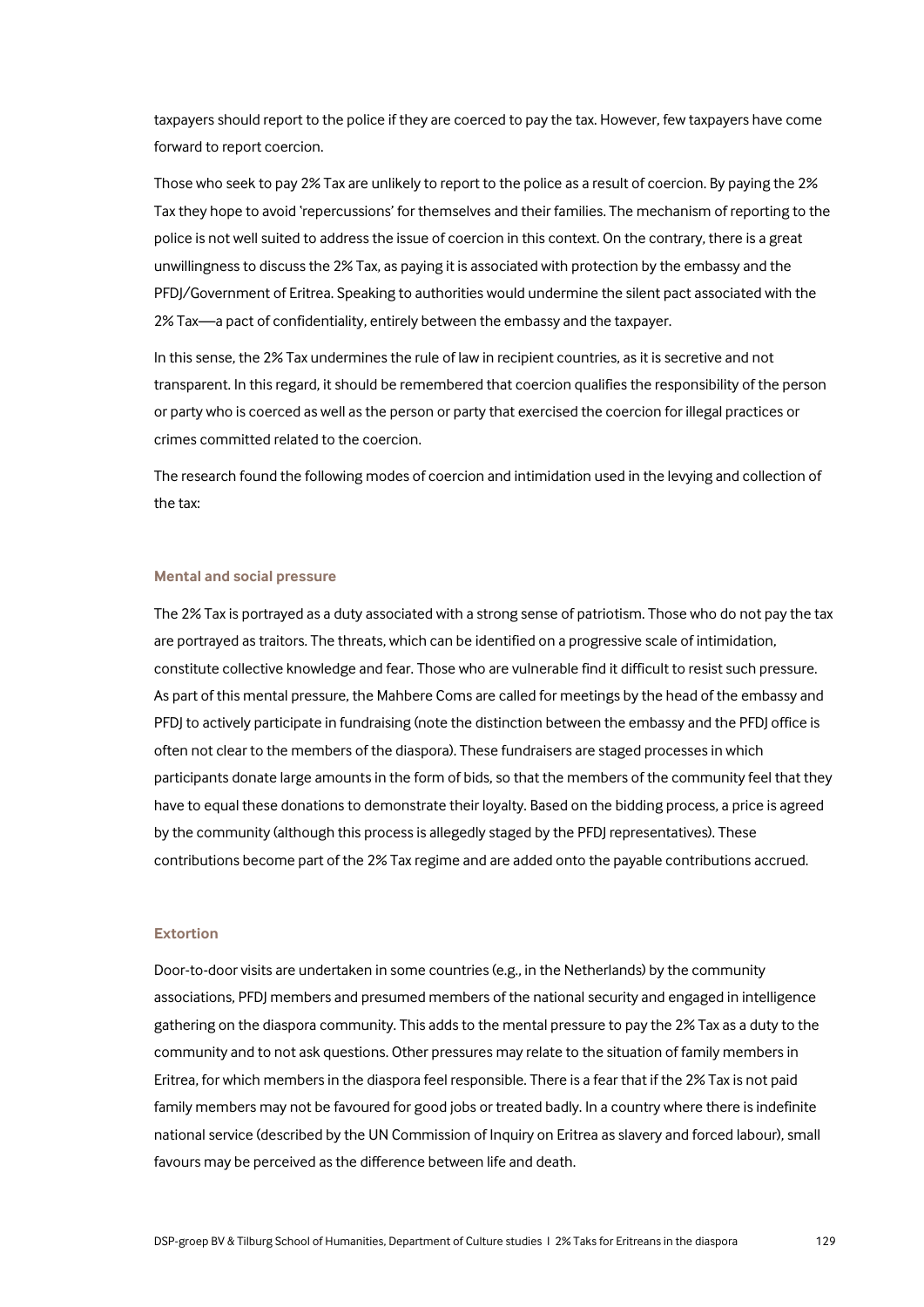Other examples of extortion include financial collections in church, which are paid as part of a broader set of duties in which the 2% Tax is embedded. These collections in church support projects of the PFDJ and, at least in those Orthodox churches that are linked to the PFDJ, the revenue is allegedly controlled by the PFDJ. In these situations, the practice of financial extortion linked to the 2% Tax is extended to the Orthodox Church, especially for refugees who do not yet pay the 2% Tax. The priests specifically preach that Eritreans should fulfil their duty and may even ask about the 2% tax. Refugees who are not yet award of the 2% Tax obligation, are introduced to the collections in church as a community duty.

The third wave of refugees are severely traumatised, due to the duress experienced during the difficult journey to reach Europe, which may have included torture, sexual violence and other violence, rape and many other degrading experiences. Ongoing mental health problems, problems associated with traditional healing practices are examples of the situations in which refugees seek help from the priests during which they may be pressurised into paying the 2% Tax drawing on sentiments of guilt. Abusing their vulnerability for financial gain can be seen as a form of extortion.

It is not possible to transfer money to Eritrea unless the 2% Tax has been paid. It is also not possible to send parcels. Family members in Eritrea may be put under pressure and have their food vouchers withheld, or worse, adding to the mental pressure on refugees to sign the regret form and pay the 2% Tax. For members of the Eritrean diaspora, including many (young) refugees, this is a very problematic situation, as they know their parents and siblings in Eritrea are in dire need of support and they feel responsible. This coerces them into signing a regret form and registering and paying the 2% Tax. Refugees from Europe travel to Khartoum, where the embassy helps refugees to travel to Eritrea covered by a special paper, so that they cannot be detected by European authorities.

Family reunification is very important to many Eritrean refugees who know that their parents and siblings have remained behind in extremely difficult circumstances. However, family reunification requires documents that are generally unavailable unless the 2% Tax is paid. Ultimately, many refugees feel pressured into signing the regret form and paying the 2% Tax as a way of advancing the family reunification procedures, although this is not always advanced by doing so.

In order to realise family reunification, refugees depend on getting their family members out of the country through smuggling or facilitation, which requires collaboration with officials (through bribes or payments). By signing the regret form and paying the 2% Tax, the refugees believe that they are increasing their chances of successfully facilitating the exit of their families. This process is facilitated in European countries through offering new ID cards to refugees in the camps, which can only be obtained if the regret form is signed and the 2% tax is paid.. Alternatively, refugees travel to Sudan, where they can arrange papers at the Eritrean embassy in Khartoum.

Some refugees indicated that they needed educational certificates, without which they cannot advance their education. These are also generally only available to them if the regret form is signed and the 2% Tax is paid. One particular problem reported in several of the countries studied is that refugees need passports or birth certificates in order to acquire citizenship in their host state. Many respondents have explained that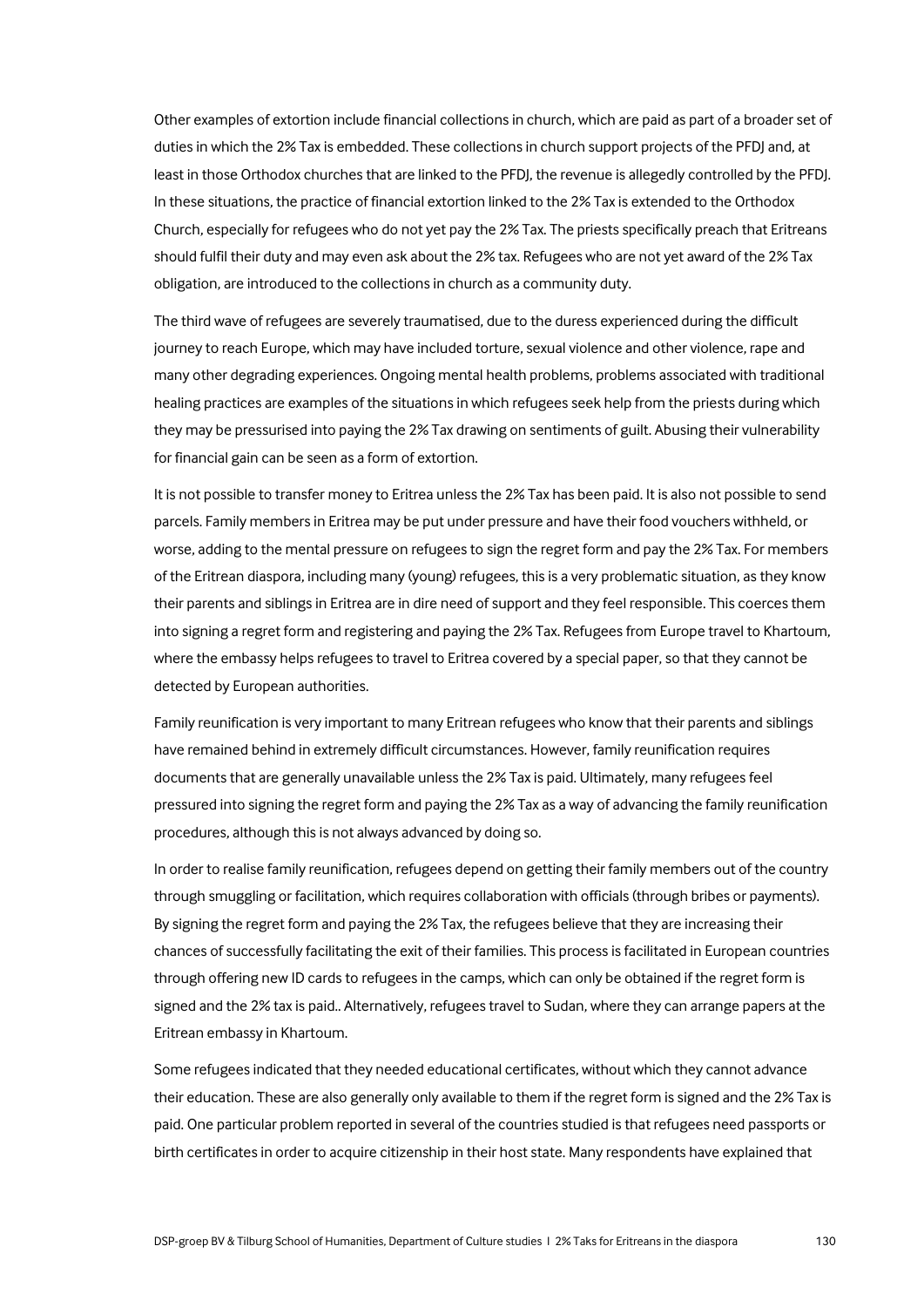almost all members of the recent refugee influx will, therefore, eventually be forced to register at the embassy, sign the regret form and pay their 2% Tax.

#### **Blackmail**

One way of blackmailing members of the Eritrean diaspora into paying the 2% Tax and committing to other duties, is by extortion through information. Once they register at the embassy or a local Mahbere Com, or come into contact PFDJ agents, extensive information is gathered, which can be used against them. Especially those with family members in Eritrea, are vulnerable to such threats of blackmail, once their family's identity has been revealed.

It was also brought to the attention of the researchers that the embassies provide protection to members of the Eritrean diaspora in various ways, including with a range of financial services. Such information can be used to blackmail the taxpayer into paying the 2% Tax.

#### **Coercion in combination with fraud**

The levying of the 2% Tax is implemented in association with other projects, such as housing and land projects. Members of the diaspora who have property in Eritrea fear that they may lose the property unless the 2% Tax is paid. Members of the diaspora are also given lucrative offers and some make serious investments. They are given special deals based on their status as loyal 2% taxpayers. They may pay large sums, but do not receive a contract or title deed establishing a clear legal entitlement. Such projects are usually oversubscribed and people continue to pay the 2% Tax so that good relations are maintained with the embassy and the investment is not lost. Some housing investment schemes that have not been realised include investment participation of EUR 50,000 to 60,000, in which tens of thousands of people have participated. One such scheme is estimated to have a value of possibly EUR 550 million. The investment in these schemes will be lost if participants do not pay their 2% Tax.

The 2% Tax is used at the discretion of the embassies, among other things, for festivals, political meetings and cultural events organised by the embassies and the PFDJ. A range of resources are mobilised for these events, including, allegedly, contributions from public welfare and local governments intended for integration purposes. There is no public accountability for the finances raised for such purposes. People who previously worked on such projects reported that the resources were not always (or never) used on the projects for which they were raised and that the revenue is in fact slushed to other programmes. Financial resources are raised for purposes other than those stated, in a combination of coercion and fraud.

In conclusion, the 2% Tax regime uses the withholding of consular services as a sanction to ensure payment, although this is not provided for by the law. In addition, other sanctions and penalties are arbitrarily executed, at the discretion of persons put in place to oversee the levy of the 2% Tax. The collection of the 2% Tax is characterised by a range of practices that are targeted to abuse the specific vulnerabilities of Eritreans in the diaspora. The 2% Tax regime is based on a system of extortion that at first sight seems incoherent and illogical, but which in effect seeks to exploit the weaknesses of people by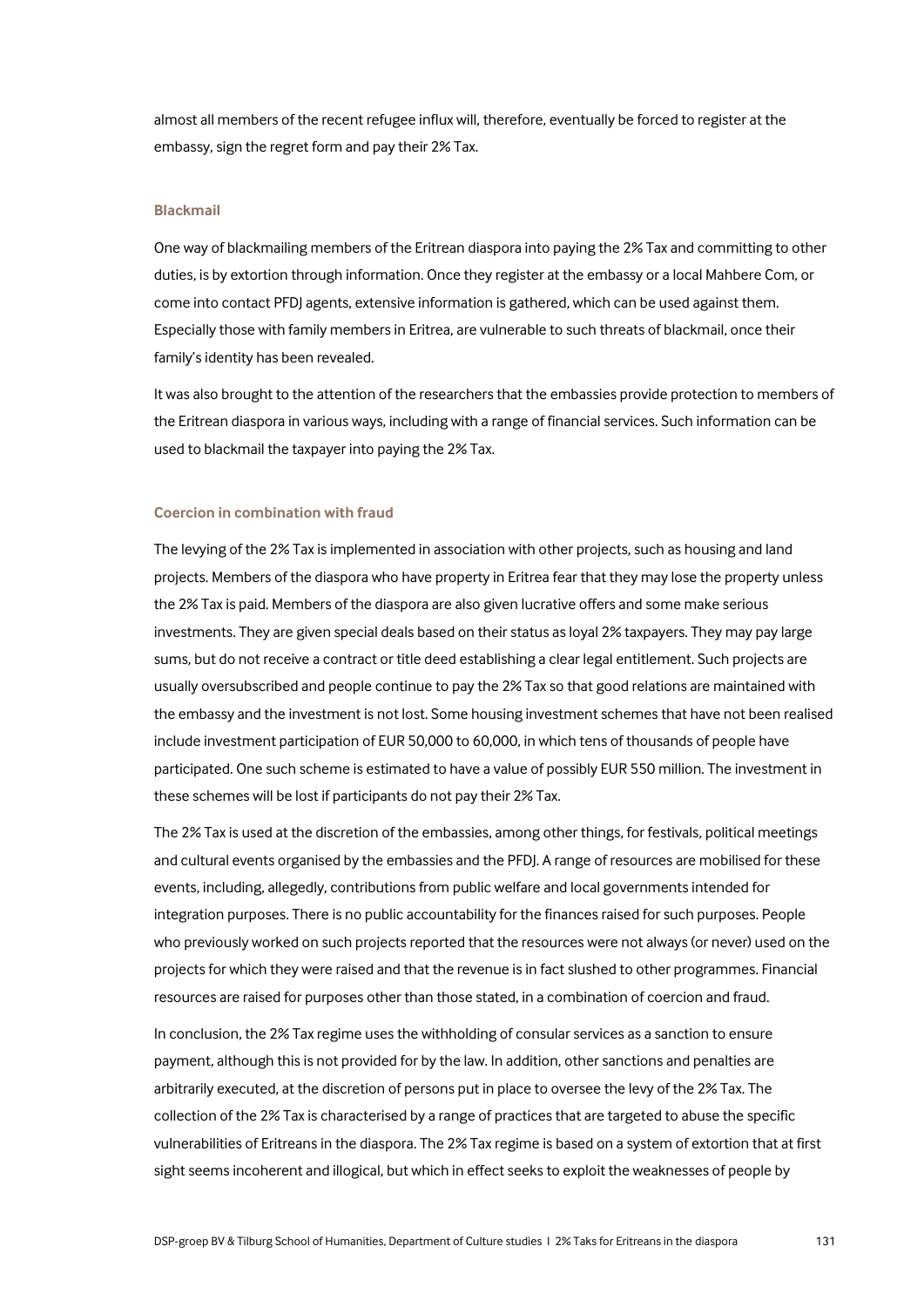abusing the difficulties of particular groups of people. The exploitation is specifically focused on economic gain without any oversight or financial accountability. The system of extortion feeds on the information about people in the diaspora and the role of community organisations and churches which are under the supervision of the PFDJ. These organisations supply the information with which taxpayers can be extorted. It is, therefore, a system that is vicious and exploitative in its design, concealing the coercive practices behind an appearance of legality.

#### 9.1.3 Research Q.3

### **Q.3 What is the role of the different Eritrean government agencies and organisations in levying and collecting the 2% Tax in the selected European countries studied?**

Officially, the embassies are charged with levying and collecting the 2% Tax. However, the embassies are controlled by the PFDJ and informal PFDJ agents work at the embassy as tax collectors. The distinction between the embassy and the PFDJ is blurred and respondents referred to the embassy as the institution in charge of taxes – whilst explaining that the head of the PFDJ branch in the foreign country is in charge of the embassy.

The structure that has emerged for collecting the 2% Tax through the Eritrean embassies originates form the foreign representation of the EPLF during the independence war. The current financial services provided by Eritrean embassies in the countries studied have three principle aims:

- $\bullet$ The fulfilment of duties as identified by the authorities (this includes the payment of the 2% Tax and other duties), issuing of ID cards and other administrative services.
- Э The use of services for the safekeeping of financial savings (or jewellery).
- Э The transfer of money to family members within Eritrea.

None of the countries included in this research have concluded bilateral agreements with the Government of Eritrea regarding the financial services offered by the embassy and the levy and collection of the 2% Tax.

Members of the diaspora experience the hierarchy in the embassy on occasions where they have been negatively approached, for instance, when they were warned about what is considered potentially disloyal behaviour. This hierarchy has also been experienced by members of the diaspora approached to carry out particular tasks to support the PFDJ. The distinction between the embassies and the PFDJ office is not clear to members of the diaspora.

The structure of the implementation of the 2% Tax collections is embedded within a broader structure of the embassies, which goes beyond the narrow-accredited diplomatic officials. On closer look, it appears that the embassies come under the authority of the local head of the PFDJ branch in the host country. The Head of the PFDJ is directly instructed by President Isaias Afewerki and the members of the security apparatuses around him. The ambassador or head of mission is instructed through the local head of the PFDJ. The Head of the PFDJ is regarded as the lead of the National Security Agency or Hagerawi Dehnet, providing real power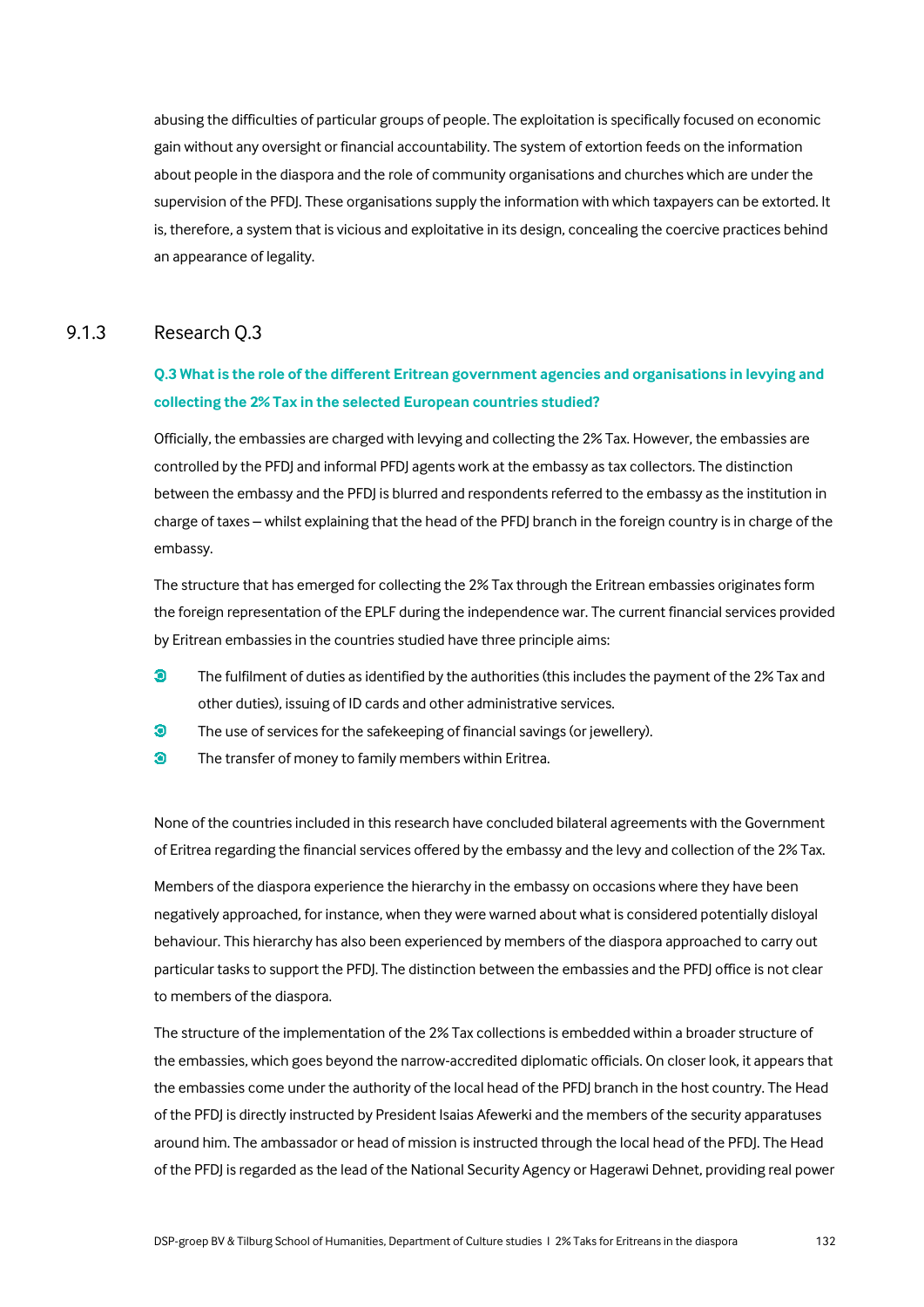to the position. It is in this context that the 2% Tax is embedded within an administration that is not steered from a financial management perspective, but from a national security brief.

The PFDJ branches are the direct arm abroad of the National Security Agency and intelligence gathering arm of the President's Office in Asmara. It is in this light that the raising of the 2% Tax is associated with fear. The administration of it gives the President's Office in Asmara the information necessary to control the members of the diaspora, to know who is who and who is where, to know what is happening and who opposes the regime.

The PFDJ branches in host countries play an important role in the collection of the 2% Tax. The head of the PFDJ branch reports directly to the President's Office and especially to the National Security Agency of the Office of the President. The ambassador (or chargé d'affaires) is overseen by the head of the PFDJ of the branch in the host country. The Community organisations, the PFDJ, YPFDJ, NUEW, Mahbere Com (community organisations) are crucially important to collect the 2% Tax and other contributions, carry out house-to-house visits and arrange meetings for fundraising and other projects. The line between tax collection; collection of other contributions, commercial projects and intelligence gathering is blurred. The 2% Tax collection is a key element through which the PFDJ organises the surveillance among the diaspora community; the 2% tax is a principle instrument of the 'long arm' of the Eritrean government. The strength and size of the PFDJ and PFDJ-controlled organisations in the different countries explains the extent to which individuals feel pressured to pay the 2% Tax

It is in this context that the rather sinister observations that the 2% Tax is an instrument for intelligence gathering, or perhaps better a mechanism through which to 'check' on the members of the Eritrean diaspora, should be understood. It is one small, but important, element of the overall structure available to control the actions of the members of the Eritrean diaspora by the long arm of the Eritrean government abroad. In this way the 2% Tax serves as stark reminder that no Eritrean can flee from the regime and that, even abroad, they can and will be traced.

## 9.2 Legality

The 2% Tax collection may be an illegal practice if its collection violates core human rights and other legal principles, such as the rule of law, and if it is levied with coercion. Chapter 3 set out certain criteria for analysing the legality of the 2% Tax; these are:

- **1** The clarity and consistency of the 2% Tax, how it is levied and the mechanisms supporting its collection.
- **2** The modus operandi of the Government of Eritrea (and its representatives) in the collection of the 2% Tax and whether or not coercion is integral to the collection practices.
- **3** The compliance of the collection of the 2% Tax with the Vienna Convention on Diplomatic Relations and Consular Cooperation.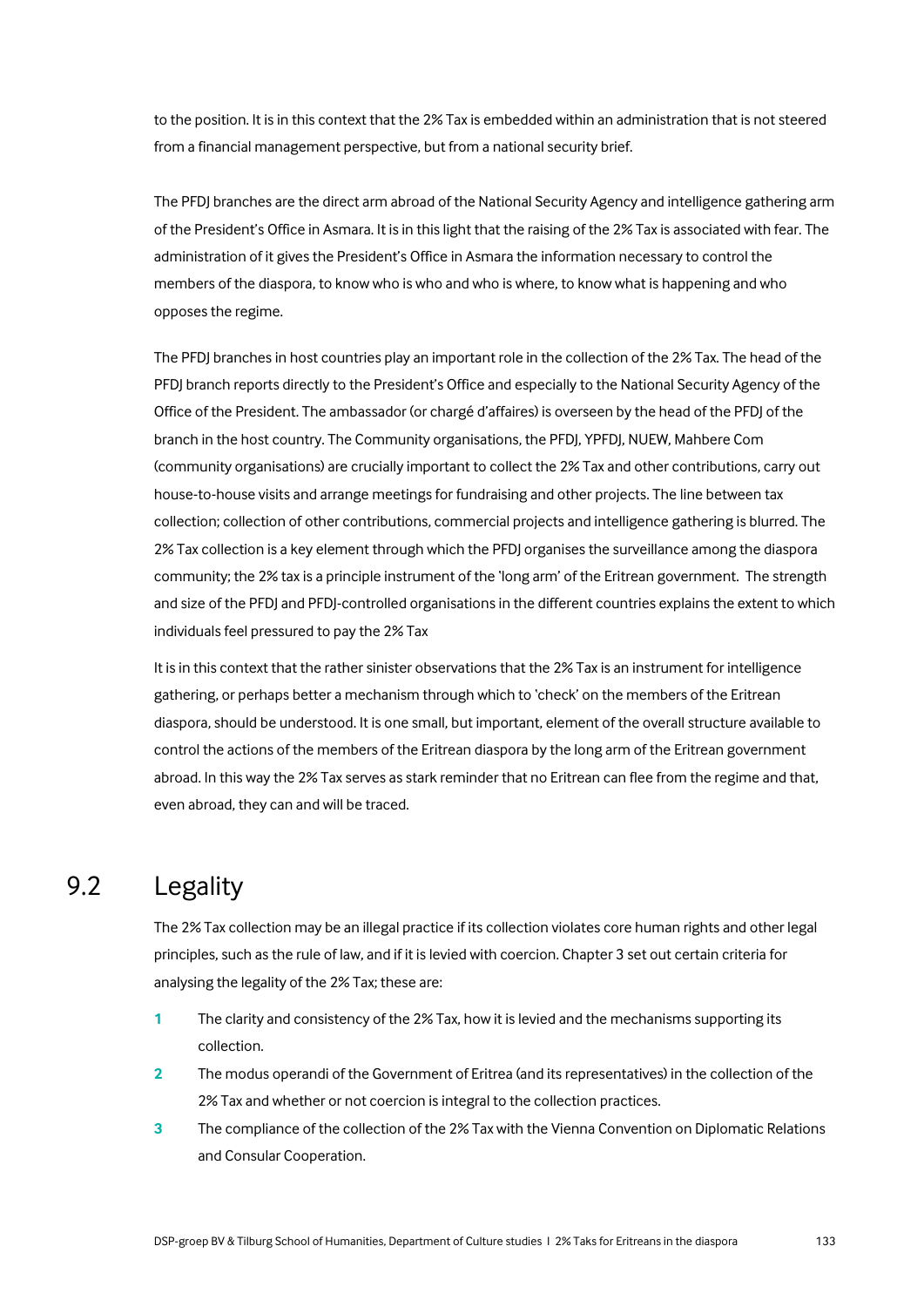- **4** The indirect impact of the collection of the 2% Tax on destabilising the Horn of Africa region (e.g., by use of the tax to fund military equipment or operations).
- **5** Respect for the rule of law by the Government of Eritrea (and its representatives) in countries where members of the Eritrean diaspora are residing and where the 2% tax is levied, and whether or not the levying and collection of the 2% Tax is a mechanism to control the diaspora communities (e.g. as a form of intelligence gathering).

In the following sub-sections, the legality of the 2% Tax is assessed based on these criteria.

#### 9.2.1 Criterion 1. Clarity and consistency

*The clarity and consistency of the 2% Tax, how it is levied and the mechanisms supporting its collection.* 

In international law, a sovereign state can decide to levy taxes on members of the diaspora, and there are indeed several examples of such a tax being levied (by the United State of America, for example). However, there are a number of fundamental issues that undermine the clarity and consistency of Eritrea's 2% Tax regime. These are:

- Э **The legal basis of the 2% Tax is not clear** (it is unclear which Proclamation it is based on)**:** Proclamation No. 17/1991: Proclamation to Provide for the Collection of Rehabilitation Tax (10 December 1991) and Proclamation No. 67/1995: Proclamation to Provide for the Collection of Tax from Eritreans who Earn Income while Living Abroad (10 February 1995) are both identified as providing the legal basis for the 2% Tax. The 2% Tax on personal income is identified in Proclamation 67/1995, while the title and purpose of the tax as a Rehabilitation Tax is identified in Proclamation 17/1991. The Government of Eritrea does not make it clear on what legal basis the 2% Tax is levied. This undermines the possibility for accountability to these Proclamations.
- $\bullet$ **The Eritrean National Assembly, the proper authority for imposing tax, has not met since the border conflict with Ethiopia:** According to the Constitution of Eritrea (which has never been implemented), only the National Assembly has the authority to impose taxes, including extraterritorial taxes. The National Assembly of Eritrea – the sole authority mandated to collect taxes – has not met since 1998; hence, the 2% Tax is not approved under a system of rule of law, with associated checks and balances. This strongly undermines the legal basis for the collection of the tax.
- Э **It is unclear whether or not the 2% Tax is mandatory**: While according to the Proclamations, the extraterritorial tax is mandatory, other official statements by the Government of Eritrea and its representatives identify the 2% Tax as voluntary. Members of the Eritrean diaspora have various understandings of the nature of the tax as both mandatory and voluntary, and some identify it as a 'duty' with much wider connotations and inclusive of obligations beyond the 2% Tax levy.
- $\bullet$ **The penalties for non-payment are not clear:** According to the Penal Code of Eritrea, two penalties are available for those who do not pay the 2% Tax, a fine or imprisonment. However, neither of these penalties are used in relation to the collection of the 2% Tax. On the other hand, a wide range of other penalties are used (see below); for example, the denial of consular services is a common penalty described by respondents, but this is not prescribed by the law. The application of other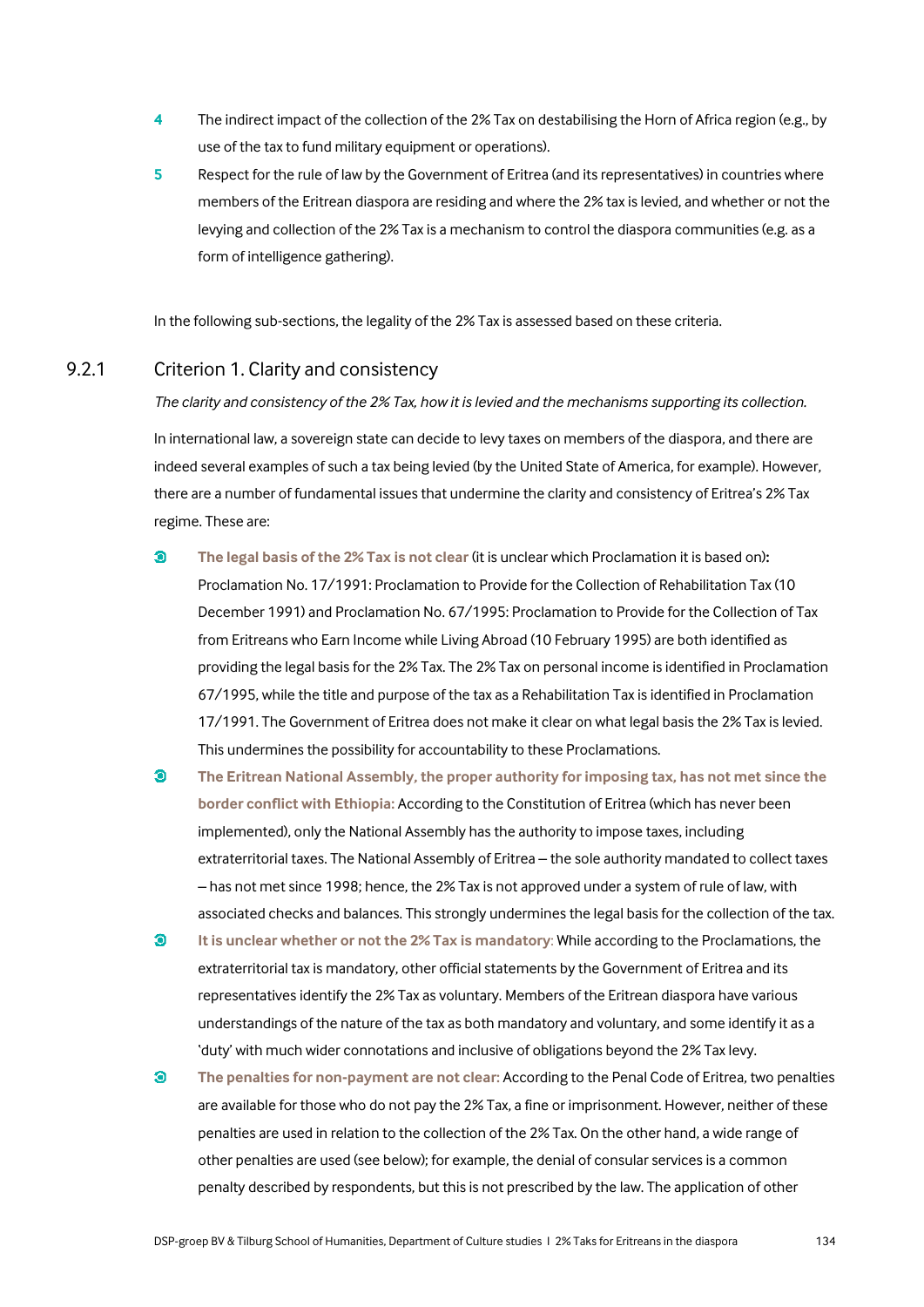sanctions seems to be relatively arbitrary. There is no information provided by the Government of Eritrea on how such penalties are applied.

- Э **The definition of taxable person is not clear and inconsistent in practice**: This is especially the case in relation to members of the Eritrean diaspora with a disability or who are sick. Payments by students also differ. There is also no consistent understanding of who is defined as 'Eritrean'. As there is no legal recourse or complaint or clarification mechanism, it is entirety at the discretion of the embassy officials to decide who should pay the tax and how much, which precludes the possibility of accountability for taxpayers. Refugees are levied the 2% Tax if they need services from the Eritrean embassy. In order to be able to pay the 2% Tax, they have to fill out a regret form admitting wrongdoing (by fleeing the country). Some members of the Eritrean regime's mass organisations (Y)PFDJ and NUEW claimed that they have never been asked to pay the 2% Tax (and have not been penalised for not doing so). Among members of the opposition and activists, some respondents or their families report not being allowed to pay the tax (some were not even allowed into the embassy to make an appointment). They are penalised based on the fact that they have not paid. Others have paid or have family members who paid without being asked any questions. The 2% Tax appears to be a tax levied by the PFDJ, given the lack of separation between the political party and the state.
- $\bullet$ **The assessment of the amount payable under the 2% Tax is at the discretion of the embassy staff:** There is a general consensus that the 2% Tax is assessed as a 2% levy on personal income. There is also a general consensus that the 2% Tax needs to be paid retroactively. However, in the process of the actual assessment there is quite some room for negotiation and the basis for the assessment differs between embassies and countries. This discretion also includes the possibility to waive the 2% Tax.
- $\bullet$ **The 2% Tax is arbitrary in its application and is reported to be collected using fear and coercion:** Rule of law does not exist in Eritrea. The UN Commission of Inquiry described Eritrea as a country of fear and the Eritrean regime has been accused by the Commission of Enquiry of committing crimes against humanity, which are ongoing (UNHCR, 2016a). This reality impacts on the levying and collection of the 2% Tax, which is perceived as arbitrary and favouring those who are loyal to those in power. The persons at the embassies dealing with the collection of the 2% Tax seem to have considerable discretion to make decisions in individual cases about who pays the tax and how much, raising concerns about the arbitrary nature of these decisions. Those who oppose the regime, cannot pay the 2% Tax and do not want to pay the 2% tax, but live in fear of potential repercussions for their family members. Some respondents have not experienced any consequences beyond the denial of services. Others reported severe repercussions for themselves or their family members. There were also respondents perceived as high in the hierarchy of the PFDJ who did not need to pay 2% Tax and experienced no penalties. The fact that there is no generally applicable rule that determines the penalty proves the arbitrariness of the system. The Commission of Inquiry on Eritrea established that punishment by association is widely implemented in Eritrea (UNHCR, 2015b, 2016b).
- $\bullet$ **There is a lack of transparency regarding the use of the revenue generated by the tax:** There is a variety of information available from the Government of Eritrea as to the purpose (utilisation) of the 2% Tax revenue. According to respondents, asking about the purpose of the 2% Tax can be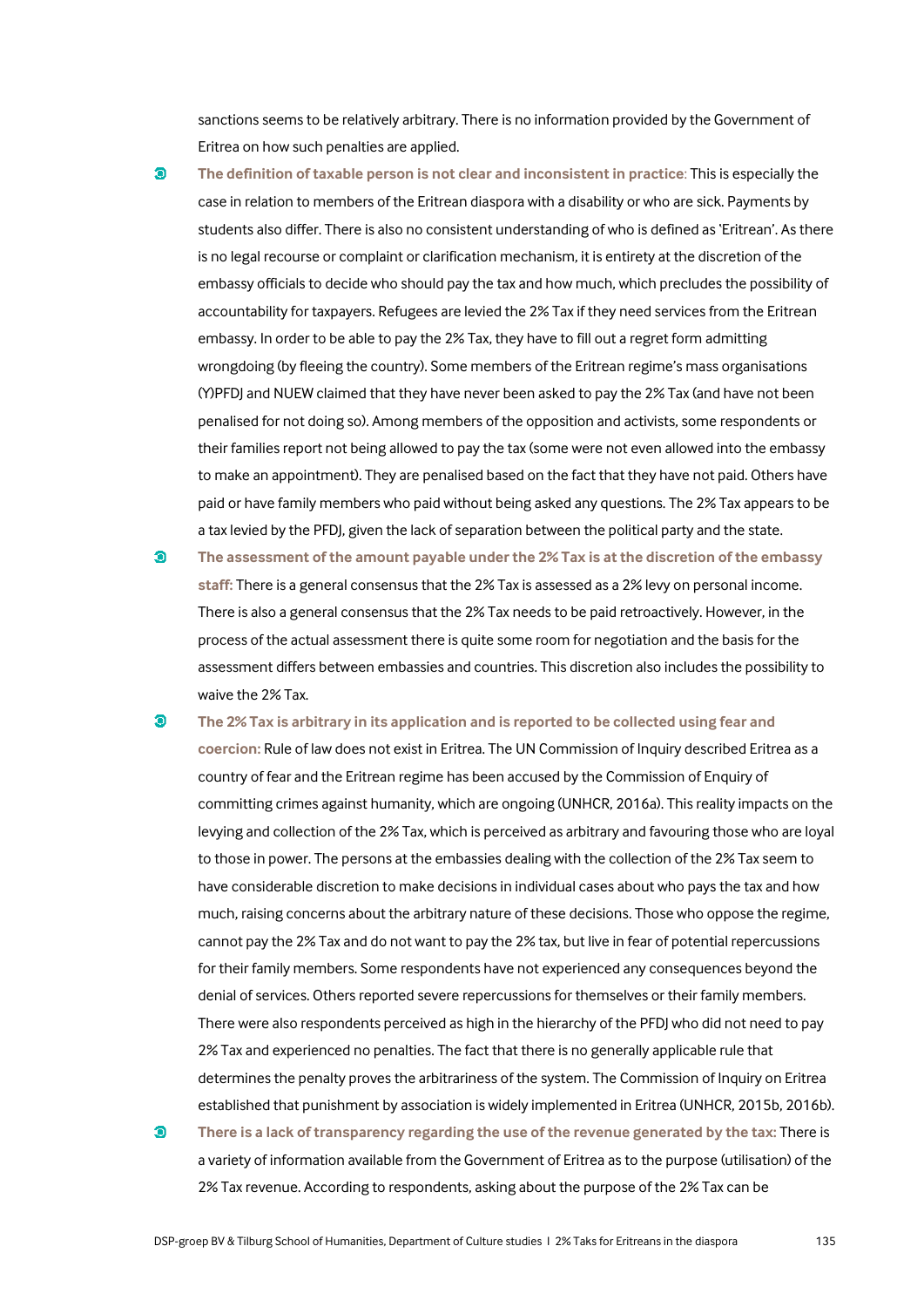interpreted as a political act against the government and can lead to penalties, including for family members. Due to the lack of financial management and the absence of a budget, or even a statistical office, the volume of the revenue generated by the 2% Tax is not known . There is no reporting related to traceable financial management on the utilisation of the revenue generated by the 2% Tax.

The legality of the 2% Tax is further affected by its violation of key principles in the law. Concern is raise over the following elements that characterise the collection of the 2% Tax:

- $\bullet$ **Discrimination**: The collection method discriminates against persons in the diaspora who are not regarded as loyal.
- $\bullet$ **Favouritism**: Members of the diaspora who are regarded as loyal (even if they may not have paid the 2% Tax) may receive privileges, including privileges for their relatives in Eritrea.
- $\bullet$ **Self-incrimination**: The collection method forces refugees (including youth) to self-incriminate by pressuring them to signing a 'regret form'.
- $\bullet$ **Punishment by association**: The relatives living in Eritrea of persons in the diaspora who are considered disloyal (including by not paying the 2% Tax) may be penalised in a variety of ways and the measures used can have severe consequences for their lives and livelihoods – and can even constitute serious human rights violations.

The practices involved in the collection of the 2% Tax raise considerable concern regarding its legality in the way it is applied. The punishment by association of relatives in Eritrea, resulting in human rights violations of the person or his associated family members (including children) is of particular concern – especially given the lack of protection of human rights in Eritrea, the risk of being subjected to torture and the lack of opportunity to a live with dignity (see UNHRC, 2015a, 2015b, 2016a, 2016b).

Hence the researchers conclude that the 2% Tax lacks a clear and consistent basis in law and it is levied without respect for the rule of law. Given the lack of official information on the tax (from the Government of Eritrea), and the fact that the information that is available is contradictory, the levy of the 2% Tax can be described as arbitrary in nature (supported by the fact that Eritreans have various entirely different understandings of it, based on their own experiences). This is exacerbated by the lack of clarity about whether payment of the 2% Tax is voluntary or mandatory. The embassies seem to have discretionary power in relation to the assessment of the amount of tax payable, and these assessments also seem variable and arbitrary. Furthermore, there is no transparent financial management of the revenue generated by the 2% Tax. Nor are there any statistics on how much is generated.

#### 9.2.2 Criterion 2. Modus operandi of collection

*The modus operandi of the Government or Eritrea (and its representatives) in the collection of the 2% Tax and whether or not coercion is integral to the collection practices.*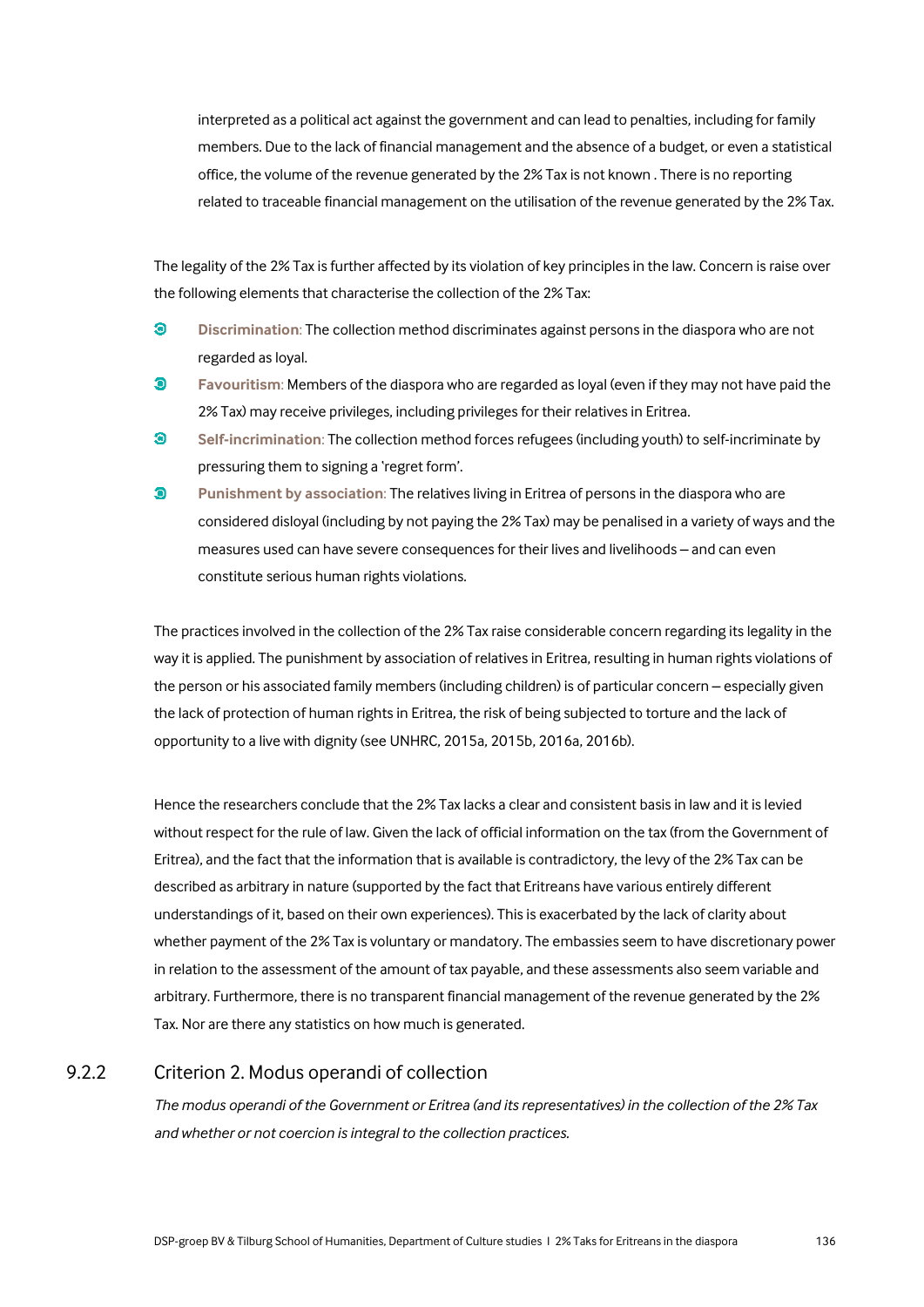The modus operandi of the Government of Eritrea in levying and collecting the 2% Tax has changed over time and is different in the various countries studied in this research. While the tax is consistently levied and calculated by the embassies, the role of the embassies in collecting the tax has shifted, especially in countries where questions have been raised as to the legality of the tax. In such countries, the 2% Tax is still levied and collected, but the payments are made in different ways.

The modus operandi for the collection of payments includes:

- $\bullet$ Cash payment to the embassy
- $\bullet$ Cash payment to an agent in the local Mahbere Com who transfers it to the embassy.
- Э Cash payment in Asmara (in person or through a courier)
- $\bullet$ Sending cash with a trusted person who travels to Asmara to deposit the payment
- Э Transferring to a bank account in the country of residence
- $\bullet$ Transferring to a bank account in Dubai
- Э Sending cash with a trusted person who travels to Dubai to deposit the payment in a bank
- Э Payment in Sudan, by refugees, who travel to the Eritrean Embassy in Khartoum, where various papers can be obtained
- $\bullet$ The payment of the 2% Tax is always levied and collected in foreign currency, whether it is paid abroad or in Eritrea.

The penalties associated with non-payment of the tax include, among other things, the following:

- $\bullet$ Denial of access to consular services in the embassy
- $\bullet$ Denial of access to services or rights in Eritrea for self or family members
- $\bullet$ Denial of access to food vouchers for family members in Eritrea; services not granted
- Э Family members are imprisoned or threatened if their children have fled, particularly if the fine of 50,000 nakfa for relatives who fled has not been paid and if the refugee has not signed a regret form and paid the 2% Tax
- Э Denial of access to sending remittances to family members
- $\bullet$ Denial of access to sending packages to family members
- G. Social exclusion and vilification

On the other hand, those who pay the 2% Tax may receive favours for themselves or for their family members (see for an exhaustive list of consequences, positive and negative, in Chapter 6). Hence, the 2% Tax is levied and collected using intimidation and coercion, including mental, social and emotional pressure, extortion, blackmail, and coercion, sometimes in combination with fraud.

#### 9.2.3 Criterion 3. Compliance with Vienna Conventions

*The compliance of the collection of the 2% Tax with the Vienna Conventions on Diplomatic Relations and Consular Cooperation.*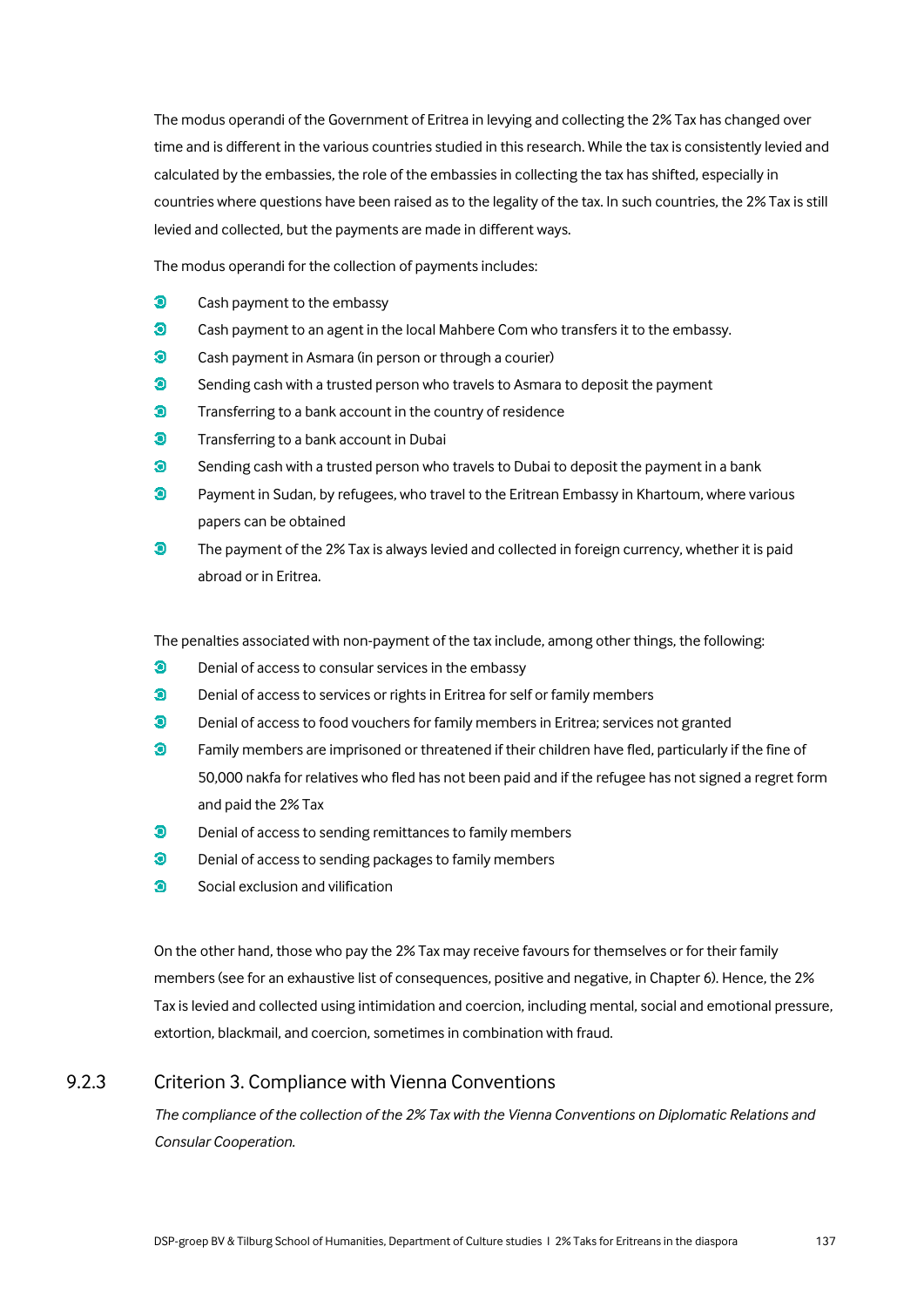The 2% Tax is levied, but also collected by, (some of) the Eritrean embassies in the countries studied. To the knowledge of the authors, there is no other tax regime in the world that is raised in this way and the UN Security Council has questioned whether the levying of the 2% Tax by the embassies is in compliance with the Vienna Conventions on Diplomatic Relations and Consular Cooperation. Of particular concern is that there is no clear distinction between the embassy and the organ of the PFDJ (the party) and, therefore, the 2% Tax is experienced as a control mechanism by the PFDJ in Eritrea over the diaspora (also see point 5 below).

### 9.2.4 Criterion 4. Impact on destabilising the Horn of Africa region

*The indirect impact of the collection of the 2% Tax on destabilising the Horn of Africa region (e.g., by use of the tax to fund military equipment or operations).* 

The lack of financial management and transparency (Eritrea has not published a budget since 2002) means that the revenue generated by the 2% Tax is fungible. The research indicates that the 2% Tax generates a slush fund, which may or may not even reach Eritrea. In the absence of proper financial management and transparency, the 2% Tax revenue may, and it is suggested probably does, end up being spent on the activities of the Eritrean government abroad and, therefore, potentially violates the conditions imposed by UN Security Council Resolutions (1907 and 2023). It is, after all, the responsibility of the Eritrean Government to demonstrate for what purpose the 2% Tax is levied and how it is used.

#### 9.2.5 Criterion 5. Respect for the rule of law and use of the tax to control the diaspora

*Respect for the rule of law by the Government of Eritrea (and its representatives) in countries where members of the Eritrean diaspora are residing and where the 2% Tax is levied, and whether or not the levying and collection of the 2% Tax is used as a mechanism to control diaspora communities (e.g. as a form of intelligence gathering).* 

In Chapter 1, certain criteria were set out to establish the existence of the rule of law (as set out by AIV, 2017 forthcoming and based on the Venice Mission of the Council of Europe). These criteria are examined here in relation to the 2% Tax. The following observations are made in relation to the compliance of the 2% tax with the rule of law:

- **1. The principle of legality:** The Government of Eritrea has been ruling Eritrea under a *de facto* state of emergency. The Eritrean constitution, which never became operational, identifies the powers and duties of the National Assembly (Article 32), which include, inter alia, the imposition of taxes. It is, therefore, only the National Assembly that has the authority to impose taxes. As the National Assembly of Eritrea has not met since the 1998 border conflict, and there actually is no constitution in place in Eritrea, hence, the principle of legality is not satisfied.
- **2. Legal certainty:** There is scant information available on the 2% Tax, and what is available is inconsistent. The official statement identify the purposes of the tax as ranging from supporting martyrs and their families and disabled fighters to 'development projects' for the country. Eritrea's Proclamations No. 17/1991 and 67/1995 are referred as the legal basis for the 2% Tax; however,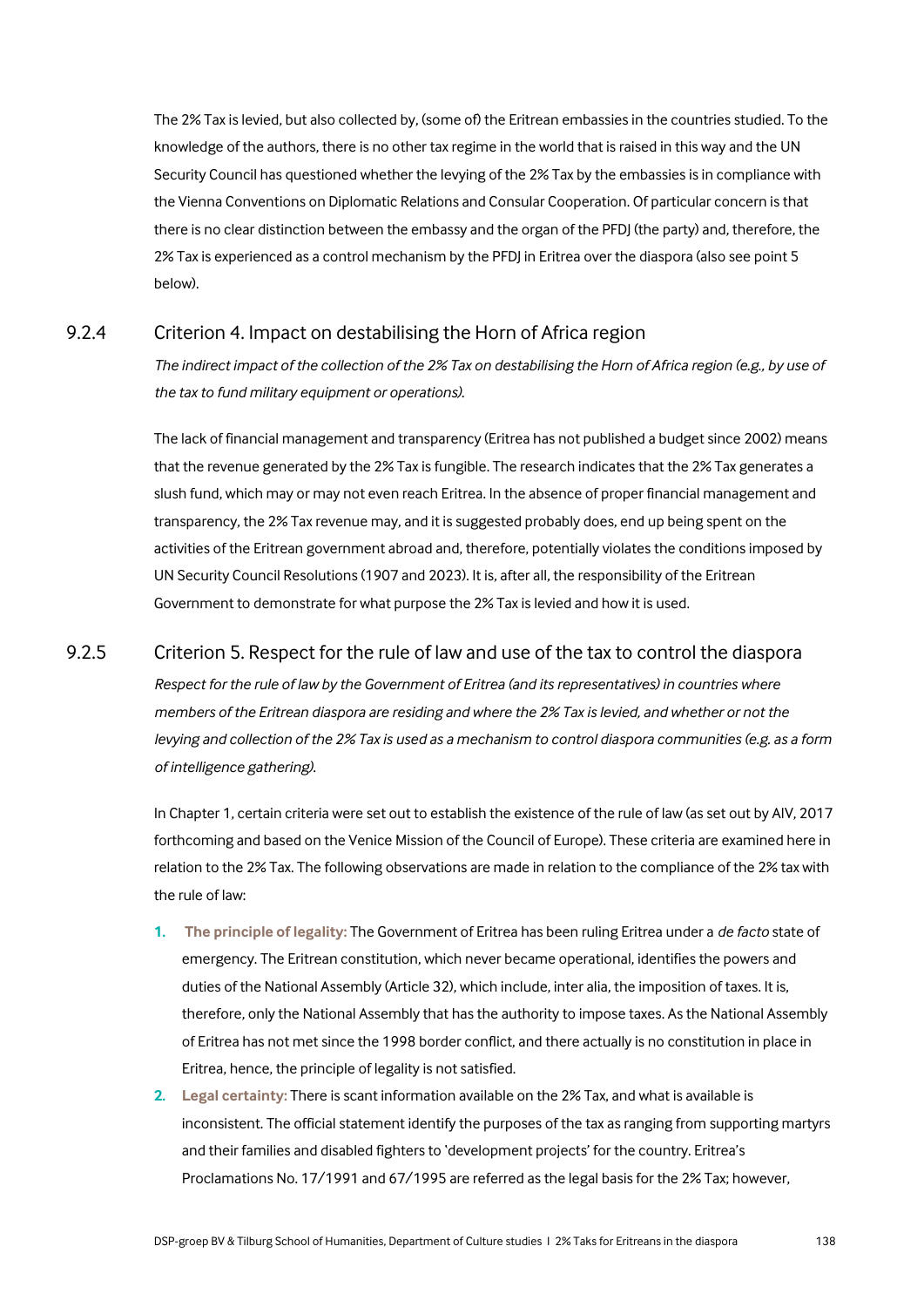Proclamation No. 17/1991, the Rehabilitation and Reconstruction Tax, is intended for persons living in Eritrea. Proclamation No. 67/1995 is intended for people living in the diaspora, but the objective of this tax is not identified. There is much uncertainty about the taxable event and the timing of the taxation (from the interviews and based on transcripts of conversations with embassies) seems to coincide with the need to obtain an ID card or other services from an embassy. There is much uncertainty regarding the procedure by which the 2% Tax is collected. In some places the tax is paid in the embassy, while in other places the tax is paid in Asmara. Embassies are involved in the 'soliciting and calculation' of the 2% Tax (as cited in one of the transcripts), but are not responsible for ensuring payments in Asmara. There are different and contradictory information on the penalties for non-compliance with the 2% Tax. The Penal Code on Taxes refers to a 'fine' and 'imprisonment', whereas Government of Eritrea information on the 2% Tax mentions administrative consequences (on land entitlement and some related services inside the country). From the interviews and transcripts, it seems that the penalty implemented in the embassies is to withhold all administrative and consular services, including the obtaining of an ID card, which is a prerequisite for obtaining any other services. In addition a range of broader punitive measures may result from not paying the 2% Tax, which are imposed on the individuals in the diaspora as well as their relatives in Eritrea.

- **3. Prohibition on arbitrariness:** The collection procedure of the 2% Tax leaves much space for arbitrary decision making.
- **4. Access to an independent and impartial judge:** There is no information available on access to a complaints procedure or an independent or impartial legal review of decisions made about the tax.. Respondents mention that asking questions about the 2% Tax and its purpose may provoke punitive measures on the tax papers or his relatives.
- **5. Respect for human rights relating to the previous criteria:** Eritreans in the diaspora do not have access to administrative, legal or consular services unless they have an ID card. To obtain an ID card they need to have paid the 2% Tax, even if they hold the nationality of, or have a passport issued by, the host country. An ID card is also only available to many after they sign a regret form. In addition, their relatives in Eritrea experience the negative consequences of non- payment as punishment by association, and these punitive measures can seriously impact on their survival, livelihood, freedom and health among other things.
- **6. Non-discrimination and equality of the law:** The application of the law differs in the different countries where members of the Eritrean diaspora live, as do the procedures involved for paying the tax (e.g., whether one should pay in Eritrea or in the embassy in the host country). Persons who are on good terms with the PFDJ are more likely to be exempted without experiencing negative consequences. The 2% tax system creates favouritism and a system of privileges for those who have paid the 2% tax and their families, or for those who are favoured by the PFDJ.
- **7. Separation of powers and checks and balances:** There is no separation of powers in Eritrea: the President appoints the judges and there is no legislature as such (the National Assembly has not met since Eritrea went to war with Ethiopia in 1998). All of these functions (and power) are concentrated into the hands of the executive government, with no oversight by any other body. The PFDJ branches in foreign countries control the work of the embassies.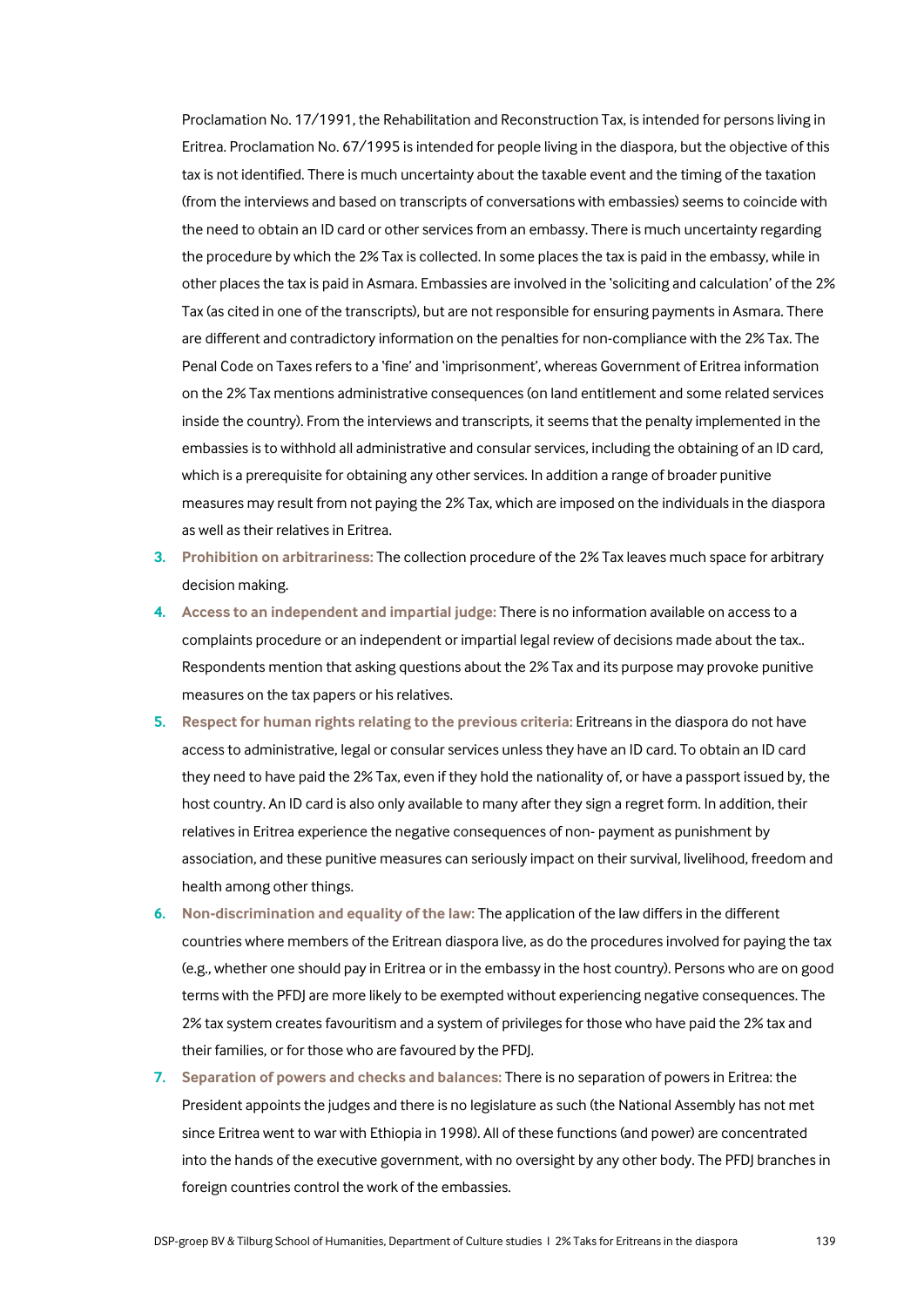**8. Respect for human rights in a broad sense:** The UN Commission of Inquiry on Eritrea has found that crimes against humanity have taken place in Eritrea and are still ongoing and has referred this to the international community (UNHRC, 2016a; UNHRC Resolution, 2016). The consequences for those who fall out of grace with the regime, including by not paying the 2% Tax, must be understood in this context. They, and their families, risk being badly punished and will no longer enjoy protection.

Reacting to the research results, IBFD concluded the following regarding the legality of the 2% Tax:

*There are significant problems if, in the absence of international agreements of mutual assistance in the collection of taxes, people formally or informally representing the interest of Eritrea undertake actions on the territory of another State to force people to pay an Eritrean tax. We consider this as unprecedented in international tax law and as a violation of the sovereignty of the Netherlands [or*  another European country] from a public international law perspective. [IBFD, concluding remarks commenting on the final draft of this report , email, 21 June 2017]

### 9.3 Final remarks

In his advisory opinion to the Dutch Minister of Foreign Affairs, Prof. Dr. Nollkaemper concluded that "if an investigation were to show that Eritrea uses 'extortion, threats of violence, fraud and other illicit means' to collect the tax, the Netherlands would undoubtedly be have the authority to prohibit it from doing so" (2016, p1). Nollkaemper emphasised that whether or not this was the case should be determined by factual empirical research.

This study of the 2% Tax aimed to provide an empirical basis of it. The 2% Tax is not only defined by its legal provisions, but is also defined by its implementation. The conclusions of this study are:

- $\bullet$ The 2% Tax lacks legal clarity and consistency in all aspects that were considered in this research: (i) the taxable persons, (ii) its object, (iii) the identification of the taxable event, (iv) procedures, (v) enforcement and (vi) other consequences. In all of these aspects critical elements of rule of law are not in place.
- Э The 2% Tax is collected in a context in which there is a gross lack of financial management, accountability and transparency. It therefore can be regarded as a fungible resource. Its use can therefore not be established (including whether or not it is compliant with UN SCR 1907 and 2023).
- $\bullet$ The 2% Tax is collected as a critical part of a system of surveillance, with specific references to coercion in view of mental and social pressure, extortion, intimidation, fraud and/or blackmail. The specific organisation and modalities relate specifically to the diaspora, but also involves family members by association.
- $\bullet$ The 2% Tax is levied and collected by the Government of Eritrea through the Embassies of Eritrea and the organ of the PFDJ, including its branches in Europe.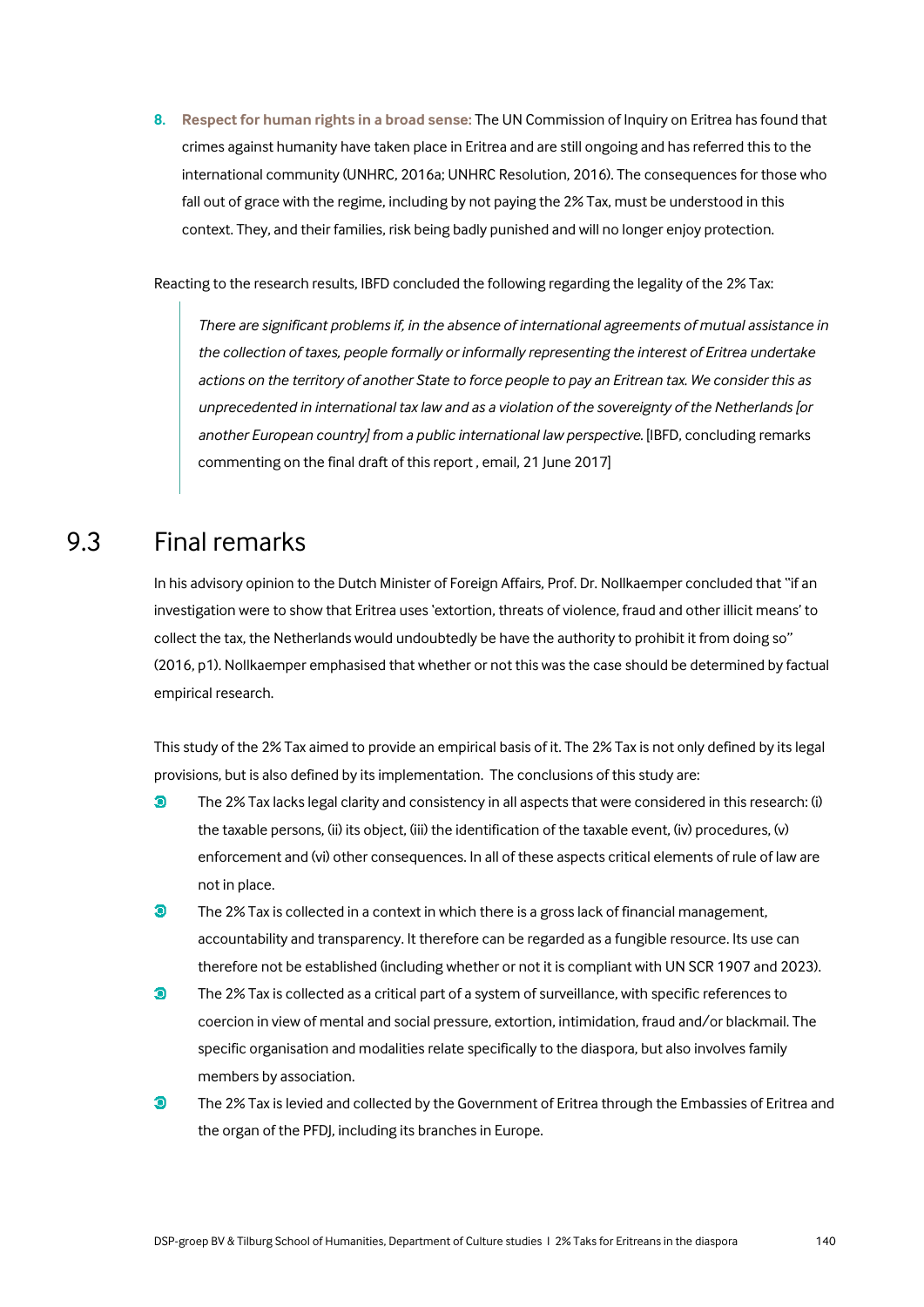# **References**

- Aftonbaladet. (2014, September 5). *Sverige utvisar eritreansk diplomat.* Retrieved from http://www.aftonbladet.se/nyheter/article19481638.ab
- Alazar, B. (2012, December 9). *Victimizing Eritrea, the US does it Again!* Retrieved from http://www.shabait.com/categoryblog/7796--victimizing-Eritrea-the-us-does-it-again
- Allpolitiko. (2016). Yemane Gebreab: On Consolidation of the PFDJ [Video]. Retrieved June 11, 2017 from https://www.youtube.com/watch?v=nMkNemxHaww
- The American Team for Displaced Eritreans. (n.d.). Obtaining Documents from Eritrea. Retrieved from http://eritreanrefugees.org/wp-content/uploads/2014/11/Obtaining\_Documents.pdf

Argos. (2017, April 15). De lange arm van Eritrea [Radio program].

Asmeron, G. (19 March 2016). Statement delivered by Ambassador Girma Asmeron. Retrieved from Shabait.com: http://www.shabait.com/editorial/press-release/21400-statement-delivered-byambassador-girma-asmerom

Atto Camera Italia (2013). Interrogazione a risposta in commissione 5/00718, 24-07-203 Netherlands: *NPO Radio 1*. Retrieved from https://www.vpro.nl/argos/media/afleveringen/2017/delange-arm-van-eritrea.html

- Assena.com. (2016, July 29). *Eritrean activist in Sweden exposes diaspora tax collection tactics of the PFDJ regime – English transcription.* Retrieved April 28, 2017,from http://assenna.com/eritrean-activist-insweden-exposes-diaspora-tax-collection-tactics-of-the-pfdj-regime-english-transcription/
- The Awaze Tribune. (2016, August 28 ). *Eritrea: Foreign Minister Discusses 2% Diaspora Tax with Dutch Counterpart.* Retrieved from https://awazetribune.com/index.php/2016/08/28/eritrea-foreignminister-discusses-2-diaspora-tax-with-dutch-counterpart/

Bahlbi v Van Reisen, C/13/596714/KG ZA 15-1352 CB/MV (Court of Amsterdam 2016)

- Belgium Parliament, Kamer van Volksvertegenwoordigers, Commissie van justitie (2016, February 24). *Integraal Verslag met vertaald beknopt verslag van Toespraken. CRIV 54, COM 345. Available:*  https://www.dekamer.be/doc/CCRI/pdf/54/ic345.pdf
- *Canada: Immigration and Refugee Board of Canada (2015) Eritrea: Situation of people returning to the country after they either spent time abroad, claimed refugee status, or were seeking asylum (September 2014-June 2015) Refworld. available at: http://www.refworld.org/docid/577b6d024.html (accessed 14 June 017)*
- Coalition of Eritrean Canadian Communities and Organisations (CECCO). (2014, June). *Canadians of Eritrean Origin Face Discrimination.* Retrieved from http://www.madote.com/2014/06/canadians-of-eritreanorigin-face.html (retrieved 10 June 2017)
- Council of the European Union. (2010). *Council Decision 2010/127/CFSP of 1 March 2010 concerning restrictive measures against Eritrea.*
- Council of International Relations. (2017, forthcoming). *The will of the People?' Erosion of the democratic rule of law in Europe*'.
- DSP-groep Amsterdam & Universiteit Tilburg. (2016). *Niets is wat her lijkt. Eritrese organisaties en integratie* (Research report). Retrieved from https://www.dsp-groep.nl/wpcontent/uploads/16pverit\_Niets\_is\_wat\_het\_lijkt-DSP\_2016.pdf
- Dausend, P. & Lau, M.(Interviewers), & Gebreab, Y. (Interviewee). (2015, August 22). *"Repression? Gibt es bei uns nicht"*.[Interview Transcript]. Retrieved April 28, 2017 from http://www.zeit.de/politik/ausland/2015-08/eritrea-fluechtlinge-folter-menschenrechtsverletzungyemane-gebreab
- Deutscher Bundestag. (2015, April 15). *Antwort der Bundesregierung* (Drucksache 18/4609). Retrieved from http://dip21.bundestag.de/dip21/btd/18/046/1804609.pdf
- Eritrean Foreign Ministry. (2012). *Eritrea Compliments Canada over 2% Tax.* Retrieved June 6, 2017 from https://www.tesfanews.net/eritrea-compliments-canada-over-payment-of-2-percent-tax/
- Eri-TV. (2014, December 30). *President Isaias Afwerki Interview with EriTV (Part 2)* [VIDEO]. Retrieved from https://www.youtube.com/watch?v=keehnnPFoDk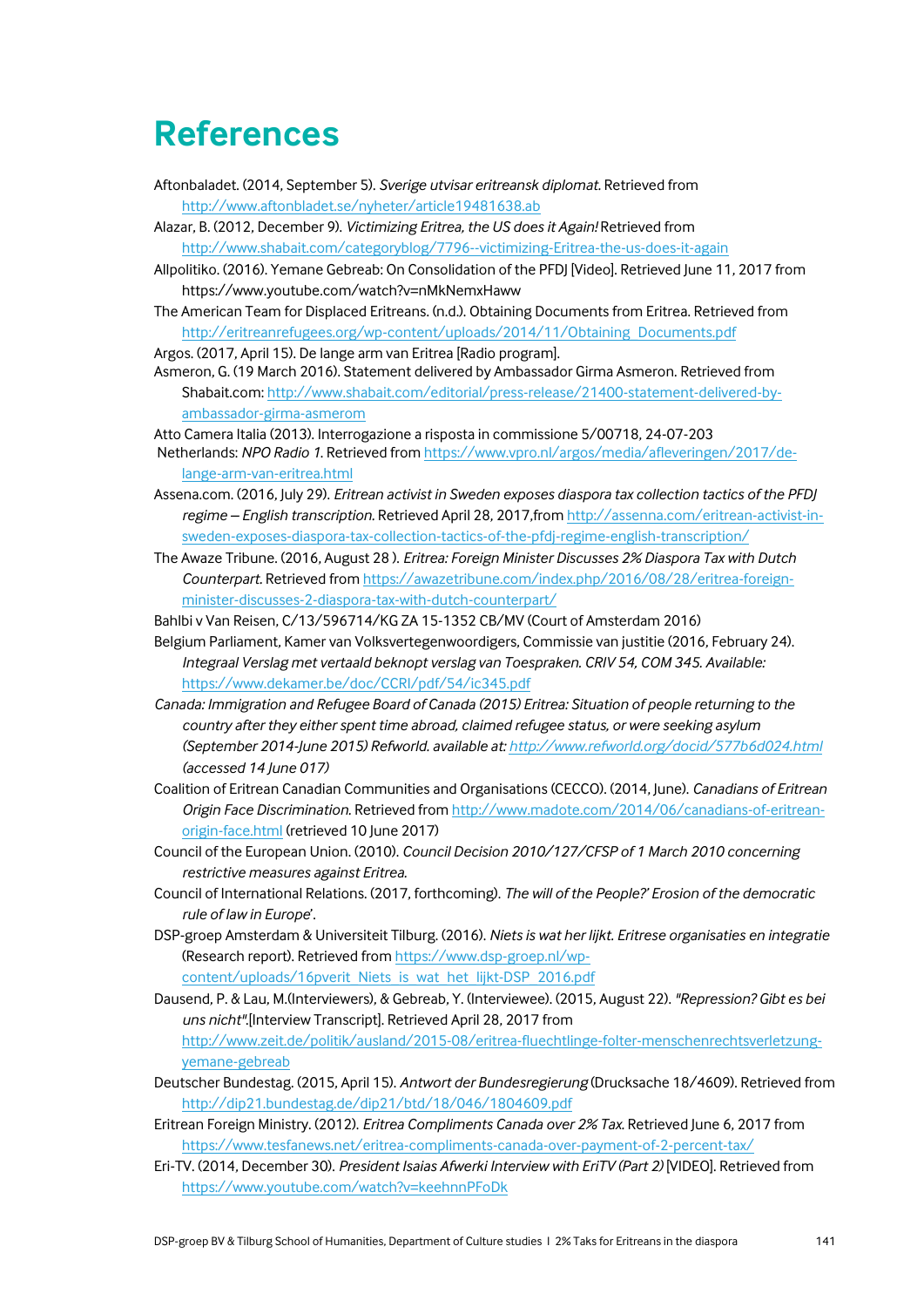Embassy of the State of Eritrea, Brussels. (2016, August). *Memo on the Eritrean Recovery and Reconstruction Tax* (*Ref: EB/0106/16).* Unpublished document. (held by authors)

European Parliament. (2016a). *European Parliament resolution of 10 March 2016 on the situation in Eritrea* (2016/2568(RSP)).Retrieved from

http://www.europarl.europa.eu/sides/getDoc.do?type=TA&reference=P8-TA-2016- 0090&language=EN&ring=P8-RC-2016-0318

European Parliament (2016b). Parliamentary questions 11 February, 2016. E-001246-16.

Retrieved from http://www.europarl.europa.eu/sides/getDoc.do?pubRef=-

%2f%2fEP%2f%2fTEXT%2bWQ%2bE-2016-

001246%2b0%2bDOC%2bXML%2bV0%2f%2fEN&language=EN

European Union, Council of the European Union. (2010). *Council Regulation (EU) No 667/2010 of 26 July 2010 concerning certain restrictive measures in respect of Eritrea.* Retrieved from *http://eurlex.europa.eu/legal-content/EN/TXT/PDF/?uri=CELEX:32010D0127&from=SK* 

Eurostat (2017). *Asylum and first time asylum applicants by citizenship, age, sex Monthly data (rounde). Retrieved from http://appsso.eurostat.ec.europa.eu/nui/show.do*

- Gedab News. (2011). Eritrean Regime: *2% Dues Neither Mandatory, Nor An 'Income' Tax.* Retrieved June 6, 2017 from http://awate.com/eritrean-regime-2-dues-neither-mandatory-nor-an-income-tax/
- Germany, Parliament, Deutscher Bundestag. (2013, May 15). *Antwort der Bundesregierung.* Drucksache 18/4609. Retrieved from http://dip21.bundestag.de/dip21/btd/18/046/1804609.pdf
- Ghebremedhin, M. (2015). *Rehabilitation & Recovery Tax: shy the uproar?* Retrieved June 6, 2017 from http://www.shabait.com/articles/nation-building/20782-rehabilitation-a-recovery-tax-why-theuproar-
- Haile, Y.F. (2012). *Boycotting 2% tax, a step towards change.* Retrieved June 6, 2017 from http://asmarino.com/articles/1502-boycotting-2-tax-a-step-towards-change
- Hirt, N. (2013). *The Eritrean Diaspora: Savior or Gravedigger of the Regime? Diaspora Responses to the Imposition of UN Sanctions.(GIGA no. 236/2013)*.Hamburg: German Insitute for Global and Area Studies
- Hirt, N. (2014). The Eritrean Diaspora and its Impact on Regime Stability: Responses to UN Sanctions*. African Affairs*, 114(454), 115-135. Doi: 10.1092/afraf/adu061
- Hirt, N (2015). One Eritrean Generation, Two Worlds: The established Diaspora, the new exiles and their relations to the homeland. *Horn of Africa Bulletin 26(5),* 25-30. Retrieved from http://lifepeace.org/print-hab/?hab-issue=september-october-2015
- Hirt, N. & Mohammad, A. S. (2017). By Way of Patriotism, Coercion, or Instrumentalization: How the Eritrean Regime Makes Use of the Diaspora to Stabilize its Rule. *Globalization*s, 1-16. Retrieved from http://www.tandfonline.com/doi/full/10.1080/14747731.2017.1294752?needAccess=true
- The Isaac Brook Society (2014). *Stunning Hypocrisy: Canada Threatens Closure of Eritrean Consulate Over Diaspora Tax.* Retrieved June 6, 2017 from https://www.tesfanews.net/stunning-hypocrisy-canadathreatens-closure-of-eritrean-consulate-over-diaspora-tax/
- Iyob, R. (2000). The Ethiopian–Eritrean Conflict: Diasporic vs. Hegemonic States in the Horn of Africa, 1991- 2000, *The Journal of Modern African Studies*, *38*(4), 659-682. Retrieved from http://www.jstor.org.proxy.library.uu.nl/stable/161513
- Jamal, T. (2014). *Getting the record straight with the 2% story in the UK.* Retrieved June 6, 2017 from http://www.madote.com/2014/02/getting-record-straight-with-2-story-in.html
- Jones, S. (2015, June 9). *Diaspora tax for Eritreans living in UK investigated by Metropolitan police.* Retrieved June 6, 2017 from https://www.theguardian.com/global-development/2015/jun/09/eritrea-diasporatax-uk-investigated-metropolitan-police
- Kibreab, G. (2007, April). The Eritrean Diaspora, the War of Independence, Post-Conflict (Re)-construction and Democratisation. In J. Dahre (Ed.), *The Role of Diasporas in Peace, Democracy and Development in the Horn of Africa* (pp. 97-116). Lund: Media-Tryck Sociologen
- Kubrom Dafla Hosabay (2017). *Why do Eritreans oppose the 2% Tax* Unpublished document. In possession of authors. March 2017.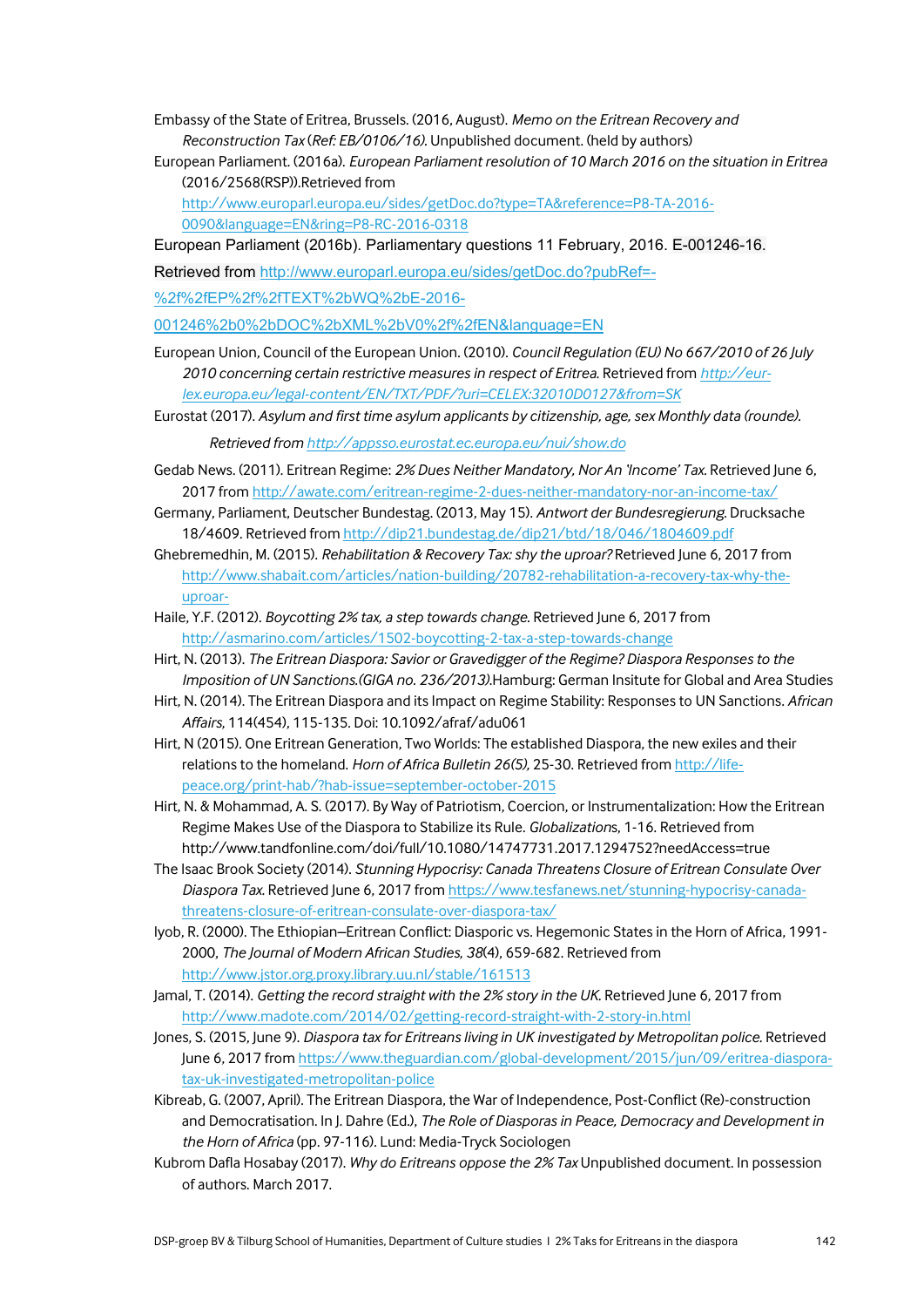- Mckinnon, J. D. (2012). *Tax History: Why U.S. Pursues Citizens Overseas.* Retrieved June 6, 2017 from http://blogs.wsj.com/washwire/2012/05/18/tax-history-why-u-s-pursues-citizens-overseas
- Meeus, J. (2017, April 14). *Conferentie Eritreeërs in Veldhoven Blijft verboden. Retrieved June 6, 2017 from*  https://www.nrc.nl/nieuws/2017/04/14/conferentie-eritreeers-in-veldhoven-blijft-verbodena1554677
- Mekonnen, D. (2006). The reply of the Eritrean government to the ACHPR's landmark ruling on Eritrea: a critical appraisal. Journal for Judicial Science, 31(2), 41-44. Retrived from http://scholar.ufs.ac.za:8080/xmlui/bitstream/handle/11660/1017/juridic\_v31\_n2\_a2.pdf?sequenc e=1&isAllowed=y

Mekonnen, D. R. (2015). Alternative Civil Society Report Submitted to the Sixty-Minth Session of the UN Committee on the Rights of the Child (CRD). Retrieved from

https://poseidon01.ssrn.com/delivery.php?ID=999110013020003098091115093066116065028075037 051019060102005086028115083006112114101124013053029106045002086120091068022092118 007001075005054065119088026016002121065049087103117120090123119120067089006019006

069113097022030076075073125080015024093077&EXT=pdf

- Mekonnen, D. (2016). Introductory note on the constitution of Eritrea. In Flanz, G.H., Grote, R., & Wolfrum, R. (eds.), Constitutions of the countries of the World (pp. 1-32). Oxford: Oxford University Press.
- Meseret Bahlibi, Biniam Daniel en Eden Weldai. (2014). Retrieved Mai 30, 2017, from http://dichtbijnederland.nl/page/detail/796476
- Mina.(2016) *Taxes: Talk of Double Standard and Stunning Hypocrisy.* Retrieved June 6, 2017 from https://www.tesfanews.net/eritrea-taxe-double-standard-stunning-hypocrisy/
- Ministerie van Buitenlandse Zaken, Netherlands. (2014). *Algemeen Ambtsbericht Eritrea.* Den Haag: Directie Consulaire Zaken en Migratiebeleid | Afdeling Migratie en Asiel. Retrieved from https://www.rijksoverheid.nl/documenten/ambtsberichten/2014/06/05/eritrea-2014-06-05
- Ministerie van Buitenlandse Zaken, Netherlands. (2015). *Algemeen Ambtsbericht Eritrea.* Den Haag: Cluster Ambtsberichten en Terugkeer. Retrieved from

https://www.rijksoverheid.nl/documenten/ambtsberichten/2015/07/30/eritrea-2015-07-30

- Ministerie van Buitenlandse Zaken, Netherlands. (2016). *Regeling van de Minister van Buitenlandse Zaken van 26 oktober 2016, nr. MinBuza-2016.707235, tot wijziging van de Sanctieregeling Eritrea 2011 met betrekking tot de diasporabelasting* (3 November 2016). Staatscourant 2016, nr. 58321.
- Ministry of Foreign Affairs of the State of Eritrea, Eritrea (17 October 2011). *Eritrea's Response to the Report of the Somalia Eritrea Monitoring Group Report.* Asmara: Ministry of foreign affairs. Retrieved from http://www.aigaforum.com/articles/eritrea\_text\_of\_response-un-somalia.pdf
- Netherlands, Parliament, Tweede Kamer der Staten-Generaal. (2016, June 30). Motie van het lid Karabulut. 2015-2016, 22 831, nr. 119. Retrieved from https://zoek.officielebekendmakingen.nl/kst-22831- 119.html
- Netherlands, Parliament, Tweede Kamer der Staten-Generaal. (2016, December 15). Brief van de ministers van sociale zaken en werkgelegenheid en van Buitenlandse Zaken. 2015–2016, 22 831, nr. 125. Retrieved from https://zoek.officielebekendmakingen.nl/kst-22831-125.html
- Nollkaemper, P. A. (2016). Advisory opinion on Eritrea. Translation by the Ministry of Foreign affairs of the 'Advies Eritrea'29 Augustus 2016. Faculteit der Rechtsgeleerdheid, Afdeling Internationaal en Europees Recht.
- NRK.no. (28 May 2010). *Norway Raises the Issue of Illigal 2% Tax with Eritrea.* Retrieved June 6, 2017 from http://asmarino.com/news/687-norway-raises-the-issue-of-illigal-2-tax-with-eritrea-
- NRC. (2016). Bij ons in Eritrea is alles oke. Was getekend: elke Eritreeër. Retrieved June 11, 2017 from https://www.nrc.nl/nieuws/2016/02/11/bij-ons-in-eritrea-is-alles-oke-was-getekend-elk-1586596 a684130
- Nolting von, N. (2004). Gemeinschaft im Exil Eritreische Netzwerke in Deutschland. Retrieved June 6, 2017 from http://www.ifeas.uni-mainz.de/291.php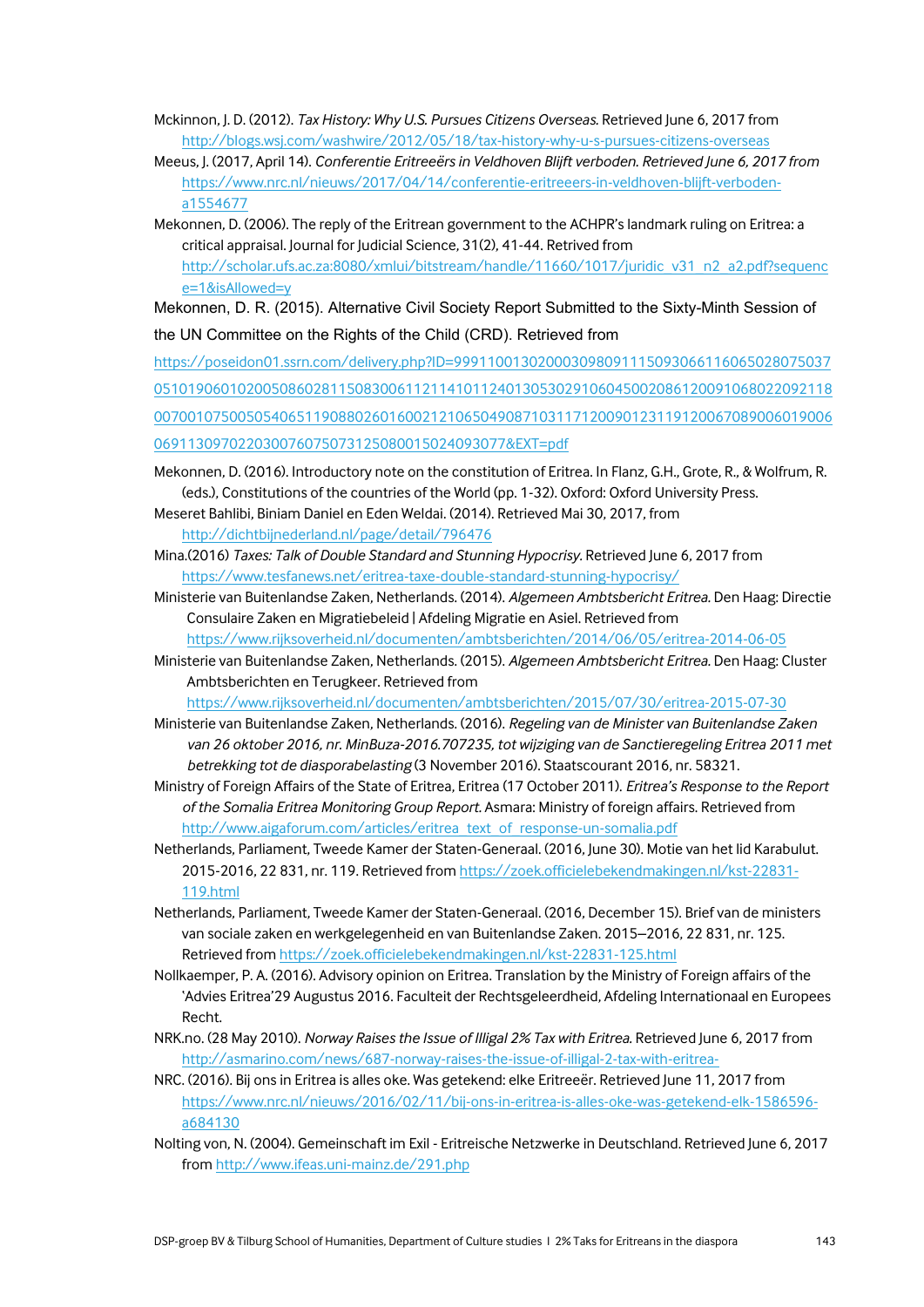Permanent Mission of Eritrea to the United Nations, New York, NY, New York, (09 October 2012) Statement by Ambassador Girma Asmeron, Permanent Representative of Eritrea to the United Nations during an informal consultation with the Security Council Committee established pursuant to resolution 751 (1992) and 1907 (2009) concerning Somalia and Eritrea, available at:

http://www.shabait.com/editorial/press-release/21400-statement-delivered-by-ambassador-girmaasmerom

Permanent Mission of Eritrea to the United Nations, New York, NY, New York, (17 July 2012) Statement by Ambassador Araya Desta, Permanent Representative of Eritrea to the United Nations during an informal consultation with the Security Council Committee established pursuant to resolution 751 (1992) and 1907 (2009) concerning Somalia and Eritrea, available at:

http://www.embassyeritrea.org/press\_statements/2012\_July17\_Statement\_by\_Ambassador\_Araya Desta.pdf

- Permanent Mission of Eritrea to the United Nations, New York. (2014). Eritrea's Response to the Information Request Contained in the Letter S/AC.29/2014/SEMG/C.14 (14 July 2014). Retrieved from https://de.scribd.com/document/243141200/Eritrea-s-Response-to-SEMG#
- Plaut, M. ( 2009). *Eritrea's sinister international network of spies and thugs.* Retrieved June 6, 2017 from https://martinplaut.wordpress.com/2015/09/02/eritreas-sinister-international-network-of-spies-andthugs/
- Plaut, M. (2014a). *Meet the three Eritrean women who are taking on the regime.* Retrieved June 6, 2017 from http://www.asmarino.com/news/2030-meet-the-three-eritrean-women-who-are-taking-on-theregime
- Plaut, M. (2014b). *How the London Embassy forces Eritreans to pay the illegal 2% Tax. Fresh evidence that British Eritreans face illegal tax extortion.* Retrieved from https://martinplaut.wordpress.com/2014/02/16/eritrea-how-the-london-embassy-forces-eritreansto-pay-the-illegal-2-tax-full-report/
- Plaut, M. (2016a). *The Eritrean government's campaign to silence its international critics updated*. Retrieved June 6, 2017 from https://martinplaut.wordpress.com/2016/02/21/the-eritreangovernments-campaign-to-silence-its-international-critics/
- Plaut, M. (2016b). Eritrea: the battle for international opinion. Retriebed June 11, 2017 from https://martinplaut.wordpress.com/2016/05/16/eritrea-the-battle-for-international-opinion/

Plaut, M. (2016c). *Understanding Eritrea*. London: Hurst & Company.

- Plaut, M. (2017). Norwegians demand that police act against Eritrean 'Information Office'. Retrieved June 11, 2017 from https://martinplaut.wordpress.com/2017/05/16/norwegians-demand-that-police-actagainst-eritrean-information-office/
- Shabait.com, Eritrea Ministry of Information. n.d. *Statement by Ambassador Araya Desta.* Retrieved from http://www.shabait.com/news/local-news/10292-permanent-mission-of-eritrea-to-the-unitednations-new-york-ny
- Shabait.com, Eritrea Ministry of Information. (2015). Statement delivered by ambassador Girma Asmerom: permanent representative of Eritrea to the United Nations during the informal interactive dialogue with security council committee established pursuant to un security council Resolutions 751 (1992) and 1907 (2009) [Press Release]. Retrieved from http://www.shabait.com/editorial/press-release/21400 statement-delivered-by-ambassador-girma-asmerom
- *"Skräckvälde" under utvisad diplomat.* (2014). Retrieved June 6, 2017 from https://www.svd.se/skrackvaldeunder-utvisad-diplomat

Statistiska Centralbyran (2017) Statistics Sweden.

http://www.statistikdatabasen.scb.se/pxweb/sv/ssd/START\_\_BE\_\_BE0101\_\_BE0101E/UtrikesF oddaR/?parttable=&rxid=f3d72647-8a98-46f7-84f0-dc87d47dc3ba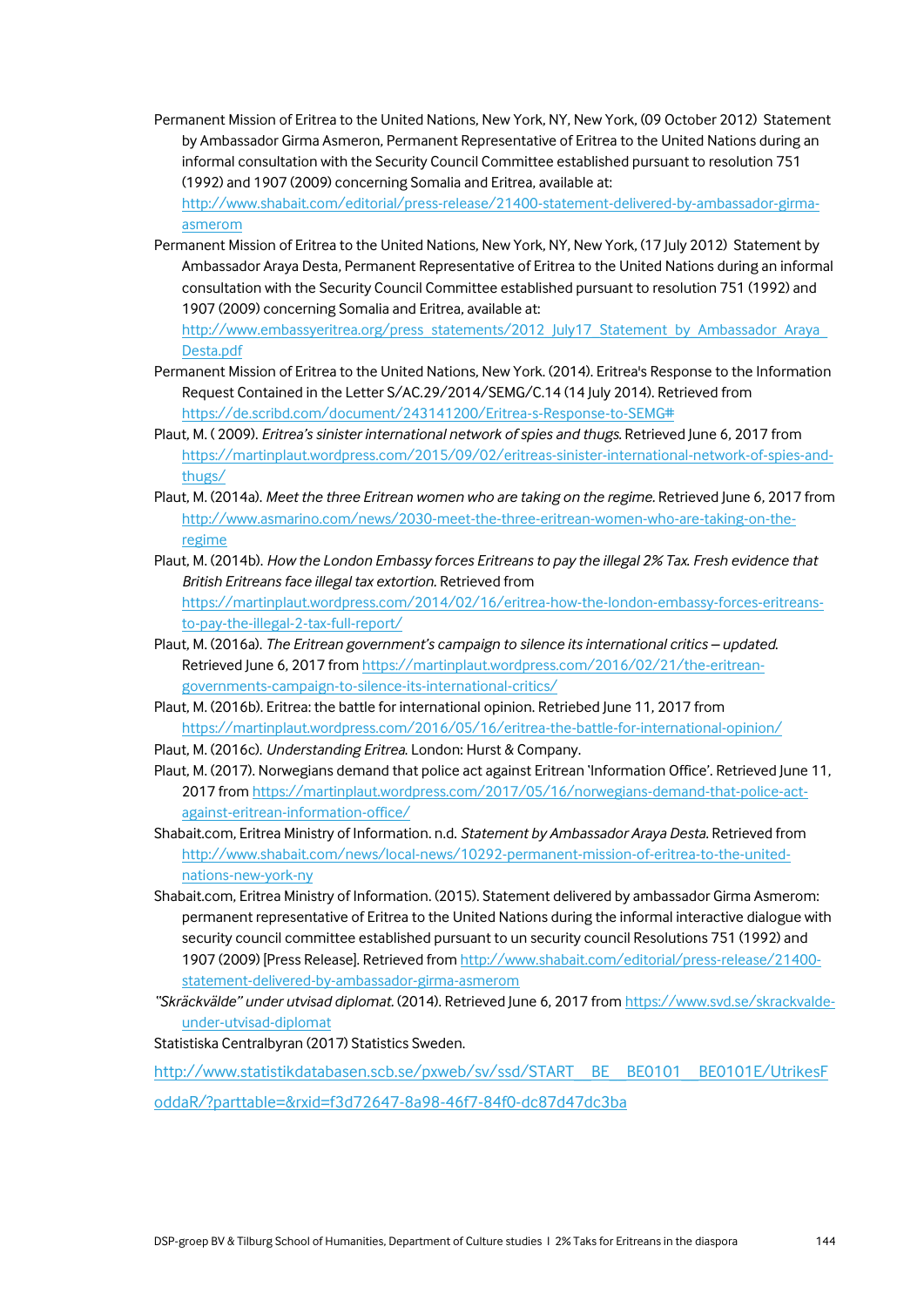Statistisk Sentralbyrå (2017) Statistics Norway. Immigrants and Norwegian-born to immigrant parents, 1

January 2016. Retrieved from http://www.ssb.no/en/befolkning/statistikker/innvbef/aar/2016-03-

03?fane=tabell&sort=nummer&tabell=258404

- Tarbabella, M. (2014, August 29). VP/HR Eritrea: North Korea of the desert. European Parliament, Question for written answer to the Commission (Vice-President/High Representative), Rule 130, Marc Tarabella (S&D). Retrieved from http://www.europarl.europa.eu/sides/getDoc.do?pubRef=-//EP//TEXT+WQ+E-2014-006413+0+DOC+XML+V0//EN&language=en
- Tesfanews. (2015, June 6). *Eritrea Tax Collection in Switzerland Legal: Attorney General.* (2015*).* Retrieved June 6, 2017 from https://www.tesfanews.net/switzerland-drop-eritrea-tax-collection-allegations/
- The American Team for Displaced Eritreans (n.d). Obtaining documents form Eritrea. Retrieved from http://eritreanrefugees.org/wp-content/uploads/2014/11/Obtaining\_Documents.pdf
- UN General Assembly Human Rights Council. (2016). *Thirty-second session Agenda item 4 Human rights situations that require the Council's attention*, June 28, A/HRC/32/L.5/Rev.1
- UN Human Rights Council (UNHRC). (2015a). *Report of the detailed findings of the Commission of Inquiry on Human Rights in Eritrea, June 5 2015, A/HRC/29/CPR.1.* Retrieved from http://www.ohchr.org/Documents/HRBodies/HRCouncil/CoIEritrea/A\_HRC\_29\_CRP-1.pdf

UN Human Rights Council (UNHRC). (2015b). Report of the UN Commission of Inquiry on Human Rights in Eritrea, June 4, 2015, A/HRC/29/42. Retrieved from https://documents-ddsny.un.org/doc/UNDOC/GEN/G15/114/50/PDF/G1511450.pdf?OpenElement

UN Human Rights Council. (2016a). *Report of the commission of inquiry on human rights in Eritrea.* May 9, 2016, (A/HRC/32/47). Retrieved from http://www.refworld.org/docid/575920394.html

- UN Human Rights Council. (2016b, 8 juni*). Detailed findings of the commission of inquiry on human rights in Eritrea*. June 8, 2016 A/HRC/32/CRP.1) Retrieved from http://www.refworld.org/docid/575920fa4.html
- UN Human Rights Council (UNHRC) (2016c). *Global Trends in Forced Displacement in 2015.* Geneva, Switzerland: Author. Retrieved from http://www.unhcr.org/statistics/unhcrstats/576408cd7/unhcrglobal-trends-2015.html
- UN Security Council. (2009). *Security Council Resolution 1907 (2009) [on Peace and Security in Africa], December 23, 2009,* S/RES/1907 (2009). Retrieved from http://www.un.org/en/ga/search/view\_doc.asp?symbol=S/RES/1907(2009)
- UN Security Council. (2010). *Report of the monitoring group on Somalia and Eritrea pursuant to the Security Council resolution 1916 (2010),* July 18, 2011, S/2011/433. Retrieved from http://www.un.org/ga/search/view\_doc.asp?symbol=S/2011/433
- UN Security Council. (2011a)., *Report of the monitoring group on Somalia and Eritrea pursuant to the Security Council resolution 1916 (2010),* July 18, 2011, S/2011/433. Retrieved from http://www.un.org/ga/search/view\_doc.asp?symbol=S/2011/433
- UN Security Council. (2011b). *Security Council Resolution 2023 (2011) [Peace and Security in Africa]*, December 5, 2011, *S/RES/2023(2011)*. Retrieved from http://www.un.org/en/ga/search/view\_doc.asp?symbol=S/RES/2023(2011)
- UN Security Council. (2012). *Report of the monitoring group on Somalia and Eritrea pursuant to the Security Council resolution 2002 (2011),* July 13, 2012, S/2012/545. Retrieved from http://www.un.org/ga/search/view\_doc.asp?symbol=S/2012/545
- UN Security Council. (2013). *Report of the monitoring group on Somalia and Eritrea pursuant to the Security Council resolution 2060 (2012),* July 25, 2013, S/2013/440. Retrieved from http://www.un.org/ga/search/view\_doc.asp?symbol=S/2013/440
- UN Security Council. (2014). *Report of the monitoring group on Somalia and Eritrea pursuant to the Security Council resolution 2111 (2013),* October 13, 2014, S/2014/727. Retrieved from http://www.un.org/ga/search/view\_doc.asp?symbol=S/2014/727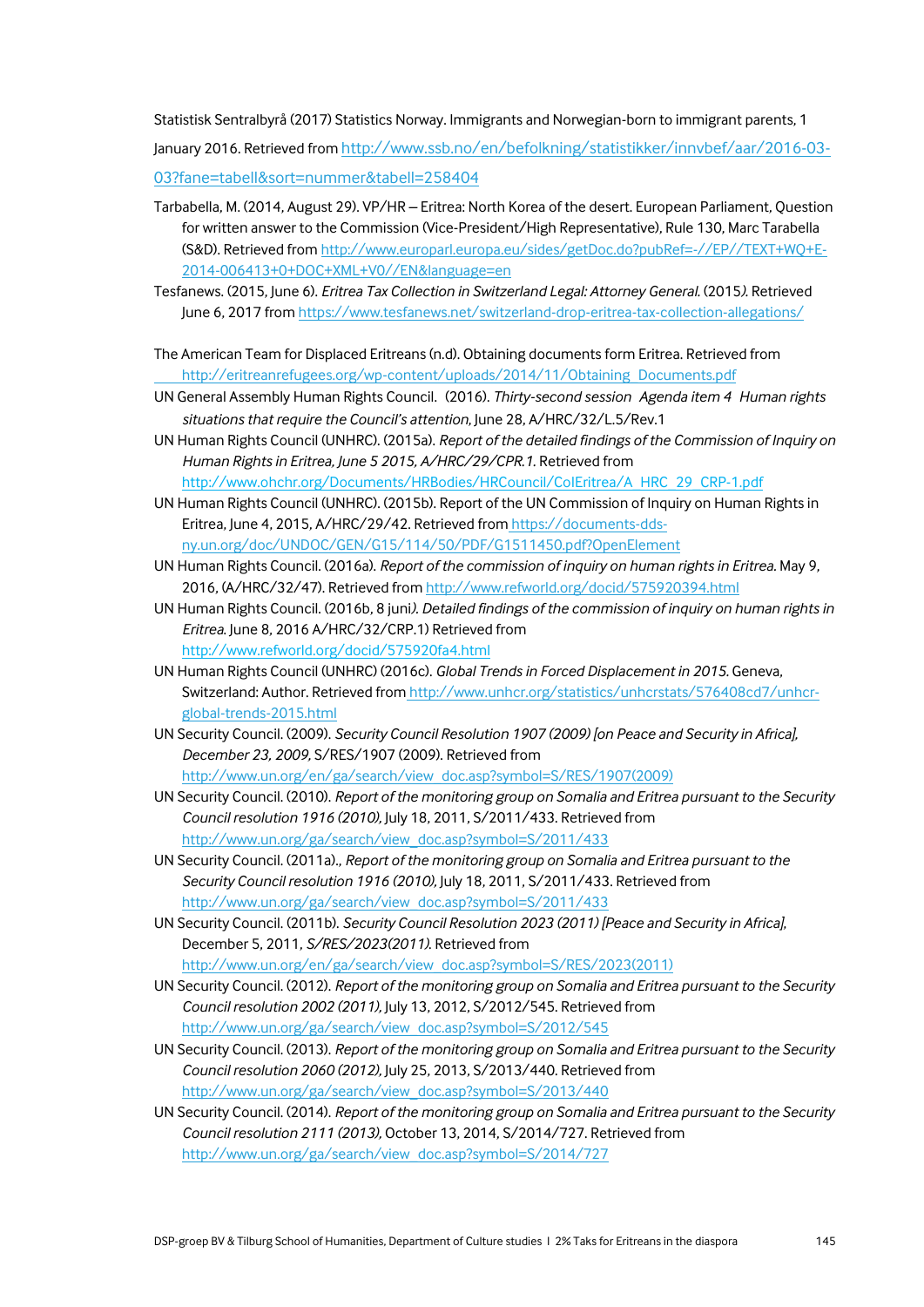- UN Security Council. (2015). *Report of the monitoring group on Somalia and Eritrea pursuant to the Security Council resolution 2182 (2014),* October 19, 2015, S/2015/802. Retrieved from http://www.un.org/ga/search/view\_doc.asp?symbol=S/2015/802
- UN Security Council. (2016). *Report of the monitoring group on Somalia and Eritrea pursuant to the Security Council resolution 2244 (2015),* October 31, 2016, S/2016/920. Retrieved from http://www.un.org/ga/search/view\_doc.asp?symbol=S/2016/920
- Van Reisen, M. & Mawere, M. (2017). Human Trafficking and Trauma in the Digital Era: The Ongoing Tragedy of the Trade of Refugees. Retrieved from https://muse-jhu-edu.proxy.library.uu.nl/book/50493
- Van Reisen, M. & Estefanos, M. (2017). The Exodus from Eritrea and Who is Benefiting. In van Reisen, M. & Mawere, M. (eds.), *Human Trafficking and Trauma in the Digital Era: The Ongoing Tragedy of the Trade of Refugees from Eritrea*. (pp. 95-147). Cameroon: Langaa RPCIG.
- Van Reisen, M., Estefanos, M., & Reim, L. (2017). Human Trafficking in the Sinai: Mapping the Routes and Facilitators. In van Reisen, M. & Mawere, M. (eds.), *Human Trafficking and Trauma in the Digital Era: The Ongoing Tragedy of the Trade of Refugees from Eritrea*. (pp. 19-88). Cameroon: Langaa RPCIG.
- Vermeeren, F. (Executive producer). (2017, April 16). *Burgermeester Veldhoeven teleurgesetld in Koningshof over escalaties Eritrese conferentie* [television Program]. Veldhoven: Omroep Brabant. Retrieved June 6, 2017 from

http://www.omroepbrabant.nl/?news/2638181083/Burgemeester+Veldhoven+teleurgesteld+in+Kon ingshof+over+escalaties+Eritrese+conferentie.aspx

- Vienna Convention on Diplomatic Relations, April 18, 1961, U.N.T.S. 596.
- Vienna Convention on Consular Relations, April 24, 1963, U.N.T.S. 500.
- Veldwijk, R. (2010). In *Bridging the Gap: Diaspora engagement in peacebuilding in the Horn of Africa*  (Unpublished master's thesis). Radboud University Nijmegen, Netherlands.
- Von Wegen Freiheit. (2016). Retrieved June 6, 2017 from http://www.faz.net/aktuell/politik/ausland/eritreer-in-deutschland-von-wegen-freiheit-14220957 p3.html
- Weber, A. (2015). *Eritrea paths out of isolation (SWP Comments 37/2015).* Retrieved June 6, 2017 from https://www.swp-berlin.org/fileadmin/contents/products/comments/2015C37\_web.pdf
- Westerberg, O., (10 September 2014) "Sckräckvälde" under utvisdediplomat. *TT*.
- Westerberg, O., (11 September 2014). Eritreaner I exil förföljs. *Handelsposten*.
- Westerberg, O., (11 September 2014) Avhoppare om utvisade diplomatens skräckvälde, *Hallandsposten*.
- Westerberg, O., (11 September 2014) Utvisad diplomat satte skräck i sina landsmän, *Boras Tidning.*
- Westerberg, O;, (11 September 2014) Eritreaner i exil förföljs, *Inrikes Utrikes*.
- Westerberg, O;, (11 September 2014) Spred skräck i hela Norden, *Uppsala Nye Tidnung*.
- Weldehaimanot, S. M. (2012). Eritrea's Siaspora in Regional Peace and Human Rights. *East African Journal of Peace & Human Rights*. 18(1), 177-201. Retrieved from

https://papers.ssrn.com/sol3/papers.cfm?abstract\_id=2119561

- World Bank (26 June 2002) Revitalizing Eritrea's development strategy (Report no. 23997-ER) Poverty Reduction and Economic Management 2, Country Department for Eritrea, Africa Region. Qouted in Van Reisen and Estefanos (2017), p: 125.
- Yohanna. (2015). *The 2% Tax Controversy Used As A Distraction.* Retrieved June 6, 2017 from https://www.tesfanews.net/the-2-tax-controversy-used-as-a-distraction/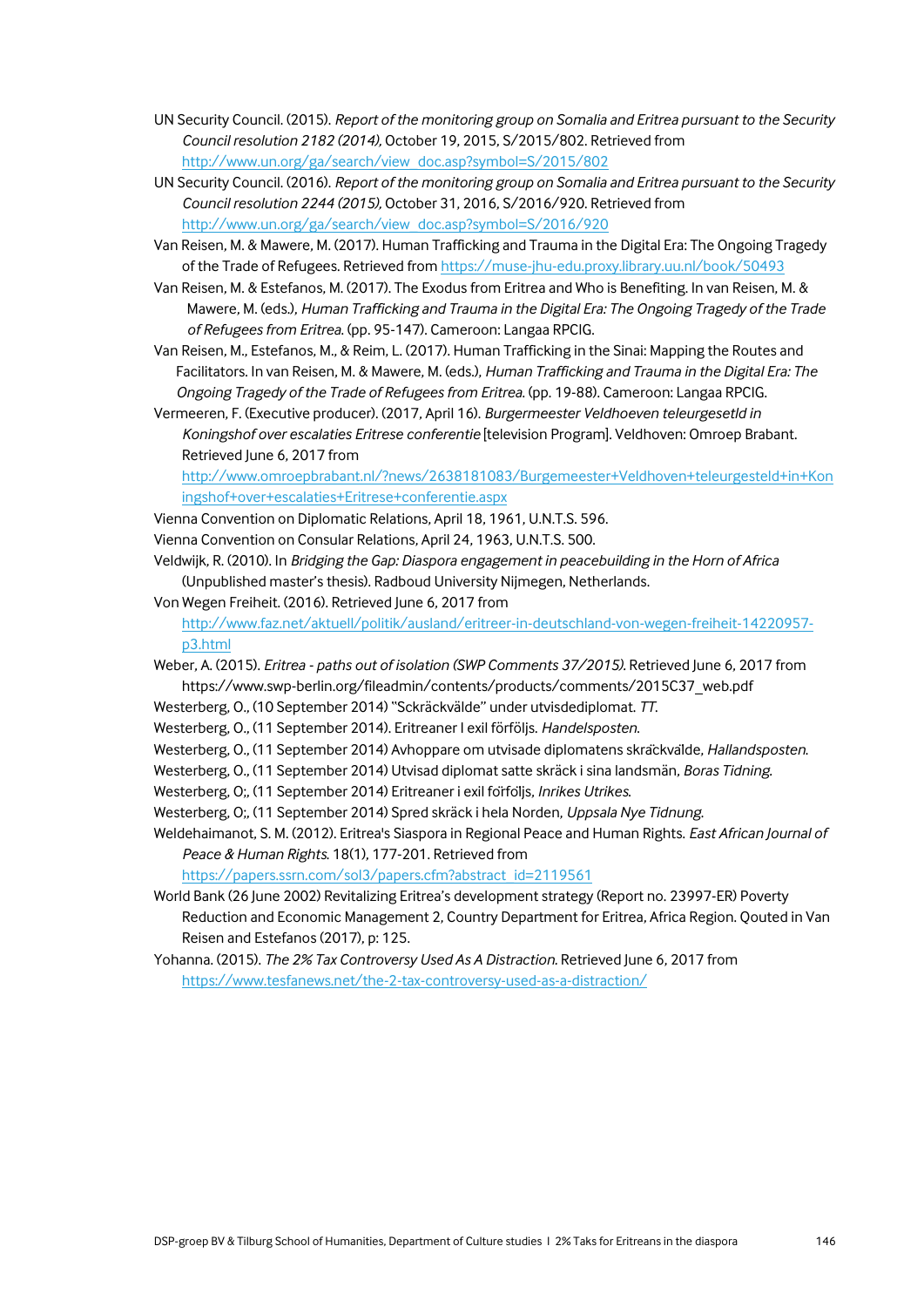## **Appendices (separate)**

- Appendix A Transcripts of recorded visits to Eritrean Embassy (2)
- Appendix B Receipt 2% Tax (2)
- Appendix C Announcement 2% Tax Immigration Office Asmara (1)
- Appendix D Tax Obligation Form (3)
- Appendix E Regret Form ( 1)
- Appendix F Application Form ID (3)
- Appendix G Certificate YPFDJ Conference (1)
- Appendix H Laws and Proclamations (6)